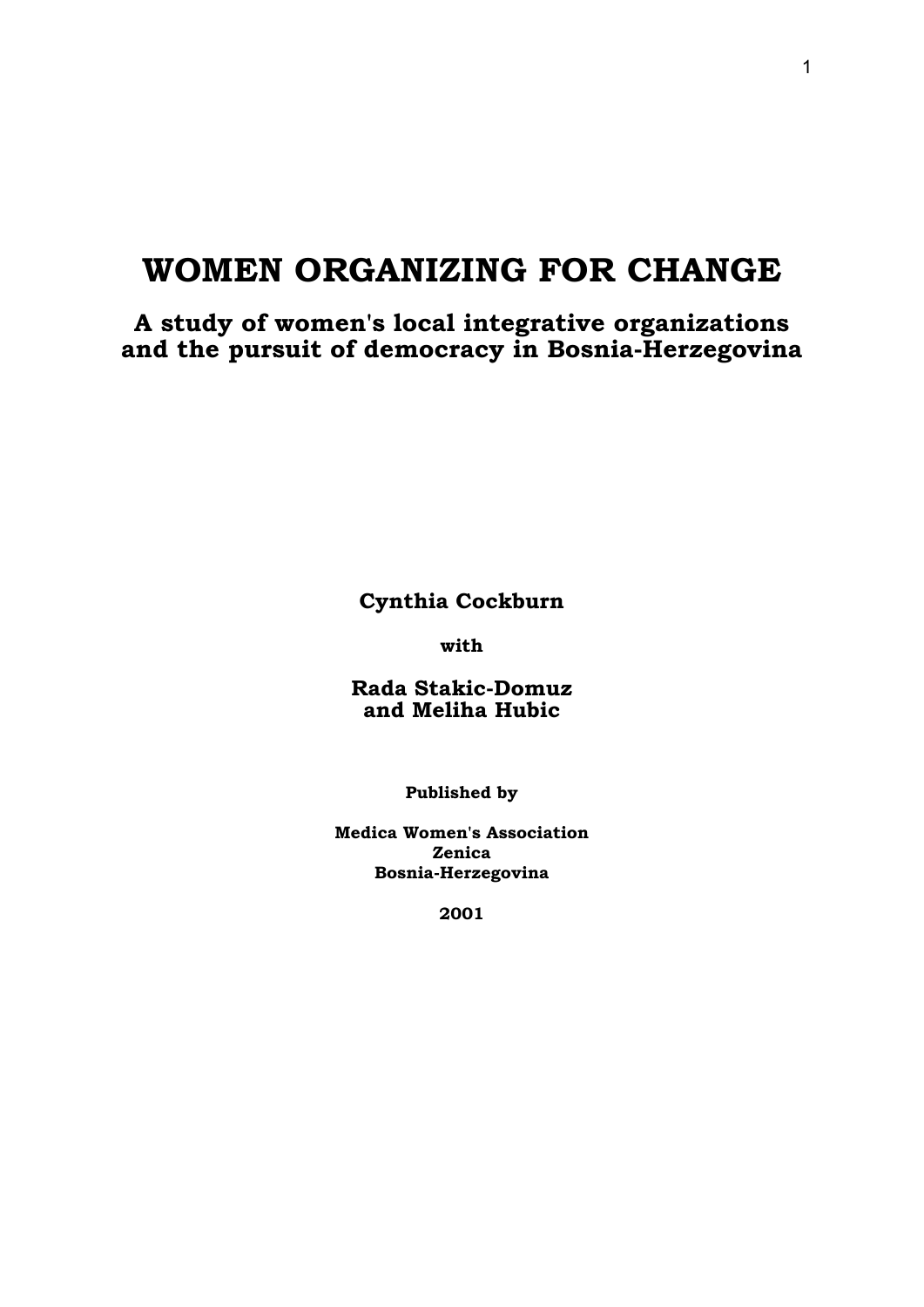# **CONTENTS**

Acknowledgments

Glossary of Terms

Summary of Conclusions and Recommendations

Introduction

- Chapter1 Women in the turning of Boznia-Herzegovina
- Chapter 2 Gornji Vakuf/Uskoplje: A town with two names
- Chapter 3 Mostar: City of passionate loyalties
- Chapter 4 Banja Luka: A city of uncertain status
- Chapter 5 Women's organization: developmental problems
- Chapter 6 Towards a women's movement
- Chapter 7 Towards democracy

Appendix

Notes

References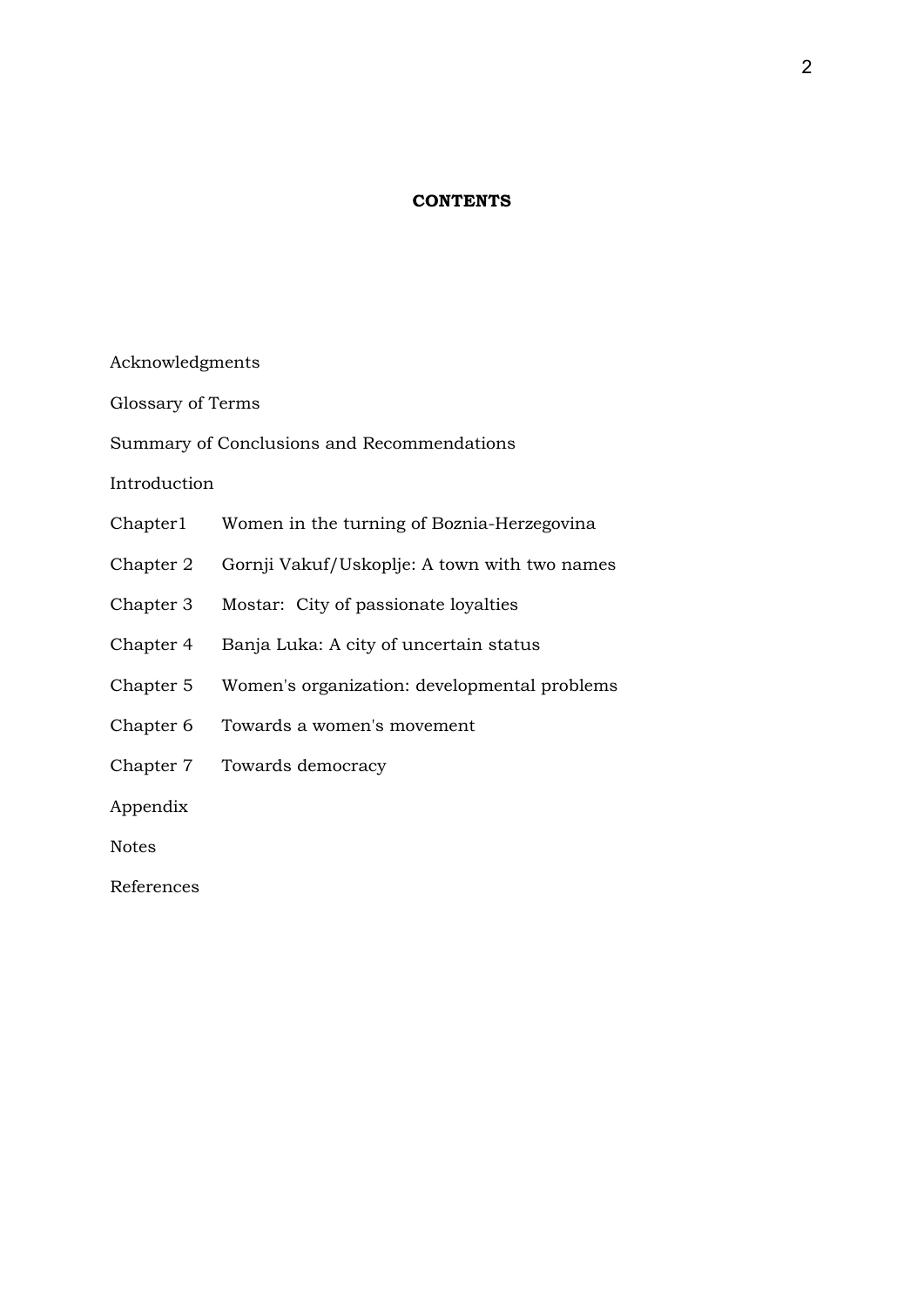#### **ACKNOWLEDGMENTS**

We are indebted to many people and organizations for help in carrying out this research and publishing its findings. We would like to thank, first of all and very warmly, the women who gave their time to be interviewed. That applies particularly to members of the seven women's organizations considered here. All our informants were generous with their time. They were trusting to allow us access to their work, and to share their experience and feelings. It was particularly burdensome to them to have to read our draft writing before publication. Their comments were always constructive, and we have done our best to take account of them in finalizing the book. It is important to stress, though, that ultimately the opinions expressed here are only those of the authors. Any remaining errors or misinterpretations must be laid at our door alone.

We also owe a debt to researchers who have addressed these issues before us. Among them we would specially like to thank Martha Walsh to whose studies of women's initiatives in postwar Bosnia-Hercegovina and the region of the former Yugoslavia we have often referred. We are grateful to her, and also to Maja Korac for taking time to advise us on our draft.

Fundamental to our project has been financial support. We would like to thank the following funders for grants towards salaries and the costs of administration and travel, workshops and publishing: the Ajahma Charitable Trust, the Lipman-Miliband Trust, the Network for Social Change and the Open Society Institute of the Soros Foundation.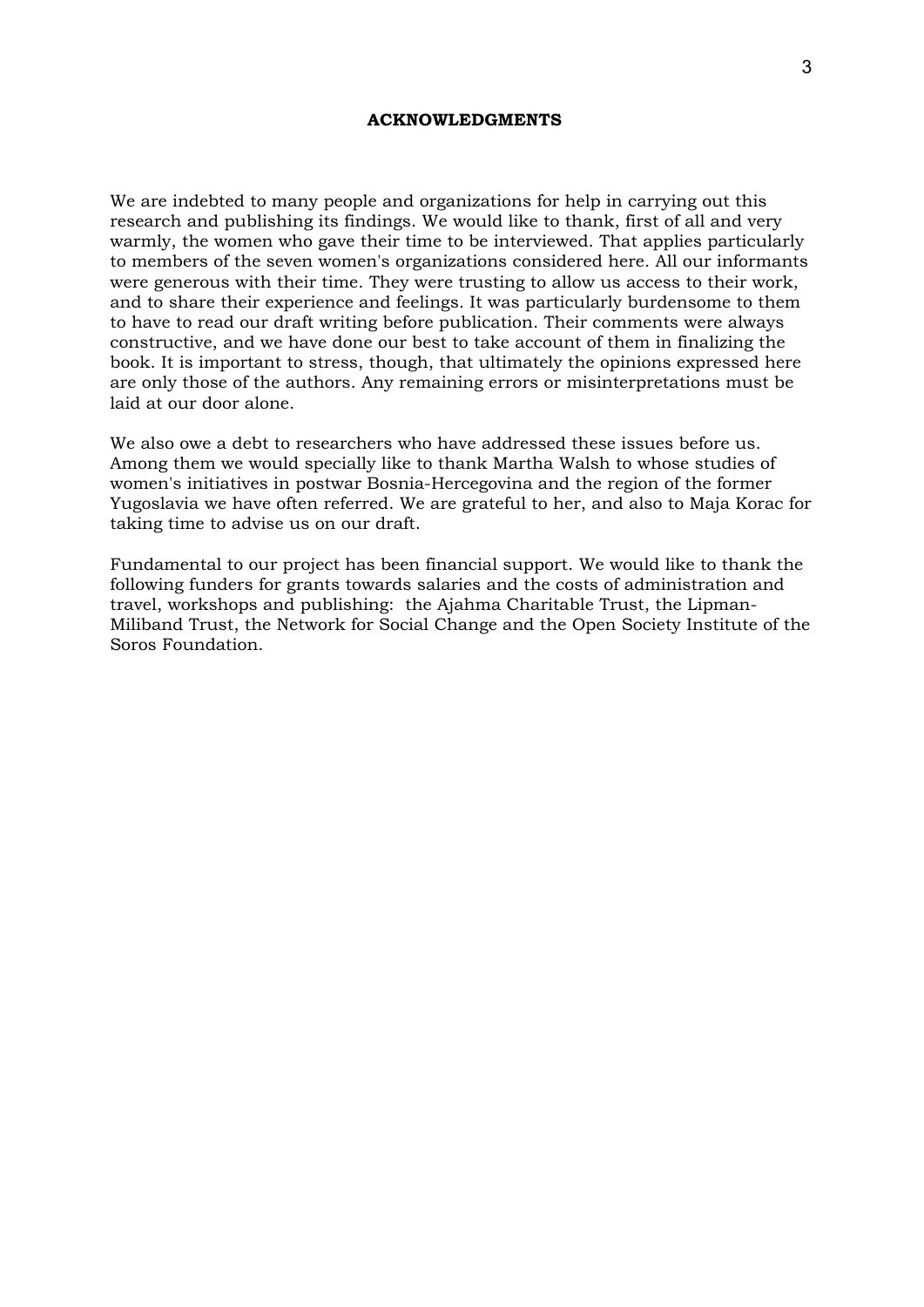# **GLOSSARY OF TERMS**

| <b>AFFW</b>      | Anti-Fascist Front of Women                                                                                                      |
|------------------|----------------------------------------------------------------------------------------------------------------------------------|
| $B-H$            | Bosnia-Herzegovina                                                                                                               |
| BWI              | Bosnian Women's Initiative                                                                                                       |
| <b>CARE</b>      | Co-operative for Aid and Relief Everywhere (international NGO)                                                                   |
| <b>CEDAW</b>     | Convention on the Elimination of All Forms of Discrimination<br>Against Women                                                    |
| Dayton Agreement | The General Framework Agreement for Peace in Bosnia-<br>Herzegovina, signed in Dayton, Ohio, December 1995.                      |
| <b>DfID</b>      | Department for International Development (of the UK)                                                                             |
| DM               | deutschmark                                                                                                                      |
| <b>DOM</b>       | 'Dolina Ostaje Moja' (women's association)                                                                                       |
| Duga             | Zene Pomazu Zrtvama Rata (Women Help Victims of War -<br>women's association)                                                    |
| EU               | European Union                                                                                                                   |
| <b>FERN</b>      | Free Elections Radio Network                                                                                                     |
| <b>FRY</b>       | Federal Republic of Yugoslavia                                                                                                   |
| FZ               | Federalna Zena (women's association)                                                                                             |
| GCG              | Gender Co-ordinating Group                                                                                                       |
| HDZ              | Hrvatska Demokratska Zajednica (Croatian Democratic<br>Community)                                                                |
| Herceg-Bosna     | Name given by Croat nationalist leaders to the area of Western<br>Herzegovina and parts of Central Bosnia they aspire to control |
| HOS              | Hrvatske Oruzane Snage (Croatian Armed Forces)                                                                                   |
| <b>HVO</b>       | Hrvatsko Vijece Obrane (Croatian Defence Council)                                                                                |
| <b>HZHB</b>      | Hrvatska Zajednica Herceg-Bosna (Community of Herceg-<br>Bosna)                                                                  |
| <b>IBHI</b>      | Independent Bureau for Humanitarian Issues                                                                                       |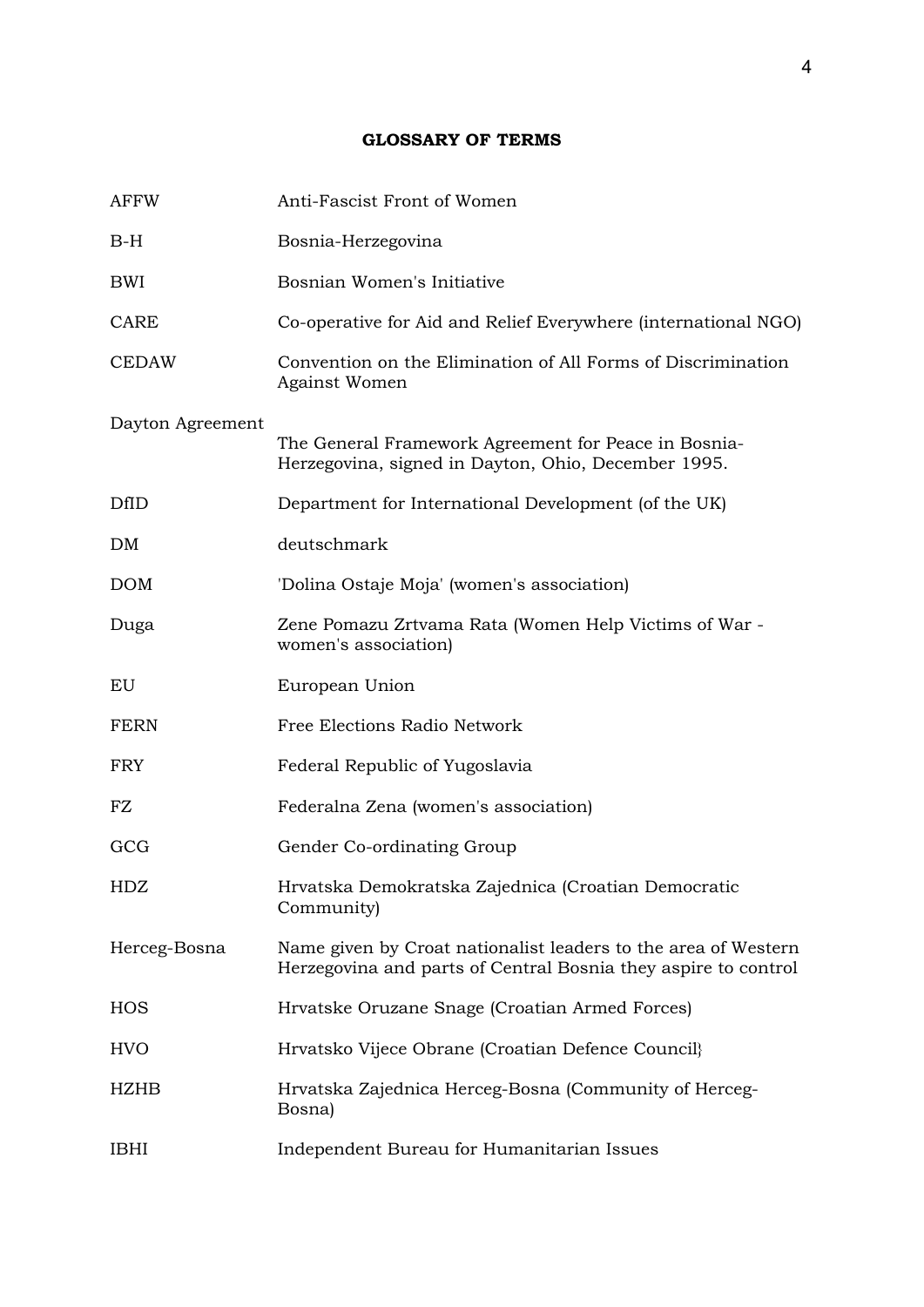| <b>ICVA</b>  | International Council of Voluntary Agencies                                  |
|--------------|------------------------------------------------------------------------------|
| <b>IEBL</b>  | Inter-Entity Border Line                                                     |
| <b>IFOR</b>  | Implementation Force (NATO)                                                  |
| <b>IHRLG</b> | International Human Rights Law Group                                         |
| IMF          | <b>International Monetary Fund</b>                                           |
| <b>IOCC</b>  | International Orthodox Christian Charities                                   |
| <b>IOM</b>   | International Organization for Migration                                     |
| <b>IPTF</b>  | International Police Task Force (of the United Nations)                      |
| <b>IRC</b>   | <b>International Rescue Committee</b>                                        |
| <b>ISDP</b>  | Stranka Nezavisnih Socijaldemokrata (Independent Social<br>Democratic Party) |
| <b>JNA</b>   | Jugoslovenska Narodna Armija (Yugoslav National Army)                        |
| Medica       | Medica Women's Association                                                   |
| <b>MPDL</b>  | Moviemiento por la Paz, el Desarme y la Libertad                             |
| <b>NATO</b>  | North Atlantic Treaty Organization                                           |
| NGO          | non-governmental organization                                                |
| <b>OBN</b>   | Open Broadcast Network                                                       |
| <b>OHCHR</b> | Office of the High Commissioner for Human Rights (of the<br>United Nations)  |
| <b>OHR</b>   | Office of the High Representative (of the Peace Implementation<br>Council)   |
| OSCE         | Organization for Security and Co-operation in Europe                         |
| Oxfam        | Oxford Committee for Famine Relief                                           |
| <b>PIC</b>   | Peace Implementation Council                                                 |
| <b>RS</b>    | Republika Srpska                                                             |
| SAH          | Schweizerisches Arbeiterhilfswerk (Swiss NGO)                                |
| <b>SDA</b>   | Stranka Demokratske Akcije (Party of Democratic Action)                      |
| <b>SDP</b>   | Socijaldemokratska Partija (Social Democratic Party)                         |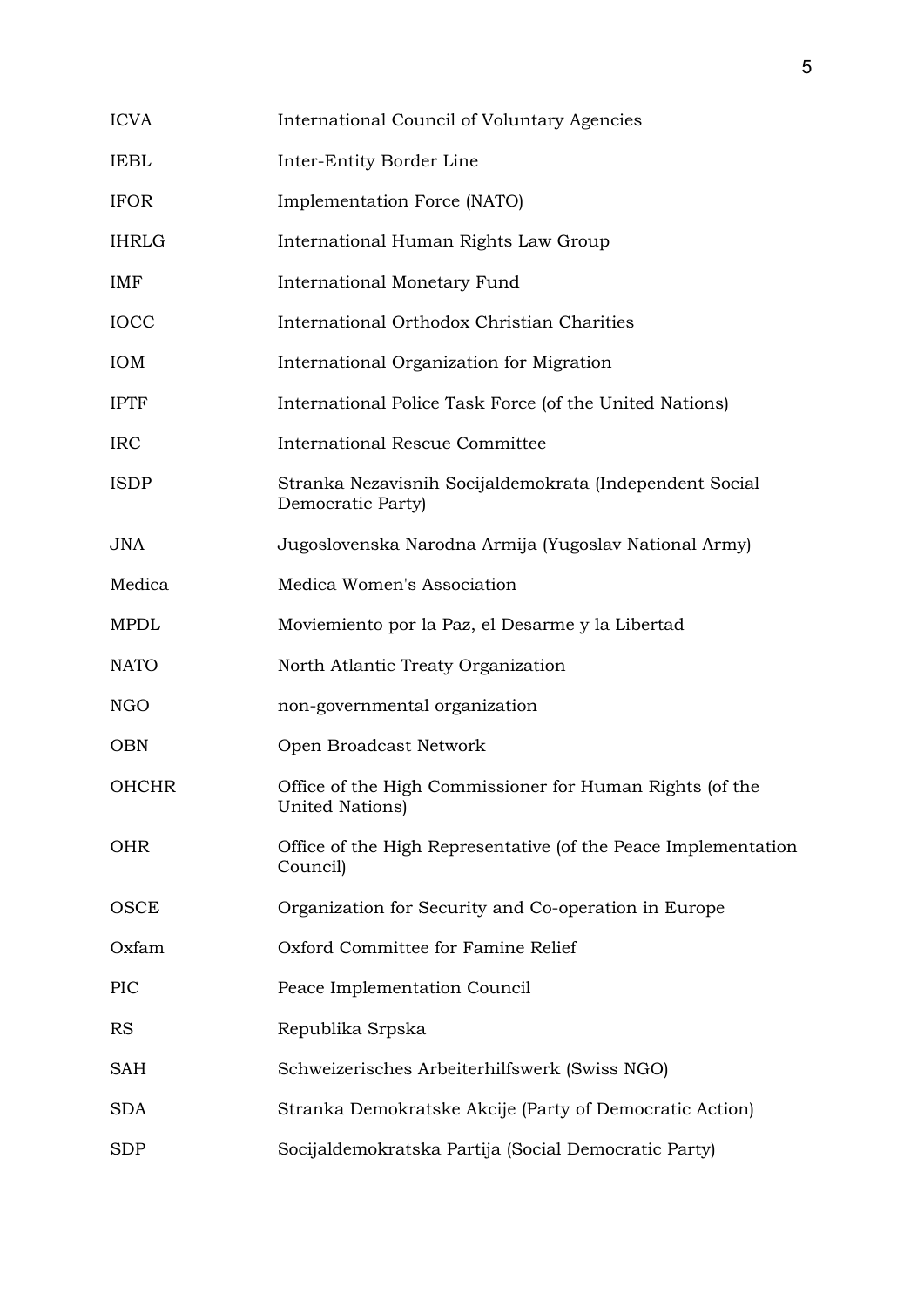| <b>SDS</b>     | Srpska Demokratska Stranka (Serb Democratic Party)                                                                                                                      |
|----------------|-------------------------------------------------------------------------------------------------------------------------------------------------------------------------|
| <b>SFOR</b>    | Stabilization Force (NATO)                                                                                                                                              |
| SOS Line       | An emergency telephone response for women and children<br>suffering violence and other forms of crisis                                                                  |
| <b>SRS</b>     | Srpska Radikalna Stranka (Serb Radical Party)                                                                                                                           |
| <b>SSB</b>     | Savjetovaliste za prognane, izbjeglice i povratnike – Sredisnja<br>Bosna (Counselling for Refugees, Displaced and Returnees of<br>Middle Bosnia - women's organization) |
| The Federation | Federation of Bosnia-Herzegovina                                                                                                                                        |
| UK             | United Kingdom of Great Britain and N.Ireland                                                                                                                           |
| <b>UN</b>      | <b>United Nations</b>                                                                                                                                                   |
| <b>UMCOR</b>   | United Methodist Committee on Relief                                                                                                                                    |
| <b>UNDP</b>    | United Nations Development Programme                                                                                                                                    |
| <b>UNHCR</b>   | United Nations High Commissioner for Refugees                                                                                                                           |
| <b>UNICEF</b>  | United Nations Children's Fund                                                                                                                                          |
| <b>UNMiBH</b>  | United Nations Mission in Bosnia-Herzegovina                                                                                                                            |
| US, USA        | United States of America                                                                                                                                                |
| <b>USAID</b>   | United States Agency for International Development                                                                                                                      |
| <b>USSR</b>    | Union of Soviet Socialist Republics                                                                                                                                     |
| UZ             | Udruzene Zene (United Women - women's association)                                                                                                                      |
| Vidra          | Zenska Akcija 'Vidra' (Women's Action 'Vidra' - women's<br>association)                                                                                                 |
| <b>VRS</b>     | Vojska Republike Srpske (Army of the Serb Republic)                                                                                                                     |
| World Bank     | The International Bank for Reconstruction and Development                                                                                                               |
| ZBiH           | Udruzenje "Zena BiH" (Association "Woman of Bosnia-<br>Herzegovina")                                                                                                    |
| ZΜ             | Zena Mostara (Mostar Woman - women's association)                                                                                                                       |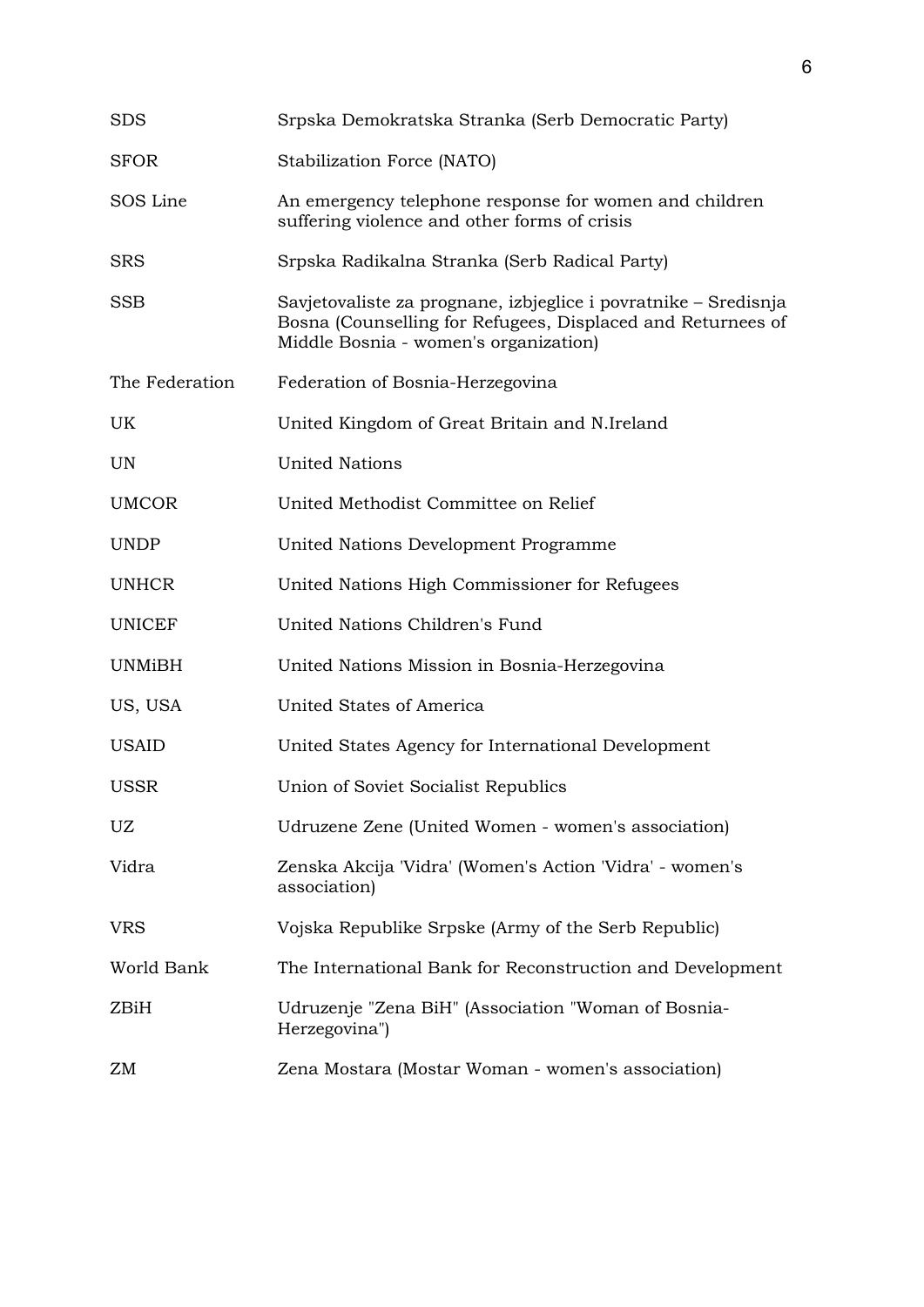# **SUMMARY OF CONCLUSIONS AND RECOMMENDATIONS**

# • *Women's local integrative NGOs*

In our research we identified the existence of a number of non-governmental organizations in Bosnia-Herzegovina that are organized by women and concerned with women's issues, operate at local level, and are inclusive and integrative, in both principle and practice, of all Bosnia's ethno-national groups.

# • *Our research subjects*

We selected seven such organizations for case study. We situated the studies in a social and political context by limiting our focus to the cities of Mostar and Banja Luka and the town of Gornji Vakuf/Uskoplje.

# • *Our research questions*

We explored, using interview and other qualitative research methods, how the organizations function, their objectives and activities, the problems they face, and their strengths and weaknesses. We also learned about the women who are the key actors in the organizations, in particular their backgrounds, motivations and opinions.

• *Valuable work and genuine projects* 

We learned that the women and their organizations are inspired by a dual desire: first, to see their towns recover from war as integrated societies where people of all ethno-national identities are fully included; and second, to end the disadvantage of women and the marginalization of women's issues in Bosnian society. We concluded that, though they are not large or strong, they are seriously committed and do valuable work. They are both unusual and courageous in acting collectively and publicly on politically sensitive issues.

• *Weaknesses and needs of the organizations* 

Internal weaknesses in the organizations. The organizations have serious weaknesses of decision-making structure and process. There are problems concerning leadership, accountability, responsibility, role and skill sharing, transparency of information and procedure, and lack of contact and co-operation between groups.

Problems deriving from the political and social context. They are impeded by the under-development of public spheres in B-H in which to safely pursue campaigns and question authority. For associations such as these within civil society to make their maximum contribution a parallel development of political society, the economic sphere and the state is required.

Deficiencies of funding. The organizations are critically dependent on international institutions, international NGOs and foreign governments for grants to enable their work. Funds are insufficient, seldom cover core costs and lack continuity. The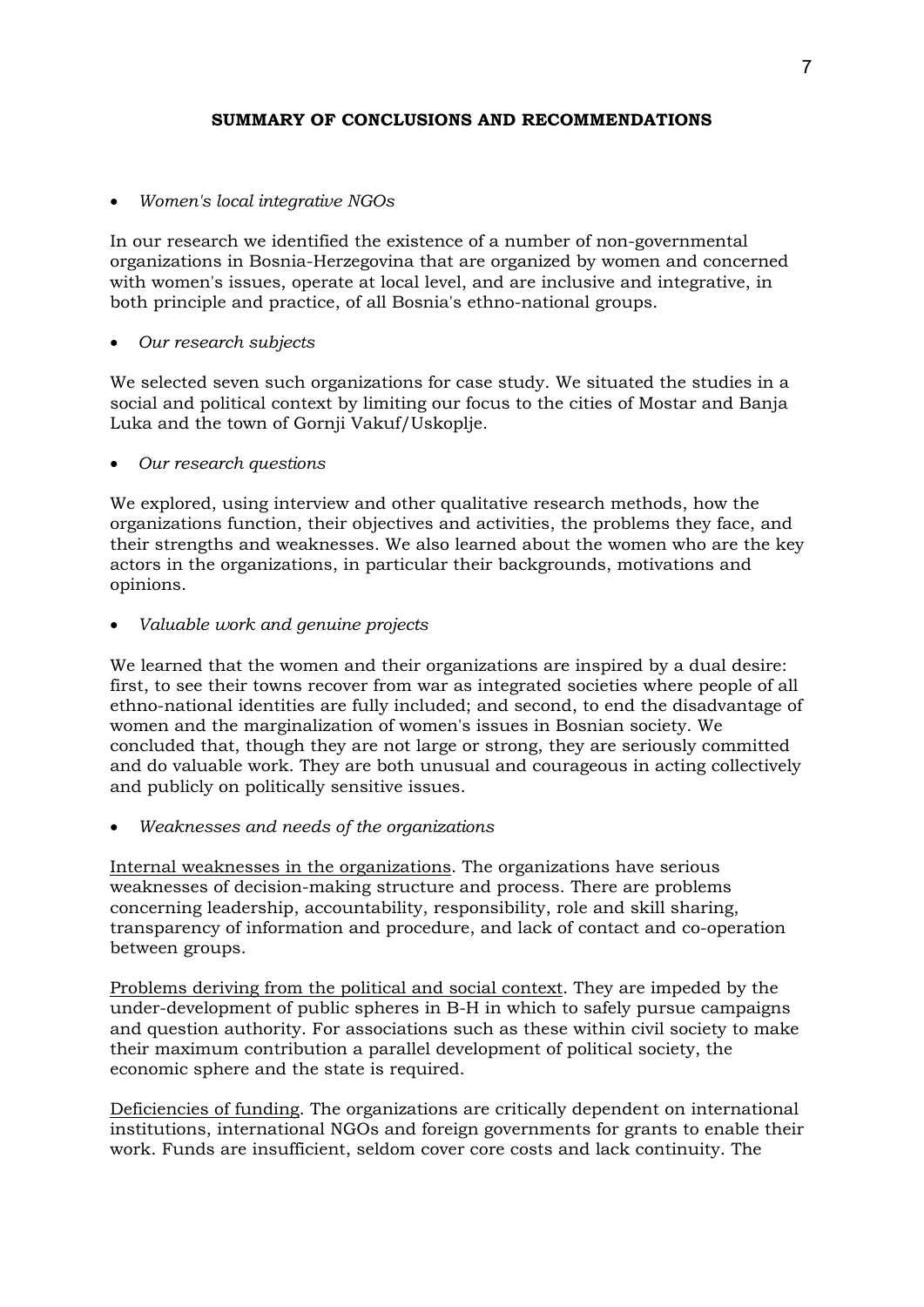criteria and procedures of donors do not always assist the development of the organizations. There is a worrying decline in donors and funds.

• *Towards a women's movement* 

There is not yet a developed women's movement in B-H, but these organizations are a hopeful sign that one may eventually emerge. They would benefit from such a movement as a supportive context for their work, and they can help to bring it into being. A Bosnian women's movement is needed not only for the improvement it could make in the position of women, but because patriarchal gender relations are incompatible with democracy.

• *Towards democracy* 

If they survive and become more numerous and more effective, women's organizations of this kind tendentially contribute to the building of Bosnian democracy in three specific ways. They can help generate responsive *local democracy* at municipal level; *inclusive democracy*; and *gender democracy.* 

Patriarchy, or the dominance of men and masculine cultures, was implicated in the shortfall of democracy in former Yugoslavia, in its collapse into war, in the pursuit of militarism. It also exacerbates many of the social problems in present day B-H. Without a transformation of the gender regime, hopes for a democratic future for the country will be disappointed.

• *We recommend* 

the following measures to assist the growth and effectiveness of women's local integrative organizations such as these, and a related women's movement...

That the Government of Bosnia-Herzegovina:

pass appropriate legislation to strengthen the sphere of free association as proposed by the Independent Bureau on Humanitarian Issues;

make financial provision in national and local annual budgets for grants to non-governmental organizations of civil society that can contribute to the equality and inclusiveness of a democratic society;

implement the letter and spirit of the United Nations' Convention on the Elimination of All Forms of Discrimination Against Women (CEDAW), as recommended by the International Human Rights Law Group.

That international institutions, international NGOs and foreign governments co-operate in instituting a constructive, secure, long-term funding regime to support such organizations, and make widely available training and development to strengthen their capabilities and improve connectedness between them.

That the organizations themselves take steps to strengthen their own performance, to increase the element of advocacy and campaigning in their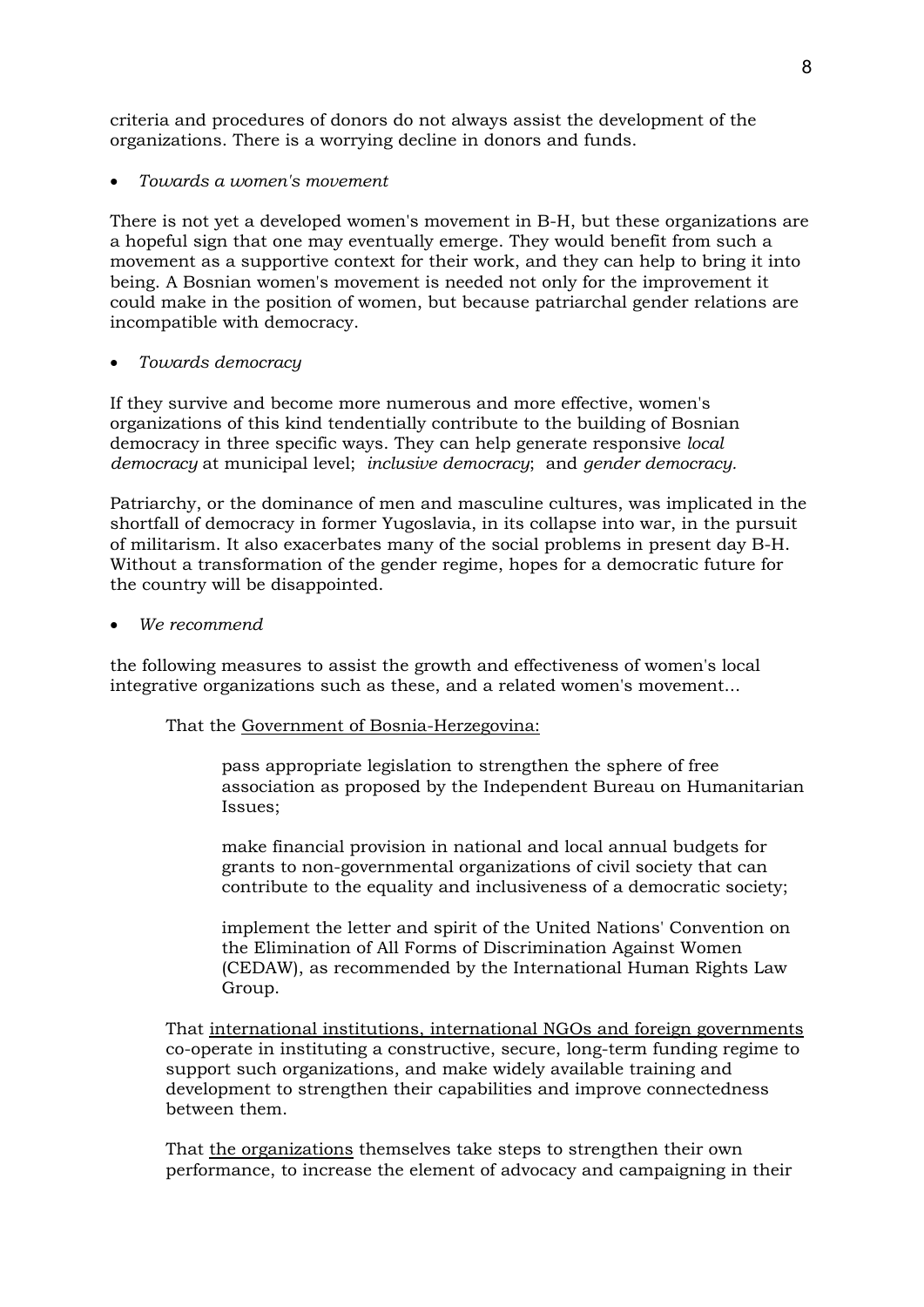activities, to co-operate with each other and with similarly motivated organizations in B-H, and to network with similar women's organizations in the region and further afield.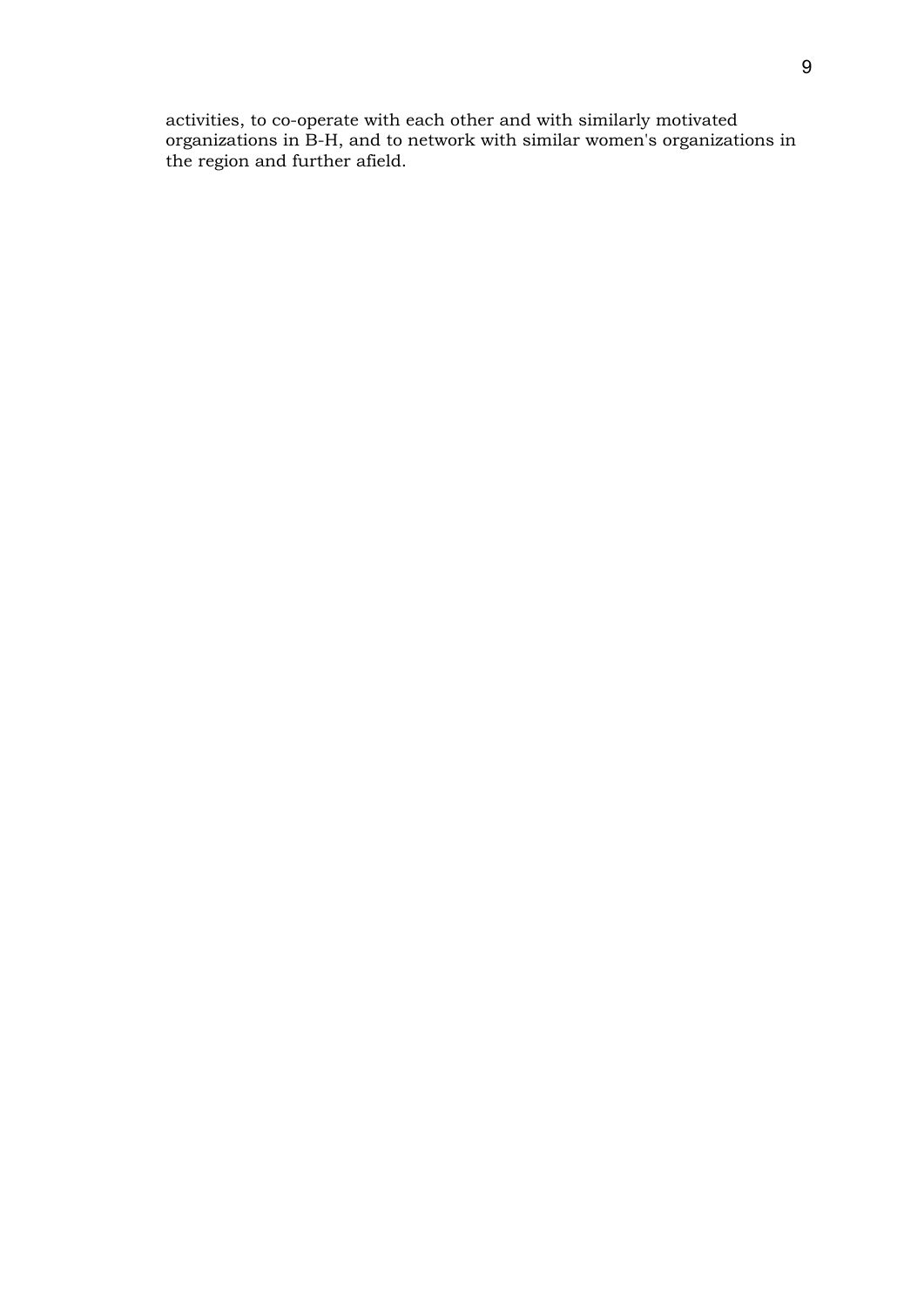#### **INTRODUCTION**

#### **Our project**

This book results from a period of research, carried out in 1999 and 2000, involving a partnership between researchers in Medica Women's Association in Zenica, Bosnia-Herzegovina, and the City University, London. But the subject of 'women's organizing in the aftermath of war' was not just an academic research issue for us. The question had arisen from the experience of war itself. Medica was a place of refuge in the war, offering medical, psychological and social support in dealing with trauma. It was organized by women for women, and both the organizers and the beneficiaries were war 'survivors'.

#### *Who we are*

The researchers involved from Medica are Meliha Hubic and Rada Stakic-Domuz. Both work for Medica's Infoteka. Meliha is of Bosnian Muslim background, and her family formerly lived in Visegrad in Eastern Bosnia. The war interrupted her engineering studies in Zenica and she came to Medica, first as a beneficiary and eventually as an information worker.

Rada's main vocation is that of school teacher of German language. She is a woman of Bosnian Serb background, who in the former Yugoslavia had opted for Yugoslav identity. She spent the war in Zenica, in Central Bosnia, where she joined the Medica Women's Therapy Centre (as it was then called) as an information worker, translator and interpreter. She now combines work as a teacher with a continued commitment to Medica.

Cynthia Cockburn is a researcher at City University London. During and since the war she has been one of the co-ordinators of Women in Black, London. Like other groups with this name worldwide, they supported women's opposition to war in the region, demonstrated against the ethnic violence and aggression, and for constructive Western responses. English by ethnicity, Cynthia is a research professor in the Department of Sociology in City University and has forty years experience as a feminist researcher and writer. Shocked by the war in the former Yugoslavia, in 1995 she shifted her research focus to the gender relations of conflict. Her book, *The Space Between Us: Negotiating Gender and National Identities in Conflict,* explored the way some women sustain difficult alliances across national differences in time of war (Cockburn 1998). Medica Women's Association, Zenica, was one of the case studies in that book, along with women's projects in Northern Ireland and Israel/Palestine.

#### *What we set out to do*

So we had all three seen at first hand the importance of women's organizing during war. But how would these new strengths and abilities women had gained in the terrible years of war be put to use in the aftermath? War has contradictory effects on gender relations. Women are simultaneously victimized and empowered. Men are often traumatized, but also brutalized, by fighting. It is very uncertain what kind of gender regime will have evolved five or ten years after the end of a war, and what its implications for women will prove to have been.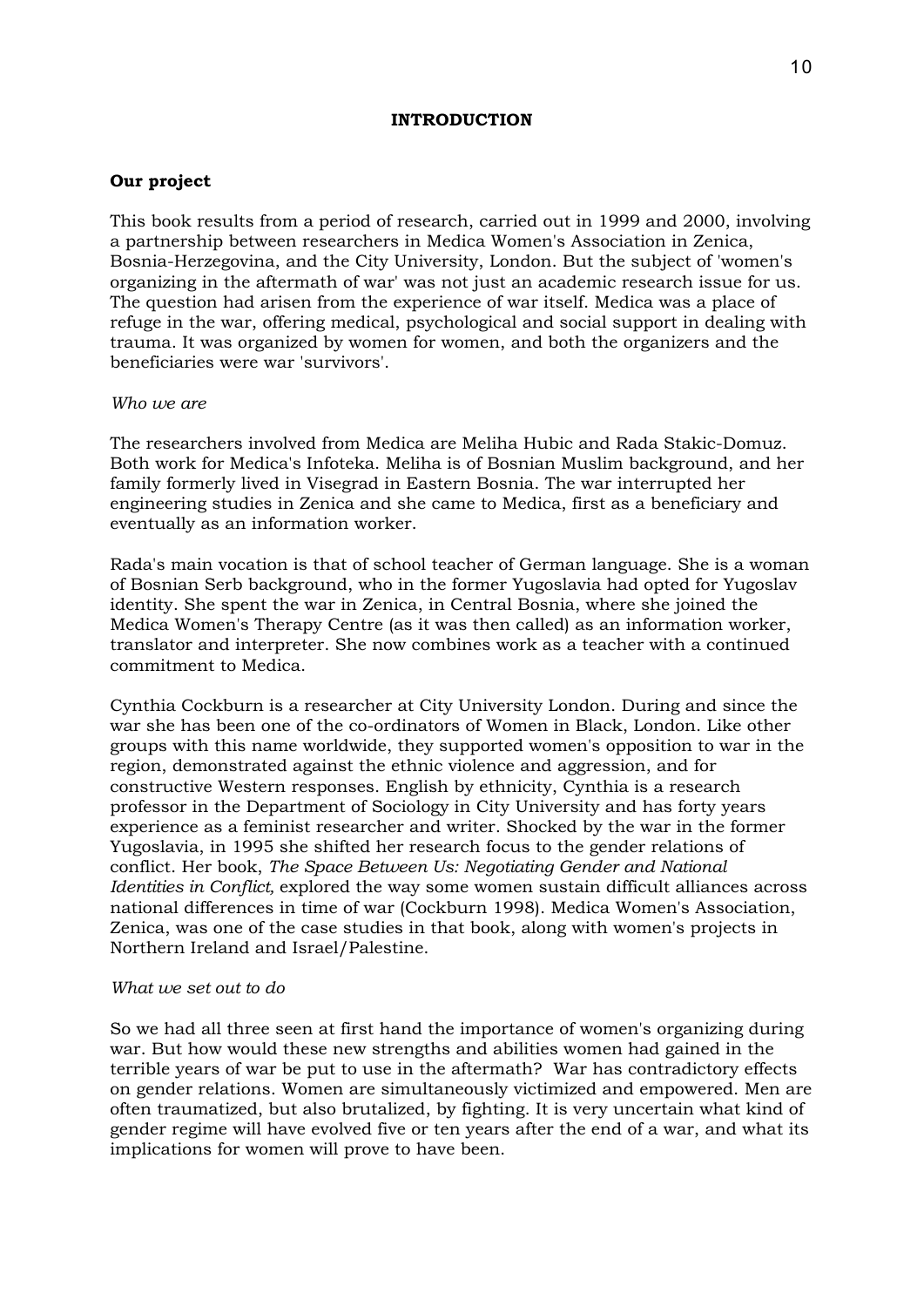We decided to look for funding to enable us to see at close quarters what some women's organizations were doing in Bosnia-Herzegovina five years after the war ended. What were they actually and potentially able to contribute to the building of an ethnically inclusive, woman-friendly and active democracy in Bosnia-Herzegovina? We identified three sites for study: the wellknown cities of Mostar and Banja Luka, and the town of Gornji Vakuf/Uskoplje. While in Mostar we also met women active in a nearby rural town, Nevesinje. Among our research questions were some concerning these places: how has the war affected them? what changes have occurred since the Dayton peace agreement ended hostilities?

In these urban centres we focused our research on particular women's organizations, and of each of these we wanted to ask: what is it doing? what are its strengths and weaknesses? what difficulties is it encountering? what bearing does the social and political context have on it? what are its prospects and its needs? In each organization we looked to a number of individual women for more information, wondering: what is their personal history? what now motivates them to participate in action? what do they gain and what does it cost them? how are they viewed by others in their town?

We never intended, however, that this would be simply *research* and nothing more. From the start it was a triple project, with two additional aims: *development* and *networking*. We felt it important to make a contribution, however small, to the *development* of the women's organizations that gave us research access. We discussed with them in advance what kind of input from us might be useful. It was agreed that we would use our ability in English language to help them generate project proposals for future activity and seek funding for them from new donors, particularly in the United Kingdom. So we sat down with them to foresee the next stage in their development, identify and elaborate a particular project, draft a convincing proposal and send it off to potential funders. It goes without saying that the project also involved development for ourselves and our own organizations: Medica Infoteka gained more knowledge of qualitative research approaches; City University added to its knowledge about processes of post-war reconstruction in Bosnia-Herzegovina, with which experience in other countries and regions may usefully be compared.

As to *networking*, our research visits to the participating women's organizations deepened links already established by Medica. But we wanted to be able to put some of the resources we raised into enabling the women's organizations to get together, exchange experience and increase co-operation. To this end we organized, a mid-project three-day workshop at Neum (January 2000) and plan a postpublication conference involving a wider group of Bosnian women activists and academics.

All in all, we believe the project we conceived and carried out, a project of research + development + networking, may be seen as participatory action research. And we would like to feel that it goes some way to fill a gap noted by the Independent Bureau for Humanitarian Issues (1998:45) when they wrote of 'the need for action research on local NGOs to be developed consistently by organizations within B-H', so that lessons may be learned and policies shaped for the future.

#### **Our research method**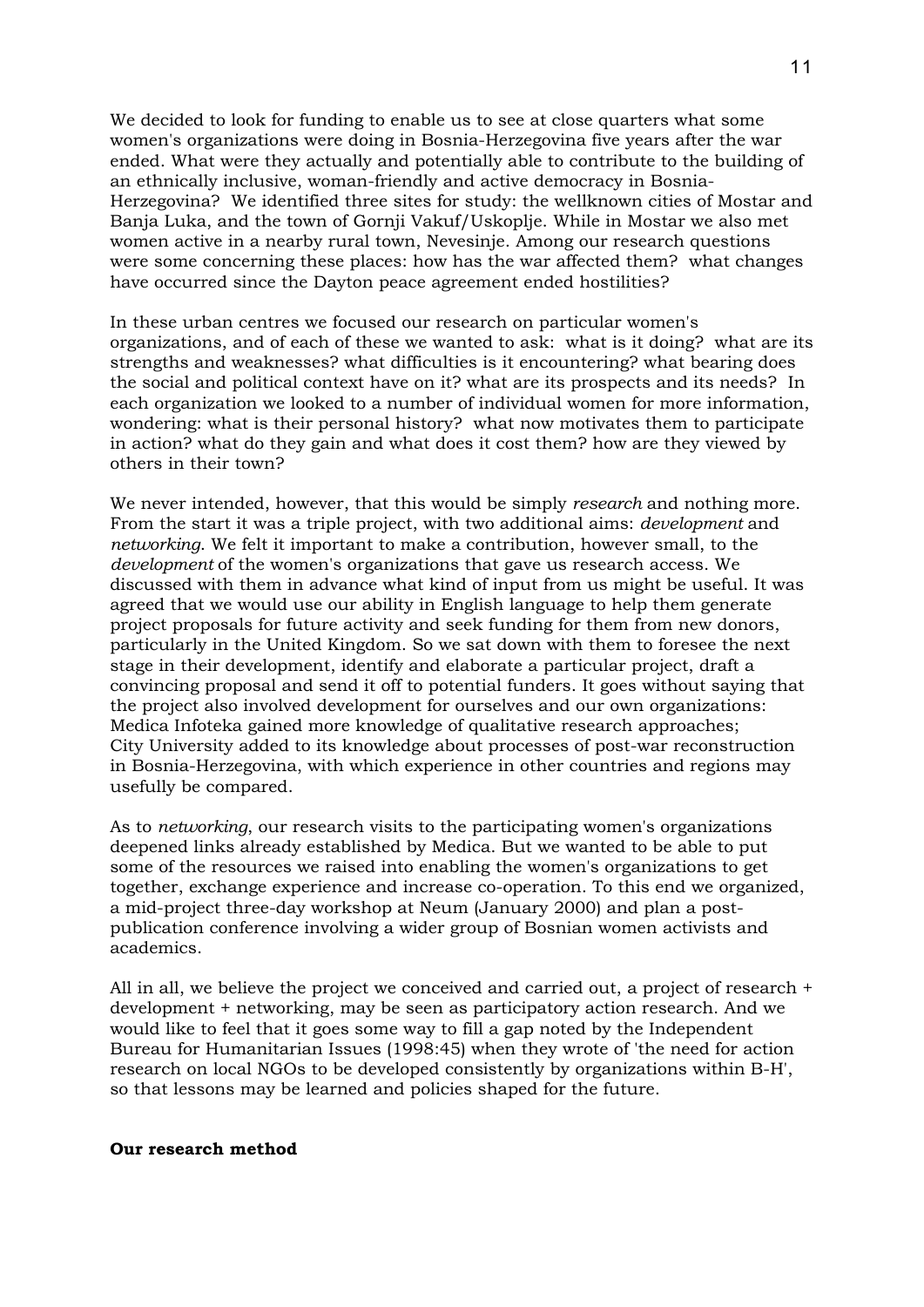Given the questions we wanted to answer and the resources at our disposal, we believed the best research approach would be a *qualitative* one. That is to say, we would not look for a large sample of organizations and women, or use a questionnaire to produce quantitative data that could be analysed to produce an ambitious generalization. Rather, we would look for insights of the kind that can be obtained from more intimate knowledge of a smaller slice of reality (Silverman 1985, Strauss and Corbin 1990).

Qualitative research involves attending carefully to what particular people have to say, exploring particular organizations, instances and events, and using all available means to understand people's reasoning, relations and motivations, and the bearing of circumstances on their choices. It is an approach that accepts that things are not the same from one moment to the next, that each person's point of view is shaped by their situation, and that people constantly experience ambiguity and contradiction. None of these things, it goes without saying, can be fitted meaningfully into the questions and answers on a formal questionnaire.

Like quantitative research, however, qualitative research has its limitations. One can never state with confidence 'this is how it is', only 'this is how we make sense of it', 'this is how it seems to us to be'. In other words, as qualitative researchers always must (and quantitative researchers also should) we acknowledge how much of ourselves is in this study. The subject we chose and the conclusions we draw are shaped by our beliefs and perceptions that inevitably arise from them. This subjective factor in research, particularly in qualitative, participatory, action research, calls for a good deal of honest reflexivity - something widely discussed by ourselves and other researchers on women's issues (Roberts 1981, Gatenby and Humphries 2000, Cockburn and Mulholland 2000).

# *Choosing the cases for study*

Our criteria for selecting the *organizations* for study were as follows. First, they should be women-only associations, not by accident but by principle. They should have a primary focus on women's needs, and a gender perspective, both on women's issues and more general matters. Second, they should be local, in the sense of drawing membership and beneficiaries from their town or city, rather than nation-wide. Third, in terms of national name and identity, they should be open and inclusive in their membership and their beneficiaries. They should be consciously and visibly working towards an ethnically integrated town or city. Some organizations state in their founding documents and publicity that they are 'ethnically inclusive' or 'cross-national', but do so mainly to secure support from international donors. We wanted to be sure the inclusivity of our case study organizations was genuine.

We were specially interested in women's self-organizing in relation to its local context. The localities on which we settled for study were the cities of Banja Luka and Mostar and the smaller town of Gornji Vakuf/Uskoplje were interesting for having different pre-war and post-war ethnic compositions, and different war histories and post-war trajectories. You will see that chapters 2, 3 and 4 present the research on this town-by-town basis.

The organizations we found to fit our criteria in the three selected cities/towns were: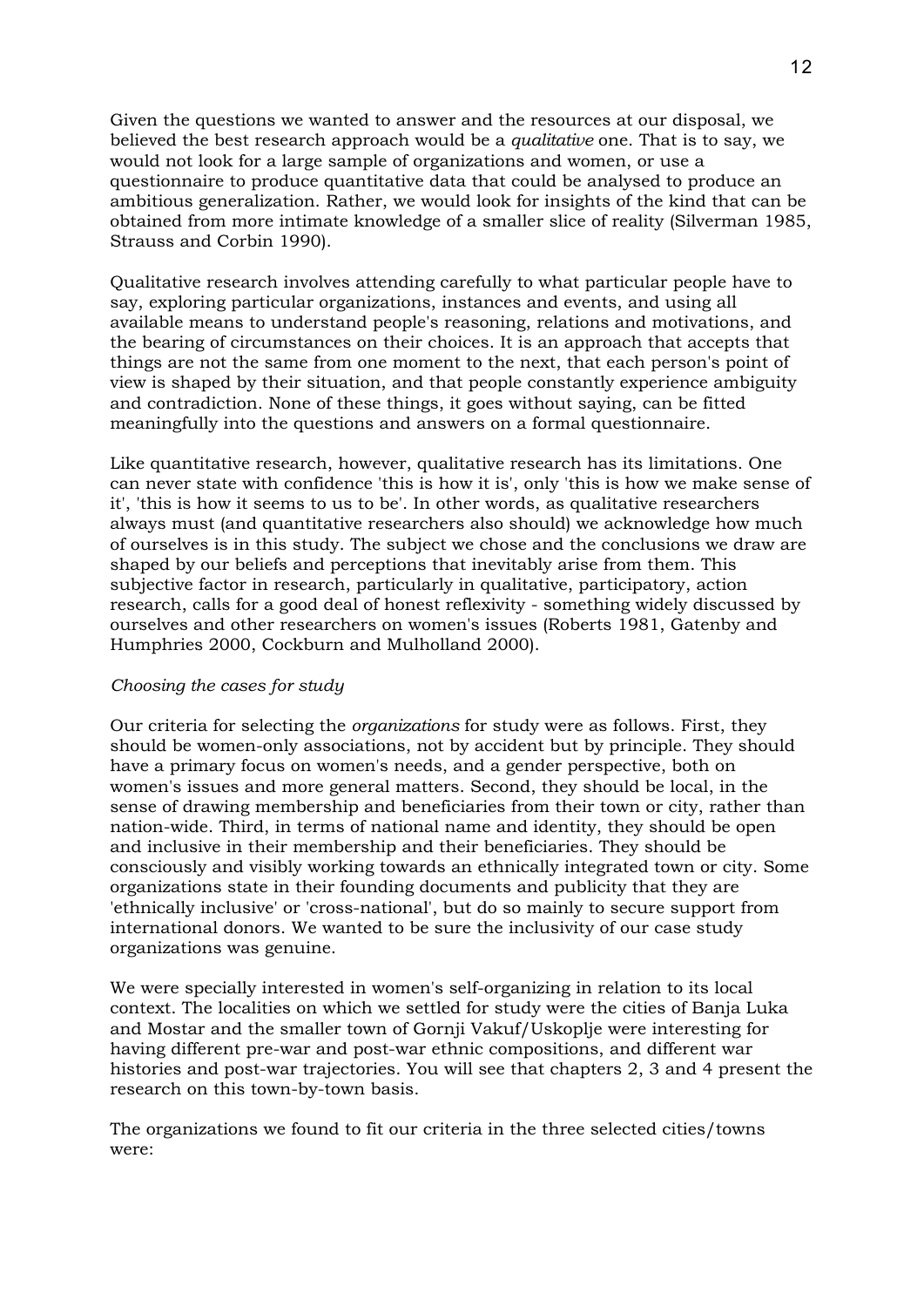*Gornji Vakuf/Uskoplje:* 

- Federalna Zena
- Savjetovaliste SB (Savjetovaliste za Prognane, Izbjeglice i Povratnike Sredisnja Bosna)

*Mostar:* 

- Udruzenje 'Zena BiH'
- Zene Mostara

*Banja Luka:* 

- Udruzene Zene
- Zenska Akcija 'Vidra'

We also include material on the group 'Dolina Ostaje Moja' (DOM) in the small town of Nevesinje, in Eastern Herzegovina. Situated only a short drive from Mostar, it had connections with the two larger organizations and was able to illustrate for us their relation to their rural hinterland - particularly in the matter of refugee return. Unfortunately this does not comprise a full case study because we were not able to interview individual women in DOM.

These seven organizations are not the only women's organizations in B-H that would have matched our criteria and made suitable cases for study. We know there are others doing equally valuable work. However, limitations of time and funding, and the depth of information we wanted to obtain from each case, forced us to restrict the number to these few.

# *Gathering information*

We made two or three research visits of several days each to the three locations. We familiarized ourselves with geography of the city or town, its war experiences and its social, economic and political characteristics. We paid particular attention to the ethnic structure and zoning, as it had been before the war and as it had become. Of all this we kept field notes. We also obtained maps and statistics from the local offices of the Office of the High Representative (OHR), the United Nations High Commissioner for Refugees (UNHCR) and the Organization for Security and Cooperation in Europe (OSCE).

In all we carried out 46 interviews over a period of three months in the autumn of 1999. In each of the seven organizations we conducted initial meetings either with the co-ordinator or with the main activists as a group. This was followed, except in the case of DOM, by interviews with a number of individual members. In the case of Savjetovaliste SB, some of the women preferred to meet us as a group. The women we interviewed are listed in Appendix 1, where they are shown in alphabetical order. Some women preferred to give their first names only. One woman chose to use a pseudonym. We also carried out a number of contextual interviews, and these informants too are listed in Appendix 1.

# *Interview procedure*

The interviews followed a prepared schedule of thematically-ordered questions, appropriately adapted for each place, organization or informant. But we did not follow these in a rigid manner, preferring to leave a good deal of initiative to our informants. In addition to interviews, wherever and whenever possible we observed the organizations' activities, sat in on their meetings or attended events they were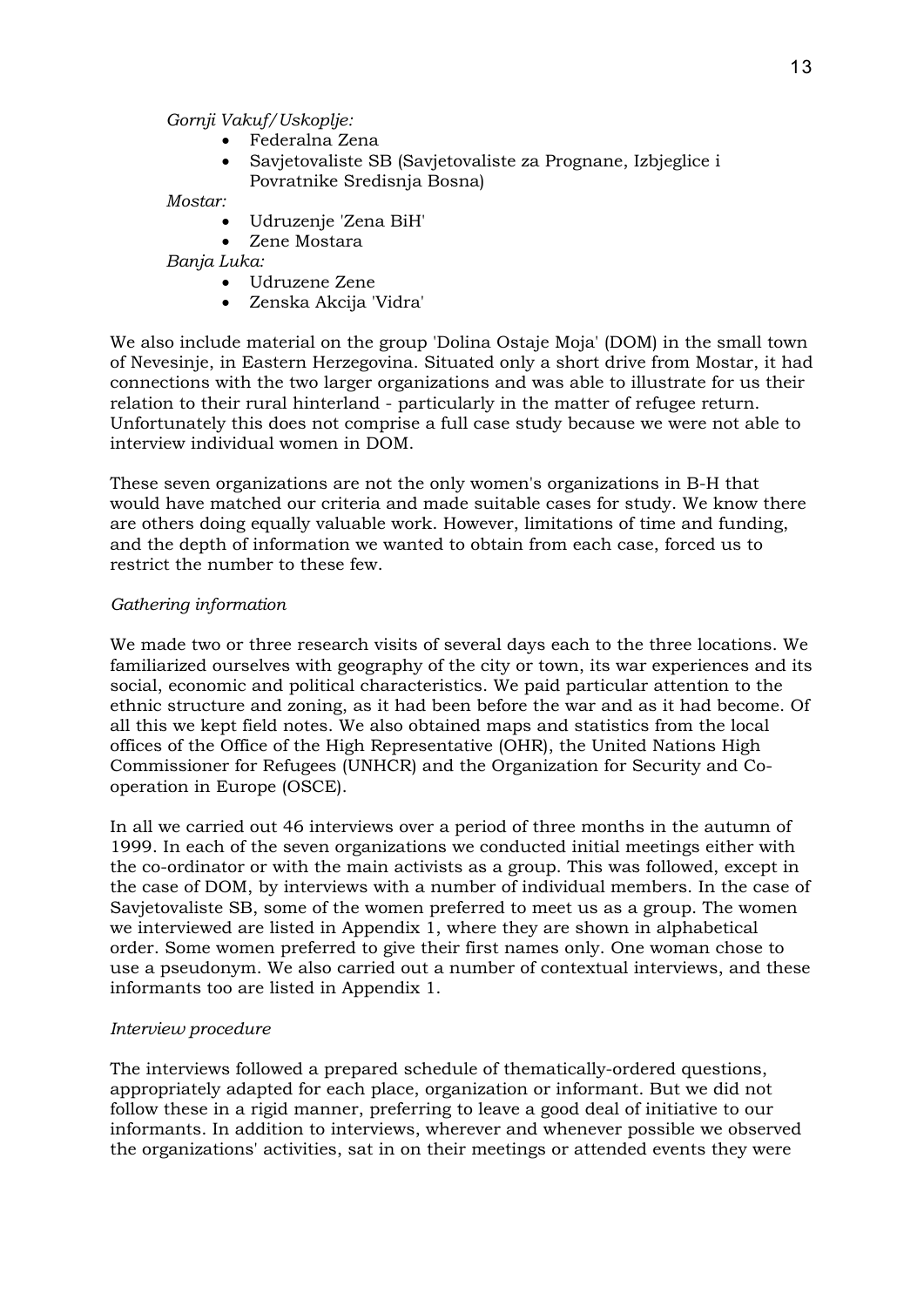organizing. Cynthia and Rada carried out the fieldwork in Banja Luka; Meliha and Cynthia in Gornji Vakuf/Uskoplje, Mostar and Nevesinje.

It was the handling of language that presented the greatest problem in information gathering. Rada and Meliha speak both English and Bosnian. Cynthia speaks English but no Bosnian. Most of our Bosnian informants did not speak English. Cynthia was present for a majority of the interviews, and questions and answers were sequentially interpreted from one language to the other by Meliha or Rada. In the interviews from which Cynthia was absent, the language spoken was Bosnian, Serbian or Croatian. The interviews were tape-recorded for the use of Rada and Meliha; Cynthia worked from handwritten notes in English.

# *Subsequent handling of the data*

On return from fieldwork, Cynthia typed up her notes in English, while Meliha and Rada transcribed their cassettes. They later translated these verbally for Cynthia, so that she could alter and amplify her notes from this more complete record. We were reassured to find considerable consistency between the two versions.

Drawing on all this material, each of us first compiled comprehensive case studies of 'our' towns, either writing them in English or having them translated into English. Cynthia's fuller studies, corrected and amplified by Rada and Meliha, became the basis from which Cynthia wrote the first draft of this book.

# *Finalizing the manuscript*

Amended in the light of a first round of helpful comments from advisers, the manuscript was then translated from Cynthia's English into Bosnian by Rada. Copies of those parts that concerned them or quoted them were sent in Bosnian to all our informants for consideration and comment. We were particularly anxious that individuals should be able to opt for anonymity, or choose a pseudonym, should they wish. We also told them to feel free to change the words we ascribed to them. This was particularly important since, it will be clear from our discussion of language above, the words we put into their mouths could seldom be precise verbatim quotations. They are in fact *reconstructions* of their meaning from one or more sources in one or more languages. Their reliability depends on informants retrospectively acknowledging them or reshaping them. We are very grateful for the care they took in this.

# **On dates and developments**

Our fieldwork was carried out in the autumn of 1999 and the cut-off date for information included in this book is the end of 1999. However, events move fast in B-H and in the period between December 1999 and the date of publication of this book many developments have occurred of which we have been unable to take account. On the whole the developments have been positive. Among them have been an increasing pace of refugee return, a questioning of some of the more negative provisions of the Dayton Peace Agreement and an improved performance of democratic political parties in elections.

# **On names and identities**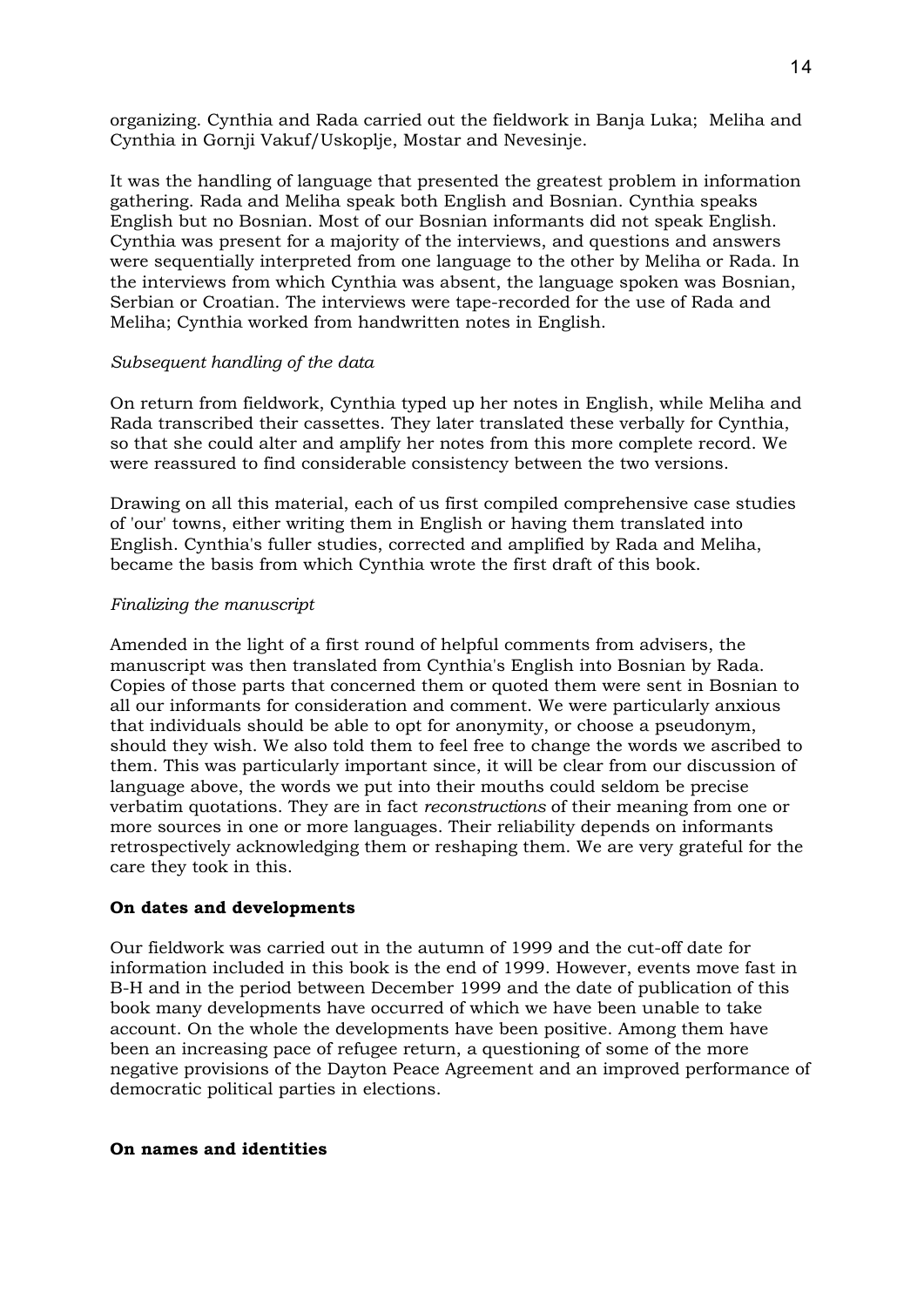It was a foundational belief in our research that national and religious names, particularly the identifications

Croat, Bosnian Croat or Catholic Serb, Bosnian Serb or Orthodox

Bosniak, Bosnian Muslim or Muslim

should never be taken at face value. They are sometimes titles that accurately reflect a sense of self and are proudly used and happily accepted. But very often they are not. They can be labels used lazily or maliciously. Such names disguise many different ways of relating to national, ethnic or religious identity. They are never 'true' in any essential sense, but are always the productions of political and religious movements. In some ways, as used in contemporary Bosnia-Herzegovina, they have to be seen as artefacts of - even as the purpose of - the Bosnian wars of 1992-1995.

But how do you write and print such names without suggesting their 'truth'? We needed a way of using national identifications without implying that they have the same meaning for everyone - and in particular that they mean the same thing to the person who is named and the person who does the naming. At first we tried prefacing them with the word 'nominal'. Thus we would not say 'she is a Bosnian Serb' but 'she is a nominal Bosnian Serb'. But this was cumbersome. We abandoned the idea and tried the device of quotation marks. We wrote, 'She is a "Bosnian Croat"' or 'she is "Bosnian Catholic"'. This proved very tiring on the reader. Finally, like other authors, we have reverted to using the names unmarked. But we would wish the reader to make the effort to imagine her or his own cautionary quotation marks wherever they appear.

There is further the uncertainty surrounding the terms Bosniak and Muslim. We have tried to use the term 'Bosnian Muslim' or 'Muslim' when referring to the community in the period before the war or when referring specifically to religious identity. We try to use the term 'Bosniak' from the time it became widely current, i.e. when referring to the war and the post-war period. We ask the reader to be tolerant of any inconsistencies.

Finally, we want to say that we understand all knowledge to be 'situated knowledge'. Each person we cite in the book sees the world in a perspective determined by her location and her history. Inevitably likewise we three researchers come from different pasts and inhabit different spaces. We do not have the same knowledge of war, death and loss, and have experienced widely different degrees of pain. The struggles we have had over our sense of self and belonging are different too. So the making of this book involved a continual friendly tussle over perceptions and meanings.

Negotiation was needed too over ownership and responsibility for the writing. Most of the material-handling, writing and theorizing was done by Cynthia, simply because this is her lifelong *métier* and it is a hard task for anyone who has not learned the trade. But it was difficult for her as an English woman to imagine what might be relevant and useful to a *Bosnian* readership. In this respect much depended on the perceptions of Rada and Meliha. But it may be inevitable that the book (in its Bosnian form as well as in the English edition) often reads in the voice of an outsider to the culture. We would like to think that for that very reason it will provoke useful discussion, disagreement and fresh ideas.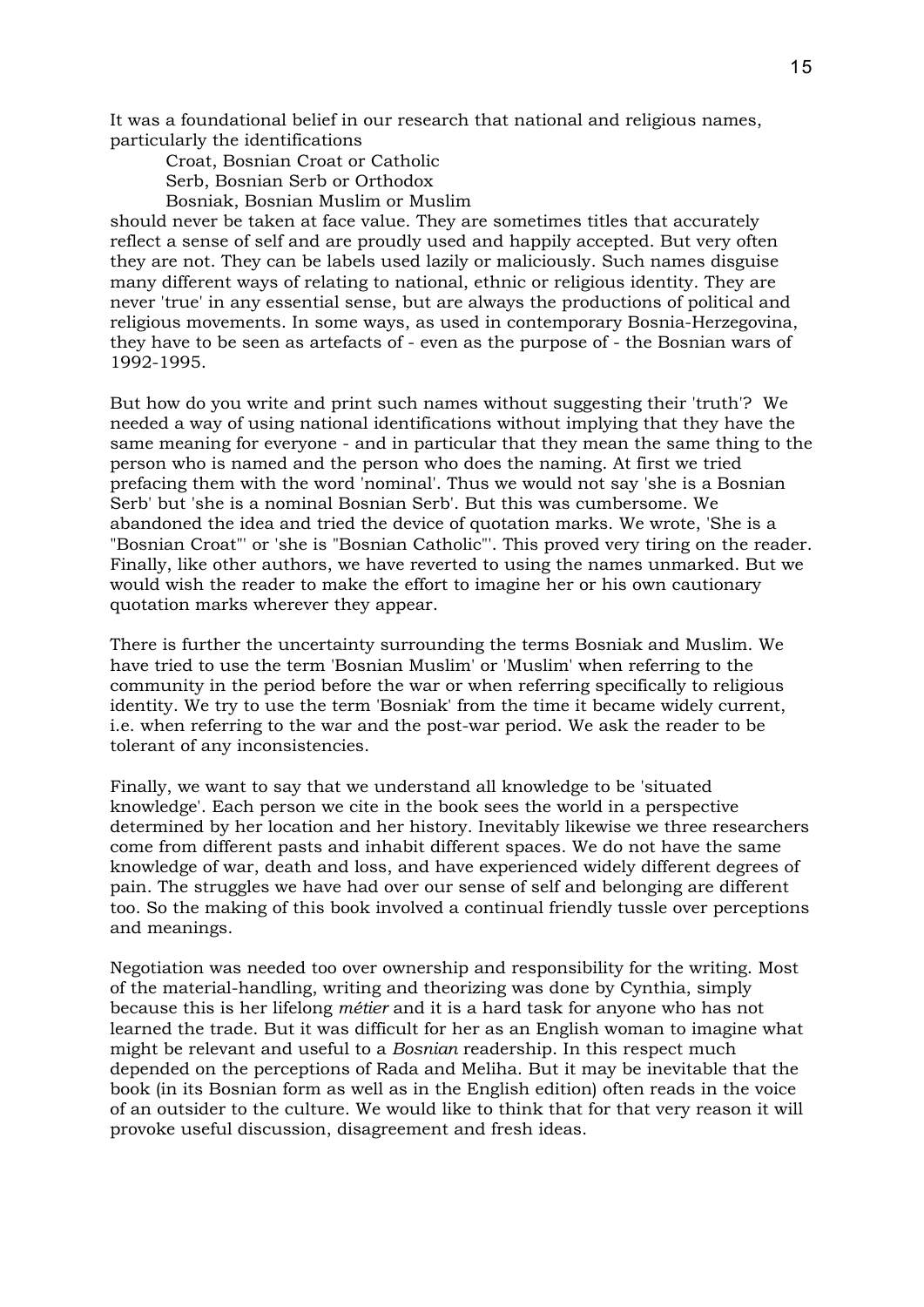Cynthia wished Meliha and Rada to be full co-authors of the book, in acknowledgment of her dependence on their insider perceptions, the closer relationship they were able to establish with our informants. But they for their part felt this would overstate their 'ownership' of the material as a whole. It might lead to them being expected to 'speak for' work to which they had contributed but which they had not actually originated. So - the way we three are represented on the title page of this book is simply the least uncomfortable formula for all of us.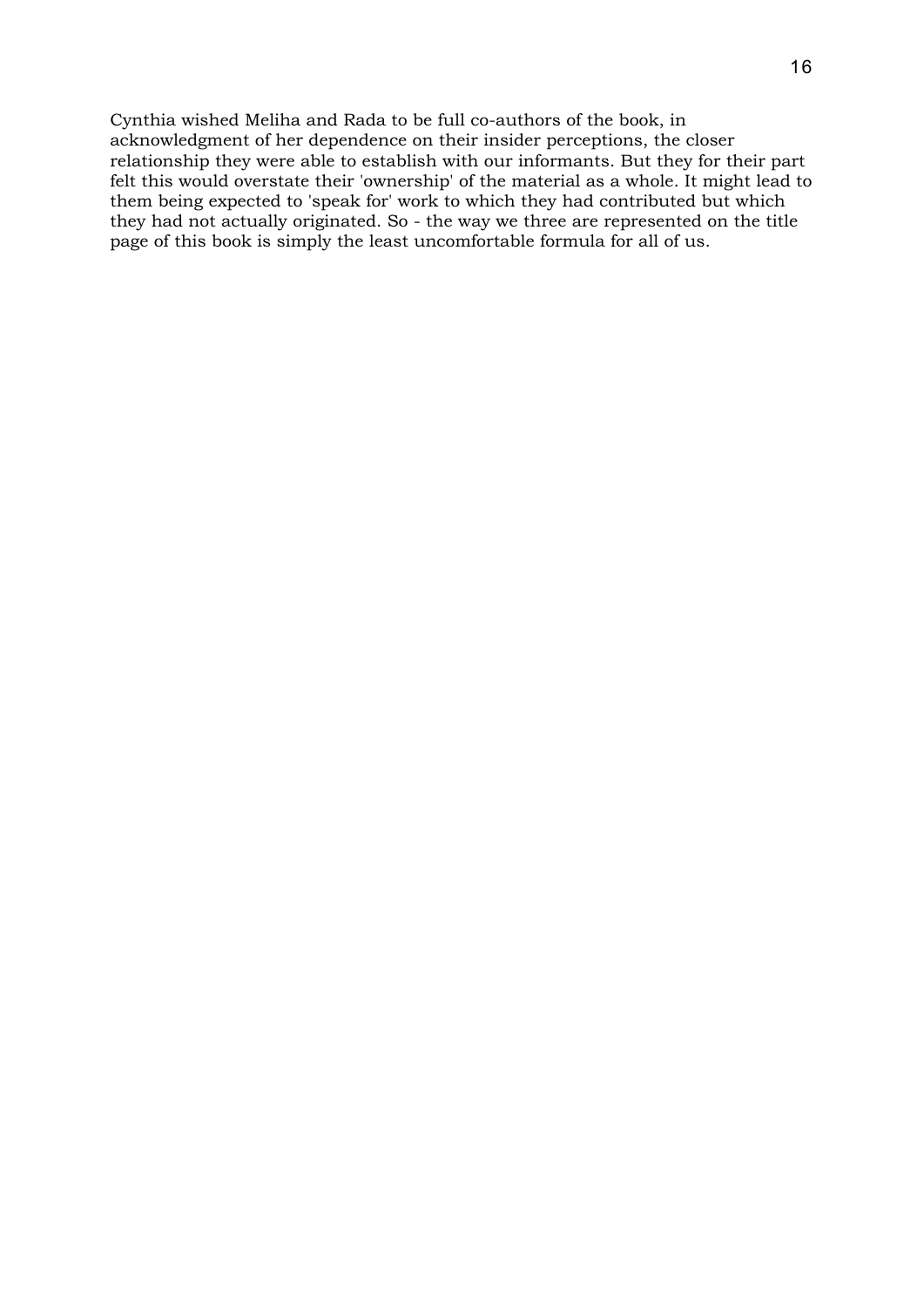#### **CHAPTER 1**

#### **Women in the Turning of Bosnia-Herzegovina**

The women we met in the course of this research, and the organizations they have created, exist in a world in flux. Bosnia-Herzegovina had hardly a moment in which to feel itself an independent country after its recognition on April 6 1992 before it was plunged into war. It emerged from four years of death and destruction into a series of stressful twists and turns of direction.

The process in which the state of Bosnia-Herzegovina came into being was of course part of a wider process affecting all of East Central Europe and the Soviet Union in the decade 1985 to 1995. An important impetus to change had been Mikhail Gorbachev's initiative for restructuring and openness in the Communist party and system of Soviet Union. This hastened the collapse of communist regimes in Poland, East Germany, Czechoslovakia, Hungary, Bulgaria and Romania and ending with the break-up of the USSR itself. The disintegration of Yugoslavia between 1990 and 1995 had its own logic, but was not unaffected by this regional context.

The period and process overall are commonly termed The Transition. But we have doubts about this usage. We are not the only ones to feel that it is too singular, and suggests too similar a past (Gal and Kligman 2000). Yugoslavia diverged in many important ways from other countries governed by Communist parties in the second half of the twentieth century. 'The Transition' also suggests a pre-determined destination. But who knows whether the Western powers' vision for the region will be what comes to be? So instead, when considering the continuities and discontinuities in the pre-war, war-time and post-war moments of Bosnia's experience, we have preferred to translate a term sometimes used in Germany to describe the events surrounding re-unification: *Der Wende*, 'the turning'. We also use alternatives such as change, transit, pathway, trajectory and choice. They leave open more possibilities.

Besides, the women and men of B-H are undergoing a 'turning' in several dimensions simultaneously, each with far reaching effects on the lives both of women and men. First, there was the transit from war to post-war, from armed conflict to a state of uneasy ceasefire and reconstruction. Second there was conversion from a single party political system led by the League of Communists to a multi-party system on the Western model. Third, a socialist economy, of peculiarly Yugoslav design, was undergoing rapid and forced privatization on the neo-liberal model. Fourth, and finally, there was a shift in understandings of civil society involving a rapid expansion of the sphere of free association and a transformation of its nature and purposes.

These were the complicated and rapidly changing circumstances in which the women we studied had taken their initiative. In this introductory chapter, before narrowing down our focus to particular places and particular women's organizations, we will explore what these turnings and changes have meant for women in Bosnia-Herzegovina more generally.

#### **Out of war: a radically altered world**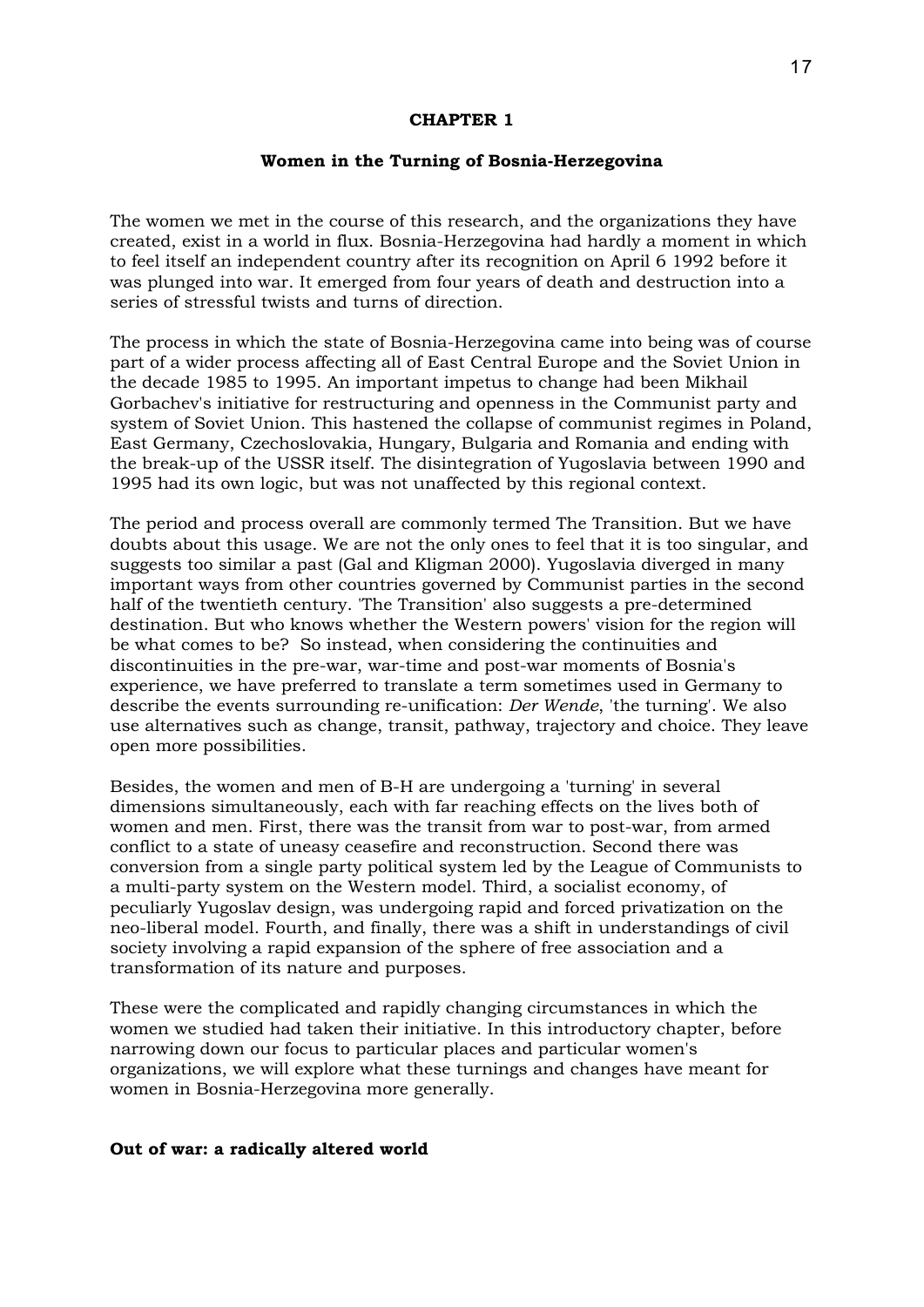Bosnian women and Bosnian men had in some ways shared the experience of the war, but in other ways had lived rather different wars. Consequently, the subjective sense of being a man or being a woman, 'gender identity', shifted for both, but in different ways.

As war approached, men of an age to fight had few choices. Some found, and took, a chance of escape from the region to avoid conscription into one or another army, either to avoid being killed or in refusal of the ethnic rationale of the war. Other men, the majority, who could not or would not leave the region, were caught up in the fighting. Some were already under arms when the fighting began, serving in the various segments of the Yugoslav National Army. Some were driven to join local units in defence of their own town, village or neighbourhood. Some were enlisted and drafted to fight elsewhere in Bosnia or Herzegovina. Some were imprisoned, sexually abused and tortured. And many men of course, with widely differing motivations, chose to fight. Some indeed started and fomented the fighting. Some relished the killing. Some directed war strategy - strategies of attack and 'ethnic cleansing', and strategies of defence. Some raped. Many men were killed in action.

Some women also served, in different roles, in the several armies engaged in the war, and a few of them carried arms and experienced armed combat. But this was not the characteristic experience women had of the war here. More typical for women, and for children and elderly men, was to be unarmed and to experience a new identity - that of 'war victim'. Or more positively, 'war survivor'. If, that is, they did survive. Many did not. And many lived at such cost in trauma and loss that they would have preferred not to.

Both men and women left or lost or were driven from their homes - a shocking and entirely unanticipated occurrence. How, in their past lives, could they have imagined such a thing happening to them? Many of both sexes had the unprecedented experience of travelling long distances on foot in unfamiliar mountainous countryside and forests. Hundreds of thousands found themselves in foreign countries, bearing the infinitely surprising and degrading label of 'refugee'. Sometimes these were countries they had visited before as workers, or as tourists, on annual events known as 'holidays'. But women more often than men had the experience of helping the very young and the very old to live through this uprooting, and of maintaining their own and others' nutrition and health in very challenging circumstances.

After the war, men and women both experienced the relief of pacification and (if they were lucky) of finding each other again. But again, there were differences. The soldiers had fought to win. But, when this war was over, most men who fought must certainly have wondered what had been gained by risking death and sustaining injuries. It is unlikely that any felt victorious, and many felt bitterly defeated. For men, the transition from being a soldier to being a civilian could be a tough time, especially since few of the prewar employment options, sources of income and self-respect, now existed.

For most non-combatants, including most women, the transition to 'post-war' was perhaps less abrupt, since they continued to face similar challenges to those the war had presented. They were still making decisions about whether to move or stay put, try to go home or forget home. Their strength was still pitted in a daily struggle for shelter, food and health. Establishing the whereabouts of surviving relatives and friends. Coming to terms with the fact that many would never return. Healing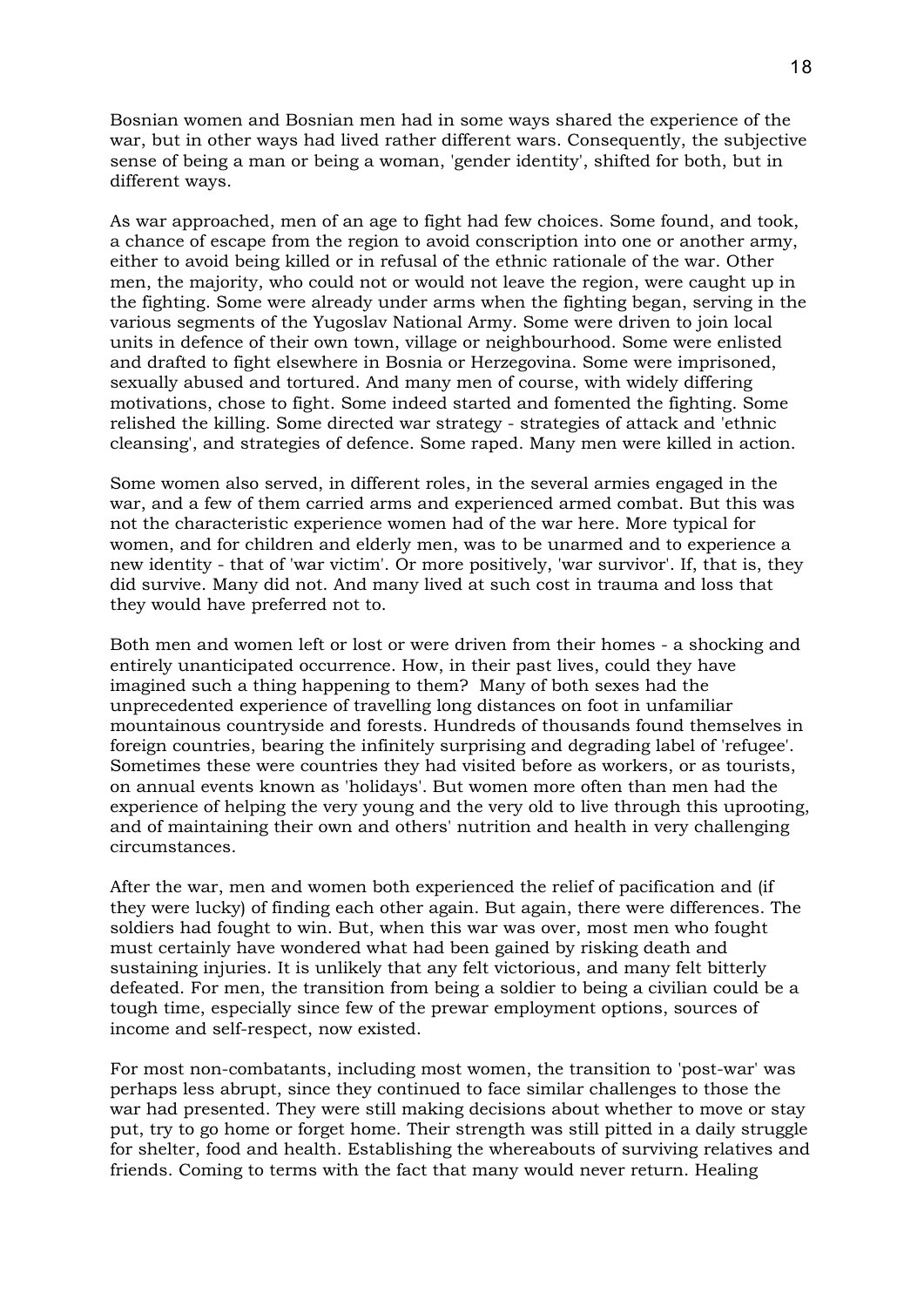themselves and others from wounding, sexual abuse and loss. Keeping their children safe from unexploded shells and landmines - there were 17,000 minefields in B-H at the war's end (World Bank 1999:20).

It was a shattered world to which both women and men awoke the morning after the signing of the General Framework Agreement for Peace (the 'Dayton Agreement'). It lacked 6% of its former population of 4.4 million: an estimated 258,000 had died or were missing. People had been detached from place: approximately half of the 1991 population had (in the cool euphemism of UNDP report) 'changed its place of residence' (United Nations Development Programme (UNDP)1998:18). A great deal of the countryside was deserted. The towns were overcrowded with refugees. In this sense Bosnia-Herzegovina had become a more urbanized country (United Nations High Commissioner for Refugees 1998:8). There had been a change in the sex-ratio (more men had died than women). It was a population that had suddenly aged. An estimated 16,000 children had died. (United Nations Children's Fund (UNICEF)1998:3). The birthrate had dropped. The age group of 20 to 64 years, which had been 68.3% of the population in 1991 had fallen to 58.1% in 1997 (UNDP 1998:56). But there were still a lot of military uniforms to be seen. The several Bosnian militaries were being contained and reduced, but sixty thousand troops of IFOR, the international Implementation Force, were replacing them.

Most women's post-war situation differed from that of most men on account of their traditionally close relationship with children. This relationship had intensified during the war, both because of danger and because of the long absence of men from the family. How could they compensate the young for the war? As a UNICEF report said, 'Children have lost their childhood... daily violence was as familiar to them as playing is for other children'. Adolescents, the report went on, were now manifesting 'apathy and a sense of a lack of control over future events' (UNICEF 1998:8). Many of the young were longing to leave the country. Were mothers, who had kept them safe through the war, now to lose them to the peace?

In addition, that morning after Dayton, Bosnians began to calculate the loss of infrastructure. In the Federation, 50% of the housing stock was damaged and 6% entirely destroyed. The equivalent figures for the Republika Srpska were 24% and 5%. War damage had affected 40% of the social housing stock and 60% of private housing (World Bank 1999:26). And the public service provision, on which women in particular had been used to depend, was out of action. Around 70% of schools were damaged, destroyed or requisitioned (World Bank 1999:25). The health system and social services were wrecked.

#### *Social cohesion destroyed*

These things were however only the side effects of the fighting. The purpose of many of political leaders and the armed forces they mobilized was to make ethno-national differences in B-H deeper, clearer and more rigid. (1) They wished to render national identity inescapable, and to sort and separate the three 'incompatible' peoples thus created, so that they no longer lived side by side but in separate territories. The most striking characteristic of the post-war world was thus a loss of ethnic fluidity and mixity.

Of course, at first there were no demographic statistics. But it was possible to see that those who had launched the wars of separation had largely succeeded in their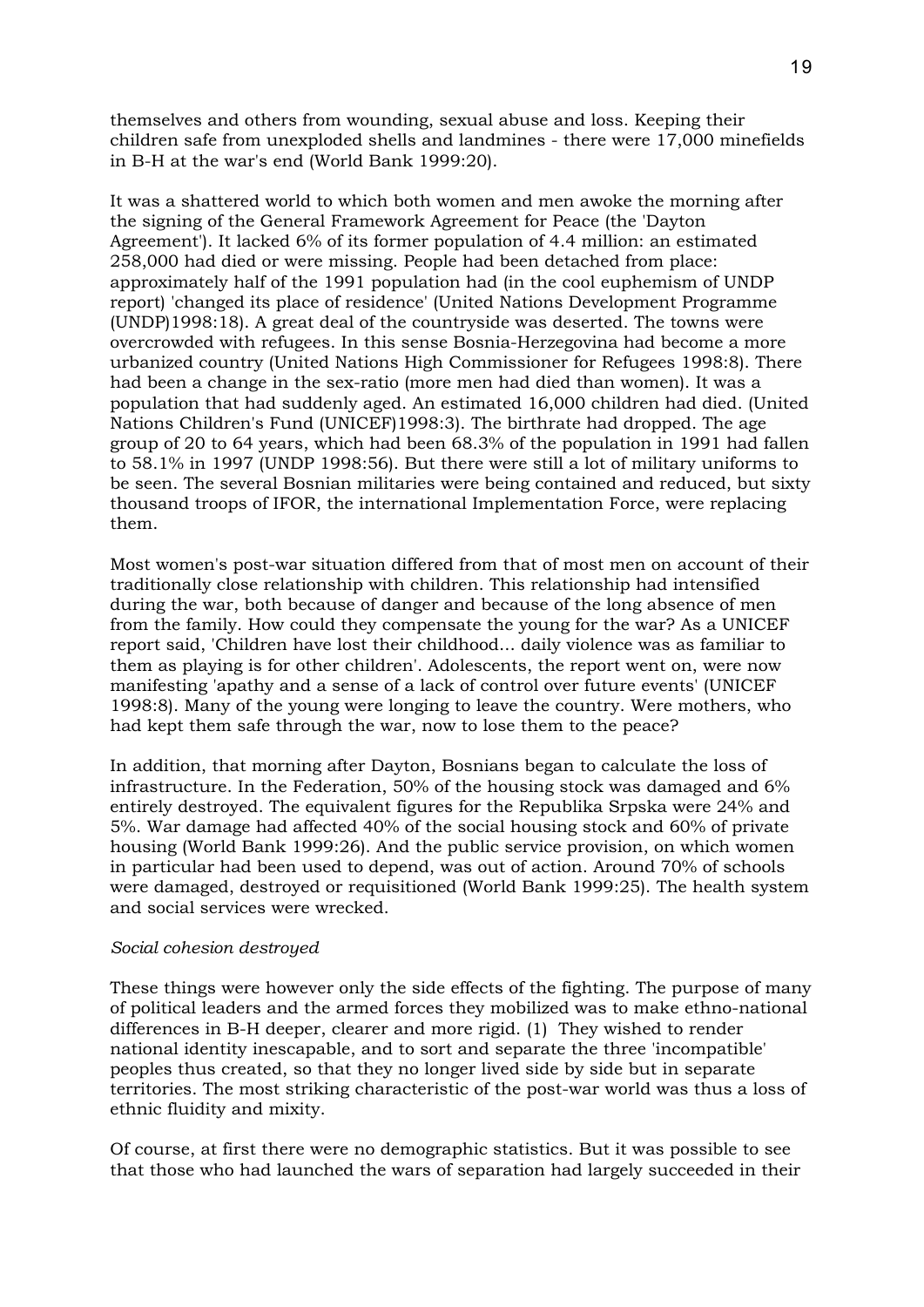aims, while those who had stood for co-existence and inclusivity had lost. Many people had been driven out of areas that other people claimed; some had anticipated this and left before it happened; some had fled in fear of reprisals against them for what was being done in their name. Some had just crossed the street to safety, others had travelled longer distances looking for somewhere they would be in a secure majority, and yet others had fled abroad. In this way people had been sorted, or sorted themselves, into much more homogenous communities. In 1996, in the areas under the control of the Croatian Defence Council (HVO) Croats had become 96% of the population compared to 49% before the war. In areas controlled by the Army of the Serb Republic (VRS) Serbs were now 89% of the population as against 48% pre-war. In those parts, mainly Central Bosnia, where the B-H Army kept control, the proportion of Bosniaks had increased from 57% to 74% (Praso 1996). The pre-war republic of Bosnia-Herzegovina had had a higher 'tolerance index' than other republics (UNDP 1998:24) (2), and many, when they awoke to the new demography, felt bereft by the loss of the old companionship. (Others however, depending on circumstances, felt relieved.)

The authors of the Dayton Agreement underscored the divergence of peoples by creating a state of two entities, separated by a civil Inter-Entity Border Line and a military Zone of Separation. Yet at the same time they willed a re-integration, affirming that all refugees and displaced persons had the right to conditions in which they could freely and safely return to their homes of origin. UNHCR was made the lead agency in fostering 'return'. But for some years refugees and displaced people were slow to respond (UNDP 1998:25).

By August 31 1999, the pace of return was increasing. (3) Yet despite an Action Plan devised under the Priority Reconstruction Plan review one year earlier, of the estimated 2 million individuals uprooted in the war only 340,919 refugees and 270,001 internally displaced people had returned (UNHCR 1999). The great majority of these had returned to areas in which they would be part of secure majorities. 'Minority' returns were relatively few. Two effects were at work here: people were fearful of returning to places where they would be greatly outnumbered; but, where numbers were more equal, those now in control of municipalities were discouraging returners for fear of seeing the population balance tip against them (UNHCR 1998:5). Reluctance to return, and reluctance to receive returners, were even greater in the Republika Srpska than in the Federation (UNDP 1998:25).

This first aspect of Bosnia's turning, the journey from peace to war and back to peace, is still unfinished. Its trajectory is most clearly charted in intimate feelings, in hopes, desires and fears. When the Organization for Security and Co-operation in Europe (OSCE) surveyed the opinion of voters in March 1999 their analysis of women's responses found a high proportion to be pessimistic about the likelihood of reintegration. Asked 'what do you think about reconciliation between Serbs, Bosniaks and Croats in B-H?' almost a third thought it 'would never happen', and another third or more thought it unlikely to happen for ten, twenty or thirty years (OSCE 1999). This may seem to bear out the conclusion of UNDP, reviewing the situation three years after Dayton, that B-H's population 'actually consists, by and large, of frustrated, damaged and angry people who do not know to whose account to charge the personal losses' (UNDP 1998:23). We know, however, from the women to whom we spoke in this research, that this is not the whole truth. Many people do remain too hurt and too afraid to reconcile. But many others want and are working for a restoration of pre-war relationships.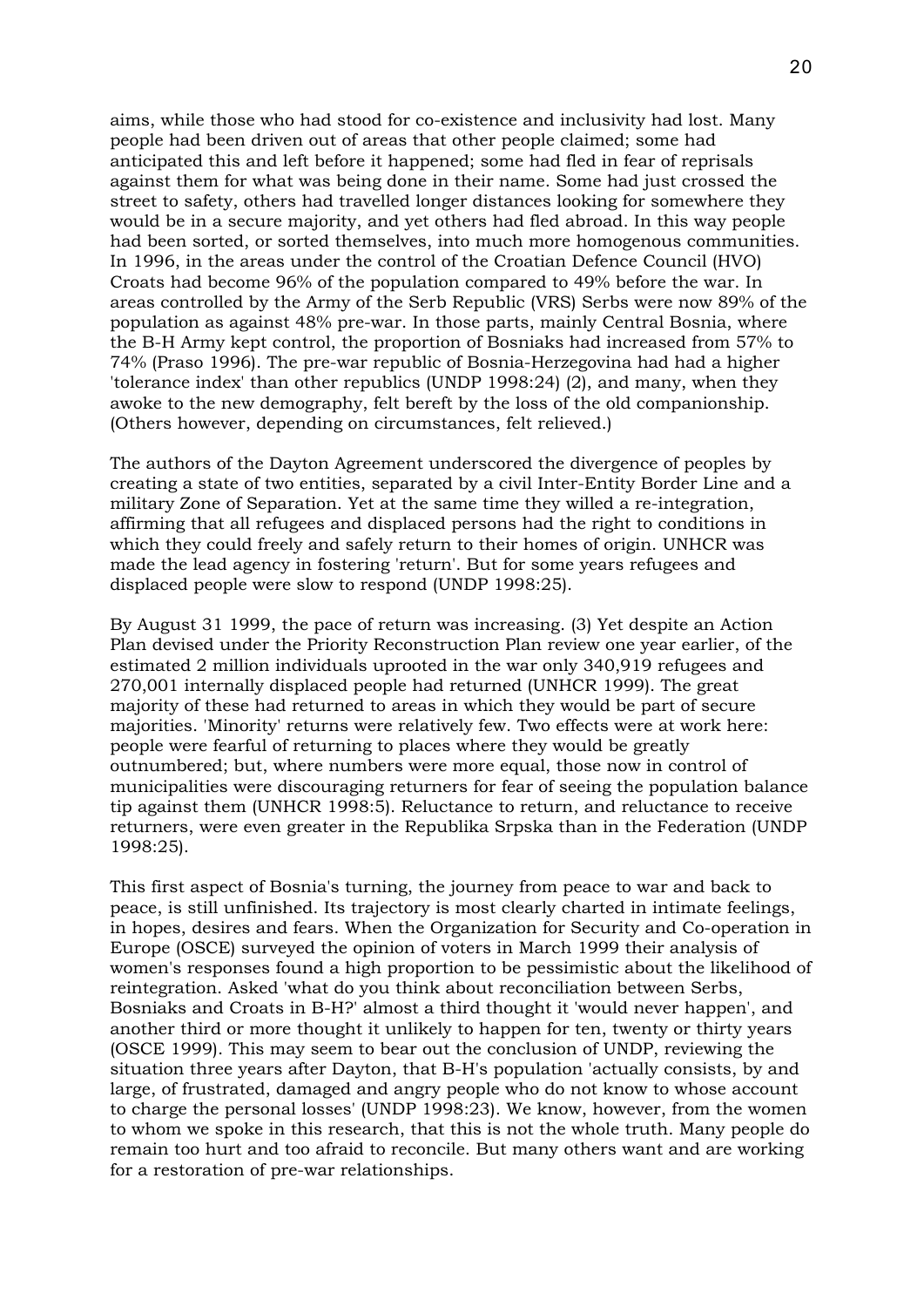# **Constitutional change: from a single party to a multi-party political system**

It is not only in the countries that formerly comprised Yugoslavia, but also in the other Communist-led countries of East and Central Europe and those formerly part of the Union of Soviet Socialist Republics, that people have experienced a rollercoaster conversion from single party rule to a multi-party system of representative democracy. The turning could have been expected to be relatively painless for the formerly Yugoslav countries, for, though the League of Communists had a dominating role, it was less monolithic, and the political system over which it prevailed was less dictatorial, than in the Soviet-bloc countries. As Peter Gowan has described it,

The Communists exercised a monopoly of political power but, despite the oligarchic character of the [...] state, they enjoyed wide support within the population as the guarantors of all the positive elements in the system and as the people who had led a successful resistance against fascism (Gowan 1999:84).

But an easy transit eluded Yugoslavia. The first multi-party elections, held in 1990,

... rather than being a regular instrument of popular choice and expression of political freedom or the transition to a democratic system, became the critical turning point in the process of political disintegration over a decade of economic crisis and constitutional conflict (Woodward 1995:118).

Nationalist politicians played on the traumas of Bosnian voters before the war and have continued to do so since. Many of those who conducted the war have remained in power. It is not surprising if a majority of voters still believe their claims that the parties they lead are the only ones that can protect the interests of people of a given national identity. It is proving difficult to persuade the public that the small, changeable and competitive parties that oppose them can be trusted to deliver not only the integrated democracy they promise, but with it peace and security. In the elections of September 1996 nationalist parties of the three ethno-national groups took 75% of the vote. In the most recent municipal elections (April 2000), at which 66% of the electorate turned out to vote, the Serb and Croat nationalist parties maintained their grip, while a certain growth in votes for the multi-ethnic opposition parties was at the expense of their Bosniak counterpart, the SDA (Central Europe Online 2000).

The move to electoral democracy has not been made easier by the Constitution handed down by the Dayton Agreement. Those Western leaders who brought the parties to the negotiating table, and the regional leaders who signed up to the peace agreement, believed only such a compromise could end the killing. But, as has been endlessly remarked since, the effect has been to endorse ethnicism. The division of the country into two Entities, each bearing an ethnic label, the specification of the three joint presidents by national name and other such clauses gave authority and permanence to ethno-national differentiation and encouraged nationalist instincts, both in voting and making policy. A UNDP review commented,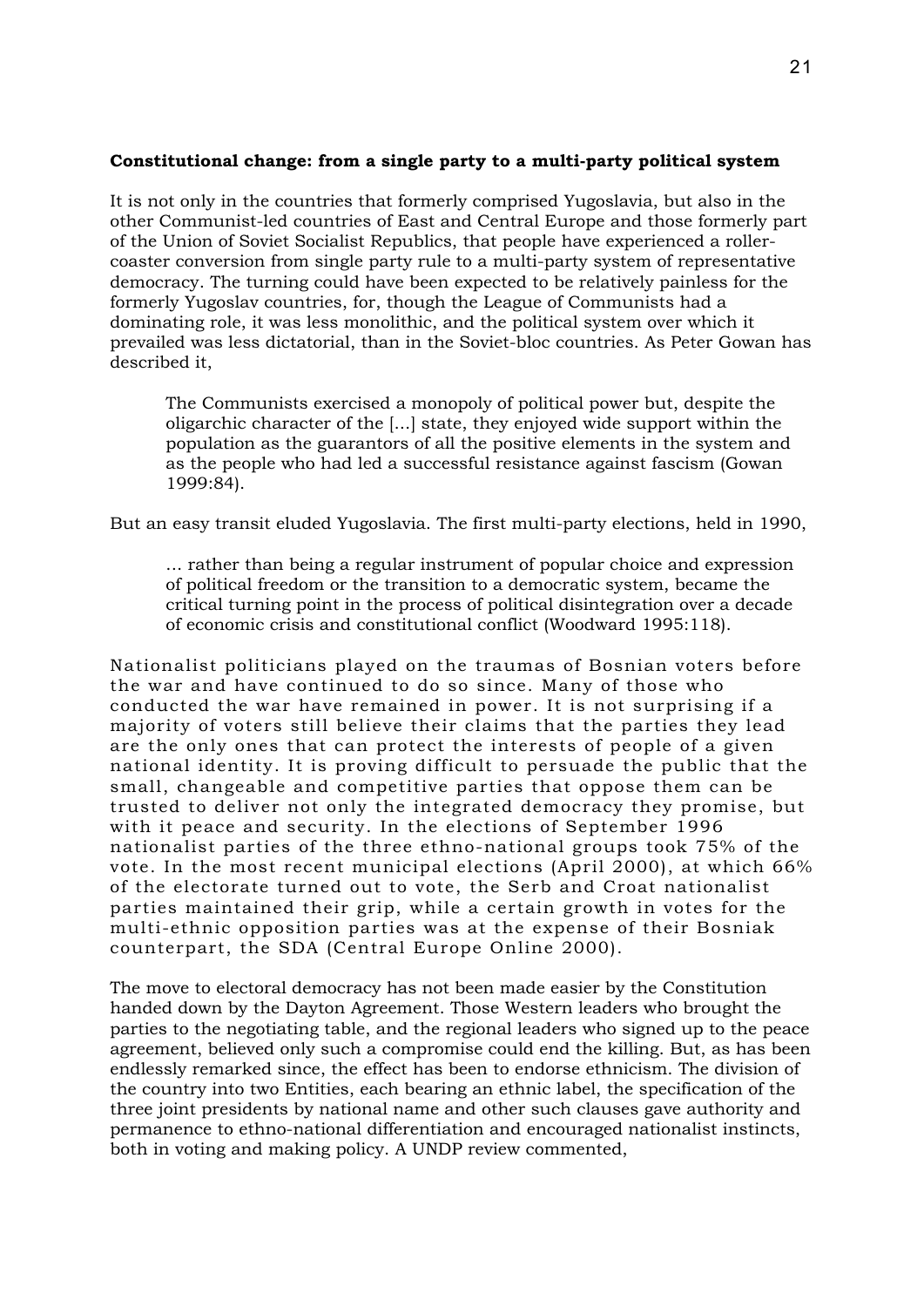In addition to the discriminatory position of national minorities, there is the problem of the 'passive' right to vote granted to citizens from the Bosniac, Croat and Serb peoples who are in the category of 'Others', i.e. those who live in the Entity in which their people are not the dominant group. They can be elected to certain state functions only if they move to the territory of the Entity of their own people. If they choose to live in their own homes which happen to be where they are treated as 'Others', their civil right to be elected will be considerable reduced if not completely eliminated (UNDP 1998:22).

Progressive political forces on all three 'sides', impeded by these provisions, have thus been obliged to organize to seek changes in them.

The Constitution besides deprived the central authority of the State of B-H of any real power of governance. The implementation of the decisions of its parliament depends almost entirely on the will of the dominant politicians of the two Entities. In particular the State lacks the instruments of law and order it needs, for responsibility for most of the judiciary, the army and the police was devolved to the Republika Srpska and the Federation (Bosnian Institute 1996).

Besides, the degree of democracy that can be delivered by the elected legislatures in B-H is severely limited by the overriding role of the international institutions. It is paradoxical that the Office of the High Representative, mandated to foster democracy, has had to proceed in an undemocratic manner to do so. In the first two years after Dayton it intervened only cautiously, and was criticized by democrats for allowing itself to be dependent on the manipulation of the dominant nationalist parties (e.g. Helsinki Citizens Assembly 1997). When, later, the international authorities changed tack and showed themselves more willing to confront nationalist stone-walling, they could only do so by arbitrary and dictatorial means. In a situation where all important policy matters are conditioned by the consent of the international institutions, it is not surprising if many people resent their presence.

The international authorities for their part often complain that Bosnians use their presence as an excuse for passivity (UNDP 1998:19). The OSCE survey of voters already cited, revealed a high level of apathy and detachment from political processes. Over 80% of respondents expressed a kind of nationalist inertia, replying 'I voted for the party that would best protect the interest of my national group' (36%), or 'because other people are voting for their national representatives' (19%) or 'I always voted that way' (27%). When asked 'how much do you feel someone like you can influence decision-making in present circumstances in B-H 87% answered 'very little' or 'nothing'. And 74% felt those elected at the previous elections to be 'not at all' or 'not enough' responsive to citizen's wishes (OSCE 1999).

#### *Women and politics in B-H today*

Where are women in the post-war political system? The answer is, largely absent. Under Yugoslav law, a certain level of representation used to be guaranteed for women by a system of quotas. Even so and even then, women had only half the places they might have been expected to fill. In the elections of 1986, a few years prior to the disintegration of the Yugoslav state, women were returned to 24% of the seats in the assembly of the Republic of Bosnia-Herzegovina and 17% of municipal representatives - though they were 50.57% of the population (OSCE 1998).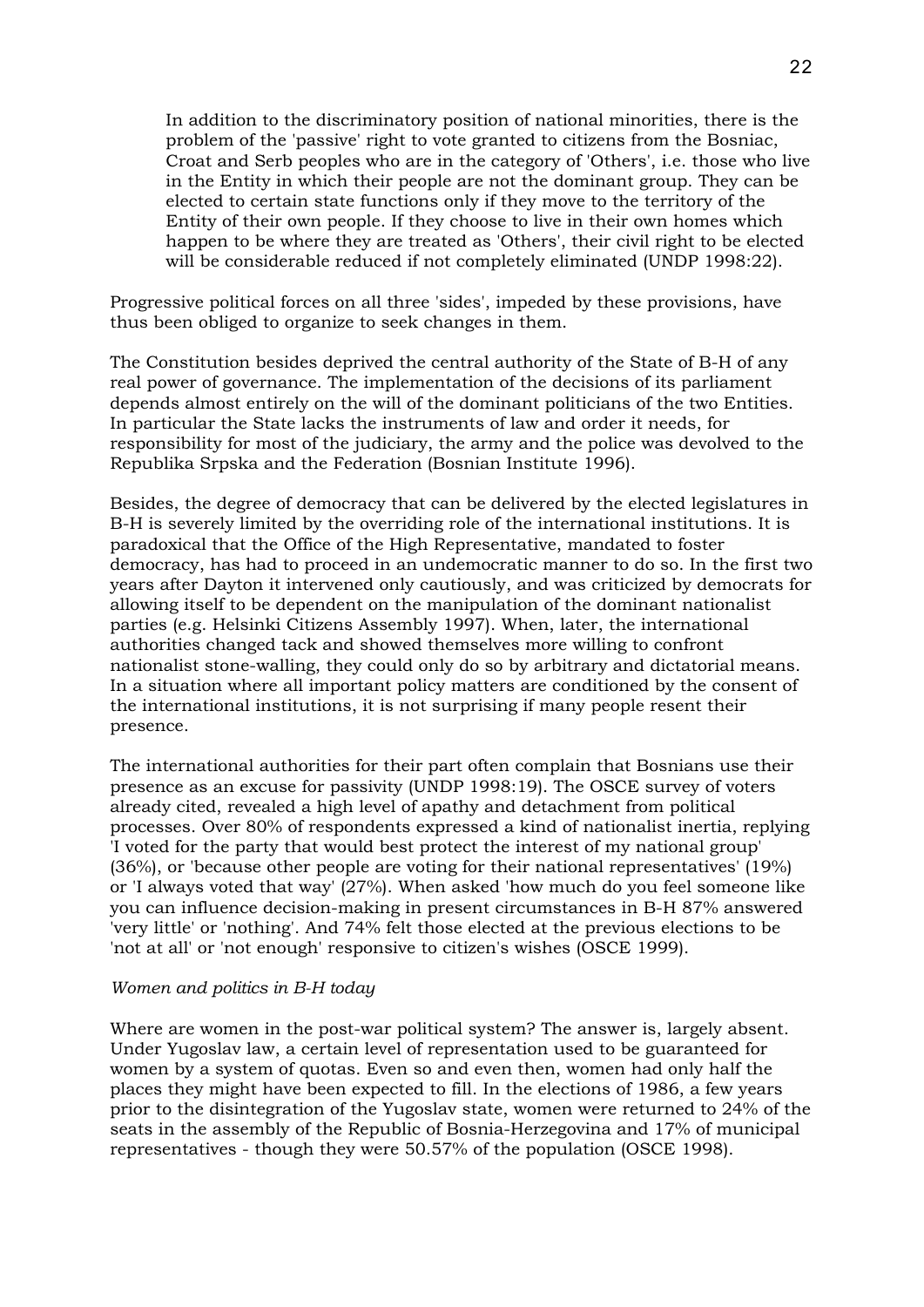But worse was to come. The women's quota was abandoned in the first multi-party elections, held in 1990. As a result the percentage of women in the assembly fell to 2.9% and in the municipal assemblies to 5%. In the first post-war elections women's representation remained low: only 2.4% in the B-H House of Representatives, 5% in that of the Federation and 2.4% in the Republika Srpska parliament. At regional level, women's percentage averaged only 6.3% in the Federation's cantons (OSCE 1998). No woman was elected mayor of a municipality (UNDP 1998:91). It was, as Martha Walsh puts it, a 'massive retrenchment of women from public life', and it revealed how little women's participation in the former system, such as it was, had reflected a genuine respect for women in the political arena (Walsh 1999:18).

At the 1998 elections a change was brought about through the activism of the OSCE, the League of Women Voters and some female politicians who organized a campaign, funded by USAID: *There Are More Of Us: Let's Vote*. This message was carried in posters and leaflets, roundtables and discussions to villages and towns throughout the country. The campaign educated women about the electoral system and encouraged them to register and to use their vote in women's interest. It succeeded in getting new rules adopted by the provisional election committee, requiring 30% of the first ten candidates on the lists of political parties to be women (Walsh 1999:18).

As a result, women were returned to 26% of seats in the B-H House of Representatives, 15% in that of the Federation and 22.8% in that of the Republika Srpska (OSCE 1998). But the improvement was more in appearance than reality. Some parties manipulated the rule, putting forward women who could be influenced by senior party members, such as the wives of male members, or young and inexperienced women (International Human Rights Law Group (IHRLG) 1999:182).

Besides, the new electoral rules could not effect the appointment of women to senior executive positions. Even after the 1998 polls had improved women's presence among elected representatives, the B-H Council of Ministers remained entirely male, and women were appointed to only four of the 64 positions controlled by the Council. The Federation Government had not a single woman minister and only one deputy minister. Women were appointed to only 34 of the 200 Federal offices. None of the Federation's cantons had women presidents or principal ministers. In the Republika Srpska none of the 21 ministers were women (IHRLG 1999:183).

Bosnia-Herzegovina's official structures, as endowed by Dayton, are certainly unique in the world, but the political culture that inhabits them has parallels elsewhere - in Northern Ireland, for instance, and Israel/Palestine (Sharoni 1995, Sales 1997, Cockburn 1998). It is characteristic of countries where boundaries are still contested, and national issues unresolved, that the style of politics favours combative, destructive and cliquey ways of behaving in which women feel neither comfortable nor valued. It is also characteristic that their dominant political parties are obsessed with constitutional matters to the exclusion of social policy. The everyday issues of housing, education, health and welfare that matter so much to women are either neglected or treated as footballs in the political game played by nationalist interest groups. Municipal levels of government are often weak, divisive and dominated by national rather than local matters.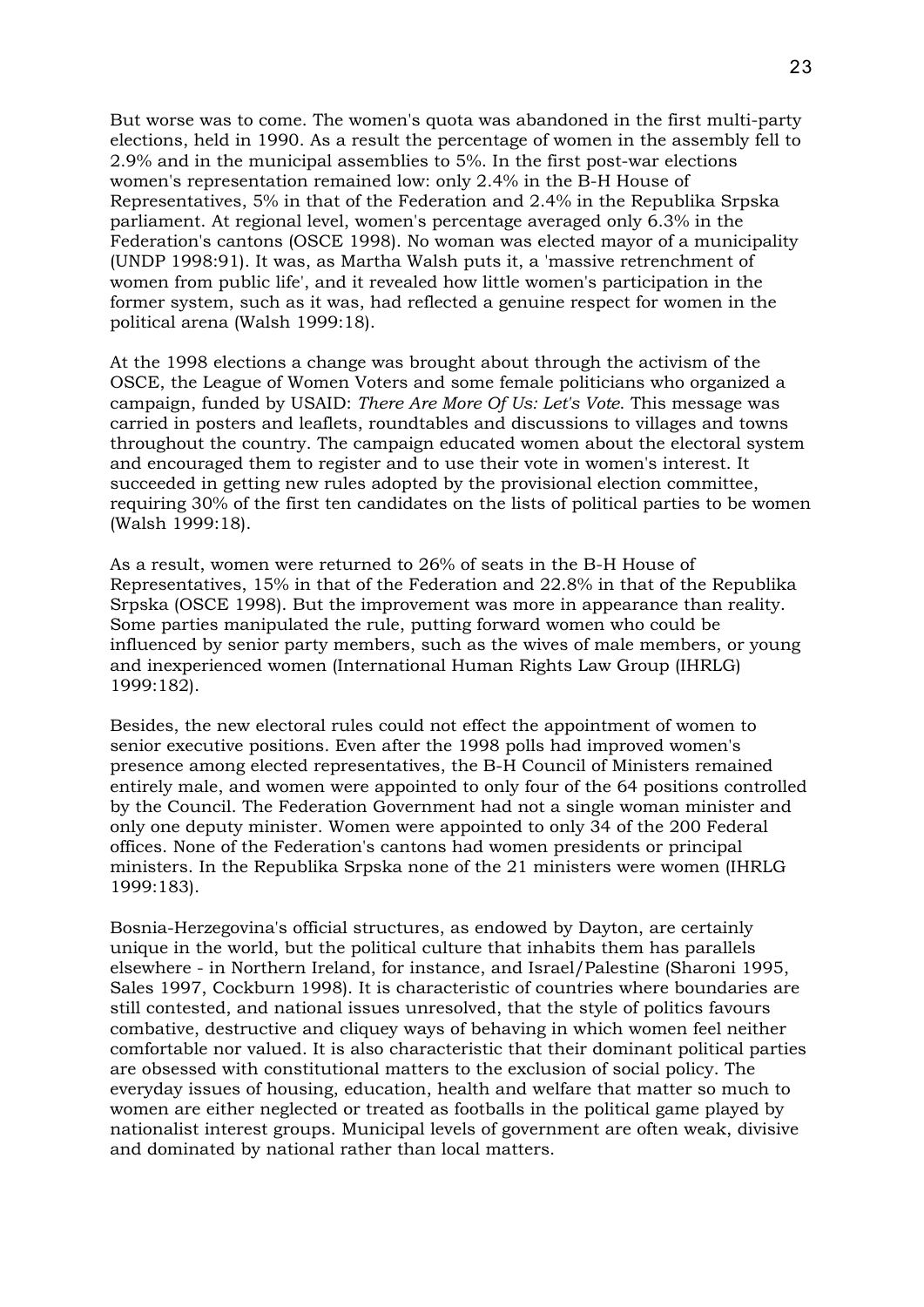# **Economic transformation: learning the law of the jungle**

The third turning being experienced by Bosnians is from a state-led economy to a neo-liberal free market. As we shall see, this too has had different effects on women and men.

Emerging from the Second World War, Yugoslavia was one of those poor societies on the periphery of the capitalist world that needed, as Carl-Ulrik Schierup has argued, 'a forceful centralized authority with economic bargaining power to deal with the predatory great powers, discriminatory international organizations and foreign capital' (Schierup 1999:36). Among the Communist parties of East and Central Europe, Tito's League of Communists took its own way, of course, rejected the Soviet model and broke with Stalin. Yugoslavia developed a unique system involving decentralization, market socialism and self-management. Enterprises were socially owned and were formally run by elected worker councils that selected their own managers.

...the real center of the Titoist system and its concept of self-determination was the idea that individual workers and citizens, in association, would govern their workplaces and local communities (called communes). This system combining local, social and worker self-government was the Yugoslav contribution to socialist experience... (Woodward 1995:41).

Economic and political governance were thus closely related. It was a system that prioritised and rewarded collective social relations.

It replaced private property and markets for capital and labor with the idea of shared, equal property rights for all employed persons and equal participation in managing that property. The power of bureaucracies and managers would be checked by the constitutional obligation to consult with elected representatives of workers and citizens. In practice, it was a system of checks and balances... (Woodward 1995:41).

But the system had its flaws - and its enemies. In the 1980s both became apparent. Modernization had been fetishized and forced. Production was heavily bureaucratized and inefficient. During the 1970s the government had borrowed vast amounts of Western capital, to fund growth through exports. When recession hit the West, debts were called in. Politically, Yugoslavia was losing its strategic importance to the Western powers. While the Cold War pitted the US and its allies against the Soviet bloc, Yugoslavia's middle-of-the road economic choices and politically neutral status had suited them well. But from 1985, as political change in the Soviet Union began to reduce its apparent threat to the West, the US government and the international financial institutions felt free to push for a full restoration of capitalism. The Yugoslav government was now obliged to accepted an International Monetary Fund (IMF) plan

that shifted the burden of the crisis onto the Yugoslav working class. Simultaneously, strong social groups emerged within the Yugoslav League of Communists, allied to Western business, banking and state interests and began the push towards neoliberalism.... (Gowan 1999:85).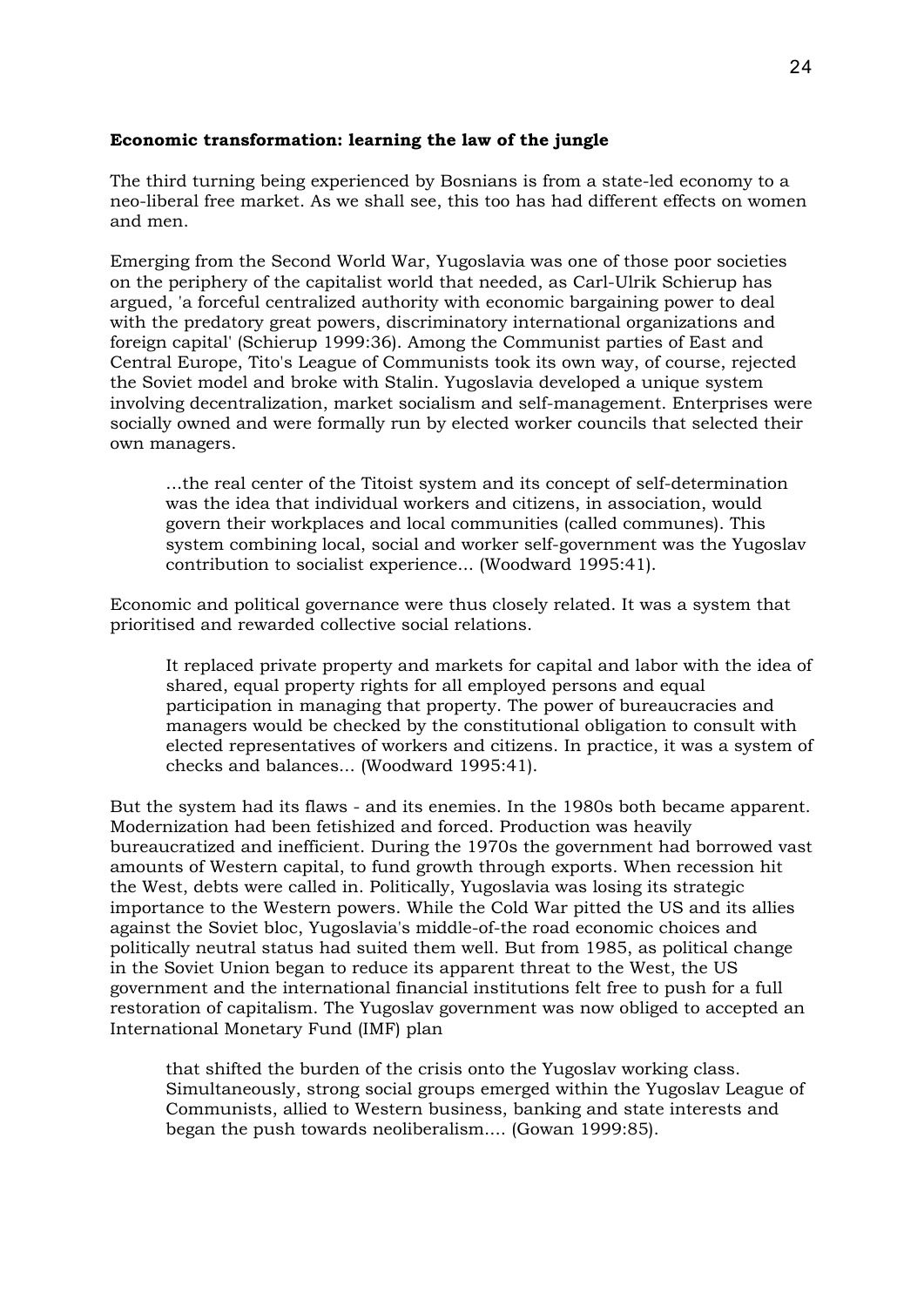The US and Western banks insisted on structural adjustments designed to reduce the role of the state and guarantee a regime in the country that would be open for Western multinationals. In the unemployment and social turmoil that resulted from this 'shock therapy', power shifted from the federal government to the republics, whose leaders increasingly manipulated nationalist feeling. Western governments had little interest in assisting the forces trying to hold Yugoslavia together. Its disintegration would assure the vulnerability of the region to international capital. And, as it turned out, the fragmentation of the Yugoslav National Army and the wars that followed would enable the projection of NATO power eastwards (Gowan 1999).

Certainly, the project of economic liberalization was intensified post-war. The Constitution drafted for B-H by the Dayton powers defined democracy in neo-liberal terms. Its preamble speaks of the promotion of 'the general welfare and economic growth through the protection of private property and promotion of a market economy', and Article 1 Section 4 includes the clause 'B-H and the Entities shall not impede full freedom of movement of persons, goods, services and capital throughout Bosnia-Herzegovina'. A conference of international donors in April 1996 committed funding to a Priority Reconstruction and Rehabilitation Programme for the country on condition of massive macro-economic reforms and a framework of laws enabling foreign business participation, and the liberalization of external trade. National and regional Privatization Agencies were set up to oversee the sale by tender or public auction of state-owned property and business assets, including 1748 enterprises. In this way B-H would, in the words of the Government of the Federation of B-H, be 'integrated with the rest of Europe with a modern market economy'. (4) These changes in the economic system have not gone unresisted. Despite the drastically weakened condition of organized labour, protests, strikes and other forms of resistance have occurred.

Before the war, the republic of B-H, although in income it ranked low among the Yugoslav republics, had a highly educated labour force and a sizeable productive capacity. About half of output and employment had been generated by large-scale heavy industry including energy, mining and metallurgy. More than half its exports were sold to Western markets. But by the war's end, this economy was almost at a standstill. GDP had collapsed to 20% of its pre-war level (Commission of the European Union (EU) and World Bank 1999:v). Direct and indirect losses totalled an estimated \$100 billion, and production capacity had been reduced by approximately \$20 billion (UNDP 1998:19). Farm production had fallen to one-third of the population's needs. Unemployment was around 90% (World Bank 1999:22,24).

The result was a population plunged into poverty. In 1998 UNDP reported that 58% of the population of the Federation and 64% of that of the RS were living below the poverty line. Sixty percent of people in B-H thus had 'an average of 0.60 KM daily, hardly enough to buy bread'. They were surviving only by meagre handouts of international humanitarian aid and the support of relatives abroad. As always, pensioners were hardest hit, not least because their small pensions were two months or more in arrears. But the statistics of poverty also included a new kind of poor. Three hundred thousand family members were dependent on the minimal retainers paid to workers on 'waiting time' for non-productive enterprises. And 25% of those classified as poor were actually people in work whose earnings were insufficient to feed themselves and a family. Only those employed in financial institutions and public administration (or on the pay-roll of international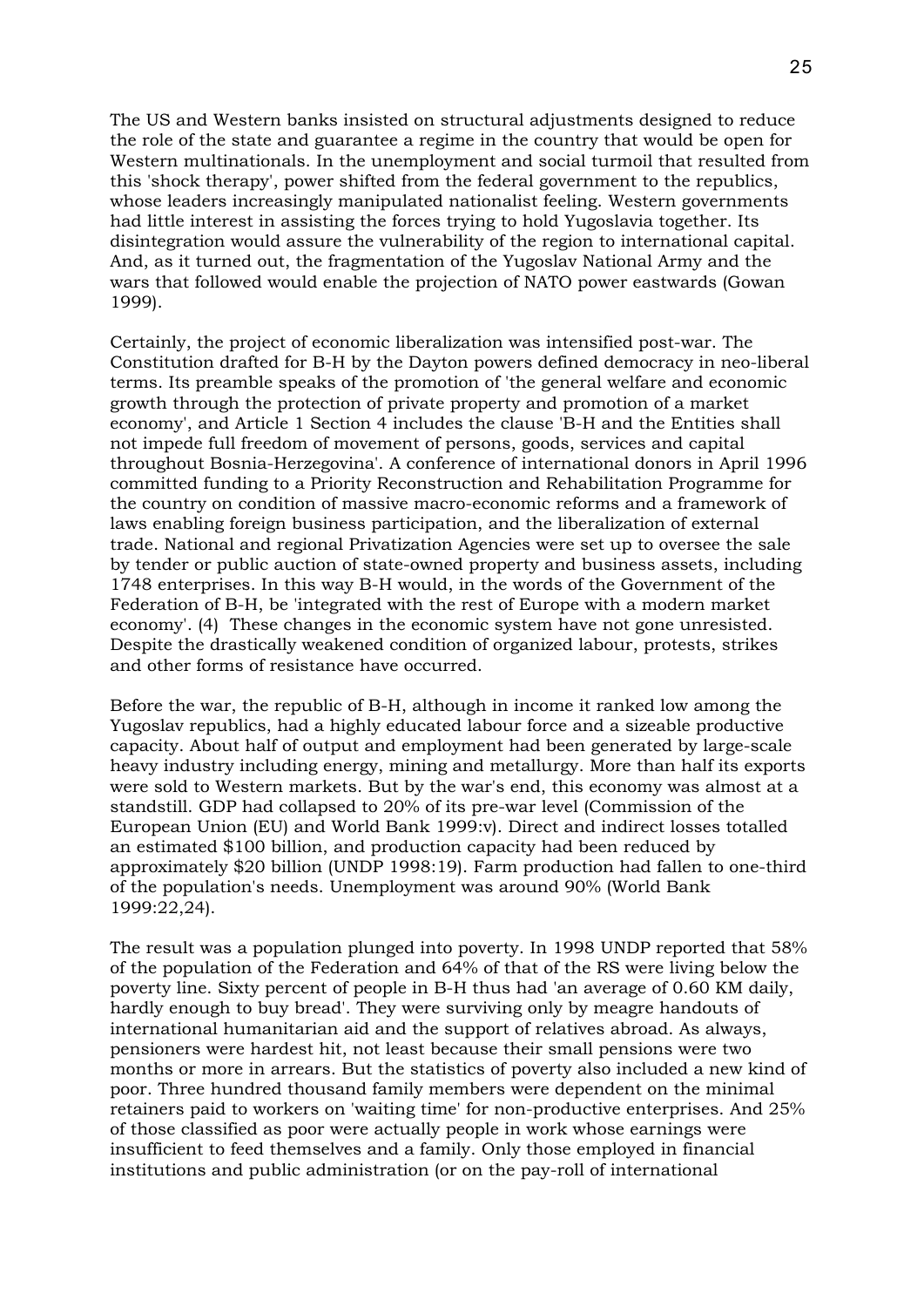organizations) were able to cover the estimated cost of the 'consumer basket' from their salaries (UNDP 1998: 43-5).

By the time of our study in late 1999, unemployment had fallen to 35%, but earning a living still remained the primary concern of most Bosnians (EU and World Bank 1999:15). Domestic industry was operating at very low capacity, impeded by lack of investment, loss of management skills and collapse of foreign markets. To generate a government budget for social expenditure, taxes had been set very high in both Entities. Payroll taxes and charges on employers amounted to an 80% surcharge on salaries. This had driven most employers to unofficial practices (UNDP 1998:32-34). Characteristically, life in this grey economy meant undeclared jobs for low wages, and of course no possibilities of workplace organization and representation. It also meant the insecurities of undeclared freelance trading, 'wheeling and dealing' to buy and sell whatever commodity or service appeared likely from moment to moment to return a profit. In the shadows was also an extensive black economy, where a powerful *mafia* fought for control of markets. Depressed by these new economic conditions, large numbers - perhaps even a majority - of young people aspired only to emigrate from B-H as soon as possible. This drain of potentially educated and skilled labour will further damage the economy in the long run.

#### *Women's place in a turbulent economy*

As in other countries where Marxist ideology has been influential, in Tito's Yugoslavia women's emancipation was sought primarily through their engagement in paid employment. Many women did work, benefited from reasonable maternity benefits and nursery provision, and felt themselves to have less to complain of in their circumstances than women in Western European countries.

Compared with other Communist-led countries, however, Yugoslav women's participation in paid employment was rather low. Many worked at home, in informal economic activity, many on family farms. In 1991, one-sixth of women in B-H had been employed. Women had been 36% of employees, where they had been 25% twenty years before (UNDP 1998:91). Work had also always been somewhat gender-typed, with women and men each in their characteristic activities. Just before the war, women were 73.9% of all health staff, 73.7% of those in banking and finance, 54.1% of administration personnel and 85.3% of those employed in education and culture (UNDP 1998:91). Wages were lower in female sectors and women were significantly under-represented in executive positions and on managing boards (IHRLG 1999:155). Women had been disproportionately affected by the rising unemployment of the 1980s (Morokvasic 1986).

This unequal status pre-war was nothing, however, to the degree of disadvantage to which women descended in the war and post-war period. A survey in 1998 of 2100 women between the ages of 18 and 55 showed at least 62% of women in the RS and 71% of women in the Federation to be unemployed. Of the few employed women, nearly two-thirds were in state or socially-owned enterprises. Women were believed to have been disproportionately affected by privatization. Many were on 'waiting lists' for down-sized or defunct companies awaiting privatization (Prism Research 1998, cited in IHRLG 1999:156). Women, both employed and waiting-foremployment, were now in a labour market where priority could legally be given to ex-soldiers and where there was direct discrimination against minorities and displaced people. Old protective laws were no longer being implemented and new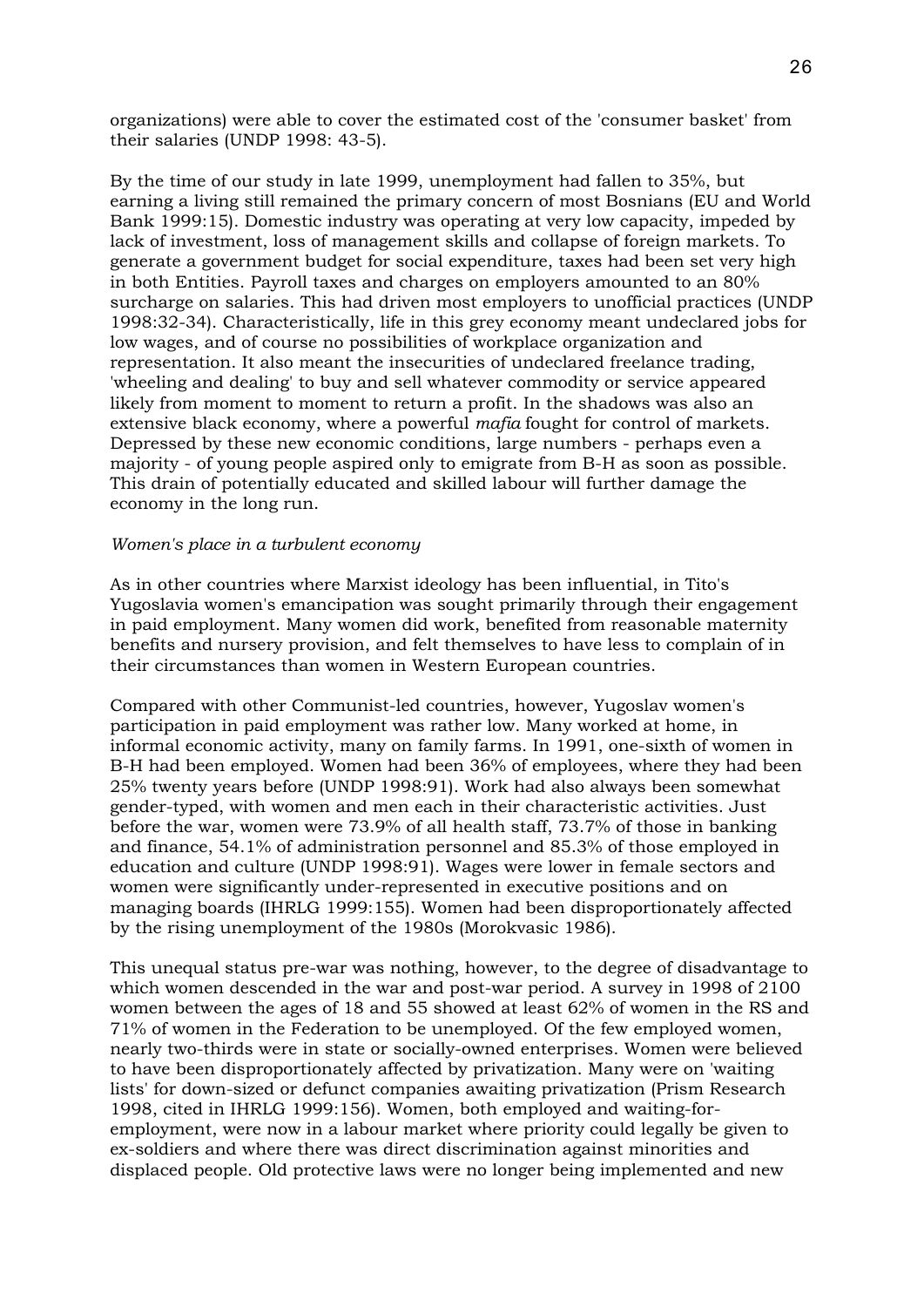draft legislation concerning pensions, maternity benefit and other provisions threatened a loss of rights that had been taken for granted in the former Yugoslavia.

Of the unemployed women, many were scrambling for a livelihood as small-scale traders in the undeclared private market economy, vulnerable to government surveillance. In general, the culture of entrepreneurialism was favouring men. Women were having difficulty obtaining credit from banks to enable them to start businesses (IHRLG 1999:159) It was men on the whole who were registering new companies. And certainly men were the principal profiteers of the black market. One compensation in the post-war world, for those educated women with language skills who could take advantage of it, was well-paid employment in the offices of international agencies and humanitarian organizations.

One in five households in B-H today are headed by a female (EU and World Bank 1998:49). Women are having difficulty obtaining child support payments from fathers. And men control marital assets, causing women and children to suffer in divorce (IHRLG 1999:162). But, overall, the war may have increased the economic dependence of those women who have remained living with men. In 1998, 50% of women in the Federation and 30% of women in the RS were not contributing at all to the household income (Prism Research 1998, cited in IHRLG 1999:161).

Before the war almost the entire population had been socially secure through an extensive system of pensions and invalid insurance, child protection, social protection of the most vulnerable groups of the population and the right to free education. Under the system of self-government a large part of the responsibility for this social security had been transferred to companies. With the collapse of state infrastructure and the closure of enterprises, women have been deprived of any social safety net. One in six have no social health insurance at all, and for women over fifty years of age the figure is one in four (IHRLG 1999:190). Even the World Bank recognizes that in the long run this absence of minimum social protection could become a cause not only of deprivation but eventually of social unrest (EU and World Bank 1999:27).

# **Civil society: new forms of collective action**

Bosnian women have so far gained little from the economic and political turning. They may have gained more from another process of change through which they have found themselves living: the reshaping of the sphere of free association. Women, possibly more than men, have seized at the increased potential, post-war and post-Communism, for social and political action by ordinary people within a public space external to the state and the political structures. This is the sphere of what, before the war, were known as civil or citizens' associations. Today people speak of the 'third sector', the sphere of non-governmental, non-profit organizations or 'NGOs'. (5)

A substantial report on the 'local NGO sector' in B-H suggests that 'civil organizations' were first seen in Bosnia more than a hundred years ago. 'They were concerned with developing literacy amongst their members, awakening and spreading national awareness, cultural and other forms of development.' Significant among them, the report suggests, were those concerned with promoting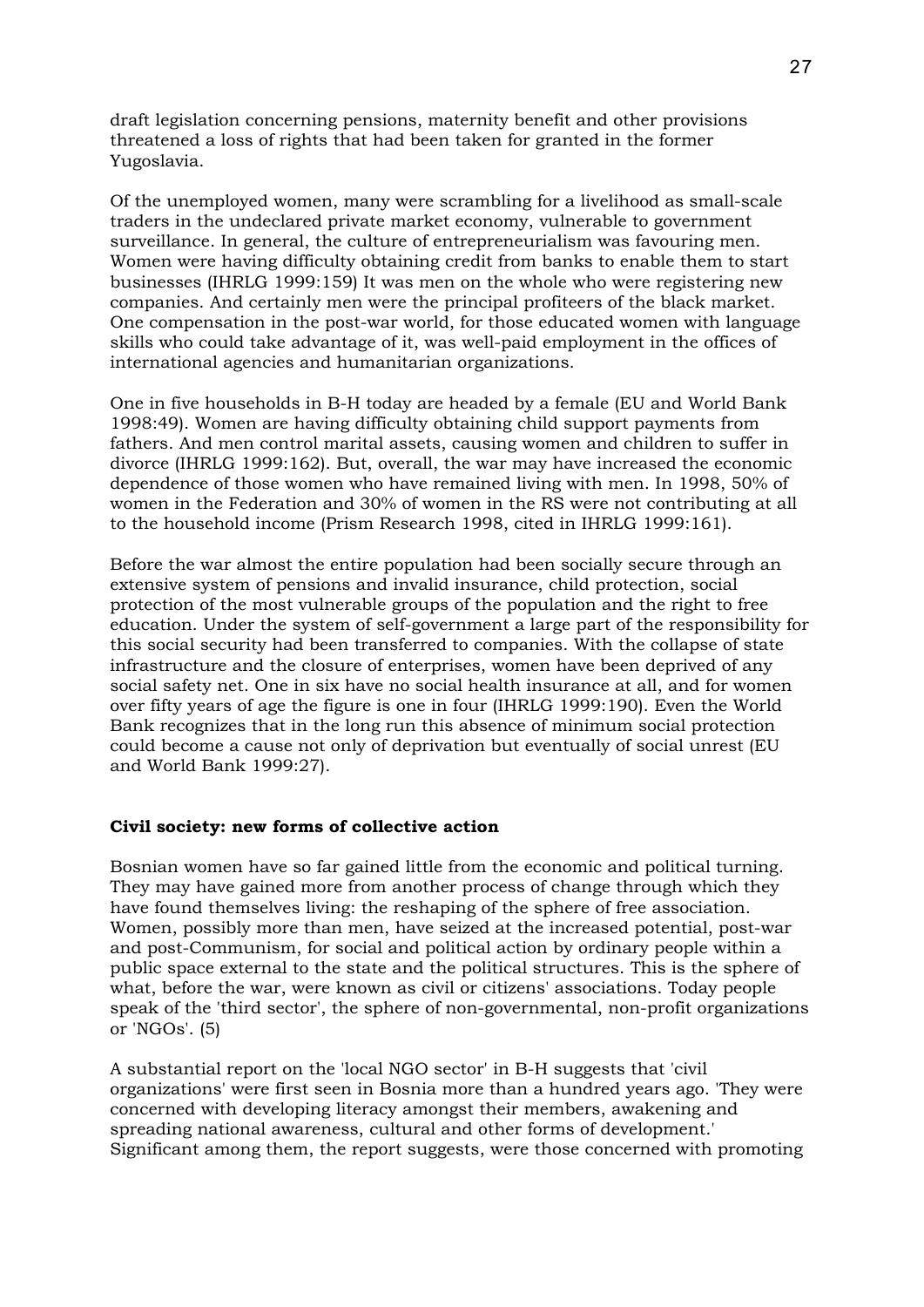national identity and exclusiveness through the founding of schools and cultural institutions (Independent Bureau for Humanitarian Issues (IBHI)1998:25).

The Yugoslav republican constitutions of the Tito period guaranteed freedom of association in what were called 'social-political organizations'. Such associations were active in many fields of social life, typically concerned with particular groups such as children, youth and people with disabilities, and with particular activities such as sports, culture and leisure. They differed in two respects from the comparable sphere in Western European countries. First, voluntary work is the staple activity of many citizens associations in Western countries. But in Yugoslavia, while voluntary work and voluntary giving was not unknown, it was little emphasized in a state that prided itself on good public provision for all its citizens. Secondly, 'social-political' was something of a misnomer for these civil organizations of the period 1945-1990 because, unlike some campaigning and community groups in Western countries, they did not activate political opinion of any kind that would be incompatible with the ideology of the League of Communists. In particular, until July 1990 Yugoslav law contained a prohibition against association based on national and religious affiliation.

There has however been a qualitative transformation in practices of association in B-H since 1990. In the first place, the war called from ordinary people an unprecedented effort of mutual support. 'The 1992-95 war in Bosnia-Herzegovina initially made everyone a potential volunteer... For instance, the Associations of Taxi Drivers in Sarajevo made a commitment to stopping at every incident of shelling and shooting, driving the injured to the nearest hospital' (IBHI 1999a:4). Groups of volunteers came together for emergency provision of food, clothing and shelter and to respond to trauma with psychological and social care. Some of the more substantial NGOs became implementing partners of UNHCR, the key agency for humanitarian relief (Walsh 1999:24). The majority of beneficiaries and of service providers at this time were women, since the majority of able-bodied men were in the army.

In the aftermath of war, international agencies and NGOs quickly recognized the need to harness the spontaneous local NGO sector for reconstruction and rehabilitation of the country. Some organizations, particularly the ones that had come into existence in response to war circumstances, now underwent rapid development, assisted by international humanitarian organizations wanting to build local capacity for self-help. At the same time, other older types of NGO have declined so that, contrary to the popular view, the overall number of civil associations is probably smaller today than it was in 1990. In the city of Tuzla, for instance, there were 800 organizations registered before the war, against 44 today (IBHI 1998:26).

There is in fact some confusion over the current number of NGOs country-wide. IBHI estimates 1500, excluding many local groups that have registered only at cantonal level (IBHI 1998). The April 1999 edition of the Directory published by the International Council for Voluntary Action (ICVA) lists 136 international, as against 284 Bosnian, NGOs (ICVA 1999a). Forty six percent of the latter are in the Republika Srpska, 54% in the Federation. Of those in the RS, about half give office addresses in Banja Luka or its suburbs. Those in the Federation are more widely distributed, with about a third located in Sarajevo, the remainder in smaller towns.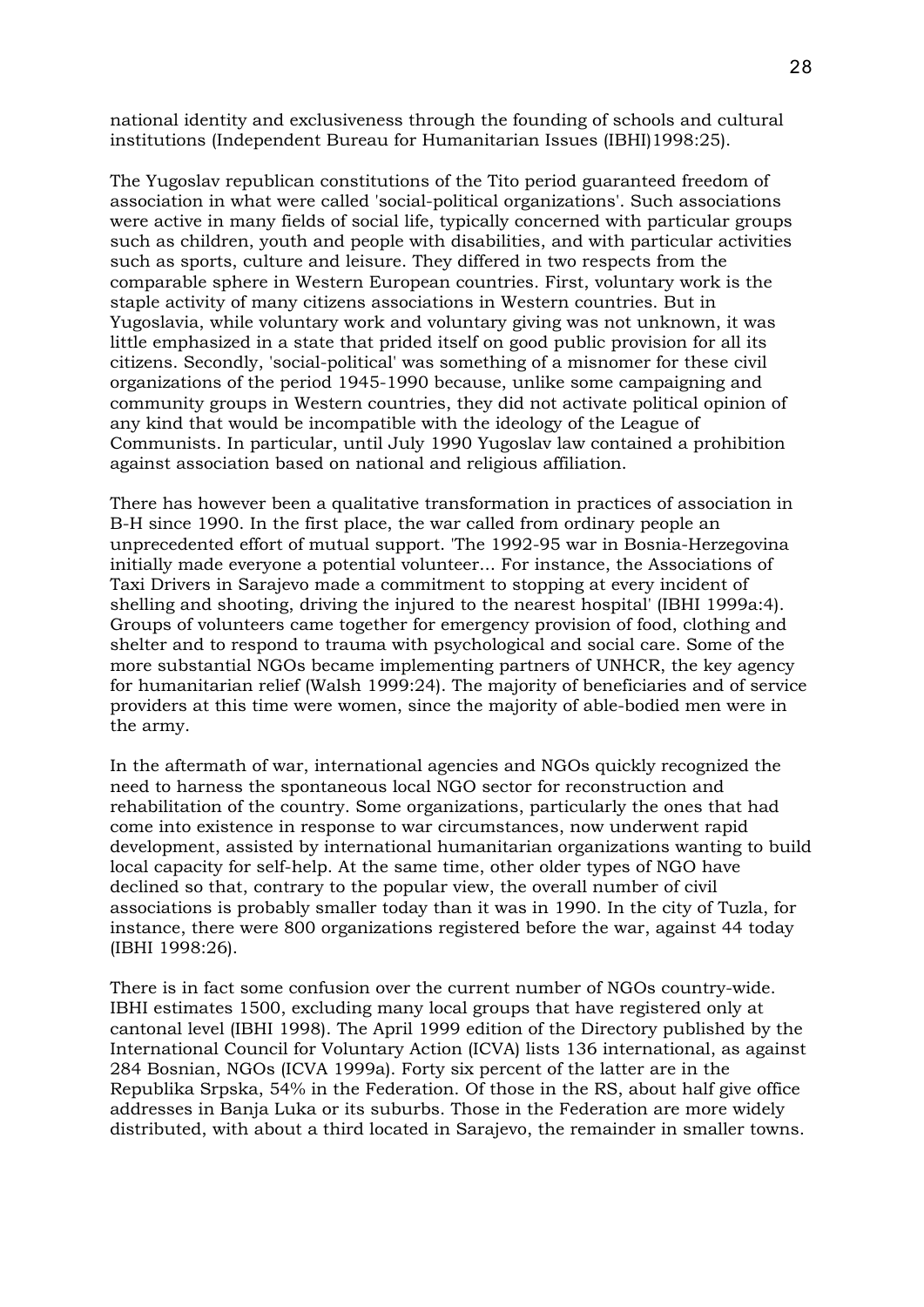Bosnian NGOs are seen by the international institutions supervising the civil implementation of the Dayton Agreement as a healthy manifestation of what they term 'civil society'. As in all countries of East Central Europe, they value the NGO sector, along with a multi-party political system and a privatized economy, as sweeping into the dustbin of history the 'controlling mentality' of the Communist state. A report by the IBHI for UNDP stresses that if economic development and good governance are one side of the coin of reconstruction after war, the other is the development of civil society. It speaks of the necessity of social reconstruction

from the grass roots up and the necessity for forming and nurturing non-State structures, non-governmental organizations and community based associations. Not only the leaders but also common men and women must change their thought processes and work habits in order to meet the socioeconomic challenges facing them (UNDP 1998:20).

The report complains that Bosnian intellectuals 'do not fully understand' the notion of civil society while the Bosnian state is suspicious of the third sector, perceiving it as anti-government, a kind of unelected opposition. Consequently the 'fundamental pre-requisites necessary for the existence of a sustainable civil society are, by and large, absent in B-H.'

There is no official policy in B-H for building a civil society nor is it accepted by the ruling structures as a national development aim. Civil society, if it is mentioned at all, is identified with democracy and the rule of law. There is little or no debate on civil society in intellectual circles in B-H and research on this issue is only at the initial stages (UNDP 1998:27).

The Organization for Security and Co-operation in Europe is the agency mandated under the Dayton Agreement for implementing the transition to democracy in B-H. Its brief includes promoting democratic values, monitoring and furthering the development of human rights, organizing and supervising elections, and implementing arms control and security building measures (OSCE 1999). As such, OSCE was also designated 'nanny' to the infant civil society. It therefore has a number of programmes for strengthening the sphere of free association. They include support of partner organizations 'to serve as the basis of civil society', confidence and community building in neglected areas, community facilitation training and fieldwork, training for local NGOs in advocacy and media relations, and (as we have already seen) the promotion of women's involvement in politics.

International financial support has assisted not only individual NGOs but also the development of a structure of support for the sector as a whole. The Dutch government, for instance, has supported the Independent Bureau for Humanitarian Issues (IBHI), whose reports have been cited above. Also receiving international funding have been the Centre for Information and Support for NGOs, in Sarajevo; the Centre for Civil Initiatives, with branches in Banja Luka, Mostar and Tuzla; and the Citizens Initiative in Banja Luka. The Geneva-based International Council of Voluntary Agencies, whose Directory we have cited above, is active in B-H, with the goal of 'establishing a strong, independent and viable "third sector"' (ICVA 1999a:1). It is an independent body aiming to provide a global forum where non-governmental and non-profit organizations may exchange experiences and develop accountability and professionalism. The Council carries out training, and services an NGO Council in Sarajevo, and national NGO Forums in both Entities. In Mostar they service an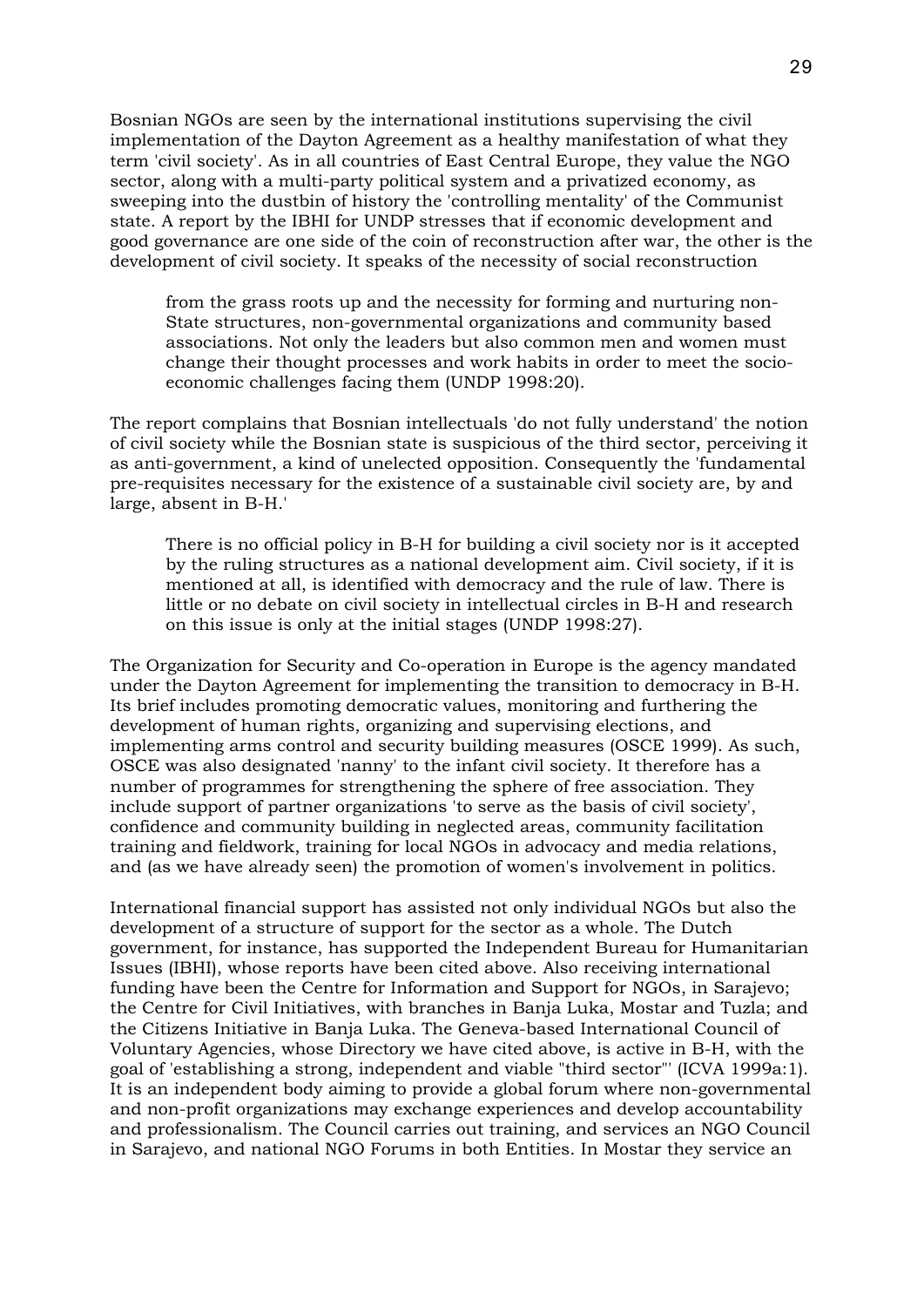inter-agency monthly meeting that brings together national and international NGOs on matters of common concern (ICVA 1999b).

The institutions concerned with developing Bosnia's third sector are critical of the present legal framework governing local NGOs. While Laws on Citizens' Associations were passed in 1990 and 1992 in the Republika Srpska and in 1995 in the Federation, they largely inherited their provisions from the pre-war system, in which associations lacked full independence from the state and the ruling party. 'The Law reflects the legislator's wish to liberalise social and political space while still retaining the old tenets of political and social control' (IBHI 1999b:3). The registering authority has become the courts, in place of the Ministry of Police or Interior, and this is an improvement. But registration is still rigidly required before an association has 'legal' identity, and the registration process continues to be a cumbersome process, requiring thirty citizens to sign up as founding members of the association and give formal details of the statute and intended programme. While structures are thus laid down with some rigidity, less attention is given to process. 'The provisions that should provide associations with openness and transparency towards society are the weakest components of the law' (IBHI 1999b:4).

At the time of our research in 1999 many of those most concerned with NGO development were campaigning for the law to be rewritten. IBHI for instance want to see a framework that would clearly exclude political parties, religious communities, trade unions and lawyer associations. It should be simpler, less rigid and more geared towards the wellbeing and sound operation of the organization. It should for instance encourage internal democracy, addressing issues such as the rights and responsibilities of members and transparency of procedure (IBHI 1998).

# *NGOs: an opportunity recognized by women*

What, then, are Bosnian NGOs doing today? It is almost impossible to categorize them, since many have more than one target group and often an array of activities and concerns. The ICVA Directory (ICVA 1999a) gives a brief description of the mission statement of each of the 284 organizations listed. An analysis reveals the following.

First, a considerable number - perhaps half of the total - are associations that could well have been found in the former Yugoslavia, and some may indeed be survivors from those times. They have target groups such as 'children', 'the family', 'youth/students', 'the elderly' and various groups with disabilities such as the deaf and blind. The activities of these groups are typically humanitarian, educational or cultural. Youth, for instance, are sometimes associated with sport, theatre or arts. Their humanitarian interests are sometimes dressed in a contemporary formulation, 'psycho-social' care. They have often taken on an additional dimension in responding to the distress caused by war. Otherwise they appear little altered. There is another small cluster of associations, perhaps also of recent origin, that seem to reflect new concerns, but apparently without being any more political than those of the pre-war period. They include, for instance, associations concerned with new technologies, consumer interests, HIV/AIDS, animal welfare and the environment.

The second major grouping, again possibly half the total, do appear to be products of the shift from war to post-war. In some this shows up in their beneficiary groups,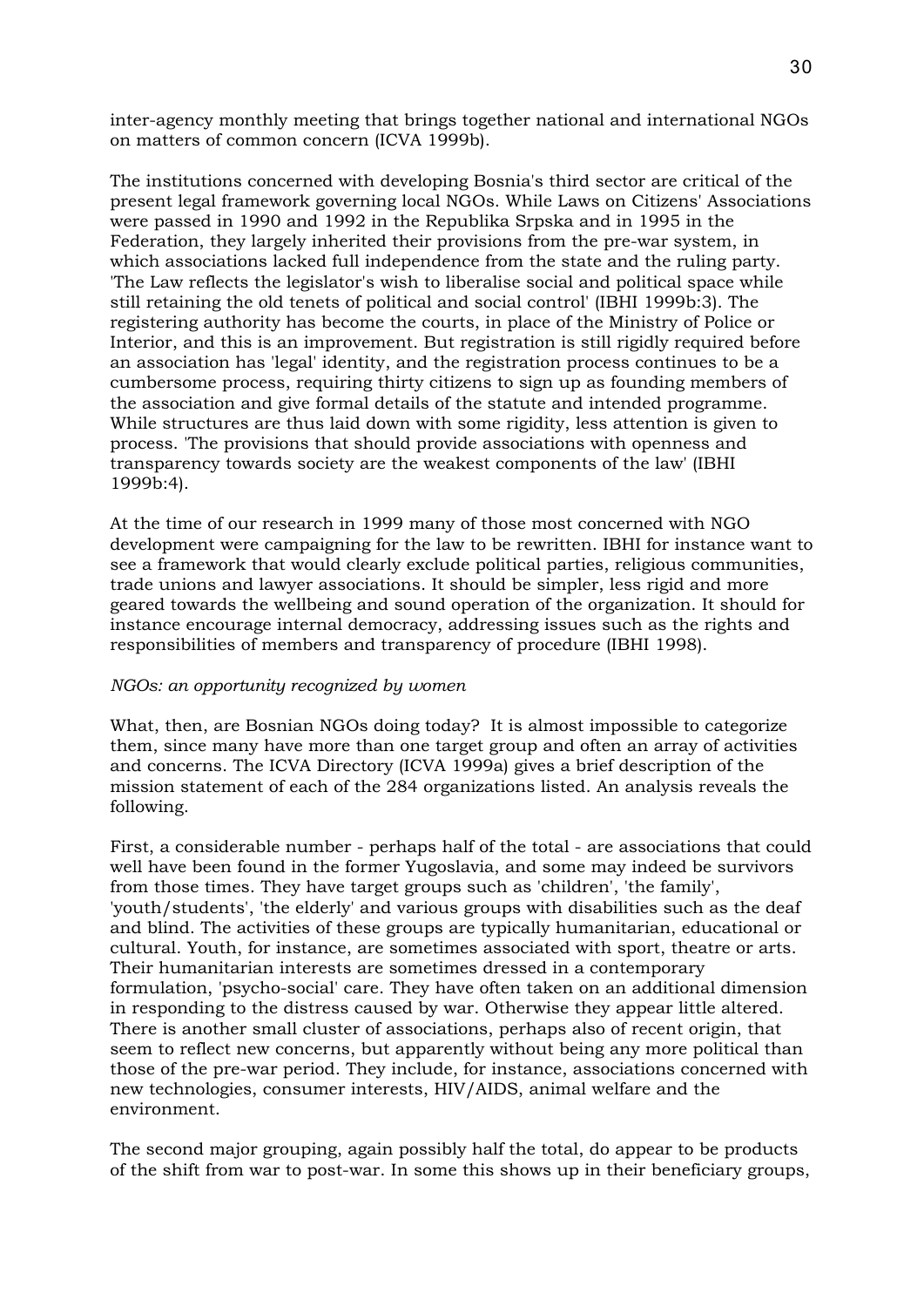that include victims, soldiers and veterans, returners and refugees in addition to the pre-war target groups noted above. It is also evident in their activities, which imply a concern with reconciliation and cross-national dialogue; democratization, citizenship and the expansion of civil society; or legal services directed towards 'rights'. Many organizations concerned with these target groups and these activities are however *also* doing humanitarian, psycho-social and educational work. Another new focus for some of them, reflecting the shift to a private market in post-war conditions, is economic independence through skills training and micro-credit schemes.

A third trend that is visible from ICVA's listing is groups that take advantage of the end of the ruling against associations that promote national or religious sectional interests. At least eight associations do expressly address such interests. Examples are a Serb Intellectual Forum in the town of Zvornik, a Croat-Catholic Humanitarian Association in Gracanica, and the Muslim Academic Club in Sarajevo. But it is certain that many more of the listed associations, though they do not say so explicitly for fear of alienating funders, are in fact single-identity projects. And to the associations representing the three major Bosnian national groups can be added a handful of groups representing minorities - particularly the Roma.

Women have a significant presence in this contemporary NGO world. First, they play leading roles in many of these kinds of association. About half of all those that name their 'head of office' publish a name that appears to be female. 'Women' are besides a beneficiary group of a number of the associations that, organizationally, clearly involve both men and women. More important from the point of view of this study are those organizations that, as well as being led by a woman and as well as including work on women's issues, also title themselves women's organizations. Such women's associations represent 16% of the 284 in the ICVA Directory.

We should not be surprized that the organizations in this 'women's' list reveal all the variety that is manifest among *non-*gender-specific NGOs. That is to say, some, but not all, respond to the post-war situation, as in a concern with trauma, with refugees and returners. Some are purely humanitarian, others are advocacy and campaigning groups. Some are explicitly cross-national and integrative, addressing issues of democratization and dialogue. Others are in practice single identity groups with conservative attitudes towards the patriarchal family. Some of them are 'women's organizations' or deal with 'women's issues' in a way that would have been perfectly acceptable in the former Yugoslavia. Others on the contrary reflect the growth of a feminist politics and a women's movement in the region and worldwide.

Martha Walsh has usefully warned that it is unproductive to try to categorize the gender politics of women's NGOs too precisely. She notes that women's groups are sometimes concerned with 'general' issues, citing for instance Zena Zenama, in Sarajevo, which among other things works with male conscientious objectors and deserters from the armed forces (Walsh 1999:24). In our analysis we take it for granted that women may work, from a feminist or a gender perspective, on *the entire range* of economic, social and political issues, without for that reason being any the less a 'women's organization'. Indeed, the risk-taking work of Zena Zenama with men who refused to participate in nationalist aggression is specially valuable from a woman's point of view for its direct challenge to patriarchal notions of manhood.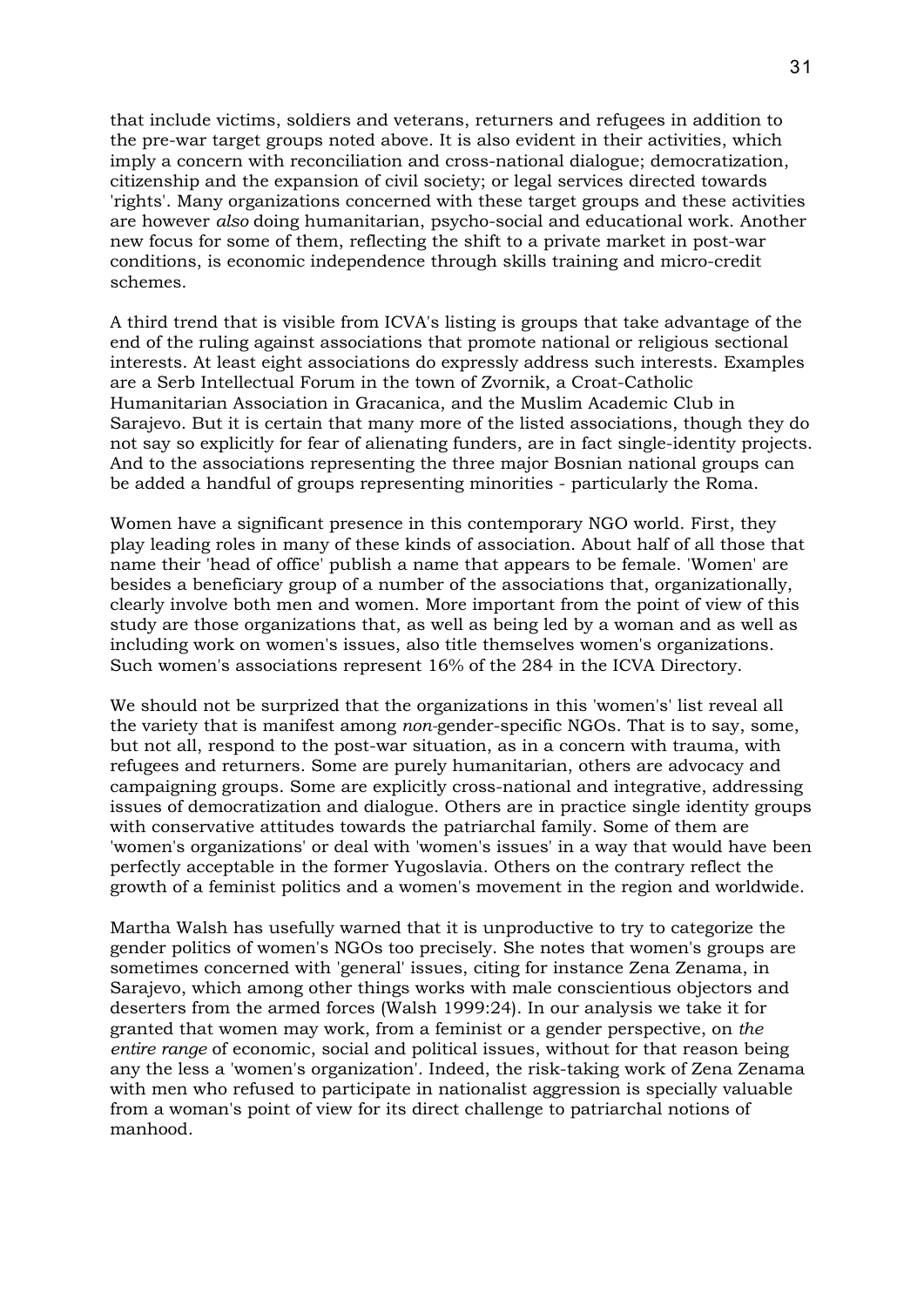Many of these women's organizations have emerged in the 1990s, some of them starting as humanitarian and psycho-social projects in the crisis of war and developing their range of interests in response to post-war needs. Their growth has been heavily dependent on finance and support from outside the country. Important among donors have been intergovernmental agencies, notably UNHCR and the European Union. Funds have also been forthcoming from individual foreign governments, among which the USA, through USAID, has been an important source. And finally many large international NGOs have been active in B-H, including the International Rescue Committee, CARE, Caritas, IOCC, Oxfam, Red Cross and Red Crescent.

These funders have varied greatly in their sensitivity and effectiveness. Donors have been heavily criticized for using Bosnian NGOs for their own purposes. In the frantic search for executing agencies they have burdened to breaking point some rather inexperienced and fragile Bosnian NGOs. They have neglected to support them in building up capacity, and have required them to operate with exceedingly short time horizons. The internationals have proclaimed an interest in building a thriving Bosnian civil society, but when they no longer need them for cheap service delivery, local NGOs have been unceremoniously 'dumped' (Smillie 1996:iv).

Women's organizations however have also had their own gender-specific sources. They were boosted by a US donation of \$5 million in September 1996 to create the Bosnian Women's Initiative. The objective of the Initiative was to promote activities which 'empower Bosnian women', especially returned refugees and displaced women, enabling them to rebuild their lives and contribute to the long-term reconstruction and democratization of the communities and the country. Two important themes were cross-national co-operation and economic independence for women (UNHCR 1997). But BWI too has been criticized. Martha Walsh, in her report for USAID, wrote of the 'chaos' as it tried to establish an operational strategy and selection criteria. It caused, she said, fierce competition between women's organizations and resulted in the funding of weak, ill-conceived projects (Walsh 1999:41). By contrast, some of the smaller woman-focused international NGOs were thoughtful about the real needs of an inexperienced local sector, attempted to defuse competition by networking and to develop capacity through training. The US Delphi International/Star project and the Swedish Kvinna til Kvinna are among those cited appreciatively by Bosnian women's NGOs.

Women quickly learned how to tap into every potential source of funding. The amounts of money channelled towards the support of women's self-organization have been very small in comparison, first, with the huge sums dispensed overall on reconstruction in B-H and, second, with what has been donated to the NGO sector in general. But the many, hard won, discrete grants have had a disproportionate effect. Women have quickly learned how to write project proposals, apply for and obtain support. They have learned how to work together and achieve at least some of their goals. Ian Smillie is a tough critic of NGO practices. He finds the totality of NGOs in B-H ' far from being a community with coherence or any particular sense of solidarity and common purpose'. But it is noteworthy - and encouraging - that he sees fit to make an exception to this harsh judgment in the case of 'those organizations involved with women and human rights' (Smillie 1996:2).

#### **Women's prospects: patriarchy entrenched?**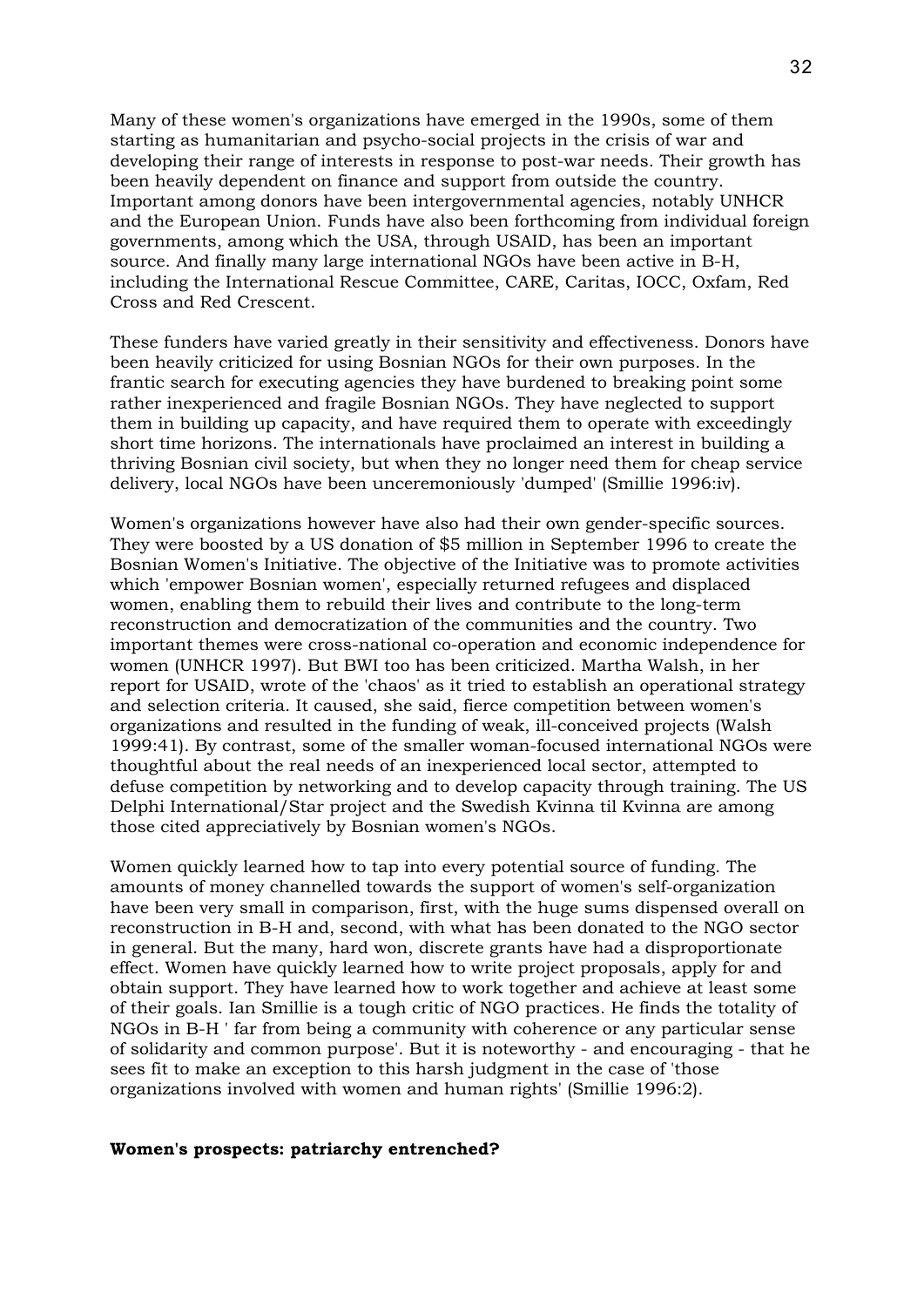We have already noted that some women, sometimes, emerge from the horror of war having gained unexpected strengths and skills. Other researchers, in Africa, Latin America and the Middle East, have noted this paradox too (Mayer 1994, Turshen and Twagiramariya 1998 and Clark and Moser forthcoming). By militarizing men, war confirms and deepens traditional gender differences. But simultaneously the crisis of war breaks the settled pattern of everyday life, and in doing so offers women new chances.

In the wake of war women often ask: what happens next? When society settles down again, will the gender relations forged in war remain, will the old patriarchal power relations return or can we seize the moment to create something better? Will men give up some of their power and privilege when they put away their guns? Will women see themselves in a new light - and will men regard women with greater respect? Will women find a way of building on, rather than giving up on, their proven powers of decision, leadership and organization? Will men support them, if they do, and in turn find a closer and more caring relationship to domesticity and children? Will women be accorded more respect?

To women in Bosnia-Herzegovina, it has to be said, these seem naive hopes. Most features of life in 1999 do not suggest a return to, let alone an improvement on, 'socialist patriarchy'. Everything points to the arrival of a yet more virulent kind of patriarchy than most of them had yet imagined. (6)

Women in the former Yugoslavia had considerable formal rights purporting to assure sex equality. And in certain fields the equality was delivered. For example, women and men in similar jobs were paid the same wages. But, as women in many other countries of both West and Eastern Europe have found, laws against inequality and discrimination do not guarantee equal outcomes. Women were held back by their continued responsibility for the domestic burden, so that they were less frequently found in senior posts. That quotas continued to be necessary to assure women even a third of seats in elected assemblies was evidence of a continuing lack of respect for women as political actors. Women in rural areas were left behind when urban women made gains (Korac 1991). They accounted for the 17% illiteracy of females as late as 1981 - four times the rate for males (Djuric 1995). And most significantly, the socialist revolution, as Mirjana Morokvasic puts it, failed to 'cross the threshold of the family' (Morokvasic 1986:127).

Nonetheless many women now look back nostalgically to those pre-war days when the state and the Party (male dominated though they may have been) stood for modernity in gender relations, as in other matters. The war was a catastrophic rejection of the values of modernity and equality, a twisted travesty of the postmodern pursuit of difference. As ethnicized sex became a weapon in the aggression, women were reduced to symbolic property, marked for appropriation, defilement or destruction. There was not much worse that women could experience in the way of male domination - so the ascent into ceasefire and peace had a certain hopefulness about it.

The formulation of the General Framework Agreement for Peace in Bosnia-Herzegovina, adopted in Paris on December 14 1995, could have been a moment when the blatantly gendered nature of the war that it brought to an end was recognized and addressed, just as its ethnic nature was recognized and addressed. But this did not happen.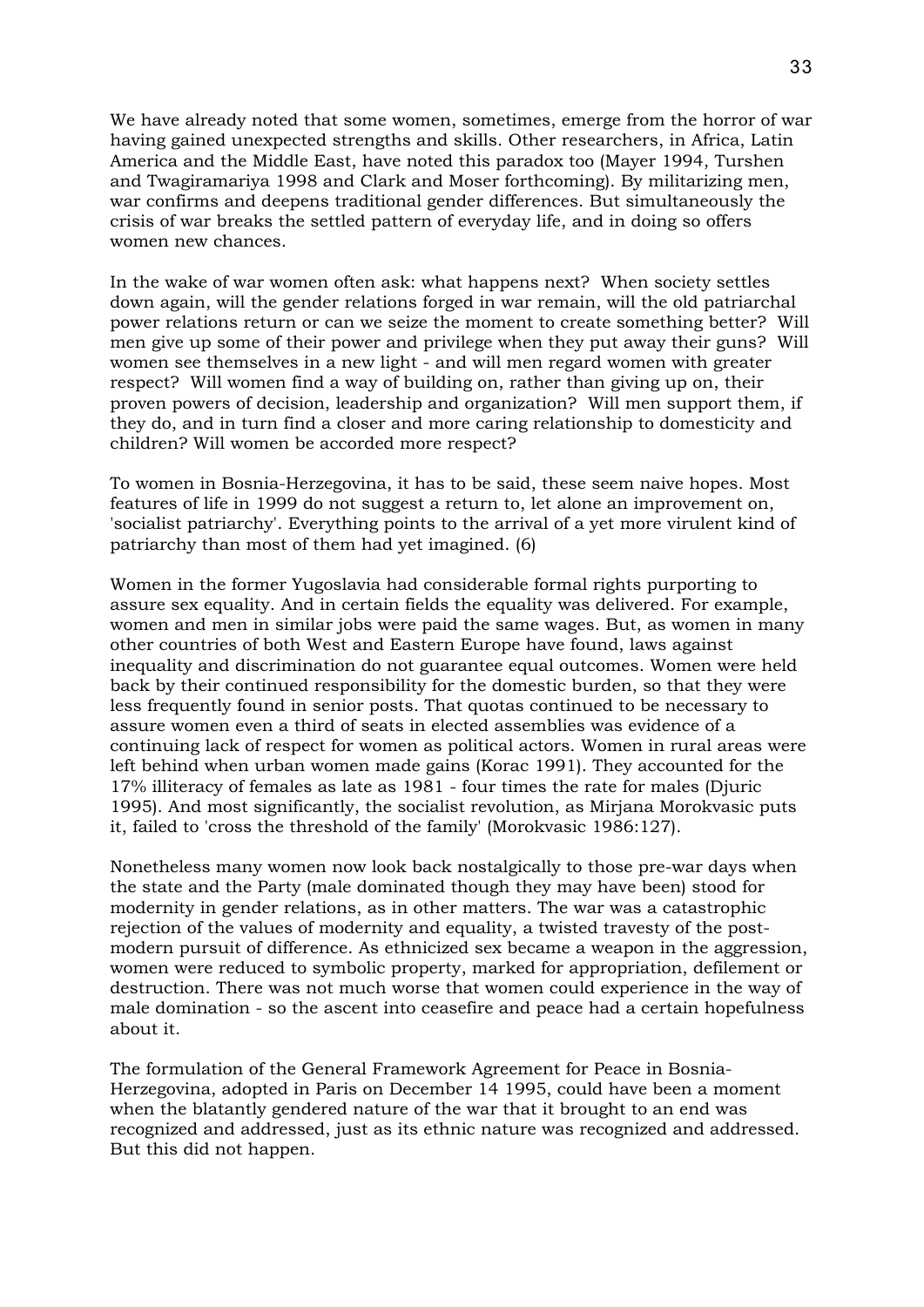A useful analysis of the gender significance of the Dayton Accords has been made by the Swedish women's NGO, Kvinna till Kvinna (2000). The authors point out that no women from the region were involved in the delegations at Dayton or Paris. On the day of the signing a number of international NGOs addressed a letter to Madeleine Albright, US Ambassador to the UN, to call attention to the lack of sensitivity to women's interests in the Accords, but without result. 'Women lived in the society of concern for the peace negotiations, still they were excluded from the peace process' (Kvinna till Kvinna 2000:20).

The Dayton Agreement confirmed what was already a fact at the founding of the state in 1992: Bosnia-Herzegovina is bound by the Convention on the Elimination of All Forms of Discrimination against Women (CEDAW, the 'Women's Convention') (7). This commits the Government to a policy, including the passing of appropriate legislation, to eliminate 'any discrimination, exclusion or restriction made on the basis of sex which has the effect or purpose of impairing or nullifying the recognition, enjoyment or exercise by women, irrespective of their marital status, on a basis of equality of men and women, of human rights and fundamental freedoms in the political, economic, social, cultural, civil or any other field' (UNICEF 1999:18). The Kvinna til Kvinna report analyses how far Dayton, with its Constitution and its Annexes, honours or fails to honour this commitment. It also asks: how well does it respond to the Platform for Action adopted a couple of months before Dayton at the UN's Fourth World Conference on Women in Beijing. The answer is: badly. One of the Platform's strategic objectives, after all, had been specifically increasing the participation of women in conflict resolution at decision-making levels, and integrating a gender perspective in the resolution of armed conflicts.

The authors of the report conclude that Dayton performs dismally against these measures. 'The gender dimension of the conflict.. and the differential impact the conflict has on women and men was not a political priority and therefore not a part of the political analysis or of the final peace settlement. These are serious missed opportunities...' (2000:26). Human rights are central to the Accords, but women's rights are not detailed. Gender is mentioned here and there, but it is gender neutrality that prevails, not positive action on inequality, oppression and abuse of women. Because gender was not taken into account in the drafting, it followed that it was absent too in the implementation. 'Mainstreaming a gender perspective could have affected the Dayton Accords in countless places...the shortcomings on property issues, women's participation in decision-making bodies, labour discrimination and treatment of refugees would not have been as alarming as they are today' (2000:25, 26).

When the institutions of the 'international community' flooded into Bosnia to administer the country after Dayton they did nothing to supply the missing gender awareness. For more than four years there was inaction on the gender front, until in April 1999 individual women in senior positions in the Office of the UN High Commissioner for Human Rights and the Organization for Security and Cooperation in Europe contrived to establish a Gender Co-ordinating Group. This involved each international institution, including OHR, UNMIB-H, IOM, UNDP, UNHCR and some of the larger international NGOs, appointing a 'gender representative'. The group would meet monthly to co-ordinate strategies for interagency cooperation in mainstreaming gender throughout their structures. In its brief was information exchange and liaison with Bosnian women's NGOs. Almost simultaneously a first gender initiative was taken by the Bosnian Government. The Ministry of Foreign Affairs of B-H, in partnership with the Foreign Ministry of the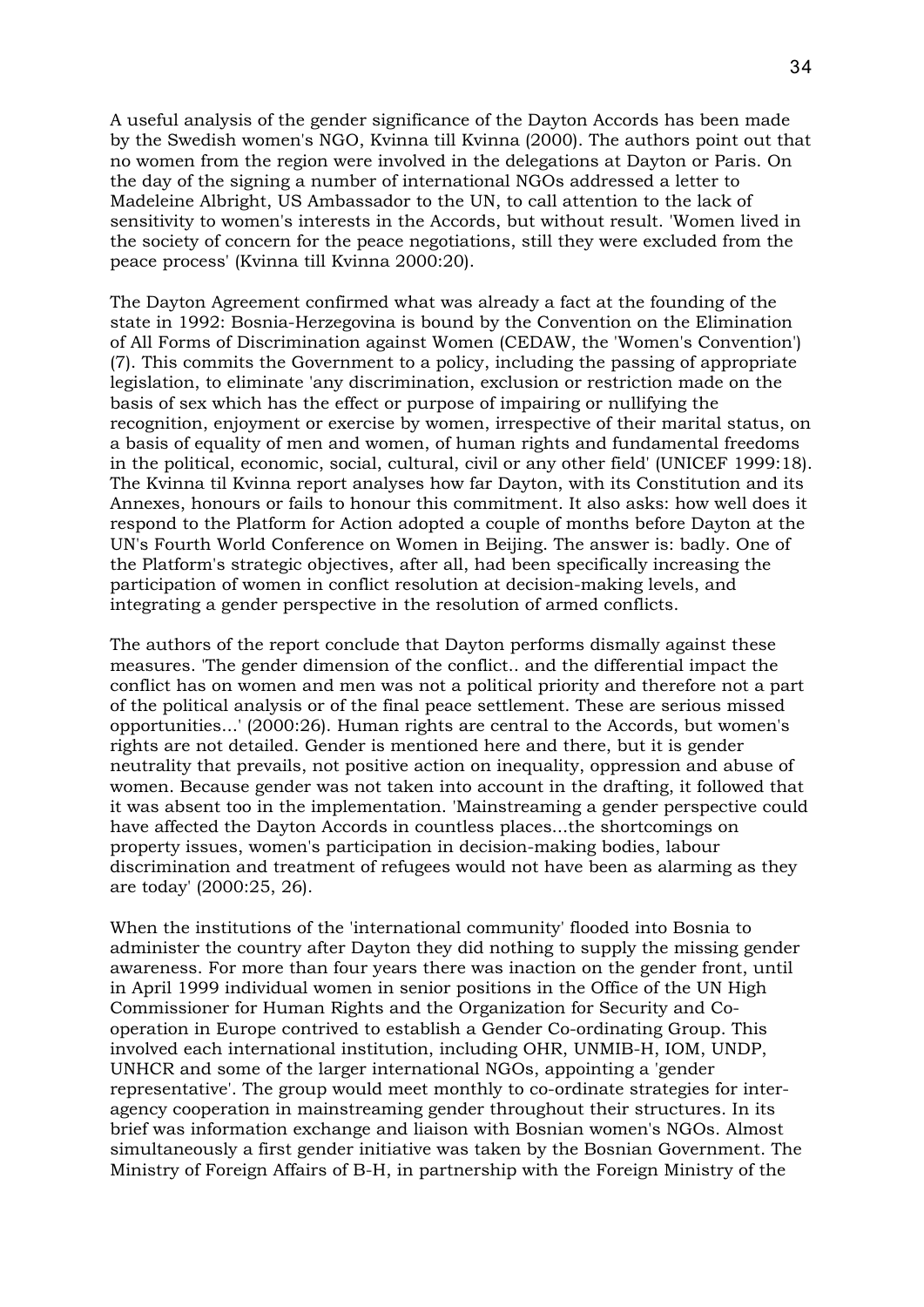Republic of Finland (2000), launched a governmental pilot project called 'Gender Equity and Equality'.

Meantime, however, in Bosnian society post-war gender relations are proving very adverse for women. Bosnia remains deeply militarized, with over 20,000 international peace-keeping troops, reduced but still significant national army units on the territory of both Republika Srpska and the Federation, numerous armed Bosnian police and an International Police Training Force. Nor is that the end of it. As Cynthia Enloe reminds us, militarization is never simply about numbers of soldiers. 'It is a far more subtle process. And it sprawls over far more of the gendered social landscape than merely those peaks clearly painted a telltale khaki... militarization creeps into ordinary daily routines' (Enloe 2000: 2,3). Militarized societies reflect masculine cultures and values, and women are accorded little respect in them.

Then again, there is a semi-visible and deeply threatening criminality in Bosnian society today and this too involves a misogynist masculine culture. 'Markets of violence' (Elwert 2000), that include gun-running and smuggling, proliferate in war. They also help to generate war, since for those who profit by violence, the more of it the better. After Dayton, war criminals and war profiteers (often the same people) extended their illegal operations into new products and new markets, thriving simultaneously on the scramble to 'privatize', a generalized scarcity and the discrepancy in purchasing power between Entities, and between internationals and locals. Sex was rapidly commodified, and organized prostitution became a source of profit for a new army of pimps. Trafficking in women from other countries, holding them in sexual servitude in bars and brothels, is making some men rich. The most lucrative source of clients is the international community, especially the international military and police, some of whom have joined in the dealing and the profits (Joint Trafficking Project 2000).

Finally, in both halves of B-H nationalist and religious discourses are prevalent. Where Yugoslav official discourse emphasized equality, these new voices emphasize the difference between the sexes, celebrate traditional relationships between women and men, and stress the importance of women's domestic and familial role.

Perhaps the best measure of patriarchalism in a society is the incidence of male violence against women. Physical abuse of women was under-reported, but prevalent, in the former Yugoslavia (Medica Women's Association 1999). Since then, the experience of armed conflict has inured many men to violence and reduced inhibitions against aggression. Interpersonal violence has become more dangerous due to the post-war prevalance of weapons (Boric and Desnica 1996, Mladjenovic and Matijasevic 1996). Besides, the retrogressive discourses of nationalism and religion have undermined respect for women's autonomy and right to control of their own bodies. In stressing women's domestic identity they undermine the legitimacy of women's freedom of movement in public spaces.

As a consequence, male violence against women is endemic in B-H. A survey of a random sample of 540 women revealed that 20% had been threatened with violence, 23% had experienced battering and 24% had been repeatedly battered (Medica Women's Association 1999). Domestic violence not defined or acknowledged in any Bosnian law, regulation or policy statement. Nor has the government adequately acknowledged and addressed the enormity of needs created by the violence of the war (IHRLG 1999:170). Violence against women is consequently not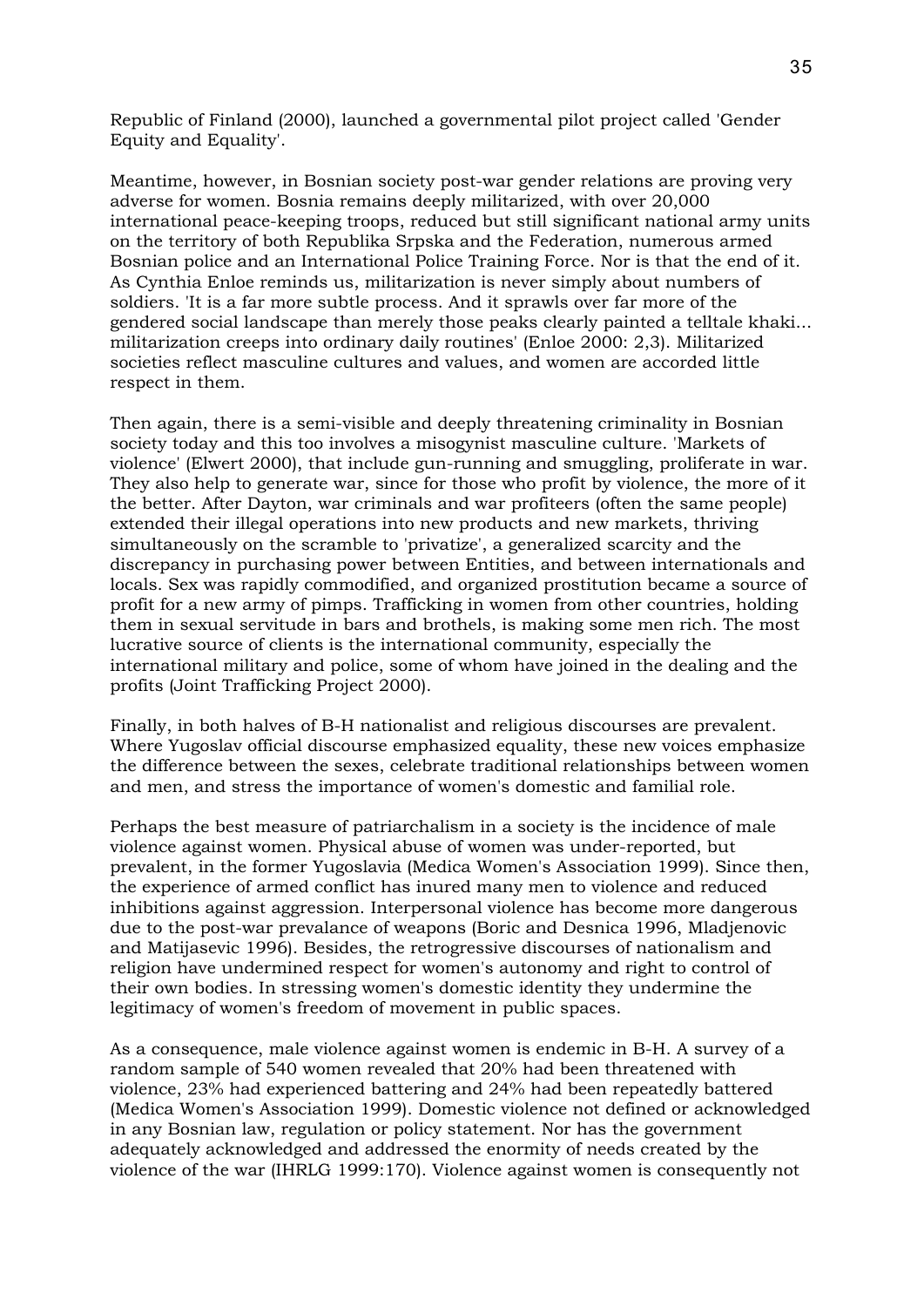recognized as a public or general health issue. It is not a major concern of International Police Training Force (IPTF), which trains the police. The government centres for social work and for primary health care surveyed by Oxfam varied greatly in their responses, but tended not to see rape and domestic violence as an issue of gender politics. 'Hardly ever was domestic violence acknowledged to be a matter of choice or a matter for which individual men should be held responsible' (Oxfam 1999:26).

Given this context, the existence of self-organizing groups of women such as we have studied here seem unlikely, even surprising. They, and the few others that resemble them, are alone in their critique of patriarchy in Bosnia, and in the practical pursuit of women's economic independence, social and political empowerment and freedom from violence. They start with something of a handicap, in that women of B-H participated little in the pre-war Yugoslav women's movement (see Chapter 6). But in this book we will argue that, despite their frailty and inexperience, these little associations have real importance.

The continued dominance of men and masculinist cultures was one of the flaws in the brave Communist experiment in Yugoslavia. It was deeply implicated in the rise and the rhetoric of nationalist movements, in the pursuit of militarism and in the nature of the violence seen in the war. If women's organizing for a transformation of gender relations such as we write about in this book proves ineffectual, if it cannot draw into being a wider women's movement, and if it cannot begin to reverse the rise of masculinism, the chances for democracy in Bosnia-Herzegovina are drastically diminished.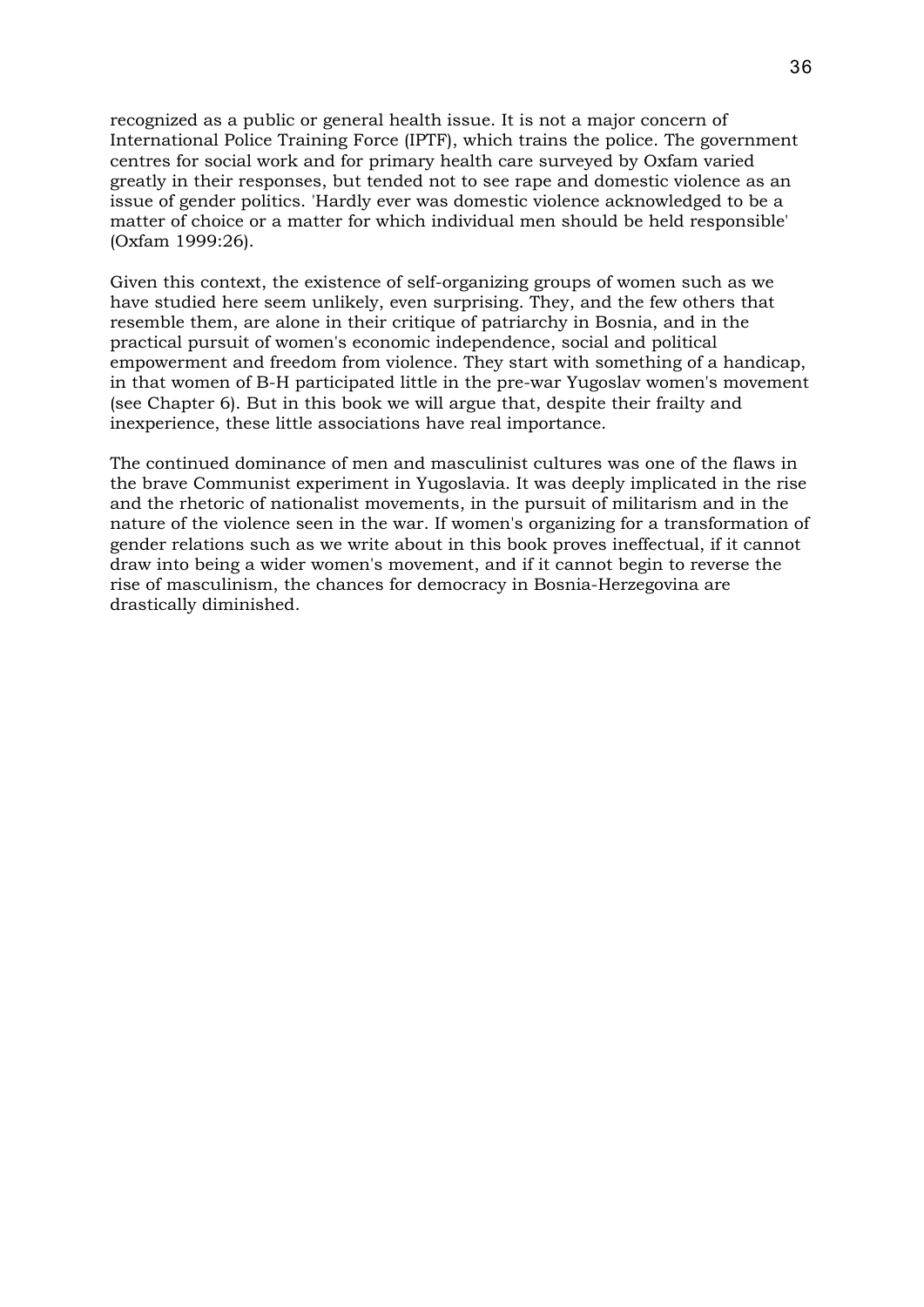### **CHAPTER 2**

# **A TOWN WITH TWO NAMES Gornji Vakuf/Uskoplje**

# **Gornji Vakuf/Uskoplje: war and postwar hostilities**

The town that, before the war, was unproblematically called 'Gornji Vakuf' sits in a fertile valley in the canton of Middle Bosnia, where acres upon acres of cabbages are cultivated, providing this region with ample supplies of *sauerkraut.* It is the valley of the Vrbas, which here is only a refuse-littered stream but flows north to become the big river of Banja Luka. The town is long and narrow, following the course of the Vrbas between low hills. Parallel to the stream runs the main road, carrying a fair amount of buses and lorries through from Vitez and Bugojno to the Neretva valley. Gornji Vakuf is an old town, but was modernized after the Second World War. As a result it now has only one historical building, an old watch tower on a hill outside the town. Even the principal mosque is of recent construction. This is not a beauty spot and, although it had one smart modern hotel, there was little in the town to attract tourists.

Pre-war, employment in Gornji Vakuf was provided by two mines and six factories and by public service jobs. There were zones of public housing, in the customary multistorey blocks of flats. This state infrastructure, together with the town's prosperity (due not only to local jobs but also to remittances from family members abroad) and the rather substantial nature of its family houses, gave the place a modern feel. But in Gornji Vakuf the 'Yugoslav' identity did not go as deep as in some other places. Beneath it, and despite the fact that the Second World War's worst atrocities had not occurred in this area, a distinct separateness is said to have existed between the Catholic and Muslim parts of the town's population.

In 1991 the census showed Gornji Vakuf to have a population of 25,130 of which 14,086 registered as Muslims and 10,709 as Croats. There were a few Serbs (106) and an equally small handful of 'others' (109). The relative absence of people choosing to identify as 'Yugoslavs' indicates that the area was rather strongly marked by an ethnic (specifically Muslim/Croat) distinction and there were relatively few people of mixed origin or in mixed marriages. Muslims were the majority not only in the town but also in the surrounding villages. The Muslims were not particularly religious and few of them attended the mosque. But rather more Croats here than elsewhere were practising Catholics. Even in these prewar days there was a degree of territorialization in the town, with some Croat housing clustered around the Catholic church, some Muslim housing round the mosque. The blocks of flats had been built by the federal state with a dual intention housing the workers of the public-ownership factories but simultaneously desegregating the population.

The former Yugoslavia, unlike some Communist countries, did not ban religious practice. But influence came from eschewing religion and being an active member of the League of Communists. More Muslims than Croats had been party members, and Catholics say that the Muslim-dominated municipal authority 'favoured their own' when it came to giving jobs. For the believing Catholics, therefore, it had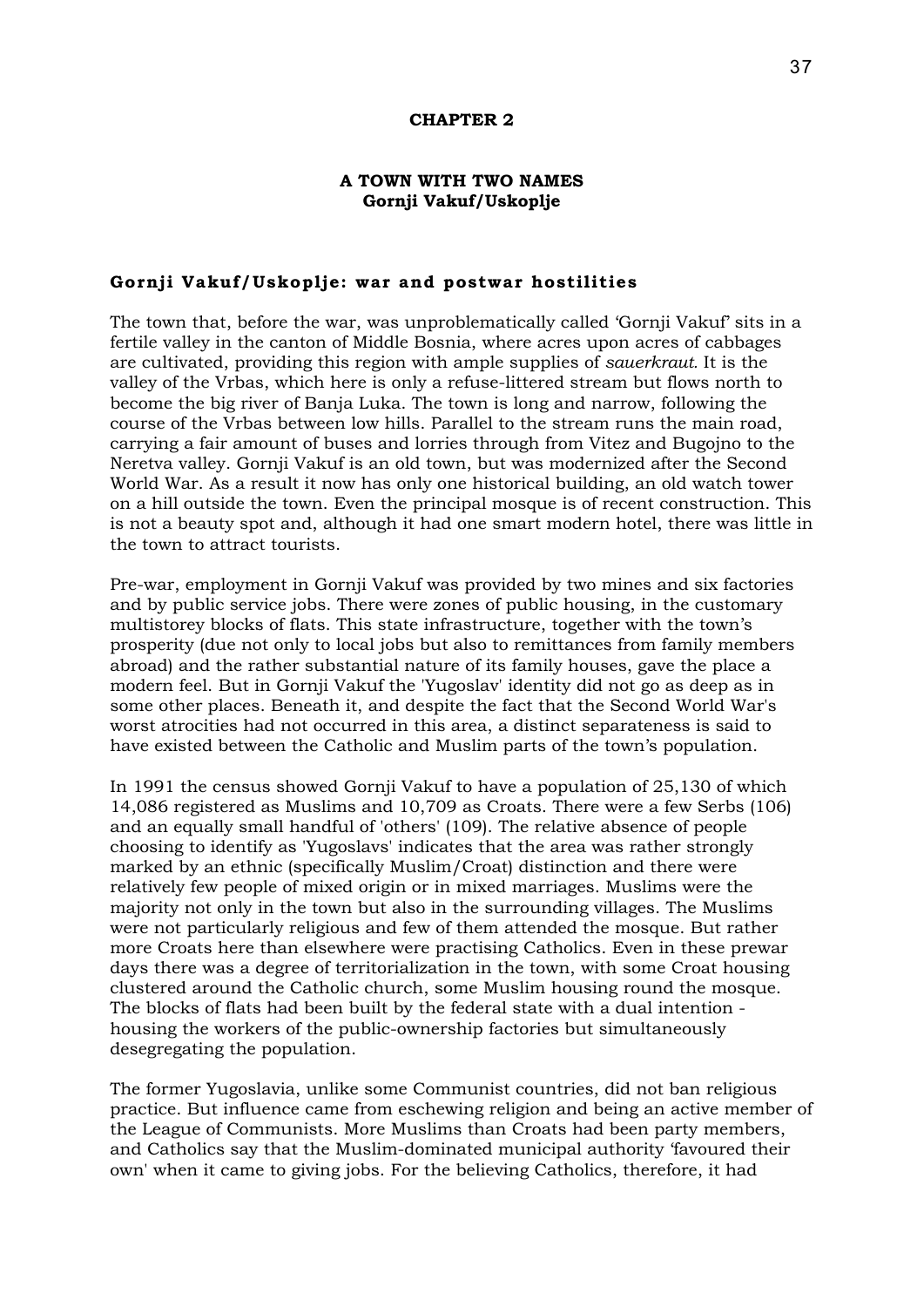meant each one making a choice. And the element of confessional Catholicism may have cost the community something in political terms, so that they felt themselves, even then, to be a 'minority' in the town of Gornji Vakuf. The feeling was exacerbated by the Ottoman origin of the name itself.

Croat/Catholic women we met said the sense of 'separation between us' began to be felt more after Tito's death. More of the local Catholics than Muslims chose to go abroad to Germany and Austria to get a better living. In the late eighties when political parties were legalized, 'the HDZ and the SDA began promising us a better life', and the 1990 elections showed large numbers of people in Gornji Vakuf voting for these competitive nationalist parties. All the same, the people of Gornji Vakuf had a common lifestyle and the place was small enough that 'everyone knew each other'. That actual war should break out between these two populations, living and working side by side, was, women of both communities told us, 'unthinkable', 'unimaginable'.

In the first phase of the war, when Bosnian Serbs under the political leadership of Radovan Karadzic, employing elements of the Yugoslav Federal Army and Serb nationalist paramilitary units, began 'ethnically cleansing' areas in the north and east of B-H, Croats and Muslims were in *de facto* alliance against them. While the Muslims from Bugojno and Gornji Vakuf were defending the area from Serb attack on the side of Donji Vakuf, the Croat forces were defending the area from the direction of Kupres.

But a unified command of local Croats and Muslims was never achieved and in May 1993 even this pragmatic alliance between local Croats and Muslims broke down, and fighting broke out between them. The Croatian government, under Franjo Tudjman, was igniting Croat nationalism in the region, emigrés of nationalist sympathy were pouring in money and arms.There was increasingly open talk of carving out of Herzegovina and Central Bosnia the Bosnian Croat statelet of 'Herceg-Bosna' desired by the nationalists. Violence erupted in and around Gornji Vakuf – and although units from outside were involved in the fighting and destruction (notably Croatian volunteers from Split), so too were many local men on both sides. At one level the war was between families well known to each other.

Exactly how it began, nobody knows for sure. In 1992, some months before the Croat/Muslim war began in earnest, there had been a three hour 'phoney war' when shooting broke out in the town. 'Children came running home and told us there were armed men on the streets.' At this moment both church and mosque (we were told) called for people 'to come out and talk to each other'. People were weeping and embracing on the street. Rabija, a Muslim, [see note (1)] a school teacher, told us how they collected the school children and organized a 'Walk for Peace' right through the town, carrying roses. The children carried placards against war, one of which stated 'we have used the same shops and bakeries all our lives'. They made a video. A group of ten women, Croats and Muslims living on the 'Muslim' side, got together and wrote an appeal to UNICEF on behalf of the town's children. They got no reply. And the politicians closed the schools in mid-term.

In the spring of 1993 the 'war within a war' broke out for real. Even now, people were unprepared and, in retrospect, naive. They thought, 'it'll be over in a couple of weeks'. There is confusion as to how it began. The minority status of Croats in the town predisposed them to feel they were the victim community. This feeling was reinforced by the belief that the first side to put up barricades to divide the town,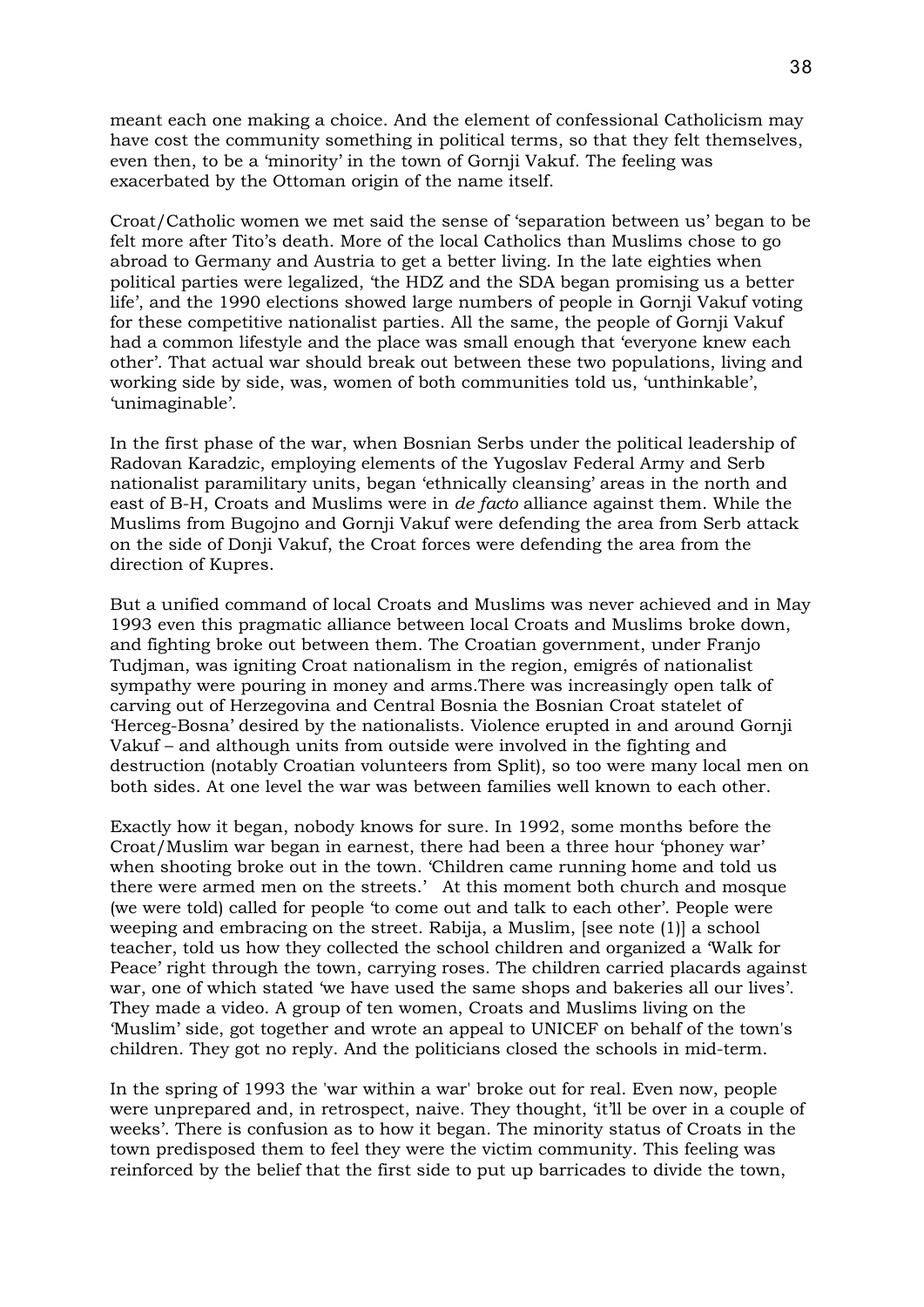turning Croats back at checkpoints, was apparently the Muslims. But in B-H generally it was the Croats who chose to split from the Muslim-Croat alliance and it was Croat nationalists, not Muslims, that had separatist territorial ambitions.

In a year of conflict, 80% of the housing in Gornji Vakuf/Uskoplje and its hinterland was damaged, and much of it completely destroyed. All the factories and significant public buildings were targeted. There were large population movements. Thirty Croat villages and three mainly Muslim villages along the valley were taken by opposing forces and their population driven out. The main road and bus route through the town, named, ironically enough, 'Brotherhood and Unity Road', became the frontline between the two forces. In town, the many Muslims and Croats who lived on the 'wrong' side of the road were expelled, or fled (the distinction between the two things is a fine one) to the other side, taking shelter where they could, with friends and family. Many Serbs had already taken flight from this area in 1992, during the Serb shelling, fearful of reprisals. Now many more people fled the area – particularly Croats, who were able to take refuge across the border in Croatia, only an hour's drive away. Muslims had no such safe haven. By the end of the war, while the Muslim population of the town remained more or less the same as it had been before, there were almost no Serbs left, and the population of Croats had fallen from 10,000 to around 4,500.

The war in Gornji Vakuf cost many lives. Few families did not experience a bereavement. Everyone knew separation and feared for the lives of loved ones. Everyone experienced the horror of knowing it was not only some distant enemy but your own neighbours too that were out to kill you. One woman told us that her mother said 'I survived three wars, the First World War, the Second World War and now this one. And this was the worst, because it was a war against civilians.' Thousands of families, caught living on what was now the 'wrong' side, had to abandon their homes.

Mara and Ivan Brzov, Croats, had lived among Muslim neighbours for fifteen years. Now they fled in the clothes they stood up in. 'I couldn't take so much as a packet of cigarettes with me', she said. During and after the war the privation was severe. Families were reduced to living in basements of their own or neighbours' houses. There was hunger. To go out for provisions was necessary but extremely dangerous –'thousands of grenades and shells fell in our streets' - and in any case supplies were reduced to the bare minimum. There was no electricity, no water supply, few candles. They used bicycles to generate a current to operate the radio. (The few batteries were mainly on the Croat side, brought in from nearby Croatia.)

Fatima told us how they tried to keep up their sense of humour in the direst of circumstances. One day a group of women decided to defy the danger and get together to make a collective cake, with a single egg someone had donated, worth its weight in gold. Running across the sniper-ridden street, the woman dropped the egg. Another day they used a little precious meat to make a collective *burek*. Put out to cool, it had been eaten by a hungry dog. At such disasters, so huge, yet so tiny compared with the death and destruction around them, they hadn't known whether to laugh or cry.

Although for the last part of the war in B-H, Croat and Muslim again fought side by side against Serb nationalist forces, for a year after the Dayton peace agreement was signed in late 1995, the barricades remained in place between what had been rendered solidly Muslim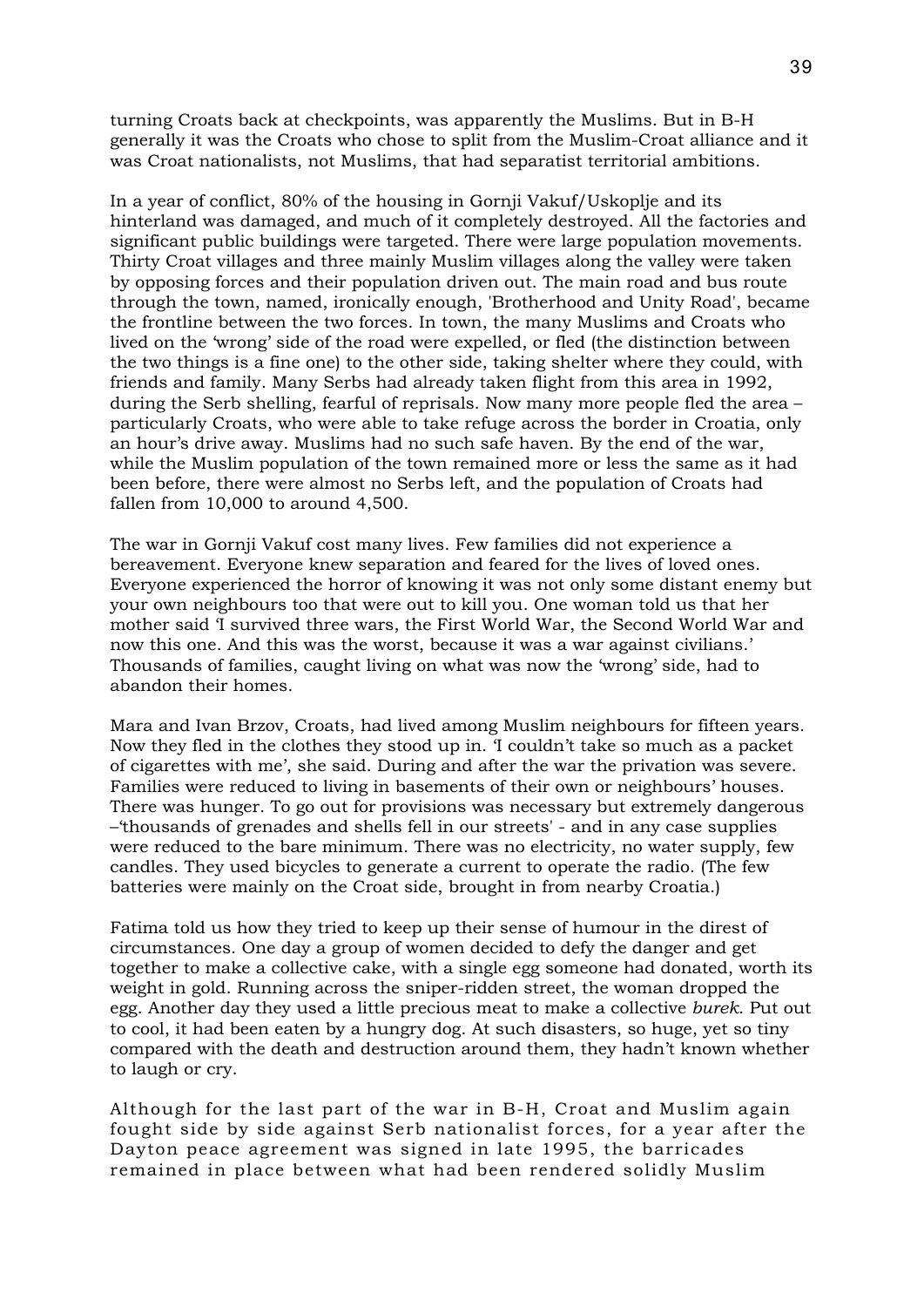(now 'Bosniak') and Croat sides of Gornji Vakuf. There were undoubtedly many weapons in the town. And though Dayton nominally unified the military so that Croat and Bosniak troops now wore the same insignia, they still had separate units and separate cadet training. The gulf between the two communities was deepened when the municipal council split in two. The postwar elections returned only Bosniak and Croat councillors to the municipality and the latter, being in a minority and refusing Bosniak dominance, hived off and formed a separate authority. The Croats now called 'their' town Uskoplje, reviving an antique Croat name associated with the agricultural valley of the Vrbas, which has a long history of Catholic culture.

Under the influence of its rival politicians the town became effectively two towns. Not only were there two municipal offices, but all the town's services also split into two. There were two health facilities, two sets of schools. Even when the barricades and check points were removed, few people crossed the invisible line and those who did were quiet about it. The only place where people regularly came together was the Wednesday market which, surprisingly, picked up as before, unchanged. We were taken to visit this busy scene, where prices are lower and the produce, brought in from the surrounding villages, is fresh. The mingling of Bosniak and Croat in the old accustomed way in this weekly market was pointed out to us as a hardly-explainable anomaly. Those who wanted the town re-united often cited it as a precious glimmer of hope for the future.

# **A women's initiative**

In October 1994 the breach between Bosniak and Croat forces nationally had been mended, but deep hostility remained between the two sides in Gornji Vakuf/Uskoplje. A group of women, pre-war friends, decided to cross the line of segregation and meet again. They organized a first get-together in a cafe belonging to one of their number, Milka Tiric. They were supported in this initiative by two foreign women, Carol and Ini, working for international NGOs active in the town. Although the cafe was actually on the Croat side of the road (no territory in this town was completely neutral) it was just about feasible for Bosniak women to go there – especially because Milka and her husband (both Croats) were known and trusted for their tolerant and friendly natures.

Rabija, the school teacher, still remembers that day.

Our 'Berlin wall' was still in place. We saw posters up around the town inviting us to a meeting at Milka's cafe at a given time and date. And women did come, fifty or sixty of us. Some women were covered, even they came. This was the first contact since the fighting, for many of us. There was a lot of suspicion. Some men passing by looked at us suspiciously. I remember, one woman called out to them, 'Yes, this is women who say no to war!'.

When they first started meeting, it was just for a chat and a coffee at first. Nermina realized 'to heal the psychological consequences of the war we needed to meet and talk'. Why women though? Well,

One mother knows what it is for another mother to worry about a child or to lose a child. We were able to think: what would I feel? So we didn't accuse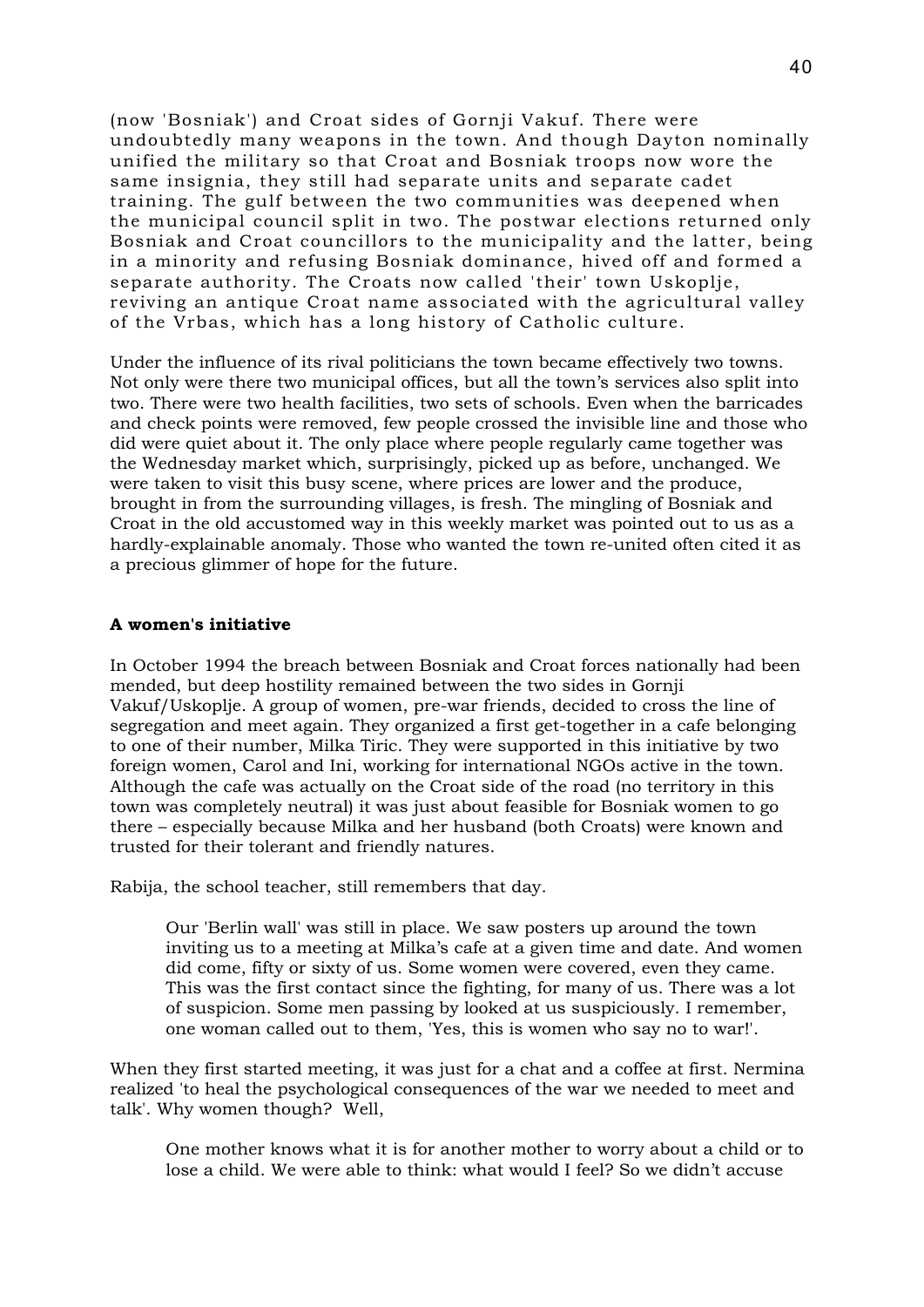each other. So it was us women who somehow started to talk and share our war experiences. We were testing the situation: is it possible for us to sit and share the same space?

Tahira Kiricic, one of the founding group, told us:

We sat and knitted and talked, rebuilding old friendships and making new ones. It was painful, there were a lot of tears. One day my old prewar friend Dragana came, specially to see me, bringing me a present of coffee. I remember how she stood outside the door for a while, hiding the bag under her coat. It was difficult, on both sides, the hurt was still fresh then. We were accused by our own people. But it changed, little by little.

Encouraged by Carol and Ina, their two 'international' supporters, the group decided to formalize themselves. On Dayton Day, October 21 1995, they registered as a citizens' association. They informed the respective municipal authorities, but due to the irregular political situation in the town it was to the cantonal authority, Vitez, they were obliged to go to register the association. Thirty women were identified, the minimum number of founding members required by law to set up a citizens' association and constitute its assembly. The assembly chose Nermina and Milka to be joint presidents. They elected an Advisory Board and an Executive Committee. Women were asked to write on slips of paper their suggestions for a name for the new association. The alternative ideas were written up on the wall and a vote taken. The choice: Federalna Zena, Federal Woman.

# *Federalna Zena*

Early on it was recognized that permanent premises had to be found for the new organization, and, like Milka's cafe, they must be on the front line. The United Nations Development Programme, which had an office in the town, helped them to locate and rent a little house with a shopfront situated near the common produce market, right opposite the bombed out hotel and next door to the wreckage of the post office building. These, once the most imposing edifices of the town, were now perilous multi-story deathtraps of leaning concrete.

In the shadow of these dismal monuments to war, Federalna Zena began its work and, given the desperate plight in which the destruction had left them, there was little choice over what must be done first. Economic survival had to be the priority: an income for women, and through them for their families. 'We were responding to need.' They obtained a grant of DM 15,000 from UMCOR with which to buy sewing machines. They got donations of knitting wool and fabric. Soon they had seventy members actively making and marketing sewn and knitted goods.

By January 1996 Federalna Zena was able to employ two women to work fulltime as co-ordinators, Nermina Jukic and Pavka Zuljevic. As with the joint presidency, so with the executive and advisory board and now also with the paid staff: there was one Croat for every Bosniak, equal representation for the two 'sides'. This, it should be noted, did not reflect the demographic balance of the town, especially since the shifts in population due to the war had tipped Bosniaks into an even greater majority than before. Instead, what the women chose was a principled parity: fifty-fifty. The only divergence was when particular skills were demanded, for instance a specialized trainer for a short course. It was however always a problem to find enough Croats, because so many had moved away in the war.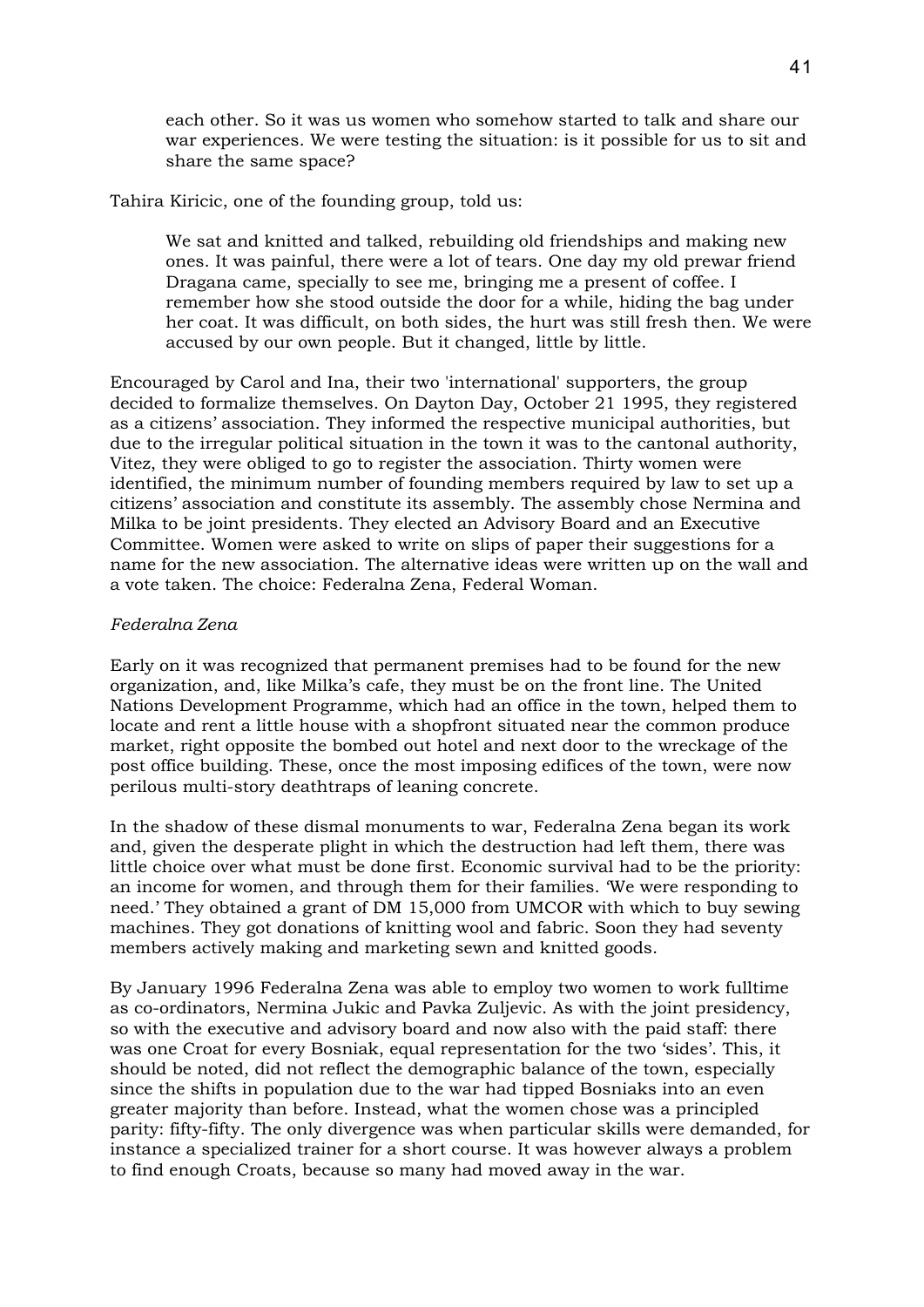The organization's activities have expanded and multiplied. In 1999 we found the house a hive of activity, women (and some men) continually coming in and out. Always the kettle is on for coffee, the meeting room always full of women, wreathed in cigarette smoke, exchanging news, solving problems, debating choices. In the separate room of the sewing project, a dozen women stitch and stuff teddy bears and 'teletubbies'. The knitting project continues, mainly now with women working from home, supervised by Tahira , who before the war had worked in a state bookshop. Computer equipment has been acquired and is in continuous use for training local women in word processing and other basic programmes. Once a fortnight lawyers come from Travnik to hold regular 'legal advice clinics' on the premises, helping people sort out problems concerning marriage, alimony, wills or property.

The management process of Federalna Zena involves day to day executive decisionmaking by the two co-ordinators; monthly meetings of the Executive Committee, and occasional meetings of the Advisory Board. Ultimately, officers and Executive submit their annual report and accounts, and agree their future plans, at an annual general meeting of the Assembly. At least that is the formal intention. In practice things are more haphazard, dictated by the demands of work and need, and the availability of money, woman-power and opportunity. Much hangs on leadership and inspiration coming from three or four key women. Around them, the 'membership' of Federalna Zena has grown to around 140 women, while as many as 650 have been beneficiaries.

Income, mainly from grants but supplemented by revenue from sale of their products, has averaged DM 55,000 per year for the last three years. Donors have included, in addition to UMCOR, Oxfam, UNOV, the British Department for International Development (DfID), the Spanish Movimiento por la Paz (MPDL), American Refugees Committee, Bosnian Women's Initiative, the Swedish Kvinna til Kvinna and the US-based Delphi Star. But the quest for funding is relentless, consuming much of the co-ordinators' time. Securing the rent for the premises is always a priority, for if the women lose this house, in its priceless situation on the front line, their project will not be viable. Funders however are reluctant to give recurrent costs such as rent. As a result, money destined for salaries often has to be diverted to cover core costs, and the supposedly paid workers are often in fact largely volunteering. The women, besides, now notice a falling off in sources of funding. In the world's memory the Bosnian war is receding, replaced by Kosovo, East Timor - other conflict zones, other people deemed more needy. The donors, themselves under pressure to find an exit strategy, are passing the pressure down to their grantees to be 'self-supporting'. A heavy burden, this, for the teddy bears and teletubbies.

#### *Savjetovaliste SB*

And now, since early 1999, a second women's organization in the town is in competition for the same funding sources. Pavka Zuljevic, one of the original founders of Federalna Zena, decided to form a new organization and try to reach women of her own Croat community, with the aim of working more directly on reconciliation between this group and local Bosniak women with whom by now she had good contacts. Nada Oric, its president, was also from Federalna Zena. This break occurred, with a degree of ill-feeling, between our first and second visits to Gornji Vakuf/Uskoplje.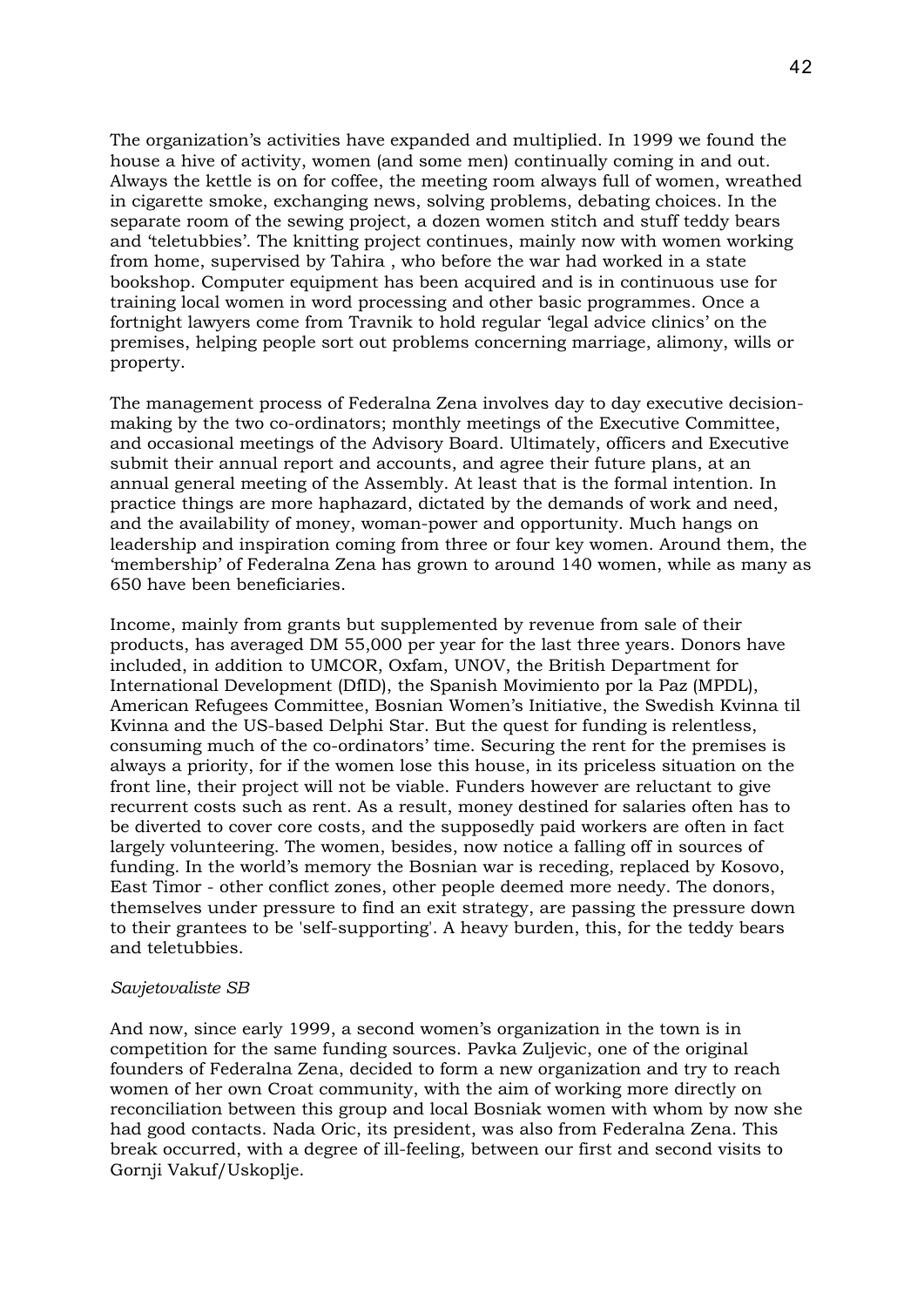Pavka and a handful of women around her called their new project 'Savjetovaliste za Prognane, Izbjeglic i Povratovke Sredisnya Bosna' – or 'Counselling for Refugees, Displaced and Returnees of Middle Bosnia'. They work not only in the town but also in the villages of the region. They obtained start-up funding from the Swedish women's charity Kvinna til Kvinna. Their focus is on advice, information and education. They began with a series of seminars and, when we left them, were seeking funding for a programme of training and workshops. They were also mobilizing material help in the form of tools, building materials and furniture, particularly for returners to the surrounding villages where they have developed, or revived, many connections. (There have as yet been very few returns to the town itself.) A further intention was to set up an advisory board of local business entrepreneurs from the two sides - partly in the hope that the business commmunity might be a future source of funding. SSB's strategy was not only to work with women at individual level but also to build cooperative relationships with organizations in their environment.

Savjetovaliste SB too is now registered as a citizens' association under Bosnian law and has the characteristic structure we saw in Federalna Zena. But it has carved out a distinctive niche for itself. Where Federalna Zena has a hands-on character, with its sewing machines and computers, its vocational training for production, Savjetovaliste SB focuses on social relations as such: reconciliation. The women among whom it works are more 'middle class'. Starting from a small, potentially influential, core group of teachers, municipal employees and business women, and working outwards, all the activity of Savjetovaliste SB is directed towards bridge building and greater tolerance. They describe themselves as working with more 'difficult' women than Federalna Zena, women who had specially devastating war experiences and who hold opposed views. For instance, two Croat members we met said they believed the only protection for Croats, who would otherwise be politically 'swamped' by Bosniaks, was for the authorities, and the town, to remain divided. While some Bosniak women in the social stratum with which Savjetovaliste SB aims to work might agree that building such a fence would make better neighbours, they tend, like the Bosniak community as a whole, to be more integrationist. It is a bitter division across which Savjetovaliste SB aims to create co-operation.

The difficulties of cross-ethnic working are manifested in Savjetovaliste SB itself. Pavka and the other two part-time paid employees, her daughter Katarina and an old friend, Kata, are all three Croats. This Croat identity of the project is not without value – these are important examples of non-nationalist, un-prejudiced and integrative women from this entrenched community that can use their position of trust within it to build bridges to the 'other side'. But in late 1999 they were still finding it difficult, despite adverts on the local radio and leafletting around the town, to achieve the fully mixed membership they aimed for. While they had succeeded in involving Bosniak women in specific activities it was proving harder to get them involved in the organization itself. When we met them in 1999 Savjetovaliste SB had so far felt able to run activities only for the two sides separately. In this vein, too, they had arranged for us to interview four Croat women individually, and to meet a group of four Bosniak women separately. Attempts to bring the two 'sides' together would be a second stage, to be approached cautiously.

Savjetovaliste SB's future plans include a cross-ethnic project for young women of eighteen to twenty-five years of age, trying to unify and mobilize a generation that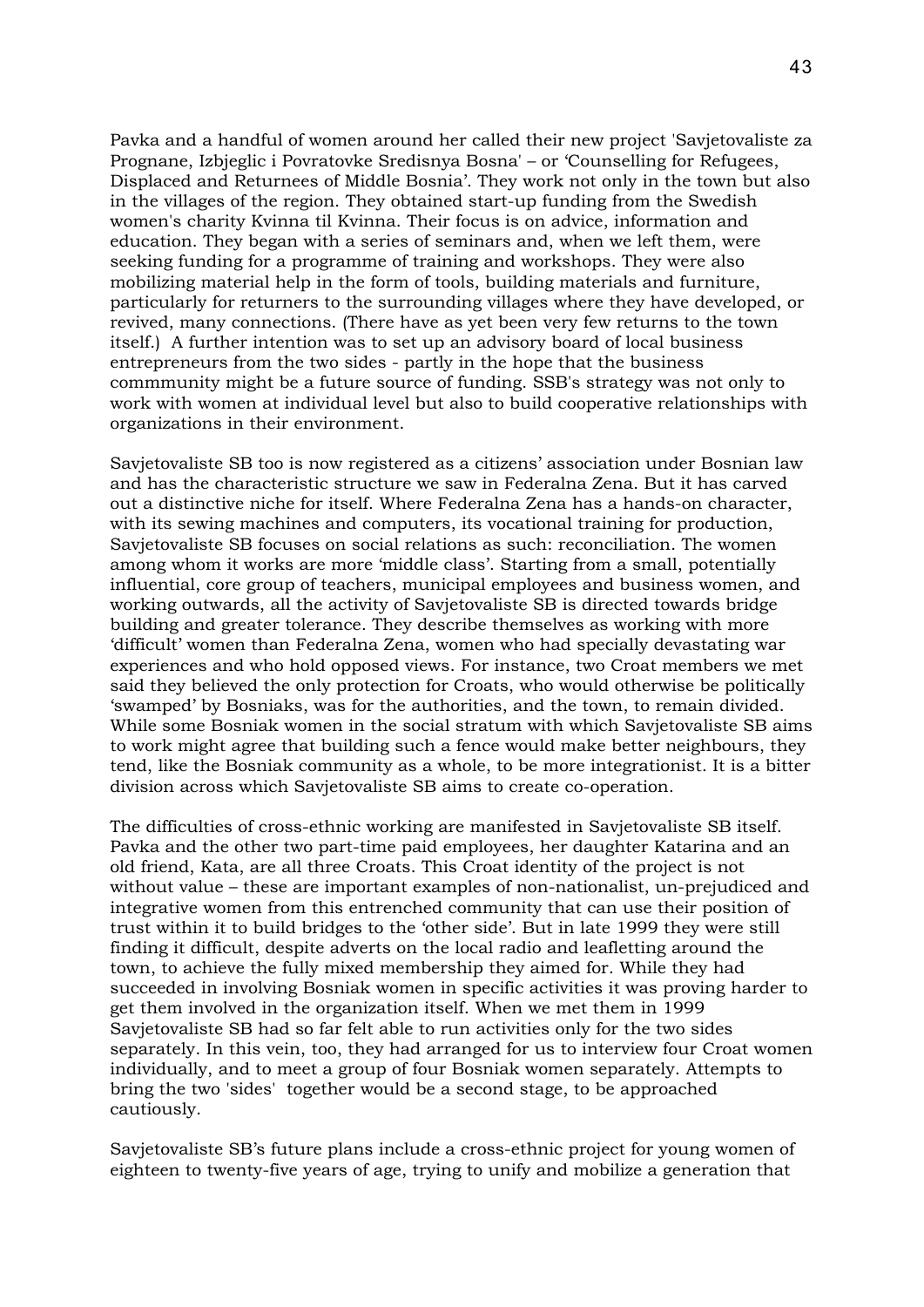has grown up without the habit of living in a mixed community, having little contact with 'the other side'. They socialize only in their own cafes, clubs and street corners. 'They are gradually forgetting each other,' Nermina had said, and Mara had told us:

Our children's friendships were severed. My son was seventeen when the war started. We used to live in what is now the Bosniak part of town. Now he socializes only on the Croat side where we live at present. He's twenty-five already, and he doesn't have many friends. A lot of families took their children out of town, and his friends now are in Europe or Australia.

Pavka explained the importance she set on engaging more young women, like her own daughter Katarina, in the work of Savjetovaliste SB.

The women of our project are typically over thirty-five, some over fifty. The young ones aren't politically engaged. Life is specially hard for the young. We older ones have our homes, our families. They have nothing but the street and the cafes. They are vulnerable to cigarettes, drugs, alcohol.

Bored and frustrated, too many young people were being killed in drink-drive accidents. Kata said, 'They aren't interested in the kinds of things we do. They are disillusioned with this little town. They want the bright lights of a city.' Meanwhile, Gornji Vakuf/Uskoplje does not even have a cinema. When Pavka and Nermina had still been together in Federalna Zena they had organized a fashion show for the projects' knitted and tailored clothes. Girls from both sides had been the mannequins. The glossy photos of those extravagant poses were a lighthearted reminder of what young people can find in common when national identity is not allowed to stand between them.

But as the women of Savjetovaliste SB made clear to us, repairing postwar social relations, here as elsewhere, does not only mean cross-ethnic work. It means healing the rifts that have opened between those who stayed in the town throughout the war, those who came here as displaced persons, and those who took refuge elsewhere; between those who were driven out and are now returning (slowly, painfully, one household at a time) to live among those who expelled them. It means resolving problems over housing – for while many people are desperate to move back to their former housing, many cannot do so and are therefore equally desperate to stay put, resisting the demands of those who want their own property back. There are long and snarled 'chains' involved in rehousing, a source of frustration, bitterness and anger.

The task Federalna Zena and Savjetovaliste SB set themselves, to recreate 'neighbourliness' in this town, is a gigantic challenge and they face it almost alone. In early 1996, soon after the Dayton peace agreement, the United Nations Development Programme (UNDP) had set up an office in Gornji Vakuf/Uskoplje, in partnership with the Austria-based UNDESA. Three projects resulted from their programme, a Youth Centre, a Centre for Adults and a Civil Initiatives Resource Centre. But when UNDP withdrew the latter two organizations failed to find alternative sources of funding, and became inactive. The Youth Centre, supported by UMCOR, the Methodist NGO, survives as the one truly common space in the town apart from Federalna Zena and Savjetovaliste SB. Project-based, it works with children and young people from age five to eighteen, contradicting the message of difference, separation and irreconcilability the children experience in school. Though there are ten or eleven other registered NGOs in the town, most of them are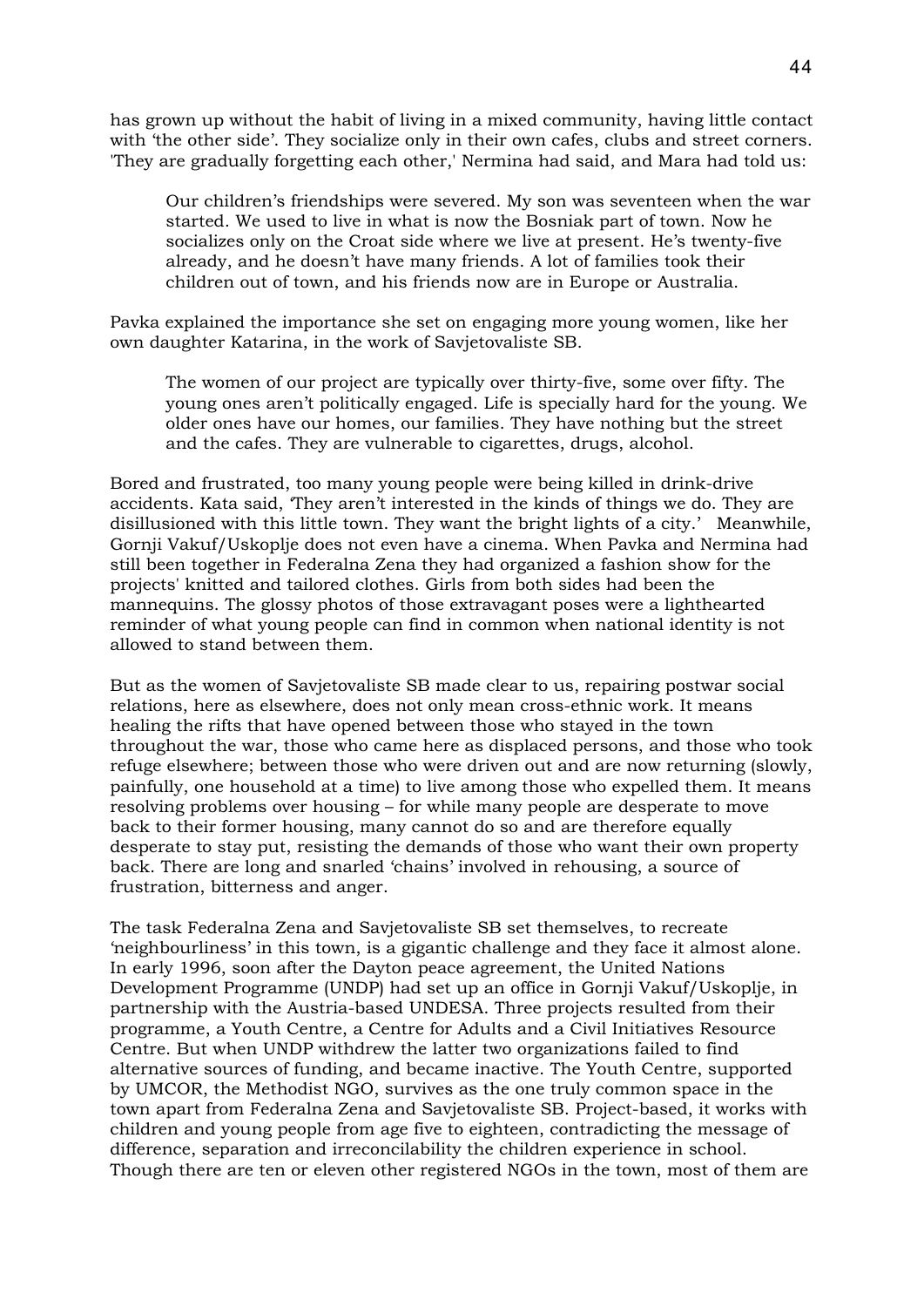barely active. Two, in addition to Federalna Zena and SSB, are women's organizations. But they are active only on one side or the other. 'Women's Future' on the Bosniak side organizes occasional picnics and outings. And there is a group of 'War Widows' on the Croat side.

### **Economic stress and political antagonisms**

The first challenge faced by the people of this town once the war was over had not in fact been restoring social relations – many, especially the bereaved, were too bitter at first to try. It had been finding a livelihood. Indeed some said 'if the economy could just restart we would reconnect with each other automatically'. But many of the inhabitants had worked in one of the mines or in the factories manufacturing furniture and clothing, light engineering and coal products, that were now wrecked and idle, their machinery rusting. In some enterprises a number of the staff were on what ex-Yugoslavs know as 'waiting time'. There was no production, just a little maintenance perhaps. But they held the promise of their old jobs and meanwhile kept some fringe benefits, pension rights and so on. The trouble was, five years after Dayton there was still no sign of these factories reopening. The Yugoslav state structure that had owned them no longer existed. Committed to rapid privatization, the state was selling off state enterprises. There was suspicion of this intention, though. 'It sounds like robbery.' 'Privatization means someone buys a firm and throws out the workers.' In any case, who was going to be crazy enough to invest in this rubble that passed for real estate, this obsolescent equipment? So ordinary people in the town had not the first idea what was going to happen to these old workplaces of theirs. 'There's a degree of mystery about it', said Pavka's husband, Nenad.

Many of the women we met in FZ and SSB had been employees of the Yugoslav state before the war, some of them in good professional jobs with health insurance and pensions guaranteed. Today the only such jobs were associated with one of the two municipalities – with which these women were not exactly popular. Besides, the old guarantees of 'equal employment rights' for women (indeed worker protection of any kind) had gone out of the window. Now everyone was obliged to fend for herself and himself. There were mixed views on the merits of unmediated capitalism. Pavka said

We got lazy under communism. We worked for eight hours a day, the salary just came. Tito-ism gave us a nice life, but there were too few productive workers, too many administrators, it had no future.

But Nada, who used to work in a state-owned shop and had now opened her own small general store on the Croat side of town, said 'Today I run about more. I work twice as hard. There's a lot of competition'.

Whatever their views people had no choice but to quickly set about learning how to 'do privatization', and how to juggle the three currencies that were in circulation: the Bosnian 'convertible mark', the German Deutschmark to which it was pinned, and the Croatian *kuna*. Men who came back from their respective armies empty handed felt lucky if they could get someone to pay them to do building work repairing war damaged structures, or could lay hands on some commodity to buy and sell. The women opened cafes and boutiques, set up a stall in the weekly market or a kiosk on the street. The black market flourished and what was not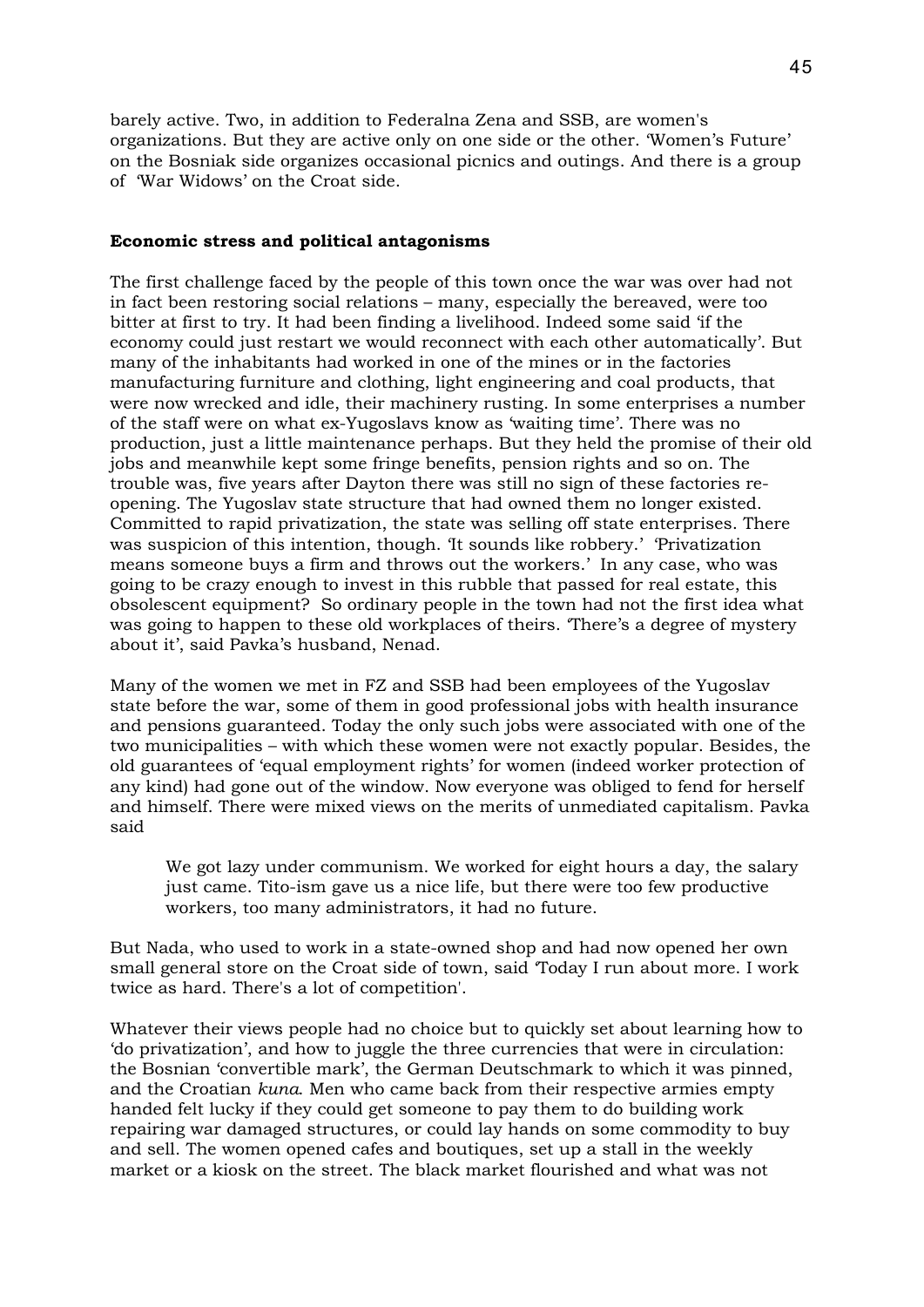black was more innocently 'grey'. People simply could not afford to declare their income and incur the cost of tax and insurance.

There were of course a few people in the region, mainly men, who had access to big capital. Some had been powerful in the old regime and been able to sequester state funds. Others had accumulated wealth abroad. Others still had unscrupulously profited by the war. They stepped in, once the fighting stopped, and confidently risked investment in local businesses based on imported goods. These companies generated a few cherished jobs. But the entrepreneurs were operating either in 'Gornji Vakuf' or in 'Usokplje', so that most jobs were out of reach of part of the population.

### *Dual institutions*

Meanwhile, the local politicians misdirected their energies to maintaining this 'inter-entity border line' through the town. The elections supervised by the OSCE had been to a single authority for the town. But the only parties to win votes had been the dominant Bosniak/Muslim party, Izetbegovic's SDA, and their rivals the Croat HDZ. The HDZ had been the ones to force a split, the extremists among them still set on a separate Croatian Herceg-Bosna, the less extreme just feeling (as one woman, a Croat, told us) 'We are the smaller community. We don't want to be swamped by the majority who are Muslims. We want to be assured of our rights.'

In the middle was a silent minority, the supporters of non-nationally based, democratic, opposition parties. A woman we spoke with, a Bosniak, was a local member of the Social Democratic Party, one of the small parties that aspire to break the deadlock between powerful rival nationalist parties. The SDP, she said, had around two hunded activists in the area, and some sympathizers, even on the Croat side. They believed, she said 'we voters can be the basis of change.' But till now most townspeople had continued to vote HDZ and SDA, either through commitment or through fear. And the residents of the surrounding villages were reputed to be yet more conservative and more divisive.

The separation over which the two rival municipal authorities preside is symbolized by the stand-off over the town's name. An arbitration committee recommended a combined name. Both municipal authorities at first accepted this. Then the Uskoplje *opcina* refused to implement it. Now, neither will step down, for whoever loses the battle for the name will be deemed to have lost the war.

In similar style, the two authorities discourage the return of people across the line to their original homes, and are unwilling to cooperate in the running of the town's services. Take health. Before the war there was a single hospital in the town, serving the population as a whole. Today, health services, and importantly also health insurance, are organized separately. If you are sick, and need specialist advice obtainable only in the other half of town, you will be reluctant to seek it and the specialist will be reluctant to treat you. Bosniaks in need of hospitalization are taken to nearby Bugojno, but Croats trust themselves only to hospitals in Croat centres outside the canton, where the charges, if you come from Middle Bosnia, are higher.

But perhaps the worst rift, and the one with the most damaging long term effects, is that which has occurred in education. Mara was a school teacher before the war, and now divides her time between teaching and Federalna Zena. Rabija, who we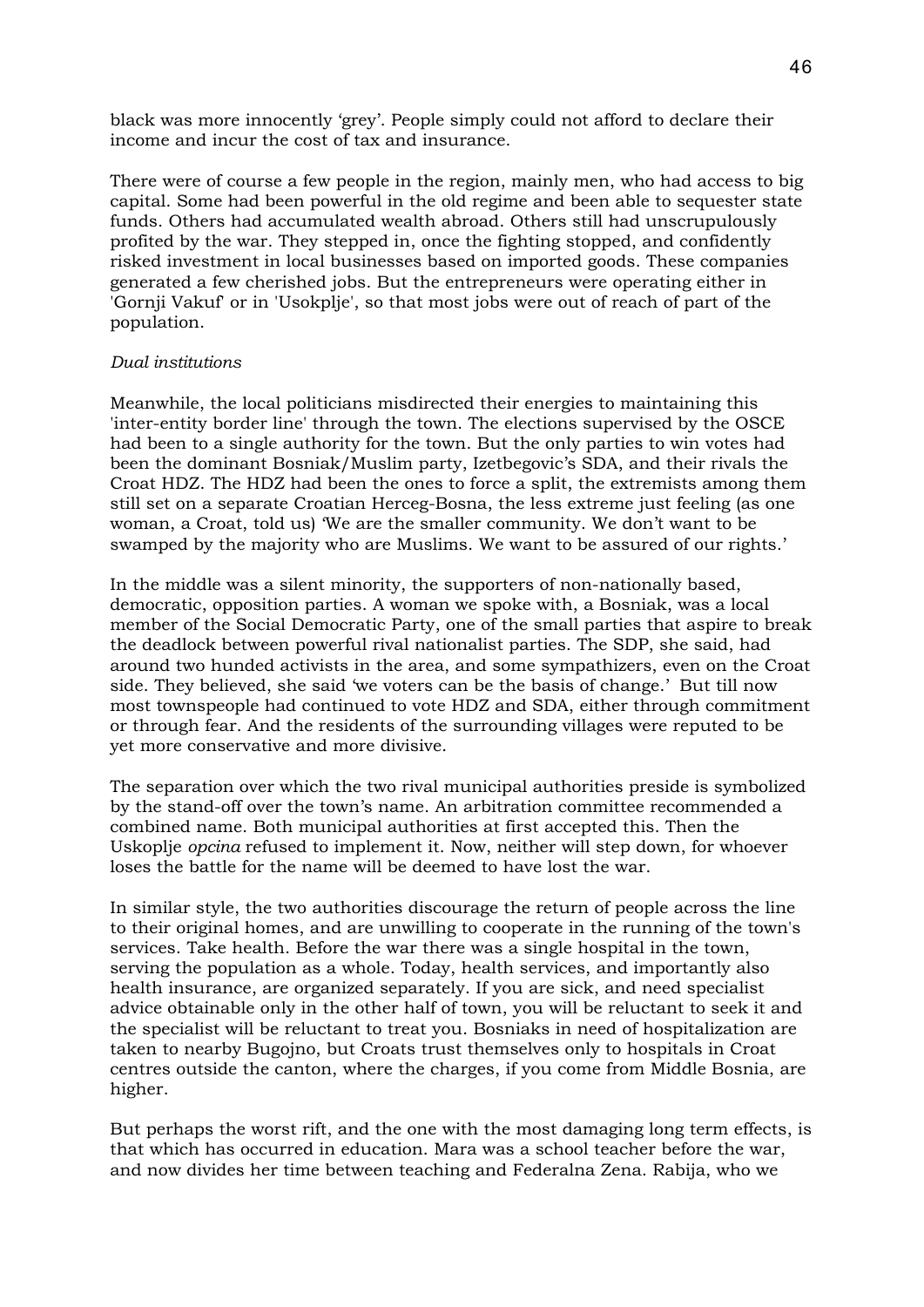met at Savjetovaliste SB, is also a teacher. Between them they told us the story. Before the war the two women worked in the integrated Yugoslav school system. Now, Mara, a Croat, is teaching (can only teach) in a school run by the Croat authority on the Croat side of town. Rabija is secretary of the new Bosnian state elementary school on the Bosnjak side of the line.

Rabija says 'When the conflict stopped we hoped we could go back to how it had been before. One school for all children.' Before the war both schools had been on what became the Croat side of town. After the war a new school was built on the Bosniak side. Pressed hard by the international institutions, a team of experts with both HDZ and SDA members worked on a plan to reunify the school system. But the HDZ politicians refused to ratify it. The two systems now work quite separately. Though some individual teachers persist in old friendships, it is impossible to speak out publicly against segregation. And the education officials have no contact with each other at all. 'We, the teachers, wanted a common school', said Rabija. 'It was the politicians that prevented it.'

What is worse, perhaps, than the splitting of the school system into two ethnonational parts is the officially sponsored divergence of the content of education, through which a differentiation of cultures is being artificially created and transmitted to the children. Whereas it had been the young in Yugoslavia who were most secular, today many of the young emerge from school already inducted into one system of religious belief or the other. The Croat school is frankly Catholic, with crosses alongside *sahovnica* insignia on the wall. Some of the teachers are nuns. Although the school on the Bosniak side of town is a state school, and not officially Islamic, in the religious studies lesson it is Islam that is taught. Parents who do not want their children to attend must take the step of withdrawing them. School text books differ in the two systems, with different versions of history and culture emphasized. Pavka's husband Nenad was incensed by this. 'It's ridiculous' he said, 'that children are learning the geography and history of Croatia, another state, rather than of Bosnia where they live.'

And the language, once a single language called Serbo-Croat, has also been split. What is taught in the Gornji Vakuf school is called Bosnian, what is taught in the Uskopolje school is called Croatian. Efforts are made to find distinctive words and usages and to stress them. Most of these are not linguistic differences that were current in Bosnia-Herzegovina, but differences imported from the former Yugoslav Republics of Croatia and Serbia. Mara finds all this a disaster. 'Before the war our school had Muslim and Croat directors and teachers. We never noticed who was who,' she says. She can see as each year goes by how divided education is making reunification of the two communities less likely. 'The friendships children make in school are for life. And to arbitrarily make separate languages – that is nothing short of evil.'

### **Refusing a segregated future**

In our interviews we heard a great deal of nostalgia about 'before'. 'Before the war we had no regard to nationality. We scarcely identified who was who,' said a woman who wished to be referred to as 'ST'. 'The town was so nice before the war', said Ljubica, similarly a Croat. 'We lived together and we were happy.' The Second World War had not seen any divisive incidents around here. So as far back as anyone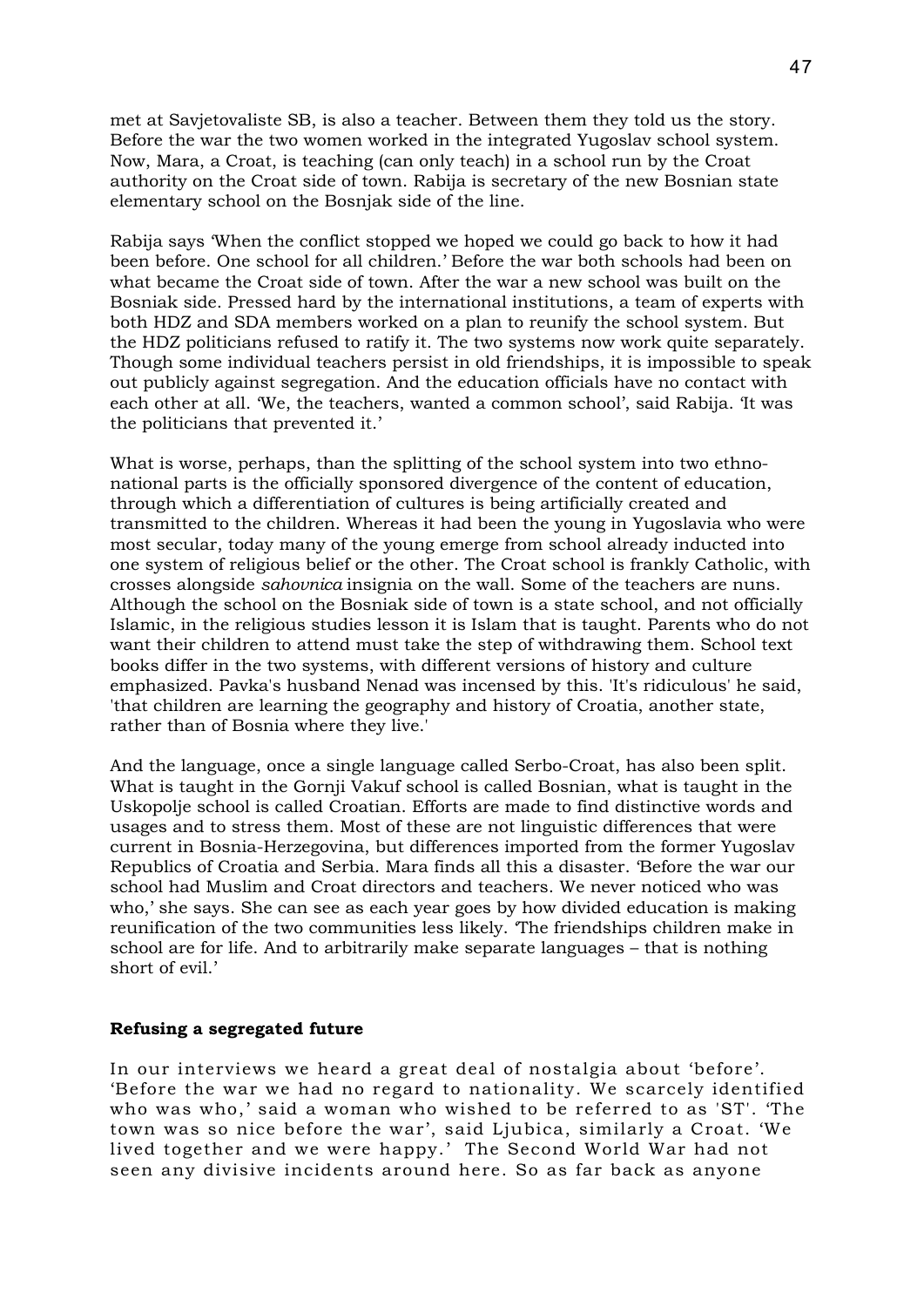could remember, it had been, as Fatima told us, 'a town with nice friendships. Everything was provided for a good life. And the nature round here was lovely in a way quite unique to this place.' And Tahira said 'It was a really good life here. We lacked for nothing. We were free to travel wherever we wanted. You could sleep in the road and know you wouldn't be harmed.'

All that was shattered. They have just come through a time when simply crossing the road you were in danger of death, when even children were deliberately shot by snipers. Now you do not know who you can trust. The surrounding woods and fields are made perilous by landmines. There are many traumatized people, men who are still armed, people whose behaviour is warped by alcohol, drugs and just plain rage, bitterness and despair. Poverty, hardship and low morale cause people to look for a scapegoat, someone to blame: the refugees, the returners, the extremists in the villages, 'the ones who took our house', or simply 'them': the Bosniaks, the Croats. As a result, some people could not even bear to see others talking to 'them' as though the war had never happened. Milka described her best friend, a woman who lost her husband in the fighting, who disagrees with what Milka is doing in Federalna Zena. 'I know she is hurt by it. She accuses me, even if she doesn't actually say anything. But I understand her feelings.'

Many townspeople have adapted their public behaviour to conform to 'difference', in just the way the war sought to bring about. Nermina had observed how some people in mixed marriages, people who 'before' had not been religious, were now at pains to attend their own place of worship, one going to the church, the other to the mosque. They would celebrate two sets of religious festivals, now, within the same family, 'to prove something'. The vitally important territorial borders in the town may be less visible today, since the checkpoints have gone. Indeed, when Mara came back from Germany, where she spent some of the war, she got off the bus 'and just didn't know where to walk'. But this very uncertainty, the unwritten nature of the new social rules of categorization and differentiation (like the many landmines buried round the town), makes people careful where they tread.

However, while the majority err on the side of safety, some, braver or perhaps less hurt, are privately reconnecting with people of the 'other' identity. 'People of goodwill, and also those that have a practical need to do so, are interacting,' said Mara. And not just the women. Some men too are renewing contact. Mara's husband Ivan, also a Croat, goes frequently to the Muslim village where they once lived, buys firewood there, socializes with former neighbours. Now and then Mara's former head teacher, now in charge of the 'Muslim' school, calls on Ivan for help with certain things.

Mara and Ivan had themselves recently made a personal choice of integration. They had taken a decision to try and return to their former flat on the 'Muslim' side of town. Such decisions are still relatively uncommon. UNHCR statistics show that in the first eight months of 1999 only 52 Croats returned to the Bosniak side and 21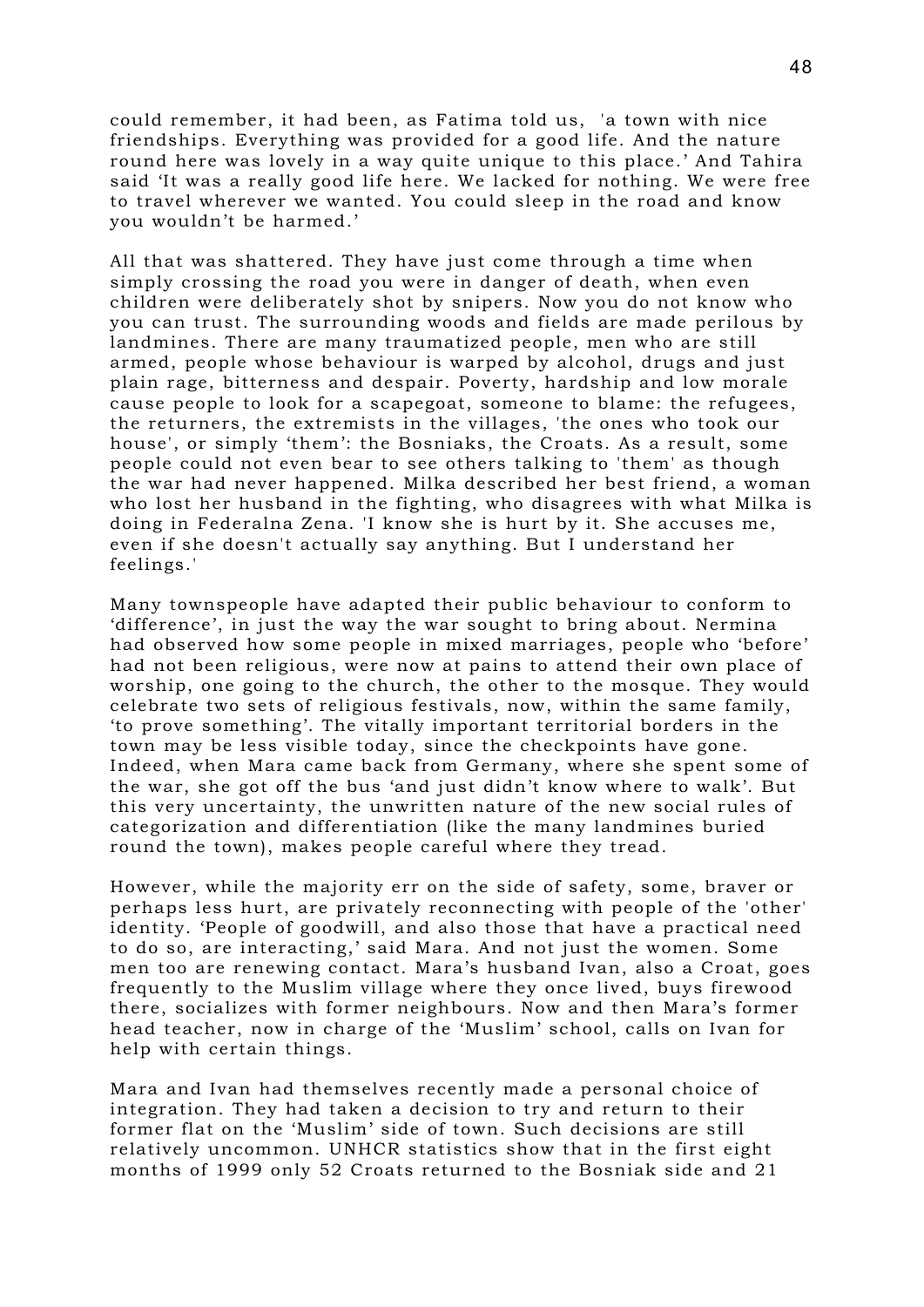Bosniaks moved the other way. They would be, they say, 'the only Croats to do it'. Even the fact that they walked over to see the flat and talk to their former neighbours gave rise to comment. When they came back some of their friends on the Croat side reminded them that six Muslims had been killed by Croat shells in that street during the war. 'You were lucky. It could have been dangerous for you going over there,' they said. But Mara and Ivan persisted. 'After all, some of my friends in Bugojno were killed too, but I don't blame all Muslims for that'. They decided to apply for an exchange of flats. 'We don't believe it will be so difficult to live there.' She had not forgotten how, when Ivan had been imprisoned by Bosniak forces, Bosniak friends had got him released, telling his captors 'he's not that kind of Croat'.

#### *Acting collectively, acting in public*

Such individual contacts are mostly made in tactful privacy. Given the uncertain future of the town, people hesitate to risk establishing patterns, making life decisions, returning to a flat or house, that could prove a mistake they might later regret. What is different about the women of FZ and SSB is that they have created a *collectivity* in which such contact can be routinized. There was even a collective identity emerging, a label for integrationists. Milka told us about this. She had identified as a Croat in the census even in the former Yugoslavia. So had her father, which 'wasn't popular and cost him something'. Now, she said, people who know that you work in Federalna Zena will sometimes refer to you, 'ironically, sneering a bit, or with a touch of hatred' as a 'Federalka'. It meant a federating, integration-minded woman. Yet she was proud to carry this 'mark' as she called it. And she said, 'Anyway, people who know me know I'm a Christian. They know I'm tolerant. They know it doesn't detract from my beliefs that I talk to Bosniaks.'

Quite a few of the women activists and users of Federalna Zena and Savjetovaliste SB are more than nominal Christians and Muslims. Like Milka they are believers and attend a place of worship. They nonetheless found a way of respecting this difference (which is of course, in one way, a similarity) and did not allow it to impede their co-operation. And, through their activism, they drew in others. Milka for instance, said 'Through us, our children have met each other again. They carry messages for us. Tahira's boy, for instance. I love him like my own son.' But not every woman who has walked in the door of Federalna Zena or Savjetovaliste SB has come in order to talk to women of 'the other side'. Many have been driven there, first and foremost, by hope of assistance. Ljubica, a Croat, said frankly, 'I didn't come to Federalna Zena because I felt good there but because I needed help.'

Nonetheless, once there, if she was to stay, Ljubica, like others, would find herself co-operating with women of the other community. It was made feasible by an important principle in the two projects, something that transcended the question of actual 'ethnic balance' in membership. It was what we came to think of as 'de-categorization'. They refused to lump all people of one ethnic 'name' into one category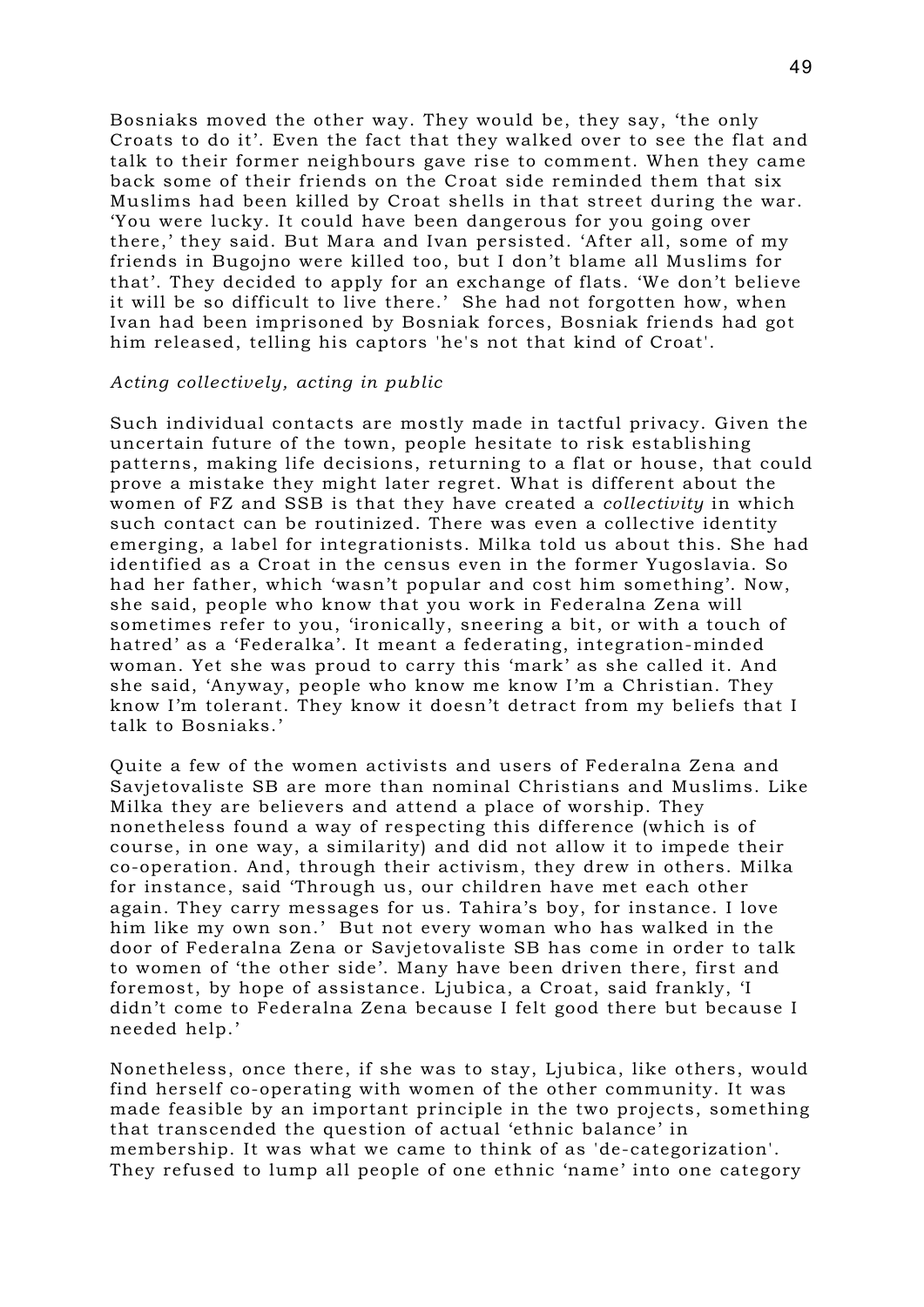and label them. Indeed they held the names themselves lightly, remembering how many people are of mixed origin, in mixed marriages, have lived in the 'wrong' place or fought on the 'wrong' side. In their attempt to de-categorize, the women always tried to work through example, but also through dialogue. They would take issue, for instance, when someone implied 'those others are all the same'. 'We can't accept that,' said Milka, 'You can't blame everyone for what someone of a certain name has done.'

What most importantly differentiates these women activists from others in Gornji Vakuf/Uskoplje, then, is not that they are the only ones in the town that meet across the line. It is that they are *collectively* co-operating. A second differentiator is that they are doing so openly, even advertising the fact. They have recreated *a public space* for integrative action. In this space they defy the logic of the politicians, the parties and the structures of local power.

In Milka it is possible to see a woman making this transition from private and individual to public and collective action, gambling her family's very livelihood on a refusal of national difference. The café run by herself and her husband, right on the front line, had been badly damaged. When they looked to hire builders to repair it, Croats would not consider taking the job, here 'in sight of the other side'. But they found Bosniaks willing to do the work. At the time, Croat men threatened to burn Milka's cafe down because she had employed these 'enemy' labourers. 'But later, when they needed something from my husband, these same ones who made the threats came round. They started to use the place. And they inevitably met Bosniaks here.' It was logical therefore that Milka would open her cafe to the meetings of women that became Federalna Zena. 'For us it was the only way we could go forward. The women were the ones who positively wanted to meet each other. And for me, such meetings relieved my soul.'

We witnessed an interesting example of the women's intention to make their collective actions effective in a wider public sphere. Federalna Zena had already made an attempt to bring together the Mayor of Gornji Vakuf and the Mayor of Uskoplje. This had failed, due to the reluctance of the latter. Now Nermina made the bold move of setting up a meeting at Federalna Zena between the Catholic priest, Father M, and the town's principal Islamic cleric, Imam P. Each man had been helpful to Federalna Zena on many occasions in the past, and had in turn used the organization to assist some of their own development projects. When colleagues at Mara's school started making provocative jokes about her involvement with Federalna Zena, Father M had told them 'Don't mock. It's a good job she's doing there.' Both clerics were educated men, neither was a bigot. But they had never met each other and, despite a much publicized (if cautious) encounter on TV between the senior Christian and Muslim clerics of Bosnia, they had continued to avoid each other.

The women had two aims for this meeting. The first was simply contact. 'At least they might exchange phone numbers', said Nermina. These are influential men in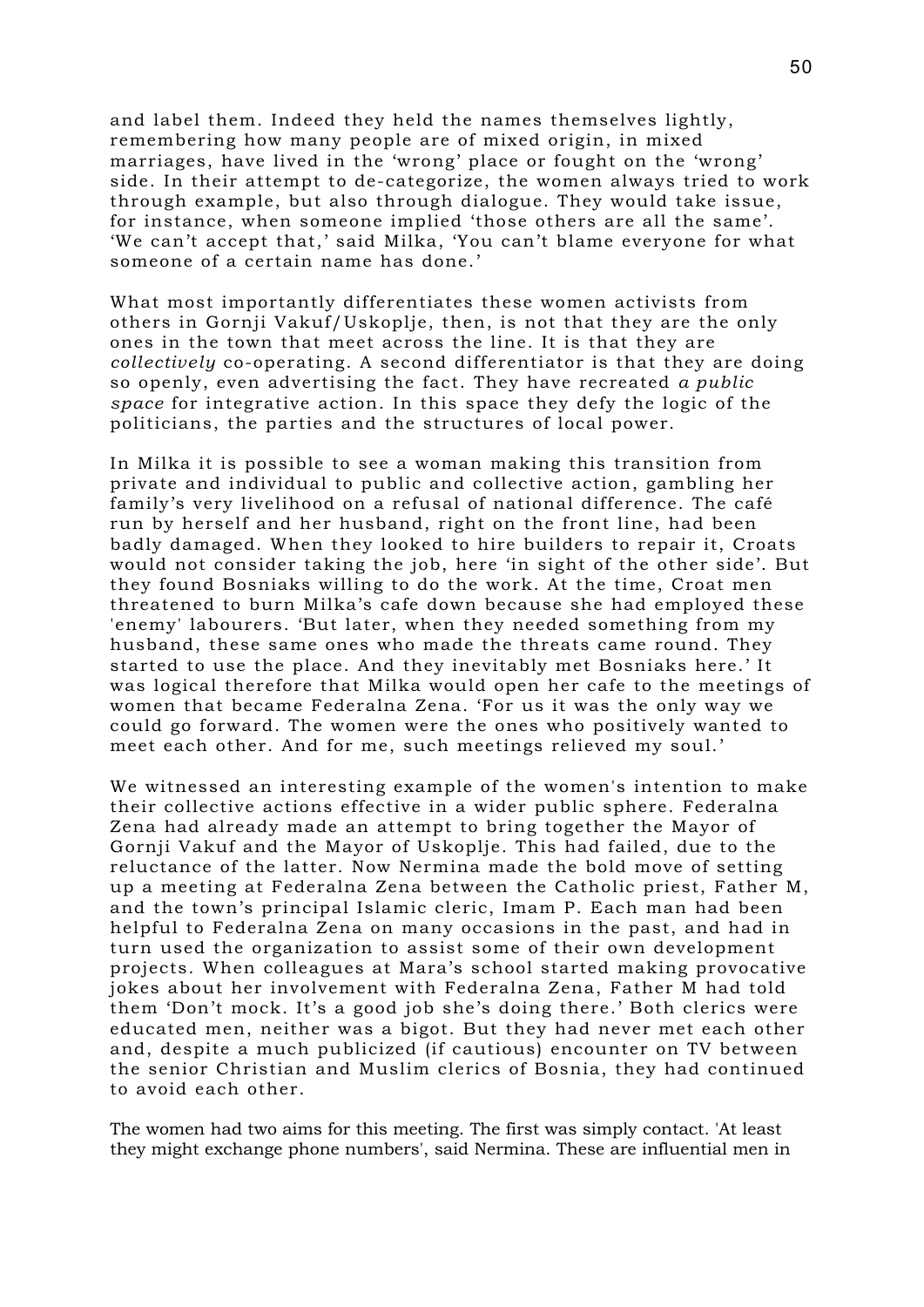their respective communities. Of a relationship were to flower it could lead to greater co-operation in, for instance, the school system. Nermina said:

There are many people in this town that we at Federalna Zena can't reach. For some people who lost sons and husbands it is very very hard to forgive and cross the line. You have to understand their pain, and how it is they put blame for the hurt that was done to them on that whole national group. The priest and the imam could make a gesture of reconciliation and their authority might be accepted by such people.

Second, Nermina hoped the two men might speak more openly of their support for Federalna Zena to women of their congregations. 'Many of these women see only them, the clerics. Could the clerics perhaps help those women to see us?'

With much difficulty a mutually agreeable time was arranged. But the meeting was a stark disappointment. Clearly neither man wanted the visit to be interpreted as official: they came to Federalna Zena dressed not in their religious robes but in 'plain clothes', and approached the building separately. When the imam entered, and the two men were introduced, they avoided shaking hands. They sat uncomfortably side by side, addressing the women rather than each other. Each stated his belief in co-existence - in principle. Each extolled his own religion for its traditional tolerance (the imam rather loud, the priest somewhat shrinking). But both made the point clearly: *it's too soon for this.* The clerics avoided eye contact. As we sat there, a convoy of SFOR tanks rolled by outside the window, shaking the walls. It was a reminder that the war, in a sense, was not yet finished, either outside or inside the room. After fifteen minutes Father M made an excuse to leave.

Father M and Imam P both respect the women activists of Gornji Vakuf/Uskoplje. But they are content for these women to do the difficult work of reconnection while they themselves hang back and take no risks. 'Well, it was worth trying', said Nermina, when the door closed behind the imam. 'But it's a pity. Co-operation between them would be a powerful example to others.' Mara thought it had been worth a try. 'Our lives can't really be said to exist unless and until we are united as one community again'.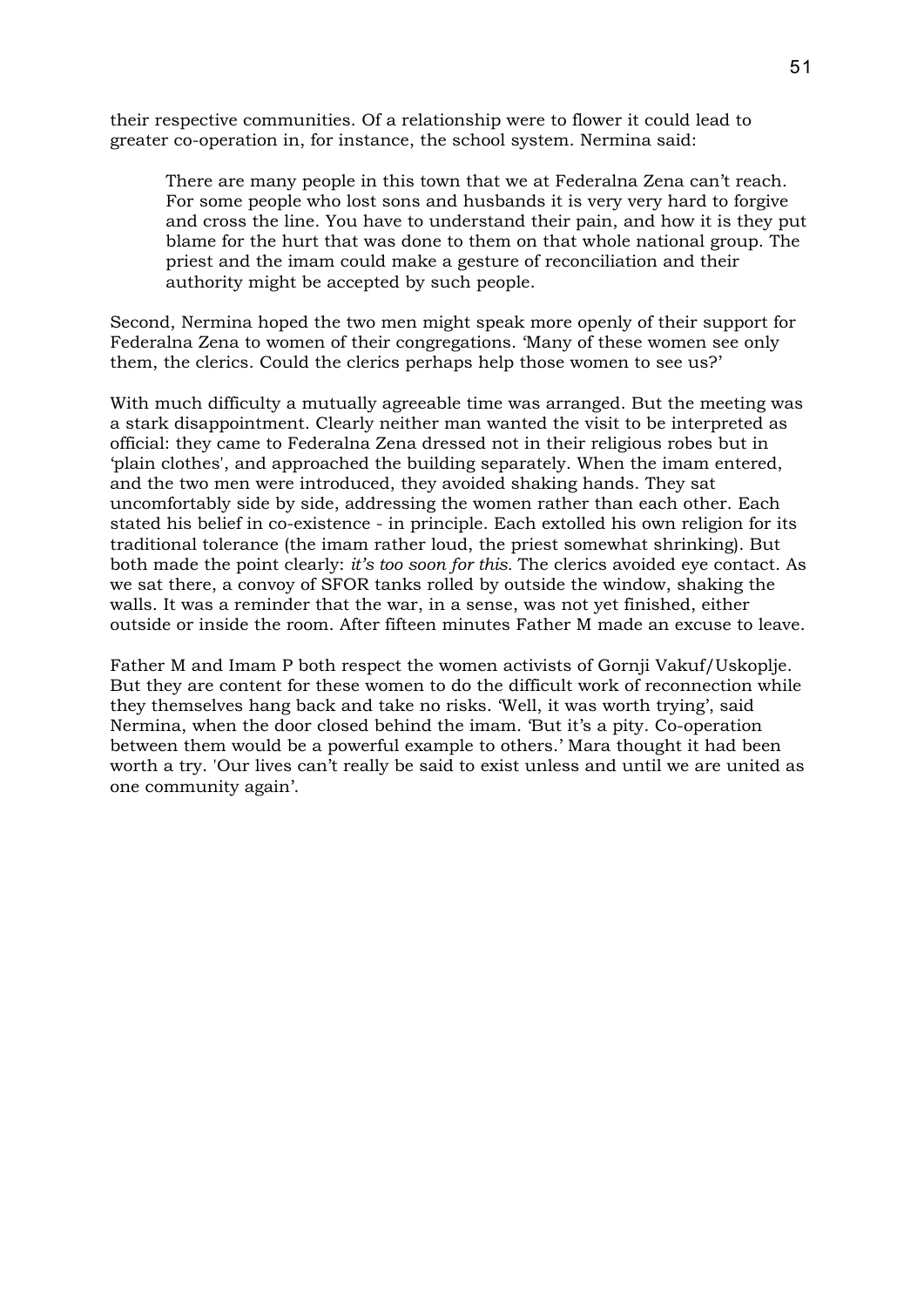### **CHAPTER 3**

# **MOSTAR: City of Passionate Loyalties**

#### **Mostar: the war and its aftermath**

Mostar was an important merchant town under the Ottoman empire, and within the Socialist Federal Republic of Yugoslavia it was significant as the administrative centre of the province of Herzegovina. The town has always been much loved by artists (and later by tourists) for its extraordinary physical beauty. The river Neretva, its water a startling cobalt blue, has cut a dramatic gorge here through high mountains. The town was built on both sides of a deep rift spanned by Yugoslavia's most famous bridge, the ancient Stari Most. On the east bank the crowded buildings of the old Turkish quarter climbed up a steep hill but as the town and its population expanded much of the growth occurred on the flatter west bank. Paintings from earlier days show the town against a backdrop of mountains, its many mosques and churches in close proximity, surrounded by picturesque roofs and blossoming orchards.

After the Second World War, in the Tito period, the outskirts of Mostar were heavily industrialized and the town - now a city - became a prosperous centre of employment, with nearly half of its jobs in manufacture and mining. Local factories produced aircraft parts, industrial freezers, cars, aluminium, electronic equipment, wood products, beverages and textiles (we are indebted for these and many of the following facts about Mostar to Bojicic and Kaldor 1999). The fertile valley of the Neretva supports valuable agricultural production. As Yugoslavia developed after the Second World War, the area west of the river became a district of offices, shops and modern housing. The outer part of the east side of the town also modernized, but the Ottoman old town, on the edge of the gorge, was preserved for its antiquity.

Mostar's pre-war population was just short of 76,000. It was ethnically a very mixed city. In the 1991 census those declaring themselves Muslims were the largest group (34%), followed by the Croats (29%), Serbs (19%). A notable 15% of city dwellers refused national name, terming themselves Yugoslavs (15%) and a further 3% fell into 'other' categories - which no doubt included a small number of Jews and Roma. The balance in the outlying areas of the municipality was a little different. There were relatively more Croats (34%), and Serbs were up to 30%. In the first multiparty elections, in 1990, Mostar elected to the municipal council an uneasy coalition of nationalist parties (the SDA, the HDZ and the SDS), which survived only until fighting began in April 1992.

In Mostar, the increasingly close shelling by Serbs from the east lasted from April to July that year, when a counter offensive led by the HVO drove the Serbs back from the Neretva (Bosnian Institute 1996). During this bombardment many Serbs left the city and the neighbouring villages of the Neretva valley. Some fled abroad, the lucky ones to the USA, Canada or Australia. But many moved only a short distance into what were now Serb-held areas of eastern Herzegovina, some to join the Serb nationalist forces.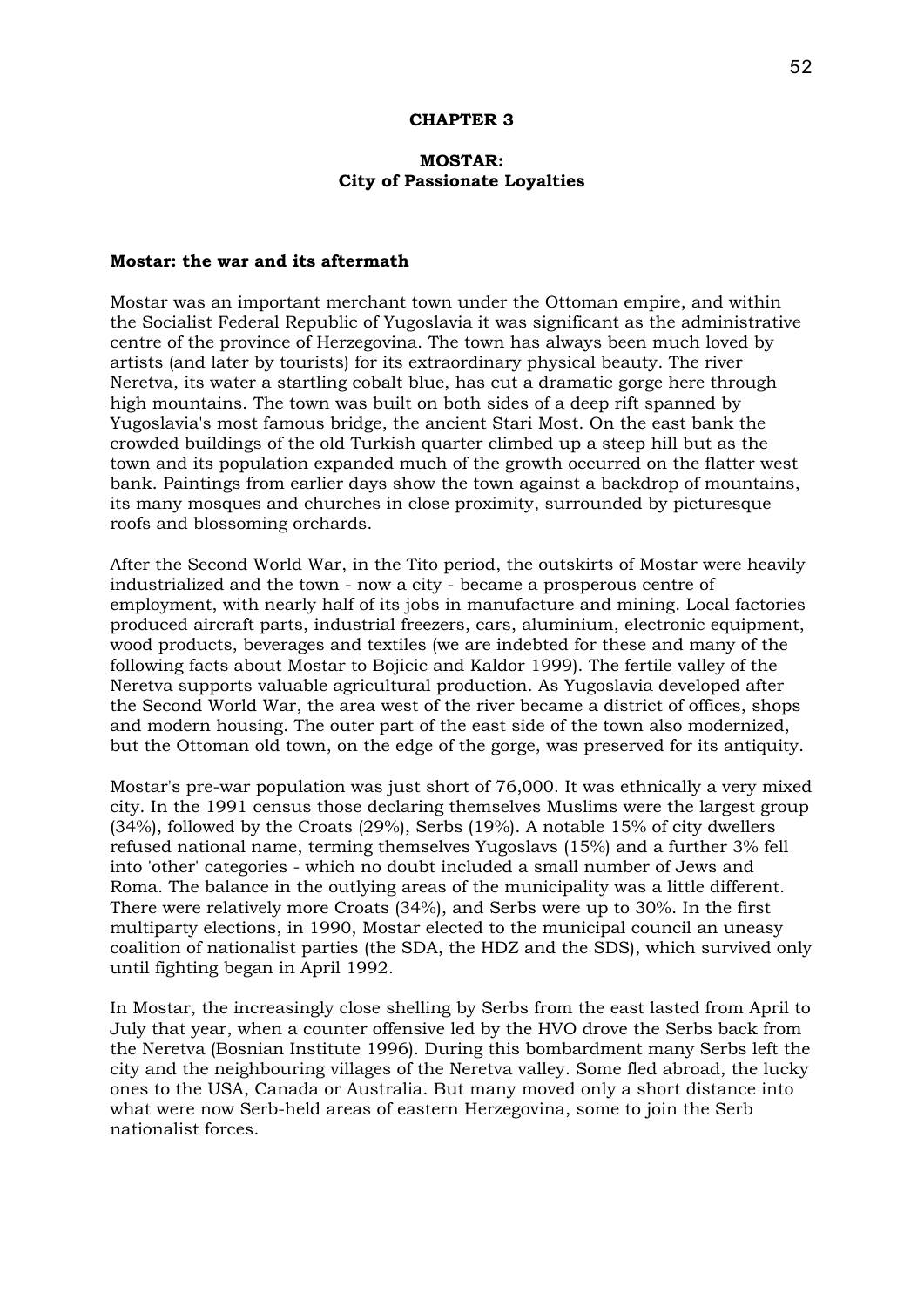In November 1991 the Community of Herceg-Bosna (HZHB) was declared with Mate Boban its president. Some months later, in April 1992, a Croat National Defence force, the HVO, was formed, as well as the Croat Defence League (HOS), a militia of the Croatian Party of Rights. The designated capital city of Herceg-Bosna, defined as 'a political, cultural, economic and territorial union' of Bosnia-Herzegovina Croats, was to be Mostar. During the summer of 1992 the HDZ dismissed a number of Bosniak managers in Mostar and replaced them with Croats. On the edge of the city HVO members murdered a HOS commander known for his support of the alliance. In December the HVO dissolved the legal municipal assemblies throughout the territory under its control and dismissed many Bosniak mayors.

But still many people in Mostar were taken by surprised when, on the morning of May 9 1993, the HVO, aided by the army of the state of Croatia, began a general offensive against the east part of Mostar. The former allies were locked in conflict in many parts of southwest and central B-H until March 1994, but nowhere did the 'war within a war' have more ferocious expression than in Mostar. There was an association of the eastern side of Mostar with its Turkish history and of the western side with modernity. A majority of the population on the east were Muslim and on the west Croats. But this was very far from being a tidy division. In 1990 nobody thought of Mostar as anything but a unit, one city. When Croat nationalist forces began bombarding eastern Mostar from the vantage point of the western hills, what became the line between the warring sides was therefore rather arbitrary. It created and sealed a territorial definition of entities that had not existed before, so that many residents were trapped on 'the wrong side'.

The destruction was brutal. Phosphor shells were used to start fires among the houses on the east side. The most ruthless of the men fighting in the Croat forces were said to be from other parts of B-H and from Croatia itself. Although many local Croat Mostaris too were involved in the destruction of their own city, others fled because they did not wish to join the war against their neighbours.

Fire power was also directed the other way by local Mostar people, mainly Muslims, organizing communal defence, with minimal support from the Bosnian *Armija*. They did succeed, at the cost of many lives, in preventing the invasion of the east side of Mostar. But eighty percent of its buildings were damaged, 60% ending the war without a roof and 10% being irreparable. For 22 months the east side had no water or electricity because water and power utilities were situated on the West side of the city under the control of their enemies. Forty per cent of the city's industrial infrastructure, the railway and the airport, many mosques and all nine bridges over the Neretva were destroyed. The destruction of the Stari Most by the HVO was an act that caused grief and disbelief throughout the region and indeed worldwide.

The end of hostilities in Mostar came on February 25 1994, and the following month an agreement was signed in Washington renewing the Croat-Bosniak alliance in the Federation of Bosnia-Herzegovina. The Dayton Agreement ended the fighting between the Federation and the Serb nationalist forces. By the war's end, Mostar's population had declined to around 62,000, of which some 26,000 were displaced persons. Only 36,000 of the originally resident population were still in their pre-war homes and a further 6000 were still in the city but displaced to other, temporary accommodation.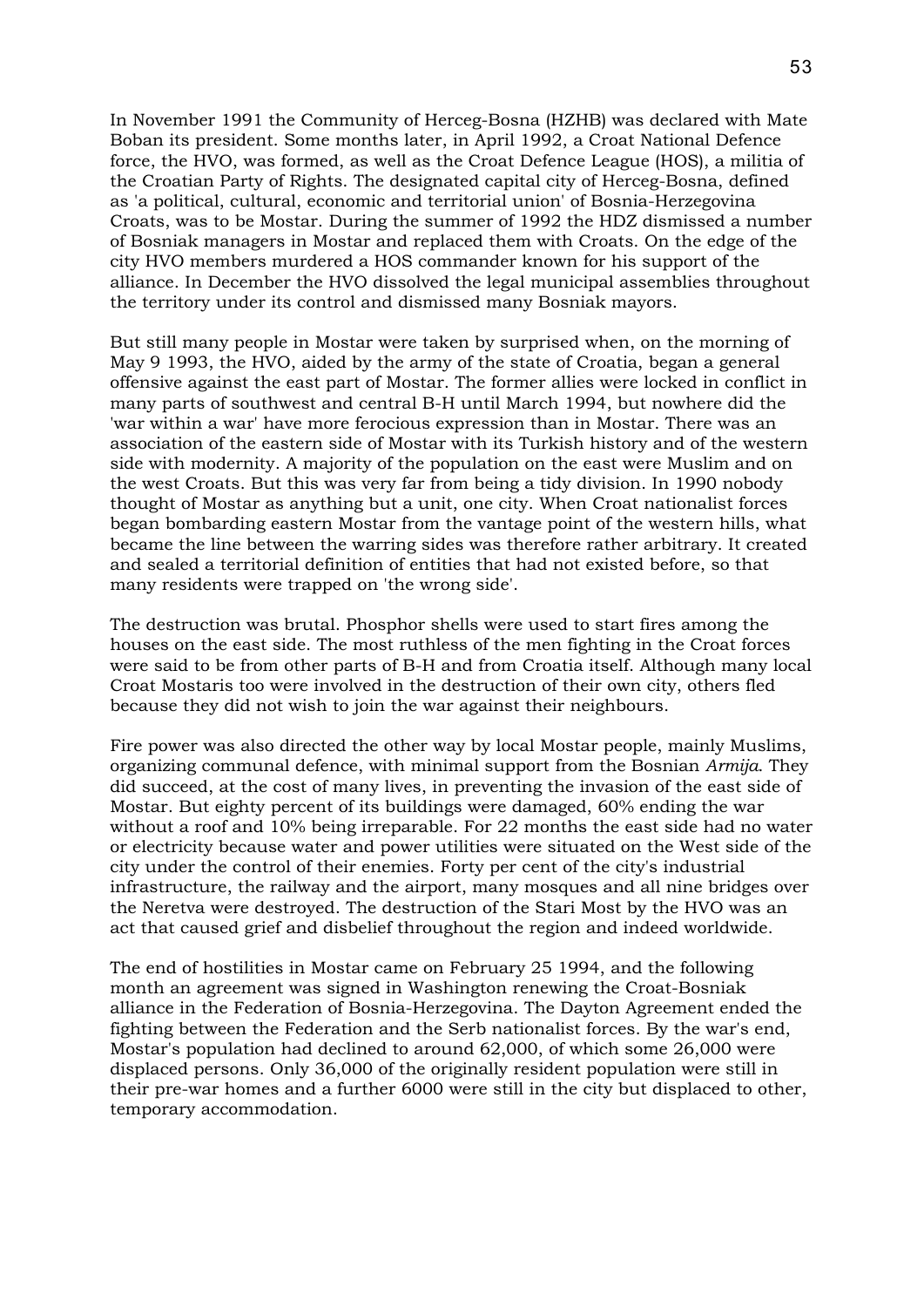### *After Dayton*

Before the war the terms west and east Mostar had been used simply for geographical orientation. They designated which bank of the Neretva was in question. But the war had now forged what was effectively two Mostars, distinct places with distinct war histories, that now carried 'capital letters' in people's heads: East Mostar and West Mostar. During and for some years after the war, the Croat military maintained checkpoints and strictly limited movement across the line. The front line for the most part followed the river, but a sliver of the west bank a couple of hundred yards deep and perhaps half a mile long had also been defended by Bosniak forces. By the end of the war, all the buildings along this border between East and West Mostar, many of them multistory, were in ruins.

The demographic changes wrought by the war were different in Bosniak East and Croat West Mostar. The fall in numbers was greatest on the east side of the city. Population here had fallen to 19,300 of which 13,000 were displaced persons (UNHCR statistics for 1995, cited in Bojicic and Kaldor 1999). Only 6000 of the original inhabitants were still there. Of the displaced, roughly a quarter came from West Mostar, a third from Serb-occupied territories (especially east Herzegovina), and 17% from Croat-occupied territories in towns and villages of the Mostar region. On the West side, the population fell to 35,700, of which 12,600 were displaced people.

During the war there had been two governments (if one can speak of government) in the part of B-H resisting Serb nationalist forces: the official Republic of Bosnia-Herzegovina that had been declared an independent state in 1992, and that of Herceg-Bosna. Each had attempted to collect taxes and duties and raise other revenues for pursuit of the war effort. The Dayton agreement was supposed to affirm the Federation, yoked to the Republika Srpska, within the state of Bosnia-Herzegovina and to bring to an end the project of Herceg-Bosna. The latter however continued to have an autonomous existence in the territories it controlled. And Mostar was its heartland.

The peace agreement mandated the European Union (EU) to pacify and unify Mostar. It was meant to be a model for peace and reconciliation in B-H as a whole (Reichel 1996). But the EU administration possessed few executive powers and its two and a half year mandate ended with little achieved. At the first elections (June 1996), HDZ candidates won control of the three West Mostar municipal authorities, while the SDA won the three East side *opcinas*, with other parties having minimal representation and no authority. Effectively, then, Mostar, like Gornji Vakuf/Uskoplje, had two parallel local authorities, and the post of mayor of Mostar alternated between them. The EU (and subsequently the Office of the High Representative) facilitated regular meetings between the two city authorities and attempted, also, to instil co-operation in the small neutral central district that had its own committee. But co-operation had been minimal and, because the situation was sensitive, the internationals had been cautious about making extreme moves.

The EU governed Mostar indirectly, through co-operation with local political and military structures, a policy which rendered it largely impotent. It had little choice but to work separately with each of the two sets of politicians, thus ultimately reinforcing the division of the city into West Mostar and East Mostar. The military commanders and politicians who had waged the war were still in control of West Mostar, where the European Union set up its headquarters, and this lent an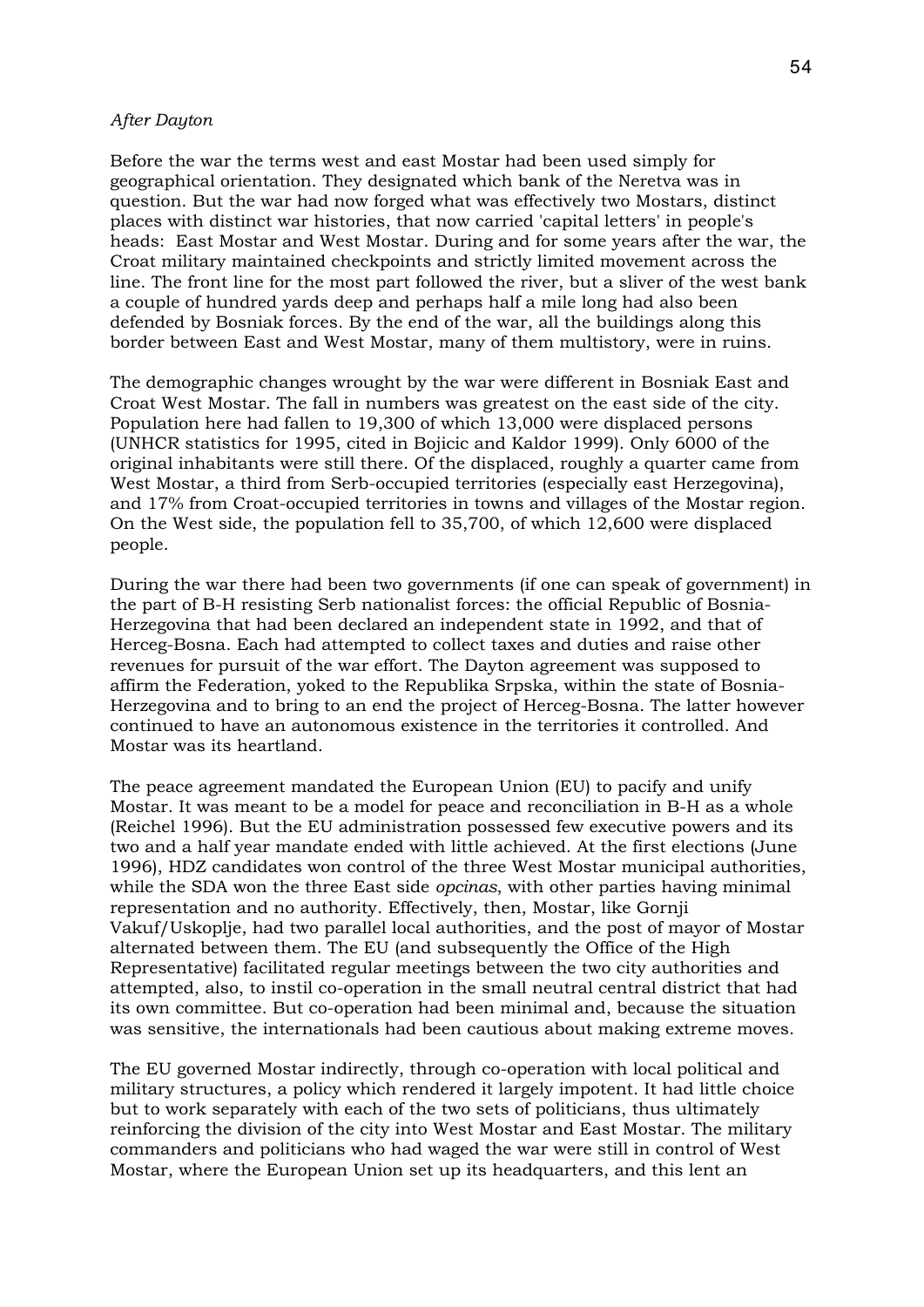appearance of manipulation by Croat politicians and gangsters. The EU representatives were criticized for conferring legitimacy on war criminals.

As public services were re-established in the city after the war, they were set up as two distinct systems. Dzemal Bijedic University split into two. The schools, hospitals, clinics and social welfare centres of East Mostar were supported by public finance from Sarajevo, those of West Mostar by taxes raised by the selfappointed authorities of Herceg-Bosna and by Tudjman's HDZ-ruled Croatia. Companies newly forming after the war operated on one side or the other, but not both.

By 1999 when we carried out our visits to Mostar, the checkpoints had been removed at last and it was possible to walk or drive from one side to the other unimpeded. The West side appeared to have a reviving economy - though much of it was in black or grey areas of illegality. On the East side, the ancient Turkish district had been prettily rebuilt by foreign aid. But much of the remainder of the East side was still in ruins, and the economy slow to recover.

Hopes for the reintegration of B-H are widely held to depend on 'returns', of both refugees and internally displaced people, to their original homes, particularly in areas where they will now be minorities. By the autumn of 1999, we found from a reading of UNHCR monthly statistics, there had been very few returns as yet to Mostar city. Those few had not been flat-dwellers returning to the former city centre, but people with private homes on the periphery. Returns to West Mostar had been mainly of Croats, with a smaller number of Serbs. Returns to East Mostar had also been few, with Serbs outnumbering Croats. The hesitation of returners was not surprising, for relationships in the city continued to be deeply embittered and untrusting. Sporadic ethnic violence continued, especially on the West side. During one of our visits a mine exploded, near a busload of Bosniaks visiting West Mostar to consider return to their former homes. During another there was a street demonstration in West Mostar against the reunification of a school, demanded by the East side authority with the support of the state and international institutions.

Progress on return both of internally displaced persons and refugees had been a little better in the surrounding areas of the Neretva valley. The returners had so far been Serbs, who started to come back in mid-1998. And in mid-1999 a small number of Bosniaks began to leave the Mostar region to return, in very small numbers, to East Herzegovina.

#### **Women's self-organization: three initiatives**

We made case studies of three women's organizations in Mostar and its region. Two of them, Zena BiH (Woman of B-H) and Zene Mostara (Mostar Women), are sited in the city itself and both are known country-wide. The third organization, DOM, is situated in the country town of Nevesinje, 40 minutes by car from Mostar across the Inter-Entity Border Line in the Republika Srpska. It is smaller than the other two organizations, and little known outside its area. Despite the fact that our study focuses on urban activism in the town of Gornji Vakuf/Uskoplje and the cities of Mostar and Banja Luka, we include a discussion of DOM here for two reasons. First, as we shall see, the women activists of DOM are actually, in the main, urban women displaced from nearby Mostar by the war. And second, it demonstrates the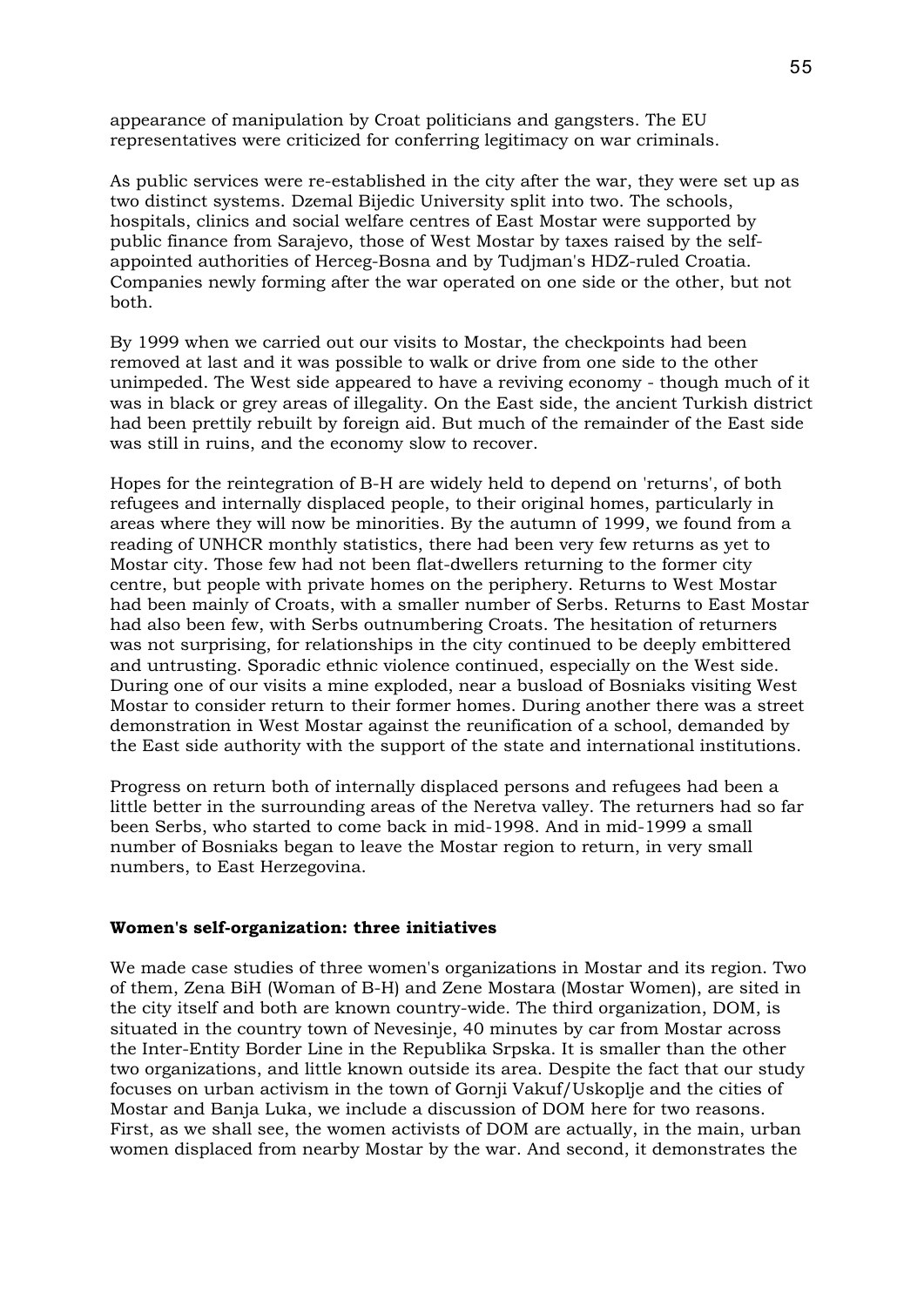interaction between town and countryside, and the work of women's organizations in making it productive.

Zena BiH and Zene Mostara are not the only two women's NGOs in Mostar city. The others, however, tend to be mono-ethnic or religion-based, or to be small and fragile in comparison to these two. But between ZBiH and Zene Mostara too there was a difference in size and character. Although their orientation to women and women's activism was similar, their actual activities were different.

# *Zena BiH*

Zena BiH is unusual among Bosnian women's organizations for having come into being even before the Dayton peace agreement was signed. Once the fighting was ended between Croat and Bosniak forces, but while their joint struggle against Serb nationalist forces still continued, women in East Mostar started to meet. Their organization was registered as a citizens' association as early as October 1994.

It was Azra Hasambegovic who acted first. A Muslim, she had been living and working in the west of Mostar when war broke out. She was an economist, holding a responsible job in a business enterprise. She stayed in her house and her job throughout the Serb shelling. But when the Croat/Bosniak war broke out she was told that, as a Muslim, she was no longer welcome in the firm. 'I felt so terrible,' she told us. 'Deep in myself I felt I would never work there again.' Azra was also expelled from her flat by young Croat soldiers. At first she was given refuge by two friends, both Croat women. Then Zoran Mandelbaum, president of an association of the small community of Jews in Mostar, concealed her in the office of his organization for four months. First, he had helped Serbs endangered by the Serb shelling; now he was sheltering endangered Muslims in West Mostar. He obtained false documents for Azra and enabled her and others to leave the city with a Jewish convoy to Zagreb.

Although she had not at first intended to do so, Azra stayed put in Zagreb for eight months. Despite being a Muslim, she did not feel in any danger there. And she encountered women's projects in which 'all nationalities were working together' in a way that was inspirational and which would prove a formative example for her. But she somehow could not accept her new status. 'I didn't even register as a "refugee",' she says. 'It felt humiliating, I couldn't bear the idea of being a number.' She was all the time longing to return to Mostar. 'I was doing nothing,' she says. 'I had no work. It was killing me.' There had been two deaths in the family and her elderly mother had been expelled from West to East Mostar. So when she heard of a Norwegian aid convoy leaving Zagreb for East Mostar she seized the opportunity to travel under their protection.

B-H was still at war, and in Mostar Azra now had neither job nor flat. But she met up with old friends and together they made enquiries to see what women needed and what could be done. The result was a project they called at first *Women Help Women Through Work Therapy*. They obtained a small grant from a German organization, and with this they rented a room in which to meet. It was in one sense a psychosocial programme, working through small, mutually-supporting groups. Azra understood the need for talk as mutual therapy. She remembered how she had survived when in hiding in West Mostar by writing a daily letter to her sister in Sarajevo - letters that could never be posted but which substituted for the conversation she so badly needed. But the women's project was also occupational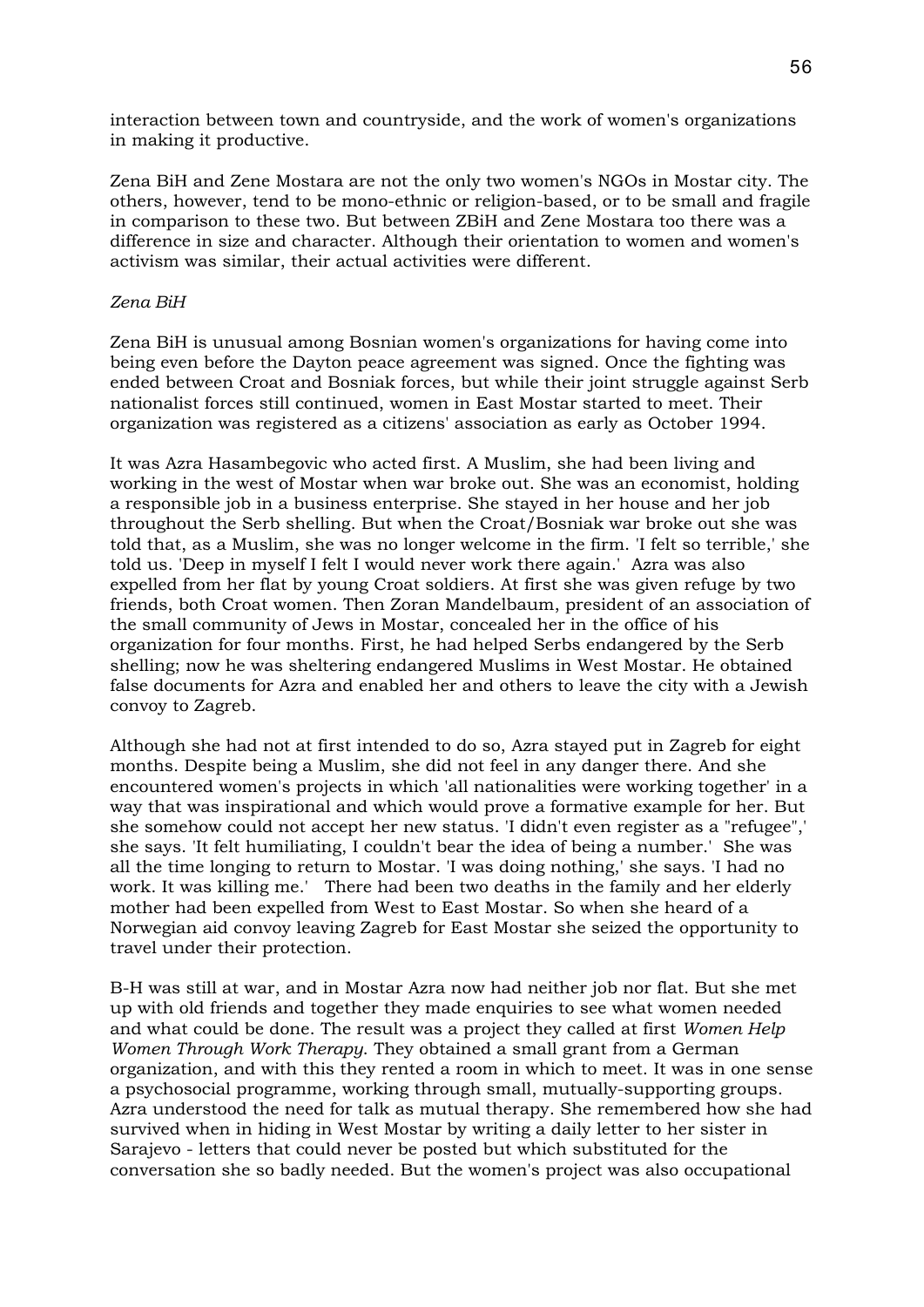therapy. They obtained knitting wools and eventually sewing machines, a phone and a car with the help of a Jewish woman from the UK working with Mandelbaum's organization.

The group of women that would become Zena BiH slowly grew from three to thirty, until its activities were involving seven hundred or more. Several of their members were women refugees who had been released from Serb-run concentration camps in East Herzegovina. Because of the dire need of many of the population they soon began a project they called *Taking Care,* distributing food packages and other kinds of material aid to old people. Knitted products from the work therapy project were donated. Then they opened a day centre for the elderly, many of whom were now alone.

From the start there was an element of both head and heart in Zena BiH's actions. Azra said

We've always tried to be professional and efficient but our emotions have always been involved - they had to be... Our projects have responded to what we wanted to do and what we saw women around us needed. And because we are in touch with women at the grassroots we have always been a step ahead, so that the international NGOs have followed where we led.

By 1997, when they had been in existence three years, working from premises secured rent-free for seven years from the East side municipality, they had established an SOS crisis telephone line for women and children surviving violence, and a legal advice service.

The *SOS Help Line*, its co-ordinator Nadja Dzabic explained, was at first not just about rape or violence, but responded to anyone in crisis. 'It was for allowing people time to talk about their distress.' The SOS line operates on a voluntary basis. Nadja herself has a daytime job as a social worker in the pensions department, and the phone is staffed by volunteers trained by experienced women psychotherapists from Zagreb. The service was advertised to women living in both East and West Mostar. They were surprised to find a majority of calls were coming from the West. This anonymous and confidential telephone contact proved a valuable resource for women there, in the absence of any local women's centre, and because crossing to the East side was at first not permitted and later remained a source of fear. 'The politics are very rough there,' Azra said, 'There's no democracy. Often it's women from mixed marriages calling us. Children call a lot too. Even men use the line, Serb men particularly.' As with all such SOS lines, listening to women's experience of domestic violence quickly revealed the urgent need for a house of safety in which women could find refuge from violent men. The long hunt for money for a refuge began, and by late 1999 a house had been identified (in a nearly-as-possible neutral place in a nearby village) and funding was on the point of agreement.

The legal service, which by the time of our visits in 1999 had become a *legal agency*, employed two lawyers at base and four women in a mobile team working around the Neretva canton, with access also to an advocate who could represent clients in court. One of the lawyers, Vera Miletic, lives in West Mostar. One reason for this was that Vera (like her brother and her sister) was in a mixed marriage. 'Typical Mostaris!' she said. Her husband was a wellknown Serb doctor. Vera was therefore reduced by the war to a cleaning job in a café run by Croat nationalists of the kind that stigmatized her husband as a *cetnik*. Vera heard about the work of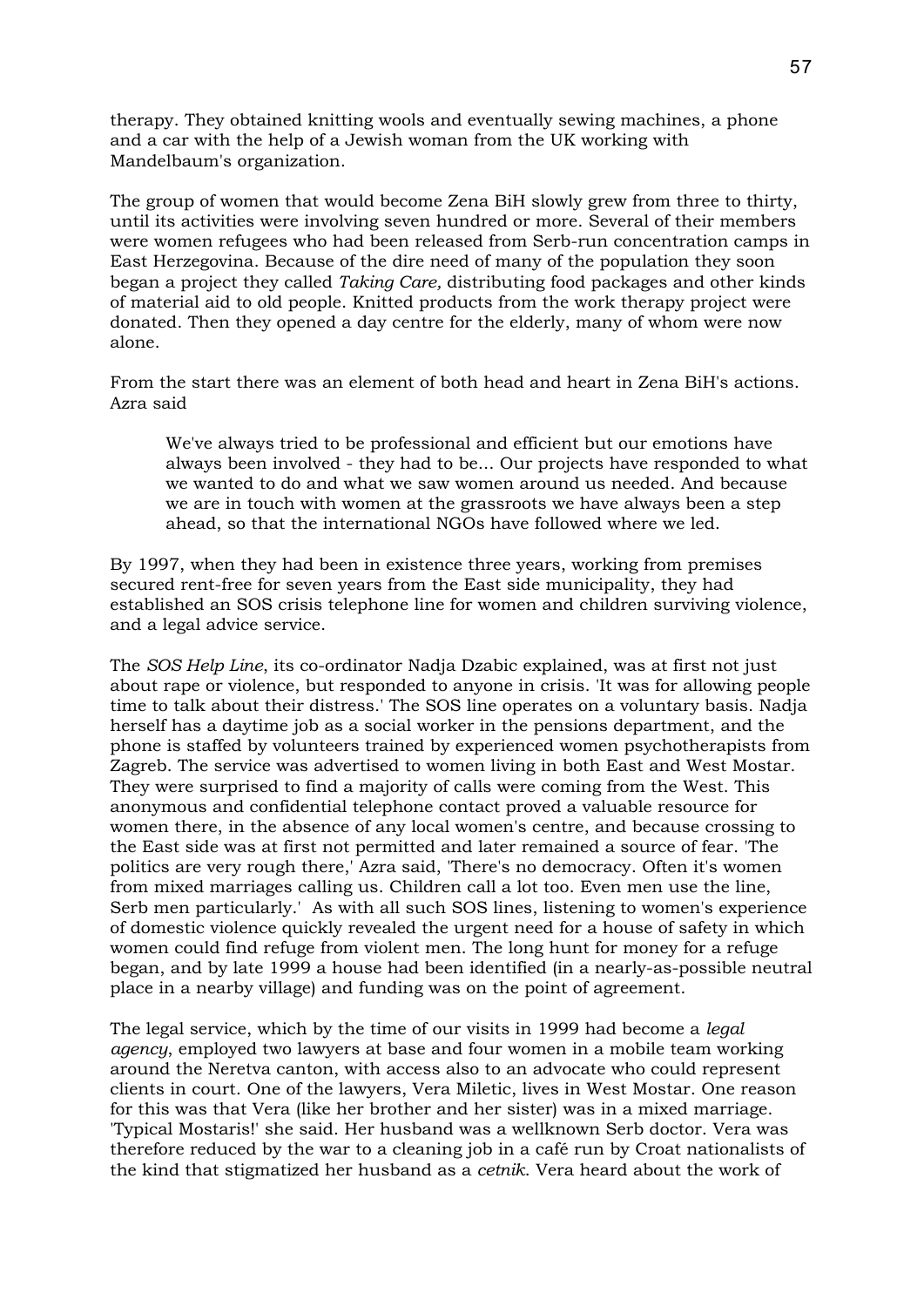Zena BiH across the river and offered her services. Azra said, 'She came from the West to work with us at a time when no-one would have believed it possible.'

The lawyers, whether staffing the advice centre in Mostar or travelling in the field, find themselves dealing with a wide range of cases concerning violence against women, pension rights, employment rights, housing rights and family law. Because they lack many of the legal instruments they need, such as injunctions to restrain violent husbands, ZBiH have to campaign for change in the law. And they support national campaigns against trafficking and for women's electoral representation.

But the most difficult and important part of their work has been with 'returners', especially the return of people to areas in which they will now be ethnic minorities. With such a tense combination of resistance and unwillingness impeding returns to the city itself, the best ZBiH could do was to concentrate on the outlying areas. They were working closely with UNHCR, exchanging information on plans for return. With so few Croat returns, most cases so far handled by ZBiH had involved Serbs coming back to Mostar's hinterland and Muslims risking return to Eastern Herzegovina. In both of these transfers Zena BiH worked closely with other local women's groups in small towns in the region, especially with DOM in Nevesinje.

Once these two services, the SOS line and the legal agency, were up and running, ZBiH began other activities, notably a beauty centre and boutique, a medicinal herbs project, a cleaning agency, and what they called a Club of Friendship. By now the number of full or part-time paid employees had reached twenty-four (although frequently the grant money failed and these supposed employees continued to work without pay). The organization's income for the year 1998/99 totalled DM 250,000, the principle donors being UNHCR (the Bosnian Women's Initiative) and CFD, a Swiss NGO. Whereas previous projects, including the legal agency and the SOS line, had been entirely dependent on external funding, the first three of these later projects had been geared towards generating income, both for those employed in them and (responding to funders' increasing pressure on grantees to become selfsufficient) for ZBiH as a whole.

It will be evident that ZBiH, inspite of being a multi-ethnic project, does not have offices or projects in West Mostar. This is because the political climate there would be hostile to cross-ethnic work. The *Centar Ljepote*, the beauty centre, however is in shop-front premises on a busy street in that part of East Mostar that lies west of the river, and is therefore very close to the front line with West Mostar. Being in an area of commerce with offices, shops and cafés, it is not too exposing for West Mostaris to visit. The premises, made available by the East Mostar municipal authority, house a boutique, where the knitting and sewing projects present their designer garments for sale; a beauty salon where hairdressing, manicure and other treatments are offered; and a meeting room and café, with walls that provide space for displaying women's works of art. Zena BiH see the Centre as being about 'the quality of life'. The project has its own director and management committee, and its accounts are separate from those of the parent organization. Its employees are 'official', which is to say that insurance and tax are paid to the state. It is agreed that fifty per cent of any surplus after payment of wages and other costs will be ploughed back into development of the Centre, while the remaining fifty per cent will go to supporting other ZBiH projects.

The *medicinal herbs project* involves women (twenty at first, soon more) in gathering, cleaning, drying, packing and marketing herbs obtainable locally and much in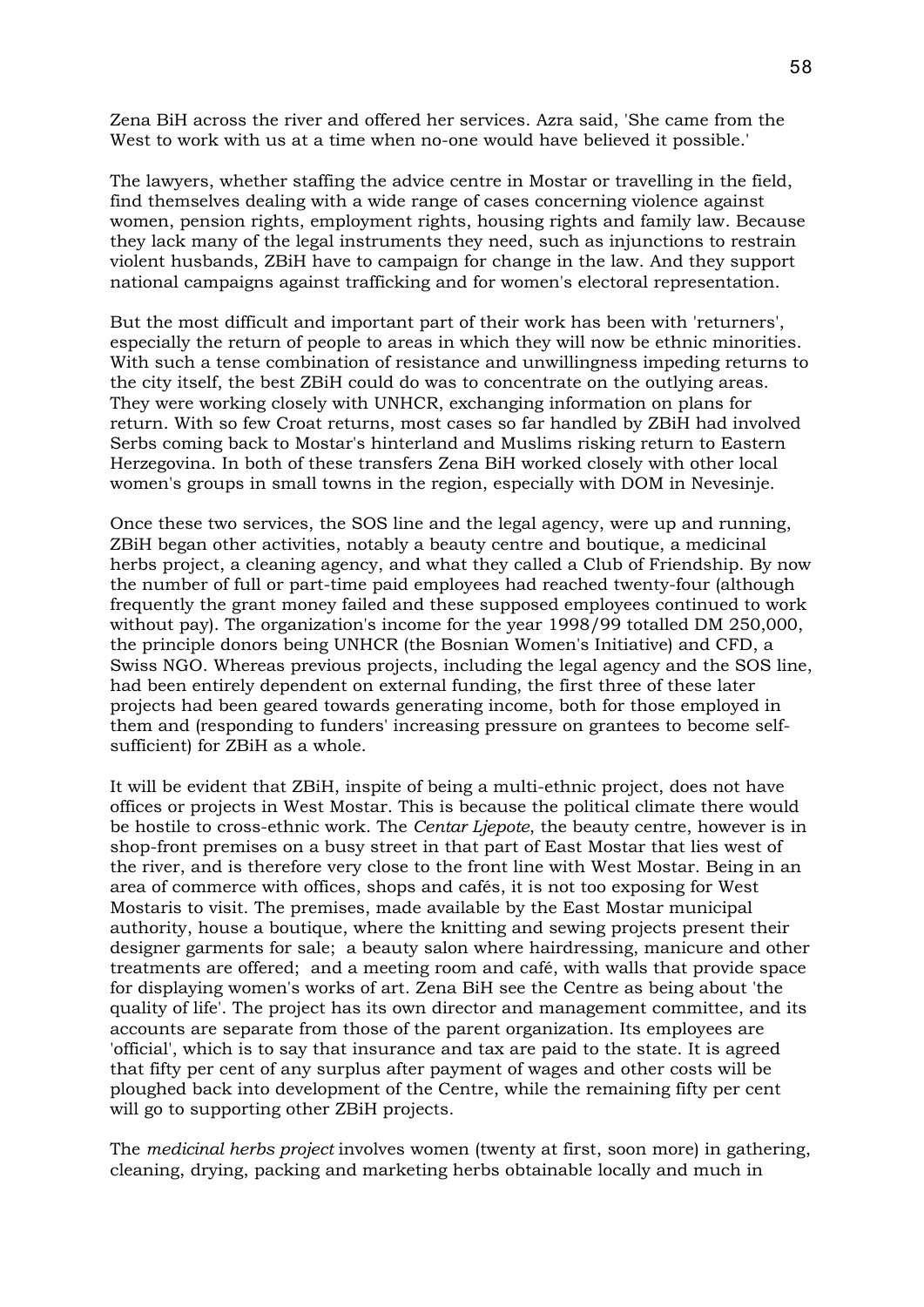demand. The *cleaning agency* is similarly an income generating strategy for women with fewer formal qualifications. Concerned not to submit its employees to heavy or hazardous work, ZBiH bought a floor polisher and other modern domestic machinery. Five women are currently employed and the agency is prevented from expanding only by lack of transport, not lack of clients.

ZBiH's latest project is designed to build on the Centre and use its meeting space. It is called the *Klub Prijateljstva*, Club of Friendship, and it directly addresses the matter of cross-ethnic working. From its foundation ZBiH has had a principle of ethnically open membership and integrated life, both for itself and for the city and region. They point to the name of the organization itself. You would not call yourself 'Women of Bosnia-Herzegovina' if you didn't believe in an unified country. The Executive Committee and Advisory Board have always included women of Serb and Croat background as well as Bosniaks, despite the very small numbers of the former groups living in East Mostar since the war. But keeping an ethnic balance has been impossible where greater numbers are involved. They have worked with whoever feels able to become involved, and, given the postwar ethnic structure of the city, that has inevitably included many more Bosniaks than others. Bearing in mind that the figures disguise many people of mixed marriages and mixed origin, the statistics are as follows. The organization's permanent volunteers have been 90% Bosniaks and 10% others, their paid employees 98% Bosniak and 2% Croat. The beneficiaries also include as many as possible of the two minority groups, though the numbers are small: of the 700 women knitting and sewing, 80% are Bosniaks and 20% Croats with just a few Serbs. Those assisted by the legal agency have included 60% Serbs and 40% Bosniaks. The old people assisted include 90% Bosniaks, 6% Serbs and 4% Croats.

Much of the integrative work of Zena BiH has been reaching out to the villages and small towns of the region, such as Gacko, Trebinje, Nevesinje and Celebici, some of them 'no-go' areas. They have contacted women, brought them into Mostar for meetings, shown them what women are doing here and encouraged them to set up their own organizations. But from the start their dearest aim has been to 'reconnect the city', to heal the terrible rift that had opened up, seemingly as deep as the Neretva gorge itself. And now the Club of Friendship sets out to provide a regular public space for renewed contact, especially between women of East and West Mostar. There are three hundred women members at present. The Executive Board includes two Bosniaks, two Serbs and two Croats. The idea is to develop a series of events, attracting well known speakers and displaying the work of local women artists. These they advertise widely but discreetly - especially on the West side, so as not to compromise the women involved.

#### *Zene Mostara*

Zene Mostara differs from ZBiH in certain clear-cut ways. First, it is much smaller. Whereas ZBiH has up to 24 paid employees (full or part-time), Zene Mostara has so far only three. Whereas ZBiH claim as many as seven or eight hundred activists, members and beneficiaries around them, Zene Mostara has perhaps a couple of hundred, with a core group of around fifty. The Zene Mostara women are characteristically a little older, typically over forty; ZBiH women a little younger, with some even in their twenties. Because part of Zene Mostara's activity, as we shall see, is cultural, there is a recognisable continuity with the pre-war Mostari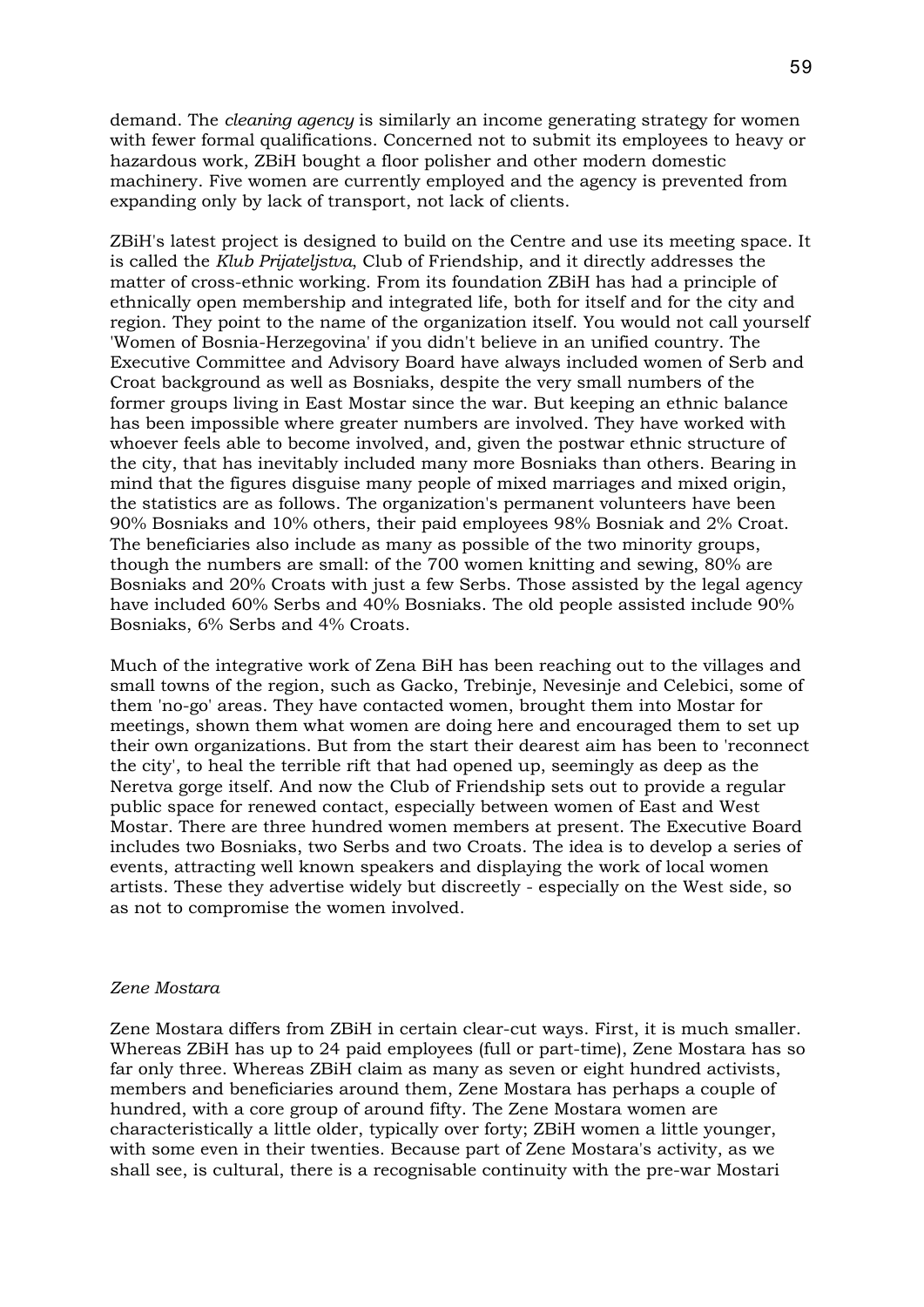middle class and intellectual community - from which they are nonetheless distinguished by their women's politics. It will be apparent, too, that they differ from Zena BiH in their choice of activities. While a great deal of Zena BiH's work is hands-on and income generating, Zene Mostara's only practical project is a fairly recent *ceramic workshop.* This has been set up under pressure from their international funders in the interests of 'becoming self-sustaining' and it is not really characteristic of their organization - for Zene Mostara is very much more precisely focused than Zena BiH, dedicated to the twin issues of *democratization and reconciliation.*

In the autumn of 1996 three women, friends from before the war, decided to unite in founding a women's organization. One was Jelena Sotric, a Serb who had returned from Belgrade where she had fled during the war. She became the president of Zene Mostara. She is an active politician and a well-known personality, being a councillor in the canton and an MP in the Federation House of Representatives for the Citizens' Democratic Party, of which she is vice president. The second of the founding group was Devleta Balovic, a Bosniak, who is vice president of Zene Mostara. The third was Zelja Grubicic, a Croat from West Mostar.

They set up their organization in 1996, when it was just beginning to be possible in Mostar to renew contact between the 'sides' in the war. Their aim from the start was to be cross-ethnic, not only in the sense of their own personal inter-ethnic alliance but in their outreach and their activity. They aimed to re-unite the city across its internal 'front line', and to work intensively across the Inter-Entity Border Line, refusing to endorse the separation of the Federation from the Republika Srpska established by the Dayton agreement.

Zene Mostara has been funded almost entirely by UNHCR and a Swiss organization, Schweizerisches Arbeiterhilfswerk. They are accommodated in a small office in Swiss House, the well-appointed SAH headquarters on the main street of East Mostar. The handsome coffee bar of SAH serves as their meeting room. They do not as yet have an office in West Mostar, although they long for times to change sufficiently for them to open one there.

Zene Mostara registered, with the help of OSCE, in 1997, and are structured in the way normal for Bosnian citizens' associations. The obligatory thirty founding signatories have involved a couple of hundred more women in activities as the organization has developed. Membership does not entail a subscription, because few could afford one. Sixty or seventy women will normally turn up to an Annual General Meeting, at which the Executive Board of seven, along with the working team, reports on its work and discusses future plans.

Zene Mostara has had an annual budget oscillating between 25,000 and 50,000 DM. Much of this goes on the salaries of their three fulltime employees. The project manager at the time of our research was Alma Elezovic. Alma is a Bosniak, local to East Mostar, who had been employed for a while in OSCE's Mostar office (to which she later returned). Nada Bojcic, a Bosniak, was activities co-ordinator at Zene Mostara. She is technically an IDP, having been living in West Mostar when war broke out and surviving a terrifying escape to the East under shellfire. Antonela was the organization's administrator. She is a Croat, still living in West Mostar and crossing here to work each day. Although not technically displaced, having stayed in her flat all through the war, she was nonetheless in a worse job situation than Nada due to being in a mixed marriage. By profession Antonela is an economist,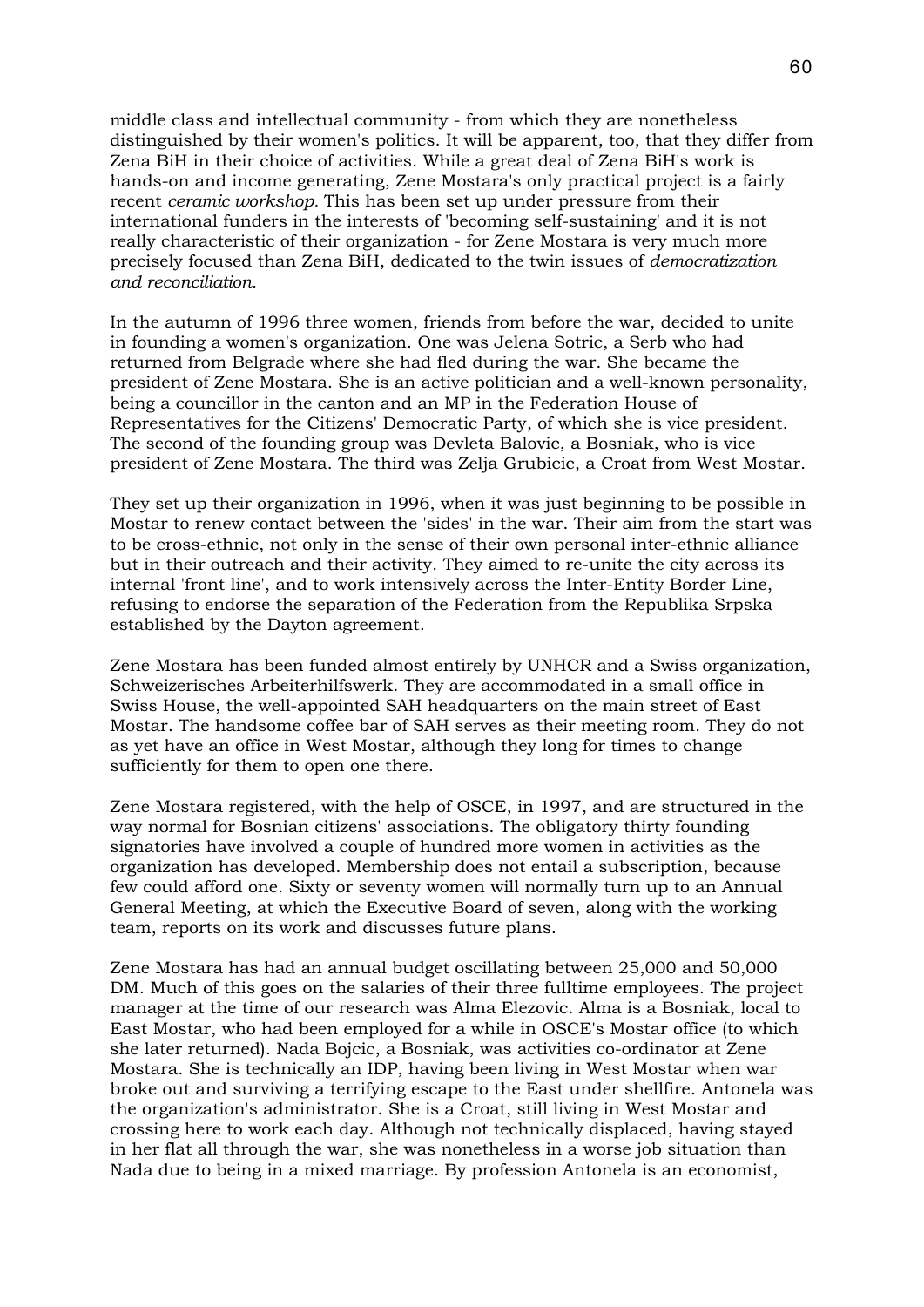and after the war she hunted for a job to match her qualification. But the prejudice against employing her was total. In desperation, she and her husband started a small business. But it was quickly bombed, a warning that they were watched, and they did not dare to continue. After years of surviving on remittances from their parents, the couple were on the point of emigrating to Australia when Antonela learned from a former schoolfriend of a potential job in this multiethnic project. She was welcomed in Zene Mostara with open arms, and her income is able to support her husband and baby daughter. Today, despite everything that has happened to her Antonela still believes in the possibility of a united Mostar. She says 'I love our city. We grew up here and I want to stay', and of Zene Mostara she now feels, 'It's the only place that gave me a chance to work, to be useful, where I can speak'.

The women who take part in the activities organized at Swiss House tend to be from the more educated stratum of Mostar life. But a large number of less educated women, women who in another context might be called working class, gather in a weekly social club called *Vrelo*, which is recorded in the registration document of Zene Mostara as a partner organization. Vrelo attracts between thirty and fifty women to its activities and plays a valuable part in providing a friendly and unproblematic space in which ordinary women can meet, including a few from West Mostar.

.

Whereas Vrelo is more or less entirely social, Zene Mostara by contrast conceive of their work as addressing directly the development of civil society, democracy and tolerance. They approach this through two kinds of activities, cultural and political. Their practice has been to hold three public events a month, two of them cultural and one political. Their *cultural activities* are typically lectures and readings from poets and other writers, or the presentation of their work by local artists. 'Our first aim is to give women a nice time, a drink and a chat. To enable them to get away from everyday problems.' Normal attendance is 10 to 20, but participation sometimes reaches 50 women. We met a characteristic Zene Mostara member and activist on the cultural side, Marela Jerkic. A Croat from West Mostar, Marela is a many-sided artist: she acts, paints on silk and writes both prose and poetry. Her personal aim is to use every aspect of her art 'to unify the divided sides of this city through cultural means'. Working with the support of writers in Italy and Germany, and artists from other Western European countries, she has organized many events in Mostar, some of them through her involvement with Zene Mostara.

Zene Mostara's *political activity* directly confronts local women with the challenge of democratizing the political system in the city and the country. 'We have to change the political situation.' Alma explained. 'We work on three levels: to understand politics, to get involved in politics and to change politics.' They worked closely with the League of Women Voters to get women registered as voters and educate them in how to use their voting power to bring about change. They believe it is necessary, both for women and for the country, to get more women into the representative assemblies at national, entity, cantonal and local levels. 'We want more women in politics and that means both in quality and in quantity,' Jelena told us. And Alma added, 'We need more women candidates. But women say they won't stand because they feel they can change nothing. So we encourage them to listen, to see a way to act.' If 60% of the population is now female, they argue, a quota even of 30% under-represents women by half. Besides, they want to see women in proportional numbers in executive positions in the various levels of government.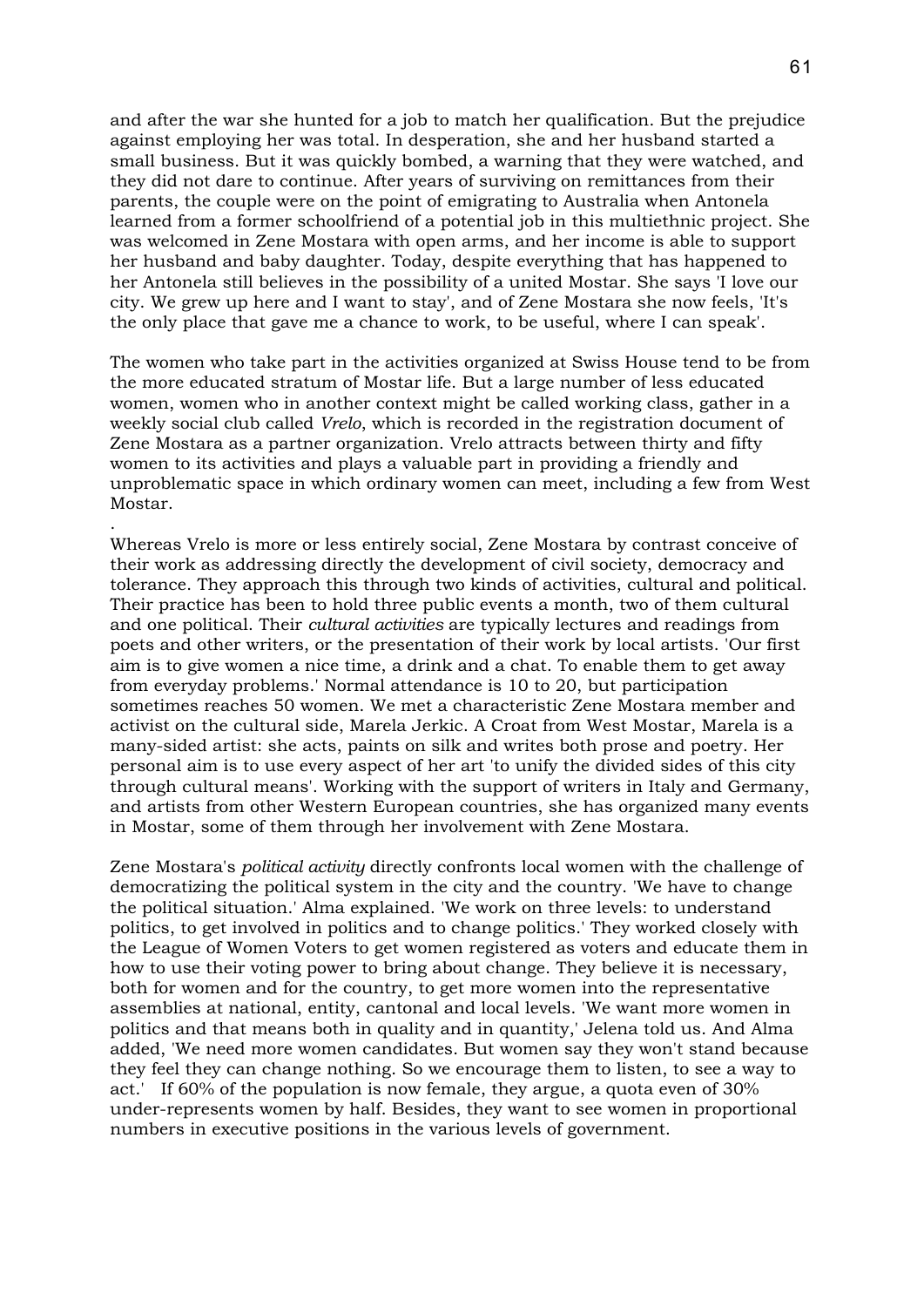So Zene Mostara organize tribunals and round tables with different guest speakers, often academics who are politically active. 'We want to help people decide for themselves.' We attended a workshop addressed by a Bosniak woman speaker, a returner to a neighbouring town, now with a Croat majority, who inspired her listeners by telling them that she had recently got her pre-war job and home returned to her. Her talk posed the need to challenge women MPs from different parties to put their party loyalties on hold sometimes, and unite in action around women's issues. 'Shouldn't we be bringing women MPs together and asking them why they can't co-operate? Shouldn't we require them to be accountable to us?' she asked. We should let the women we elect know we're watching and analyzing their performance, and voting according to what we see they've done for us.'

So far Zene Mostara's activity has been education rather than advocacy. But they are beginning to feel, says Alma, 'let's ask these politicians some challenging questions'. They don't do it yet, for fear of reprisals. But Fadila, one of the participants at the workshop, stressed the importance of grassroots action such as theirs, not to compete with government, but to improve it.

Given the nature of its work, it is perhaps even more important to Zene Mostara than it is to Zena BiH to achieve a multi-ethnic composition among its activists, members and beneficiaries, and it meets similar problems in doing so. Their publicity leaflet describes their membership as 'women of all nations... women who stayed in Mostar throughout the war; women who went to third countries; women of Mostar in the Republika Srpska; women of all ages, nationalities and professions; women without their homes - displaced people in their own city.' In its three founding members, as we saw, there is perfect symmetry: one Serb, one Bosniak and one Croat. But it has not been possible to replicate this in the organization as a whole. The Executive Board is comprised of four Bosniaks, one Serb (Jelena) and two Croats (one of whom is Zelja). The employees are two Bosniaks and one Croat.

The imbalance of course is due to the demographic effects of the war, and the severe deterrent the tense atmosphere represents to Croat participation from West Mostar. But another important factor is the loss of potential Serb participants from the other side of the Inter-Entity Border Line. They had worked particularly hard to draw into ZM activities women from the Republika Srpska, particularly in the nearby towns of Nevesinje and Trebinje. But they had worked equally hard to help them open up their own centres and in so far as this had come about it had inevitably had a negative effect on the ethnic mix of those actually active in Zene Mostara and attending its events.

# *DOM of Nevesinje*

The women's group Dolina Ostaje Moja (DOM) of Nevesinje was one of these outlying women's groups on the periphery of Mostar. Early in its life it had been a partner of Zene Mostara. More recently it had developed a closer working relationship with Zena BiH.

Nevesinje is about 40 kilometres from Mostar, up in the hills of Eastern Herzegovina, across the Line in what is now the Republika Srpska. It is a small market town with a single high street. On the edges, where it tails off into the countryside, there are chickens in the gardens and cattle dung on the streets. The air here smells quite different from Mostar, green and breezy. There are a few small factories and workshops on the outskirts, oriented towards the industrial area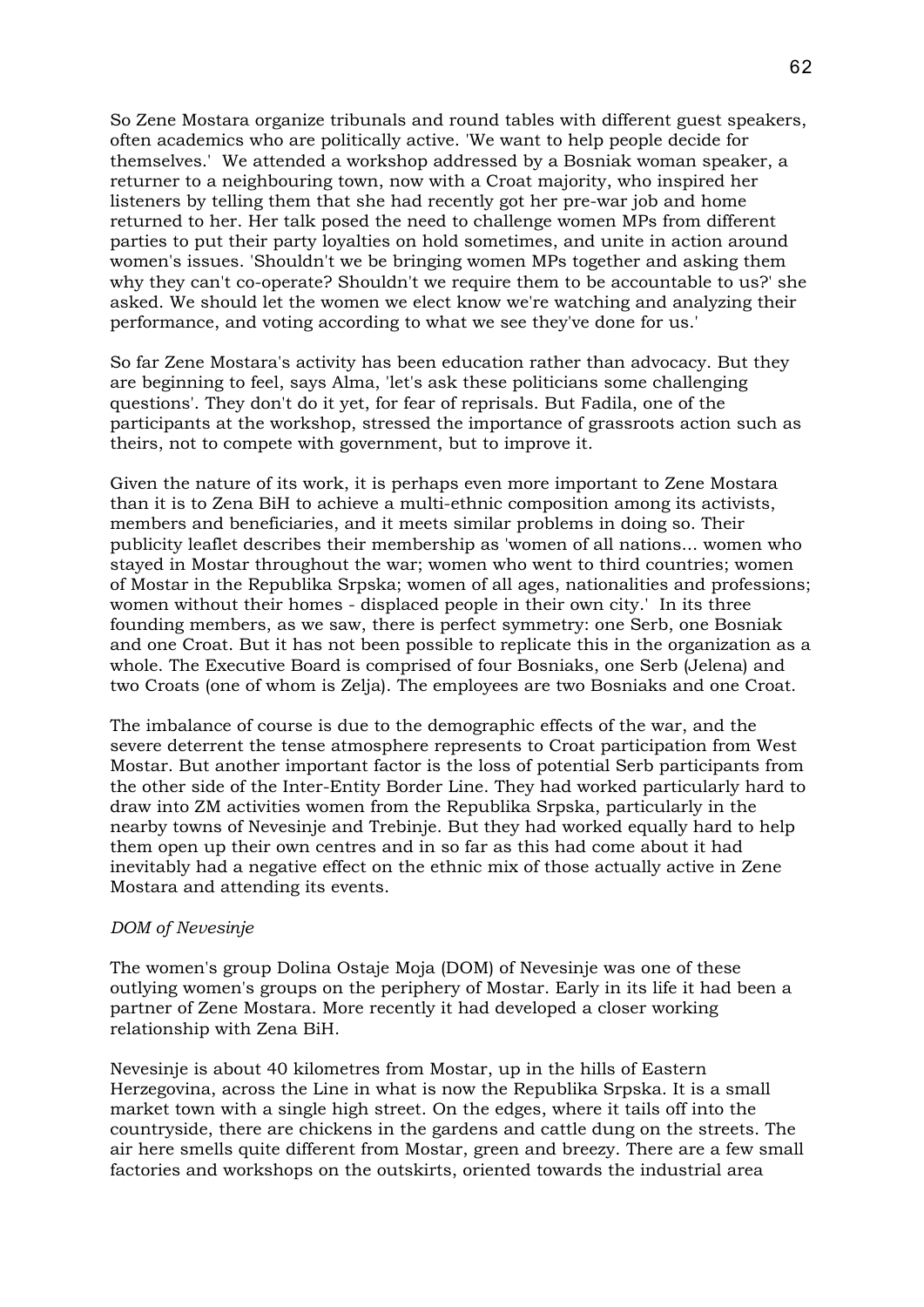surrounding Mostar. Now, post-war, almost all the men are definitively unemployed, and the women making do with whatever small income they can generate. Only the local municipal authority and a handful of NGOs provide jobs.

DOM, which rents a small office and adjacent meeting room just off the main street, was founded by Marija Belovic, a Serb who before the war worked as a controller in a bank in Mostar. In May 1992, when Serb forces were shelling Mostar, nationalists cleared Serbs from the flats in which she was living on the west side. One of her sons were captured and imprisoned. Marija fled into the Serb-held territory of Eastern Herzegovina, where she found temporary accommodation as a displaced person.

Before the war the population of Nevesinje was around 14,000, of whom around 10,000 were Serbs and the remainder Muslims. Only 1% were Croat. Today there are an additional 8000 Serbs, incoming refugees from the Neretva valley - part of an estimated population of 31,000 displaced Serbs now living in Eastern Herzegovina, Serbia and Montenegro. The entire population of 4000 Bosniaks was 'ethnically cleansed' by Serb extremists. 'All the Muslims living in the town and in nearby villages were killed or driven out,' Marija told us. 'It was no secret. In this street alone 152 Muslims used to live.' Many local Serbs served at the front in Gorazde, Trebinje and other places. Some of them were enthusiastic for the Serb nationalist project, but others were forced to fight in a war they deplored. Five hundred children in the town lost a father in the war. Feelings of fear, anger, hatred, guilt and defiance run deep in the present day population.

When the Serb population displaced, like Marija, from the Neretva valley and Mostar arrived here in Nevesinje the men were immediately forcibly recruited into the Serb nationalist forces and sent to fight. The families of men who refused or escaped the draft were thrown on the street and starved of humanitarian aid. The newly-arrived women stayed as much as possible indoors. They knew no locals, and socialized, if at all, only with other displaced Mostaris. The atmosphere in the town was terrorizing. Violent paramilitaries from Montenegro and Serbia were everywhere on the streets. Muslims were being killed or expelled, and Serbs like Marija who opposed the Serb nationalist project were considered traitors, 'not-good-enough Serbs'. Being among other Serbs did not mean they could feel secure.

For some months even after the Dayton peace agreement the atmosphere made it impossible for Marija to be active. She and other women around her, many of whom had been in responsible employment before the war and had no prospect of returning to it, were frustrated and depressed. 'We couldn't bear to be limited to this small community. Even pre-war the place was underdeveloped.' Then in 1996 a group of them took an opportunity to travel to Mostar under the protection of IFOR. 'Nobody had ever done such a thing at that time,' Marija says. They made contact with Jelena Sotric and the other women just then forming Zene Mostara. As we've seen, they became founding partners of Zene Mostara, who in turn supported them in forming their own organization.

We had no space then, no money. We were active but not yet official. But we were already connected with other women's NGOs. We had contact with Udruzene Zene in Banja Luka, with the women in Bijeljina and at Zena Zenama in Sarajevo. They helped us, we got organizational training from them.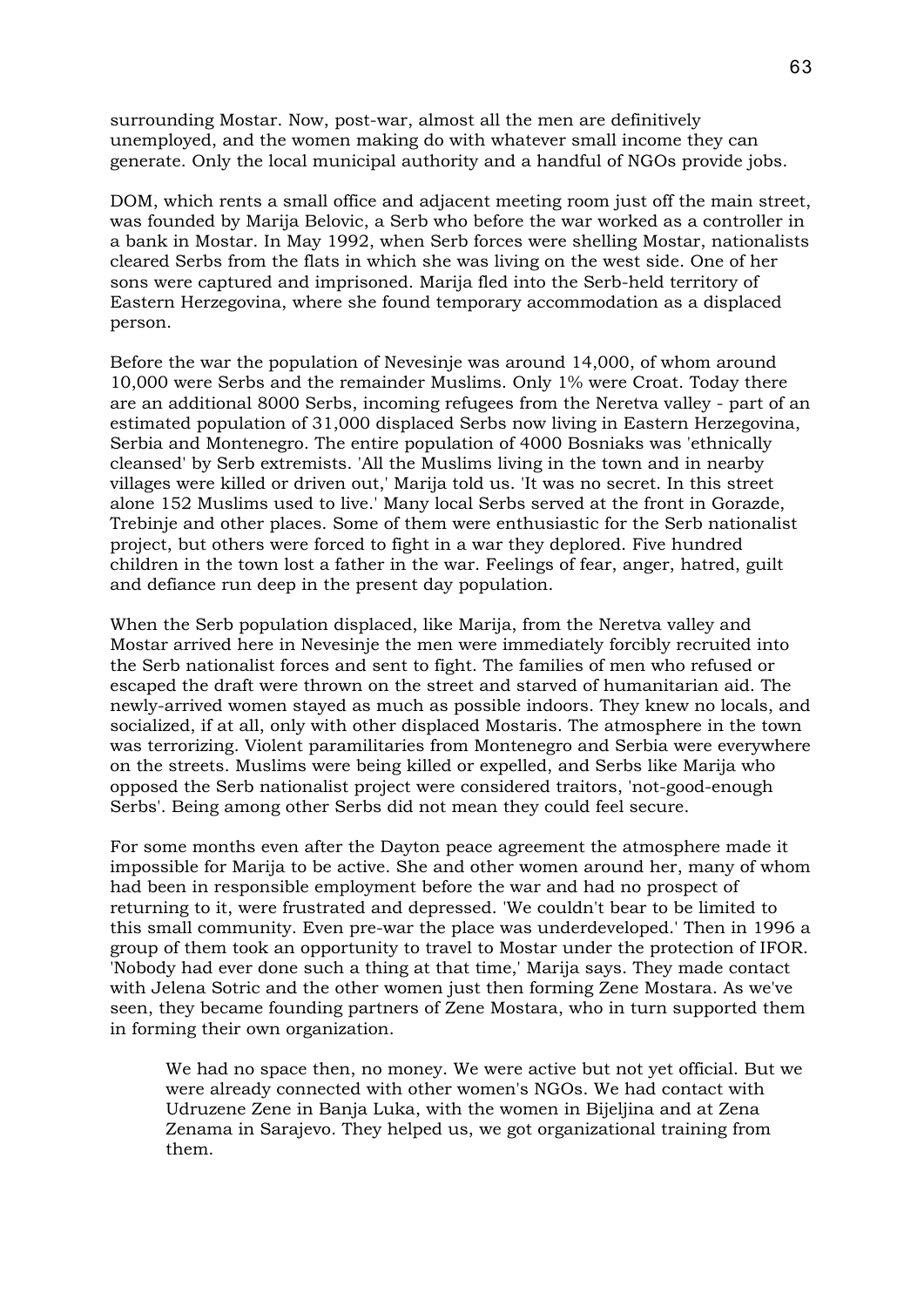They registered their organization on February 17 1997 in the *opstina* offices in Trebinje. The majority of the women listed as the committee were Serb, but there were also two Croats named. DOM boldly stated in their registration document that the group intended 'co-operation with the Federation', indeed with 'women of all regions of the former Yugoslavia', and that they intended to press the issue of 'the right of return'. Even the title of the organization carried a kind of coded message: Dolina Ostaje Moja means 'the valley remains mine'. To take such a stand at this time, in the heartlands of Republika Srpska, took a good deal of courage. Yet the Trebinje authorities let it pass. And though local security officials investigated them, they took no action.

DOM's earliest activities were psychosocial support and legal advice to women. Marija said

The women have a hard life here, they are both oppressed and depressed. Very often, women are the main support of their families now. Everything falls on them. There a lot of educated women here who have no jobs. There is one woman with a masters' degree selling cigarettes on the market place. The *opstina* is no help to people. If you aren't a member of the SDS or the SRS you don't stand a chance of official work. We didn't want to accept things as they are. We wanted to bring change.

DOM also organized English language courses, sewing and cake-making. They acquired two tiny rooms opening onto the high street and set up a café, where the home-made cakes and *bureks* were sold. The café had, even when we visited in 1999, no running water. The space allowed of four small tables and a tiny bar. But there was electricity for the essentials: coffee and tea, and music from a cassette player. Four young women were making their living running the café. And the small surplus it generated, after women were paid for the cooking ingredients, helped DOM get a phone line and office furniture.

NGOs in the Republika Srpska tend to be deprived of grant funding. They are, ironically, punished by donors for living under a regime deplored by the international community for its nationalist separatism - from which of course the dissenting NGOs themselves suffer most. Nonetheless, grants from Schweizerisches Arbeiterhilfswerk, the Bosnian Women's Initiative of UNHCR, and the Swiss organization DECA, enabled them to obtain computers, not just for office use but for women's vocational training. Eventually DOM have been able to employ up to eleven women, though often part-time and often with only token pay. All their job opportunities have been advertised on the radio as open to all nationalities. 'That's one reason the local authority doesn't like us much.' says Marija. Soon after we visited DOM their office was broken into and all the computers, telephone and fax machine stolen. They were devastated. But also angry, because, with the computers, sensitive data were taken, and this made the women wonder whether the burglary had not been inspired by their political enemies.

For on the computer were DOM's immaculately maintained and detailed records of their work on 'returns'. And this is the aspect of DOM's work that is the most challenging, difficult and, perhaps, dangerous. We have seen how few, by late 1999, had been minority returns, in this region as elsewhere. Serbs sheltering in and around Nevesinje were afraid of reprisals should they go back to their villages in the Neretva valley, while Bosniaks ethnically cleansed from around Nevesinje knew they were still unwanted here.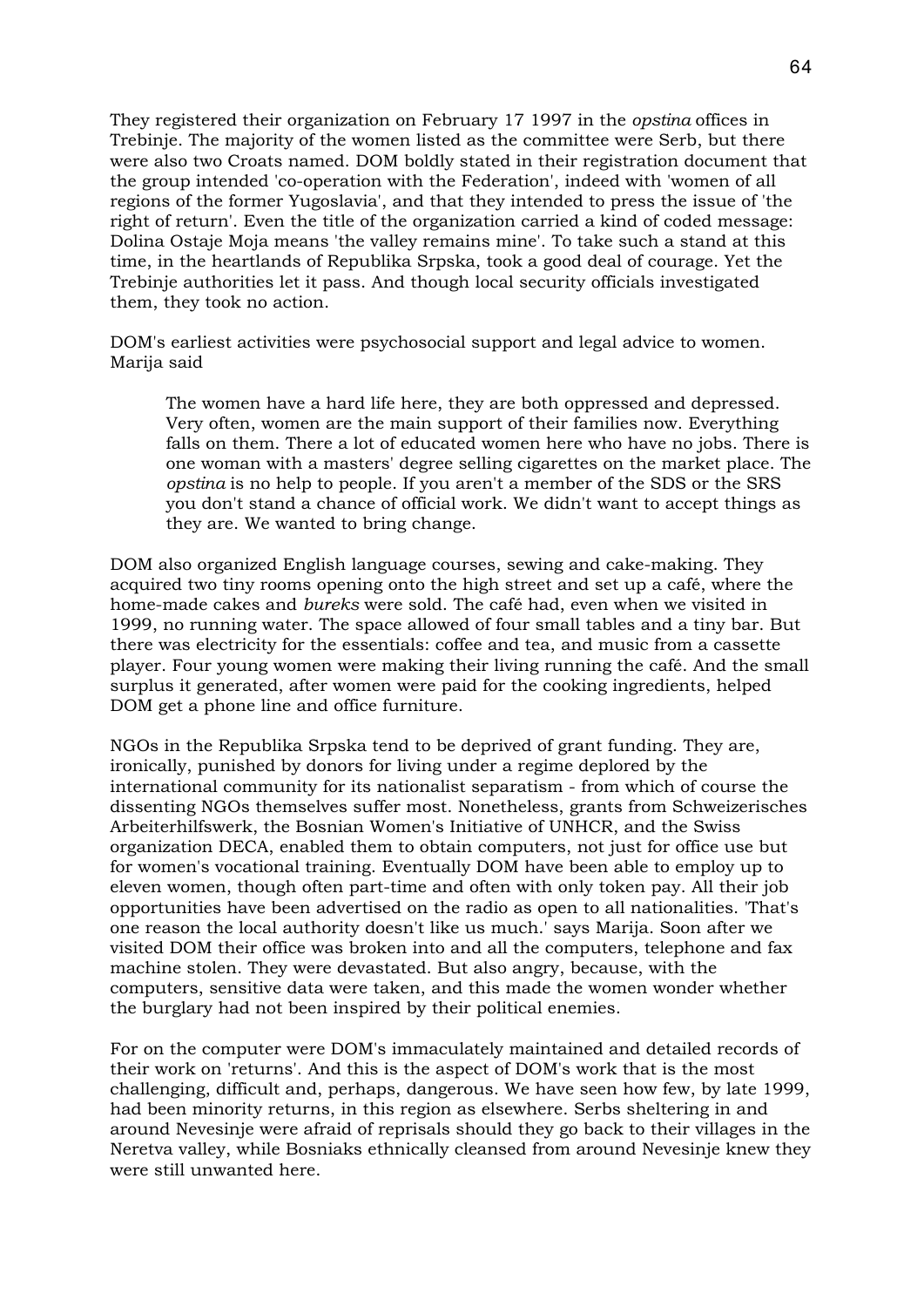The work DOM had set itself to do was different in the case of the two categories. In the case of the incoming Bosniaks, they waited to be informed by UNHCR of returning groups, then arranged to meet and support them on arrival. In the case of returning Serbs, moving out of the local area, they were able to be more pro-active. They would make contact with individuals and groups wishing to risk a return and go on their behalf to the UNHCR (to get humanitarian support in the form of housing repairs and material aid) and to SFOR and the IPTF (to arrange security). They would also inform the local authorities in Neretva canton of the intention. DOM would discuss honestly with potential returners the situation in their village. 'We are always quite honest about the difficulties they will face, their destroyed houses, how long they may have to wait for help with reconstruction.' Then they would locate a habitable house in the village of return that might serve as a collective centre. They would fix a date for return, and inform local people on the radio. Zena BiH legal team would be alerted. And then DOM would accompany the returners to their homes.

In the period of our visit to Nevesinje DOM's computer records showed that 700 Serb families, with DOM's help, had returned home, with 83 more poised to go. And 52 Bosniak families had returned or were returning to eight nearby villages. It was this carefully maintained information that had now been stolen along with the organization's computers - the precious names and addresses of people brave enough to refuse to accept the divisions wreaked over a period of four years by extremists using intimidation, torture and death.

# *Sopilja - the reality of return*

A small group of Bosniaks, under the protection of an SFOR escort, had moved back to the village of Sopilja, eight kilometres from Nevesinje, on August 10, 1999. UNHCR had supported the return. But DOM had been the ones to do the human work, encourage the returners, make sure they had basic provisions to start this new life in an old place. In particular, they had provided each 'household' with a milk cow. Marija took us to see the village, the returners and their humanitarian cows.

Before the war Sopilja had 102 houses and 460 inhabitants. Now the houses were in ruins, open to the sky. Trees were growing in what had been living rooms and bedrooms. The once-cultivated fields had reverted to scrub. Every piece of furniture and equipment had been stripped from the houses. There was nothing to indicate that they had been inhabited as recently as six or seven years ago.

We met Hatidza and Salko Pobric. They were elderly, perhaps around seventy years of age, though it was difficult to be sure. Both were rather short in stature. Salko was wizened and weatherbeaten, but expressive, with deep smile creases. Hatidza was wearing an old grey skirt and a handknitted cardigan. Their own home was beyond repair so the couple were living in a patched-up room in a cousin's slightly less ruined house. From the outside you would have said it was still uninhabitable, but we went in a low door into a roofed space where the firewood had been neatly chopped and stacked, and then through another door into a tiny room about 8 ft square and 7 ft high. It was warm in here, because in the corner was a large old woodburning cooking stove. Around this and the stack of firewood all Hatidza and Salko's life revolves. Along two sides of their tiny room were two long wooden boxes with knitted covers that served to sit on and sleep on. In the angle there was a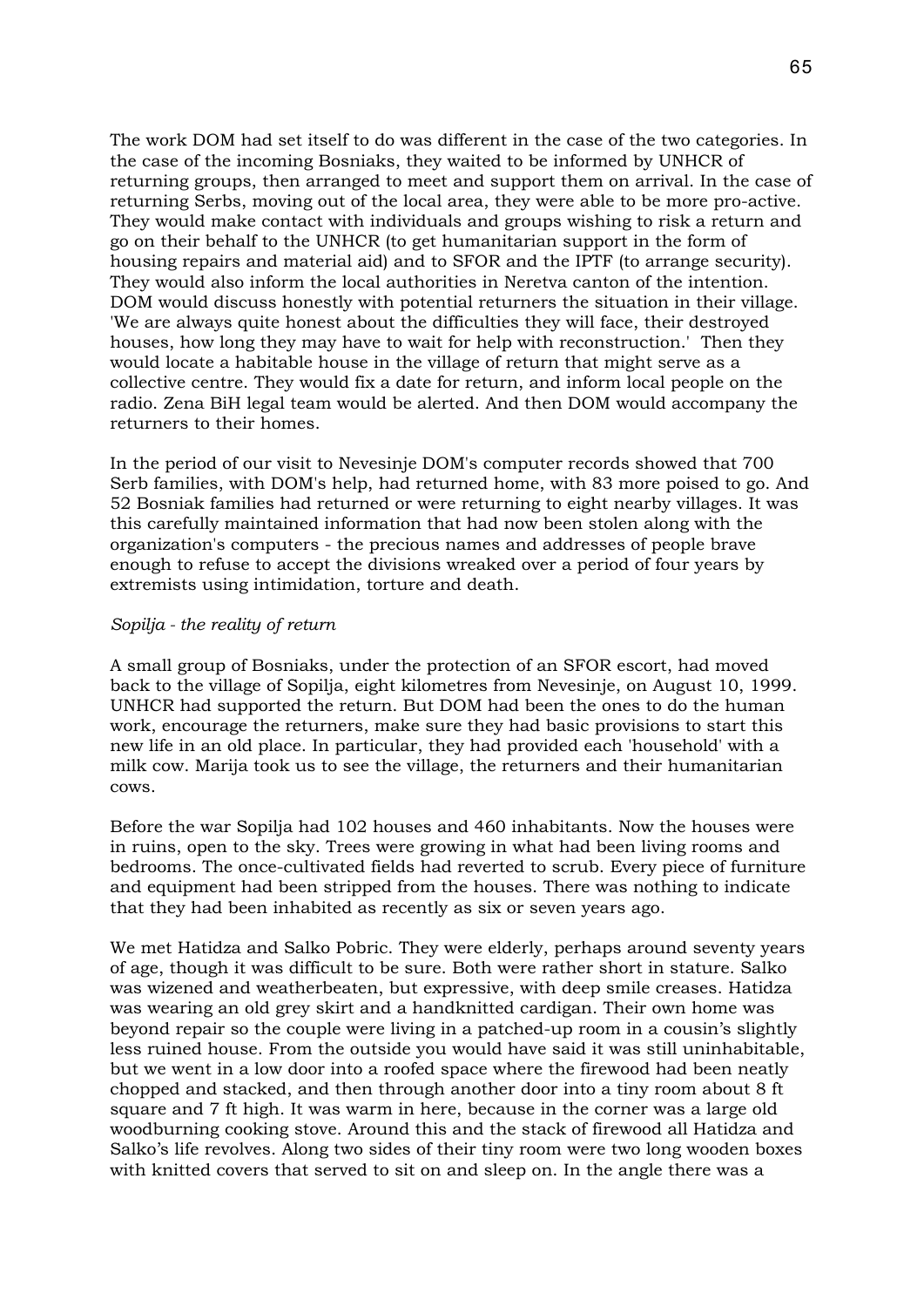small table made of sawn planks roughly nailed together. The only other piece of furniture was a tall thin cupboard made of scrap wood.

Sopilja is where Hatidza and Salko were born and where they want to be. While he was a refugee in Mostar he was staying in someone else's house in temporary accommodation. Now there is nothing for him there, he says. But here? Winter was coming. Hatidza and Salko's pensions of 100 marks a month are six months in arrears because the state is bankrupt. They had spun out a food donation, but now had only five days' supply left. They had no winter clothes. They had had two candles, they said, but had given one to a neighbour. The remaining one was on a saucer on the makeshift cupboard.

In pre-war Sopilja, among the Muslims there had been one household of Serbs and one of Croats. The Croats had fled and showed no interest in returning. The Serbs' house had not of course destroyed, and this family remained and were now Hatidza and Salko's neighbours. They had not received them badly and after a week had even started to say hello. 'It is not these people, it's the politicians who are the trouble,' said Salko. There are 60 more Bosnjak families who would come back if their houses could be repaired. Including Salko and Hatidza's two sons. That is their great hope.

At the time of our visit, some months after their return to Sopilja, the villagers had no transport of any kind. No equipment or tools. Their urgent need was a tractor, and a powered saw for wood. There was no electricity in the village, for lack of the necessary 500 metres of cable to connect the supply. DOM was helping, not only by providing the cow, but by intervening with authorities, lending money, making sure that, whatever the privations, the returners did not actually starve or die of cold. Salko said 'Marija is the one who takes care of us.' And on the rare occasion they might walk the eight kilometres to Nevesinje, there would be the DOM café where they would feel safe and welcomed.

We asked Hatidza and Salko, 'Are you afraid?' And Salko at first said 'No'. But then he added, 'Yes, every night'. And Hatidza said: 'the nights are very long'. You have to imagine that it is dark at five or six in the afternoon now. They had no light, except the wood fire. Hatidza had no wool to knit. They had nothing, absolutely nothing, to do until day-light at seven in the morning. Thirteen hours to think, and remember.

The Serb extremists set out to prove to the peoples of Bosnia that they could no longer live together. The condition to which they reduced this village is the best proof they could muster. It is like a hand of aces laid insultingly on the table. How could Muslims ever dream of living here again? *Ever.* And yet this old couple were walking back against the headwind of history.

### **The complex social relations left by war**

The effect on social relations of the wars in Bosnia-Herzegovina can perhaps best be understood through individual stories. Each person experienced the war differently. In part the differences are due to variation in social positioning: whether one was identified by others (or saw oneself) as 'Muslim', 'Croat', 'Serb', 'Yugoslav' or something else; and where, on the new map drawn by the war, one was living or working. But partly too they are due to accident -- where precisely the shells fell,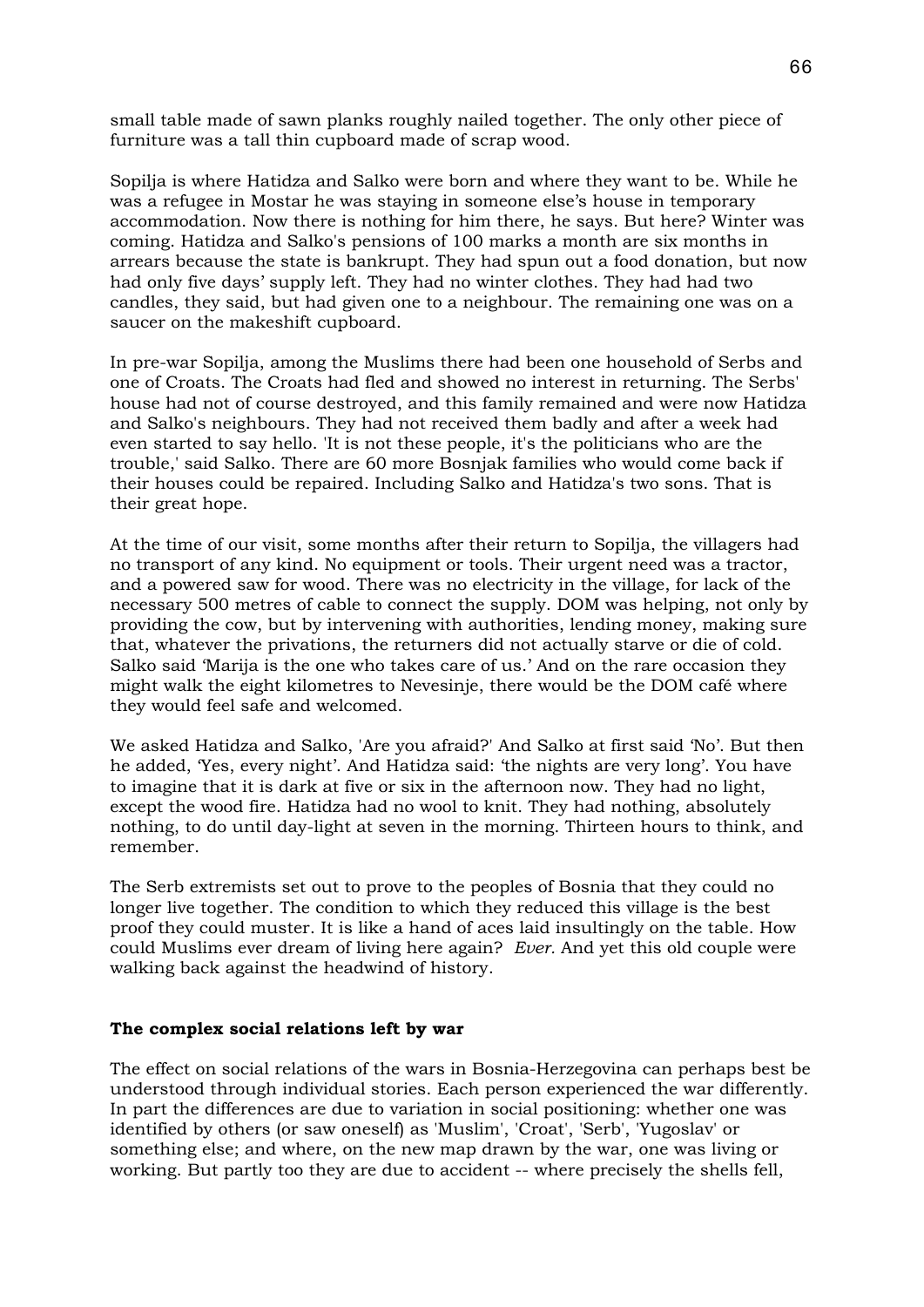what became of loved ones, how well or unwell, resilient or defeated, you happened to be, what opportunities and choices seemed to remain. And then, after the war, there were new factors of social positioning shaping each experience: whether one had become a 'refugee', or a 'displaced person'; whether one was a 'returner', and furthermore a 'majority' or a 'minority' returner. Even a person who had gone nowhere at all was now designated something particular in post-war jargon: a 'domiciled' person. Few families and few pre-war friendships remained exactly what they were. No social relations could be taken for granted. Each one had to be renegotiated, and most involved a degree of mistrust, a potential for resentment or anger. It was these complex relations that the activists were attempting to handle and to heal.

The following three instances show something of this complexity and difference in the lives of three women we met in the course of our research in Mostar. These are not the principal activists in the women's organizations, but women more peripherally involved with them. Each different from the other, they are similar in one way which sets them apart from certain other women in their environment: they still, despite what was done to them in the name of ethnicity, harbour an integrationist vision. They want a unified and mixed Mostar.

# *[ Box the following text]*

### *Mira's story*

*Mira Hacam* was 74 years old when we met her 1999. In her working life she had been a dentist, in a clinic in West Mostar. But when the war broke out she had already long been retired. Her husband, Avdo, had had an honourable career as an officer in the Yugoslav National Army. Both came from Muslim backgrounds, but they had been communists and atheists. Both their families had been in the Partisans in the second world war. Mira had lost two brothers and a sister, and had herself been imprisoned.

When Yugoslavia began to disintegrate in 1991 they were living in a flat on the third floor of a block only a few metres from the road that was to become the frontline in the Croat/Muslim war. Despite being in the zone of heaviest shelling and sniper fire, she and Avdo did not leave their home and join the ranks of refugees and displaced people. In the months while the flats were bombarded they camped in the basement, 'which we shared with the rats' as Mira says. They went hungry, they saw the death of many neighbours, but they refused to be intimidated out of their home.

When we met Mira five years after the end of the war, back upstairs, we could hardly believe that anybody could possibly be inhabiting this building. We approached it by way of Devastation Boulevard, that infamous avenue through the centre of Mostar on which every building was destroyed. And Mira's block looked little different from the rest, with its gaping windows, crumbling masonry and charred walls. But looking closer it was possible to see that one or two flats now had glass in the windows. And the comfortable rooms of Mira's flat, rehabilitated with the help of the British Army (a goodwill gesture to a couple who were locally celebrated 'survivors') belied the forbidding exterior.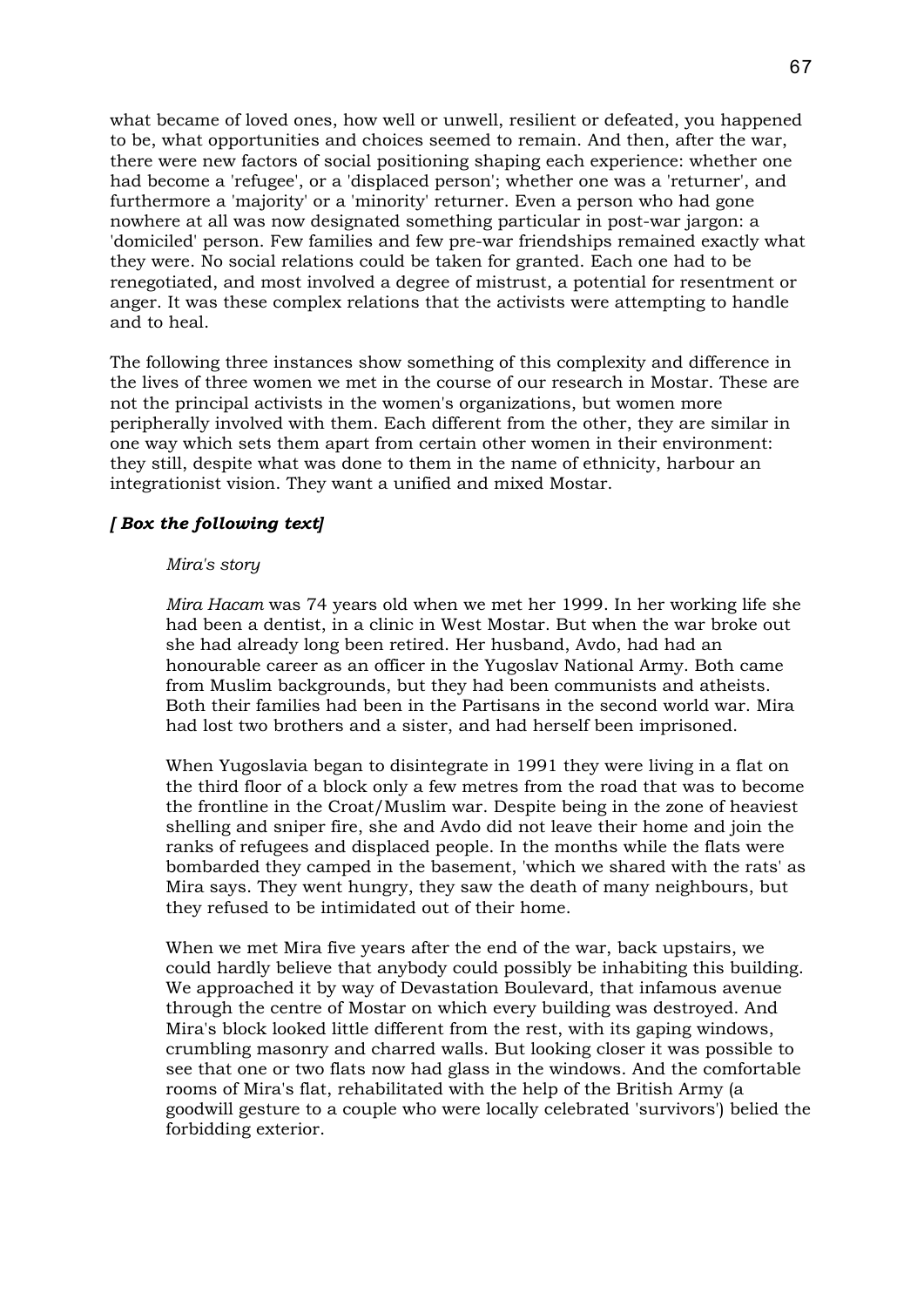Mira's husband Avdo did not survive the war. Deeply depressed by the betrayal of the Yugoslav ideal by the JNA to which he had devoted his professional life, overwhelmed by the horror of Srebrenica, he took his own life. Even this loss Mira has survived, and despite arthritis and a bad chest, she is full of fun. She is an enthusiastic member of Vrelo, and goes to their meeting room three or four times week. 'Everybody talks at once. We talk about flats, money, children, the winter coming on. We're just ordinary women in Vrelo,' she says, adding mischievously, 'we're not intellectuals like the women in Swiss House!' She loves the afternoons of tombola and handicrafts, the possibility (that nobody now can take for granted in Mostar) of socialising with women of both 'sides' of the city, women of all national names and those who want none. She feels no difficulty in renewing friendships with Croat Mostaris because she believes that the killing had not been their choice. It was fomented, she believed, and for the most part carried out, by identifiable extremists from West Herzegovina.

Mira lets her spare room as bed-and-breakfast accommodation to supplement her very low pension. While we were staying there a friend popped in to borrow a couple of cigarettes, and she told a story that is yet another example of how social relations are today in Mostar. A man, she said, had just knocked at her door. 'Come in,' she'd said. But he'd hesitated, doubtful of his welcome. 'I'm a Croat from West side.' But she'd insisted, 'Come in anyway.' Then he explained why he was there. 'I used to know your husband. I need help, and he's the only one over here I can approach. My brother desperately needs a blood transfusion and the hospital tell us there's nobody of his blood group on the West side. But they gave us some possible names from the pre-war register of people in that blood group with addresses in East Mostar. Would your husband be willing to contact them for us?'

Mira looks back now on the life she and Avdo used to have. A country called 'Yugoslavia'. Times when they would get in their car and take off anywhere the fancy took them, to the hills, to the coast, for a summer holiday or a weekend break. A city just called 'Mostar', where children swam together in the Neretva. A place you could be proud to belong to. And even if that united Yugoslavia now had to be forgotten, she was determined the united city was something they could have again.

# *[Box the following text]*

#### *Ivanka's story*

Mira then is a 'domiciled' Muslim woman, native to Mostar. *Ivanka* is also 'domiciled', and a Mostari, but is a Croat and lives in West Mostar. A woman in her early forties, she has a son of eighteen and a daughter of fifteen. Her husband is a Bosniak, a Muslim. Ivanka used to work in the aluminium factory. Today, through a friend, she feels lucky to have found a job on the East side. 'You don't choose, you take whatever you can get.' Working in the same building as Zene Mostara means she is a *de facto* member and participates in a lot of their activities.

Despite the vulnerability they incurred in being a mixed marriage, by a lucky chance Ivanka and her husband managed to stay in their house in what became West Mostar. When the Croat soldiers came to check on them only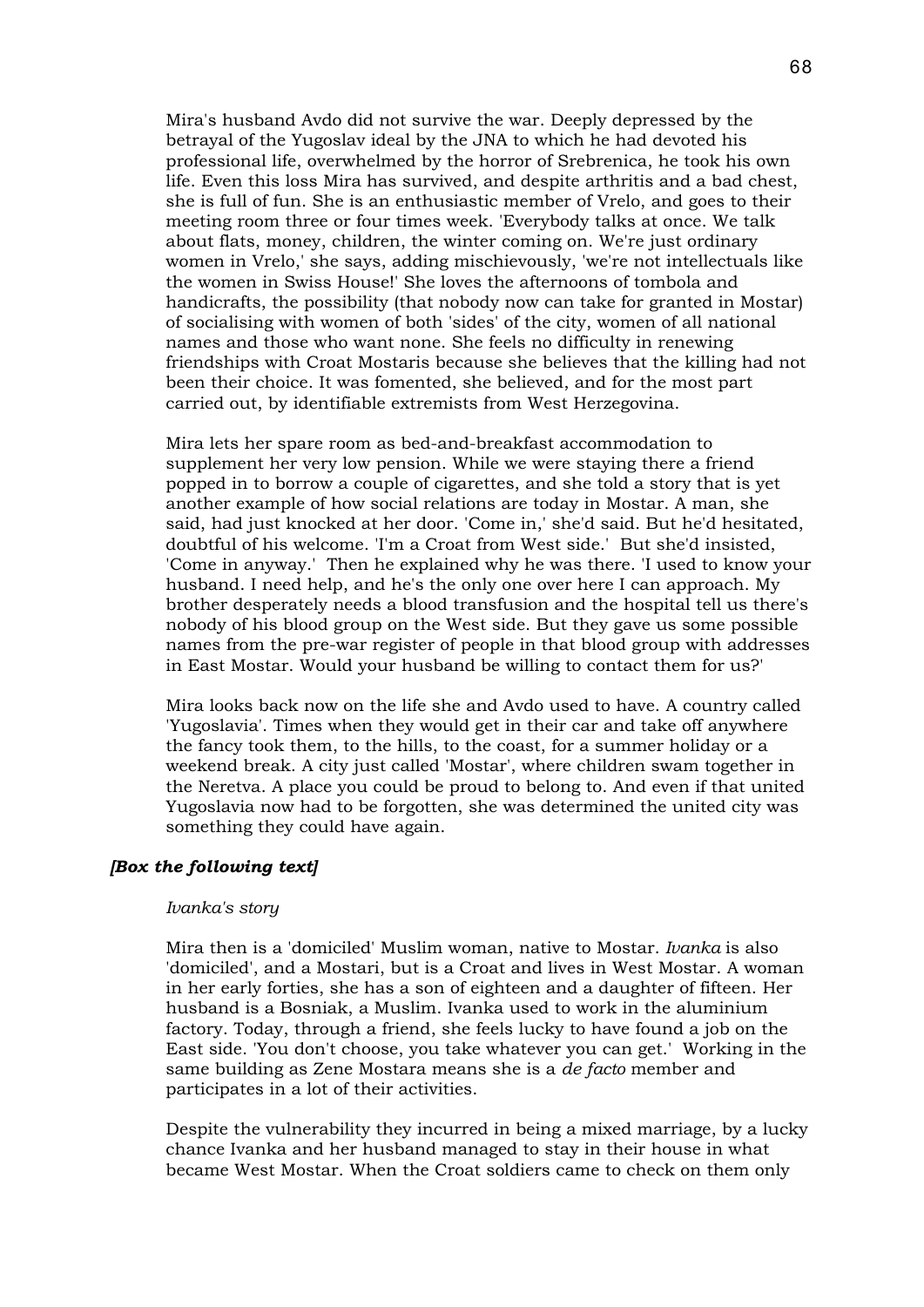Ivanka had been at home. They asked her name. She said simply 'Ivanka' without mentioning her surname. Identifying her as Croat, they simply passed by without further comment. But the war, despite the relatively light shelling of the Western part of the town, was a time of great fear. Her husband had to stay hidden. He passed the months of the war in the house, avoiding imprisonment but also cut off from the Bosniak defence forces of East Mostar. But the whole family survived, and in this Ivanka was luckier than most.

Since the war however she is finding that being in a mixed marriage has a very different meaning from the meaning it had in the former Yugoslavia. She says, 'I think someone like me is a personification of all the things that happened in the war.' She feels uncomfortable by virtue of her own name on the East side of town and by virtue of her husband's name on the West side, even though she is clear in her mind that she is guiltless whichever street she walks on. But it is her children's lives and choices that concern her more. They go to the disputed gymnasium in the central district of Mostar that excludes Muslim children from the East side. Ivanka says, 'I still live the way I was raised, not to care what national group a person belongs to. And in my own family we've tried not to influence the children too much.' But the war forced an identity choice, and her son and daughter made different ones. The boy, older when the war began, was able to see what was happening and take a political stand. He identifies as a Bosniak like his father. Given the way, living in West Mostar, this continues to disadvantage him in the postwar situation, it has to be read as a position of revolt.

Ivanka's daughter, though, was only in the first class of elementary school when the war ended, and was made to feel 'worth less' for having a Bosniak father. She would come home with many questions. She heard other children talk of their fathers as '*bojovnik*' (a Croatian word for soldier). And she was told that a person's nationality derived from that of his or her father. That made her a Bosniak. One day Ivanka felt she had to speak to her openly. 'Are you ashamed of your father?' she asked the girl. 'Those other children's fathers may have killed in the war. Do you want such a father? Your father didn't kill or hurt anybody.' She tried to show her she had something to be proud of. But when they asked her for her nationality in school she said she was a Croat - like her mother. 'It cost me a lot of time and nerves to try to instil normal thinking in her, that you should judge people by whether they are good or bad, not by their national group,' Ivanka said. 'And I'm not sure I've succeeded. I think this is a terrible time that kids have to think about such things and to decide which nation is better and which parent they are going to identify with.'

# *[Box the following text]*

### *Rasima's story*

Whereas Mira and Ivanka are both 'domiciled' women, with experiences defined partly by which side of Mostar they happened to live, Rasima (a pseudonym), another Muslim, is a 'displaced person' who has taken refuge in Mostar and now wants to stay. We met her when visiting Zena BiH. Sewing had been her work pre-war, and today she tailors quality garments for the boutique.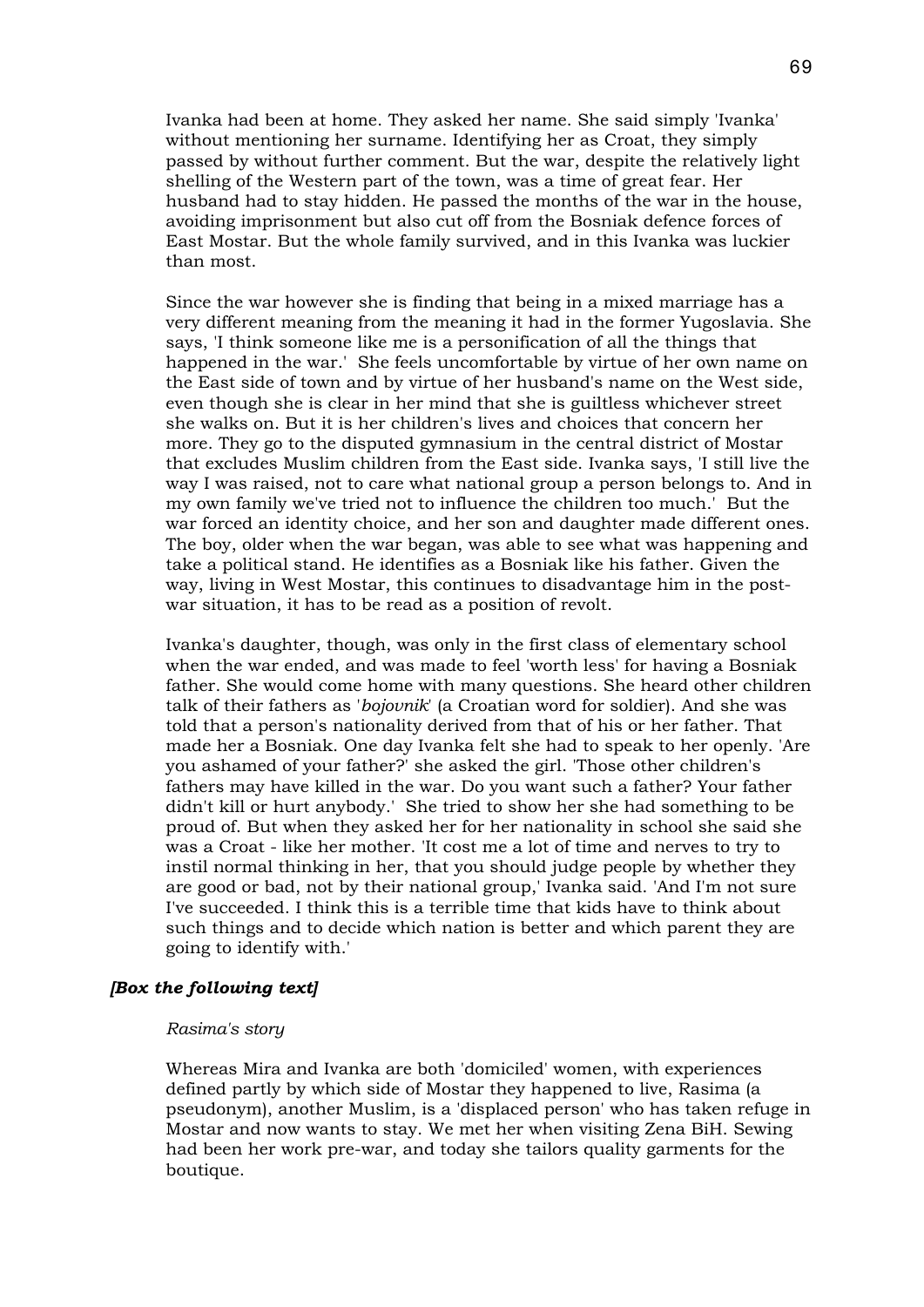As a young woman, as yet unmarried, Rasima had lived before the war with all her family in Nevesinje. During the Serb extremists' 'ethnic cleansing' of East Herzegovina, Rasima and her sister were imprisoned in a concentration camp with many others. She, her sister and one other woman were the only survivors of this camp. She was witness to the killing of a total of 76 people, including little children. 'They killed them in a terrible way', she says. Rasima lost seven out of eight family members in these events, including her father and mother. She arrived for work therapy in Zena BiH in early 1995, part of a group of 250 survivors of concentration camps, now expelled from East Herzegovina.

Rasima, with some others among the newly arrived women, got involved with Zena BiH. Azra remembers, 'When she first time she couldn't speak to us, she couldn't even cry.' But the sewing work was a kind of therapy, and gradually she was able to use the space to talk. 'Women were tortured in this war in different kinds of ways,' she says. 'They were used as living shields. They were in concentration camps. Some were raped. It is very difficult to talk about it. But it is also difficult not to talk about it.' Rasima and her sister both stayed in Mostar. Both married. Rasima had a miscarriage. But now she has a daughter, and Zena BiH call this baby 'our youngest member'.

The day before we met, Rasima had been taken back to Nevesinje in order to identify the exhumed body of one of her brothers - another trauma. Freshly returned from that terrible revisiting of her home town, she said, 'How could I ever think of going back to live there, taking my daughter? Those war criminals are still walking about free. I don't believe most of them will ever be punished for what they did. I don't have the strength to go back, to go through all that again, to have people provoke my child.' She was crying as she spoke. 'I'd rather be a beggar on the street than go back there.'

It is remarkable, though, what faith Rasima has in the potential of Mostar to renew itself as a mixed city, and how much she wants that to happen. For her, Zena BiH prefigures this future. 'Women of all nationalities participate in Zena BiH from both sides of the city. And personally I can say that in all this time we've never had any conflict between us. It will be a long time, but one day the city will be re-unified.'

#### *The refusal of enforced identities and divisive categories*

The fact that in our research we focus on Zena BiH, Zene Mostara and DOM, all three ethnically mixed and anti-nationalist projects, may give the impression that such positive developments are commonplace in Mostar and its region. But this is not so. As in Gornji Vakuf/Uskoplje, there are many individuals who personally wish to see their society re-integrated, but there are very few who act on this collectively and in the public sphere. In fact the only other project of this kind in Mostar (we are told) is the Pavarotti Centre for children and youth, and this was not, as the three women's organizations were, a local, Bosnian initiative.

It has not been easy, even for these women as individuals, to resist feelings of ethnic hatred. Memories of war are still acute. Azra said, 'I don't know whether it's hate I feel for those people who hurt me and my mother. I don't want to feel hate. I think perhaps I just want to vomit on them.' Antipathy is daily reinforced by the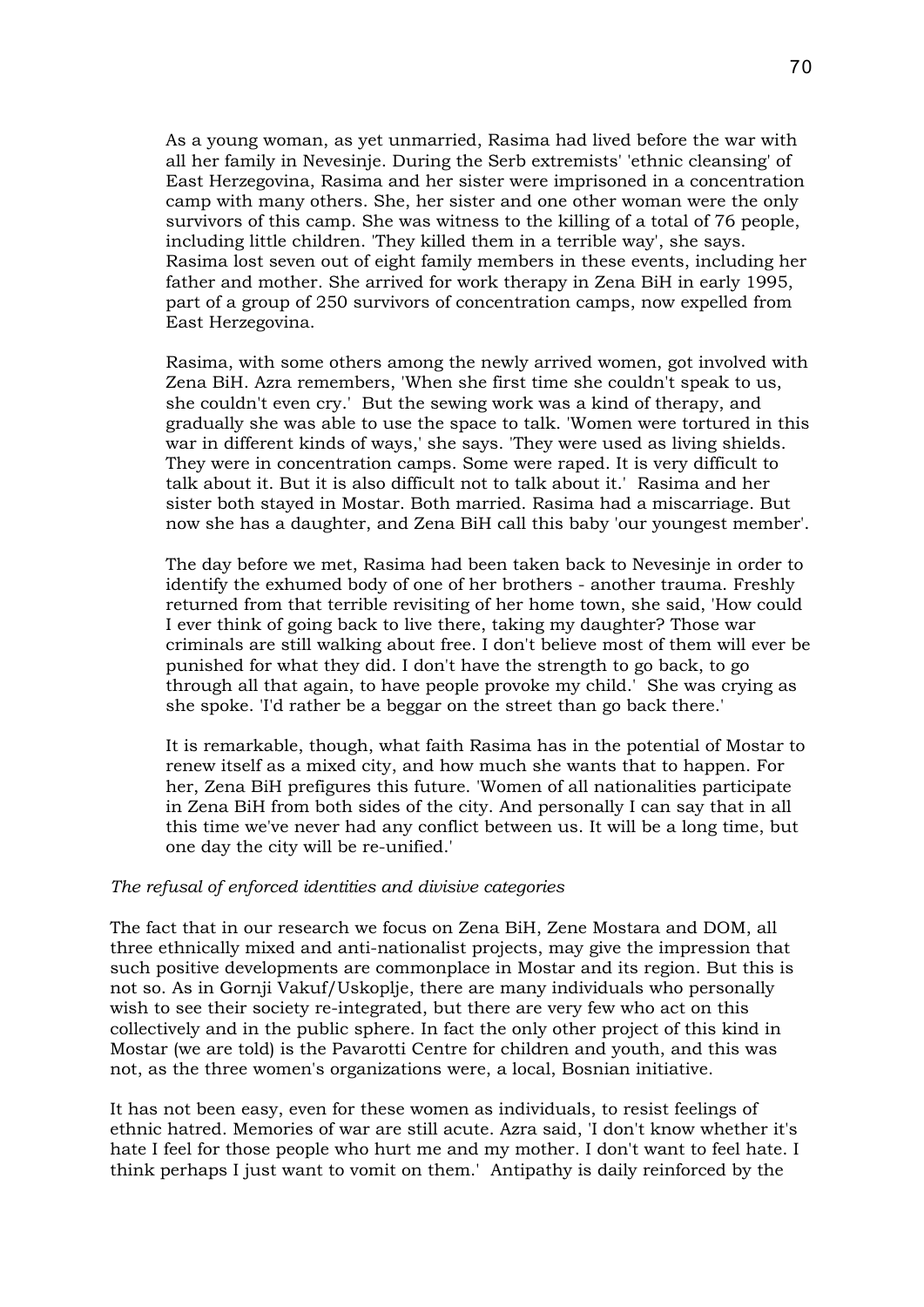distinctive environments of East and West Mostar. Semsa for instance, said 'I go back to the West side to visit friends sometimes. But somehow it gets to me *here* [she pointed to her chest]. I'll be sitting in a café there and all I can think about is how quickly I can get back to the East side.'

But the way the urge to national hatred is dealt with by the women is continually to differentiate between 'good and bad', 'normal and abnormal', 'killers and others' among any one national group. So when Semsa avoids the West side it is not because she is surrounded by 'Croats' there, but because 'war criminals still walk those streets'. West Mostar is the centre of power of those extremists who, as she puts it, 'wrecked my life'. And Azra takes care to show that when she speaks of 'those people who hurt us' she does not mean 'Croats', but 'extremists'. She says of West Mostar, 'The hardliners in the HDZ are still there. And until they go it is impossible truly to talk of a common life.'

So those who want to heal national divisions in Mostar and its region take what steps towards this that they find possible, personally and organizationally. At the simplest individual level people 'cross the line'. Mira told us of one Bosniak woman who simply goes every day into West Mostar to tend her garden there. She may not be able to live there now, but she is prepared to risk hard words and cold shouldering on a daily basis simply to assert that the land is hers to care for. In a similar spirit the women of the three organizations too 'crossed the line' as soon as they could do so with moderate safety. Zena BiH for instance soon after the Dayton agreement was signed, started running car trips four times a week to Nevesinje in the Republika Srpska. Twice a week they took women from Mostar to Nevesinje, and twice they brought women from DOM into Mostar. They did something similar between Mostar and Capljina, a town with a Croat majority now.

They achieved the re-establishment of 'normal' relationships, first and foremost, on the basis of a thought-through position, a belief. Thus Nadja, social worker and Zena BiH activist, said 'I'm not threatened by nationalists and nationalism. I feel myself to be an intellectual, and I believe I can build positive relations.' And Azra, the founder of Zena BiH, said

It's my belief that women never really lost the links of friendship from before the war. Even when we cannot act on them for fear of harming each other. Take those Croat women who took me in. I still can't speak their names. But I can be sure their friendship for me hasn't changed. (Azra)

But a principled position is not enough of itself. The women knew, or quickly learned, that you need to develop an intelligent and sensitive relational practice if mistrust is not to destroy the chance of reconnection. They learned first of all what level of candour is possible, or becomes possible, within the organization. Thus the women of Zena BiH learned how to build the level of trust among themselves that could enable Rasima, arriving with her appalling experience of 'ethnic cleansing', to speak. So that, by the time we met her, Rasima would be able to say, 'We can talk about everything here, we can be open with each other. Every woman here, whatever national name she carries, each has her own pain.'

And likewise the organization took those skills outwards to their meetings with the women in Nevesinje and other towns.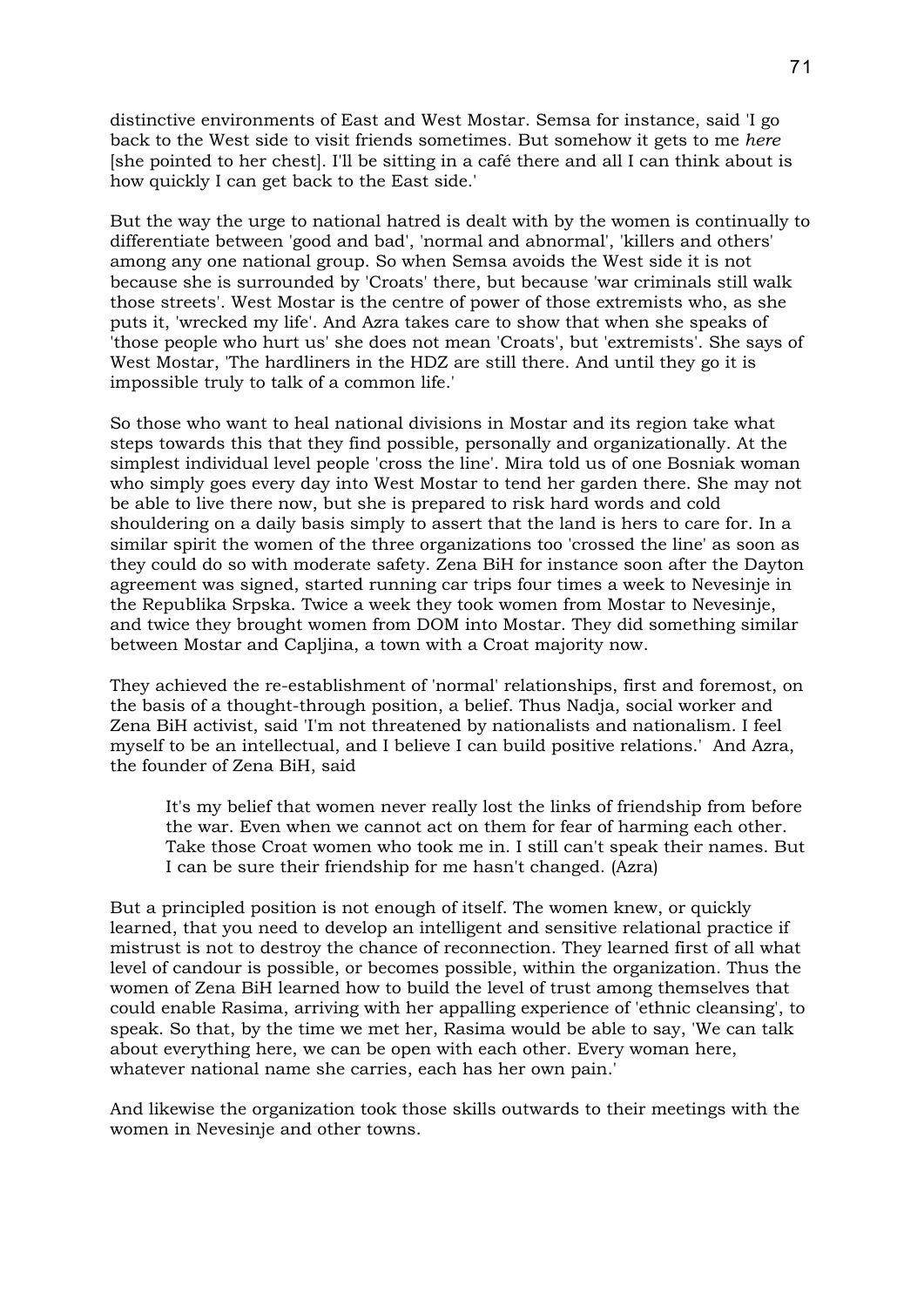We would avoid painful or sensitive topics in these encounters. We used to organize preparation, a kind of training, for the women who were going from our side. We would avoid heavy war experiences, talk about children, houses, prices, markets, food, relations between men and women, things like that. (Nadja)

In addition to national identity, there are, as we have seen, many other divisive differences in a place like Mostar. The war has resulted in distinctive categorizations among its survivors, with one category pitted against another. As in Gornji Vakuf/Uskoplje, fingers are pointed and blame ascribed. Those who took up arms and those who did not hate each other; those who lost loved ones resent those who did not; those who stayed resent those who went by choice; those who were expelled resent those who escaped; the domiciled resent the displaced and *vice versa*; those who cannot get their accommodation back resent those who live in their own homes. The work the women of the three organizations have undertaken is a highly complex work of healing that often stretches heart and mind to the point of exhaustion.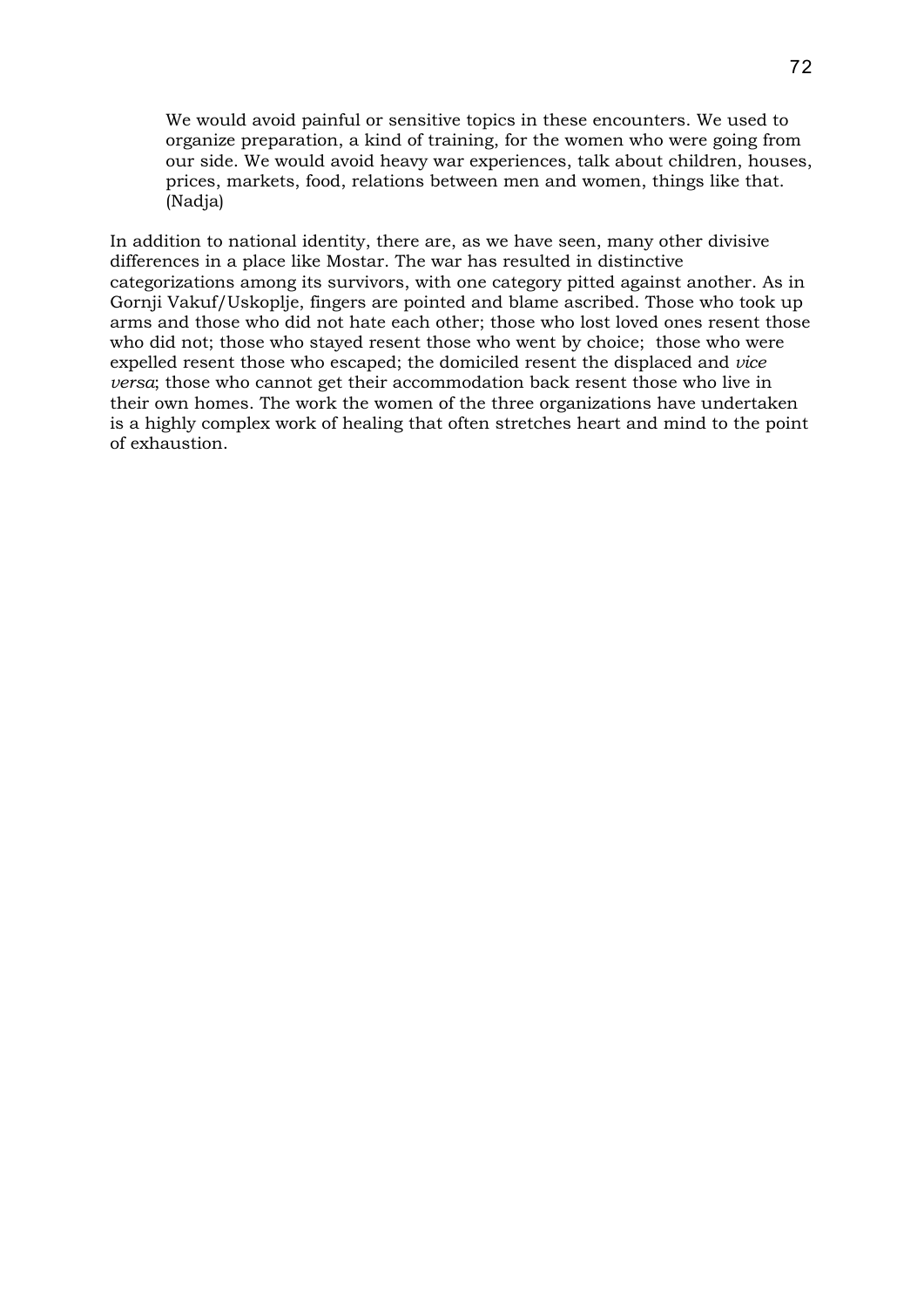### **CHAPTER 4**

# **BANJA LUKA: A city of uncertain status**

#### **Banja Luka in war and after war**

The city of Banja Luka is the geographical, political, and cultural centre of the region known as the Bosnian Krajina. It is situated in the northern part of B-H, in the wide valley of the river Vrbas, surrounded by forested hills. It is an elegant city with many tree-lined avenues of lindens and chestnuts, and handsome monumental buildings. Its fortress, the Kastel, is built on Roman foundations.

Banja Luka was an important centre both under the Ottoman Empire and Austro-Hungarian rule. The Turks conquered the territory in 1463 and in the next three and half centuries many fine buildings were constructed: mosques, inns, fountains and gardens characterised the city of this period. Many local people converted to Islam during these centuries. In 1878 Ottoman domination ended and Bosnia-Herzegovina came under the administration of the Habsburg monarchy. Those who then came south to colonise the area were Catholics, and many so-called 'Croats' in Banja Luka today are their descendants and carry Austrian or Hungarian family names. The late nineteenth century brought hospitals and the railway, the printing press and manufacture to Banja Luka.

In the period between the two world wars, Banja Luka was the principal city of a province in the newly formed Kingdom of Serbs, Croats and Slovenians, but when German forces invaded Yugoslavia in 1941 it became the headquarters of the *ustase* regime of the Nazi puppet state of Croatia. The Serb population in particular was victimized by the brutal *ustase.* Serb men who survived imprisonment, torture and murder went underground, joining either the monarchist Serb *cetniks* or the ethnically-mixed communist Partisans. These two conflictual traditions still live on in the local Serb population and its contemporary politics.

In post-war Yugoslavia, Banja Luka was important for its university and for its many industries - including engineering, electrical goods, chemicals, timber products and food manufacture. While the town modernised and new high-rise flats were built, distinctive districts of Muslim, Croat and Serb housing persisted. Although religion was not favoured under Tito and the League of Communists, the important Islamic mosques and Orthodox and Catholic churches of Banja Luka survived as valued expressions of a complex cultural heritage.

But all this was about to change. In the late 1980s when the grip of the League of Communists began to fail and new political parties sprang up, it was nationalist politicians that seized the support of local people and won the elections of 1990. Serbs were more than half the population of the city. In the census of 1992 they numbered 106,858, against 29,033 Croats, 28,550 Muslims, 23,403 people declaring themselves Yugoslavs and 7,408 'others'. Banja Luka, under the political control of the SDS, became the heartland of Serb nationalism as the country slid to war.

In the fighting of 1992 to 1995, Banja Luka fared better than Sarajevo or Mostar. There was no direct engagement of militaries in the city or neighbouring area,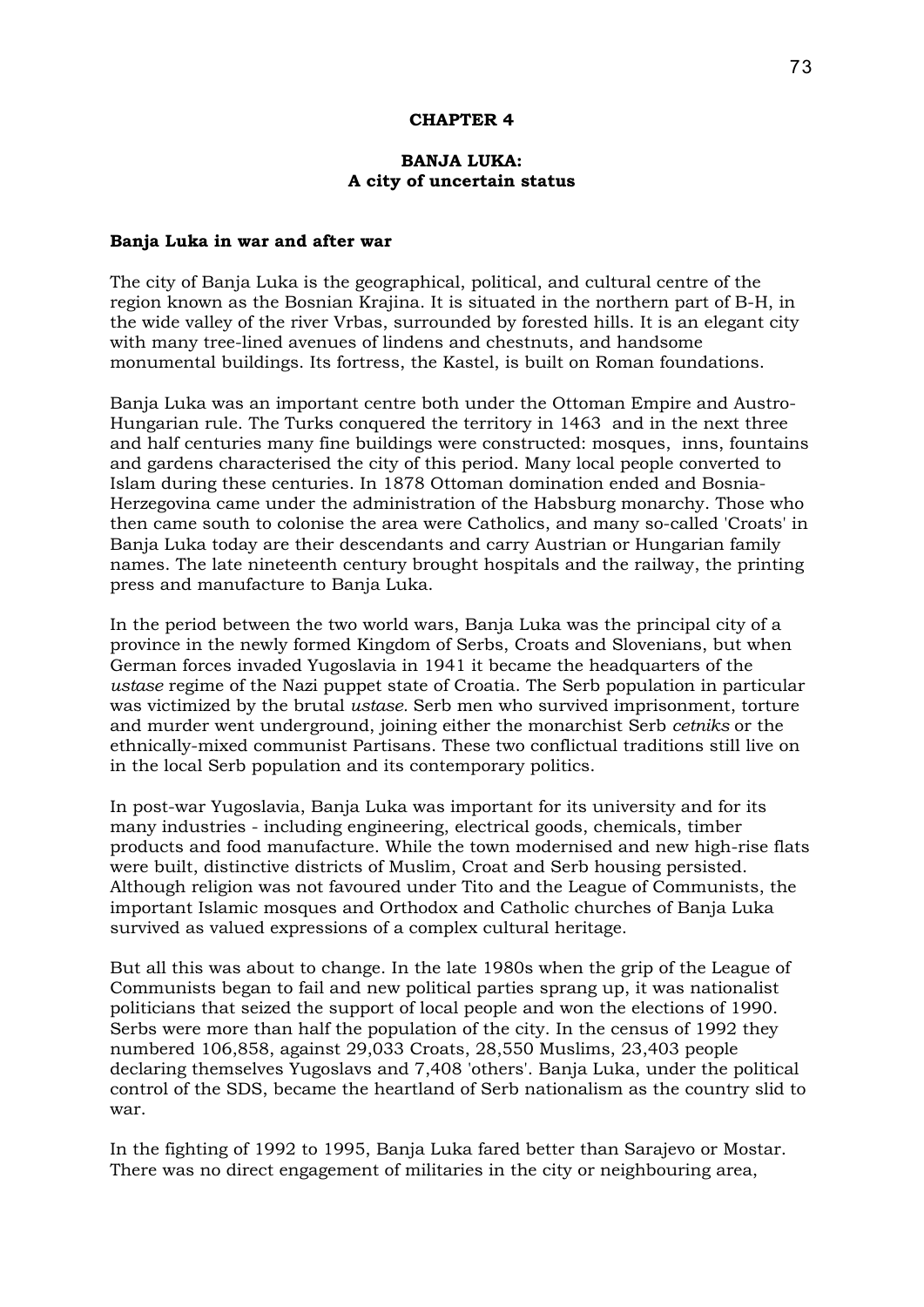although an onslaught by Croatian forces from the east in 1995 was only averted by international action. The infrastructure therefore was not damaged by shelling. But Serb extremists destroyed almost every trace of Muslim culture in an attempt to efface memories of the Ottoman period. All sixteen mosques were dynamited. Many Catholic churches too were destroyed.

The Muslim population of the town was not 'ethnically cleansed' in the manner of those living in the smaller towns and villages to the east. Serbs were so clearly in control here that they did not feel the need for such measures. Muslims were simply intimidated and victimized, so that many fled. To get on a convoy out of the city they had to pay, and also to sign away their rights to their property. The few who remained kept a low profile. Most were removed from their jobs and driven from their flats and houses, sometimes at gunpoint. They spent the war living in garages, sheds and basements. Many felt, and indeed continue to feel, abandoned by the Bosniak leaders in Sarajevo (*Svijet*, 18.4.199). Many Croats also left the town during the war, taking shelter in nearby Croatia. Those who remained suffered particular harassment in 1995 in response to the Croat offensive (Operations Storm and Flash) against Serbs in the Krajina.

Many Banja Luka Serbs disagreed with what was being done in their name by the nationalist regime and its armed men. Some older Muslims remembered how, in World War II, a group of eminent Muslims had appealed to the *ustase* to cease victimization of Serbs. Some now expected rightminded Serbs to reciprocate. Many did help friends and neighbours of the minority groups in private, but few were willing to risk a public stand for fear of reprisals for disloyalty.

### *Since Dayton*

In the new map drawn at the end of the war by the Dayton peace agreement, Banja Luka fell within the Republika Srpska. Radovan Karadzic and the other war leaders of the SDS maintained their headquarters in the town of Pale. But Banja Luka became the principal city of the new Entity, its municipality under SDS control.

The war had affected huge changes in the human character of the city. The streets were full of soldiers in uniform. The many thousands of Muslims and Croats who had gone had been replaced by an influx of thousands of Serb refugees, some from Croatia and some from areas of Bosnia-Herzegovina under Muslim or Croat control. A lot of the refugees were country people, not used to city living. There was resentment on both sides. Banja Luka had always had a proud, perhaps even snobbish, class of 'old Banja Luka' residents who were inclined to look down on these rough newcomers with mud on their boots. For their part, some of the incoming refugees resented the cosmopolitanism of the 'old Banja Luka' elite who, they suspected, might 'rather see Muslims and Croats than us living in Banja Luka!'

The remaining Muslims and Croats however were given no reason to feel this was in fact the case. In the post-war period the elimination of all traces of Muslim culture in the city continued. Muslim-sounding street names were changed to names reflecting Serb (and not even Bosnian Serb) history. The Serb authorities for some years resolutely refused to consider the rebuilding of the famous Ferhadia mosque. On the other hand, they set about reconstructing the Orthodox cathedral that the *ustase* had demolished in World War II.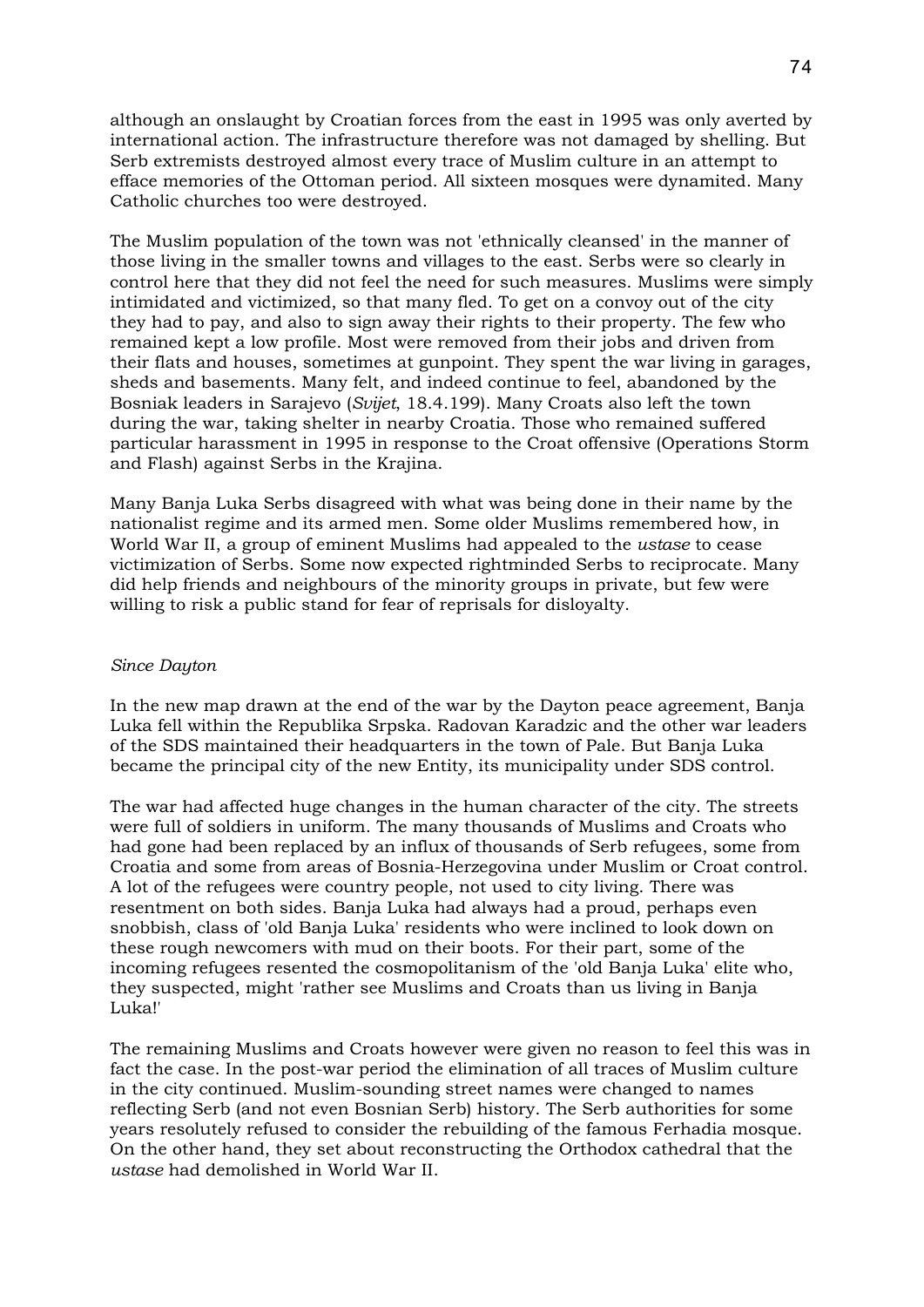To Serb nationalist feeling in the Republika Srpska, Catholic culture was now alien. Nevertheless, Croat ethno-political aspirations were seen as relatively unchallenging. Croats after all now had 'their own homeland' to look to. It was Muslims, with nowhere else to belong, known to aspire to a re-unified, Muslimdominated Bosnia-Herzegovina, who were seen as a threat. They were the ones whose birthrate was feared. They were the ones whose traces had to be rubbed from the face of Banja Luka and whose return must be made unthinkable.

In the period immediately following the first post-war elections, which confirmed the grip of Serb nationalism on the Republika Srpska, the entity was punished by the international community for its intransigence, particularly the way it dragged its feet over the return to their former homes of Muslim and Croat refugees and displaced people. It received less aid than the Federation, and on all indicators of economic recovery it lagged well behind the rest of B-H. Investment and output was lower, unemployment very much higher. The privatization process here was particularly brutal, with a mafiosi of corrupt politicians selling off state property to their own profit.

The political atmosphere in Banja Luka has fluctuated. The power of the warfaction in the administration of the Entity was modified somewhat when, in early 1997, Radovan Karadzic was replaced by Biljana Plavsic as President of Republika Srpska and the new party leadership moved the headquarters from Pale into Banja Luka. The atmosphere was further improved by the accession to the Entity's premiership of the moderate, Milorad Dodik. Plavsic however was displaced in the presidential elections of 1998 by Nicola Poplasen, leader of the extreme nationalist Serbian Radical Party. The international community soon after unceremoniously removed him from power. But this high-handed gesture of the internationals angered many SDS supporters and polarized opinion. Serb national feeling was also aggravated by the NATO bombing of Yugoslavia in the Kosovo crisis of 1999, and attacks were made by angry youth on buildings identified with the USA.

Although the Dayton Agreement has been widely criticized for seeming to reward Bosnian Serb militarists for their actions, the predominant attitude of Bosnian Serbs themselves, post-Dayton, has been one of bitterness and resentment. Some had shared the aspiration to a Greater Serbia. But many ordinary Bosnian Serbs had fought between 1992 and 1995 because they felt, or had been persuaded, that the declaration of independence of a Bosnian state threatened to make Serbs 'yet again' victims, doomed to be minoritized and dominated by 'Turks'. They did not, even in retrospect, see Serbs as aggressors but as parties to an 'unavoidable' civil war.

Feelings towards the FRY however were not unambiguous. Individual and family cross-border ties were being maintained and Serb national issues continued to dominate political discourse. On the other hand some were increasingly disillusioned with Milosevic as a leader. Not only had he betrayed the Bosnian Serbs at the end of the war, but he had now 'lost' Kosovo and in general damaged Serb interests in world opinion. And with Serbia enduring sanctions and political turmoil, it was even possible to feel lucky to be a *Bosnian* Serb, with, at least, the Republika Srpska to call your own.

By the time of our case study in 1999, the administration was paying lip-service to the international institutions' injunctions on return. The actual movement of people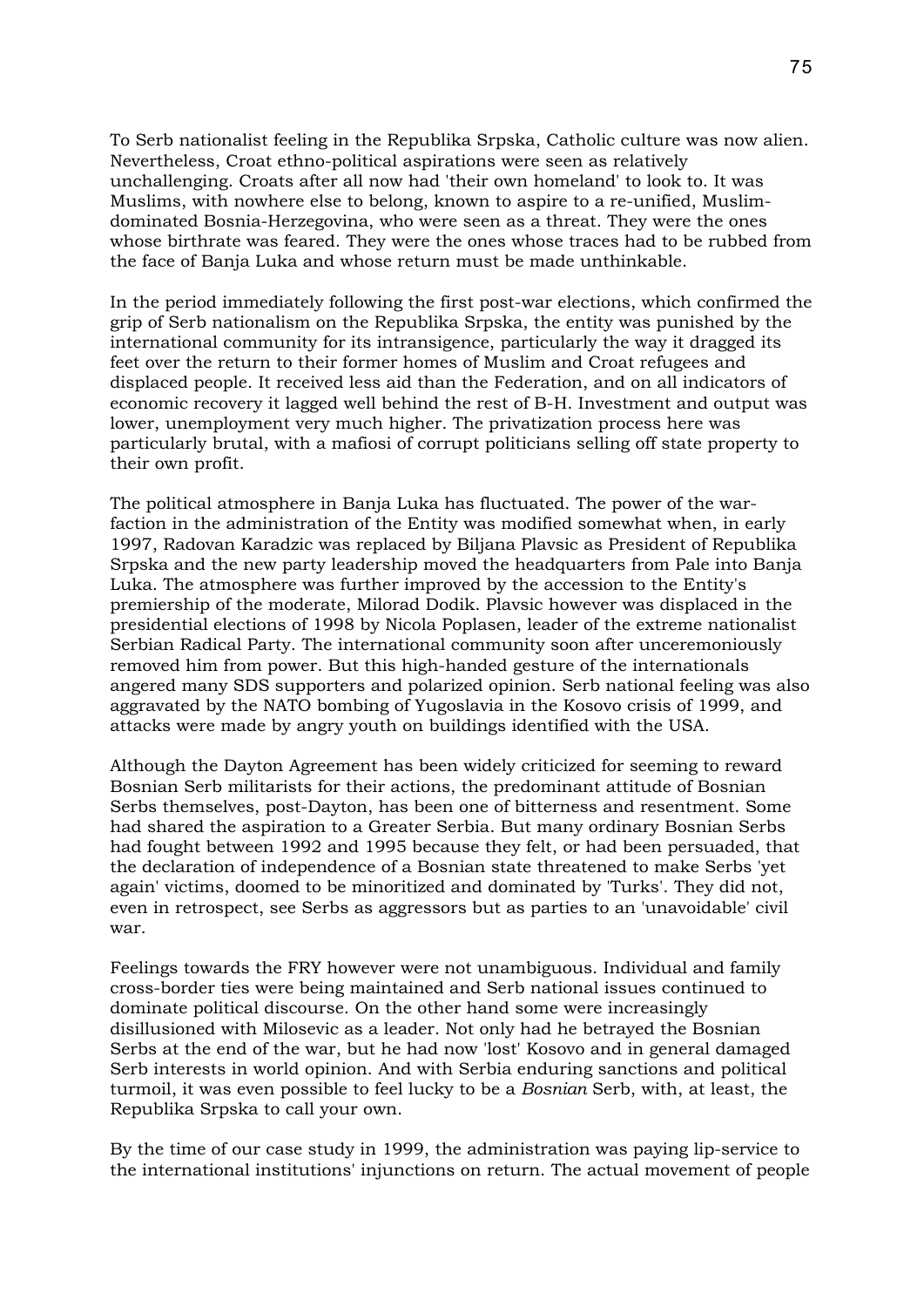however was very slow, particularly to the city itself. Minorities were being discouraged from even considering such a move by acts of terrorism carried out by the extremists on the Serb rightwing against both minorities and Serb personalities considered traitors, such as the assassination of progressive newspaper editor Zelko Kopanja. Between December 1 1995 and September 30 1999, only 609 Bosniak refugees and displaced people returned to Banja Luka. At the latter date, the Muslim population of the town was still little more than 4,000 (and Muslims were no more than 1-2% of the Republika Srpska as a whole). The number of Croats who had returned to the city was 326. In the same period 2091 Serbs returned, more than twice as many as the minorities combined (UNHCR statistics). Meanwhile birth and death rates were also threatening the continuity of a Muslim presence in Banja Luka. In 1999 only three live births were registered in the city, as against 200 deaths.

So while café culture and street life were reviving to give Banja Luka something of its former urbane character, this was now a monocultural city. The cries of the *muezzin* from the mosque were a thing of the past. Cyrillic script had become dominant. Only a foolhardy Muslim woman would walk 'covered' down the fashionable Gospodska promenade. Banja Luka's community of artists, dramatists, writers and other intellectuals, which had been cosmopolitan in its culture, had lost two thirds of its personalities, its inspiration and creativeness.

# **Women's activism in Banja Luka**

Banja Luka, and the Republika Srpska more generally, have their share of humanitarian NGOs, both international and local. There are said to be sixty in BL alone. The great majority are humanitarian organizations. Among the big international NGOs, for instance, Caritas has been very active and also Merhamet. The former have been specially important for the remnant Catholic/Croat population, while Merhamet was the only high-profile NGO supporting the remaining Muslim/Bosniak population of Banja Luka during and after the war.

Quite a few of the local humanitarian NGOs that have sprung up in the post-war period are women's organizations. Examples are Put Nade, (Way of Hope) an organization of women supporting children, Zlatna Jesen, (Golden Autumn) working with the elderly, and Duga, a predominantly Serb group of women working with refugees. Although run by women, however, such groups are not critical of gender relations. And they are characterized by being mainly, in practice if not in principle, mono-ethnic. The two projects of which we made studies in Banja Luka are quite different. They challenge both ethnic exclusivism and women's position in society. Such activist civil associations, as opposed to service providers, began to become a possibility in Banja Luka as the extreme nationalists started to lose their political grip. But the two organizations we researched also differ from each other.

# *Zenska Akcija 'Vidra'*

Zenska Akcija 'Vidra' was set up in 1997 and was thus two years old when we came to Banja Luka to learn more about it. In numbers and budget it is a small NGO, and can seldom pay more than one salary. Its members and beneficiaries are mainly drawn from Banja Luka's ethnic minorities: Bosniaks, Croats and people of mixed origin and in mixed marriages. The project was set up to address one particular problem: the *economic disadvantage* experienced by such women. Project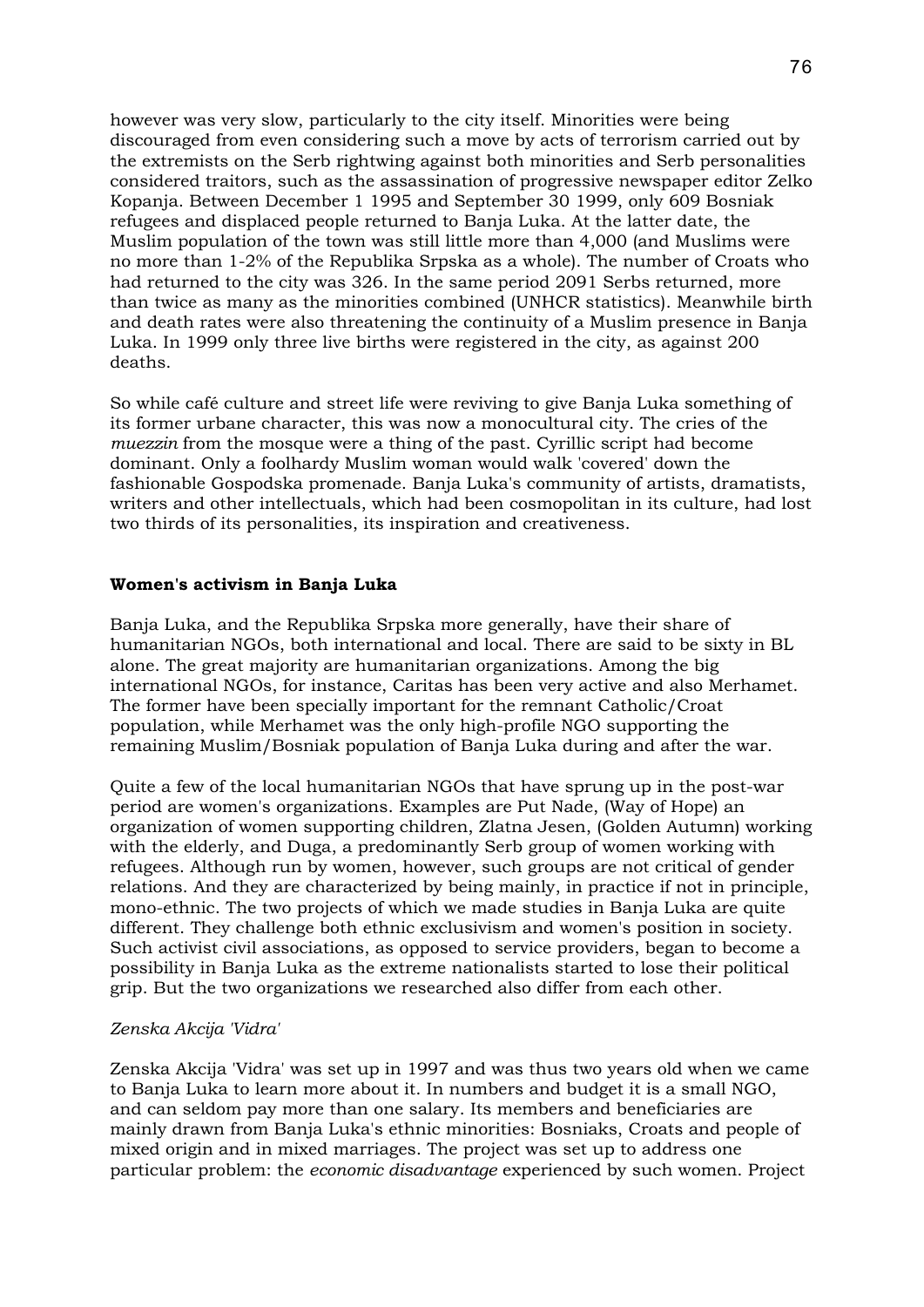activity was be designed to give support to what Vidra have variously termed the most 'socially jeopardized' or 'socially endangered' women. What precisely these terms mean in the context of Banja Luka, we learned from our interviews with four of Vidra's more active members.

All four had been put out of work during the war and, by the time they got involved with Vidra, had all but despaired of ever working again. SK (aged 49) and SJ (aged 53) had both been reduced to inactivity in 1992 by being removed from their jobs in Incel, the big Yugoslav paper manufacturers. The reason given was 'war circumstances'. But both of them knew full well that the real reason was their names. SK was born of a Serb father and Croat mother. SJ was a Muslim. But both were married to Muslim men. 'It was a hard moment,' SJ said of her ejection from employment. 'But those of us who were laid off together, we visited each other, we talked to each other. And sometimes, I have to say, at times we were almost glad not to be working in those perishingly cold rooms for that miserable salary!' They compensated for their enforced idleness by walking in the countryside (there was no fighting in the immediate environs of Banja Luka), collecting mushrooms and herbs, finding respite in nature.

Jasmina, a Muslim married to a Muslim, had also been dismissed in 1992 from her job as an administrator in a medical institution. 'It was just an ordinary working day,' she said. 'And just one hour before it was time to go home they told me "don't bother to come in tomorrow". A month later they sent me my papers.' This had been a very hard time for Jasmina. Her husband had been arrested and held in a prison camp. Several family members had lost their livelihood. Latterly, eleven of them had depended on her salary alone. Now that too was gone. Fortunately they had saved a small supply of provisions against such an eventuality.

Jasmina at this time had felt her children were unsafe in school. The teachers were always baiting her daughter by asking 'where is your father?'. But she was in a cleft stick. If she kept them out of school the family would be seen as boycotting 'Serb' education. She thought of trying to leave Banja Luka, with the children, on a convoy. But to do this she would have had to sign away her house and other property to the Republika Srpska authorities. And, besides, her husband, whose freedom from imprisonment they had eventually bought for DM 4000, remained under house arrest. Eventually they bribed their way onto a bus to Tuzla and spent the rest of the war there.

The story of M was different again. An unmarried Muslim woman, she had lost two jobs in succession not because she was of minority identity but because her employers were. The first, a Muslim, escaped from Banja Luka in 1993, and her second, a Croat, fled the following year. At the outbreak of war she had been, as well as a working woman, also housekeeper for her mother and three brothers. Her mother died and her brothers escaped from the region. Now M was left living alone, jobless, doing her best to keep busy with humanitarian work - until joining Vidra.

In comparison with other women's organizations covered in this research, Vidra are thus very specific in their membership. The core group is a cluster of friends. Some had known each other long before the war, and some had helped each other during the hard times. They are also specific in their range of work and action. Their stated objectives are broad - supporting and promoting women's human and civil rights, and developing and expanding tolerance, confidence and non-violent communication in the community. But their practical focus is economic: women's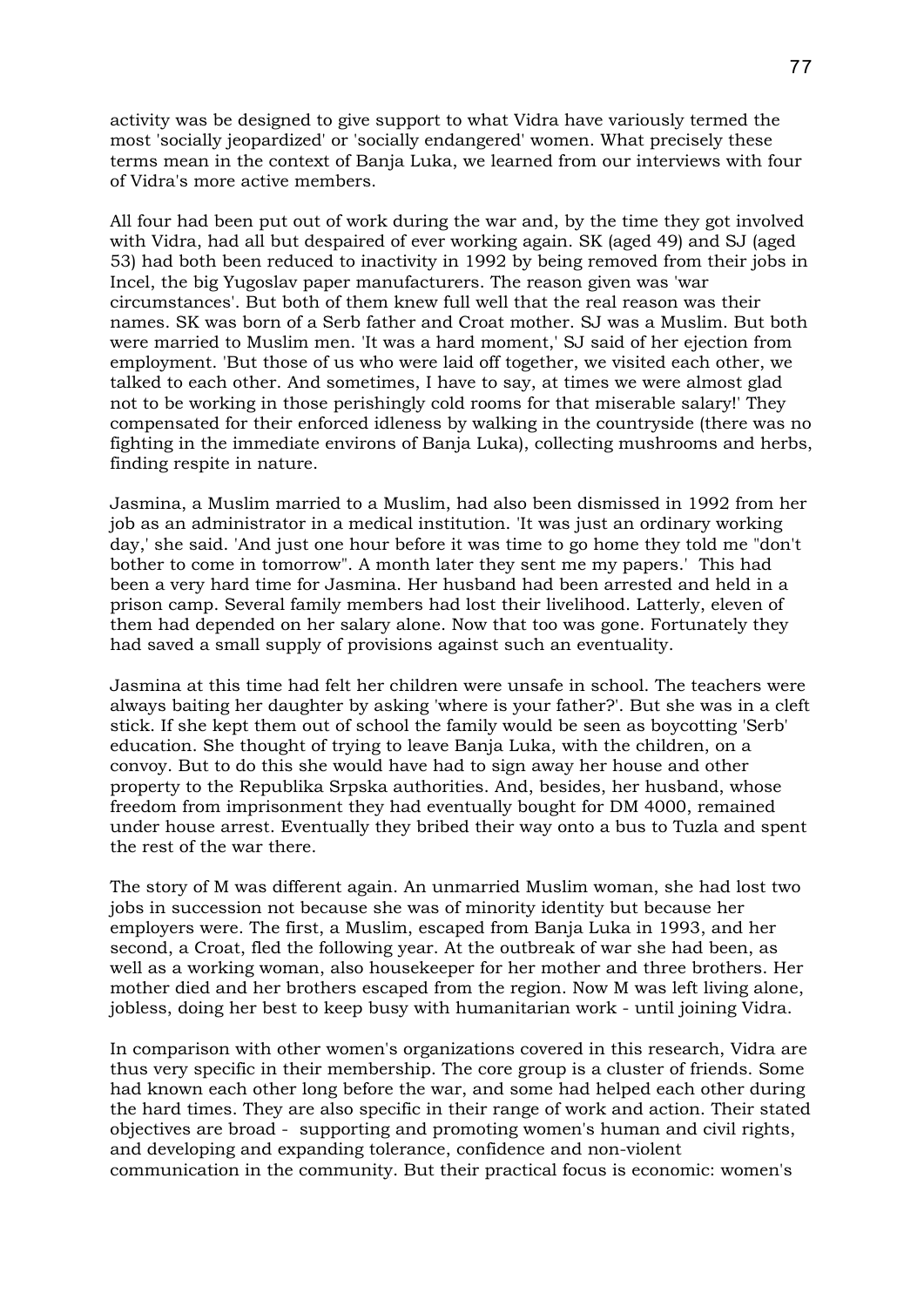earning power. They are, effectively, a small school for professional education for women, and, as they put it, 'the promotion of women in society'. In the early days they obtained training for themselves on how to run an NGO and how to do 'policy advocacy'.

Early on, they were supported by Caritas, the Catholic international NGO, and by a Danish NGO. They acquired an office, computer equipment and basic training in computer skills with a grant from CARE, a Canadian organization. Then they opened their doors for courses to women disadvantaged in the labour market. First, with Bosnian Women's Initiative money, they ran a three-month course for twelve women in small business enterprise for women. Then they ran a course in the Word Excel programme for book-keepers. In cooperation with the 'Medical Corps', they ran a two-month course in computer training for medical workers in emergency services. They have since run courses in computing for handicapped people, and facilitated sixteen workshops for NGOs in the Republika Srpska and the Federation. They also have a women's micro-credit project with 112 beneficiaries.

Vidra is based precisely on the principle of ethnic mixity: these minority women have organized to seek equal rights in a fully mixed society. And in this respect it contrasts strikingly with the prevailing Serb exclusiveness in Banja Luka. Jasmina for instance said 'Vidra is the first organization I visited where nobody asked me what my nationality is. That's so important. For nine years I'd been asked: what's your name? your nationality? your religion? even when it had absolutely nothing to do with the matter in hand.'

So although the project's mixity is partial, it is both practical and principled. 'Most of us couldn't survive without contact with women in other towns. We got together a critical mass of women who wanted to co-operate and weren't nationalistic. We have mixity in all our courses. But we don't insist on it as a principle, it is something that just happens.' They do not specify in their records the national identity of those who attend Vidra activities. But they can tell from their names that many women involved with Vidra are in mixed marriages.

# *Udruzene Zene*

Our second case study in Banja Luka was of Udruzene Zene. It is a considerably bigger organization than Vidra, with a broader range of activities. It has four paid workers, a substantial number of activists and reaches many beneficiaries. It has a more consistent and critical gender analysis than Vidra. In contrast to Vidra, the women involved are mainly Serb, though, as we shall see, their politics are positively integrative.

Nada Golubovic is the acknowledged founder of Udruzene Zene. She was born of a Serb father and a Croat mother, but identifies as a Serb due to the latter having been, as Nada explained, 'a very patriarchal woman', who believed that the children should take their father's national identity. Like Vidra, Udruzene Zene is based on a friendship group. Around Nada was a group of women, including Lana Jajcevic and Natasha Petric, predominantly of Serb identity, all of them deeply opposed to Serb nationalism and angry at the separation brought about by the war and then imprinted on the map of B-H by the Dayton Agreement.

As soon as Nada and her colleagues saw a possibility of defying prevailing political opinion by crossing the Inter-Entity Border Line they did so. The first opportunity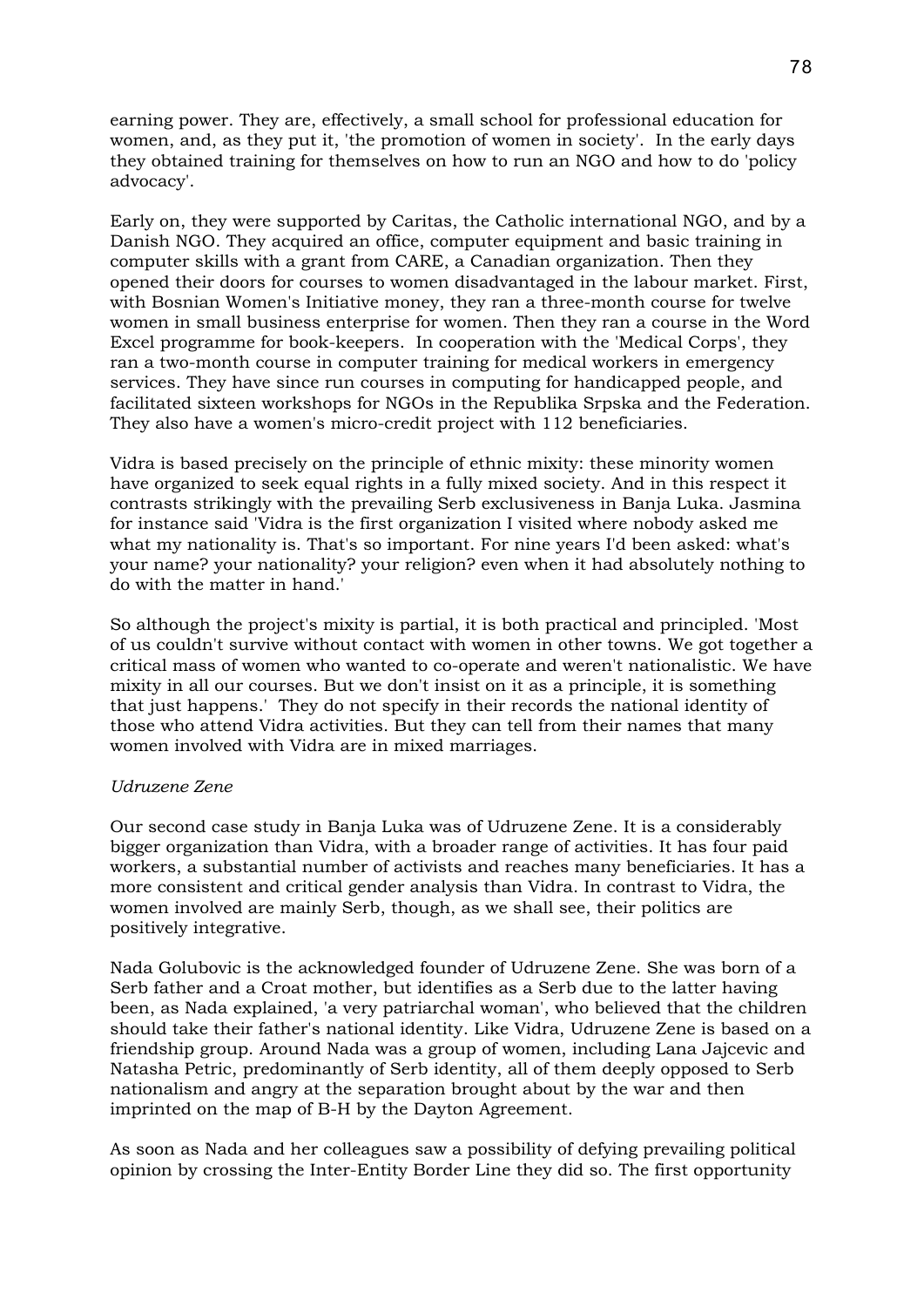that arose was a women's conference in Zenica, organized by the Helsinki Citizens' Assembly. This was in 1996, a time when it took some courage to participate in events in the Federation. On their return they were attacked in the local newspaper for having 'taken coffee with Alija Izetbegovic'. But nothing worse than insults befell them. So they persisted, next visiting Bihac for a workshop on leadership organized by the women's NGO Delphi Star. Nada says

The part played by women in maintaining dialogue in B-H has been very important. And not even B-H alone, but in the whole area of the former Yugoslavia... For me personally, it seemed as if German-style Nazism had come to the region. I couldn't agree with the idea that one national group could exist alone without the others.

This contact with other women and women's organizations so soon after the fighting ended taught Nada what an 'NGO' is, and she began to feel that action for change might be possible even in the Republika Srpska. She saw Medica, for instance, helping refugees. She thought: yes, we suffered in a particular way as women, and women in the Republika Srpska were particularly isolated. Having such a political leadership was terrible in itself, but on top of that the international institutions and NGOs were punishing the entity for its leadership by limiting aid and contact.

Nada and her colleagues first set their sights on making contact with women in the eastern part of the Entity, where they knew the situation was even worse than in Banja Luka. They tried to awaken interest in women there to get active and organize. They helped them get humanitarian aid, to set up an organization, and raise funding from BWI. At the same time, in Banja Luka, they founded their own organization, Udruzene Zene, registering it under the law of citizens' associations on August 16 1996. Some of them attended a course about how to organize projects, offered by the OSCE. Some of them individually attended empowerment courses, 'to strengthen ourselves and then to be able to strengthen others.' At first everyone worked on a voluntary basis, only later raising grants from international donors.

Since then Udruzene Zene have started and completed many different activities. One of the earliest, which continues to have an important place in their programme, is *Women and Law*, a joint project with the Helsinki Citizens' Assembly, funded by Kvinna til Kvinna. It employs lawyers to give free legal advice and help on employment, housing and domestic issues. It represents women in court cases. The legal project is specially useful in having secured a building in which other UZ activities too can be housed.

Other UZ projects have included *Woman Today*, a series of public seminars on sex equality for women in Banja Luka and other towns. There was *Women's Reproductive Health*, a joint project with Stope Nada (Marie Stopes International), co-ordinated by a doctor. And there was an *Animals Fund*, supported by BWI, providing cows and hens for women returners - both Serbs and Muslims returning to a rural area spanning the Entity line.

A good deal of the activity of Udruzene Zene has involved co-operation with other women's organizations in Sarajevo and elsewhere in B-H. They worked actively with the League of Women Voters in the campaign *There are More of Us*. UZ organized the local branch of the League and were active in outreach designed to get women in the Republika Srpska registered to vote. They have tried to develop a working relationship with women representatives in the more moderate political parties,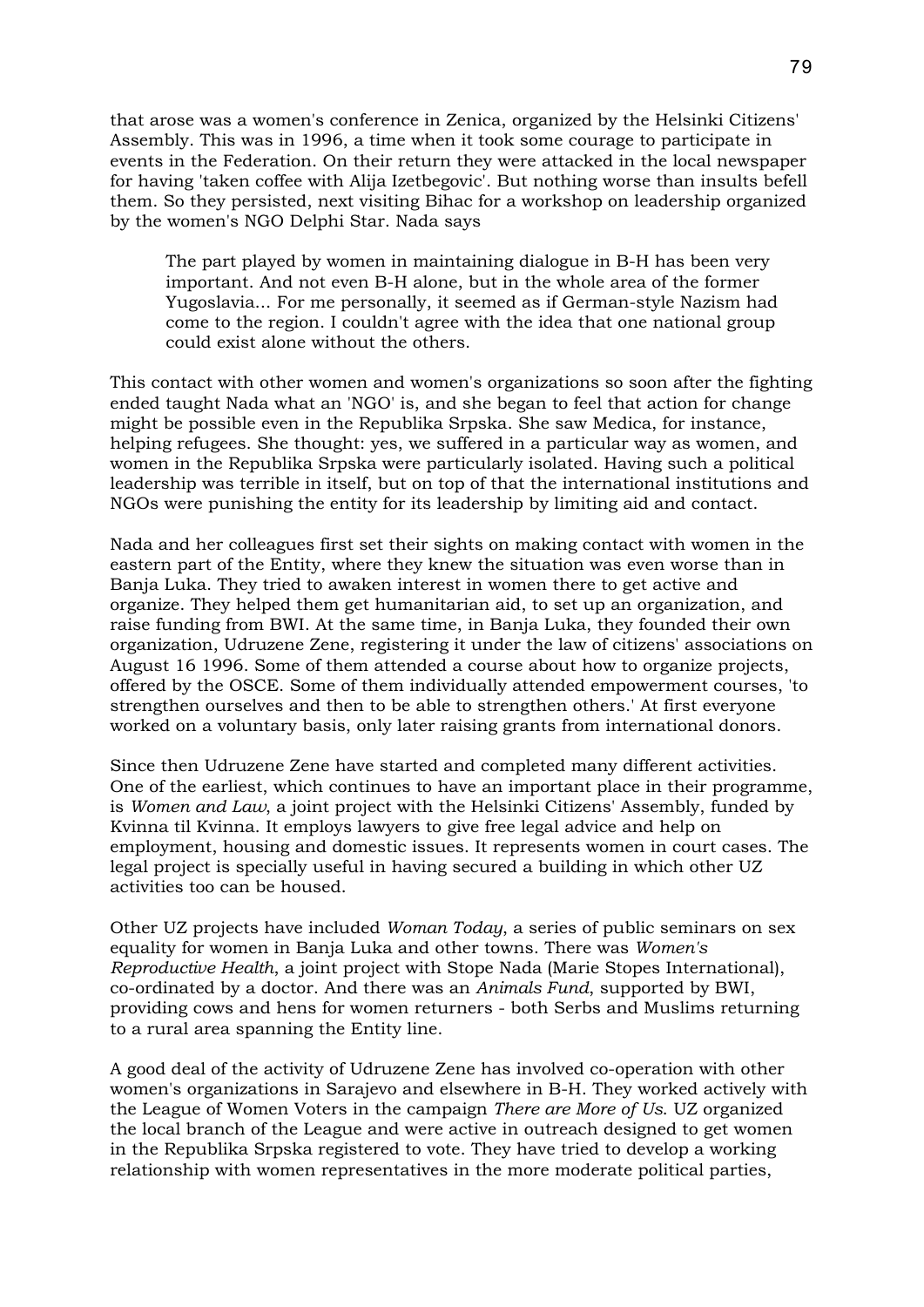having most success with the Party of Independent Social Democrats. They cooperated with the International Human Rights Law Group, contributing to research on *Women in Public Life* for a report on women's rights in B-H. And they participated with Medica, Zene Zenama and Oxfam in research on *Women and Violence*.

A project that has been particularly formative of UZ's gender politics is the *SOS Crisis Phone Line*. It is a resource for women experiencing violence and other forms of crisis, who not only obtain immediate support on the line, but may also subsequently come to the office for advice and counselling. The recruitment of young women as phone-line volunteers has reduced the average age in UZ. The volunteers receive some training on gender-based violence and hear many firsthand accounts from the survivors they work with. As we saw was also the case with Zene B-H in Mostar, the SOS line has revealed an urgent need for a refuge for battered women and their children. UZ are now seeking funding for such a development.

This work on domestic violence, and the relative connectedness of Udruzene Zene with feminists from other countries, has tended to radicalize their stance on gender politics. As we discuss further in Chapter 5, these women have a more consistent analysis of women's oppression than we found elsewhere and they are unusual in readily using the term 'feminist' of themselves and their work.

In their use of the media, too, Udruzene Zene are more experienced, so far as we can tell, than other women's organizations in B-H. They regularly use independent radio and television to inform women of the existence of the SOS Crisis line and to 'make violence against women visible'. And in their most ambitious project, *How to Live Together*, they have tackled head-on some of the most sensitive issues in postwar Banja Luka. This was a series of programmes, designed by UZ, that ran monthly for twelve months. The pattern was for a sequence of three weekly radio programmes to be followed by once monthly television slot. Each radio programme featured an individual woman, while in the television programme the three were brought together for a discussion chaired by a moderator. Each time Udruzene Zene chose one domiciled woman of Banja Luka, one refugee, and a woman of the Muslim or Croat minority who had fled, or been driven out, and was now a returner. When it happened, as it often did, that the returner felt insufficiently safe or confident to appear on television with the other two, a vacant chair would symbolize her presence.

The media project depends greatly on the experience of Mirjana Lukac, a Udruzene Zene activist and paid worker, whose pre-war occupation was television journalist. She says

We deal with topics like prejudice and tolerance, adaptation and communication. We choose women who we know are eloquent, careful and confident. Before each cycle we carry out a questionnaire study in the town, to gather popular opinion which we then insert into the programme. The broadcasts are live, and there's a phone-in, which usually provokes a lot of calls.

The national identity of the great majority of women of Udruzene Zene is Serb. But this does not mean that they seek to be a Serb organization. On the contrary, they are open to women of all national identities as a matter of stated principle. Lana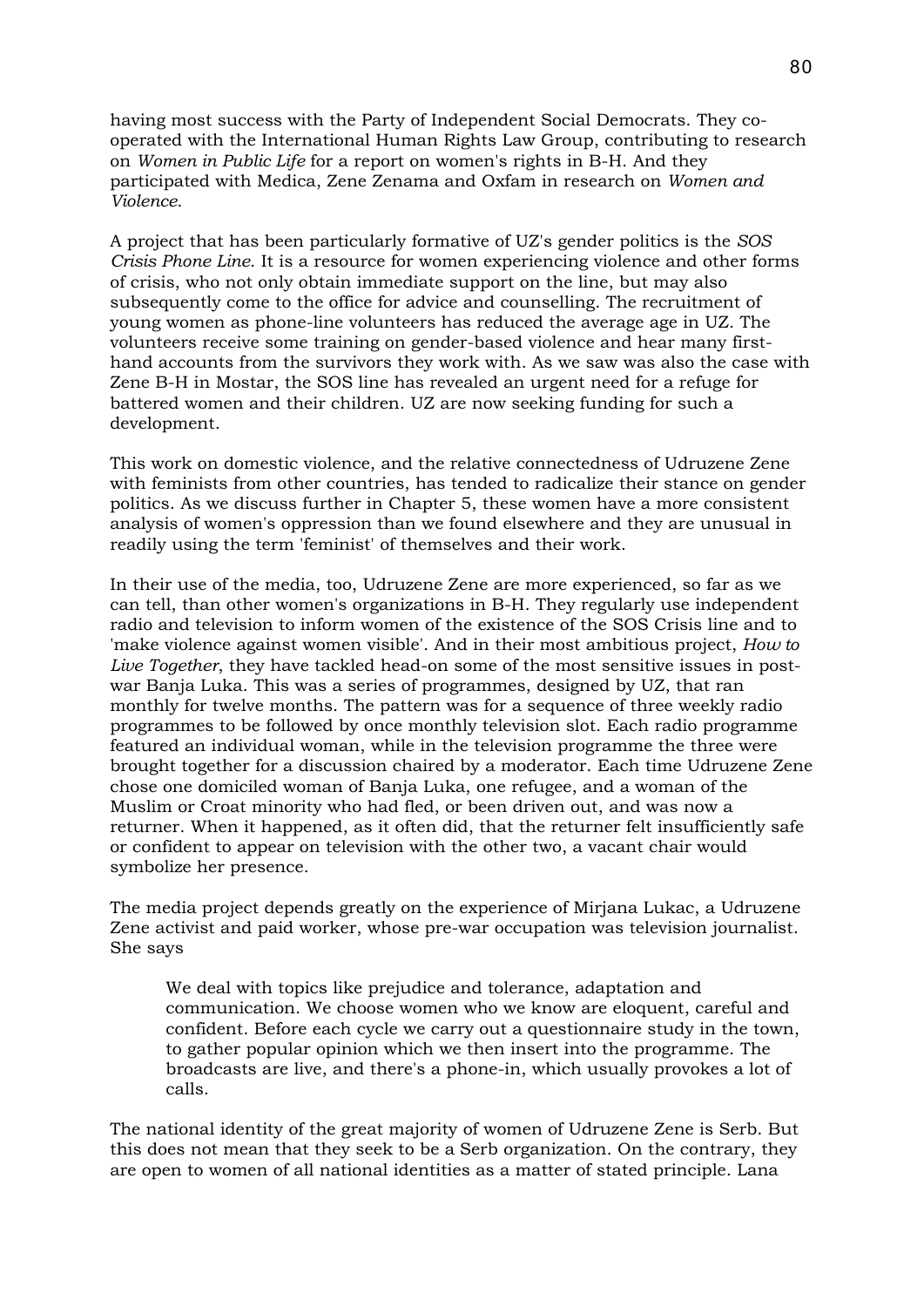explained that the women had gathered around a vision, an attractive idea. 'Names' had been irrelevant.

At the start we were basically a friendship group, five or six of us. And in the war, friendship was a matter of life and death. Even before we formed UZ we had been supporting refugee women, and our friends in minorities here who had problems. For instance, I was lucky to be able to stay in my own flat. But many non-Serbs were forced to leave. My nearest neighbours had to leave, so I opened my doors and they lived with me. Many of these women now in Udruzene Zene were doing the same for others.

Lana also pointed out to us that the very fact of Udruzene Zene's publicly antinationalist politics made it difficult for many Bosniak and Croat women, extremely vulnerable minorities in Banja Luka today, to join and have the high profile being an activist in UZ involves. On the other hand it attracted a degree of ethnic mixity among beneficiaries. Up to half of the clients of the both the legal service and the SOS Crisis phone line were women of the minority groups. It would not necessarily be a bad thing in the current context, she felt, to be an organization mainly of Serbs. It could be valuable to have Serb women, explicit about their politics, taking the lead in challenging the nationalist political regime and arguing for the rights of the other, minority, national groups. 'We are not part of "the Serbs" who decided to have ethnic cleansing. If we can say we're Serb women and we're against Serb nationalism it can be even more effective.'

# **Changes in the social fabric: women's re-integrative practice**

The war drastically changed the social structure of Banja Luka. At the level of the family unit, it split people apart, separating men from women, old from young. Sometimes the separations were made permanent by emigration and many were sealed by death. Few families have recovered the shape they had before the war.

At the level of Banja Luka city, this urban society lost its stable mixity and became a site of flux. Croats, Muslims and people of mixed, uncertain or 'other' identities, left in large numbers. Some (especially Muslims) were received as refugees by distant countries, some (especially Croats) just crossed the border to nearby Croatia. Also prone to leave, if they could, were democrats who found themselves at odds with the resurgent nationalism and the hyping of national identity. Many middle class and intellectual people who could draw on contacts abroad, and many men who wished to evade recruitment to the army, escaped if they could. Also departing the town for the countryside, of course, leaving their womenfolk and children behind them, were those men who were recruited into the armed forces. Thus, national identity was not the only shifting variable - the age and sex structure of the city changed too. Meanwhile, flooding into the city were thousands of displaced people, mainly Serbs driven eastwards across the Krajina in the Croatian offensive. Of these, some stayed in Banja Luka but many were passing through on the way to Serbia. To these changes in the urban society must be added a more general decline in wellbeing. An abnormally high proportion of the population ended the war in a state of ill health, either physically, due to poor nutrition and untreated illnesses, or mentally, due to trauma.

When the fighting stopped some, but rather few, of the incomers left again. Some (but even fewer) of the leavers returned. As we saw to be the case in Mostar, there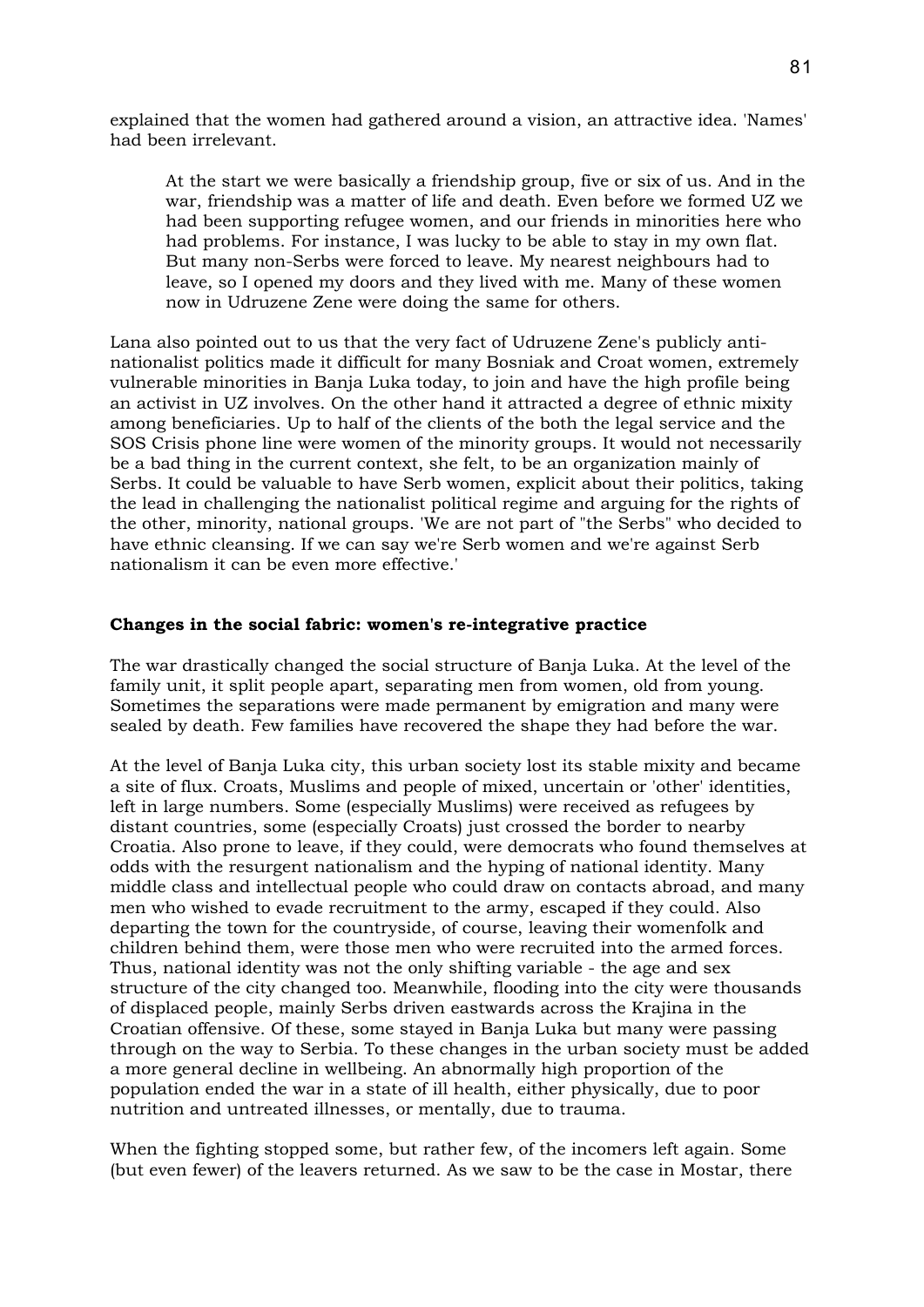were new and complex tensions between the various groups in and out of the city. There were resentments, as for instance between those old hands who felt distaste for the displaced incomers 'with mud on their boots' and those incomers who felt put down by the snobbery of the 'old BL-ites'. Some people who had settled abroad now despised those who had remained, viewing them as contaminated by the nationalism and provincialism of post-war Republika Srpska. The stayers resented the new emigrés for their foreign currency and Western lifestyle. Remaining Croat and Muslim minorities felt betrayed by 'their' national groups in their respective power centres in B-H who had abandoned the Republika Srpska as 'unwinnable', leaving them hostage among Serb nationalists. Bosniaks living in the Federation suspected those remaining in the RS of 'having sold out to the Serbs', and conversely Serbs in the RS suspected Serbs remaining in the Federation of a similar betrayal.

# **[Box the following section]**

#### *Sanja*

Sanja was fifteen when war came to Bosnia-Herzegovina. She was living with her Serb parents in Bugojno, a town where the Serb population was in a minority in relation to both Croats and Muslims. Three of her uncles were arrested and one was killed. Sanja and her mother took heed of this warning and escaped from the town during the night. They went first to Donji Vakuf, then to Sanski Most. Eventually they joined the flood of displaced people in Banja Luka, where they were able to rent temporary shelter in the outhouse of a Muslim's home. Sanja came to Udruzene Zene one day looking for help, and stayed to become a volunteer on the SOS phone line.

Twenty-two now, Sanja has been traumatized by violence at several levels. All her childhood she witnessed her father's brutality to her mother. More recently she had been terrorized by the shelling and grenades, so that now the sound of an alarm or a car backfiring could evoke panic. Mother and daughter would like to return to Bugojno, trusting that their former Muslim neighbours would bear them no ill will. But now her parents are separated and the father will not relinquish the flat. So Sanja says, 'I live nowhere. I belong nowhere. Any moment we could be put on the street by our landlord. I just live from day to day.' She would like to study law. She sees the only viable future lying abroad, anywhere far from here. But no country yet has conceded a visa.

But if Sanja cannot escape from Banja Luka, she has found among the women of Udruzene Zene a philosophy that affords her an escape from hatred. She says 'The world belongs to the younger generation, the future belongs to the future. We will make efforts to rebuild this place, to make it better. People will be divided into two groups. They won't be Serb, Croat and Muslim, just good and bad.' This young woman of Orthodox Christian background says she would like to see the mosques of Bosnia rebuilt. 'The destruction of historical monuments is the next worst crime after murder. It's barbarism.' Remembering the town of Donji Vakuf where she had seen the results of the war, she said, 'I would like to express my apologies to the people whose mosques were destroyed there, and my thanks to Muslims who didn't destroy our churches.'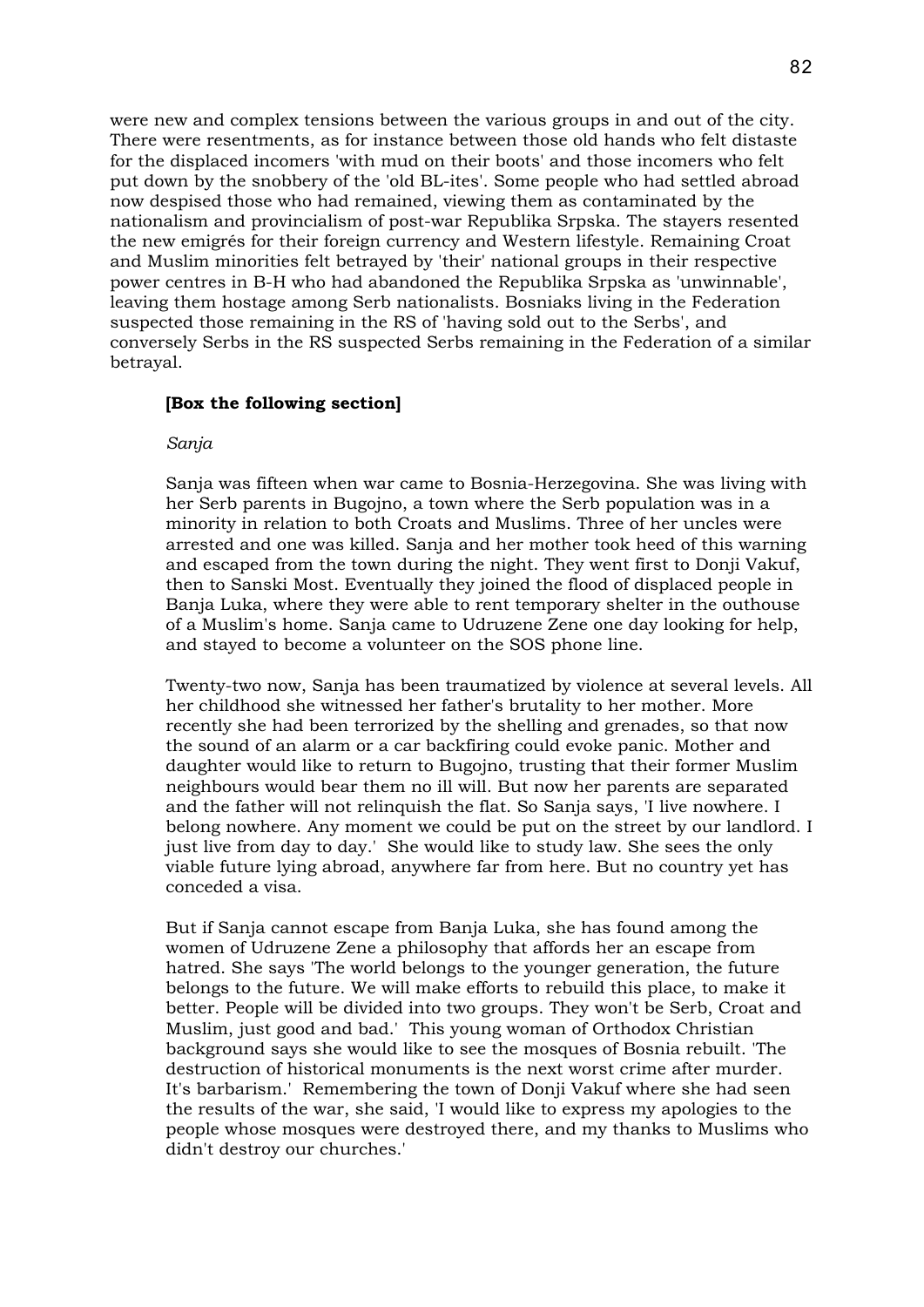In the postwar period, Information about what was happening, who was who, and about attitudes and feelings, was often lacking, erroneous, or concealed. The national media gave one spin to events, the internationally sponsored radio and TV stations another. People sometimes felt obliged to conceal their national identity, or even to misrepresent it. If you had a Muslim personal name and a Serb family name you might use the first in one context, the second in another. Some returners would deny they ever left the city for fear of losing rights to their property. National feeling was more openly expressed by Serbs than by Croats and Muslims - because minorities' safety depended on keeping quiet. Mostly, democrats who deplored nationalism hid their opinions while among the dominant nationalists. But conversely, as the international institutions increasingly exacted compliance with standards of 'democracy' in the Republika Srpska, some nationalists too began to feel gagged.

There had been drastic losses in culture. There had been a flowering of religious belief and affiliation in the late eighties as communism waned. Now Islam had been repressed, the mosques torn down. Catholicism was muted - despite the brave stand taken by the leading cleric, Bishop Komarica. The Orthodox Church had allowed itself to be manipulated by nationalist politicians. The 'modernity', 'civility' and 'urbanity' of pre-war Banja Luka, once a deep well of commonality for its peoples, was in ruins. Thus Mirjana told of her husband, an actor who had won many prizes, was no longer entertaining children with his wellknown puppet theatre but reduced to driving a car for an international institution. Mirjana said, 'We have lost some of the people who made the city what it was.'

The women activists had experienced as individuals these losses and deformations in their customary way of life, and each had responded in her own way. SK said, 'So many friends left. None of them have come back. I want it to be the same as it was. It's like a watch that stopped and won't start again. I have dreams about the friends that left. I imagine I hear someone's voice, and I cry.' Nada had spent many years in Zagreb. She had been a relative newcomer to Banja Luka. She said

I didn't realize how much I liked Banja Luka and how many people I was connected with here until the moment the war started. Then my women friends started to leave, some went to Croatia, some abroad. It was such a beautiful autumn, that autumn of 1992. I started to see the city with the eyes of an 'old Banja Luka-ite' and to understand how those who had to leave their city would suffer. I felt the pain of the ones who left, but also the pain of the ones who came. It hurt me to see the young people, refugees, wandering aimlessly around the town.

Totally alienated by the separatism, the furious reinvention of national identity all around them, they did what they could as individuals to contradict the trend. Nada said

At that time most of our people [i.e.Serbs] were afraid to say anything. But you could help people of the minorities in practical ways. Small things, but you could offer them what you had. For instance you could protect your neighbours, or colleagues at work. And people did. I did.

They tried not to be prejudiced towards the newcomers. They tried to make the difficult transition from 'it's nice here in spite of them' to 'it's nice here with them' and even 'it's nice here because of them'. Nada went on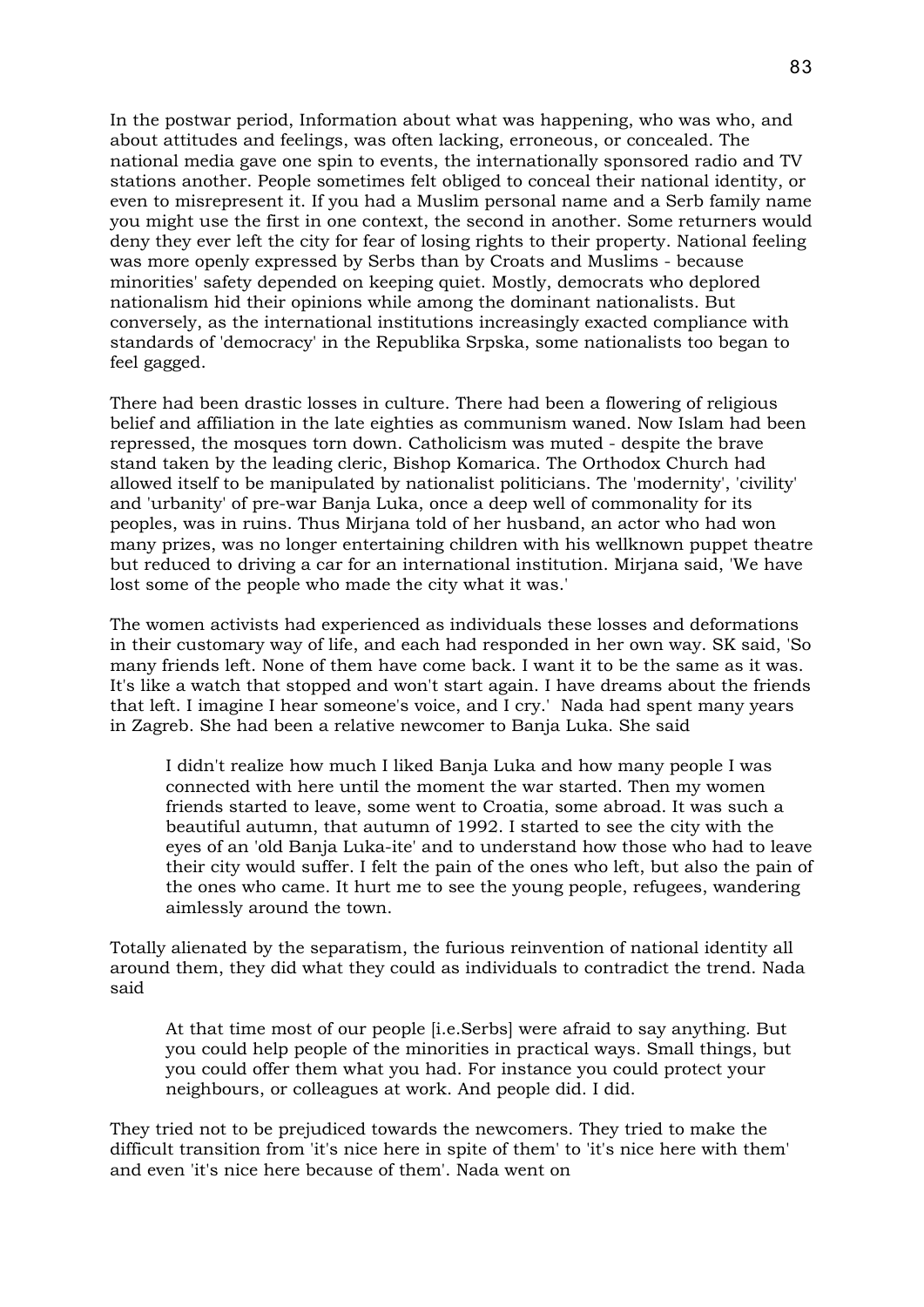It's really become a different town. It's still nice. I even like the new people who came, and the people who came back. We must work on them more, so as to live together. In this city first, then in B-H as a whole.

It was this war-time refusal of the logic of chauvinism, the one-to-one support of friends and neighbours, that laid the foundation for post-war collective action by Nada and the other women. When they did take the positive step of setting up their women's NGO, they began to work more consciously and collectively at acquiring new abilities and sensibilities to serve them in the turbulent city. They themselves, as Aleksandra said, may not 'take nationality seriously'. They might prefer to 'have no nationality because nationalism had brought us such terrible things.' But they realized that the ability to take nationality lightly depended on individual circumstances. It was easier for some than others. They worked, as Mirjana put it, at 'seeing each other's problems'. For instance, they very much wanted to see everyone return to their old homes. But it was important to respect choice. 'I think people ought to return,' said Nada, 'But at the same time I respect someone if they don't want to, whatever their nationality.'

They gained a certain valuable knowledge from the hard experience of being 'Serbs' (the people the whole world had learned to hate). Listening to others lump you in with *cetniks*, show prejudice against you, call you 'the aggressor', had made them more aware of the 'Inter-Entity Border Line inside our own heads'. 'We bring something with us from our homes and our upbringings. We are taught stories of the past in different ways... I started to think about these differences. I think we all have to overcome these obstacles we have inside us.' Their understanding of the pressures that shape identity enabled them sometimes to stand, figuratively, in the shoes of nationalists as well as their victims.

So in Udruzene Zene they taught each other the first rule of re-integrative politics: being alert to the other person's sense of self, respecting it and responding to it. We noticed Nada used the term Bosniak to refer to people of Muslim background. She explained she had become aware that since the war individual Muslims varied in the way they wished to be known. She had worked in the hospital with two Bosniak women. They had said they felt themselves to be Muslim and did not wish to be known by the new name 'Bosniak'. But elsewhere she had been taken to task by a woman had been angered to be termed a Muslim, and wished to be named Bosniak - a status earned through suffering. So now Nada accepted that the choice should be theirs and she should listen to them and be sensitive to their wishes.

The women of Udruzene Zene were finding that, as time went by, they were no longer so out of step in being integrative. More and more they were feeling that people in the Republika Srpska wanted change. 'People become more aware as time goes by that the war was just a kind of craziness.' 'They are fed up with this singular politics.' This sometimes encouraged the activists of both Vidra and Udruzene Zene to express a cautiously optimistic vision for the future.

The women of the two projects approached a similar future from different directions. The women of Vidra, the minority, would 'hold on in there'. SJ, of Vidra, said

My wish, my *zelja,* is that I want people to return to where they want to be. I want to see former citizens, friends, here again with me. For myself, I want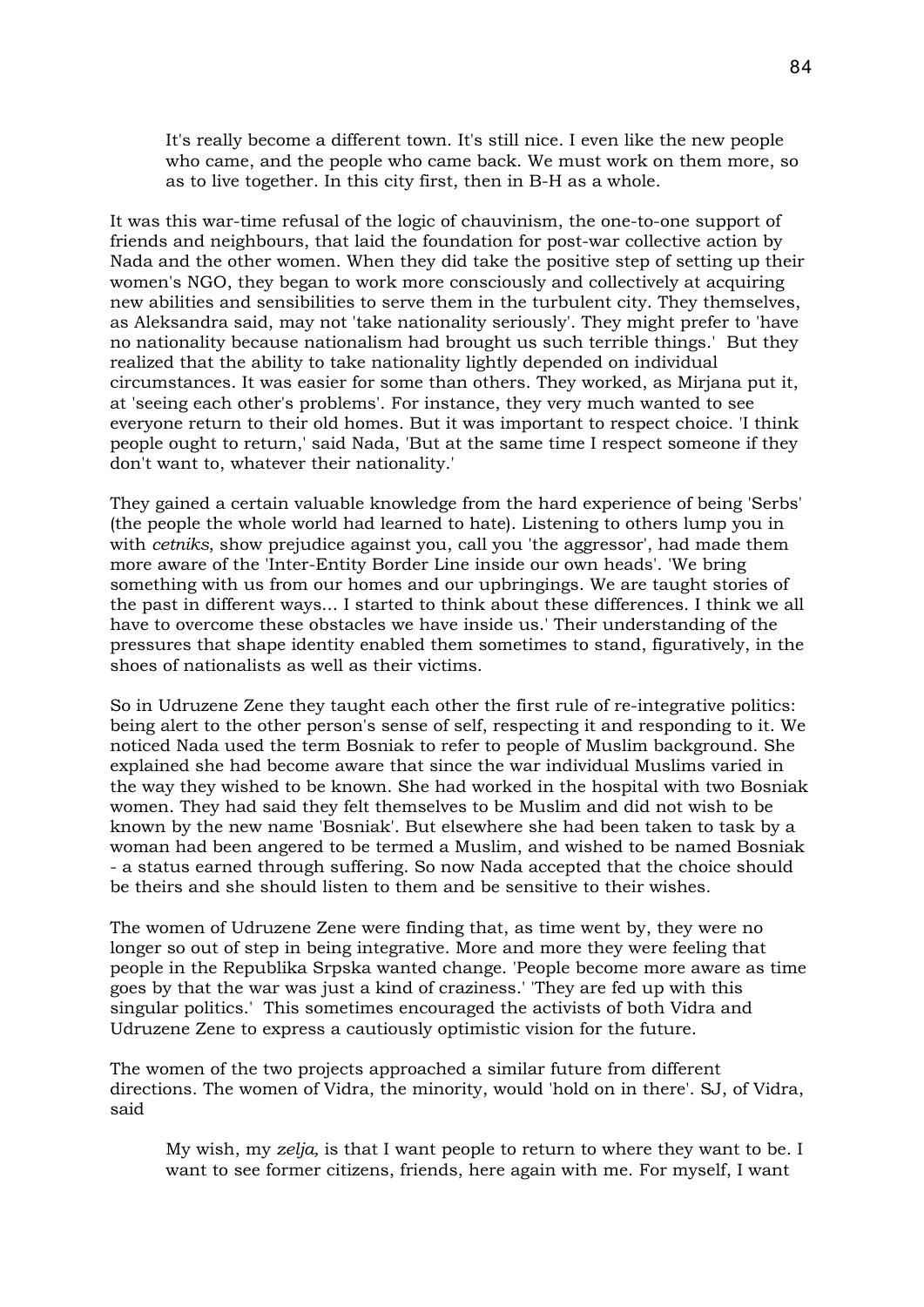economic independence. I don't want to have to rely on my children. And I want good health, to walk and walk and walk... I want to be back in my own flat again, and my parents back in their own house, all of us able to sleep without fear. I'd like to build a beautiful retirement home for people of all, any nationality - something for me too, if I'm ill or old.

Some of them, like Vidra's Jasmina were 'returners'. She said 'We are going to stay and fight. Maybe fight isn't the right word. Simply show we have a right to live in this place. We dreamed for five years about coming back and don't want it to fail.' And even more positively, she had devised a plan for a women's centre in Banja Luka. Women feel a big need for this, she felt. It was going to be 'a space for women of all nationalities. None of us have any space for ourselves. There's no money to go to cafes. It would be a place where you dont have to talk about difficult issues, politics. They're fed up with all that. To do things that bring them pleasure. Deal with things like health, households, children. Something social, not political - even just exchanging cooking recipes. And relaxing.'

The vision of the women of Udruzene Zene was coloured by their membership, in the main, of the ethnic majority. Mirjana said, 'I'd like it if we were one country. You can't have a miracle of course, you can't have amnesia, and it is only ten years since 1990.' And she realized that things could only move a step at a time. Each person had their own pace, because they had to deal first with their own memories. She said, 'I travel freely between the entities, and I am meeting people mainly like me. But I recognize it's different, for instance, for those who lost loved ones at Srebrenica.' In essence, the vision of the women of Udruzene Zene was precisely a city and a country that would give Banja Luka's minorities, such as the women of Vidra, what they most dearly wished for.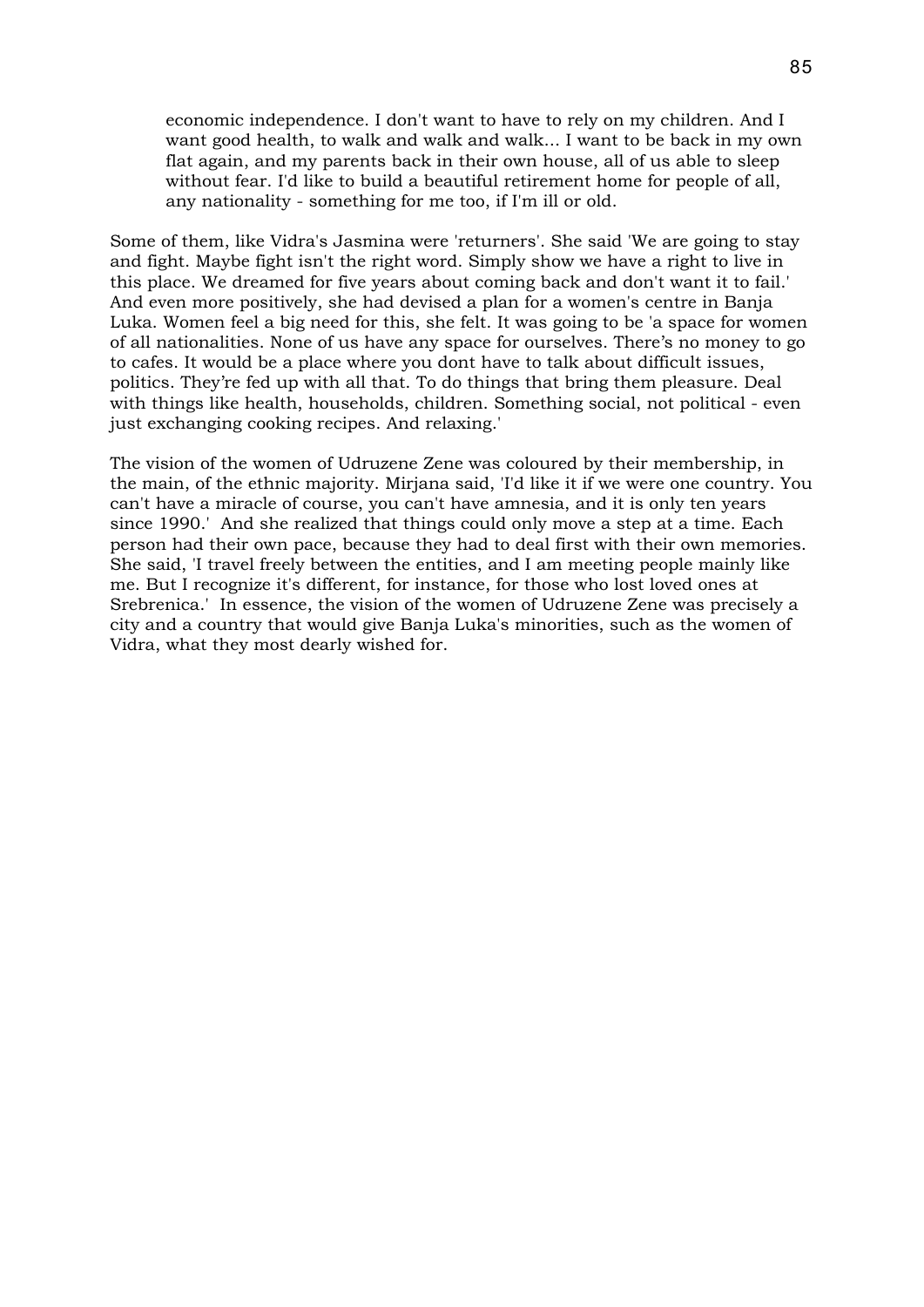### **CHAPTER 5**

# **Women's Organization: Developmental Problems**

### **Women and their local integrative organizations**

What can we say in general about these organizations? And the women who are active in them - do they add up to a 'kind' of person? What exactly have they chosen to do and why? It is not easy to generalize, but certain things are clear.

#### *Who are the women?*

We saw that it is characteristic of these organizations that they were inspired by one particular woman who gathered round herself a group based, usually, on prewar friendships. In some the originator continues to be of over-riding significance in the organization, while in others the principal roles have been disseminated somewhat more, to a small core group of active women, of which she remains a part. The active women tend to be in the middle years of life - in their forties and fifties. There may be one or two older than that, but young women are scarce in the leadership groups. They are thus typically women who had experience of life and work in the 1970s and 1980s, in a Yugoslavia led by the League of Communists before the onset of the dramatic social, political and economic turnings of the nineteen-nineties, considered in Chapter 1. They were adults well before Tito died. Most of the core group of women are married, or have been married. Few have little children. Their offspring are now likely to be teenagers or young adults.

On the whole these are educated women, some with university degrees. Most of them had responsible employment before the war. Many were administrators, teachers, economists, in public sector employment or socially owned industries. If one can talk of a class structure in Yugoslavia, this positions them in a 'middleclass' bracket. That is to say, they were not among the Yugoslav élite of Belgrade, Sarajevo, Zagreb or Ljubljana, pulling the strings of power, but they had a comfortable, secure and satisfying lifestyle. This may be one source of their strength and confidence today. They are also characteristically urban people. They may have been born to families who lived in villages, but on the whole as adults they worked in towns and cities, where a non-nationalist mindset was common.

In terms of political affiliation, none of them of course owe allegiance to the nationalist parties that claim to represent ethnic groups. They are more likely to vote for one of the newer opposition parties mobilizing around democratic and integrative values. Only a minority however are active members in these parties. In terms of religion, we have seen that they come from all of the three main traditions but relate to Islam and the Christian churches in a range of different ways. Some described themselves as atheists, some as simply detached from religion, some as having a personal religious belief. But none of them are of the opinion that organized religion should have a role in politics.

Around the core group in each organization, as we have seen, there is a wider group of frequent or occasional participants and users. Many do not differ greatly from the core group. But in the extended membership there seemed to be more older women, younger women, less educated and more rural women, than in the core group. As to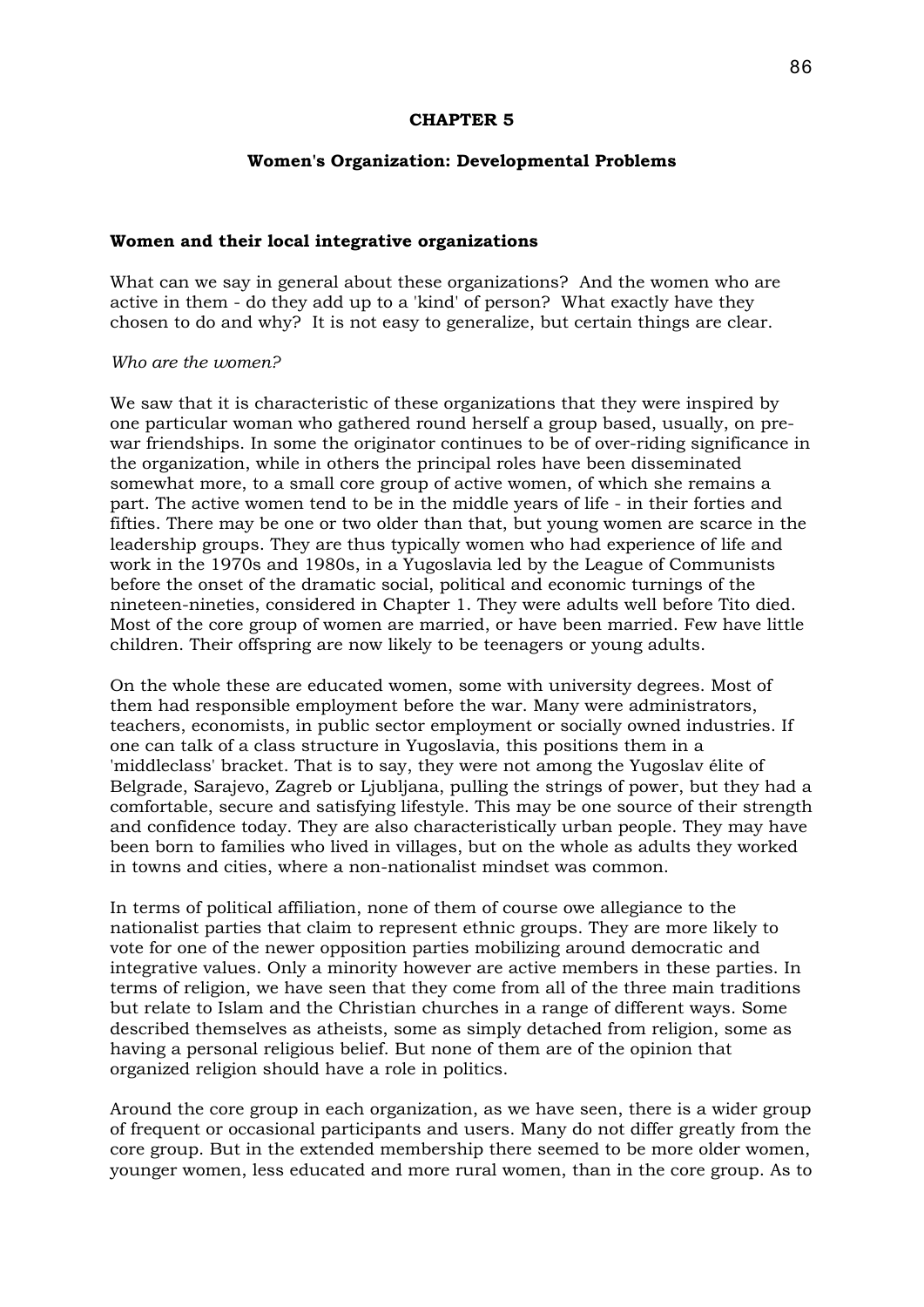the wider circle still, of those who might be termed 'beneficiaries' of the organizations, certain components of the programme of work (as for instance running a crisis line for women affected by violence, or supporting returners and refugees) involved much poorer and more needy women and their families.

### *What is their activism about?*

The organizations began either during the war, or not long after it ended, and responded at first to the twin crises of destitution and trauma. Individual women were helping others in informal ways, and gradually collectivized this help so that it became recognizably 'humanitarian assistance'. They were urgently getting food and clothing out to the most needy in their locality. They were also helping each other, and later a wider group, to deal with trauma through simple sociability, a chance to talk. Knitting projects for instance served both these needs at once. Today, although some of this kind of thing continues (in helping returners for instance), humanitarian work and psycho-social support are not the main activities of any of the organizations. (Nor, incidentally, is reproductive health care, although we know of other women's organizations that do focus on this.) Instead these organizations have developed a characteristic range of projects. The six most prominent are the following.

The first two respond to the disadvantage, indeed the crisis, of women in relation to employment and the economy, discussed in Chapter 1. One is *income generation*, and this operates in two modes. We saw how some organizations have established manual production of goods for sale, as where women have set up workshops to make knitted and sewn garments and toys, and have organized ways of selling them. We found projects for hairdressing, for ceramics and for the gathering, processing and sale of medicinal and culinary herbs. And some organizations administer micro-credit schemes, through which they are helping women, singly or in groups, to exploit business opportunities.

The other employment-related activity is *skills training programmes*. These are often associated with the income generating projects and serve the same aim of helping women to achieve economic independence. For instance, women working in production projects learn skills, such as machine sewing, on the job. But several organizations have acquired computers on which to run short courses in word processing and accounting for women, including particularly disadvantaged groups such as people with disabilities.

A third field of activity is *legal advice and legal advocacy*. Some organizations employ their own lawyers or make space available for lawyers to come in and run 'clinics' on a regular basis. They offer legal advice to people of the locality, and will even in some cases represent them in the courts. The problems clients bring to them include housing rights, job discrimination, state benefits, divorce and alimony. On some issues the legal teams may contribute to campaigns concerning 'rights' and pressure for changes in the law - 'advocacy' in its second sense.

Another kind of project we came across is action against *violence against women*. An organization may run a telephone help-line for victims of domestic abuse or rape, and for women (and children) experiencing other forms of crisis. They may offer an opportunity to women to follow up the phone call with a visit to the office for counselling. They may be trying to raise funding for a flat or house to serve as a refuge for women needing to escape violence in the home. And in addition to this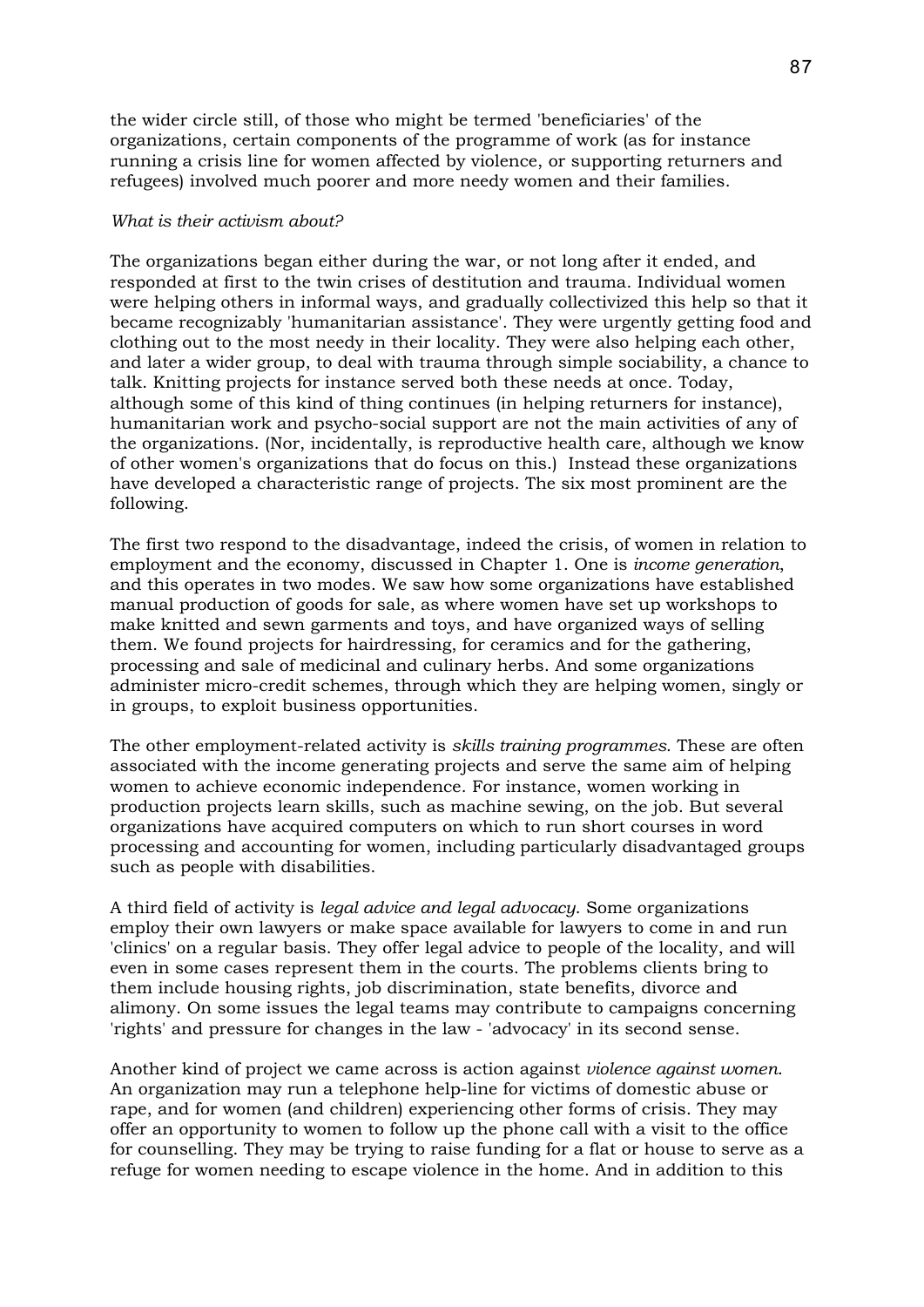local work they may contribute to, or be in touch with, a wider campaign concerning, for instance, child prostitution or international trafficking in women.

A fifth focus of activity is increasing *women's engagement with the political system*. This responds to the marginal and alienated position of women in political society, described in Chapter 1. The organizations may educate and inform women about the political system. They may seek to establish productive working contacts with local women activists or representatives of political parties, and encourage such women to speak for women and mobilize in their parties around women's issues. And they aim to give women the knowledge and confidence to act politically. We have seen how some organizations have been active partners of the League of Women Voters in campaigning for women to register as electors and use their votes to further women's interests.

Sixth, and finally, the organizations all work in one way or another on *conflict reduction.* Tensions in these cities and towns, post-war, are many and complex. There is of course deep mistrust between people of the ethno-national names that were politicized and mobilized in the fighting. But there is also tension between those who fought and those who did not; those who espouse nationalism and those who reject it; those who have always lived here and those who have arrived as refugees; those who now live in a given flat or house and those who want it back; those who stayed here in the war and those who fled and are now returning. Few of the organizations work on 'conflict resolution' as such in focused group sessions. They do it, first, through their own conscious commitment to inclusivity. Just working together within the organizations as Bosnian Serb, Bosnian Croat and Bosniak women, and women of mixed origin and in mixed marriages, fosters postwar reconciliation. Secondly, the choice of projects fosters reintegration - assisting returners for instance, and outreach from town to village. Third, reconciliation is furthered by their integrative way of running projects - as when, in Mostar and Gornji Vakuf/Uskoplje for instance, they positively seek participation in their various activities of women from both 'sides' of the town.

It is a characteristic of these organizations, then, that they are mid-way between the low-profile option of humanitarian work and the high-profile option of campaigning. They do just a little of these things at either end of the spectrum, and the trend seems to be away from the former and towards the latter. But campaigning and advocacy is still rather undeveloped, partly for lack of strategic thinking and partly because, in the current uneasy political climate, women already under suspicion for 'talking to the enemy' are afraid to be seen as too 'challenging'. In the main therefore they are focused on practical, local, collective, public projects for furthering women's independence, effectiveness and power, while simultaneously attempting to rebuild an integrated social world to live in.

### *Personal motivations*

What has motivated the leaders/founders and core group to be active in an integrative NGO? They seemed to us to be three. First, they are active in order to *quell their own fear*. This is curious, since many of the things they choose to do incur risk and danger. They are 'crossing the line' towards reconciliation and reintegration at a time when incidents of violence against returners and reconcilers are in the news headlines every week. But the women experienced being afraid, during the war, as terrible. Now they are simply refusing to go on feeling fear.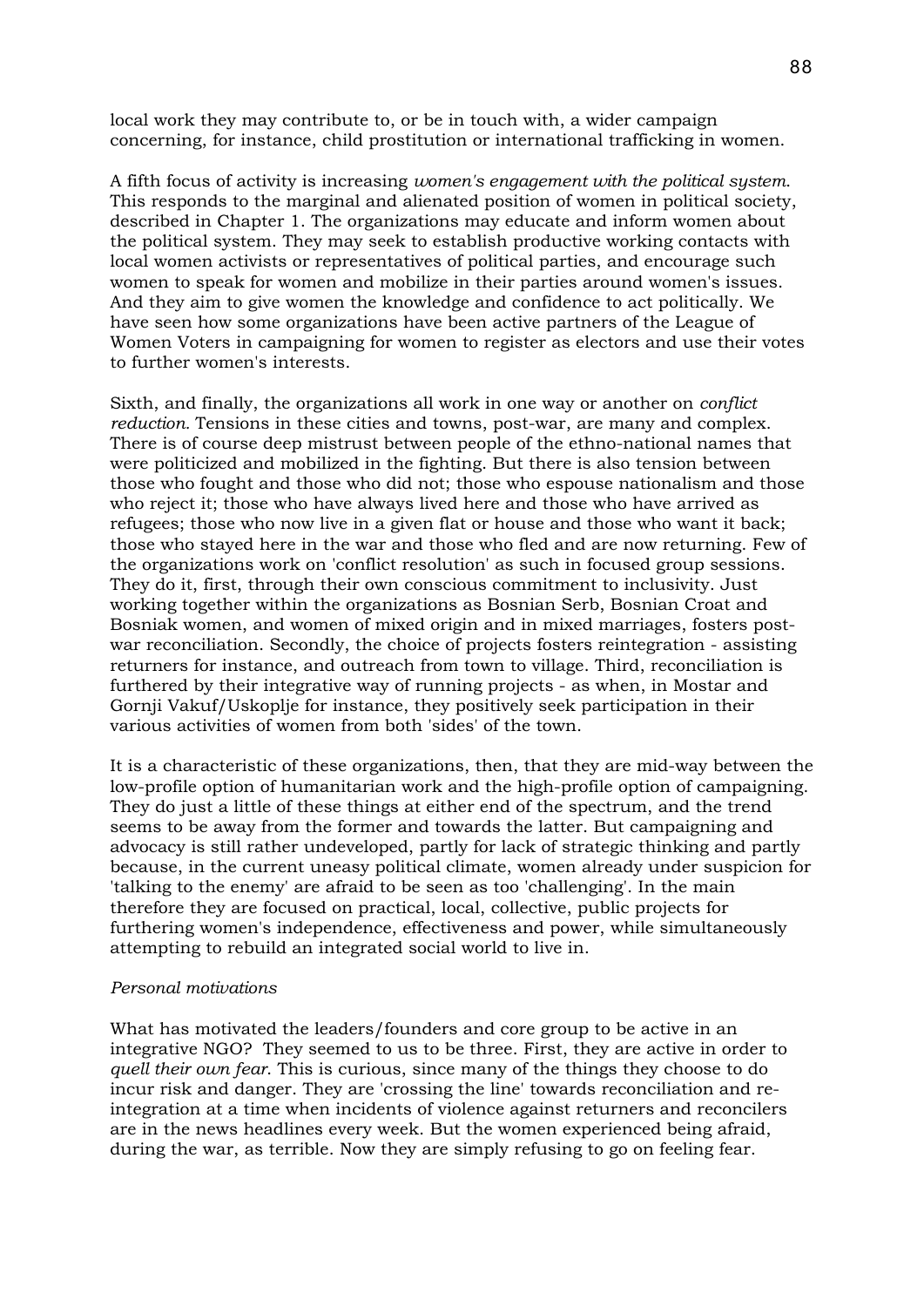Secondly, they have become active in order to *escape confinement*. Before the war they had mostly been women working in the public sphere, going out to a workplace everyday. During the war it had been a shock to find themselves pinned in a basement under shellfire. Afterwards, they were deeply frustrated to have become 'housewives', forever preoccupied with home and family. And they felt constrained and limited by not being able to move freely about their town or city. Hate-filled towns are riddled with borders that you can observe or defy: one of them is the threshold of your own front door. They had taken a step across it, and then a step further to cross political and military borders.

A third motivation is *regaining agency* after the victimhood of war. While women were occupied to the point of exhaustion during the war in ensuring their own survival and that of families and friends, there had been few choices involved and they had not felt in control. In the transition from war to peace slightly more choice opened up about how to earn a living. One possibility was to become an entrepreneur. And we met women who had opened a kiosk, or re-opened a café. But the current circumstances of grassroots capitalism in B-H are tough and the culture in the main is masculine. More men than women have chosen the business route. The sphere of NGOs, on the other hand, is less male-dominated, and running a non-governmental organization is something women seem to be good at. It has offered a salary, albeit erratic, to some of the core group. But more importantly it has attracted them by offering a chance to move forward, learn skills, be of use, effect something.

Responding to these motivations, the women have brought into existence a new kind of phenomenon in Bosnia-Herzegovina. But their organizations are fragile and may not survive long. It is uncertain just what they add up to and what future they have. In our research we explored not only the achievements of the organizations but also their weaknesses, and the impediments they experience. We found the two most significant weaknesses were *inadequacy of organizational process* within the groups; and *lack of co-operation and connectedness* between them. A major impediment to their progress was *insecurity of funding*.

We go on now to discuss these three things, drawing on two sources - one internal to the organizations, the second external. The first is the record of the workshop, mentioned in the Introduction, that we held in Neum in January 2000 so that the women themselves could discuss these things. We feel this internal self-criticism has particular value and legitimacy. The second source is tape-recorded interviews we conducted in Sarajevo with concerned observers outside the organizations, both Bosnian and other women, in international institutions, international NGOs and organizations of Bosnia-wide scope (see Appendix 1). This is more detached opinion and comes from several different standpoints.

Criticism, even self-criticism, is of course always sensitive. In the interests of enabling a full and free presentation of the problems as women raised them, we have decided in the discussion that follows to afford all the speakers anonymity.

# **Problems of internal process**

Small NGOs like these can succeed or fail, survive or fold, due to their circumstances (over which they do not have control) and their practices (over which they do). The main internal weaknesses of the organizations we studied, discussed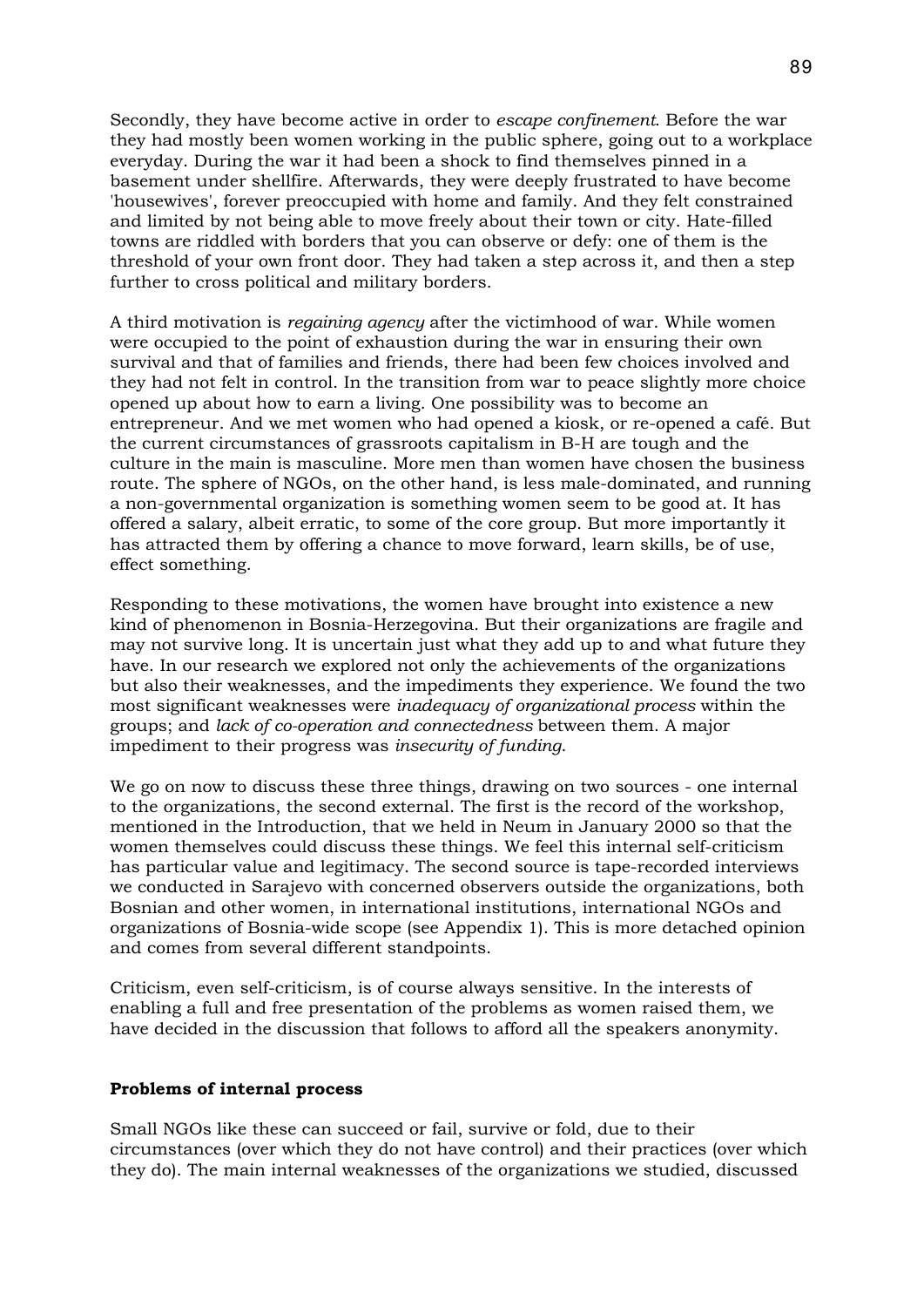both at Neum and by the external commentators in interview, concerned their *structure and regulation*; questions of *leadership, accountability and responsibility;* the development and sharing of *skills and roles;* and *transparency of information and process*. These are inevitably interrelated and not easy to disentangle one from the other.

# *Decision-making structures and regulations*

We saw in Chapter 1 that, at the time of our research, NGOs such as these were governed by out-dated laws, currently under review. The 1995 Law on Association of Citizens operating in the Federation, and that adopted by the Assembly of the Republika Srpska in 1992, afforded no encouragement or guidance to NGOs in setting up democratic decision-making structures, effective management systems and responsible, reflexive processes.

We have seen how all these organizations had been obliged under these laws to assemble a group of thirty founding signatories in order to formally register the association at the outset. Clearly, these people ought, in theory, to have some meaningful role in the life of the organization. But inevitably the thirty nominal founders were often just 'names', rather far removed from the day to day exigencies of the organization. Even were it possible to assemble them, as some of the organizations attempted to do, at a kind of 'annual general meeting', they would be insufficiently in touch to be a coherent or responsible governing body. In the absence of such a body to which to be accountable, most of our organizations had set up a small executive committee that would meet every few weeks and take practical decisions in the name of the organization as a whole. Sometimes but not invariably its members were elected.

There was seldom a constituency that could be called 'the membership' of the organization. Few women would have the spare resources to pay a regular membership subscription. Besides, the fluidity and the ambiguity of status of individuals in relation to the organization (the difficulty of defining any one woman as activist, advisor, supporter, user, or beneficiary) made the concept of membership elusive. Consequently it was difficult to conceive of a way in which members might be formally represented in decision-making. In the absence of a collective voice of members, some organizations had enlisted individuals randomly onto some kind of an advisory committee or group, to be a sounding board for the executive.

As to procedure, the organizations appeared not on the whole to have amplified the formal statute required by law in order to meet their own need for agreed procedure. There was therefore a lack of conscious reasoning and choice concerning the proper procedure of decision-making bodies and the relation to them of working staff (paid and unpaid). It was mostly unclear how they would be elected or chosen, how often they would meet, whether majority voting would prevail, what their responsibilities were to be etc. etc. Individual participants were therefore unlikely to know how to play a full and active part in governance.

As to goals, although most organizations had some kind of statement of aims, even if only to satisfy funders, few had an elaborated statement of mission or a process for evaluating achievements in relation to targets. In any case, as we shall see, direction tended to veer this way and that in response to available funding.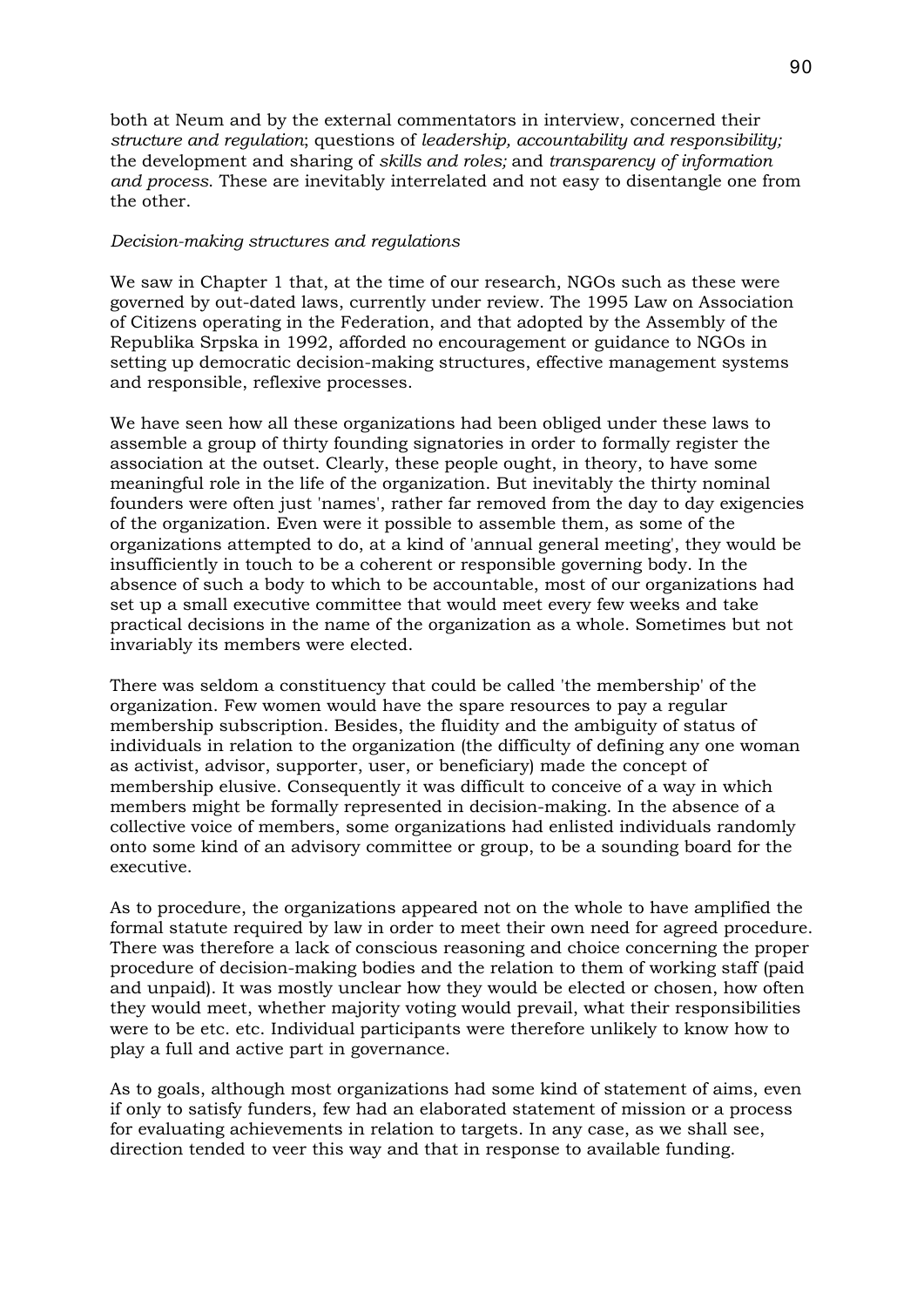### *Leadership, accountability and responsibility*

Women's organizations formed in the 'new wave' of feminism in Western European countries during the 1970s and 1980s, and also those that had been beginning to emerge in the former Yugoslavia before its demise, often rejected the idea of individual leadership in favour of collective responsibility. They often found difficulty, however, in activating this principle. Either the organization failed because responsible leadership was undeveloped; or leaders arose who, because they were unacknowledged, were unaccountable. Latterly, by contrast, feminists from the different culture of the USA had been stressing 'leadership' at the expense of collective responsibility. Some Bosnian women had received training in this mode.

In each of the organizations we studied there was a woman who was clearly a leader. Women indeed often spoke of 'our leader'. She might be called the founder or president or co-ordinator - but whatever her title, she was the one who most often represented the organization in public and to whom other women looked for leadership. Even in cases where the leadership was formally shared between two or three women, one appeared to have more authority. This practice entailed both benefits and costs.

In our visits to the organizations we did not hear leadership problematized. It was however energetically pursued as an issue at the Neum workshop, where some of the participants were in leadership roles and others not. It did not happen on the first day. In fact in the early sessions women said such affirmative things as 'we're always all there together in the office', 'we have been friends a long while', 'we never have arguments', 'there are no interpersonal problems', 'we're all included in decision-making' and so on.

Eventually, however, as women gained the confidence to probe more deeply, some painful issues involved in leadership were brought to light. Some women were critical of what went on in their organizations. One felt that that leaders tended to be egoistic. 'They never lose a chance to tell people they are the founders.' They tended promote their own interests and to 'realize their own will rather than ours'. Another felt her leaders had taken the initiative to form an organization and gone public in enlisting donors, only afterwards seeking to inform and involve the followers whose participation they needed to give them legitimacy. 'We were just curtains for them,' she said. 'I think it's the perfect example of undemocracy.'

Often the core group was a friendship group clustered round a leader. That history of friendship had a plus side, laying a strong foundation of trust between the friends and making it possible to cohere across national differences. But, as one woman put it, 'we can't base our organizations only on friendship.' To do so could make for inequality in membership, with the friends of leaders having more influence than the rest. It led to informal power, whereby some friends of the leader who are 'not even members' may come in and exert influence. (In Chapter 7 we return to a discussion of friendship as a political resource.)

Some women in non-leadership roles defended their leaders. Several pointed to the very real difficulty of recruiting and holding members and getting them to share the work and responsibility undertaken by the leader. One woman said 'I'm glad our project has a leader. She pleads with others to be more active. But they don't want to be.'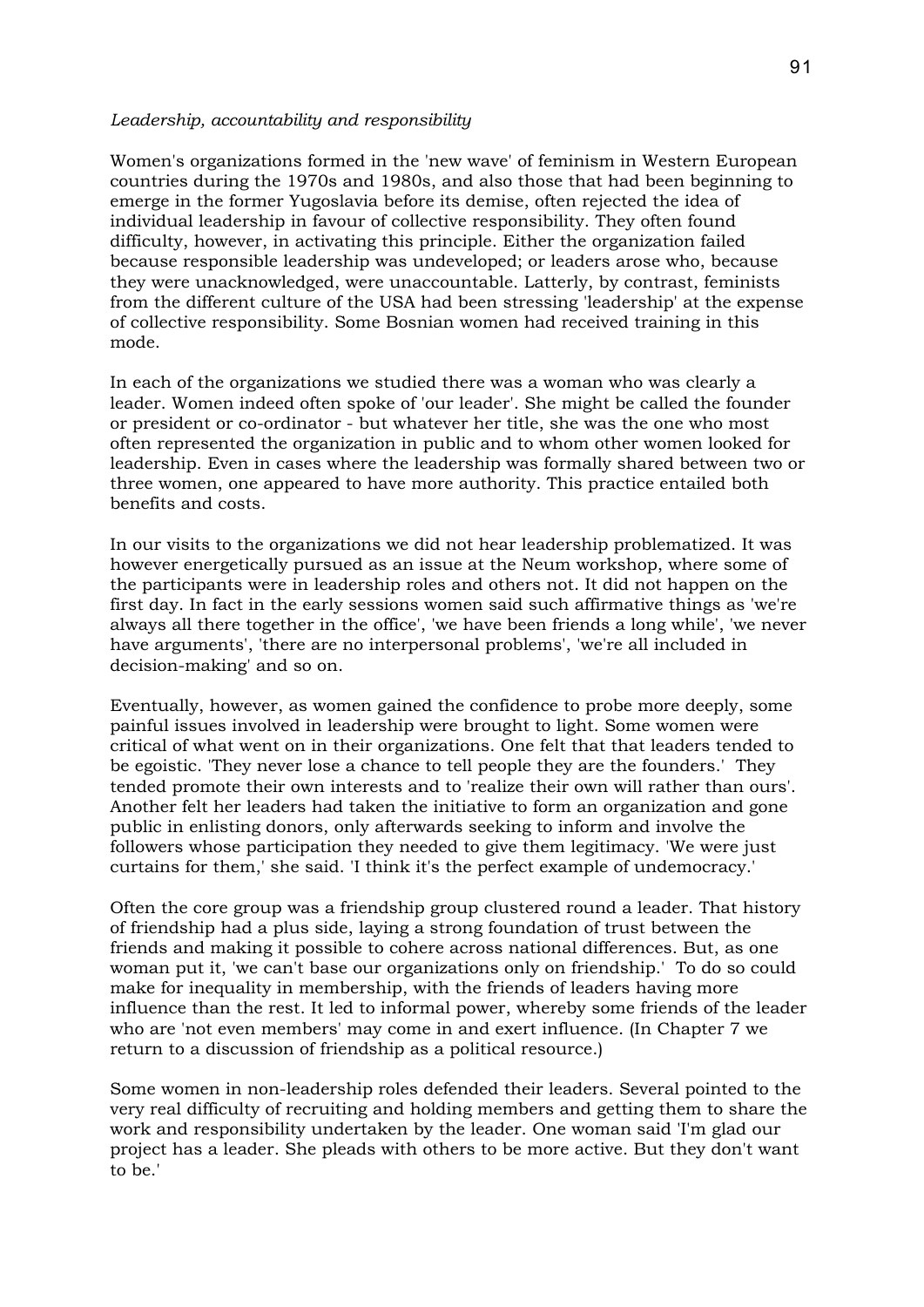Then some of the leaders present at the workshop began to express their own feelings of frustration. One, speaking of herself and another principal figure in the organization, said bitterly 'Our members expect us to help them, not them to help us. We've had to carry everything. Quite literally! We even carried the equipment and furniture when we moved office. Sometimes I get crazy and think, I don't *need* this organization.' Her co-leader added, 'Women often ask why we two are so prominent. But we are the ones who make sacrifices. We go in at weekends and we clear and wash the dishes. Other women only do the bare minimum.' A woman in a leading role in a second organization agreed with this. 'Sometimes you take a decision alone, and later everybody's eyes look at you for it,' she said. 'But women can be hypocritical. They aren't willing to educate themselves, and they won't work at weekends. Who will go to meetings? Who will represent the group? Some women don't feel confident. They just wait for me to do it.' But was the behaviour of leaders contributing to the passiveness of followers?

This same speaker complained of the problem of retaining new members. 'We try to to include new members by various means. We organize round tables with neutral facilitators, we try to be open to each other. We organize a trip for everyone to the sea. They stay for a bit, but then they drop out.' Sometimes this could be the effect of a clique, where a leader and small group appear to refer only to each other in making decisions. The test (said one observer from a Sarajevo organization) was 'Are we all participating equally in this? Are we, all of us together, *living* our mission? Do we all feel that this is our space?'

In the hard circumstances in which they operate, these organizations could not have come into existence, and could not do what they do, without the existence of strong, motivated leaders with drive and vision. But over-dependence on leaders puts the organization at risk. The problem with leadership these organizations were facing was of course related to the deficiencies noted in the preceding section: lack of clear structure, definable membership and regulation of procedure. How, in such small, inexperienced, overworked organizations, could a hierarchy be created that was flat enough to suit women's preference for informality, yet clear enough to endow leaders with the responsibility they sought, and yet again ensure their accountability to the will of 'members'?

# *Sharing of roles and skills*

One effect of having a dominant leader is that the skills of others may remain undeveloped, and roles and responsibilities be distributed unevenly through the organization. One outside observer was outspoken about this. 'There is a tendency to control information and opportunity within the organization. It stays at the top of the pyramid. It's exactly the male way of doing management, doing organization. It's disgusting. And we are talking about women's solidarity!' Later, speaking of her own organization in Sarajevo, she said 'I'm the director but I would never say that I can give you all the information. Whatever the subject in question I'll have a colleague working on that, and I would need to know what she thinks. That's something you'll find in very few NGOs. Whenever you organize something and invite them, they send the same person. The one person deals with everything. It's very seldom that they have people specialised for something. They don't train or develop particular skills in particular people.'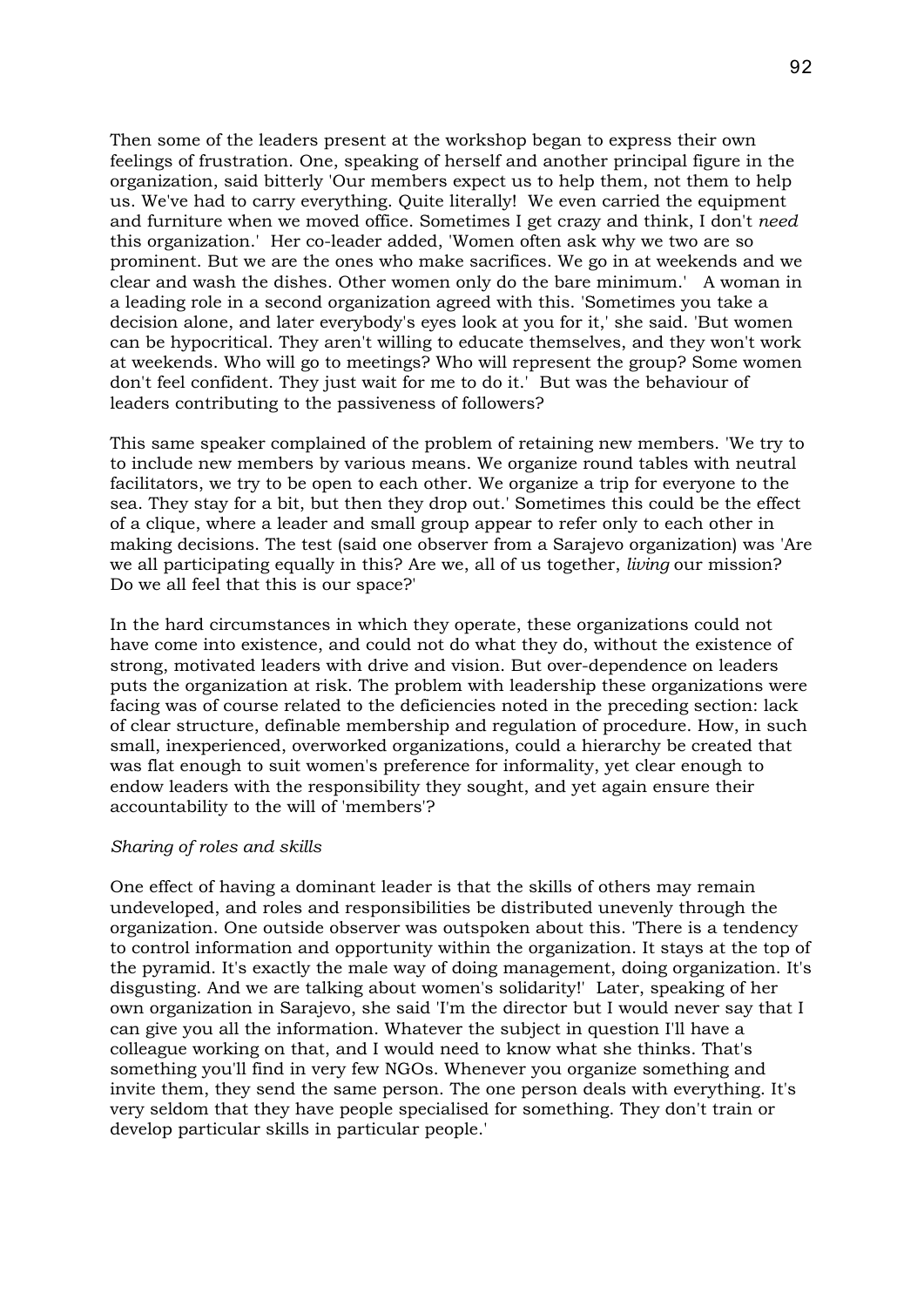Another commentator who often has dealings with women's organizations had found a similar problem. Sometimes a named individual in an organization may be invited to participate in an external event. Other women sometimes react to this with jealousy. 'Why does she get to be invited, not me?', they will say. It is not unknown for a leader to rip up an invitation that comes addressed to someone other than herself, to keep the opportunity from them. Alternatively, some organizations do have a policy of sharing up 'fairly' the chances to attend training and go to conferences. ('I went to the last one, you should go to this one.') But should 'fairness' be the only criterion? It is important for the effectiveness of the organization to develop specialist kinds of expertise in its individual members, and by this criterion there may be a logical person to nominate for a particular activity.

At the Neum workshop the women listed among the changes they would like to bring about in their organizations: greater equality between members; a fairer sharing of advantages; and agreement on who should represent the organization and how. At the same time they agreed there should be a conscious effort to develop skills in each individual. There should be a conscious planning of the allocation of roles and responsibilities. It should be made clear to everyone who is responsible for what and how they are to be held accountable. They believed there should be regular review meetings, mechanisms for monitoring and control, and penalties for failing to carry out tasks.

### *Transparency of information and process*

These organizations, like so many others in B-H and elsewhere, are seriously compromised when it comes to 'transparency'. It is often unclear just how decisions come about, except to those who made them. Information is held in too few hands. The person who sits at the computer and reads the e-mails does not share her contacts with others in the organization. At the Neum workshop feeling ran particularly high about secrecy concerning money, donors and plans. It was felt that women earning salaries for their work in the organization should make known the amount they earn. Details of annual budgets and the amounts of grant-funding applied for and received should be available to everyone involved. Project proposals for future work should be discussed with everyone, not decided between leaders and funders behind closed doors. 'When there is silence about these things,' one woman said, 'it's an abuse of power.'

One external commentator, in fact, was of the view that budgets and grants should be known not only in the organization but outside. They should be published in the local press. Our organizations after all were not our private property - they were a resource of the locality. Donor organizations should also publish their budgets and state the amount of grants awarded to organizations, listed by name. Another noted that government processes in B-H were no model when it came to transparency. New laws were made covertly by legislators, with too little consultation.

One form that non-transparency takes is an unwillingness to identify wrongs and to bring them to light. This may be motivated by fear of hurting feelings or inexperience in handling conflict. One concerned critic of women's organizations said to us in interview, 'Our life is in the NGOs and I support them and I love them. Sometimes I could weep because of their weaknesses. But I'm an optimist. I believe we have to be critical in order to save them. When I criticize them it's with the best intention, to make them sustainable, to make them more productive.' Another, speaking with experience of other women's organizations, said 'Too often we forget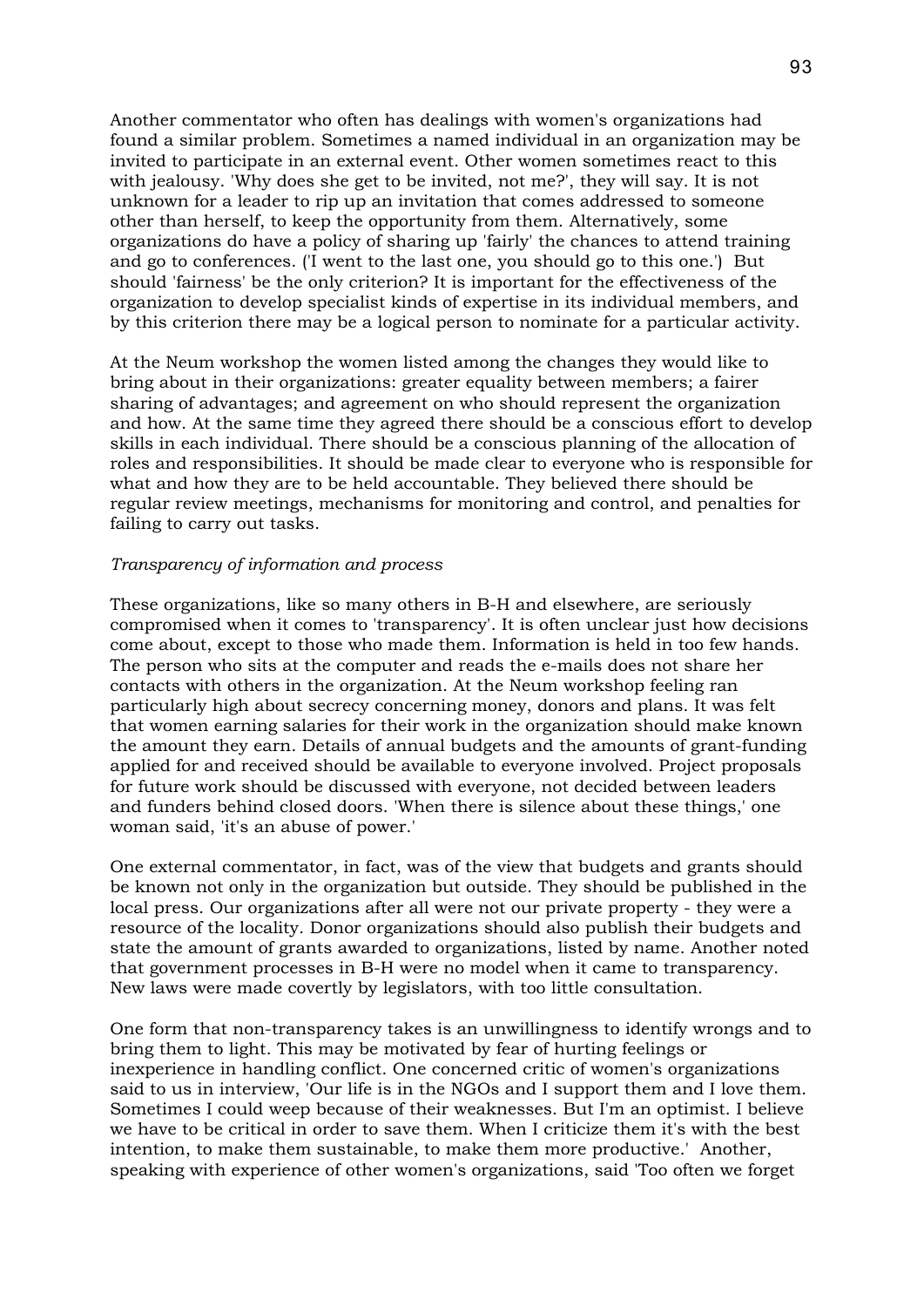the importance of relationships inside the group. We're all focused on results, whereas we should spend more time thinking about process. If we're satisfied with the relationships and the process, it will lead us to good results. Both are important.'

The Neum workshop enabled an unusual degree of mutual criticism and selfcriticism, and in this way was itself a refreshing excercise in transparency. Several participants commented on how unusual it had been to feel sufficiently safe to air problems candidly. One participant said in her final evaluation of the workshop 'I valued being able to speak openly. We could look each other in the eye and be honest about ourselves and others'.

# **Lack of contact and co-operation between groups**

The potential power of integrative women's organizations resides precisely in their breadth and inclusivity. The potential weakness of nationalist and separatist NGOs resides in their narrowness. Yet the organizations we studied were not working as co-operatively as they might have done. They were not benefiting from their collective strength.

Lack of co-operation is one outcome of other problems discussed here. The attitude of some leaders, discussed above, contributes to rivalry and poor co-operation between the organizations they lead. And funding, discussed below, has a bearing too. Lack of money limits the extra travel and contact needed for real co-operation. One effect of the territorial fragmentation of Bosnian society due to war is a parochial outlook, in which the furthest horizon is the edge of town and a vision of belonging to a state is lacking. But even within the town or city, competition for scarce funding exacerbates competition between groups.

The several informed outsiders we spoke to in Sarajevo had much to say on the subject of non-co-operation between local women's organizations.

One city can have five different women's organizations. They are paying five rents, five telephone lines. Why not have just one shared office to run all the different activities?

It's very difficult to create working coalitions. You'd have to bribe them to work together. And the difficulties between groups has nothing at all to do with ethnic tensions - that's not the problem. Quite literally, at the end of the day it's a question of who gets the cash.

The experience the International Human Rights Law Group in organizing the preparation of their report on women's human rights (IHRLG 1999) had been a tough one. We were told

We worked with eighteen groups from both entities to produce the report. It was six months of very difficult work. And not only for lack of statistical information and difficulties with access to information. It was difficult because we had to deal with a sort of animosity that existed among these groups.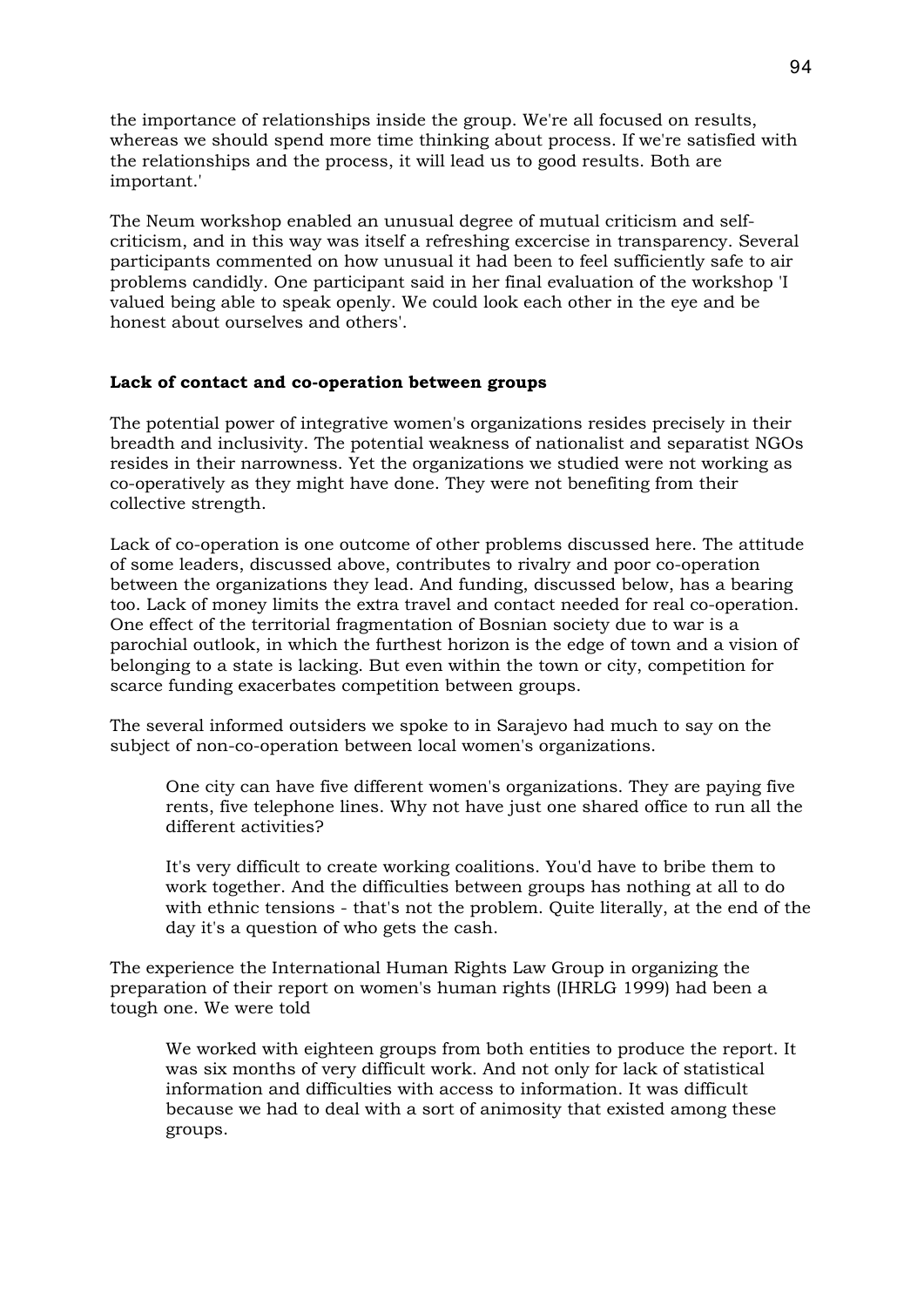IHRLG's intention had been to create, in the shape of the report, a tool for groups to use in advocacy. The hope had been that a coalition of NGOs might come together to work on specific issues identified in the report. But personal power struggles and jealousies ('Who's getting what? Who's name will be first?') had impeded this work.

At the Neum workshop the women's organizations acknowledged the problem. Here are some of the things they said.

We all recognize a lack of connection.

Quite often there is less co-operation between women's groups within our town than there is between us and groups in other towns. It's a shame.

We scarcely even know the women in other organizations.

There is no mutual interest and concern between us.

Each group thinks their own project is the most important.

We are insincere with each other.

We hide information.

We don't act in solidarity.

Bigger and better funded groups don't help the smaller ones.

Sometimes an organization will even speak badly of other women's groups to donors, to increase their own chances.

Everyone recognized what was being lost by lack of co-operation. Networking, in the town, in the region and nationally were genuinely felt to be important, and women made many suggestions for change. The fundamental theme was that organizations should first and foremost decide to be more open to and respectful of each other. 'It's a question of solidarity. We should praise each others' organizations for their work. After all, nobody else will praise us!' Certain practical forms of co-operation were suggested.

We could acknowledge and develop specialisms within organizations and exchange skills between them

We could share in carrying out statistical surveys and other local research

We could lend practical support to each others campaigns.

We could exploit the potential for shared, more effective, campaigns. For example, against the segregation of schools in our town.

We could form a branch of the local NGO Forum specifically for women's NGOs of all kinds (or set up our own meetings).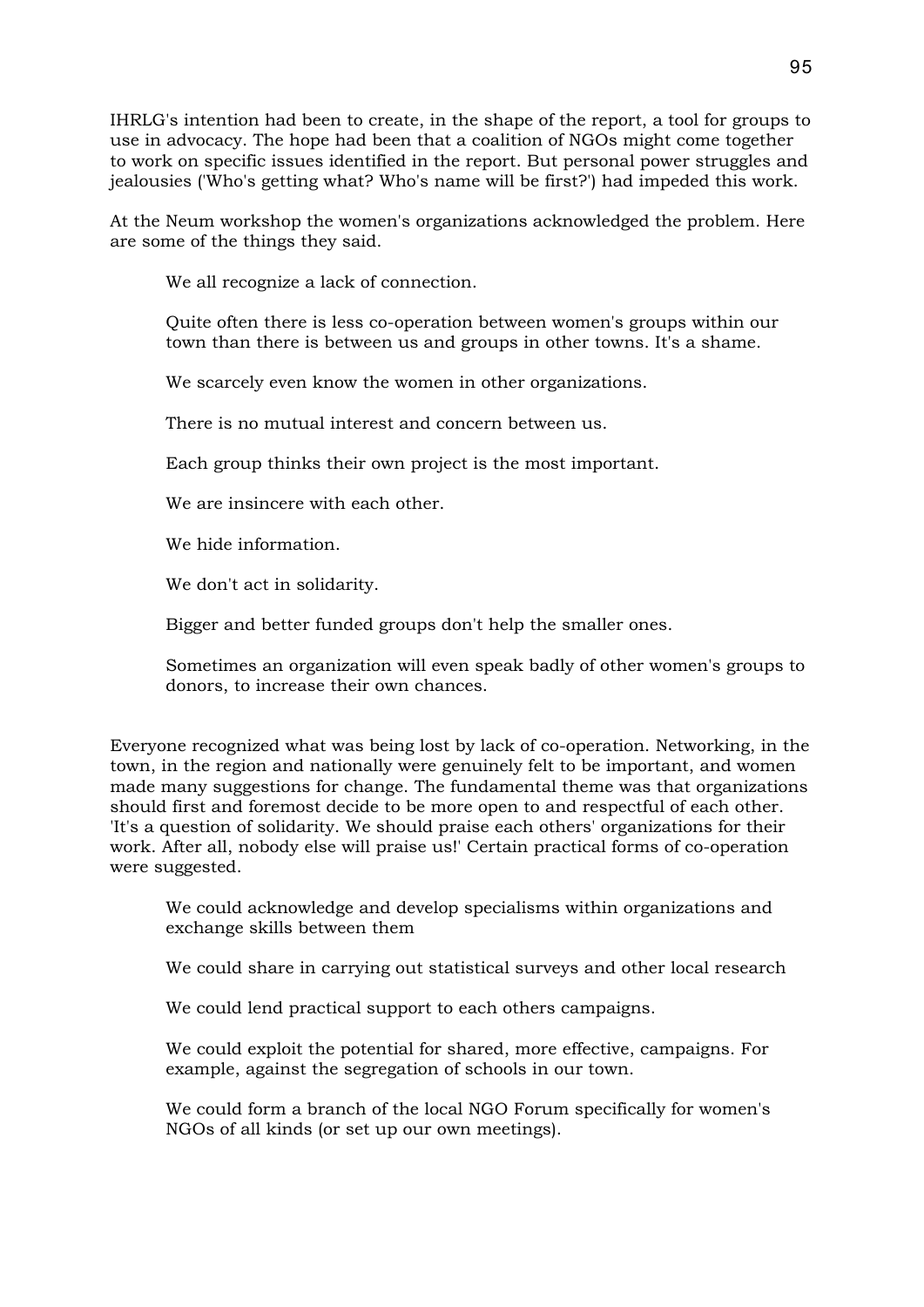But more precisely we should look for those organisations with whom we share values, and seek closer co-operation with them.

The women at Neum saw three ways that co-operation between them could increase their effectiveness. First, it would enable them to increase their visibility with donors. In some cases they might encounter fewer difficulties in accessing substantial funding if they were to apply as a network of organizations rather than as separate organizations. Second, government bodies, national and local, might accord them more respect. One practical suggestion for capitalizing on this was for women's groups in a given municipal area to ask for 'observer status' at meetings of the municipal council, and come together to elect a representative for this purpose. Third, through co-operation they could improve relations with people of their locality. They could avoid duplication of effort in offering services. They could give better and more focused services. And in general they could raise public awareness about women's needs and women's collective action.

We ourselves concluded that the lack of co-operation between Bosnian NGOs remains something of a puzzle, the possible causes never quite adding up to a full explanation. More research would be useful.

# **Funding is fundamental**

If failure of organizational process and failure of co-operation are the main internal flaws of the integrative women's organizations we have been working with, the main external impediment they encounter is the funding regime. In a situation where individuals and families are often desperate in their search for an income to cover basic needs, it is quite unrealistic to suppose that NGOs can operate without funding or finance themselves through private donations. Local people cannot afford to pay for the services they provide. Nor are there Bosnian institutions with sufficient resources to fund them. They are crucially dependent on international NGOs and the international institutions, both governmental and intergovernmental. No wonder competition prevails over co-operation.

A good deal of the two days we spent together at the Neum workshop was spent discussing problems of funding. The women are acutely aware how much they owe to funders: the space they inhabit, however rudimentary this may be; their computer and other equipment; their office costs; some salaries. In other words, the organization as we know it. They are aware of the many opportunities that only funding can open up to them: experience in running an organization, practice in writing proposals and reports, a chance to experiment with democracy.

But complaints about funders and funding make a longer list. The women find the majority of donors very often bureaucratic, inflexible, unreasonable and lacking vision. Procedures for applying for funding are often complicated and demand specialized skills in preparing budgets and writing persuasive English, which in their early days organizations simply do not have. There are long anxious delays while donors make decisions on applications. They often lay down inflexible conditions. They are unwilling to give recurrent basic costs of rent, electricity and phone, demanding instead ever new projects that stretch the capacity of organizations to the limit. Funding is on a 'stop-start' basis, and nearly always short-term - so that organizations are perennially insecure and have to devote time to fundraising instead of getting on with their chosen work. Donors appear little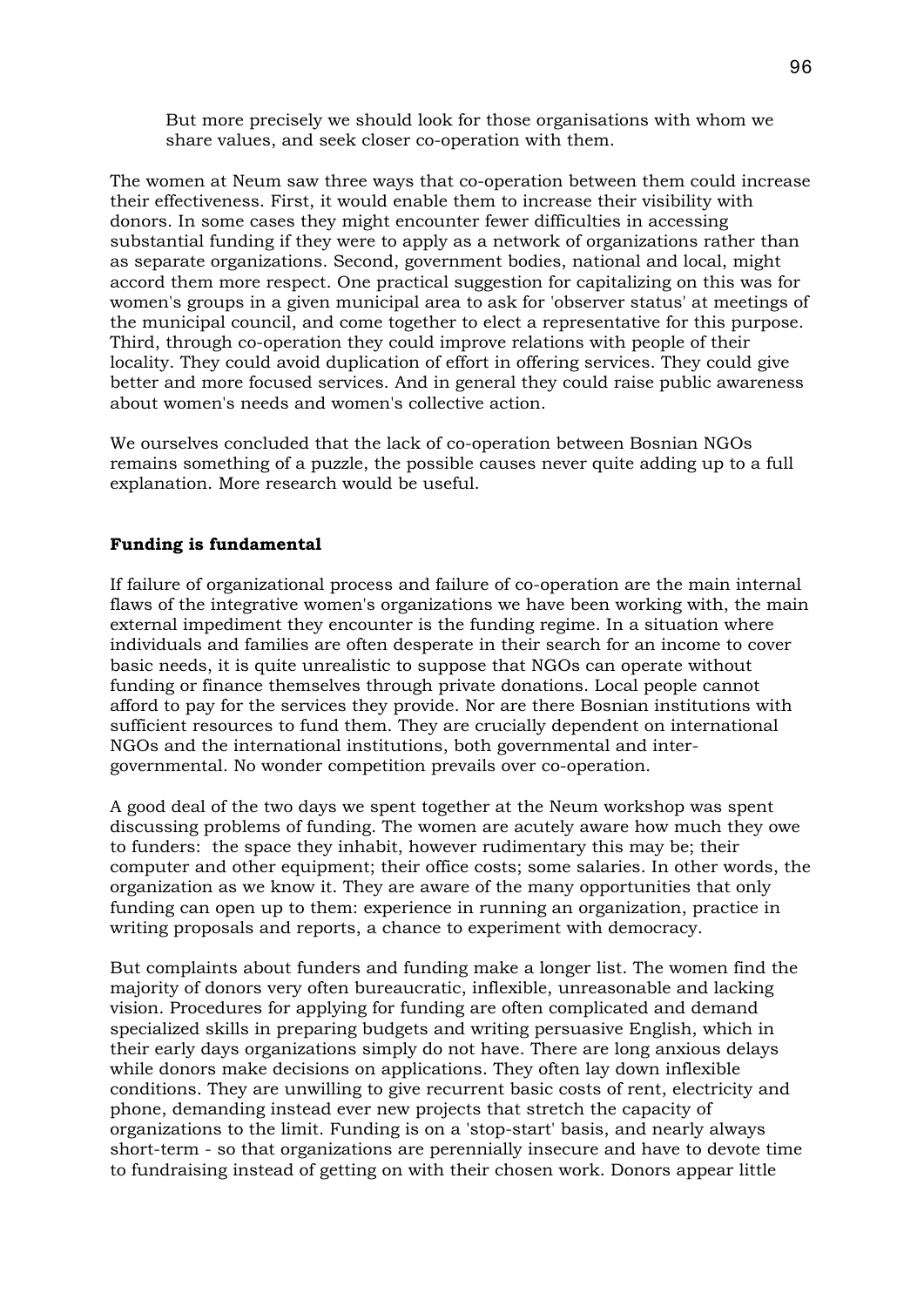interested in the actual realization of projects and do not provide follow-through, with supplementary funding where it is needed. Some donors favour particular local NGOs and, regardless of their performance, support them at the expense of other organizations that might spend the money more productively. And, just as there is poor co-operation between women's organizations so, the women say, there seems to be poor co-operation between funders. There is jealousy and envy among them too, and they do not share information. Sometimes it seems the donors and the recipients mirror each other's failings.

The most frequently voiced funding problem however, after scarcity, is that donors set their own priorities rather than responding to those of grantees. 'They shift us from our own goals and mission by the conditions of their funding. Are they offering money for moving chairs? We'll design a project for moving chairs.' Certain topics become fashionable with donors year by year. 'Trafficking in women' is a theme that has recently received attention at high level in the international institutions, that in turn have invited local NGOs to make it an issue. Trafficking is certainly a shocking abuse of women's human rights. But it is understandable if not every women's organization wishes to prioritize it, because the dealing occurs more in some areas than others. Donors are continually switching themes and expect grantees to do so too, starting new projects at the cost of abandoning others that have only just got going. This pressure leads organizations into too much diversification and into undertaking activities for which they are not qualified. Sometimes donors encourage the formation of a new organization that duplicates one already existing in a locality, or a new project of a kind already up and running. 'And sometimes,' the women say, 'they steal our idea and fund a rival organization to carry it out.'

The relationship they describe is thus one of fundamental inequality. The donors have the power, the NGOs depend on them. Very often the donor organizations, especially the biggest international institutions and those NGOs that operate worldwide, seem distant and obscure. 'You see the hand, not the motivator. You see an umbrella, not the person who counts.' Their representatives can seem arrogant at times, 'especially the local ones who act as gatekeepers'. 'You have to be careful not to get on the wrong side of the person who counts.' The inequality is rubbed in by the contrast between their well-appointed offices and well-paid staff and the poverty of the organizations who must go to them, cap in hand, for money. 'Seventy per cent of their money is spent on themselves.' The women's organizations gradually get into the mentality of relative powerlessness. 'We become their pawns. We're afraid if we protest and fight they'll take away even the little they give us.'

Shortcomings in the current funding regime have been widely noted, and not only by beneficiary NGOs. Ian Smillie in his report on Bosnian NGOs criticizes the international donors for using local NGOs for cheap service delivery and neglecting, despite their professed concern, to use their resources to build a strong, pluralist civil society (Smillie 1996). Martha Walsh in her report to USAID on women's organizations in B-H acknowledges that little could have been achieved without an input of international funding but criticizes donors faulty assumptions about women and women's organizations, their failure to respect women's own priorities, and a certain instrumentalism and lack of a longterm commitment (Walsh 1999).

Nonetheless, the women we spoke with had had good experiences with some donors. Everyone spoke warmly, in particular, of those feminist organizations whose mission is specifically supporting women's self-organization. Delphi International's Star Project (now sadly defunct) originating in the USA was often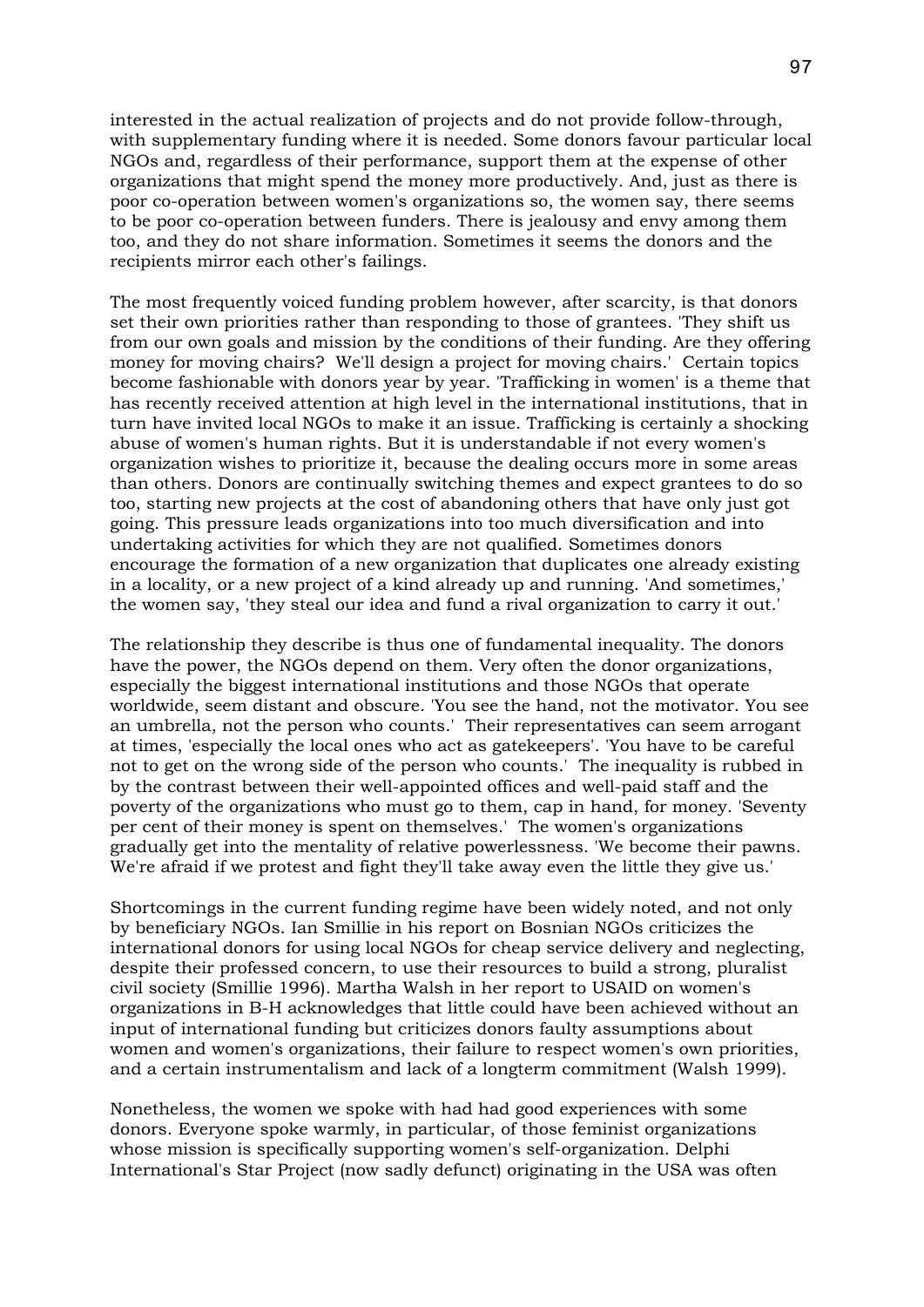cited warmly. So was the Swedish NGO, Kvinna till Kvinna. From these experiences, the women had a clear idea of what would be good practice in donor organizations. A good donor would have a simple application and reporting process, clearly explained - with training in these things for inexperienced organizations that need it. They would have a speedy and efficient approval process. Rather than deciding for themselves what to fund, the ideal donor would listen to the needs women are uncovering in their locality and respond supportively to projects they devise to meet them.

What happened during the war in B-H, and even more immediately after Dayton, was that a veritable army of international institutions and INGOs arrived in Sarajevo and started dispensing money. The NGO sector responded with rapid growth. It became a source of livelihood for many people - and that was legitimate, because people deserve a salary for doing productive and necessary work. The money invested in NGOs also set in train a great deal of needed activity. Now the memory of the war is receding and new wars in other continents have taken Bosnia's place on the world's TV screens. Many funders have been pulling out of B-H or scaling down their operations. Money is getting scarcer. Many Bosnian NGOs will cease to exist (Walsh 2000).

So, donors are warning their grantees: look for alternative sources. The truth is there are no alternative sources. Extensive volunteering is scarcely a possibility, given women's desperate need to earn a living. Income generating projects, after they have paid those who work in them, produce a profit too tiny to sustain an organization. It is said that municipal authorities have funds for 'humanitarian activity'. If they do, the women say, 'it's not being distributed to us'. And given the nationalist character of the parties in control of the municipal authorities, and antinationalist orientation of these integrative women's organizations, they are unlikely to see any of it.

The only means the women saw of strengthening their hand, *vis à vis* the donor organizations, was solidarity. 'If we could co-operate better among ourselves we might be able to co-ordinate an approach to donors.' They might strengthen the identity and profile of organizations such as themselves, working on the twin themes of women's rights and re-integration of Bosnian society, and demand a matching co-operation among donors and a clear commitment to a long-term funding strategy. But this means both grant givers and grantees understanding the important potential of women's self-organizing for the renewal of society in Bosnia-Herzegovina. In the following chapters we discuss two aspects of this potential - a women's movement, and its contribution to democracy.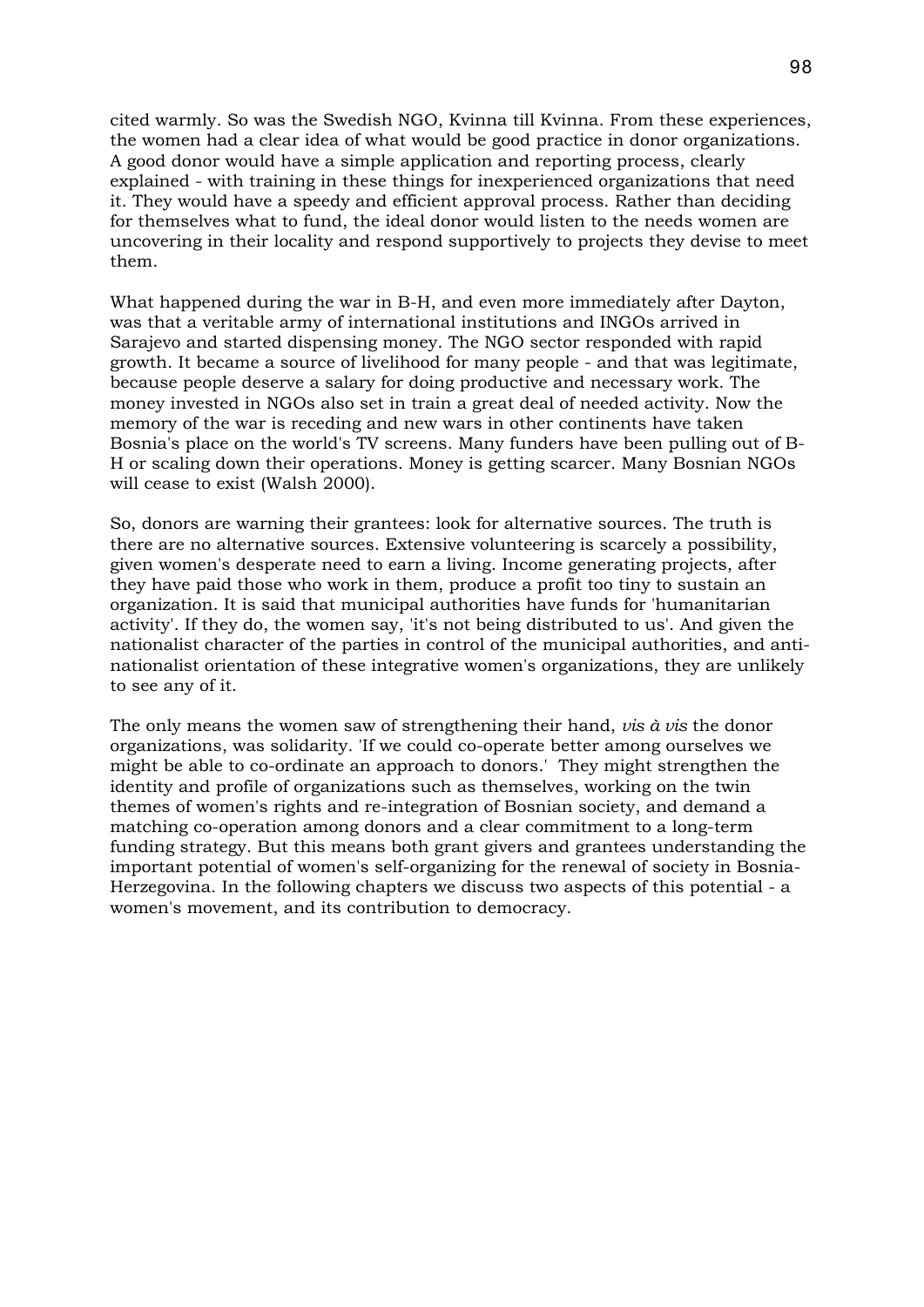# **CHAPTER 6 Towards a Women's Movement**

While we were visiting and talking with women in Banja Luka, Mostar and Gornji Vakuf/Uskoplje the discussion sometimes turned to 'the women's movement' and 'feminism'. It became clear that these words are used in many different ways and evoke different kinds of reaction. We wanted to learn whether these seven organizations can rightly be thought of as part of a Bosnian women's movement. If they can, in what sense of that term? At what stage of development is the movement?

We approach these questions here from two different directions. We look at what women are thinking and doing in B-H. At the same time we look at what women are thinking, writing and doing in the name of women's movements in other countries. We discuss the various concerns on which movements elsewhere and at other times have focused, and their similarity to the problems addressed by the Bosnian women's organizations. The chapter ends with a consideration of the various uses of the word 'feminism' among women in our study and elsewhere, and how we can best define our practice.

# **Why organize as women?**

One of the first questions we asked women was: why have you chosen to organize *as women*? After all, the majority of women who are active in this post-war 'sphere of free association' in B-H are in organizations led by men, or in which there are also men. One woman laughed and said 'The men sometimes ask us that. No men round here? Are you a bunch of frustrated women?' The Mostar women gave us the following reasons for organizing as women-only. They were very similar to those of women in the other towns.

# *'Because I love it, and I support all women.'*

At one level it was an emotional response, a supportive engagement with certain perceived qualities in women. Azra, of Zena BiH, said

In West Mostar where I live, during the war all Bosnian men were imprisoned or fled the country. Women stayed alone. Some were reduced to prostitution to survive. They had to do jobs they would never have dreamed of having to do before, because they were responsible for their own and their children's survival. When I saw that, I longed to find some other solution to survive, and for other women to survive. I wanted to share my strength with women. I wanted for women *not* to do what others tell us to do, not to be passive. I discovered my own strength at that time, in managing to escape from all those violent men around me. I discovered something deep in me that I never suspected was there. Everything I do here in Zena BiH comes deeply from my heart. Once you start you can't stop. All of us here feel this same enthusiasm that I feel.

Azra's compassion and solidarity were recognizable in other women too. Some of the valued qualities they described as good reasons for organizing with women and as women are that 'women feel more deeply' (Ivanka); 'women are born democrats'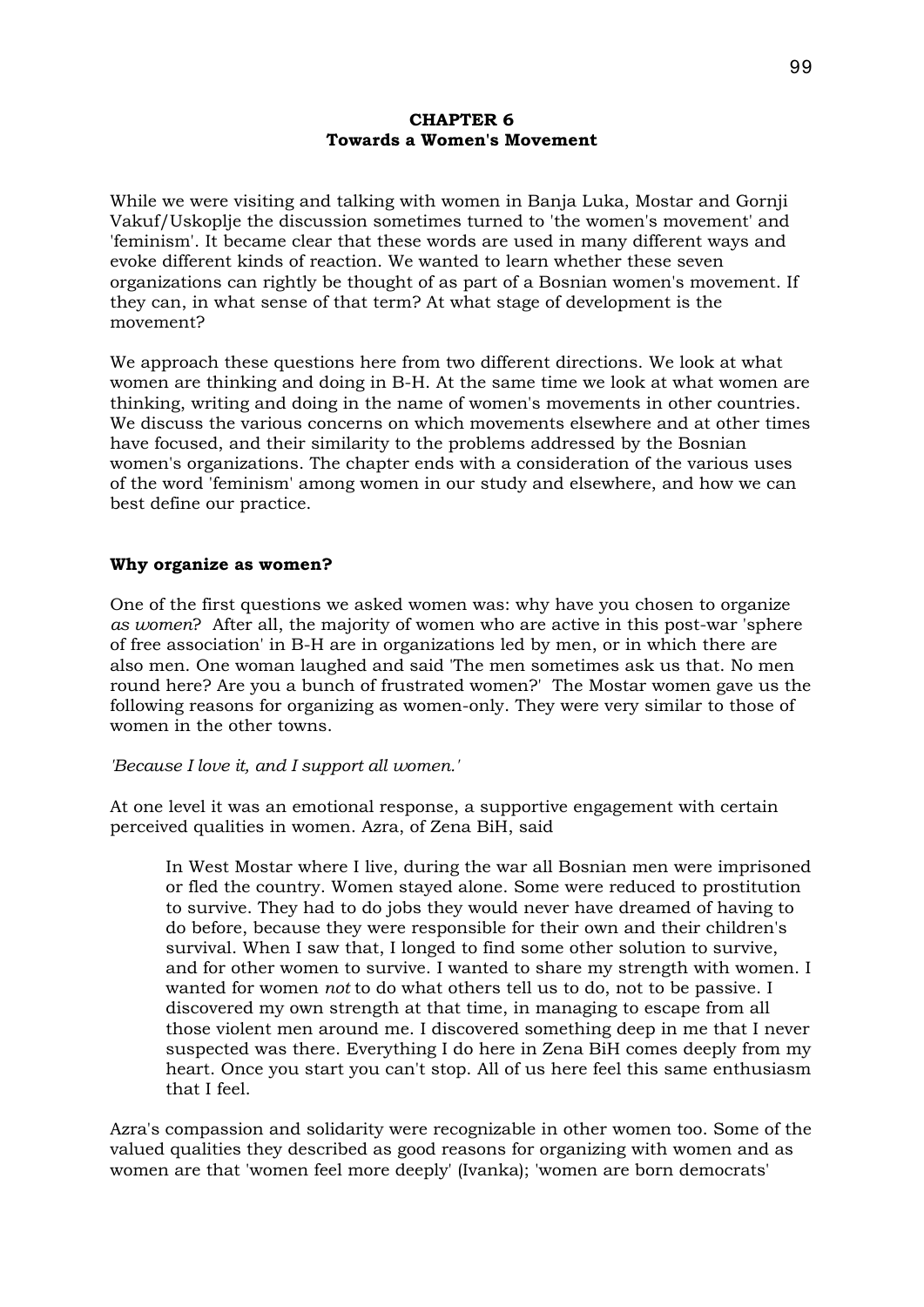(Nadja); and 'women are stronger than men in many ways, and they carry a lot of responsibilities' (Semsa).

Some of these reasons appear to skirt dangerously close to essentialist thinking: as though women are 'naturally' this or that. It is not surprising if women were sometimes tempted to think this gender difference 'must be in the genes'. After all, the war had sometimes produced extremely sex-stereotyped behaviours in both sexes: aggression on the one hand, caring on the other. But on reflection they usually recalled instances that contradicted the stereotypes. The remembered some violent women, and men who refused to kill. Then instead of referring to 'nature' as the source of gender differences they talked about the way *cultures* shape us, during childhood and adult life.

All of those with whom we spoke valued the supportive environment women could make for each other. 'We wanted to give women a space.' Some women, like Semsa who had worked in a sewing factory, took female company for granted. Others had not thought of working just with women before, and it took a bit of getting used to. But Nada said, 'For seven years I'd been accepting and adapting to change, time and time again. I just took everything as it came. Being a women's group was just one more change.' Antonela said, 'I didn't really think about it. But it felt good. Lots of women from both sides of the city say this is the most beautiful thing that happened to them in years, getting involved with Zena Mostara.'

# *Equality: 'There's the theory, and there's the reality.'*

A refusal of 'inequality' was a second important reason for aligning with women. On the whole the women were conscious of a double reality concerning pre-war and post-war gender relations. On the one hand, as discussed in Chapter 1, the state in Yugoslavia had guaranteed women formal equality (in employment for instance) and a certain recognition of their special needs (like maternity benefits and nurseries). On the other hand, the equality had remained incomplete. Family relations had been particularly resistant to change, continuing to be patriarchal, especially in rural society. We remembered what Mirjana Morokvasic had written in 1986.

Women, in Yugoslavia can be economically independent, socially active, recognized and respected at work and yet remain mere servants at home, where the man retains authority... In the private sphere, legislation was unable to resist the old values and replace them with something new (Morokvasic 1986:122).

Then came the political upheaval and disintegration. Post-war and postcommunism, the old inequalities were more exposed to view and new ones piled on top. Fadila is a woman who lives in a house full of men, so she has pretty clear ideas about the politics of the household.

The war hasn't changed much in family relations. Men's mentality in B-H is just 'give me a job and a social life, or 'I want a car, I want a house, I want money'. And they don't understand women's wish to work in women's organizations. But we organized a survey and found out that 80% of families are only surviving thanks to the women's income. So women have to have power and organize together.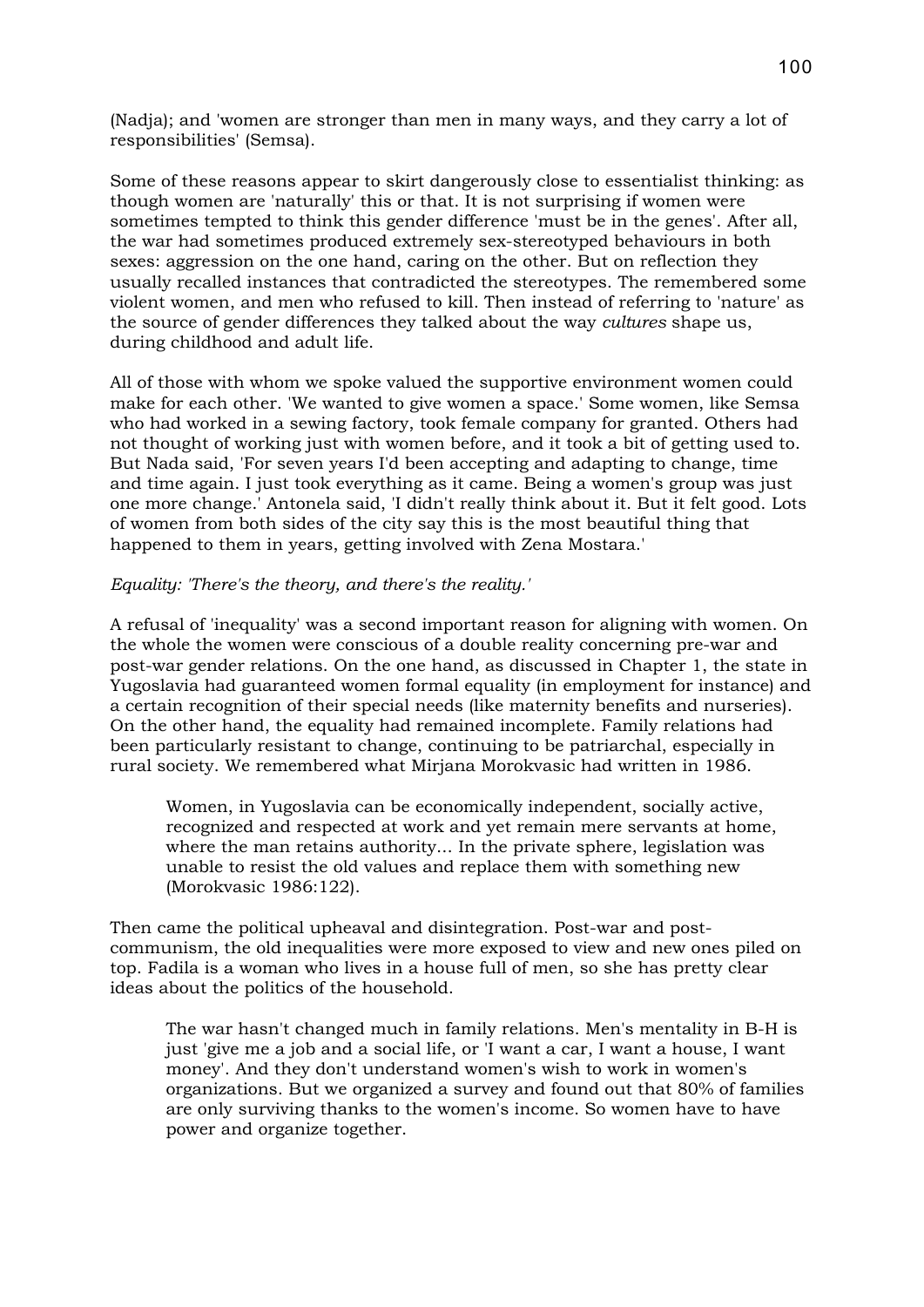To form a women's organization, then, could seem a good way of confronting inequality. But present circumstances for women are adverse, and not just in the countries of the former Yugoslavia but throughout East/Central Europe and the former USSR. Peggy Watson writes that the new post-Communist world 'offers men the opportunity of putting a greatly increased social distance between themselves and women. It is the rise of masculinism which is the primary characteristic of gender relations in Eastern Europe today'. Everywhere, with the ascendency of neoliberal economics, the primacy of competition and the loss of socialism's welfare safety-nets, we are seeing 'the enactment of masculinity on a grand scale' (Watson 1996:216).

A particular threat to women's equality in the formerly Communist countries has been the renewal of currents of nationalism and religious fundamentalism - with the Yugoslav region as the prime example. Deniz Kandiyoti writes about nationalisms in other countries in terms that would be recognized by many women in B-H. She says

on the one hand, nationalist movements invite women to participate more fully in collective life by interpellating them as 'national' actors: mothers, educators, workers and even fighters. On the other hand, they reaffirm the boundaries of culturally acceptable feminine conduct and exert pressure on women to articulate their gender interests within the terms of reference set by nationalist discourse (Kandiyoti 1993:432).

Gender and the family have indeed been fearsomely manipulated by nationalism in recent Yugoslav history. Silva Meznaric has analyzed the way a fabricated scare over the rape of Serb women by Albanian men in Kosovo in the late 1980s was a key moment in the resurgence of nationalism. Both Kosovan Albanian and Serb leaders at the time of this incident 'spent enormous amounts of money, energy and ideas on defining tradition and continuity', using women's bodies and men's family honour as markers of ethnic difference (Meznaric 1994:82). Women in B-H have responded in polarized ways to these pressures. More than before have a confessional belonging, Christian women attending church, Muslim women going covered. But others feel more alienated, resenting the way religion is intruding into politics, and politics into everyday life.

Women say they have never had the respect and trust accorded to men in this region. One woman told us, 'There's a basic lack of confidence in women.' She illustrated this with the story of a woman dentist in her town, a competent professional woman. 'People don't trust themselves to her. They say, "She's a woman. She's so small. She can't be strong enough for the job." This town, it's a disaster for women.' Now, with conservative patriarchal ideologues attempting to control women's dress, behaviour and role, women were even less likely to be treated as equals.

Nor is it just women as individuals who are divided by the new currents. Deniz Kandiyoti writes that women's organizations too are inevitably touched by these changes. They must either conform to the prevailing nationalist discourse or oppose it (Kandiyoti 1993:380). We can see how this issue has tested and sorted women's organizations in B-H. Women's groups like the fifty-four adhering to the Unija Zar alliance, for instance, would be likely to put Bosniak national loyalties before women. By contrast, the organizations in our study would put women's equality, and what women can contribute to a more equal world, a long way before national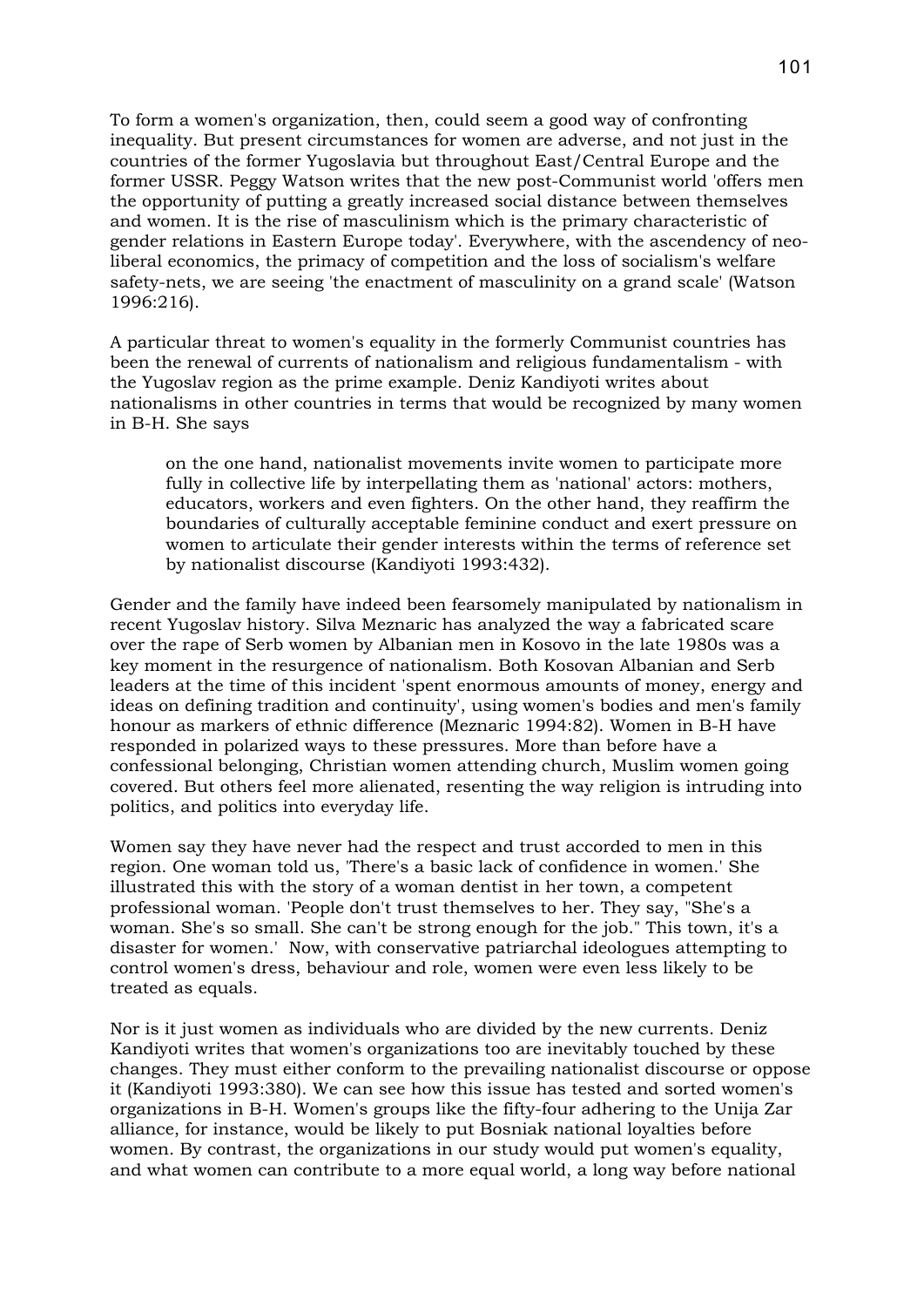belonging. We can see that Maxine Molyneux is right when she writes that nationalism and other tendencies in formerly Communist countries 'have altered, perhaps irreversibly, the terms of critical debate about the way forward for women... posed new questions of feminist politics and practice' (Molyneux 1996:234).

# *'Getting things done'*

Some things the women activists said indicated that, for them, organizing as women was a pragmatic choice: through it you could achieve certain goals. First, if it's a women's organization, ordinary women are more likely to feel comfortable stepping in the door. And through them you have a good chance of reaching men and children too. Thus Jelena of Zena Mostara says, 'Women can give a lead to their families'. Vidra had seen a particular use in 'being women'. As a group of minority women they had been afraid of awakening the suspicion of the authorities. One activist said she had felt that a women's organization might appear less challenging and reduce the likelihood of trouble.

Second, women offered a particular possibility for reintegration in these towns. Thus Jelena said about the founding of Zena Mostara, 'What we wanted to do was to unify the city, and the whole country, *through women*. Because women forgive first.' Other Mostari women said something similar. 'Women have more trust in women. We are more open' (Nada). 'Sometimes I'm surprised by the energy and tolerance of women in this region. I couldn't possibly do what I want to without such women around me' (Nadja). In Gornji Vakuf/Uskoplje women really felt it was women or nothing. 'Between men here, there is this wall,' Milka said. Pavka said, 'It was the men who carried guns in the war, they were the ones directly involved in the fighting.' Men were beginning now to meet their 'others' casually in the street, or for purposes of work or trading. Such contacts, even if informal, were valuable. But for men to organize publicly together still, in 1999, seemed out of the question.

Being an organization only of women was also a way of avoiding the ascendancy of men. 'SJ' and Jasmina of Vidra had both had experience, as well-qualified and even professional employees in large enterprises in the former Yugoslavia, of nonetheless remaining, as they put it, 'in the shadow of men'. 'Men were the directors, the bosses' said Jasmina. 'It was difficult to realize any idea of our own, however good it might be.'

# *'Doing things our way'*

A fourth reason for being a women's organization was the control it offered women to do things differently from the way men might do them. The women's organizations were surrounded by bureaucracies - party political, state institutional, international. We were told that even NGOs are not, as you might imagine, necessarily less authoritarian. In fact, men in NGOs can be 'very powerful, possessive and individualistic'.

As we saw in the previous chapter, the women's organizations have not yet made the most of the potential for democratic process. Udruzene Zene had gone furthest. They had been the most self-conscious in building their organization and they were beginning to recognize the gains. They were proud of being a 'horizontal organization', without hierarchy and with shared responsibilities.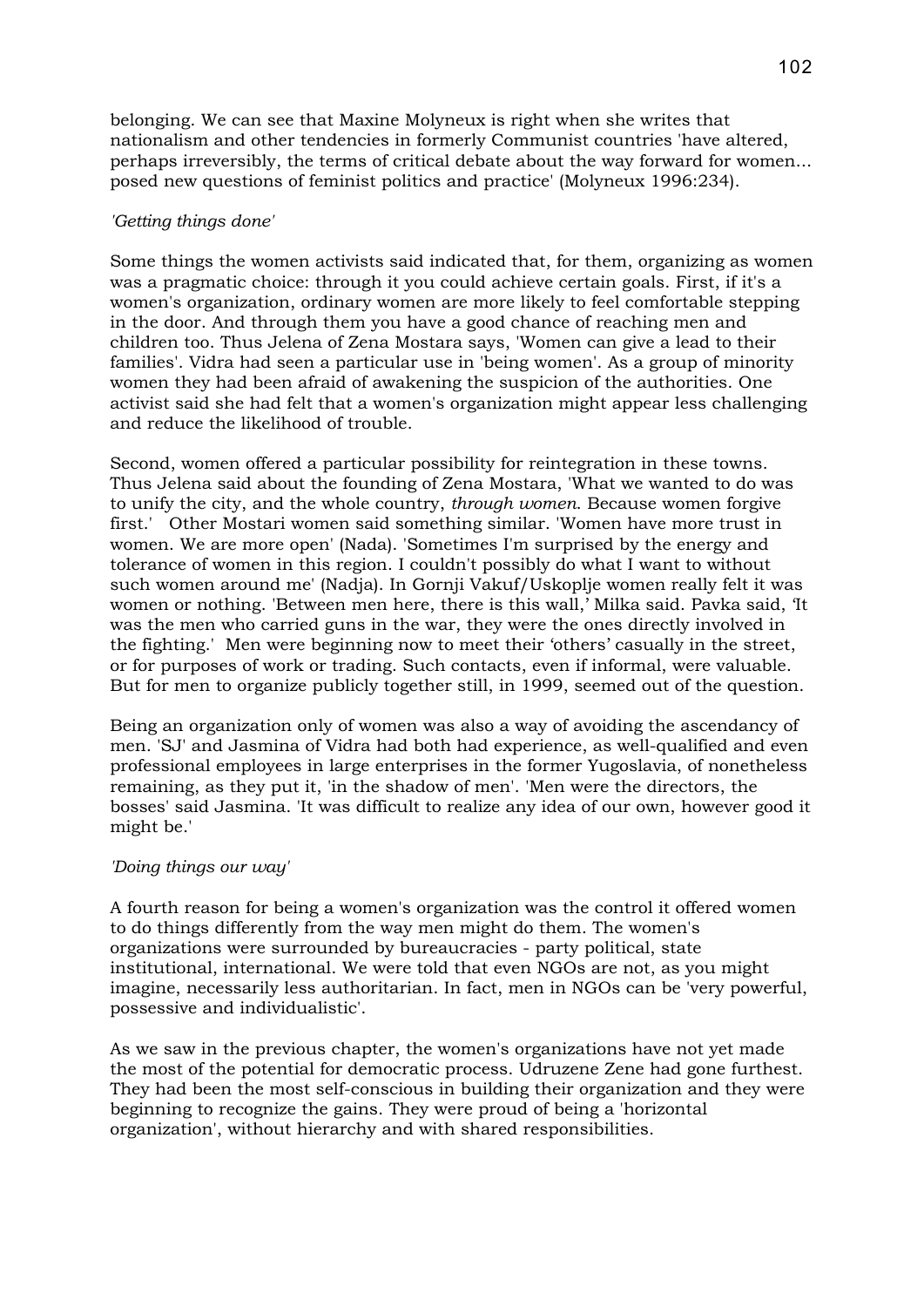The organization's quite democratic. There's not one strong leader, like a director, a boss or authority. There's equality in the team. Women's solidarity is a principle with us. There are differences, including differences of political opinion, but we don't see that as meaning you are an enemy. People have a right to differ, to individuality.

Mirjana at Udruzene Zene was a social worker.

I do the same job for women clients in our organization as they do in the Centres for Social Work. But they have limits, as an institution. The people working there qualified years ago and they work the same way they always did.

She had previously had a job in television, where women colleagues had often been unhelpful. Now she put this down to the fact that they had had to adopt male behaviour in order to compete with the men who dominate the TV industry. In Udruzene Zene, where women were in control, she found 'these women around me support me. It's a nice working atmosphere'.

# **Is this a women's movement?**

We were interested to know whether the women felt their organization was part of a women's movement, We have seen that there are many women's organizations in B-H, some of them quite small, scattered in country towns and even villages. We learned in Mostar that the Bosnian Women's Initiative was funding numerous projects in the canton, and convening regular meetings between them. But numbers are not everything. Women's organizations vary widely in their politics. Some are integrative, some nationalist. Some aim to administer charity to women, some to empower them. And, as we have seen, there is rivalry and resentment even between organizations with a shared political outlook. Representatives of OSCE in Mostar and Sarajevo with whom we spoke both deplored a lack of co-operation between women's organizations in B-H. And we have seen how women themselves, at the Neum workshop, identified this as a problem.

So - do a lot of organizations add up to a *movement*? Sevima Sali-Terzic, legal advisor of the International Human Rights Law Group in Sarajevo said, 'We have lots of groups, but I wouldn't say we have a women's movement.' 'What are the necessary conditions for a movement?' we asked her. 'We need networks,' she answered. 'But also you must have a very simple open idea that you can communicate. And a global sense of the world you are living in, which I don't think they yet have.'

Perhaps we need to know, then, what a 'social movement' means elsewhere in the world, and to test what we see in Bosnia against these meanings. One early definition by John Wilson is widely used (it is discussed in Cohen and Rai, 2000). He sees a social movement as *'a conscious, collective, organised attempt to bring about or resist large-scale change in the social order by non-institutionalised means'*. He goes on to say

Animated by the injustices, sufferings, and anxieties they see around them, men and women in social movements reach beyond the customary resources of the social order to launch their own crusade against the evils of society. In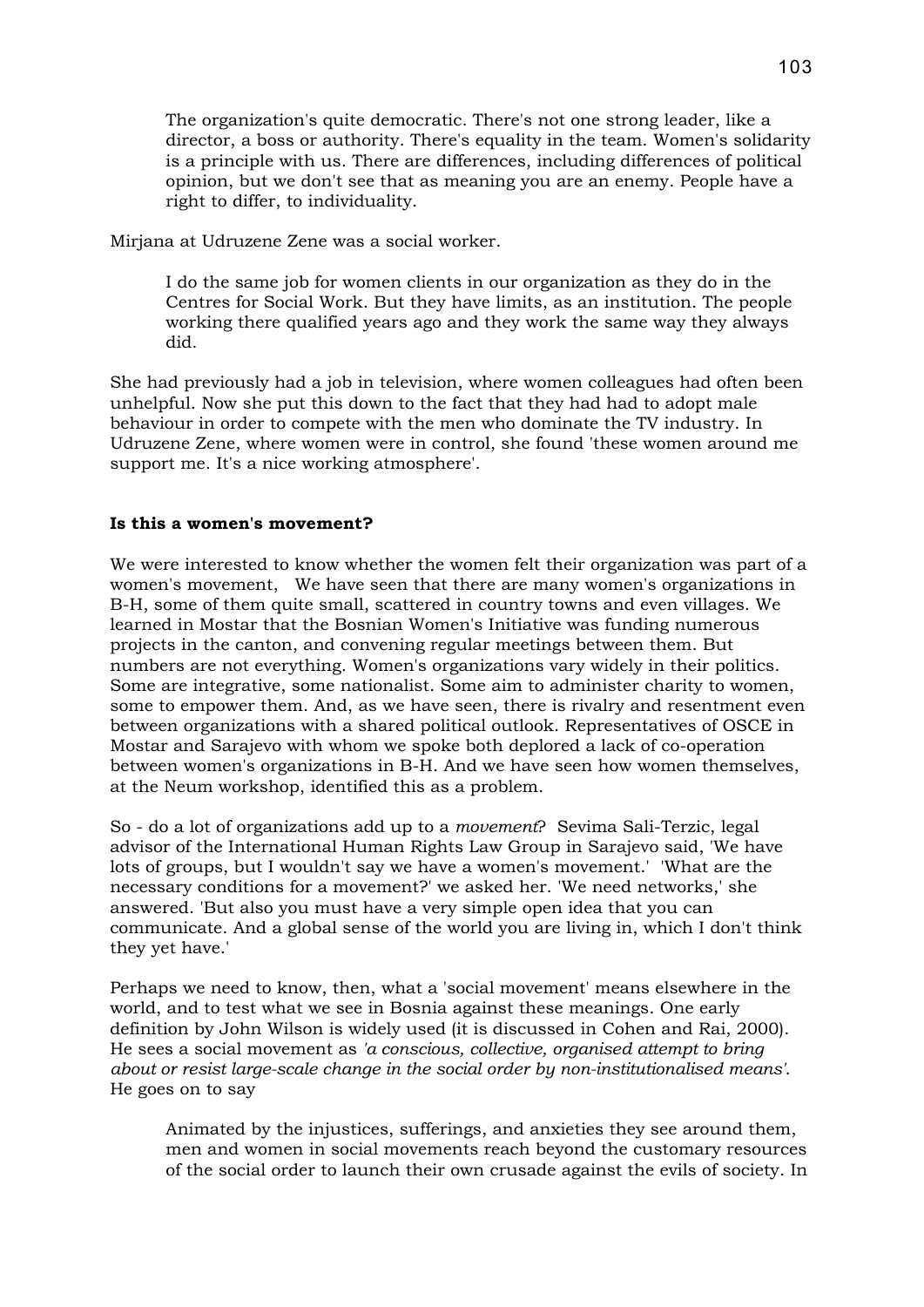so doing they reach beyond themselves and become new men and women (Wilson 1973:5).

Wilson identifies several kinds of social movement, and using his categories we might say that our women's organizations are partly *reformative* (trying to improve the existing system), partly *alternative* (doing things our own way) and partly *transformative* (trying to rid society of patriarchal power relationships between men and women). It is interesting that he identifies the *non-institutional* nature of movements. We have seen how women's NGOs have indeed flowered in the unstructured and voluntarist space of civil society.

When a disadvantaged identity group, like women, begins to organize collective action around its hopes and dreams, it can only turn into a social movement by *mobilizing* resources of commitment, energy and money (Melucci 1996). This we have seen our women's organizations achieving - although very sporadically, with moments of success and moments of failure. Manuel Castells sees social movements as processes in which collective *identities* are formed and expressed.

...social actors, on the basis of whichever cultural materials are available to them, build a new identity that redefines their position in society and, by so doing, seek the transformation of overall social structure (Castells 1997:8).

Wilson too stresses this link between movements and identity: we *reshape ourselves* in the process of organizing action. And many women in Bosnia told us how they had changed through being active on women's issues. 'We're not the same people we were at the start', as Mirjana of Udruzene Zene put it.

We would conclude then that there are the stirrings of a women's movement in B-H, within and around women's organizations of the kind we are studying. But before we can say confidently that a movement exists, three important questions remain to be answered. First, do these organizations emerge from and reflect a *current of opinion* in B-H society? Are other women, other initiatives, awakening around them? Second, are our organizations *networking* within B-H and are they connected beyond its borders, to a wider movement? Third, are they sufficiently *challenging* to be an effective movement? To be a transformative, or even a reformative, movement calls for its activists to enter public space, criticize and challenge the system. It means campaigning and advocacy. Do we see this happening?

# *What else is moving?*

There are signs that some women in B-H are conscious of women's disadvantage and oppression. This consciousness exists particularly among women in mid-life, let's say in their forties and fifties, who can compare today's circumstances with what life had been like for women in Yugoslavia in the nineteen-eighties and nineties. But there is as yet very little 'acting out' of this consciousness. Women are preoccupied with day to day survival. Many men gave their health, or life itself, in the recent fighting, and women wish to honour men for this. It is not easy at such a time to allow oneself to challenge men or criticize masculinity, whatever the justification. Although the incidence of rape in the war alerted women to the issue of sexual violence, many, perhaps the majority, prefer to see its authors not as men shaped by masculine cultures, but as members of an ethnic group, shaped by nationalistic cultures.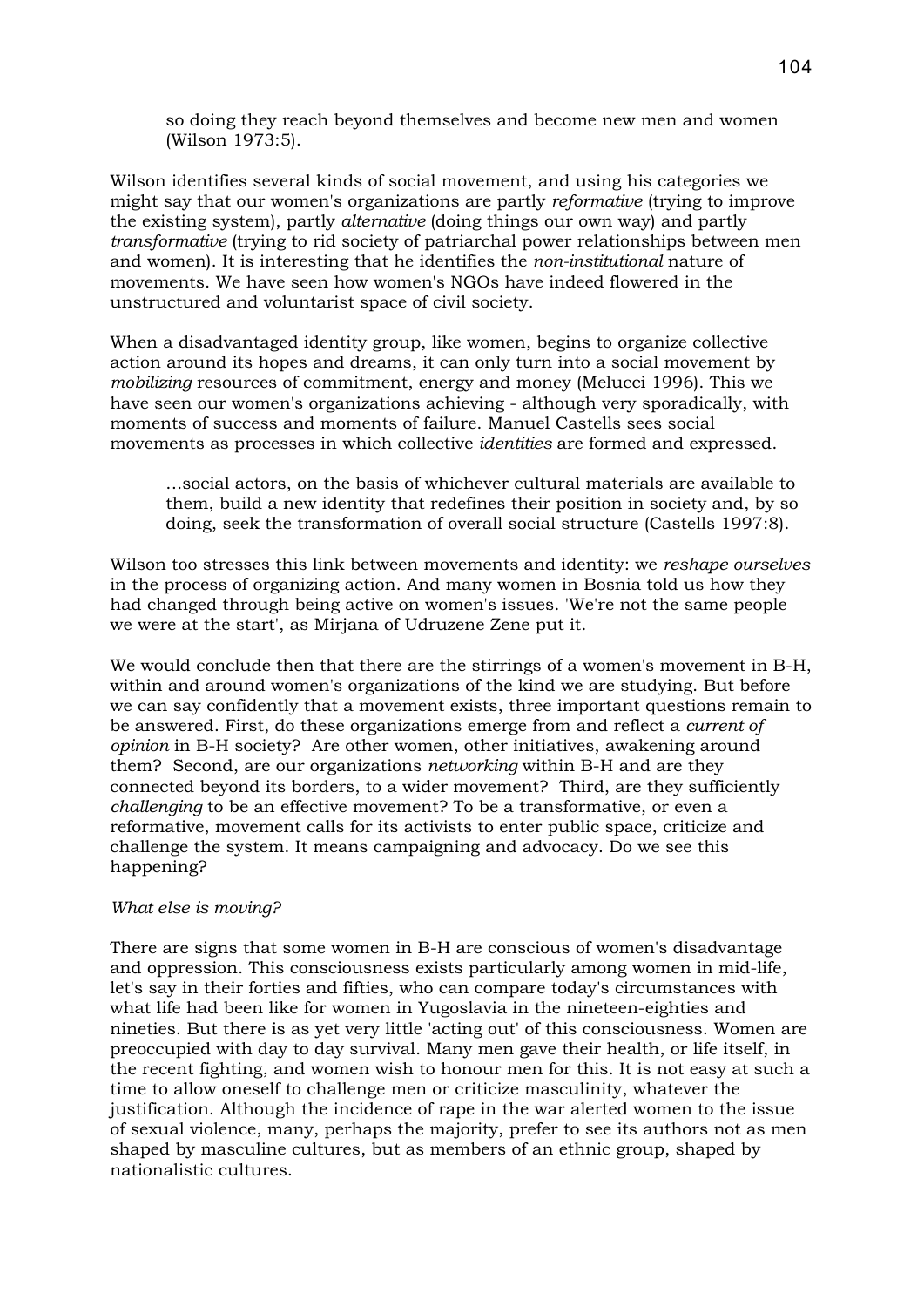Cities are normally fertile ground for non-conformism, including women's movements. But the war damaged urban society, and even cosmopolitan Sarajevo is not what it was. Young women are often in the vanguard of women's movements in other countries, but many of Bosnia's young women think more about escaping abroad than about putting their energies into changing B-H. Others have become conservative, even religious, since the war. There are as yet no women activist groups in the professions, and few comedians, singers or artists popularizing a cultural critique of patriarchy. Some political parties have set up women's sections. There are a handful of teachers and students at the university developing critical women's studies, reading texts from other countries. But there is not yet the flowering of academic analysis that has nurtured women's movements elsewhere. Few critiques of patriarchy have been published in the Bosnian language. *Zena 21*, the only journal that might be seen as serving a women's movement, carries informative interviews. But editorially it is rather unchallenging of state or authorities, and women are often represented in its pages in conventional ways, with an emphasis on fashion and beauty.

### *How connected?*

The seven organizations vary in the degree to which they are connected to other groups. Most felt convinced they were indeed part of something you could call a movement. But we saw in the previous chapter that in practice co-operation between organizations is not good. Personal and group rivalries are most strongly felt at local level. Connectedness seems slightly better at the level of B-H. One woman remarked 'We've got better links with women in the other Entity than within this town'.

The women of Federalna Zena and Savjetovaliste SB were the least 'networked'. Gornji Vakuf/Uskoplje is less of a regional centre than Mostar or Banja Luka. They had less experience of foreign travel than the other organizations. But they were attempting co-operation within their local area. They had located women's organizations in the nearby towns of Bugojno, Prozor, Travnik and Vitez. Some of these did not share their own refusal of national divisions. 'Even so, we try to work with them', said Pavka. And Nermina thought 'We are definitely part of a women's movement, and a strong one.'

The Mostari women were more networked, partly because that town has been a focus for foreign spending. They clearly saw themselves as participating in a movement. They had been playing a key role in the B-H Forum of NGOs. They had co-operated with Vidra and fourteen other women's organizations in the 'women's human rights' project, already cited, led by the International Human Rights Law Group in Sarajevo (IHRLG 1999). They had flown to women's conferences in Budapest, Rome, Florence, Brussels. They had also been on a peace mission to the United States.

Up in Banja Luka, Udruzene Zene too are relatively well connected with women's organizations elsewhere in B-H and further afield.

We have had many contacts in B-H, good common actions. We are just beginning, but we've moved something somehow. The connection is strongest and most important to us at the level of B-H... If I need something in a town or city, I'll phone a women's organization I know, and they'll help me.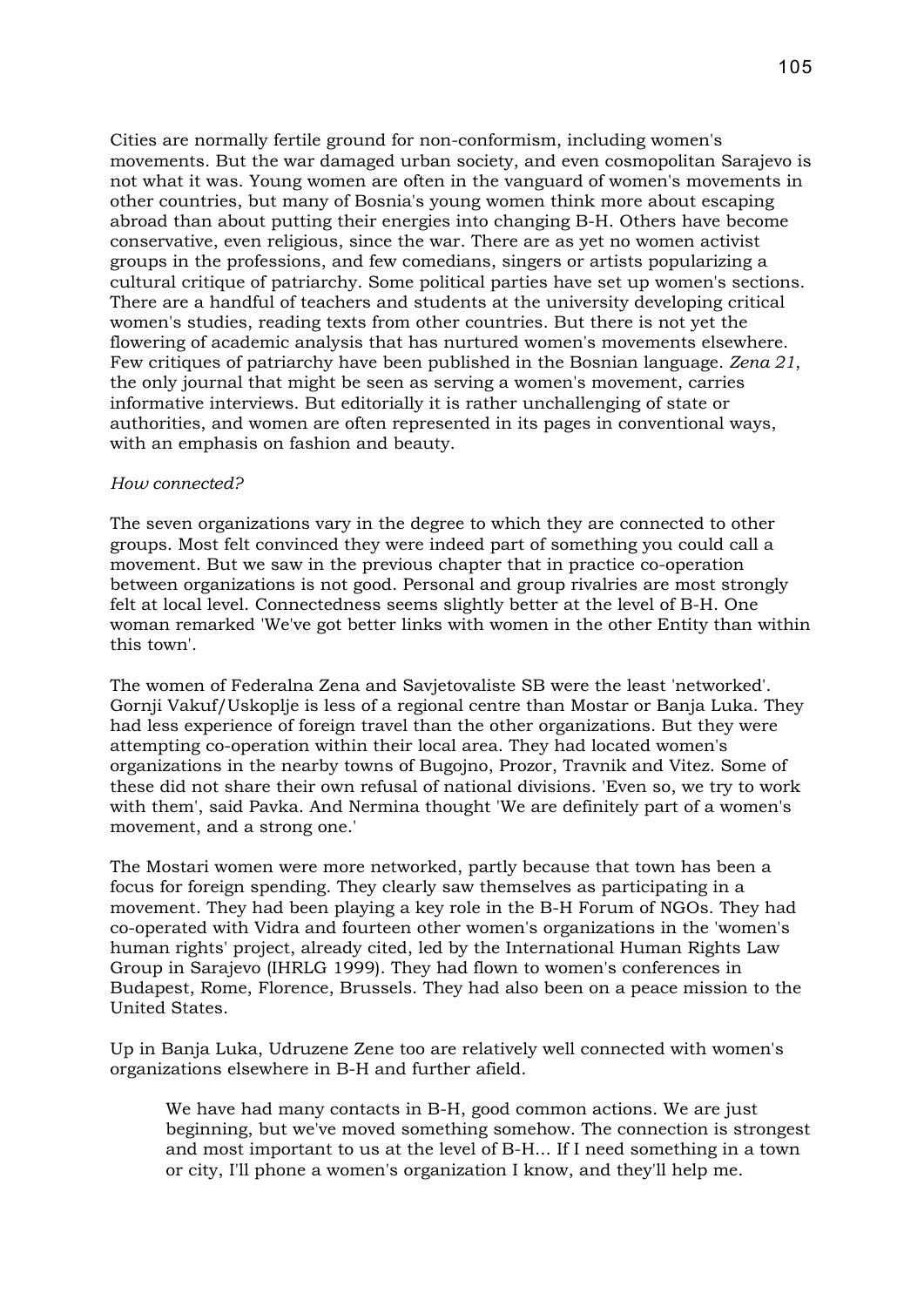Recently I needed information, and just turned to Zene Zenama in Sarajevo and they gave me the answer. (Group discussion)

Nada, the president of Udruzene Zene, felt it was important to consolidate a movement. Othewise, when the funders disapeared, women's self-organization might disappear too. She had a conscious strategy of alliance-building.

The more women we get in organizations the larger the number of women will become aware that we have to share in men's power. It's a big gain. We can work autonomously, each group for itself, knowing best what are the issues in our local district. But we can also make coalitions on the issues we think are in our common interest... *Ad hoc* coalitions are important as a model. There are common problems at the level of the Entity, or even of the state. I think we should have this direction: first to strengthen women in the local community, then at the level of the entity, then of the state.

For UZ the potential for women's alliances demonstrably stretched beyond the state to the former Yugoslav region. For instance they are part of an SOS Hotlines network for B-H ('that's been a wonderful experience') but also for the former Yugoslavia, with a further link to SOS lines across the whole of Eastern Europe. That in turn potentially furnishes links to a wider world.

Even for the most 'networked' of these seven organizations however, connection into a national, regional and worldwide women's movement is still a potential more than a reality. The factors that work against it are lack of funding for travel, insufficient access to the Internet and perhaps also a lack of vision or sense of urgency.

On the other hand, there are several factors pressing women towards connectedness. The first is the energy being put into contact by women *outside* the country. Women's organizations in Croatia and Serbia have been continuously supportive and interactive, during and since the war, fostering contacts, facilitating meetings. Groups of women from some of our organizations, for instance, have been made welcome at SEKA House, the seaside resource centre on the island of Brac, run by Croatian and German women. Contacts by women and women's organizations in other countries, including invitations to conferences and meetings, contributions to post-war reconstruction, offers of funding and enquiries about research, have been drawing Bosnian women's organizations more and more into worldwide networks. And Bosnian women have joined those of other nations at the United Nations 'Beijing plus-5' activities on women.

# *How challenging?*

In some parts of the world, 'women's NGOs' are contrasted unfavourably with 'a women's movement'. People talk disparagingly of 'the NGO-ization of our movement'. Organizing a non-governmental organization is seen as rather safe and acceptable, organizing a women's movement as altogether more challenging and risk-taking. By such a criterion, the Bosnian women's activities we are studying here can hardly count as a movement, or even as part of one. But is the criterion valid?

Women of the former Yugoslavia are not, after all, strangers to activism. Neda Bozinovic writes of a generation of women way back in the 1930s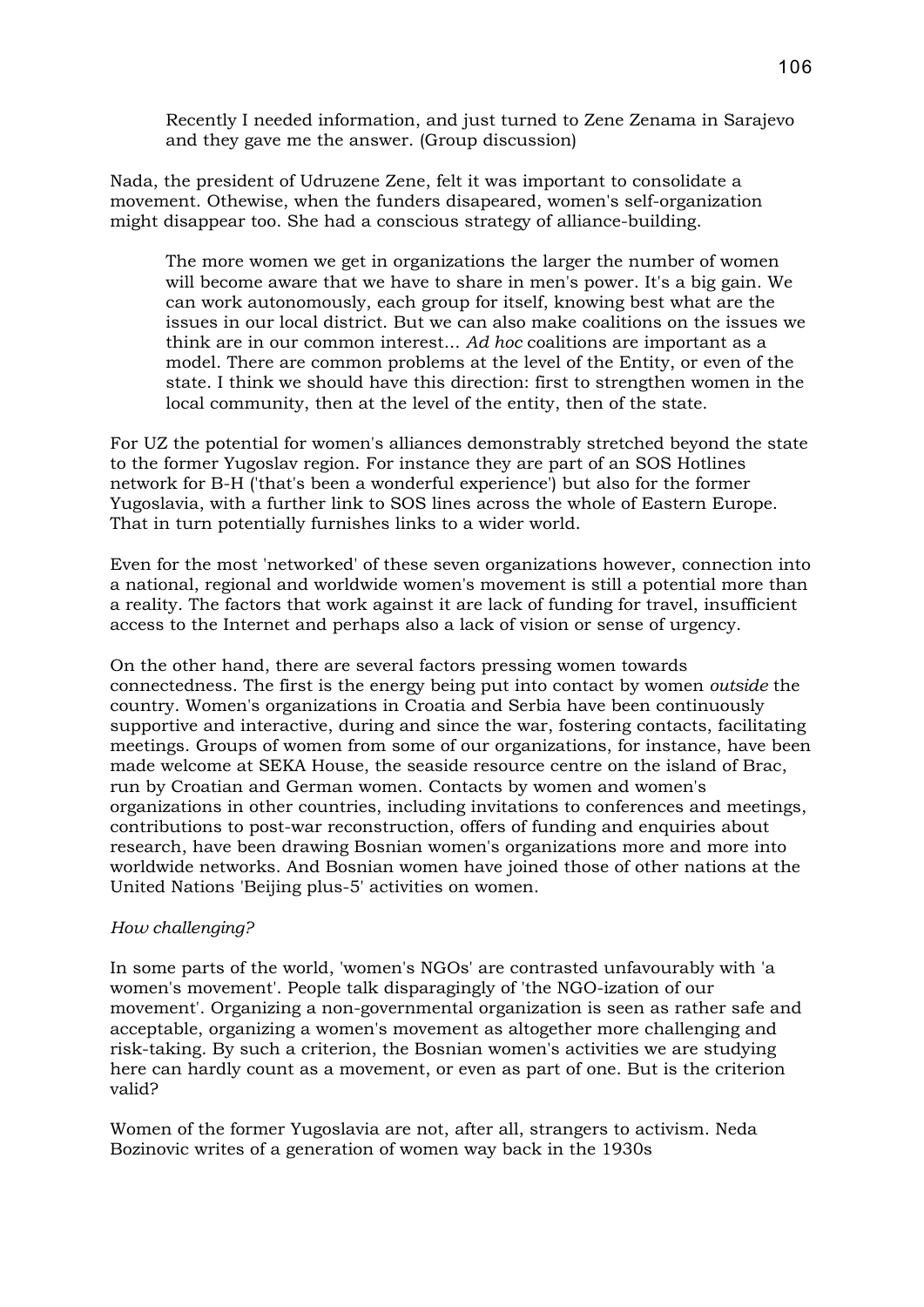In all parts of Yugoslavia they found young women who managed to, independently, unite the feminist movement with the anti-fascist movement and the movement for the independence and democratization of the country. They found a way to bring together women from different classes, trade unions, youth and other organizations and to encourage them to emphasize their own, specifically threatened women's right (Bozinovic 1994: 14).

In 1942 two million women politicized and organized themselves in the Anti-Fascist Front of Women, and through this mass movement women were equal partners with men in the struggle for freedom and democracy in Yugoslavia. When the fighting ended, 'the AFFW started working to eliminate the terrible consequences of war' and a 'battle against the centuries old patriarchal attitude' that still lived on. Their achievements were recognized in the Yugoslav Constitution.

But there followed a lull in Yugoslav women's struggle for their own rights, which persisted until the 1980s. It was too readily assumed that the League of Communists' socialist programme, including the decentralization of government, and self-management at work and in social services, would bring women *de facto* equality. As the AFFW, in 1953, melted into the Union of Women's Associations, then became, eight years later, the Conference for the Social Activity of Women, the focus on women's specific struggle against patriarchy was lost within the broader class struggle orientation of the Socialist Alliance of the Working People under the tutelage of the League of Communists (Mladjenovic and Litricin 1993, Bozinovic 1994).

Partly the inactivity of women organizing around women's issues was due to their very achievements. By the 1970s Yugoslav women had rights that were the envy of women in Western countries. They had an equal right of access to any job - and at the same pay as men. They had the right to a year's maternity leave on full pay, and the right to decide freely whether or not to bear a child. Abortion had been legal since 1952. Divorce was obtainable by mutual consent (Morokvasic 1986). This equality, Bozinovic reminds us, 'was not something that Yugoslav women received as a present, it was something that they fought for' (Bozinovic 1994: 15).

Women's struggle was not taken up again until the 1980s, but in that decade women's activism flowered in Belgrade, Zagreb and Lubljana. Women often date the beginning of the movement to a conference in the Students' Cultural Centre in Belgrade in the autumn of 1978, attended by women from all over Yugoslavia and from countries of West and East/Central Europe. What was fresh about this phase of women's activism was that it roundly criticized the socialist leadership of the country for its failure to eradicate patriarchalism. The conference was titled *The Woman Question: A New Approach*, and it challenged the assumption that women's struggle was synonymous with class struggle (Papic 1994). The response of the official women's organization was to stigmatize the organizers as 'feminists' and trivialize the issues they raised. Women were accused of 'female intellectual aggressiveness' (Jancar 1985:210).

This Yugoslav women's movement of the eighties touched only a small circle of students and intellectual women in the larger cities, and had no time to cohere in a connected and militant movement before the country disintegrated into war. Few of the women we met in this study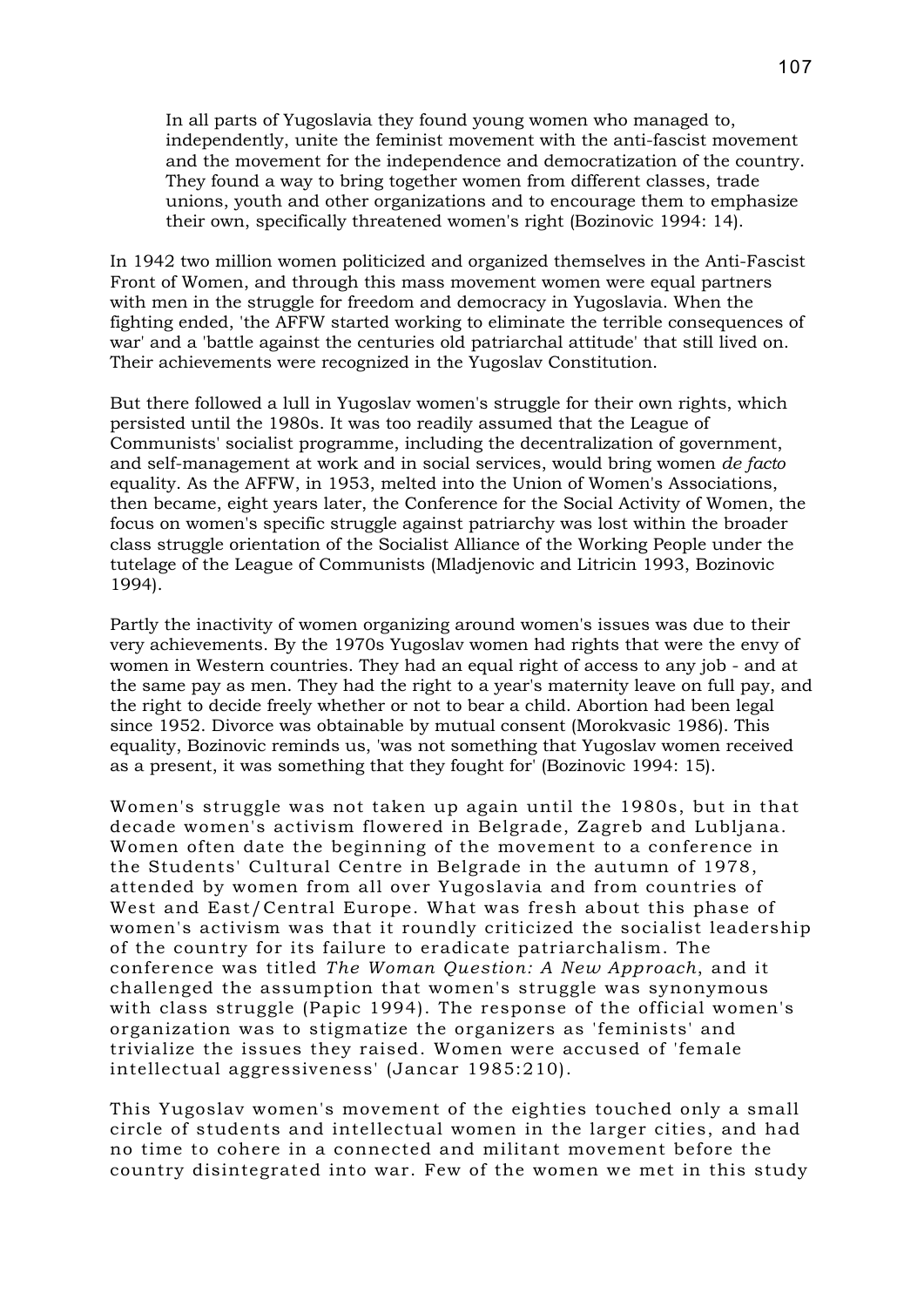had been part of it. The question remains, therefore, as to whether these women's NGOs of today can carry forward something of the spirit of the eighties?

To answer this, perhaps we should look behind the rather passive label of 'NGO' to the nature of their work and the constraints of their context. Today, the seven women's organizations we studied certainly have that clear focus on women's needs that is characteristic of women's movements. They are material needs, making themselves felt in a context of post-war reconstruction: economic independence; protection from violence; women's legal rights; political representation of women and women's issues; and the reconciliation of national differences. We have seen how the organizations were (variously) taking practical measures in their own localities to fill these needs. But were they simultaneously exposing to public view the causes of women's disadvantage and who gains from it? Were they controversializing it and lodging demands? The answer, with some exceptions, has to be no.

The reasons we were given for an absence of campaigning were three. The first reason was lack of funding. We have seen that the funding regime is 'stop-start' and 'short-term', so that projects cannot feel secure or develop a forward plan. Were an organization's recurrent costs, like rent, electricity and phone, to be covered by donations, that might furnish the overheads for campaigning. But most donors prefer to fund on a project-by-project basis. And among projects they favour service provision that can be justified in humanitarian terms. For this reason, organizations often dress 'campaigning' in the more acceptable term 'advocacy' - or even avoid it altogether as 'too political'.

The question therefore arises as to whether campaigning should and could be done *without* donor funding. Some of the supportive observers we interviewed in Sarajevo were critical, though in a sisterly way, of Bosnian women's organizations for being 'too fixated on money'. They were disappointed in 'the lack of anger' they saw in women. 'There can't be change if there's no passion', one said. Whether these observers were local to the region or had come from other parts of the world to work in Bosnia, they shared an ideal model of a women's movement - women taking risks, women with a street presence, politicized and politicizing. They deplored the fact that today 'women won't do anything unless they get paid for it'. Simultaneously, however, they recognized that in this post-war context women could hardly be expected to survive or keep their families fed without a salary.

But, in any case, the women cited two other reasons for a cautiousness over campaigning. First, women did not feel secure enough, in an environment still imbued with wartime animosities, to step into the limelight and draw attention to themselves. This was more understandable in some cases than others. Zenska Akcija 'Vidra', for instance, had strong feelings about employment discrimination against women, particularly minority women in the Republika Srpska. They would have liked to see a campaign raise this issue nationally. They were hoping the Office of the High Commissioner for Human Rights in Sarajevo might turn its attention to employment rights. But they felt too vulnerable, as an organization representing post-war minorities in the Republika Srpska, to risk leading such a campaign.

The final explanation women gave was the daunting array of problems in post-war B-H they deemed more urgent as a focus of campaigning and mobilization. However much they might rage at their subordination and marginalization, other issues had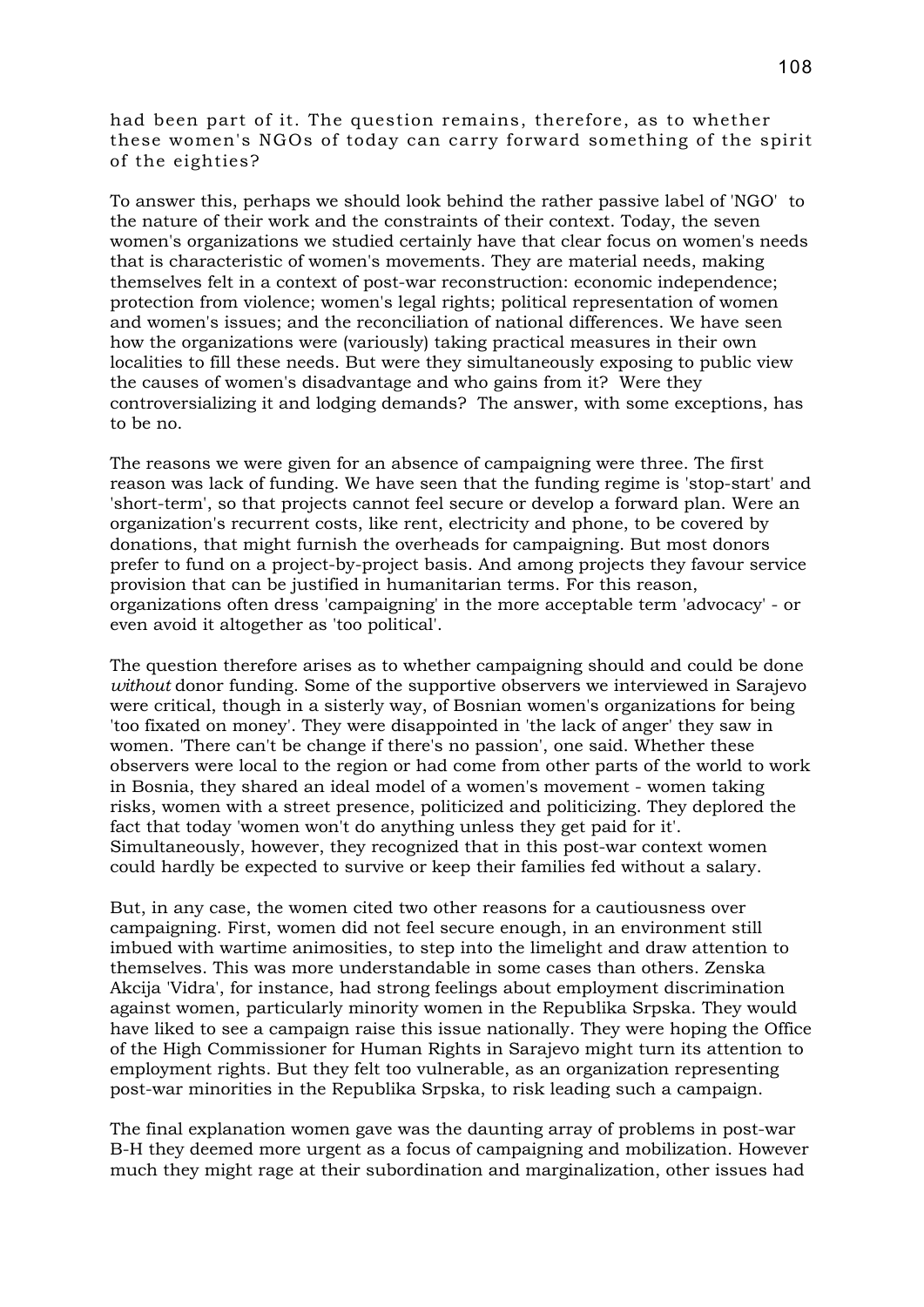to come first. Many Bosnian women are still desperate to know the fate of their lost family members. (The Women of Srebrenica can hardly be accused of lack of militancy.) Pensioners are starving for non-payment of their rightful benefits, and their protests are widely supported. Families are destitute through joblessness, and those with jobs are driven to strike over low pay. A women's movement on women's issues therefore has been 'put on the back burner' and has to wait for its time. Meanwhile, though, an analysis of women's condition is being developed and valuable organizational skills learned.

### *Inertia in the institutions*

What is the institutional world of Sarajevo doing to support an active women's movement at local level? The nationalist political parties are doing nothing, of course, and the non-nationalist parties' Women's Sections are more devices for recruiting and holding women in the party than for fanning the flames of feminism. As the millenium approached, the Government of the Federation, prompted by the Government of Finland, announced an experimental initiative to 'mainstream' a gender perspective into the administration (Ministry of Foreign Affairs, 2000). It might gradually produce improvements in state employment practices and in policy evaluation, but it is a top-down initiative, not nourishment for the grassroots.

The international institutions have not, overall, led by example. A concern to see an active, campaigning women's movement develop in B-H exists only among a handful of isolated individual women within the international institutions and international NGOs in Sarajevo. The institutions they work in, so influential in B-H, are on the whole male-dominated, both at headquarters and in their Sarajevo operations. Some of them have adopted the currently fashionable pose of gendersensitivity, but this does not translate into authentic policies. The International Human Rights Law Group is unique in having appointed women to all roles in the organization and making women's human rights an important focus of work. Elsewhere, the few motivated women have an uphill struggle getting 'women' and 'gender' taken seriously in their agencies and charities.

Martha Walsh writes that, from the start, the international institutions in B-H made damaging assumptions about women's potential role in post-war reconstruction. A gender-stereotyped perception of women was current, in which they were cast in the role of 'natural peacemakers'. She suggests the failure of agencies such as UNHCR, USAID and OHR to make gender issues a central matter in their key programmes has been damaging for both the country and women (Walsh 1998).

An internal paper of the Office of the United Nations High Commissioner for Human Rights recalls that the Dayton Peace Agreement did not specifically mention the need to integrate a gender perspective into the system it installed in B-H. It goes on to say

the international community has singularly failed to give this due consideration in its programs and policies. A great deal of work of the OHCHR in 1999 has been spent getting the international community to take gender into account at all levels, by drawing attention to the international obligations around gender and in particular the implementation of the Beijing Platform for Action (UN OHCHR 1999).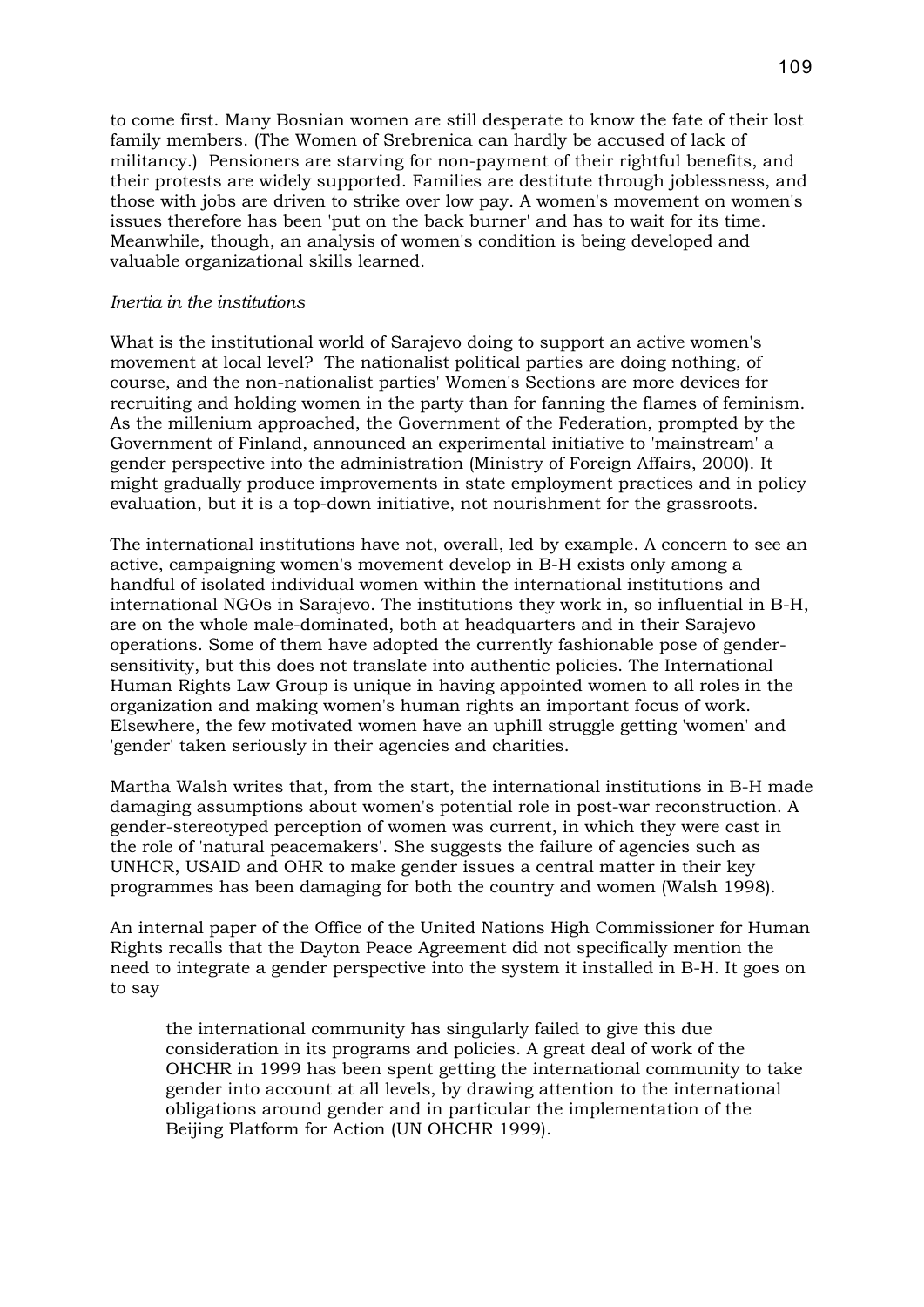On the decision of British lawyer Madeleine Rees, while she was Acting Representative of the High Commissioner in Sarajevo, the OHCHR took up the leadership on gender that had been missing till now. In March 1999 they initiated a Gender Co-ordinating Group, to bring together in a monthly meeting members of the international community. This meant both the inter-governmental institutions and the larger international NGOs. The Group would co-ordinate strategies for inter-agency co-operation in mainstreaming gender throughout the international structures. It is refreshing to find in the brief of the GCG 'information exchange and liaison with local NGOs'.

The existence of the GCG does not of course guarantee support from the powerful international structures for a campaigning women's movement. But it may increase the likelihood of it. There have been precedents for the internationals supporting women's activism. An example is the women's voter education project prior to the 1998 elections. But at other times they have been obstructive. Udruzene Zene had planned to host a roundtable discussion in Brcko in connection with an international initiative to resolve the dispute there. The arbitrator's office attached to OHR told them that it was 'not the right time' for such a discussion - despite the fact that political leaders had been talking about it openly on television. The women went ahead anyway (Martha Walsh - personal communication). In July 1999, at the Stability Pact Summit in Sarajevo, women from Bosnia and other South East European countries were refused time to make a presentation to the world leaders who attended the meeting. It was only with the help of OSCE that they managed to present a common appeal in a private meeting with the Special Co-ordinator.

This lack of support for a campaigning movement of women addressing political issues in B-H and the region assures a quiet life for the international institutions. But it is shortsighted in failing to see the central role a forceful women's movement could play in achieving their principal aim - a democratic Bosnia-Herzegovina.

### **The issue of 'feminism'**

In conclusion, then, the women's organizations we have studied are potential elements of a progressive women's movement. They have many characteristics that fit the criteria. But, at the time of writing, an autonomous Bosnian women's movement is still a thing of the future. Partly through lack of coherence and vision among its potential actors, partly through adverse circumstances, it cannot yet be said to exist. The important thing, however, is that the women involved in this present day activism do aspire to be part of a Bosnian women's movement, and there is a worldwide movement beyond its borders that seeks links with such a movement.

One factor impeding the growth of a Bosnian women's movement is lack of a confident and agreed self-definition. This can be illustrated by reference to one word: *feminism*. Attitudes in Bosnian society make it hard for a woman to identify herself as a feminist. One of our informants, who preferred not to be named, put it this way.

To say 'I'm a feminist' is very dangerous here. Only to say it. To *be* it is more dangerous. You have very many male, conservative and retrograde tendencies expressed in all the regions in transition, especially in B-H, especially in those parts where nationalists are in power. This ideology is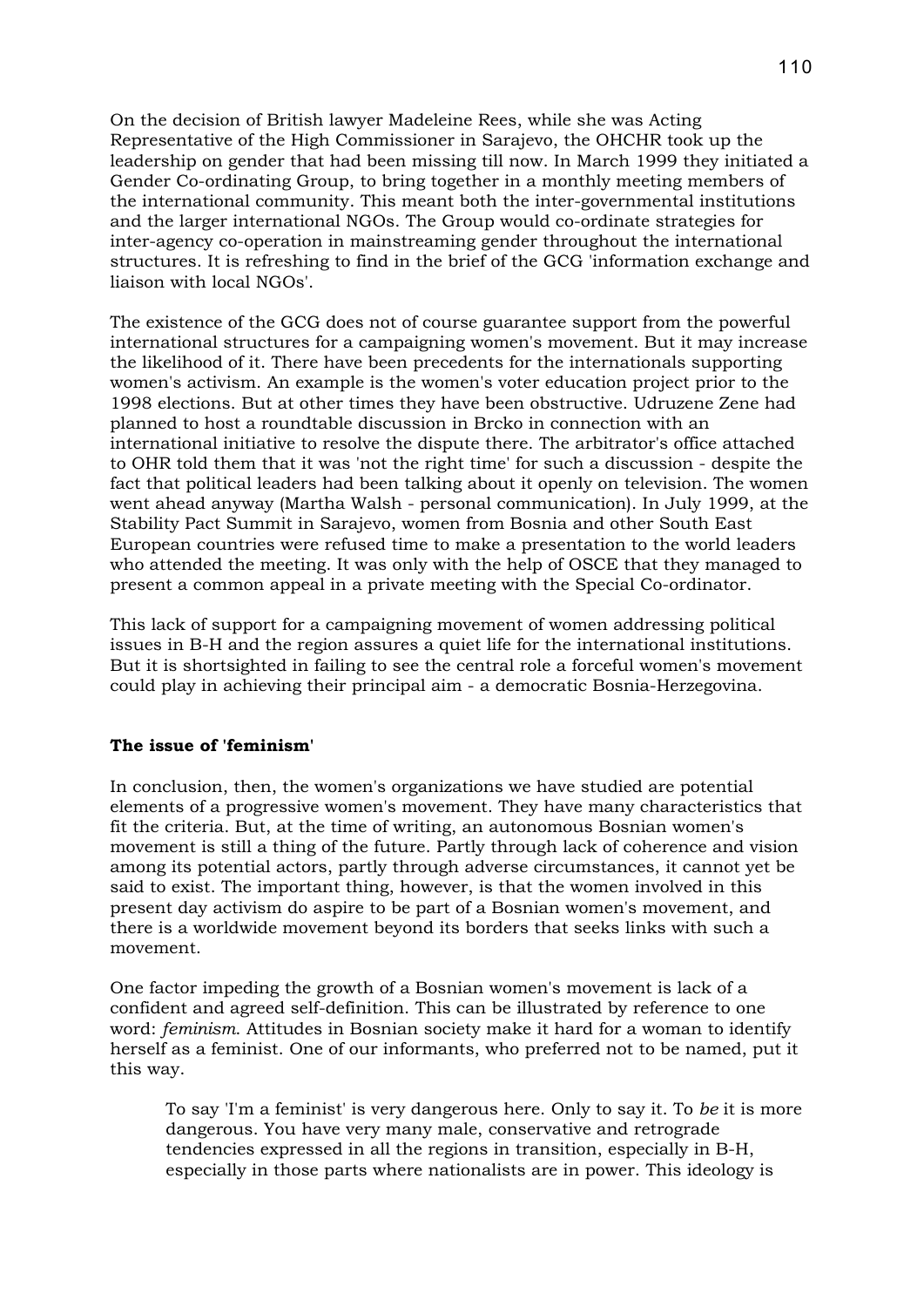very unfriendly to any feminist way of thinking. Nationalism, sexism and xenophobia intersect. They support each other. I think it is a kind of totalitarian way of thinking. It is very hard to be a feminist in these cultural circumstances.

Unsurprisingly, then, while a few many women in B-H positively embrace the word feminism, many shrink from it. We found an interesting difference in the use of the term between the majority of the women in the seven organizations and the cluster of Sarajevo-based women we interviewed. The former did not feel comfortable to identify as feminists without careful qualification, while the latter readily called themselves feminist and did not feel they had to justify it in any way. Women who felt uncomfortable with 'feminism' however were not necessarily less aware of women's disadvantage than women who called themselves feminists.

For brevity, let us illustrate the range of positions within our seven women's organizations by citing Federalna Zena and Udruzene Zene. A characteristic rejection of the term 'feminism' is that of Milka, of Federalna Zena. We were sitting in Milka's cafe in Gornji Vakuf/Uskoplje one day when Milka's daughter, overhearing her mother telling us about her involvement with local women, laughed and interjected (perhaps setting a certain distance between herself and her mother) 'She's a feminist!'. Milka thought carefully and said

I'm *not* a feminist. But everyday something happens that gets under my skin. In this cafe for instance, customers are always coming in and asking me 'Where's your husband? I want to eat!'. As if I'm not here, I don't count. It's a little thing, but it's typical of relations between men and women here.

By contrast, while we were sitting in the office of Udruzene Zene, Aleksandra said

Feminism's very important to me. I use it. I declare myself a feminist... And I've made an effort to give it effect in my private life. It's made me stronger in myself, my reactions are different in some situations than they would have been. For instance, in conversation, I'm not so polite and gentle any more.

The question is, what are the differences between the two micro-cultures - that of Federalna Zena and that of Udruzene Zene - that would explain this contrast in usage? We believe it is less a product of materially different politics among women than of their different positioning on three scales of experience. The first is the different degree to which individual experiences like Milka's have been collectivized and politicized within the organizations, so as to be seen as general problems for women. Thus in Udruzene Zene, Sanja, a young woman working as a volunteer on the SOS Crisis phone line, had experienced familial violence in her own life. But it was hearing scores of women recount their experience, in a context where women had an 'analysis' of male violence and a practice of resisting it, that had given her what she termed a 'feminist consciousness'.

The second experiential difference was in degrees of connectedness, and the resulting degrees of exposure to women, ideas and language coming to B-H from elsewhere. Mirjana, at Udruzene Zene revealed both these factors when she said

We've progressed, it's about sensitization... During my studies I wasn't sensitized. Here I became more and more able to see women's problems. I was meeting foreign women, Swiss, English, and my picture of women's lives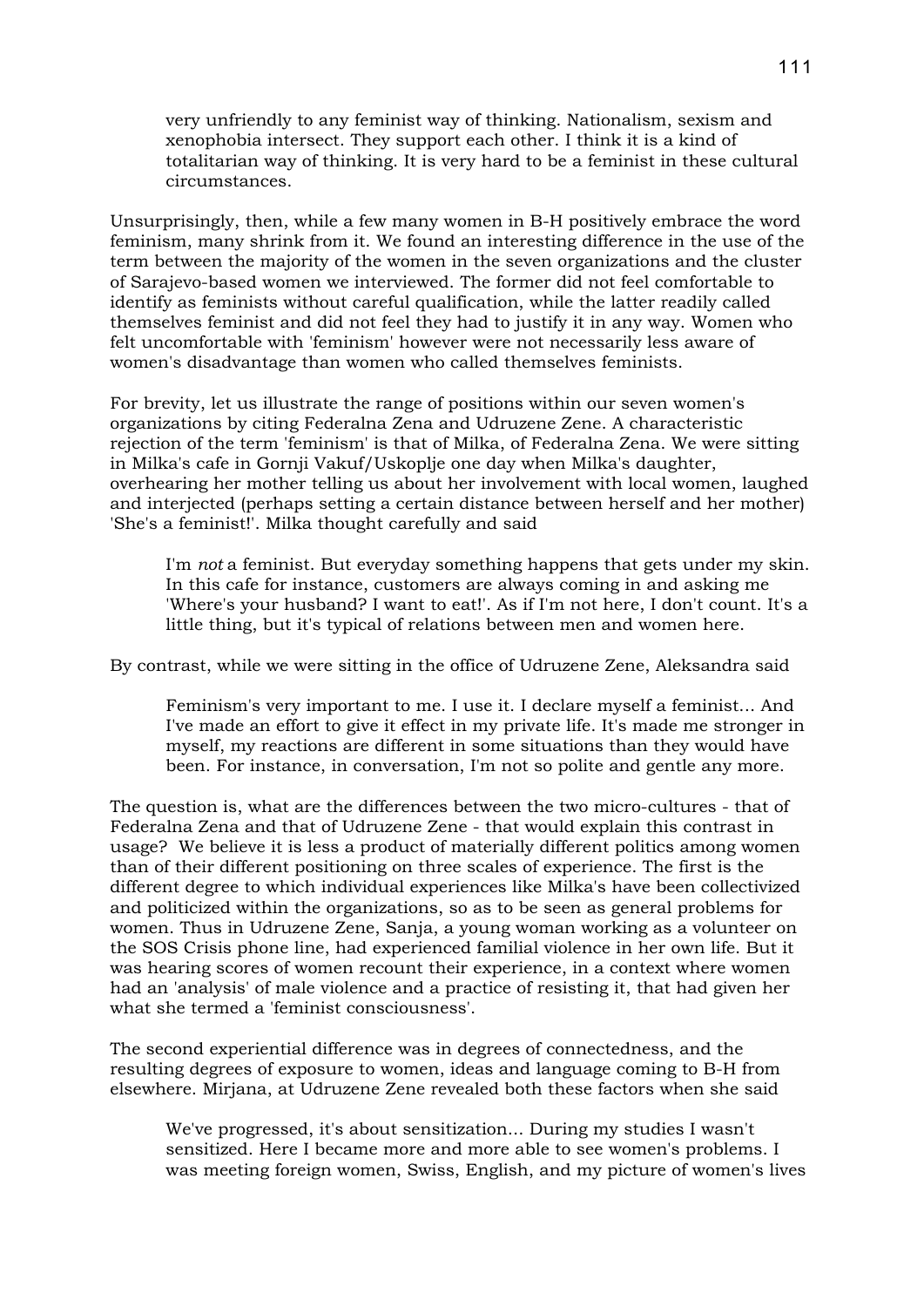filled out, like bits of a mosaic. I always felt myself feminist, but it wasn't developed until I came here.

A third factor (and in this Bosnia is no different from anywhere else in the world) is whether or not women feel their circumstances permit them to stand up against and contradict prevailing negative meanings of feminism. Mirjana thought feminism had an undeservedly bad reputation in B-H. She continually had to fight this interpretation. She said

When I say I'm a feminist, women who don't know me think I must be someone without a family, free, without any responsibilities. When I say I have a husband and child they're surprised. One of my husband's colleagues says about him, 'poor thing, married to some bitch'.

#### *Differences of interpretation: what does 'feminism' mean?*

What Mirjana says here indicates a good deal of inconsistency in the meaning ascribed to 'feminism' in Bosnia. What people 'think it must be' often differs from what women who call themselves feminists actually show themselves to mean by it (Medica Women's Association 1998). For instance, the projects of Bosnian women's organizations described in this book (whose activists for the most part do not call themselves feminist) are very similar to the projects of movements of other times and other countries whose participants do call themselves feminist.

Underlying today's feminism is a historical longing for justice and freedom. The movement might be said to begin in those violent moments in the 18th century when this longing broke out in revolution - the American Revolution of 1776 and the French Revolution of 1789. The revolutionaries aspired to equality, liberty and fraternity for ordinary people, challenging the old feudal, imperial and monarchical order. But the outcome of these revolutions disappointed women. The new 'Rights of Man', it seemed, were not intended for them. Relations between men of different classes were transformed, but the unequal relation between the sexes continued much as it was before. Throughout the 19th and into the 20th century women continually appealed to the state to deliver the promised citizenship (in marriage and divorce laws, property rights, the right to vote), and they made piecemeal gains (Rowbotham 1973).

The two World Wars and the recession of the 1930s set back the feminist movement. But in the 1960s the struggle for women's rights at work, in the workplace and the trade unions, revived. Simultaneously a new Left movement was emerging, rethinking in a new form the Marxist critique of capitalism. Like Yugoslav communism, it roundly opposed Stalinism. In 1968 a wave of radicalism swept through the universities. Women were active in the new Left, the student rebellion and in opposition to US aggression in Vietnam. They incurred risks alongside their male comrades and were shocked when they found out these comrades did not respect them or treat them as equals.

It was largely disappointment with the male Left that prompted what is now known as 'new wave' or 'second wave' feminism. Its first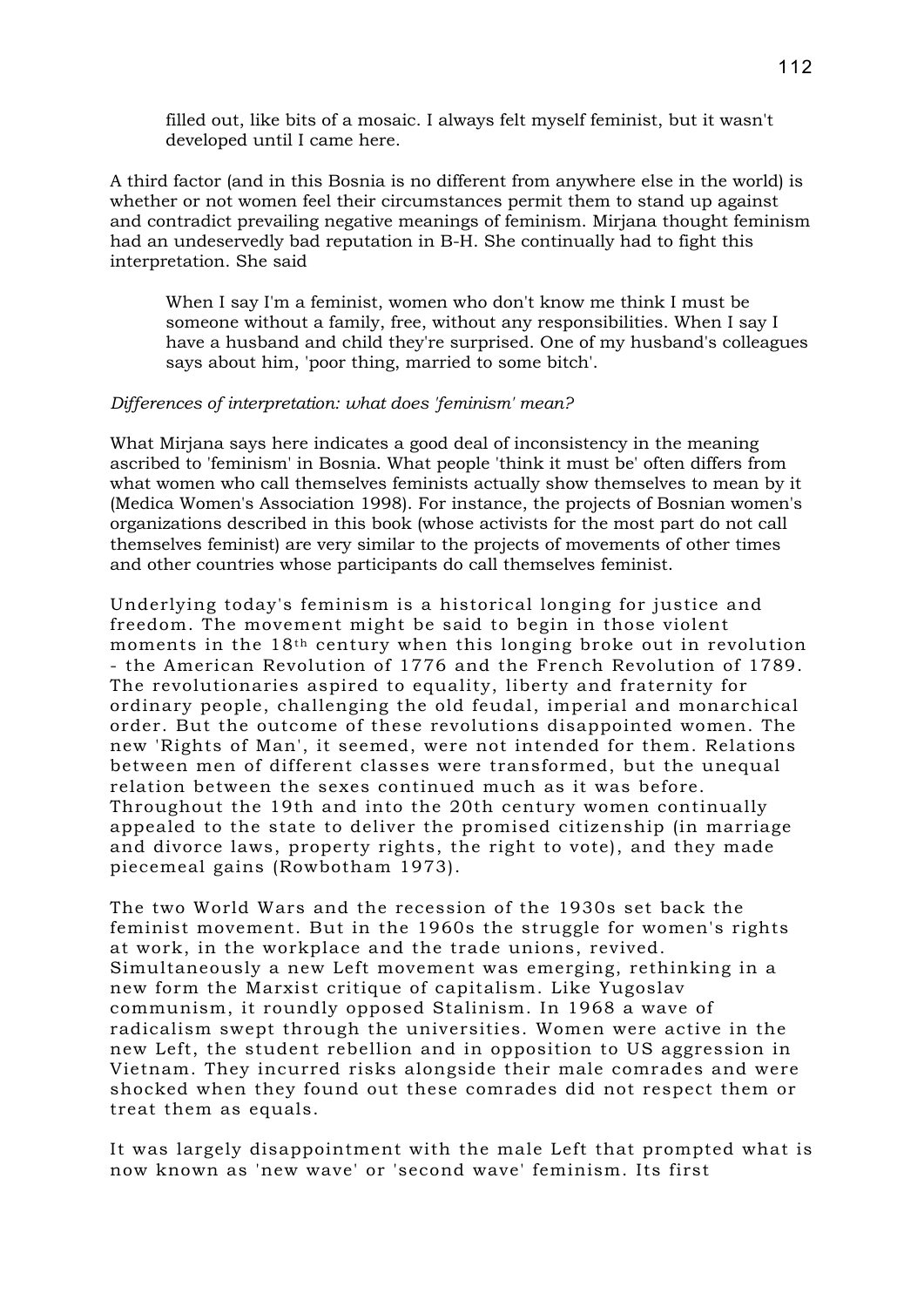publications began to appear in the late 1960s, but the activism really only got going in the early 1970s with large meetings and marches in the USA and many Western European countries. In Yugoslavia, as we have seen, it began in the late 1970s and flowered in the '80s.

The women of the new Left and the student movement in the USA and Western European countries were attuned to class inequalities and the importance of workplace struggle in capitalism. So the familiar demands for economic equality for women, bracketed with reproductive rights, were central to new wave feminism. In Britain, the banners carried in the first women's marches of 1971 showed four basic demands: equal pay, equal opportunities, free contraception and abortion, and free childcare (Rowbotham 1989). As women in Third World countries generated their own women's movements, it was evident that their experience of poverty, exploitation and traditionalism made these same issues of primary importance to them too. Yugoslav women would not have disagreed. But likewise they would not have seen great need to organize around such demands, since the socialist state had already afforded them many of the rights Western women were demanding.

It is often said, now, that the feminists of new wave feminism were uniquely well educated women, unmarried, and from privileged backgrounds and without responsibilities. It is true that the feminist theories developed in the academic world tended to issue from a privileged point of view. But in the grassroots movement itself were always many ordinary women - factory workers who went on strike for equal pay, women in trade unions calling on male members to support their case, ethnic minority women. Married women too. While students were active in the movement, most feminists, far from being women without responsibilities, had husbands and children. Often it was precisely the problem of combining care of young children and a job, with husbands who did no housework and without satisfactory childcare, that made women angry enough to organize feminist action.

It was indeed mainly married women that introduced to the women's movement one of its most urgent themes: the issue of violence. Women married to or living with men began to reveal the extent of domestic violence, and the fact that rapists were by no means always strangers - and were often family members. Women began to call for an end to the physical intimidation that kept women confined. This became a theme in the women's movement in Yugoslavia as research began to show that there was, and always had been, a great deal of violence by men against women in Yugoslavia. Male dominance in family, society and state had just made it invisible and unspeakable till now (Morokvasic 1986:130).

These insights led to a more far-reaching critique of men's power in new wave feminism than in earlier phases of the movement, when the focus had been mainly on women's rights. It was (to use the language of social movements) a more 'transformative' project, and the scale of what had to be transformed was daunting. The very mode of production, whether it was capitalism or socialism, was seen to be systematically linked to an age-old regime of male dominance, that women were calling 'patriarchy'. (See note 5, Chapter 1.)

Women began to think more probingly about their own personal experience and to build a politics around it. The term used to describe this process was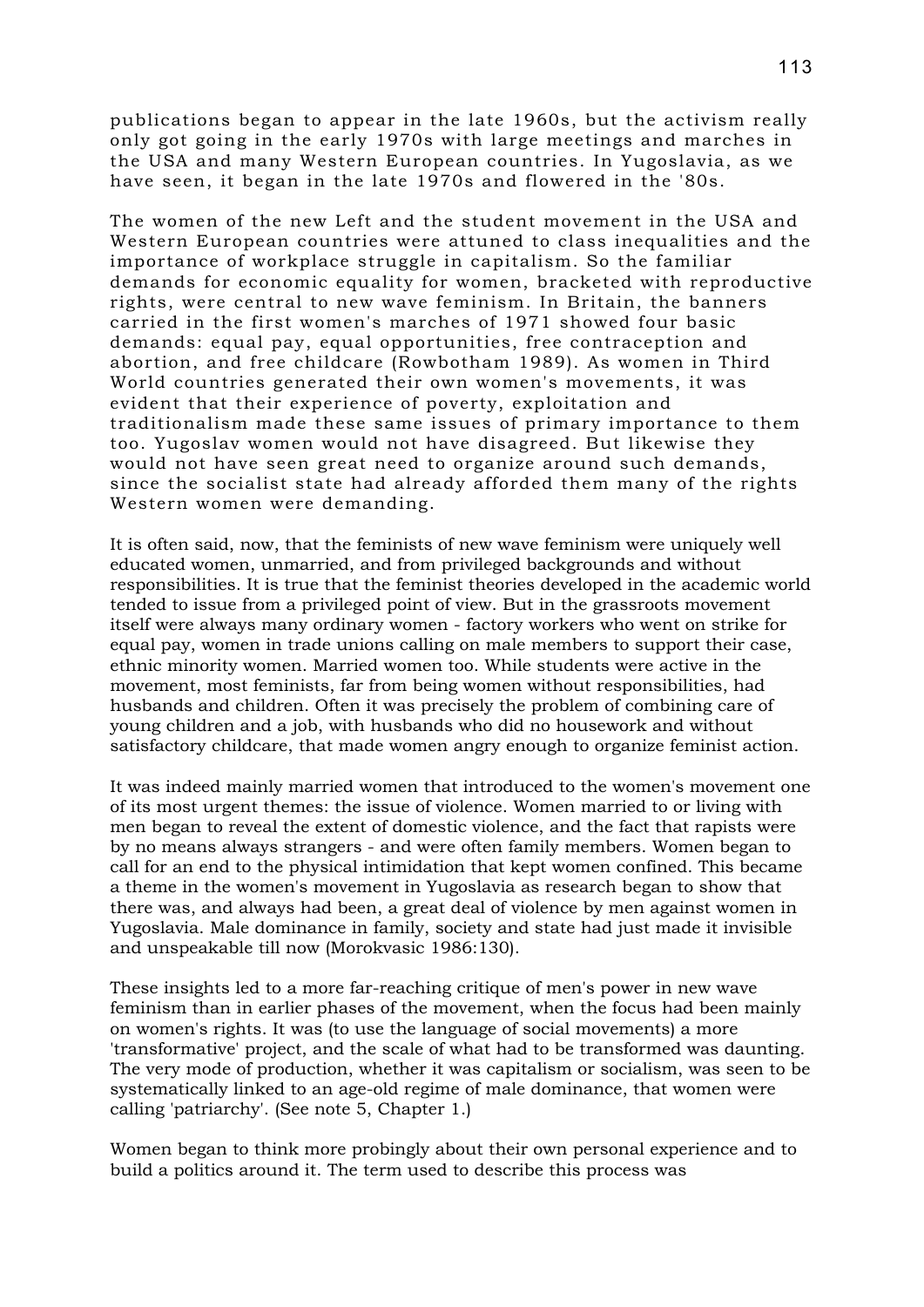'consciousness-raising'. An important and fresh idea emerged at this time: 'the personal is political'. Anna Coote and Beatrix Campbell attempted a popular history of new wave feminism while it was still rather fresh and new. In their book *Sweet Freedom: The Struggle for Women's Liberation* published in 1982 they described how women came to think this new thought.

Small groups of women began to get together. They began to talk to each other in a way they had not done before. They discussed their day-to-day experiences, and their feelings about themselves, their jobs, their husbands, their lovers, their children and their parents. Of course, women had been doing this since language was invented - but what was new was that they were now drawing political conclusions from their personal experiences. They began to see that it was both necessary and possible to change their lives, and they realized that this would require a fundamental shift in the social order... (Coote and Campbell 1982:14).

'The personal is political' was not altogether a welcome thought for women of the Soviet Union and East/Central European communist-led societies. They had always cherished the family and personal life as precious private space to be guarded against an intrusive Party and state. But it proved a productive idea. Once alert to the notion that 'the personal is political', women developed some startling new insights that applied equally in communist and capitalist societies. Housework has a value and should be recognized in national accounting systems. Democracy should exist in the family as much as in the state. Domestic violence is an abuse of power, with society-wide implications.

We believe that most women in the women's organizations with which this book is concerned, given their public commitment to women's economic independence, legal rights, political representation and freedom from violence, would have supported the philosophy and demands of the feminist movement of the 1970s and 1980s as described above. To this point, therefore, the problem with the word 'feminism' is merely a semantic one - it has to do with different ways women understand and use the word.

### *Points of divergence in feminism*

However, both in B-H and elsewhere, there are real disagreements *among feminists* and *within feminist movements* that arise not from any mere difference of interpretation of the word 'feminism' but from genuinely different analyses and different strategies. We detected three of these divergencies among women activists in B-H. They concern attitudes towards *men*; towards *autonomy*; and towards *sexuality*.

*Differences within feminism about men.* Slavenka Drakulic has written that a major obstacle to women's organizing in the region of the former Yugoslavia is that 'the very concept of feminism as it was and still is presented in the mass media, is reduced to the stereotype of "women who hate men"' (Drakulic 1993). We did hear some Bosnian women express this view that 'feminists are man-haters'. But we also heard women state quite the contrary.

There is a deep division within feminism worldwide between a small minority of women who identify men, men as such and only men, as the problem for women, and the majority of feminists who see women's disadvantage as deriving from a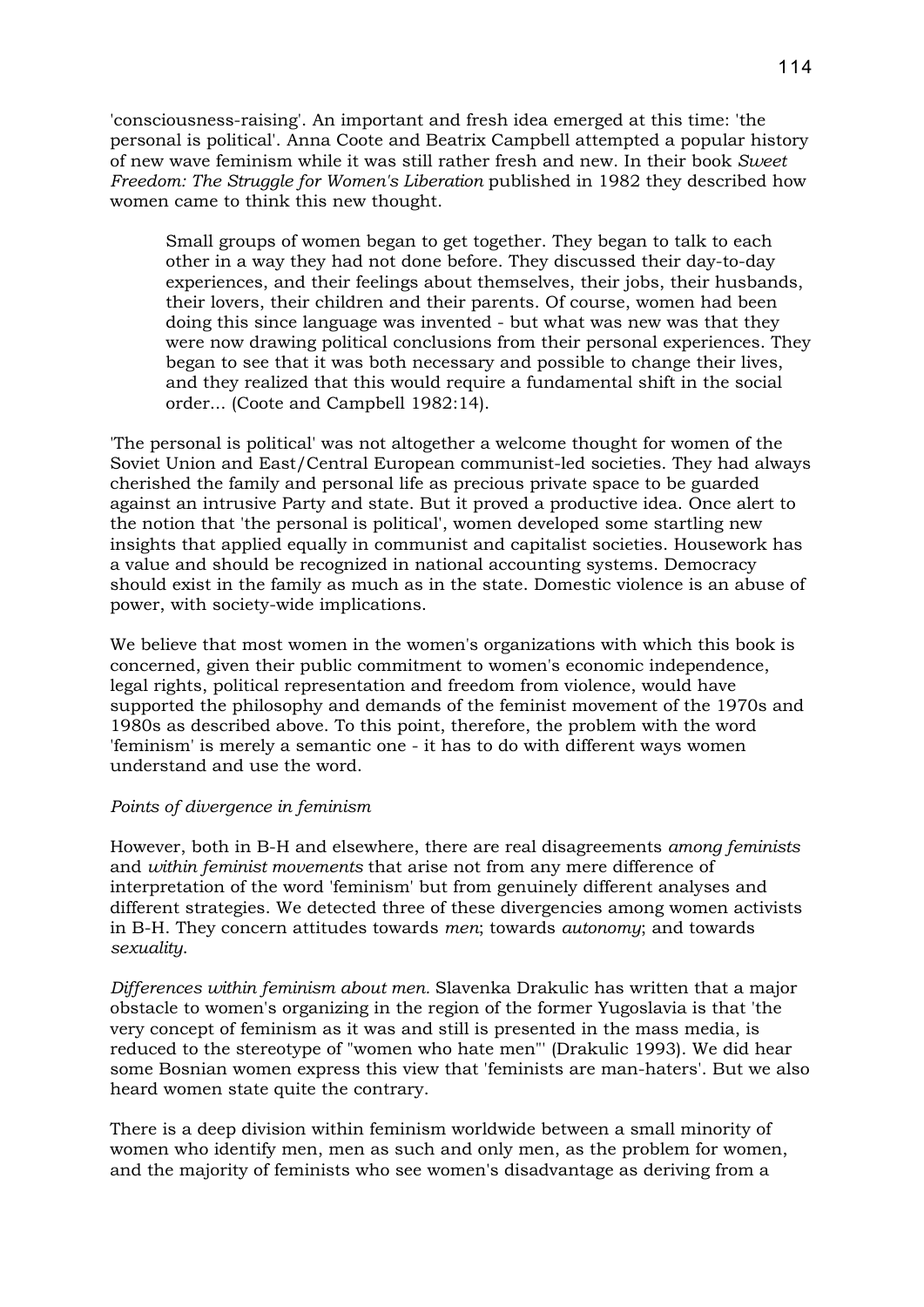much wider range of conditions. The latter would say, yes, our problem derives from 'patriarchy', but it also springs from the way the economy is organized, the way power is structured and the way cultures shape us in masculine and feminine identities. Among those who see 'men as the problem' there is again a division. A small minority of separatists have decided women can only flourish if they live quite apart from men. The majority believe on the contrary that, if men are the problem, men can and must also be part of the solution. We should work with men for change in the system in which both sexes live.

This does not mean of course that we do not need women's spaces. The women in our seven women's organizations clearly felt they did - they had made their organizations such spaces. Some feminists, Bosnian and others, feel that when feminism is portrayed as 'man-hating' we should be wary. Often it is a deliberate slander, associated with a male backlash against the steps towards equality women have already taken (Faludi 1992).

*Differences concerning women's autonomy.* A second disagreement between feminists in Bosnia, and within feminist movements in other countries, has to do with women's autonomy. We heard some women in B-H say 'I don't like feminism if it means women for themselves'. It is important to recognize that this suspicion rests on quite realistic grounds: feminism *does* encourage women to look after their own interests, not only those of other people. But there are different ways of understanding this.

An important insight in new wave feminism was that something much valued in women, our almost universal commitment to caring for others, has a down-side. Women's immersion in the lives of others is often an impediment to women seeing themselves, and being seen by others, in their full person-hood. The rights of those others for whom a woman cares tend to obscure the fact that women also have rights.

Among the several hundred Bosnian NGOs listed in the ICVA Directory, many list their beneficiaries as 'women and children' or 'women and the family' (ICVA 1999). Our seven organizations tend to use other words to describe their mission. Zena Mostara for instance gives its aim as 'strengthening the position of *women*', Vidra as 'improving the economic position of *women*'. One of our informants stressed the importance of this. To continually link women with the family, she said, 'is to reduce women to their traditional role, in which she only had validity if she was caring about somebody else, being of service to someone.' A feminist movement, she believed, could never be built in B-H unless and until women disentangle themselves from their family identity and begin to act politically in their own interests. To do so is not a denial of love and care for others. Ultimately it is an assertion of it. A strong and autonomous woman does not love less. She loves more and better.

When new wave feminism began worldwide it was almost unthinkable to criticize wife-hood and motherhood. But the sexual division of labour in the family generated half-people: men skilled at earning but not at caring; women skilled at caring but lacking economic independence. If women wanted to be whole people, sharing men's freedom, they had to require men to shoulder some of the burden of care borne by women. They argued that men and children, as well as women, would gain from this. But it has never been easy for us as women to argue our own case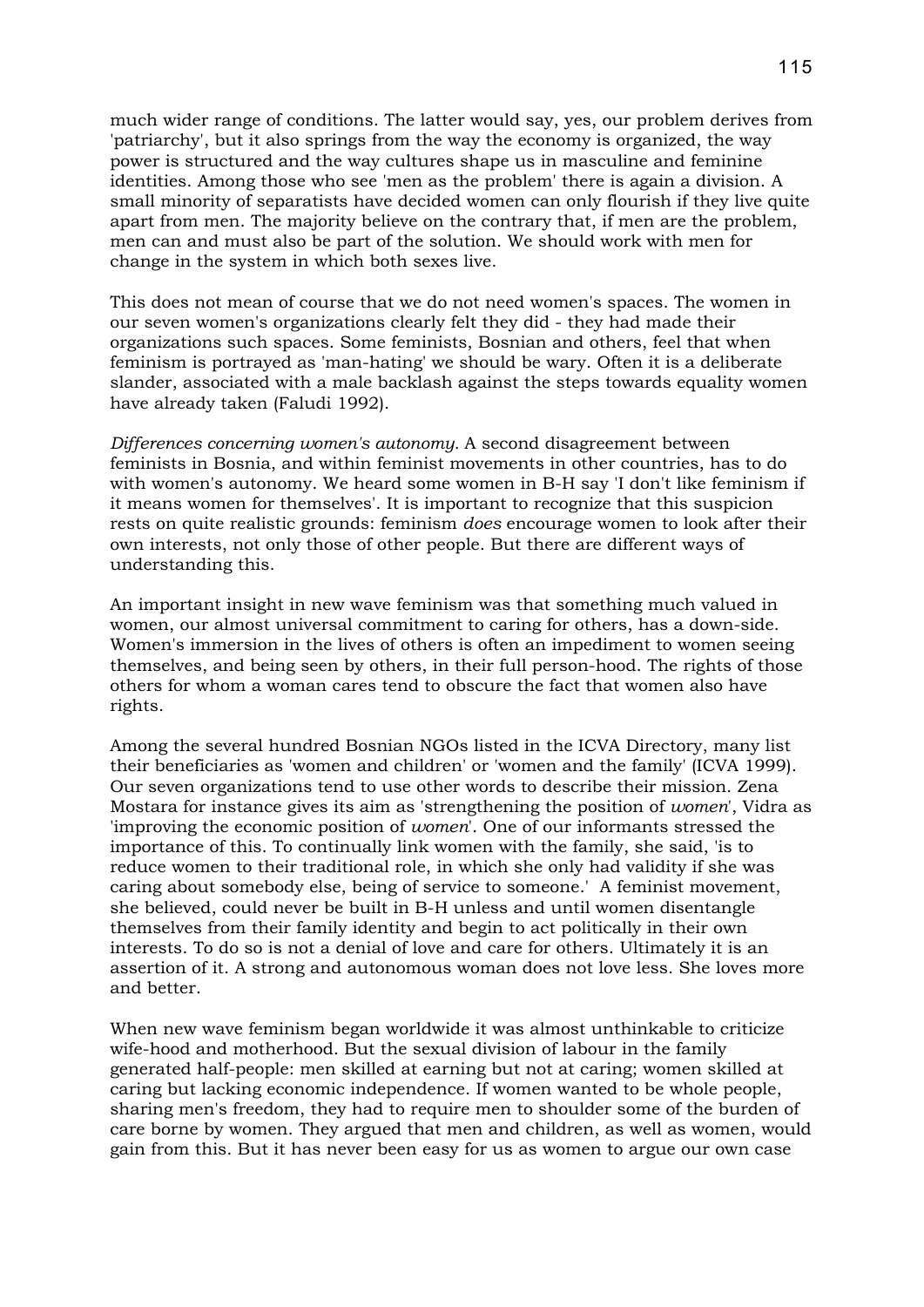and look after our own interests. We feel guilty if we do. We find ourselves struggling not only against the burden, but also against the guilt.

*Disagreements concerning sexuality.* A third source of disagreement within feminist movements everywhere has been sexuality. A feeling began to surface among women in the 1970s that sexual relationships with men were nowhere near as satisfying to women as popular opinion would have it. Research into men's and women's sexual behaviour backed this up. Men found more satisfaction in sex than women did. Why was this? Before, women had perhaps felt that it was the very real fear of getting pregnant that inhibited their enjoyment of sex. But then the contraceptive pill came into use - and women *still* felt the sexual act as practised in most marriages to be disappointing to them. Then women began to ask questions. Some women set out to learn more about their own sexuality and find what does give women pleasure. For some women this meant speaking more openly about their needs with each other, and with their male partners.

With sexuality being more openly discussed, women who had sexual relationships with women felt safer to be more open about this practise. Lesbians were able to come out of hiding and argue for a right to *their* take on sexuality. Some women living conventional lives lost their fear of acknowledging unhappiness in heterosexual relationships, and felt more able to act on a homosexual desire they had until then supressed.

A small number of lesbians in the former Yugoslavia were active in the women's movement before the disintegration. Lilit, the first lesbian group, was formed in Ljubljana in 1979 (Papic 1994). Today a number of lesbians, who have decided to be open about their sexual orientation and make it part of their politics, are valued activists in the women's organizations of the former Yugoslav region. But, as in many other societies, i Bosnia-Herzegovina homosexuality is still seen negatively. So the issue of sexual orientation divides Bosnian women, even those who are active in progressive women's organizations. As a result, few women have felt confident enough to 'come out' as lesbians, and 'come in' to contribute their energies to women's projects.

These three questions are among the most difficult and divisive issues of substance in the debate over feminism in Bosnia today. But they are equally live issues in other countries too, wherever feminism exists. Women will probably always harbour some difference of opinion on them. But there is a large space in which feelings can be rationally explored and differences tolerated.

### **Feminisms are plural**

It will be sad if 'feminist', a name taken so courageously by many women in Bosnia and worldwide, becomes unsayable in our movement, turned into a dirty word by those who resent women's progress. What we are seeing here is that new wave feminism is not a unitary phenomenon - it is plural. But we can try to agree on broad definitions. A useful one is suggested by the well-known Black North American writer and teacher, bell hooks.

Feminism is the struggle to end sexist oppression. Its aim is not to benefit solely any specific group of women, any particular race or class of women. It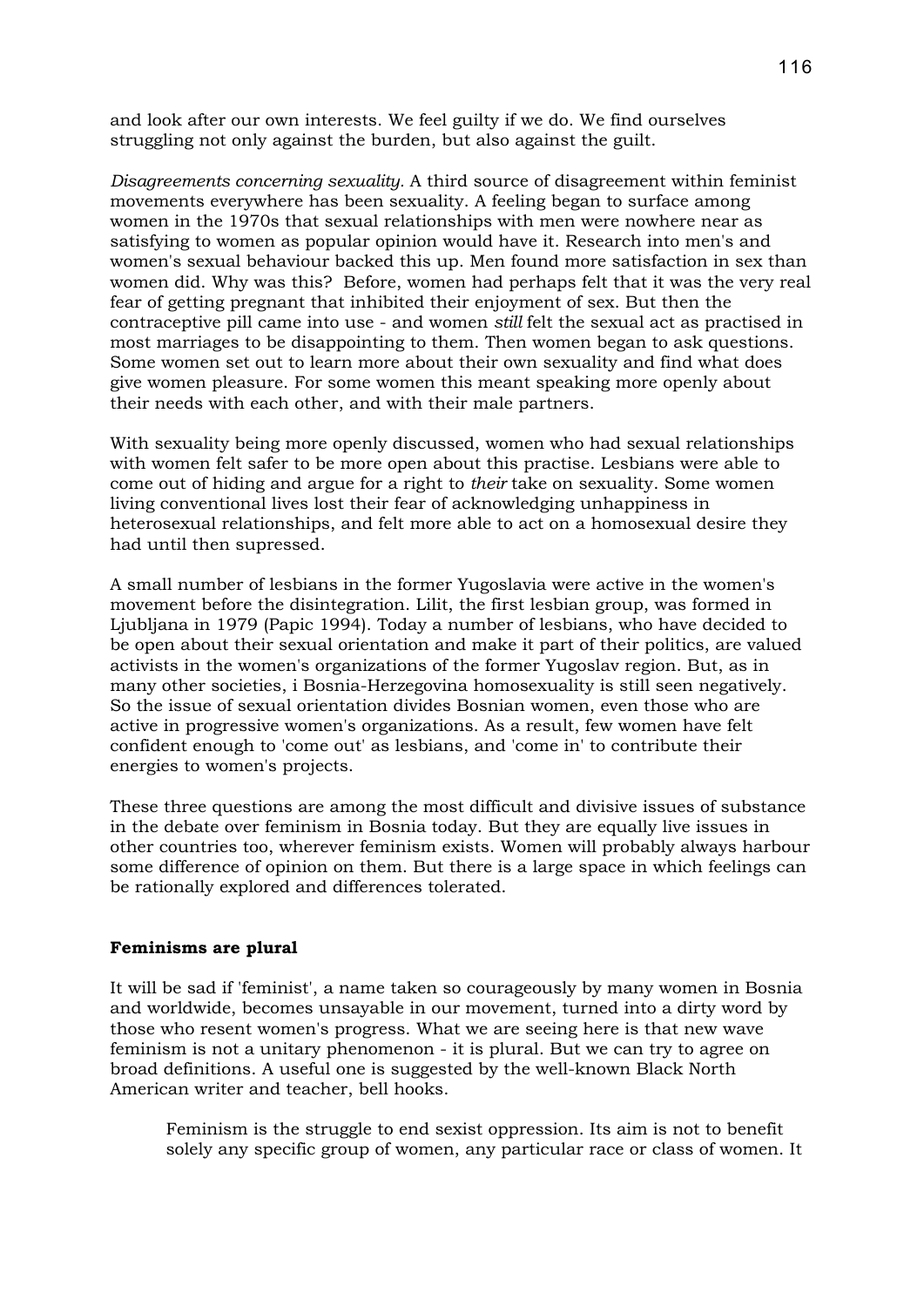does not privilege women over men. It has the power to transform in a meaningful way all our lives (hooks 1984:30).

It is useful to talk of *feminisms* in the plural rather than *feminism* in the singular. Some women for instance have argued the case for equality within the existing system, while others have made the case for remodelling of the entire system and its power relations. Some women have emphasized 'body politics', while others have pointed to the way gender oppression works through, and is shaped by, economic mechanisms. Some women have stressed women's similarity to each other, others the differences and inequalities between women - particularly those deriving from class and ethnicity. Some women have preferred to examine women's material disadvantages while others showed how damagingly women are represented in language, literature, art and cinema.

These differences of emphasis are hardly surprising. After all, feminists come from very different starting points. Western European and US women, especially students and academics, were important in the original upsurging of the late 1960s and early 1970s - though their contribution is probably over-stated. The vanguard of the movement today is certainly women in Third World countries - women in Africa and Latin America struggling with under-development and exploitation, and women in the 'patriarchal belt' of the Middle East and Asia, struggling with traditionalism, fundamentalism and communalism. The end of the Cold War and collapse of the Soviet system has brought many women of Eastern and Central Europe into feminist movements. Inevitably women in different circumstances have prioritized different needs and chosen their strategies for change accordingly.

Bosnian women's own experiences are certain to be bringing into being a women's movement in B-H that will be shaped by women's past in Yugoslavia and also reflect the unique ethnic and class structure of the new country. And just as women's movements in the rich northern hemisphere and in the poor South have learned from each other, so both will learn from women's movements in B-H, the Yugoslav successor-states and the formerly communist world.

The possibilities for mutual learning are all the time increasing. There is massively more connection between us - the women's movement today is a genuinely global movement, its significance widely recognized (Castells 1997, Stienstra 2000). Bosnian women are present in international forums - for example, attending the activities flowing from the United Nations World Conferences on Women. In all regions of the world we are finding ourselves dealing with similar threats. Militarism and war affect us all, in one way or another. So do failures of democracy, resurgent fundamentalisms, and an exploitative and aggressive capitalism propelled by theories of neo-liberalism. And everywhere we have to defend ourselves against the backlash against feminism.

As a result of our greater connectedness, listen to each other more and more, it may be that there is less *'either/or'* thinking among women. Feminism today does not present us with the limited choice of two thoughts: men and masculinity are women's only problem, or they are not a problem at all. Clearly the truth lies between the two. Likewise, there are few feminists who think we must argue about whether women need changes to the economy and political system *or* changes in the bedroom, the kitchen and the street. Most think both are needed. Most women who are alert to women's disadvantage at all see it as a problem of inequality between the sexes (things that could be put right today) *but also* believe that, in the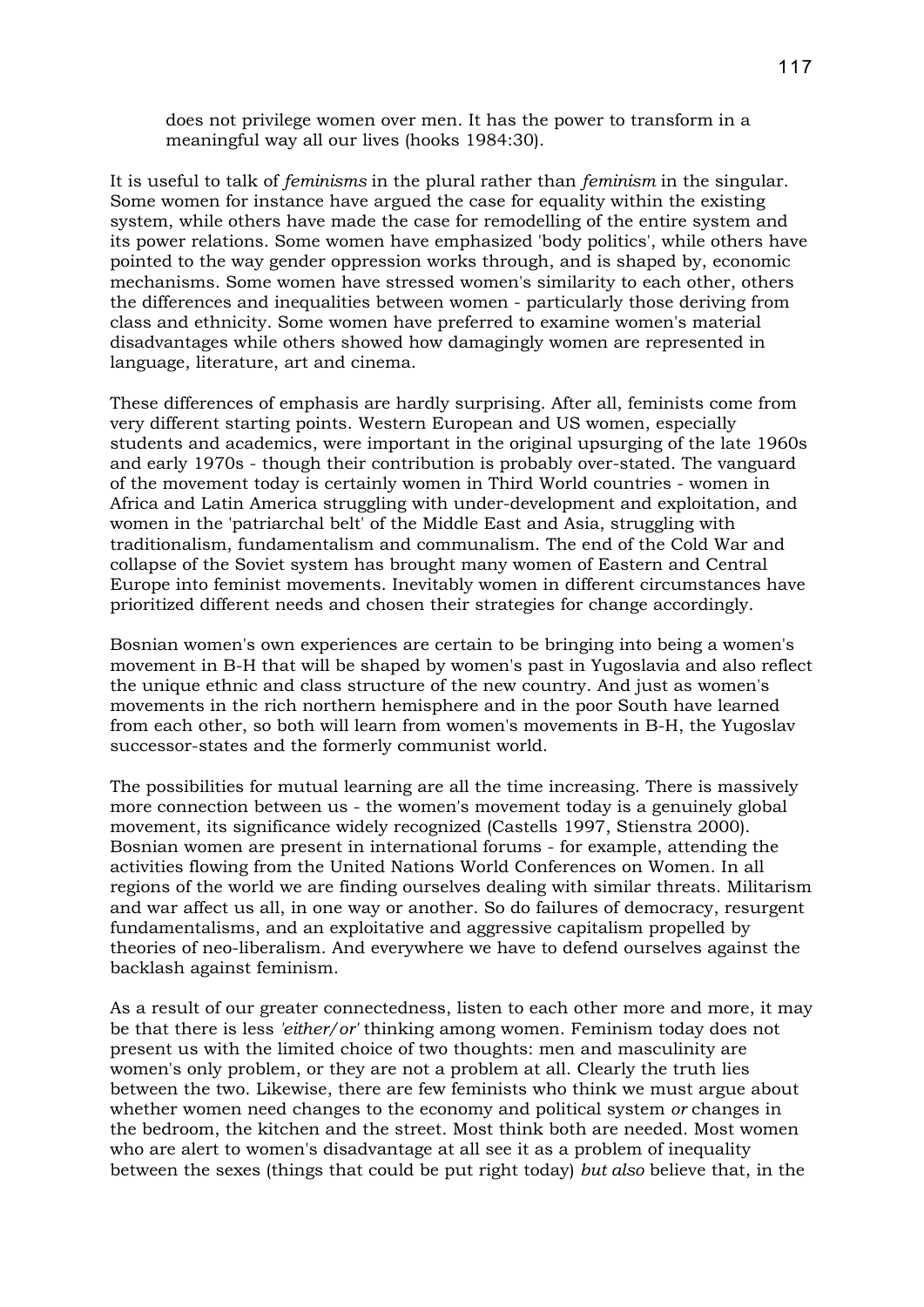future, women and gender roles, men and society, must all be transformed, that everyone would benefit from this, and that men, as well as women, can help to bring it about.

bell hooks worries about the difficulties we have in agreeing what exactly we mean by 'being feminists'. She suggests we might do well to stop trying to fit ourselves into feminism as a personal identity. We could stop challenging each other to say *'I am a feminist'* or *'I am not a feminist'*. We might all feel more comfortable seeing feminism as an analysis and a political programme for action. We could then say simply *'I advocate feminism'* (hooks 1984:31).

If a women's movement does not quite yet exist in Bosnia-Herzegovina today, it is important that it comes into being and grows strong. The existing women's organizations need a social movement around them if they are to keep any kind of feminist vision and practise alive. At the same time, they can help bring it about.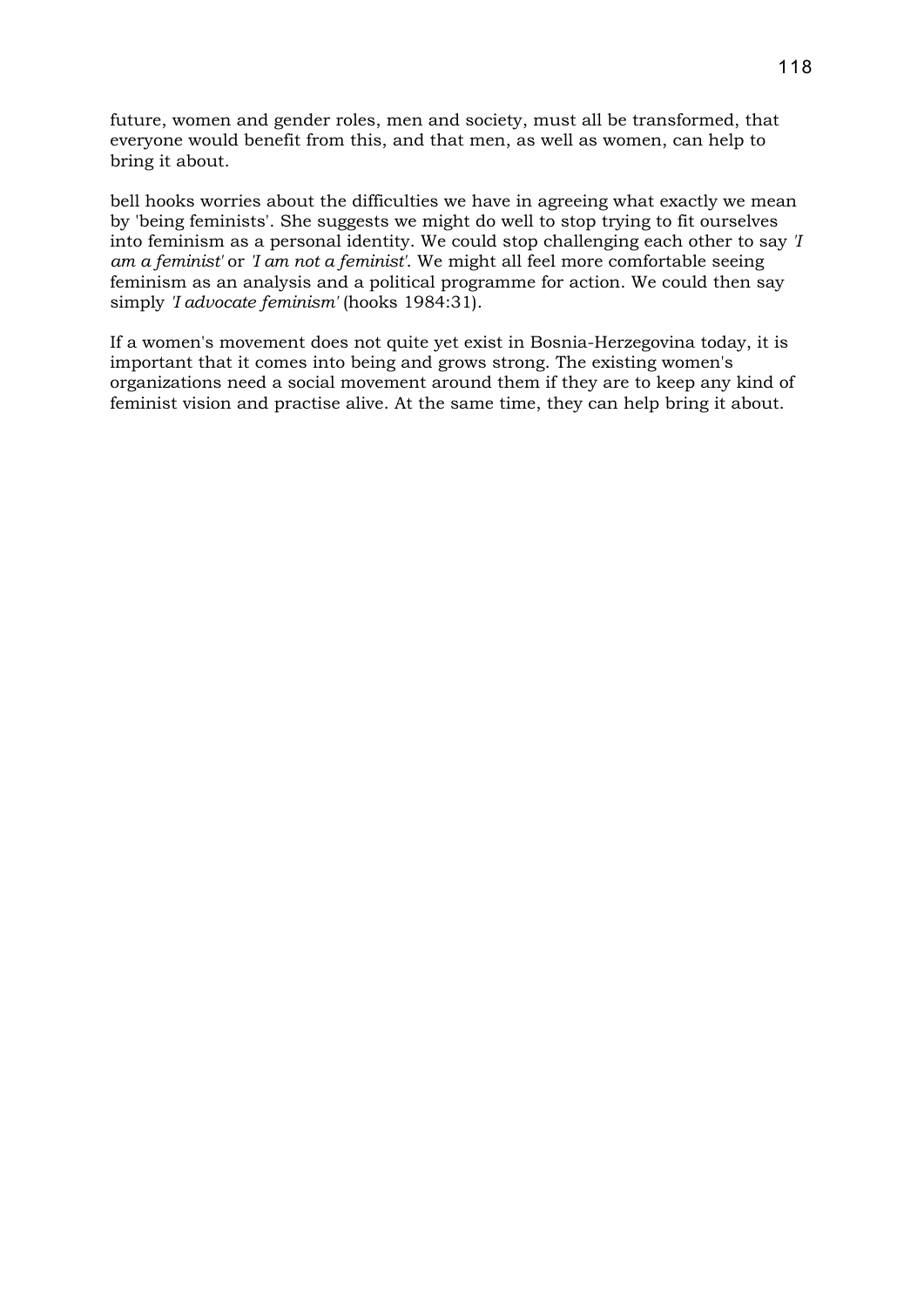#### **CHAPTER 7**

### **Towards Democracy?**

We saw in Chapter 1 that these seven women's organizations are part of a growing sphere of non-governmental, non-profit organization in Bosnia-Herzegovina. Numbering by now several thousand associations, large and small, and dealing with a wide range of issues, from pet animals to poverty, this voluntary sector is becoming a significant component of Bosnia's post-war society. While some associations perpetuate interests that were typical of pre-war Yugoslavia, others are quite new, not only in topic but also in style - being more ready to address controversial issues and to challenge the authorities. Bosnia's NGOs are the seeds of what might become the flourishing civil society, in the space between the state and the family, that has been the vision of ideologues of 'the turning' in the formerly Communist countries.

But the NGOs have their critics. One of the most cogent is David Chandler. In his book *Bosnia: Faking Democracy After Dayton* he complains that the international community have shifted the goal posts with regard to democracy. Initially, he says, they set requirements for constitutional rule, the creation of representative assemblies and electoral processes, to be brought into being under the tutelage of the OSCE. These have been fulfilled. But because the internationals were dismayed by the nationalist colour of the parties chosen by voters in the elections of '96 and '98, they continued to deem democracy in deficit and substituted as their fundamental requirement a flourishing *civil society*, particularly the growth of an associational sphere of interest groups. 'Democracy' says Chandler, 'has become a moral as opposed to a political category, and democratization now concerns societal values and attitudes rather than political processes' (Chandler 1999:28). International money is being pumped into local NGOs, deemed by Chandler and other critics to be unrepresentative, undemocratic, inefficient and middle class, dangerously fragmenting the political opposition and undermining the political process.

Criticism of NGOs is not limited to academic debate. We found quite soon that when you are researching this sector in Bosnia you have to be ready to defend yourself against cynicism. Often we came across people who would say of Bosnian women's NGOs, 'Surely you don't set any store by *them*, they're just in it for a grant and a salary'. Or they would say, 'They're unrepresentative. They're just friendship cliques.'

Such challenges made us think carefully about our reactions to our research experience. We concluded that while the dangers are not illusory, the findings of our research point in a different direction. In this final chapter we will argue, first, that an effective state structure, responsible political society and creative civil society are *not alternatives to each other*. Each one is, in B-H as elsewhere, a necessary condition for democracy. Second, civil society inevitably contains both integrative and divisive forces - a struggle for a progressive politics has to be waged in the sphere of free association as well as in the political arena. It is both possible and necessary to distinguish one NGO from another, and evaluate the political promise (or threat) of each. Third, we will propose that local, integrative women's organizations of the kind we have discussed in this book, especially if embedded in a wider women's movement, are a creative phenomenon with a potential for shaping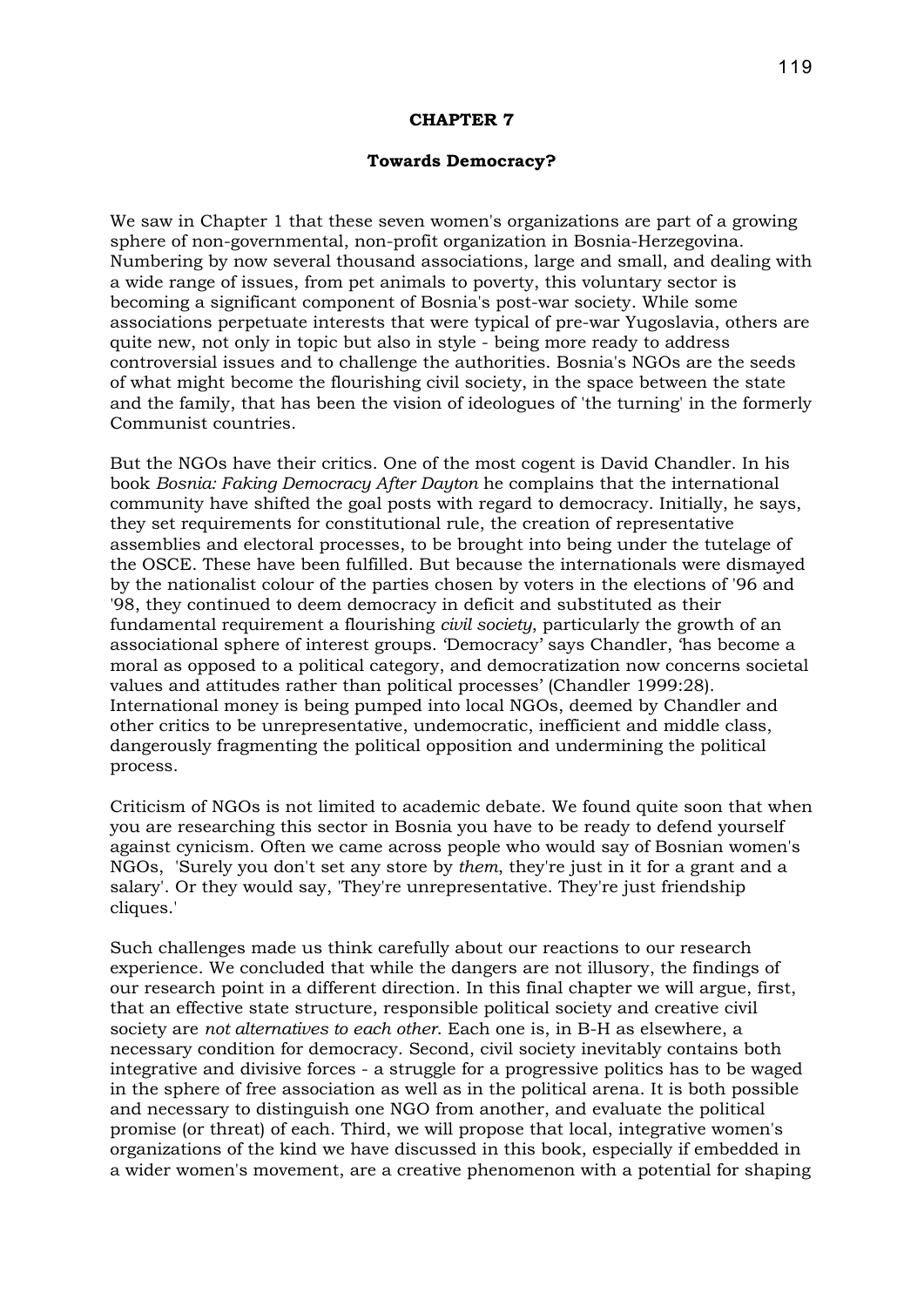Bosnia's future democracy in three particular ways. They can help to bring it into being as *localized democracy*, as *inclusive democracy* and as *gender democracy*. Finally, we shall look at some of the impediments faced by self-organizing women in achieving this effect.

### **Civil society in relation to democracy**

Juan Linz and Alfred Stepan made a careful study of the problems of what they called 'democratic transition and consolidation' in certain selected countries of Southern Europe, South America and post-Communist Europe. The former Yugoslavia was not among their case studies, but much of their discussion is relevant to Bosnia-Herzegovina. These authors state clearly that while free and fair elections to representative assemblies are a necessary condition of democracy, they are not a *sufficient* condition. The belief that elections are all we need, Linz and Stepan call 'the electoral fallacy' (Linz and Stepan 1996:4).

The other necessary conditions for democracy, they suggest, are the following. First, the society should be securely constituted *as a state*. Then, within the framework of the state, five more interconnected conditions are needed. There must be a respected *political society* - a system of competing political parties, responsibly observing the rules of the democratic game and seeking to satisfy the voter with their respective policies and programmes. There must be a proper *rule of law* to guarantee citizens' rights, especially their right to associate freely. There must be a *state bureaucracy*, a corps of government departments staffed by officials willing and competent to carry out the wishes of the elected government. There must also be an *institutionalized economic society*. A modern consolidated democracy is incompatible with a command economy, but is likewise incompatible with a pure market economy. A democracy, Linz and Stepan argue, calls for genuine freedom and diversity in property ownership and business. But there must also be a significant degree of state ownership and intervention to assure regulation of markets and standards of trading, to protect public and private property and to guard against gross extremes of wealth and poverty.

Finally - and from our point of view most important - a necessary condition of democracy is a flourishing *civil society*, 'that arena of the polity where selforganizing groups, movements and individuals, relatively autonomous from the state, attempt to articulate values, create associations and solidarities and advance their interests' (Linz and Stepan 1996:7).

Of course civil society, including the sphere of NGOs, is still in the process of development in B-H. But so too are all the other conditions of democracy. As discussed in Chapter 1, even that primary essential, effective state-hood, has not yet been achieved. The country remains a kind of international protectorate. 'We live under a glass dome constructed by the internationals', as one woman told us. The Constitution proclaimed democracy in principle, but in practice it reified the ethnic logic of the war, so that the integrated operation of the two entities as a unified country is proving very difficult to achieve. Indeed, Bosnia has been called 'a case of failed transition' (Burg 1997). Linz and Stepan's other necessary conditions are also still lacking. Nationalist parties that seek separatist, ethnicized and therefore essentially undemocratic solutions for B-H are dominant, while parties offering genuinely democratic alternatives are fragmented and weak. Corruption and lack of transparency inhibit confidence in the legislative process, the state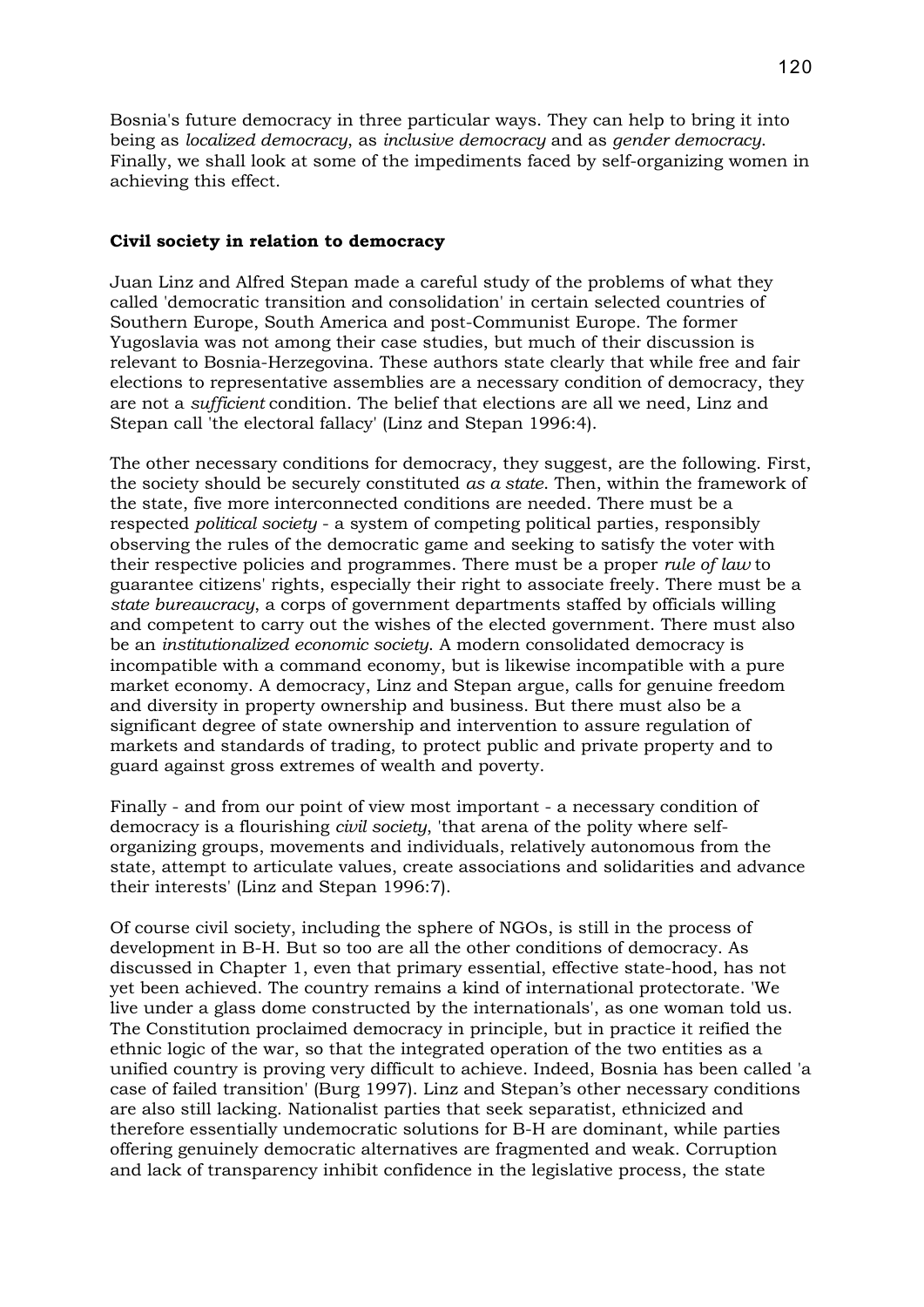bureaucracies and the courts. Finally, instead of institutionalized economic society, Bosnia is characterized by a black market, a grey economy and a hole where state ownership used to be and private investment has yet to arrive.

We would argue, then, that it is not the growth of NGOs that weakens Bosnian democracy. The problem is the lack of a context that can enable them to be effective. Civil society cannot produce democracy in the absence of a secure state and a responsible political society. But likewise those things can generate consolidated democracy only so long as the spirit and practice of democracy is alive at the grassroots of society. This is what David Held means by 'double democratization'. Always needed, he says, is an interdependent transformation of *both* state and civil society, so that they become 'the condition for each other's democratic development' (Held 1987:286).

We should not however be unrealistic or uncritical in our pursuit of civil society. It is never possible to rely on free association *as such*, as a force for democracy. Civil society contains a paradox: it guarantees freedom to movements that can undermine it. Its very permissiveness permits anti-democratic forces to arise. John Keane, in his book *Civil Society: Old Images, New Visions* recalls Hegel: modern civil society is a 'restless battlefield where interest meets interest'. Nationalism, for instance, roams hungrily through civil society just as it does through the state and the political parties. So we have to be selective, alert to the political quality of our associational life. We have to evaluate and often contest NGOs, just as we do political parties and their programmes, and the state and its powers (Keane 1998:50).

In our research we were selective in just this way. As described in the Introduction, first, we chose to look at women's organizations. Second, because being a women's organization is no guarantee of any other quality, we applied additional political criteria in our choice. We singled out organizations whose aims and interests suggested an aspiration to inclusiveness and democracy. And we looked for organizations whose focus suggested a concern with the condition, status and needs of women as a sex, rather than addressing women as mothers and wives, or as a vehicle to reach the family.

It is our opinion that NGOs that match these criteria, as these seven women's organizations do, *tendentially* play a valuable part in the constitution or reconstitution of democracy in Bosnia. We say *tendentially* because they are barely able to play this role at present. They need to be stronger, more numerous, part of a widespread women's movement. And they need to be better supported - in ways we shall return to at the end of this chapter.

### **The local dimension: democratic towns and cities**

We were struck during our visits to Banja Luka, Mostar and Gornji Vakuf/Uskoplje by how little contact was occurring between the women's organizations and the local political authorities and bureaucracies. In many Western European countries there is continual interaction between NGOs and town councils. The former complain and make demands of the bureaucrats. They lobby and put pressure on political representatives. The 'town hall' in turn usually seeks contact and cooperation with local organizations, firstly because they can be a source of valuable information to those who govern, and secondly to ensure votes at election time. By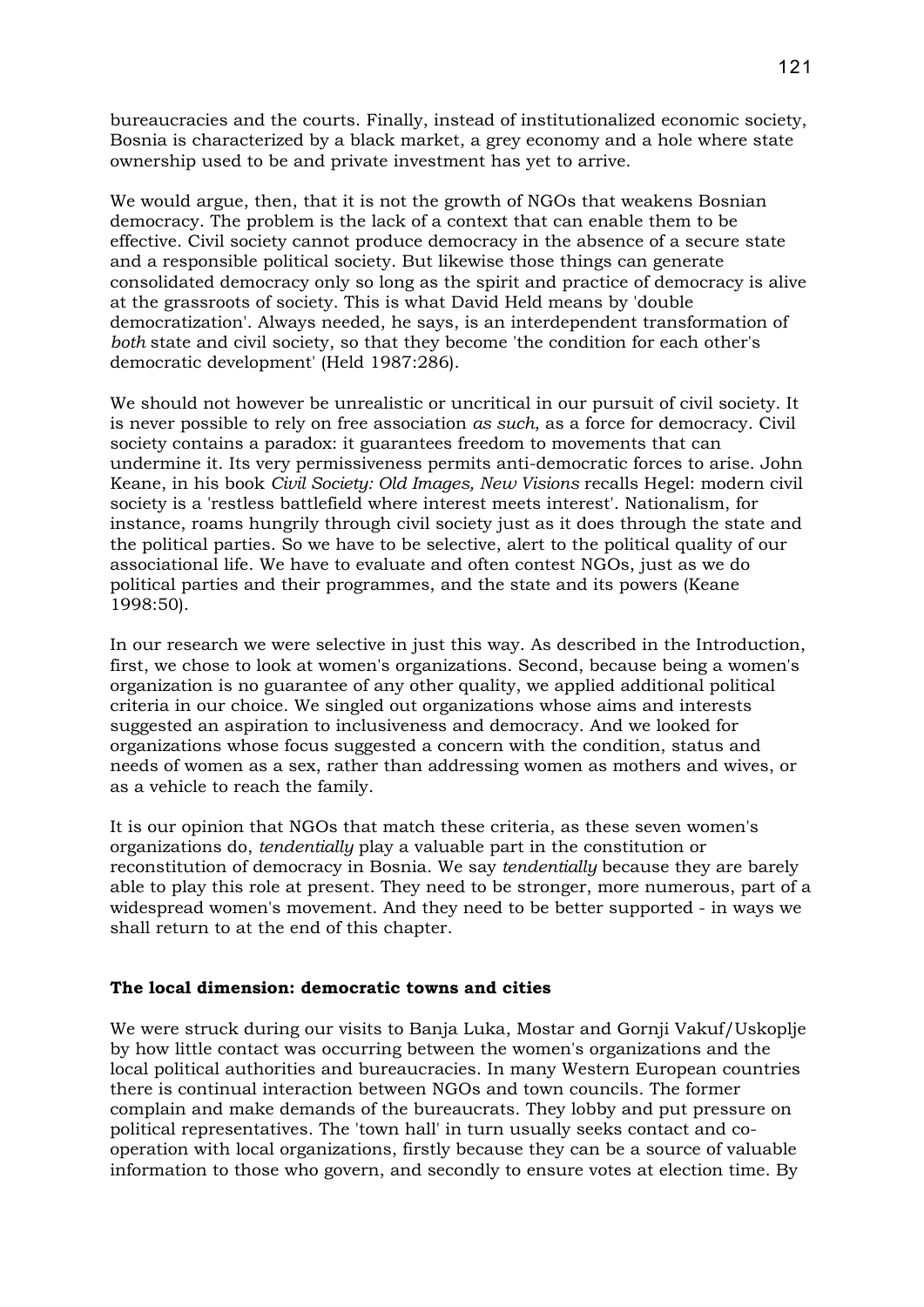contrast, in B-H the local authorities ignore NGOs, and the latter do not see anything to be gained by addressing them.

In theoretical debate about the quality of democracy, hope is often specially pinned on the local level of government. National government can be too remote from the concerns of ordinary people and the issues dealt with at that level are too big for ordinary people to make much input. Locally, however, the man-or-woman-in-thestreet does have a hope of getting a foot in the town hall door. In Western European countries, local councils have been seen as the right level for a meaningful input by the individual and by small associations and interest groups. In Yugoslavia, 'local self-rule' was an important corollary of 'self-management' at the level of the enterprise. But in neither context has this hope been well fulfilled. There was a good deal of inauthenticity in the process, due to the hegemonic role of the League of Communists. In Western Europe local political interests have sometimes co-opted and used local associations. There is a fine line between 'community action' that challenges the council and to which the council must respond, and versions of 'community development' where the political party dominating the municipal council spreads its tentacles deep into the community and its associations in order to maintain political and managerial control and increase its own apparent legitimacy (Cockburn 1977).

Why is 'public participation' important? In the period following the second world war, the dominant theory of democracy employed a somewhat formalistic model that saw democracy as a rule-bound process of representation by means of election of candidates to legislatures from competing political parties. During the 1960s and 1970s ideals of participatory democracy were revived from a much earlier period. The new mood favoured making democracy less indirect, by giving ordinary people a more active role. Carole Pateman's book *Participation and Democratic Theory*, published in 1970, was symptomatic of that revival. She evokes the classical democracy that inspired the New Left in the Western European countries and helped shape the post-war Yugoslav model.

Like classical theorists Jean-Jacques Rousseau and John Stuart Mill, the new democrats believed the participation of people in making decisions about things that concern them was the best way of protecting individual rights and making government responsive and responsible. It was also the best way to educate citizens for the conduct of government. With G.D.H.Cole, they saw society as a complex of many small associations, held together by the wills of their members. The individual member should be able to share in the association's decision-making, while the association in turn should be able to interact productively with a responsive elected local authority (Pateman 1970).

In very much this vein, a recent United Nations report sees Bosnia's local authorities as potentially 'the backbone of a civil society and a viable democracy'. It urges international institutions and national government departments to give them a central role, acting 'as a bridge to local capacity-building and to strengthening of local and national institutions'. But Bosnia's municipal councils, post-war, are in no condition to live up to the grand hopes that are pinned on them. 'What is common between both Entities is that their municipalities as units of local self-rule have little power, large territory and modest resources.... Financially, they are completely dependent on allocations from the State or the international community. Politically, they are used as party headquarters to which local municipal leadership is usually subordinate and loyal' (UNDP 1998:26-29). Similarly, a World Bank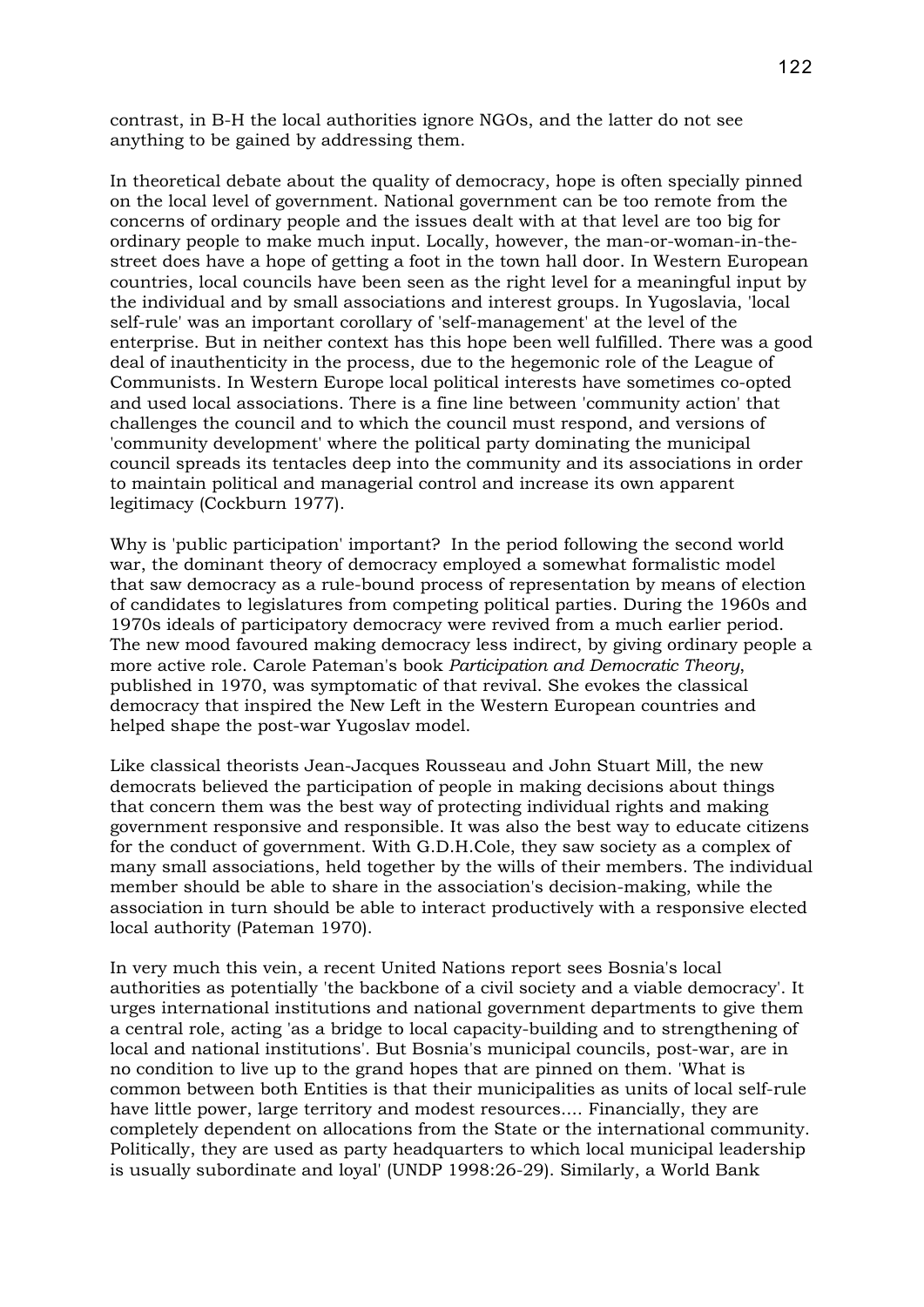report on reconstruction in B-H argues that effective de-centralized authorities are vitally important to re-establishing basic services in every town and village, but 'local governments and their utility companies are institutionally and financially weak...' (World Bank 1999:6). (There is some irony in this, since the international institutions withheld funding from local authorities, distrusting their nationalist politics.)

Not only are Bosnian local authorities weak, they are ill-disposed to NGOs. Many reports have noted that local politicians seem to consider any kind of challenge from the grassroots as illegitimate and subversive, while local officials are perennially suspicious and jealous. Local government consequently provides no bridges to allow for an input from local citizens' associations to policy making or service delivery (Smillie 1996). The Independent Bureau for Humanitarian Issues, a strong advocate of Bosnian NGOs, states baldly, 'those in authority must shift their approach to NGOs from competitive non-integration to co-operation and integration' (IBHI 1998:37). The Organization for Security and Co-operation in Europe has organized training for municipal officials to promote openness and transparency in budgeting and project planning. At the same time it seeks to encourage NGOs to overcome their reluctance 'to challenge officials, hold them accountable or advocate public interests to them' (OSCE 1999).

The unfruitful relationship between our seven women's organizations and their local municipal councils is explained in large part by these general conditions. But another factor is the deep mistrust many women feel for politicians, political institutions and political processes. With few exceptions, the women we interviewed were dismissive of politicians as a class, holding them responsible first for the war and now for the post-war stand-off. They blame those at national level for keeping the Federation and Republika Srpska divided, and those at local level for keeping their towns divided. In Gornji Vakuf/Uskoplje, Tahira was of the opinion 'We should prohibit nationalist parties'. And Nermina added, 'All over the world nationalism brings trouble, evil. You can see it in Germany, in Indonesia.'

That did not mean however that they altogether shunned local politicians. In fact, some of the organizations had set out to win their interest. Federalna Zena for instance, on more than one occasion, had fixed a date for a meeting with local politicians, only to have the latter cancel before it could take place. Pavka was sure 'they perceive cross-ethnic NGOs like us as oppositional.' She had heard an official at some event they had attended in the municipal offices of Uskolplje remark, in a barely hidden aside, 'these people are meddling in our business'.

We have seen that Mostar is particularly notorious for its nationalist politics. The HDZ leaders of West Mostar are key figures of the Bosnian Croat national project. Unsurprisingly Zena Mostara and Zena BiH, openly working for reintegration in the region and the city, have a chilly relationship with them. The local SDA party controlling this part of the municipality is in favour of re-integration in principle, but in practise is suspected of being more and more Islamist, pursuing a reactive Bosniak national interest. It is however unusual in supporting the work of Zena BiH with rent-free accommodation.

It is widely believed that municipal councils have access to funds budgeted by national government for local humanitarian work, but little if any of this appears to get passed on to NGOs. The women are sometimes bitter about this. Some argued that the annual funding of local government by central government should contain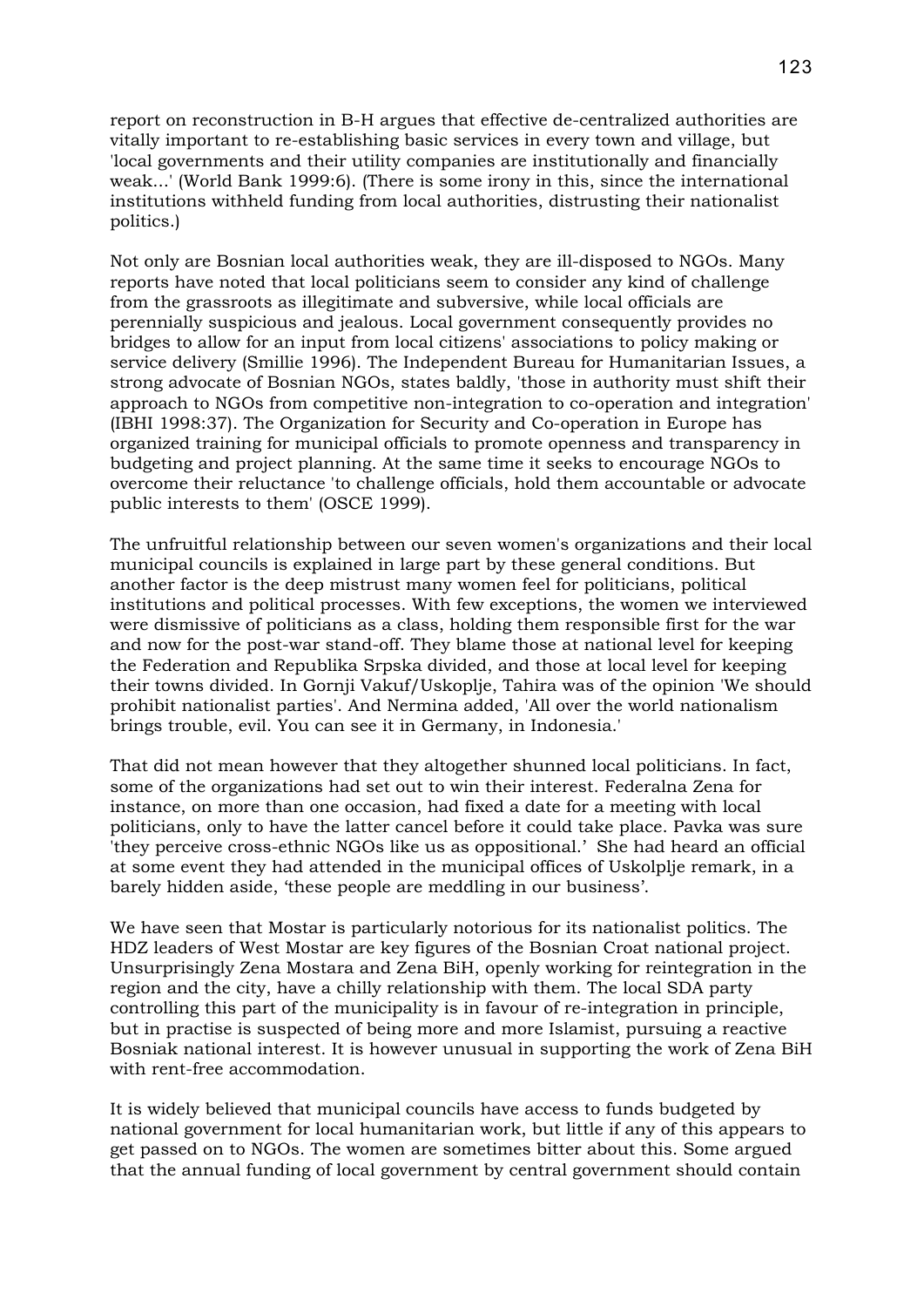an element specifically allocated for support of local NGOs. But the women also reflect on the dangers that would be inherent in accepting funding from a nationalist-led local authority. As Azra says, 'You'd have to be careful not to make yourself obligated to them. It's women we're morally responsible to, and we don't ask permission from anybody for what we do.'

In the Republika Srpska, DOM, because they assist return of refugees, have had a substantial struggle with the SDS-controlled Nevesinje council. Given the pressure from the international institutions, the municipality cannot afford to take an open stand against returns. But they have exploited negative incidents, knowing that publicity for harassment can discourage others from returning. DOM have persisted however. From the very start their mission statement, seen by the council when they appled for registration, boldly stressed human rights: the right to return, the right to reclaim property, the right to free exchange of information. They continue to act on behalf of returners in all their dealings with the *opstina* and to accompany Bosniaks to meetings with officials. They never leave them to face the hostile authorities unsupported, because, they say, 'We want to spare people the provocation'.

DOM believe the municipality penalizes them for their politics. The charges imposed for phone, electricity, water and garbage collection are punitively high. 'It isn't a question of open threats, just quiet harrassment.' The official strategy seems to be to exclude and ignore the women activists and diminish the importance of their organizations. The political authorities in Nevesinje would not dream, for instance, of including DOM in the invitation list when VIPs visit the town. 'It's as though we don't exist', says Marija.

In Banja Luka, Udruzene Zene reported that the municipal council neither hinders nor helps them, but is simply neglectful. If their outspokenly integrative stance had not yet provoked an adverse response from the council, it was, they felt, because they were seen as 'only' a women's organization. Women and women's issues are just not considered subversive. On the positive side, co-operation with individual politicians and bureaucrats had sometimes been achievable on practical matters. Over time, they had been able to win the co-operation of the Centres for Social Work in connection with helping their women beneficiaries. Recently, the Centres had even referred clients to UZ. Similarly with the police. At the outset the police were disrespectful of the activist women and called them insulting names. But recently their attitude had much improved. At the request of the International Police Training Force, Udruzene Zene had run training courses for the police on domestic violence. UZ was now negotiating with the service to enrol women police officers and set up a special unit to deal with rape and domestic violence.

Vidra's attitude to local government has inevitably been cautious. Strongly characterized by their minority identification, they feel themselves an unwelcome presence in Banja Luka to the Serb nationalists whose opinion prevails there. There had been, at a practical level, a certain limited co-operation with the municipality. But, feeling vulnerable and exposed, Vidra preferred to keep a low profile. They would very much have liked to be able to campaign vigorously about job discrimination, but they believe the politicians would see any criticism as an attack on them personally or on the party programme. 'So, no, it's just not possible. There would be consequences.' So long as they restrict themselves to providing practical assistance to women they will not be harassed, however, for the municipality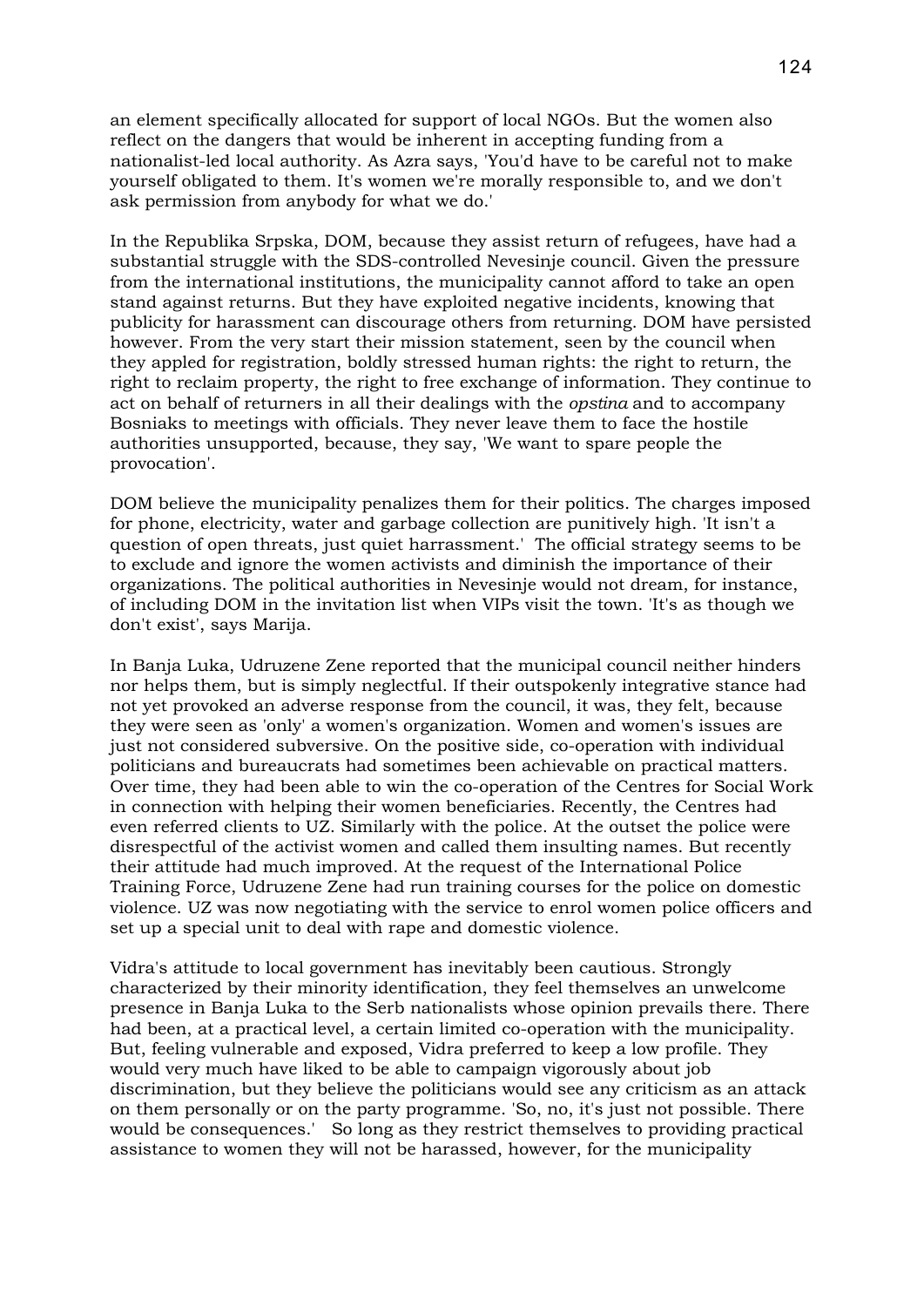'knows that money flows through us into the economy. After all we do solve some social problems for them.'

There was no tradition in Yugoslavia of local groups engaging in creative 'community struggle' with local authorities, and it is not surprising that the authorities in B-H today are suspicious of local activism, and that the NGOs for their part are cautious in their demands. But democracy in B-H would be the richer for such engagement. If local integrative women's organizations can survive and grow stronger, not just in the services they provide but in the *challenge* they offer to local authorities, they could well draw from the political system a greater transparency and responsiveness. As Nermina, of Federalna Zena put it, 'We have to give a good example to our politicians'. Udruzene Zene had already found that 'the political authorities respect us more as we become more effective'. It cannot happen of course, until the grip of the nationalist parties is loosened. But, when and where that happens, women's organizations, working at grassroots level, could find opportunities to insist on, and win, a genuine local dimension to democracy.

## **Beyond 'community': inclusive democracy**

The women we interviewed had a clear and consistent vision for the future of their town or city. Its defining quality was *inclusivity*.They want it to be: a place where old friendships can be affirmed and renewed despite intervening experiences; where people are judged by what they do and say, not by the name they carry; where collective guilt is not ascribed to the individual; where political divergences are dealt with non-violently and democratically; where religion is a question of private belief not of politics; where economic competition is lively but humanized; and where there are no extremes of wealth and poverty. They believe in an integration of the three ethnicities honed in war, but also want the town or city to be inclusive of refugees and returners.

In Mostar for instance the women of Zena BiH and Zena Mostara said

I imagine the city as it was before the war. We all want to go back to our own flats, to our friendships. If the politics were less hard here everything could fall into place again. (Azra)

East Mostar, West Mostar, to me these are ugly concepts. They stick in my throat. It sounds like East and West Berlin. (Semsa)

The first expression of their commitment to bringing about that future had been their choice to stay and live in Mostar, and take responsibility for its quality of life. 'I love our city. It's where we grew up, and it's where I want to stay', Antonela said. And MareIa said, 'I was born in Mostar and all Mostaris are my Mostaris'. We found something similar in Gornji Vakuf/Uskoplje. Partly on political principle and partly from a very personal sense of outrage, the women were determined to stay in this depressed and depressing town when so many people around them were looking to emigrate. They were angry that something belonging to them, beloved by them, had been so arbitrarily shattered. 'I love my town and I want to stay here and feel security for our children, and for our old age.' It was Pavka who said it, but many other women said something like it.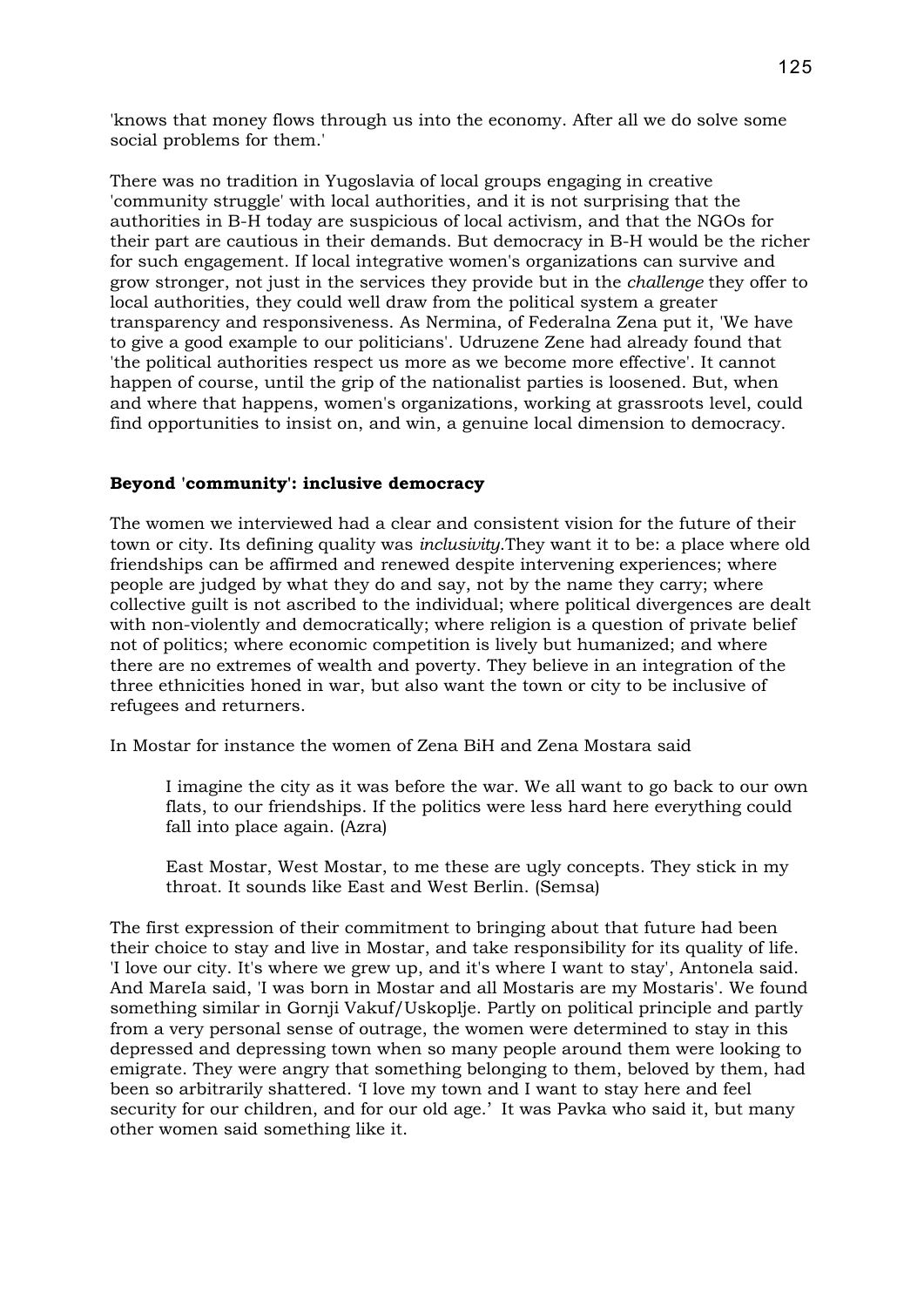Of course sometimes the problems look insuperable - 'the younger generation have left the city', 'there are too many traumatized people' - but the women are kept going by their belief that they can and will re-unify the city. They take encouragement from every little sign of improvement in social relations.

Communication is improving. And I don't just mean technically, like phone connections. People are communicating better with each other. Look at all the traffic on the bridge now. With new people, younger people, new politics, we can manage to make something new here. (Marela)

The same applies to the women we met in Banja Luka and Gornji Vakuf/Uskoplje. Whatever the divergences and tensions between the women of the integrative organizations, they were closer to each other than to those who were saying 'trust between us will not be possible, and separation is better.'

It is interesting that the women did not often use the word 'community' in our interviews with them. This may be because there are two discourses in Yugoslavia's past through which a sense of 'community' has been mobilized by politicians, and both have given the word a meaning that makes it feel inappropriate today for expressing their own aims and ideals. We will suggest that this is not a problem for them alone: 'community' is altogether a problematic concept and there are good theoretical, as well as practical, justifications for the women's lack of enthusiasm for the notion.

One of the two discourses, that of nationalism, had given 'community' a closed, competitive and exclusionary meaning. Since the rise of ethno-national movements in the 19th century, as Xavier Bougarel has pointed out, 'the principle which has given structure to the Bosnian political order has not been citizenship, but rather *communitarian identity'* (Bougarel 1996:87, my italics). Those communitarian identities were fiercely energized in the Second World War and again in the late 1980s and 1990s. By definition, our integrative women's organizations oppose that nationalist concept of community.

The second 'community' discourse that women may have had in mind was the official ideology of federal Yugoslavia between 1945 and 1990. Benedict Anderson, theorist of nation and nationalism, has suggested that unity is always built by state-makers around an 'imagined community' (Anderson 1983). And Tito was no exception. The Yugoslav state was imagined in the official discourse of the League of Communists as a national community that transcended ethnic difference in 'brotherhood-and-unity'. But the sense of belonging to a unified, secular, people's state ultimately faltered and failed. The wars of 1991-5 were precisely designed to destroy the credibility of that Communist 'community'.

The women find that tragic, but it would be wrong to see them as restorationists. They may be a little bit 'Yugo-nostalgic' (as the saying goes), especially concerning the loss of the values of service and public responsibility. But they are not looking for a return to Yugoslavia just as it was. In a way, the war has woken them from any complacency about either version of 'community'. Their lives have been wrecked by the nationalist version. They also see with hindsight what differences Yugoslav 'community' suppressed and neglected: its unsuccessful handling of national identities, its silencing of the specific gender interests of women. So the women do not speak much of community, now. What they do talk about, with enthusiasm, however, is their *town or city*. Disillusioned with 'community' and its false promises,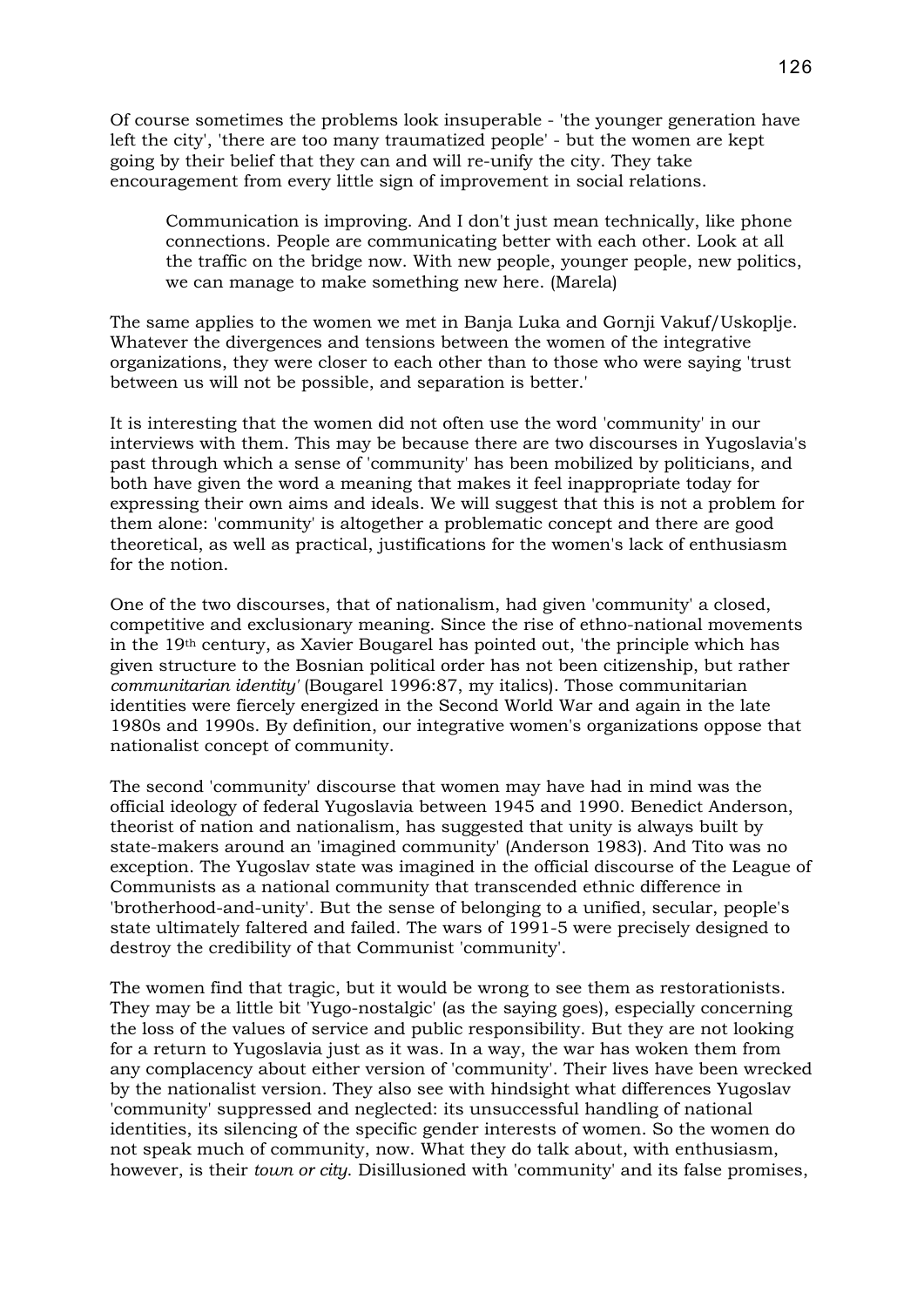they are reaching over and beyond it for a more fully social, permeable and connected world.

All the same, for most of us the word 'community' is difficult to criticize, because it has a pleasing ring to it. In everyday speech, we often invoke community casually, and warmly. It *is,* after all, important to recognize that the individual is not a lonely atom, but becomes who she or he is within a context of related human beings. It can seem unduly negative and destructive to suggest the notion of 'community' is full of political hazard. The trouble is, it is too often invoked by people who wish to persuade us we are a unity when we are not, to force us to be identical by suppressing our variation, and to tell us we are different from those of other 'communities'.

Elizabeth Frazer explains why 'community' should ring alarm bells for us. The experience of community, she says, is almost always euphoric, but fleeting. The euphoric excitement comes from a feeling of 'engagement of the whole person in the relationship of community' (Frazer 1999:83). But the fleetingness comes from the unreality, the idealistic nature of supposed community. The reality that underlies the notion of community is more divisive, riven with differences and inequalities. Community is also by definition exclusive: one belongs to the community, or one is an outsider to it.

Nira Yuval-Davis, too, like other feminist writers on democracy and citizenship, warns that these inequalities tucked away inside 'community' can be particularly oppressive to women (Yuval-Davis 1994). Community and family are often yoked together, jointly seen as the foundation of social being. Women are enlisted as the keepers of the community tradition.

When community and family are represented as if they are organic and natural, and as something one is born into, belongs wholly to, the dominance of men and the subordination of women are also taken as natural, so that they cannot be contested.

The boundaries we set round 'community' and 'family' are arbitrary. In real life, the individual continually crosses them. We call community 'natural' and see it as a 'whole'. But this is an optical illusion. The same occurs when we attempt to draw a 'family tree'. It shows one lineage - perhaps the forebears of the father and his father. It excludes all the forebears of marriage partners and maternal ancestors. It shows a line of links that can be drawn on a sheet of paper, instead of the voluminous sphere of connections that inheritance really is.

Nationalist ideologues are adept at painting neat pictures of community - the community of national name to which we are supposed to belong by blood, attached to a given piece of land. This is the community invoked by the local political authorities of 'East Mostar' and 'West Mostar', the imam of 'Gornji Vakuf', the priest of 'Uskoplje'. But each of us usually inhabits more than one family, and more than one community. An ascribed national name never tells everything about us, and sometimes it so badly conflicts with our sense of self as to seem to tell a false story about us. To be restricted to the confines of one family or community or nation alone, one to which by birth we are thought to be fated, would be stifling. As Paul Hirst puts it, 'all associations should be communities of choice and not of fate'. We must have a guarantee, an unquestioned right, of exit (Hirst 1994:51).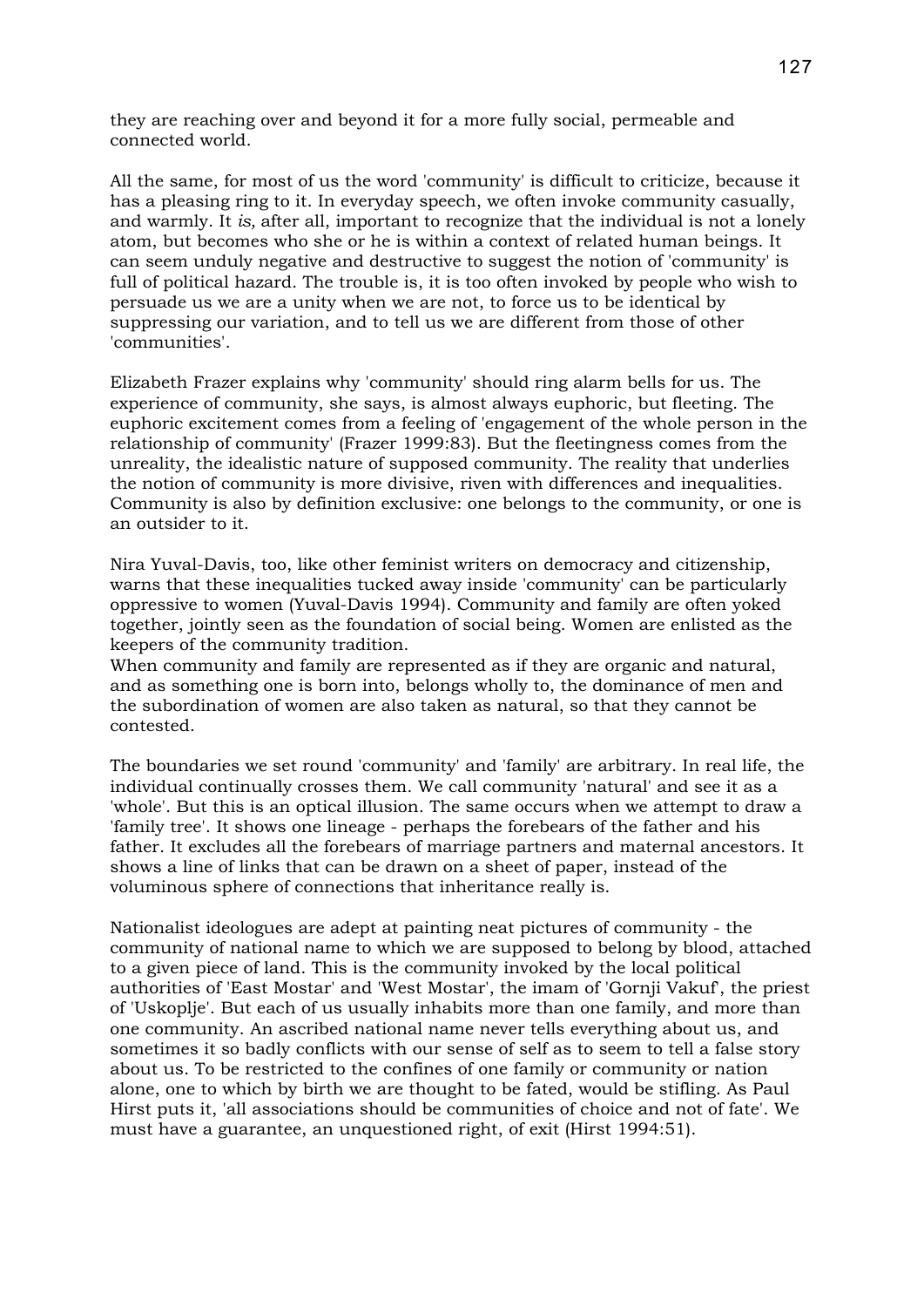It is better, then, as these women do, to look beyond community to a more complex and connected social world. It is, besides, more realistic. When the euphoria about community subsides, what people are left with is the stuff of social life, writes Elizabeth Frazer, 'networks of concrete social relations of exchange, trust or its absence, obligations and duties, friendship, uncertainty. That is, we are left... with neighbourhoods and local people, interest groups and parties, activists and voters, people who share religious or cultural institutions and so on' (Frazer 1999:84). But that rich and complex social stuff, if democratically handled, can be worked into a genuinely sustaining and sustainable web, and one that is less constraining and exclusive than 'community'. Frazer argues for imagining the places we inhabit simply as that: places.

We are better off, theoretically speaking, with locality than with community for there is in this concept no suggestion that a single or any particular set of values, norms, preferred social identities, patterns of relations or tastes is privileged. Within the framework of social justice, the needs of existing users (residents, workers, visitors) in a place would all have to be considered if the value of democracy were to be realized... (Frazer 1999:171).

And we can *imagine* them into being.

It is precisely the overlapping and indeterminate nature of localities, the importance of routes and communication between them - their contingency that is a crucial ingredient of a normative theory of local democracy and civil life, and more particularly a theory of the political and social processes by which we might construct localities that will support civic values (Frazer 1998:171).

In open and free 'communities of choice', the people with whom we choose to associate are very often not members of our family, community or nation but people with whom we share interests, concerns and values. Sometimes they are people with whom we have found common ground because we share an oppression - as women sometimes seek out other women. They are often people we call *friends.* We saw earlier how the active women in women's NGOs were sometimes criticized as 'mere friendship cliques', as if their friendship for each other in some way invalidated their organizations. But friendship is a political resource. As Marilyn Friedman has said

friendship has socially disruptive possibilities, for out of the unconventional living which it helps to sustain there often arise influential forces for social change. Friendship among women has been the cement not only of the various historical waves of the feminist movement, but as well of numerous communities of women throughout history who defied the local conventions... (Friedman 1992:114).

And this does sound somewhat like the women of Udruzene Zene and Zena BiH and the other groups we have studied here. Many women told us 'friendship in war saved lives'. They had refused to observe the nationalists' notion of community, they had crossed ethnic boundaries and at the same time, as women, stepped out of line by stepping into public space and prioritizing something political, that is neither job nor family. If it had not been for *friendships*, formed before the war in Yugoslav days or during the war, looking after neighbours in moments of danger, these women of Bosniak, Bosnian Croat, Bosnian Serb and other war-riven identities would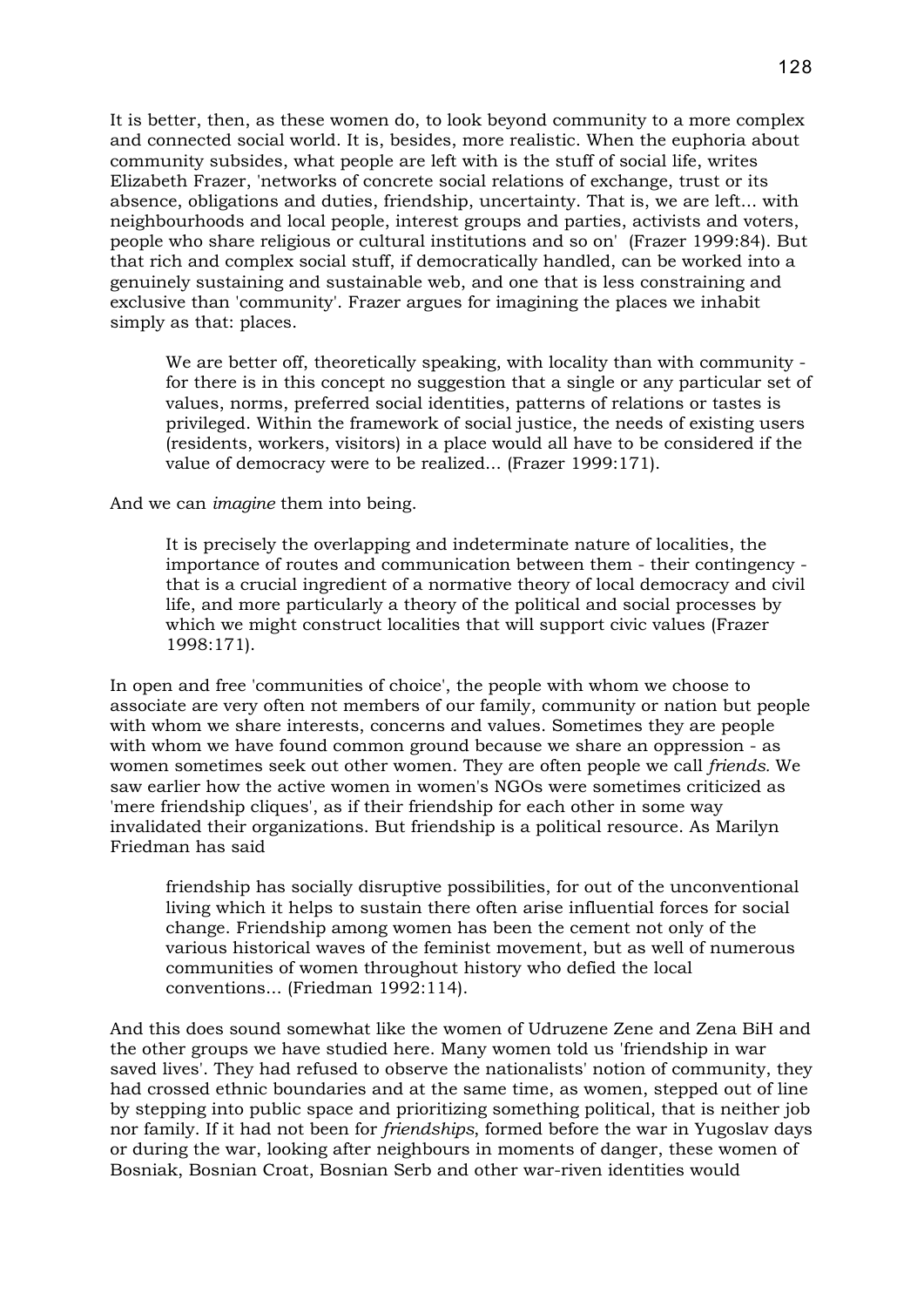scarcely have been able to come together in cross-ethnic projects and integrative work after the war.

There is of course a down-side to associations based on friendship groups. As Jane Mansbridge perceptively noted, as early as 1976, it is not long before women's organizations come up against 'the limits of friendship' (Mansbridge 1976). Friends too often take each others' agreement for granted and forget proper democratic processes of debate and decision-making. They can become exclusive, so that others feel always on the margins, cut out of information flows, deprived of full membership and discouraged from taking responsibility. That is a serious challenge not yet adequately dealt with by most of these women's organizations today. But having said that, friendship is not an incidental but a meaningful and valuable element in the organizations.

Interestingly, a link can be made between friendship and the life of towns and cities. Both forms of sociality are based on choice rather than on 'natural' community. We think of 'cities' as places in which difference is readily acknowledged. An urban centre is home to people with many distinct interests, needs and values. Research has shown that urban dwellers tend to form their social networks of people who are brought together for reasons other than geographical proximity. Urban life allows for movement, and unexpected, distant and political connections. And the women do show that they want their town or city to be a place with a great deal of outward connectedness. The regional and international women's movement is already beginning to furnish this for them. Our research connections with them are a part of it, in fact.

Marilyn Friedman suggests that both friendship and urbanity, due to their voluntary and fluid basis, may be seen as 'modern' phenomena (Friedman 1992). I think something of this can be seen in the women activists liking for each other, their attachment to their urban places, and their visions for their future. Such an impulse is valuable in Bosnia-Herzegovina today, and, if they survive, organizations like these can contribute a quality of inclusiveness to democracy as it grows. Sevima Sali-Terzic summed this up for us when we interviewed her in Sarajevo. 'It's a question of taking ourselves seriously. Our inter-ethnic stance is an aspect of our oppositional power. We are modelling something the state cannot yet do.'

### **Gender democracy: feminizing politics**

We saw in the descriptive chapters on the women's organizations how all of them, without being aligned to any particular party, had a distinctive take on politics. The women we spoke with were uniformly critical, from their positioning within civil society, of that sphere the theorists term 'political society'. They held politicians, as a class, responsible for the disintegration of Yugoslavia in armed conflict. They felt that politicians, with honourable exceptions, were the group most responsible for the divided condition of B-H today.

Many women remarked critically on three features of political society. First, men dominated it, having almost all the leading roles in political parties of all tendencies and senior political and executive positions at state, entity, cantonal and local levels. In Chapter 1 we showed the statistics of representation that support this observation. Second, a related feature, the political process was deeply masculine in style. It was a system in which men looked after the interests of other men, male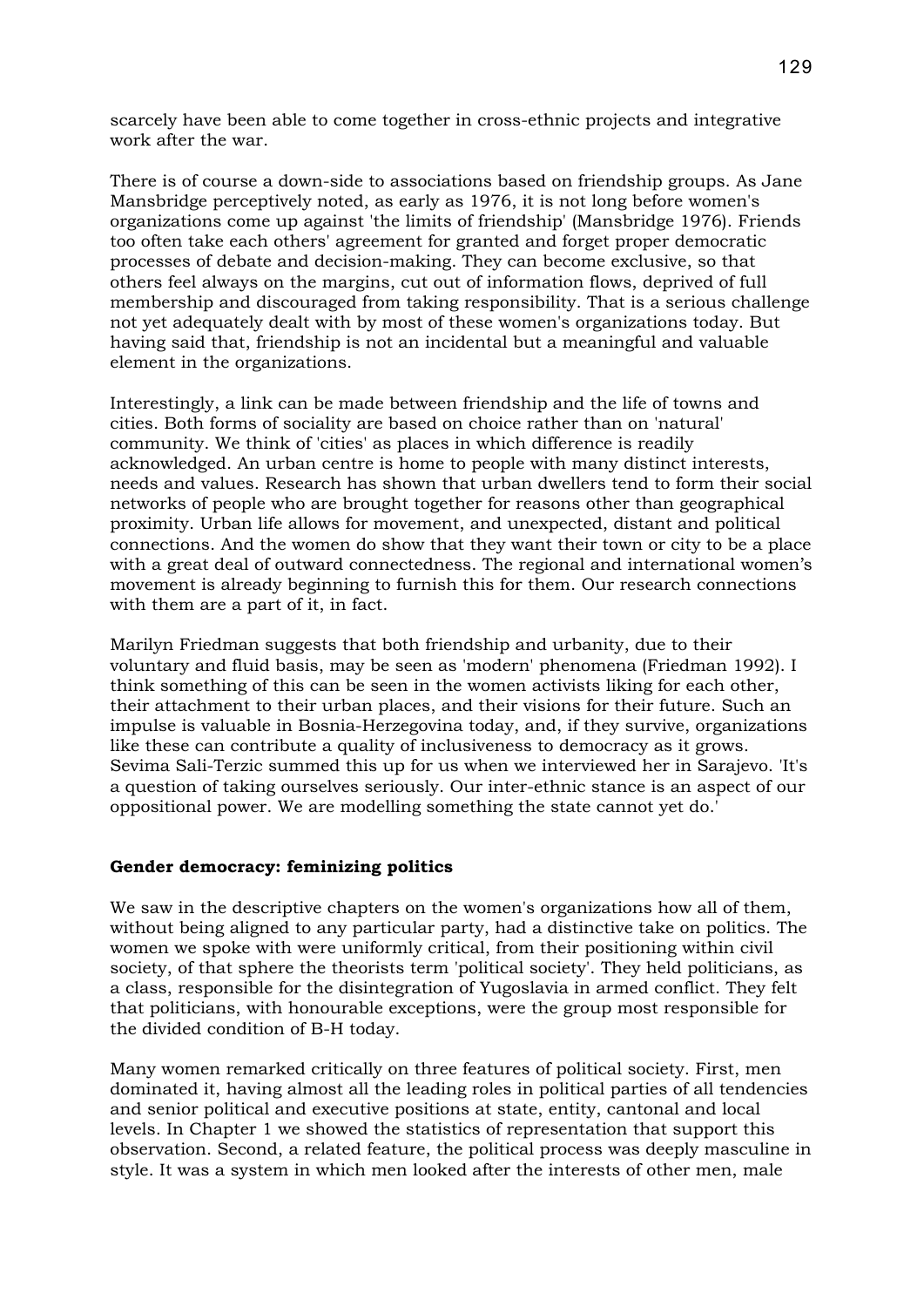bonding was a factor in political dealings, and aggressive and combative behaviour was privileged. Third, neither men nor (unfortunately) women in positions of power dealt responsibly with the policy matters most important to women. It was for these reasons that Udruzene Zene and Zena Mostara had made 'women and politics' a significant focus in their projects.

None of the women active around politics assumed that just 'being women' was enough to assure either a non-nationalist or a feminist approach to politics. There is plentiful evidence that some women prioritized national interests both during and since the war. For instance, when, during the war of 1992-5, the parliament of the Republika Srpska appeared disposed to accept the Owen-Stoltenberg plan for partitioning the country on ethnic lines, the war widows of Kupres protested in inflammatory nationalistic language against the surrender of 'territories ethnically Serb for centuries, strategically important and with an exceptional economic potential, and strewn with communal graves containing more than 10,000 Serbs whose throats were slit by Ustasha hands' (Bougarel 1996:107).

When we were looking to identify women's organizations to include in this study we had to discard many that were not genuinely cross-national. But we could not assume that even those we singled out as clearly working for ethnic re-integration were necessarily critical of the patriarchalism of politics. Some of them were quite sexist, saying (in effect) 'women's part is to forgive and reconcile, men's part is to do politics'. So our women differ from others on this dimension too. While they criticize 'male-stream' politics, they do not universally abstain from activity in political parties. However, if they join a party they will choose the oppositional, nonnationalist parties and they will join as an individual, rather than linking their organizations with it.

Udruzene Zene and Zena Mostara, the two most politically active of the seven organizations, work in very contrasted political environments. We have seen how Mostar's politics are dominated by the split between an HDZ-controlled West Mostar and an SDA-controlled East Mostar. Jelena Sotric, one of Zena Mostara's three founders and a Bosnian Serb by background, is Vice President of the Citizens' Democratic Party. This dual role gives her a high public profile, very unusual for a woman in this masculine culture. The twin goals of Zena Mostara are re-integration the city - indeed the country - and feminizing Bosnian political society. Their gender work involves, first, increasing ordinary women's understanding of politics and raising their expectations of women already in the political system. This, as we saw, they approach through educational work, in workshops and seminars. 'Our aim is to open people eyes to what nationalism and democracy mean, what they are,' said Alma, the project co-ordinator.

Second, Zena Mostara work with women who are already in political parties, particularly elected representatives. They encourage them to think about women's issues and women's needs, think how they can represent women as a social group in policy making. They urge them to work co-operatively as women across party lines, in order to change the agenda of politics. While there are some women in the system who are prepared to work with women's NGOs, they are few and usually restrict their contact to organizations close to their own party. They do not contradict the party line for fear of being branded disloyal. As one commentator in Sarajevo told us, 'When people in power, in parliament, see some kind of solidarity between women across party lines, they don't like it at all. They instinctively see it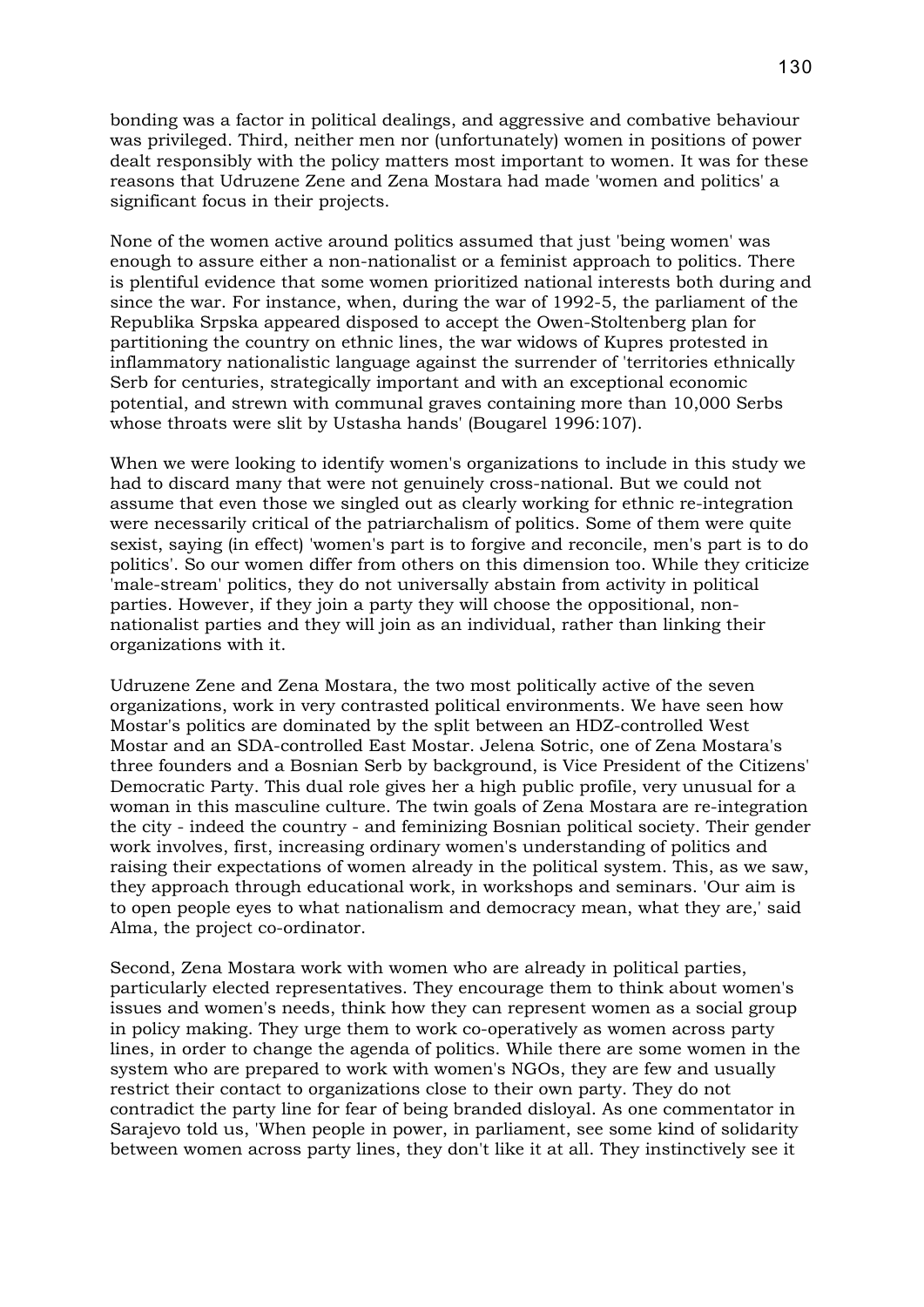as dangerous.' So women on the whole are 'good little soldiers, doing what their generals say'.

Zena Mostara have seen too many women turned into surrogate men as soon as they get involved in party politics. There is pressure to adopt men's combative techniques, join in the scheming and power-brokering, simply in order to survive in the political jungle. As Marela put it, 'There's a kind of natural selection in which the strongest stay in and the weakest fall out.' So Zena Mostara's third aim is making sure that women who enter the system do not accept it as it is, but challenge the political process and change the way power is used. Jelena felt the task was not impossible. She herself had learned how to ask questions and raise issues that others dared not, and she had found some politicians respected her for it.

We can't accept male politics. That's what I'm fighting against. Margaret Thatcher did it men's way. In our organization we want to promote a women's way. I think as woman in politics we can be softer, cleverer about reaching our goals. When men speak they have a certain body language. They are so sure, they seem to say 'this is how it is'. When I speak I show that I'm not so sure. I try to work towards an agreement.

Udruzene Zene operate in the very different political environment of the Republika Srpska. When they began their work, the Entity was controlled by the extreme Serb nationalists of Pale, led by Radovan Karadzic. In those days they ran a risk even in crossing the Inter-Entity Border Line. The political atmosphere in Banja Luka has gradually improved however. Pressure from the international institutions has achieved more political pluralism and liberalism. The voters may continue to choose the SDS and the SRS - Serb nationalist parties. Dodik's Independent Social Democratic Party (ISDP) may be the puppet of the international community. But the international protectorate has undoubtedly changed what is considered legitimate political discourse.

While Udruzene Zene and the Serb nationalist parties have no truck with each other, relations with the ISDP are warmer. Some women are members and women candidates in the party are cooperative. Even so Udruzene Zene's media work had met with criticism. Their series of radio and TV programmes, 'Living Together', began just at the time of the NATO bombings, when feelings were running high. 'They're a bunch of *ustase*!', critics squealed. 'How *can* you expect us to "live together" when Serbs are attacked on all sides!' The donor that funded them recommended postponement, but the women pressed ahead, determined not to be intimidated.

We were interested that the women of Udruzene Zene used the terms 'left' and 'right', which we did not hear in the other organizations. The women described their politics not only as 'feminist' but as 'moderate left'. Aleksandra said, 'We're a bit left. Not hard, but gentle left'. Their 'leftism' appeared to reside in two orientations firstly towards integration and secondly away from unmitigated capitalism.

Lana and Nada were both explicit about constitutional issues. They said they would like to see full constituent status established for each ethnic group in both entities. 'How can the state function,' asked Nada, 'if a Bosniak living in BL can't be a candidate for the municipality here, and a Serb living in Zenica can't be one there? It's altogether wrong.' She also added that Roma, Jews and others who do not fall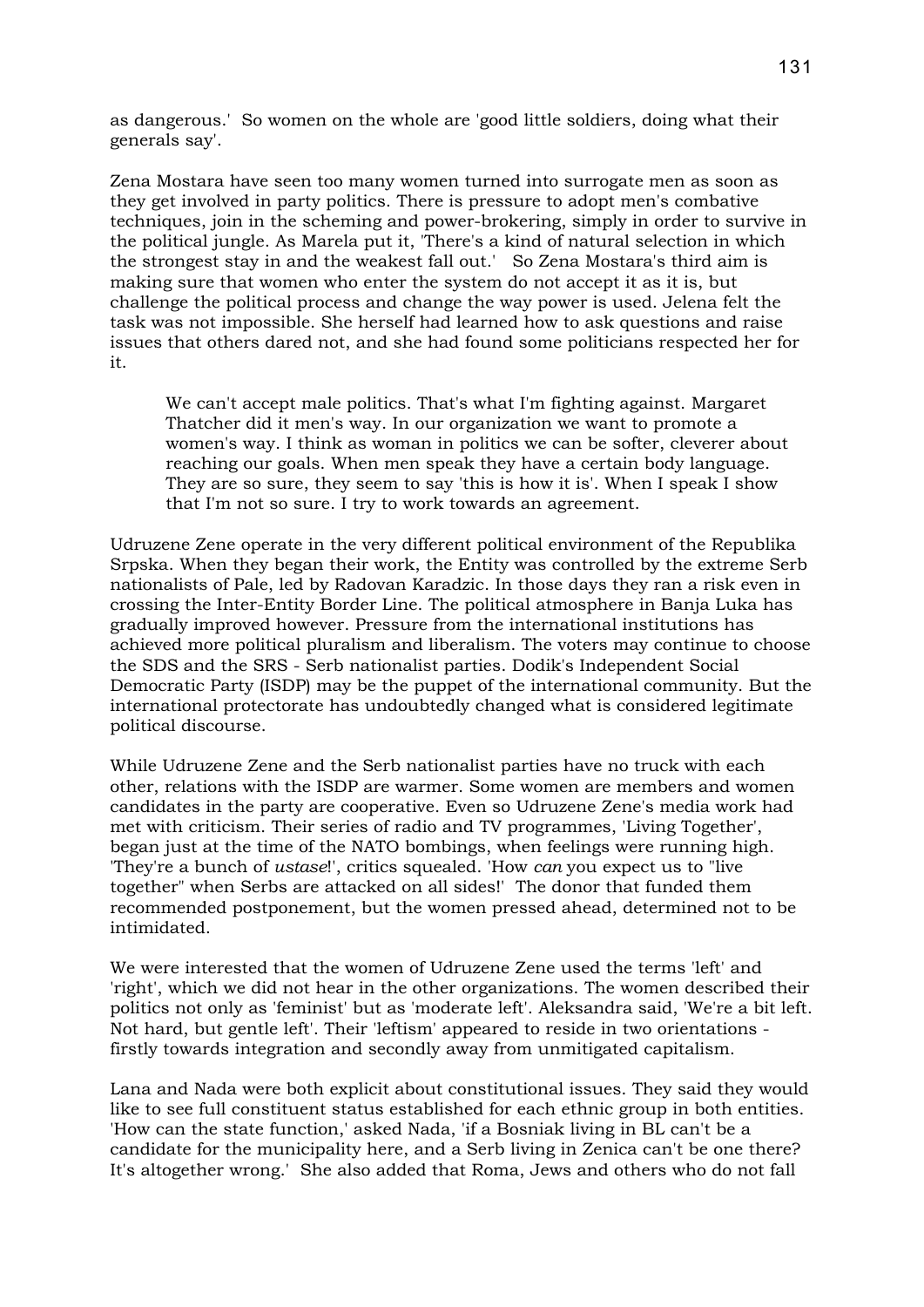in the neat three-fold ethnic categorization of post-war B-H are disenfranchized by the Dayton constitution, a denial of human rights. If the ethnic principle were to prevail, Lana said, at the very least the Praesidium should be increased to four members, with the fourth representing such 'other others'.

The women of Udruzene Zene are also sharply aware of the abrupt economic revolution they are living through. Lana's view was that privatization had probably been inevitable in the long run, and was perhaps ultimately beneficial. 'I do think we should go this way. It could solve the chaos in the economy. What I want is *human* privatization. But I expect problems. The men who become big capitalists will be the war profiteers, with their ill-gotten wealth and corruption. I've seen it in other countries, so what else can we hope for in our own small, war-damaged country?'

Mirjana agreed with her. 'This is liberal capitalism, uncontrolled, just like in the 19th century. It's a value system in which money is king. There'll be no justice in this privatization. Children will think, 'Why bother to learn. It's crime that pays best.' She also foresaw social conflict and protests ahead, because a lot of people preferred socialism and saw totally privatized markets as a step backwards. Women in particular were likely to lose out in the new system. 'Women are not close to the centres of power where business is done,' said Lana. 'Women don't have access to the information they need, the right information for the moment and the place.'

Such views had led Udruzene Zene to engage rather actively with the political system. Their entry point had been gender politics. They had cooperated with the League of Women Voters in their campaign to register women and encourage them to use their votes. Like Zena Mostara, they see women and women's issues as marginalized in the 'dirty' power game. 'Politics is still men's issues,' said Lana. They actively supported the initiative of the OSCE's initiative for a 30% quota for women candidates. They also told us they want to see an improvement in the quality, not just quantity, of women representatives.

Throughout the formerly Communist world, following 1989, multi-party elections drastically marginalized women. Anastasya Posadskaya is a Russian feminist. Dismayed and angered by this political exclusion, she said, on many public platforms, with wonderful simplicity: *democracy without women is not democracy*. She and other Russian feminists argued that women should claim a place in politics and a right to 'our own voice in the making of the new world order' (Posadskaya 1994:5). Their opinion has been echoed by women in many countries of East/Central and South-Eastern Europe.

But also in Western Europe's more practised multiparty systems, women have been and still are systematically under-represented in the political process. Anne Phillips, opens her book *Engendering Democracy* with the observation

With the odd exception, the entire debate on democracy has proceeded for centuries as if women were not there... The relentless privileging, not just of real living men, but of the very category of the male itself, has formed and deformed political theory and practice... Politics has to be reconceptualized without the blindspots of gender, and democracy rethought with both sexes written in. Old concepts must be fashioned anew (Phillips 1991:2-3).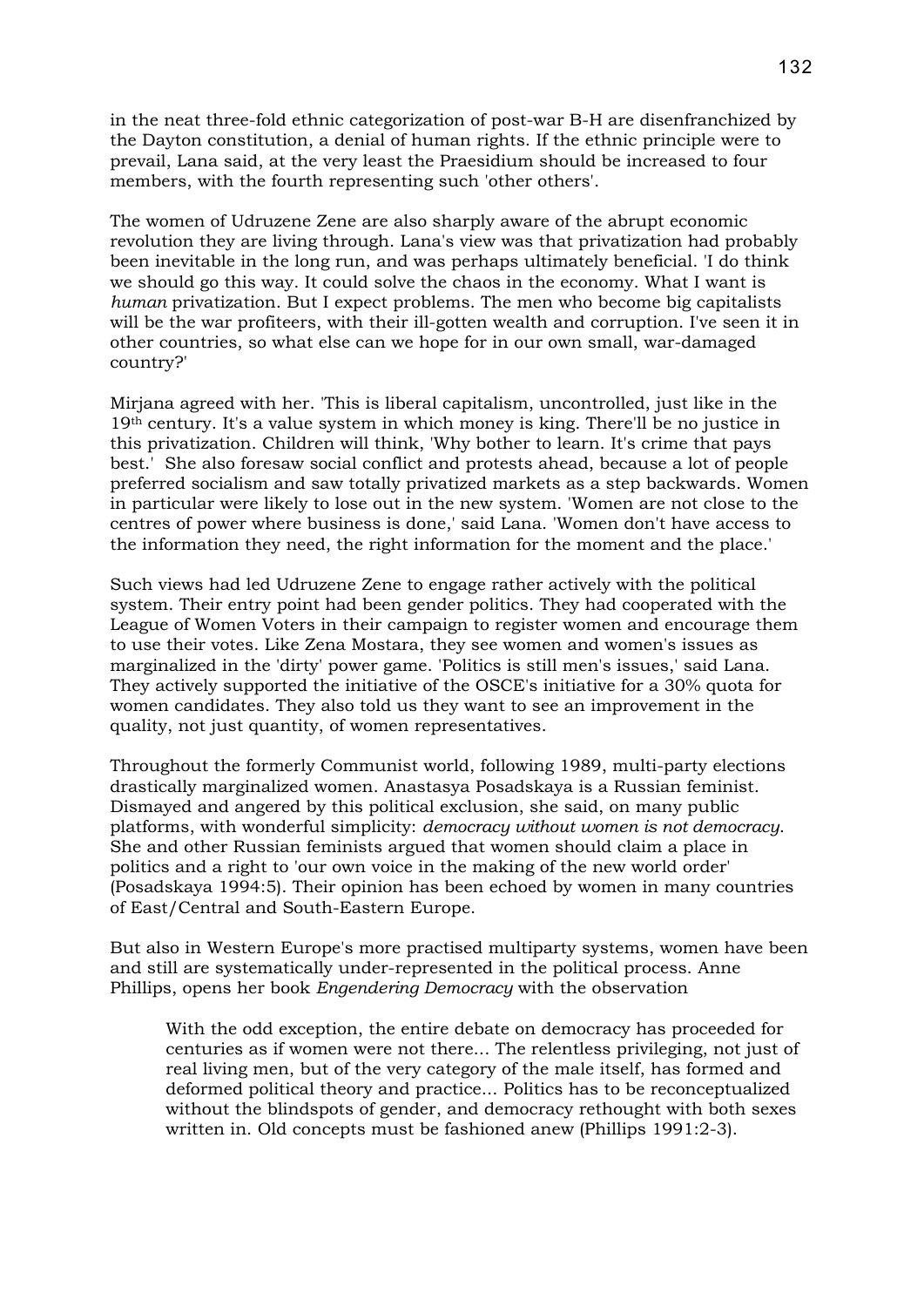It is embittering to find that, even now, authoritative discussions of democratization since the end of the Cold War pursue their theme without any reference at all to the invalidity of a democracy that fails to represent women, the sex that is more than 50% of the population (see for instance Linz and Stepan 1996, Gallagher 2000, Diamandouros and Larrabee 2000). The gendering of democracy involves three things: changing the personnel; changing the issues and the outcomes; and changing the processes of power. These changes never happen of their own accord. They call for 'positive action'. I have argued elsewhere that we need *strategies* to ensure that democracy is gender democracy (Cockburn 1995). Udruzene Zene, Zena Mostara and (incipiently) the other women's organizations are beginning to devise such strategies for Bosnia-Herzegovina.

Their gender perspective also holds the promise of *deepening* democracy, so that it penetrates not just the state and political sphere but permeates the whole of society. Anne Phillips points out that most of the systems called democratic today do not even begin to tackle some of the power structures that most dictate women's lives. They scarcely touch our workplaces, our associations or our families (Phillips 1991:39). And that is the solid ground of everyday life on which feminist action works directly. Sevima Sali-Terzic, Director of the International Human Rights Law Group, remarked to us 'They call our issues small and unimportant. But our projects deal with *life*'.

A conversation we had with the women of the feminist women's NGO Zena Zenama in Sarajevo reminded us that it is not unreasonable to expect women's organizations to take internal democracy seriously. As one of them said, 'In feminism and democracy there exists a common source, in that they share a principle of equality.' Anne Phillips was making a similar point when she wrote 'feminist and participatory traditions have been intimately connected. The contemporary women's movement has been almost an experiment in participatory democracy, with a politics of grass-roots activism, a radical critique of authority and a commitment to collective decisions ... Most feminists have come to regard discussion, talk and active participation as vital' (Phillips 1991:41).

And women who get active in pursuit of democracy in and through their organizations are unlikely to stop before they democratize their own families and households. The first thing that women's activism does is erase the boundary between the public and private, and women who put energy into gaining respect and equality in the public sphere do not for long tolerate second class status in marriage.

### **The impediments faced by integrative women's organizations**

Three problems are liable to prevent women's organizations from playing this part in the democratizing of Bosnia. The first is internal - their own lack of capacity; the second is contextual - the limitations of public space in B-H; and the third is a deficiency of funding.

### *The challenge of organizational capability*

First, if women's local integrative organizations such as these are to survive and gain an impact, new skills and practices have to be developed within them. In Chapter 5 we noted some of the organizational weaknesses about which women had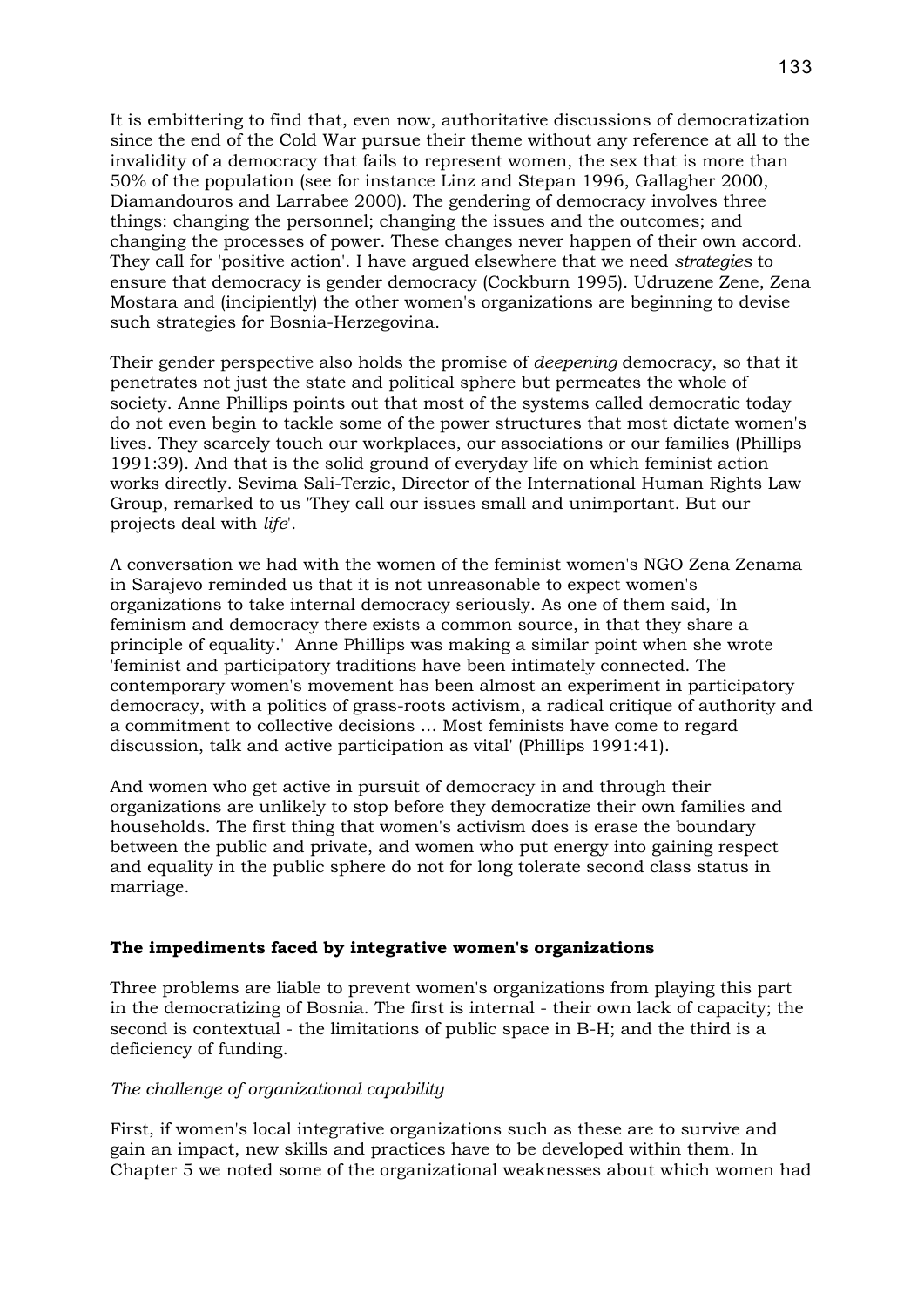been candidly self-critical. In this chapter we have been discussing the part that organizations like these could play, through demands and campaigns directed towards responsible authorities, in developing participatory democracy in the political sphere in Bosnia-Herzegovina, particularly at the local level of municipal government. But they are unlikely to be able to achieve this if their own practice fails to prefigure the wider social change they want to bring about. One woman we interviewed in Sarajevo, who has extensive experience of women's NGOs, remarked that 'it is specially shocking when women who declare themselves to be promoting inclusive democracy in the country perpetuate an unequal distribution of power within their own organizations and between themselves and the local women they have dealings with'. She added, 'we have to be prepared to speak critically about the practices of our NGOs, in order to strengthen them and save them, so that they can be the focal points we need'.

In similar vein, another concerned critic told us, 'The more democracy we have in our organizations, the more democracy we'll have in our society. Nobody can do it for us. It's not about our leaders, it's about us.' And she added 'The foreigners can't do it. We have to do it for ourselves.' She was referring to the fact that there are international institutions and NGOs operating in B-H today that support democratic process. As we have seen, a key actor in setting up and monitoring the representative system, and a strong advocate for local, inclusive and gender democracy, has been the OSCE. The advocacy of the ICVA and the IBHI press in the same direction. Some, though insufficient, training in 'process' has been made available to local NGOs by international donors. But in an important sense the actions of the international regime run counter to democracy, contradicting the intentions of the OSCE. In the role given it by the Dayton Peace Agreement, the Office of the High Representative is obliged to act arbitrarily and dictatorially, often overriding elected authorities.

However, the international community's protectorate, and the democracy deficit it entails, is a temporary phenomenon. A more deep-lying problem in B-H may be that the practices needed to bring into existence responsible government authorities and NGOs today may be the very ones with which Bosnians became disillusioned under 'the Yugoslav self-management system'. When, in the 1960s and 1970s, the new Left and new wave feminism in Western countries were re-igniting enthusiasm for participatory democracy, looking to renegotiate and reshape the relations of power, Yugoslavia stood for many as a model of state socialism that differed excitingly from the Soviet version. But the reality of self-management as experienced by Yugoslav workers fell far short of the ideal handed down from above by the bureaucracy's ideologues. Many alienated Yugoslavs came to dread the time-consuming and unfulfilling tasks required of them in the name of 'participation' and 'democracy'. Now, when Westerners, often on the basis of far less experience, evoke these terms, Bosnians are liable to feel, 'But these we already tried. They failed'.

'Women's emancipation' similarly lost its credibility, contaminated by association with Party rhetoric. But while the women of the women's organizations are managing to reappropriate the idea of women's emancipation and reformulate it as women's movement, they have not as yet managed in a similar way to shake 'participatory democracy' free of Yugoslavist rhetoric. Yet Bosnian women have a great deal of experience: they learned the contradictions of 'democratic' socialism; they saw the implosion of democracy in war; now they perceive the hollow promise of the Western 'democratic system'. Who is better positioned than they to devise a form of democracy that is not a travesty of the ideal?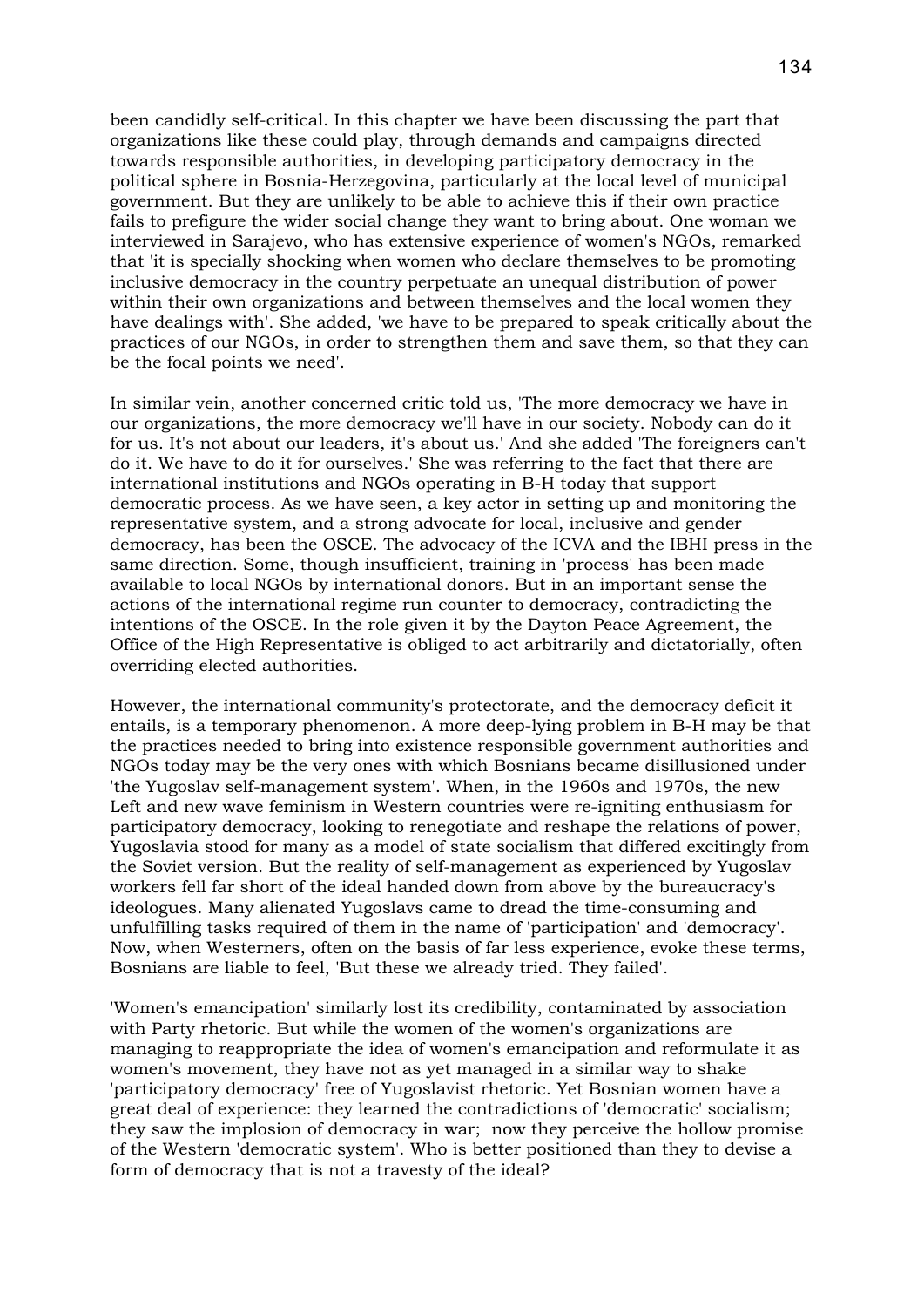#### *Lack of developed spaces in which to act*

Second, the women's organizations in B-H lack opportunities for realistic engagement with political power. John Keane suggests an important condition for civil society is 'the cultivation of public spheres of controversy in which the violent exercise of power over others can be monitored and resisted non-violently' (Keane 1998:156). The public spheres available to Bosnian women in which to controversialize power by their own non-violent means are as yet seriously underdeveloped. The result is that women are muttering to themselves, rather than shaking the pillars.

For example, features still relatively undeveloped in the political sphere in B-H today are such practices as street politics, political lobbying, making demands of public services, exemplary use of the courts and media campaigning. We might compare the processes that women's organizations might use in a more developed political system to campaign on an issue such as achieving supportive legislation for single parents, or changing the laws governing divorce, abortion or prostitution.

They would, first, mobilize interested groups of women to seek a high public profile for their case. But, as one woman pointed out to us, 'there aren't more than five women in B-H who would come out on the streets for a demonstration on women's issues'. Circumstances in the former Yugoslavia did not develop the reflex that brings people out into public space on political issues. Mobilization has, besides, acquired a bad name in recent years because it has been mainly nationalisms that have evoked mass followings. This reluctance to protest in public may be changing, however, for since 1995 pensioners have been demonstrating noisily around the state's delay in paying pensions, and trade unions in several industrial sectors have organized strikes.

Secondly, elsewhere such activists would use a political lobbying process. They would encourage women to approach the city councillor for their own local ward, or the member of parliament representing their own electoral constituency, and urge them to speak for their case in the party, and in council or parliament. They would try to identify councillors or MPs from several different parties who might be disposed to form a cross-party alliance around the single issue with which they are concerned. They would engage politicians to turn out in support of the public events generated by their campaigns. In B-H today the politicians remain obsessed with constitutional conflict and are unmotivated by the development of social policy. The normal procedures of contact between public and politician, such as public meetings, and regular local 'surgeries' at which ordinary people can talk with their MP, are taking time to develop. Meanwhile, however, as we have seen, some women's organizations are learning to by-pass the politicians and put pressure directly on the administration's public officers, particularly in social welfare, hospitals and police, for the services they need. They are learning how to use the *ombudsman*, an unfamiliar addition to public life.

Thirdly, women's organizations in a Western European country, campaigning around a critical issue, might use the law courts to establish useful precedents that can shape future legality. They would take test cases to the European Court of Justice in order to force changes of law in their own state. As yet the court system in B-H is inundated with cases arising from war - particularly property cases - and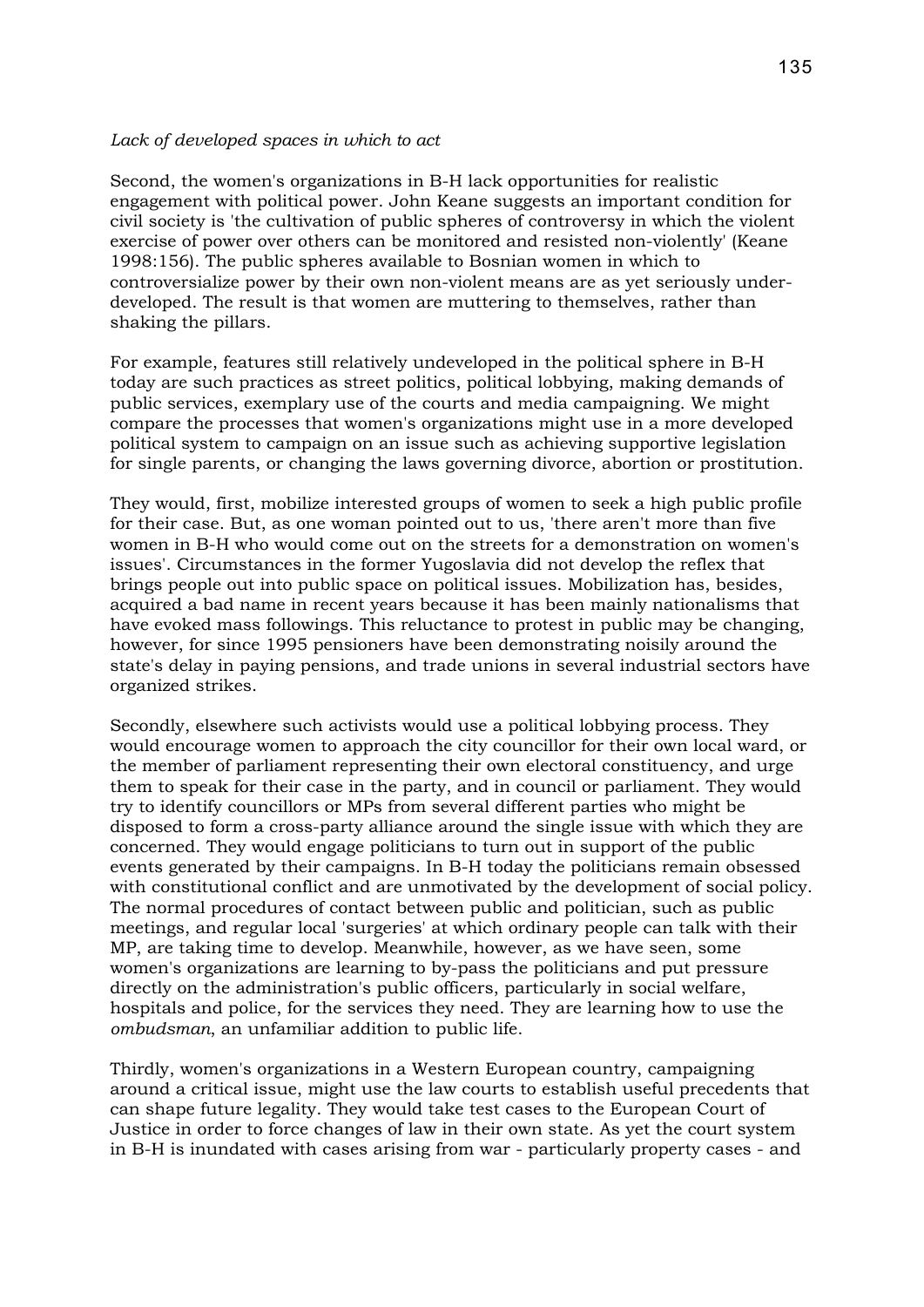it may be many years yet before the law can become an adequate resource for social movements such as the women's movement.

Finally, organizations of civil society wishing to 'controversialize power' would depend on access to a variety of media. During and immediately after the war in B-H, newspapers and television stations were entirely partisan, in the hands of one of one warring national faction or the other, and some still purvey nationalist opinion. But the OSCE's mission in Bosnia-Herzegovina included 'development of an independent, pluralistic and professional media... as a means to support the overall transition to a free and democratic society' (OSCE 1999b). They set up a Media Department, whose task, among other things, was to promote the rights, and the professional standards, of journalists and to prompt the development of laws that would guarantee the freedom and responsibility of the media. In 1996 the international institutions set up their own broadcasting outlets, Radio FERN (it stood for Free Elections Radio Network) and the Open Broadcast Network (OBN). They have been joined by many more independent newspapers, radio and TV channels, some likewise with external funding. This proliferation of media is generally welcomed by non-nationalist Bosnians, although many feel that their journalists are too servile to the interests of the international community.

The women's organizations we interviewed however were disappointed in their experience of trying to get coverage for their activities, even by the international and independent media. As in other countries, women's issues are not considered newsworthy. Vidra had found they could get media coverage 'only if we pay for it - you get what you pay for'. But there are also skills that NGOs can learn - for instance, how to use 'phone-in' programmes to get a point of view across. DOM and Zena BiH had eventually succeeded in getting media attention for issues both of refugee return and domestic violence. And, as we saw in Chapter 4, Udruzene Zene, one of whose activists had formerly been a TV professional, had run its own series of radio and TV broadcasts. But these positive examples were exceptional. On the whole, women were dissatisfied with the dominance of male voices and views in the media, and felt women's issues were deprived of a public hearing by the under-developed condition of the media in B-H today.

#### *Need for a consistent funding regime*

Third, and definitively, we have seen how women's organizations lack security of funding. NGOs must scratch a living as hunter-gatherers in a primitive world. There is an urgent need for a thought-through, co-ordinated, long-term funding policy for progressive NGOs on the part of Bosnian and foreign governments, intergovernmental institutions and international donor NGOs, and democratic means of accessing such support. What women show they need is donor organizations that have a genuine, heartfelt interest in the grantee organization and its work. They need donors willing to take a risk with new and untried organizations and experimental projects. Such donors would keep close to the projects, show respect for women working on the ground, show real concern over success and failure and develop an in-depth understanding of local conditions. They would reward well-run and productive projects with extended funding and help them access other sources. They would make a policy of local capacity-building and set up training and development opportunities for their partner organizations. They would encourage co-operation between women's organizations, not competition. They would work with other donors in a long-term plan for the overall development of Bosnian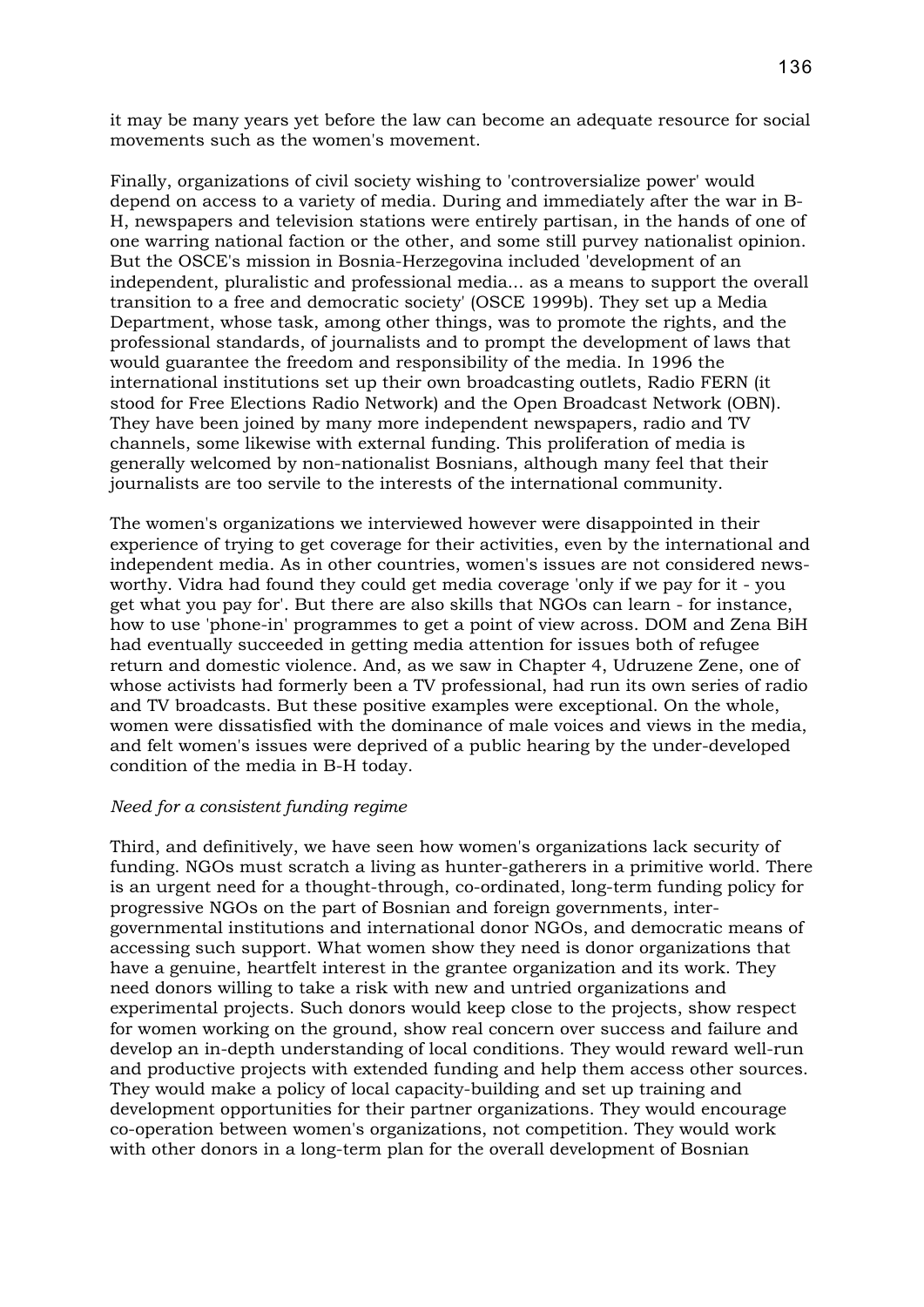women's integrative NGOs. They would model transparency by publishing in the press details of their annual budgets and their expenditure on grants.

### *A valuable transformative vision*

We have argued here at length the case for helping local integrative women's organizations to develop and thrive. Some would argue that they are a negligible phenomenon, scarcely worth this advocacy. Why should their survival matter?

We believe it matters because such organizations are potentially a social space (and a rare one) in which a genuinely transformative, progressive revisioning of the social might happen after catastrophic societal failure. With whom, otherwise, does the dynamism lie in Bosnia today? First, it lies with the international institutions - and they are extraneous. They cannot speak with a Bosnian voice about Bosnian hopes and fears. Second, it lies with the visionaries of private wealth through the market economy - and they are not geared for social responsibility. They seek to increase, not diminish, inequalities. They produce atomized individuals, not social being. Third, the initiative resides with nationalist politicians and ideologues, and their stifling and murderous conception of community. Integrative NGOs are important for daring to refuse both individualism *and* a narrow notion of community - while still acting collectively. And ultimately, who other than these *women*'s NGOs conceives of women as a responsible collective social actor - in a world still governed by men in the male interest?

To wish for an influential women's movement in B-H is not special pleading for a sectional interest called 'women'. On the contrary, the gender aspect of democracy is inextricably bound up with all the other aspects of democracy. Our descriptions of Yugoslavia before the war, and of Bosnia in war and post-war, have shown how patriarchal relations of power, which include both the practical dominance of men and masculine cultures and a conservative ideology of gender roles inside and outside the family, have been deeply implicated in every phase of the disaster that befell Yugoslavia. Socialist patriarchy contributed to the shortfall of democracy that left Yugoslavia vulnerable to disintegration. Nationalist patriarchy galvanized the rise of nationalist movements and the pursuit of militarism. Now capitalist patriarchy is sweeping through the ex-Communist world along with Western commodities, corporate business interventions and development bank loans. Unless women succeed in challenging, over-turning and reshaping gender values and power relations in the post-war moment, Bosnia has no hope of achieving real democracy in future.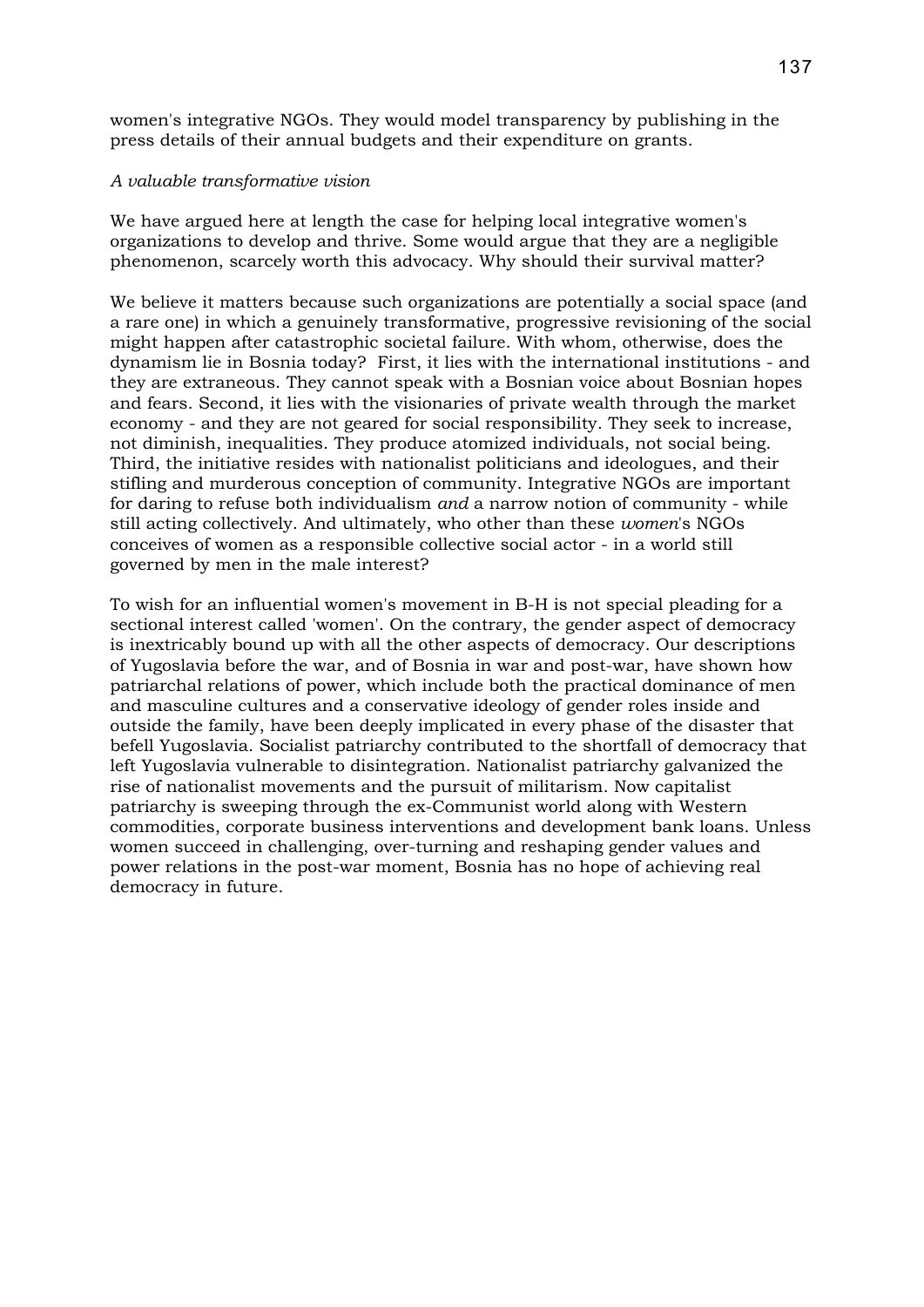## **APPENDIX 1 List of Women Interviewed for the Research**

## *Federalna Zena*

- Mara Brzov
- Milka Tiric
- Nermina Jukic
- Tahira Kirlic

*Savjetovaliste SB* 

- Fatima
	- Kata Crnov
	- Katarina Zuljevic
	- Ismeta
- Ljubica
- Nada
- Pavka Zuljevic
- Rabija
- Sijada
- 'ST'

### *Udruzenje 'Zena BiH'*

- Azra Hasambegovic
- Nadja Dzabic
- Semsa Catic
- Vera Miletic
- Ivanka
- Rasima (pseudonym)
- One other anonymous

### *Zene Mostara*

- Alma Elezovic
- Antonela
- Fadila Hadzic
- Ivanka Balic
- Jelena Sotric
- Marela Jerkic

## *Udruzene Zene*

- Aleksandra
- Lana Jajcevic
- Mirjana Lukac
- Nada Golubovic
- Sanja

## *Zenska Akcija 'Vidra'*

- Jasmina
- 'M'
- 'SJ'
- 'SK'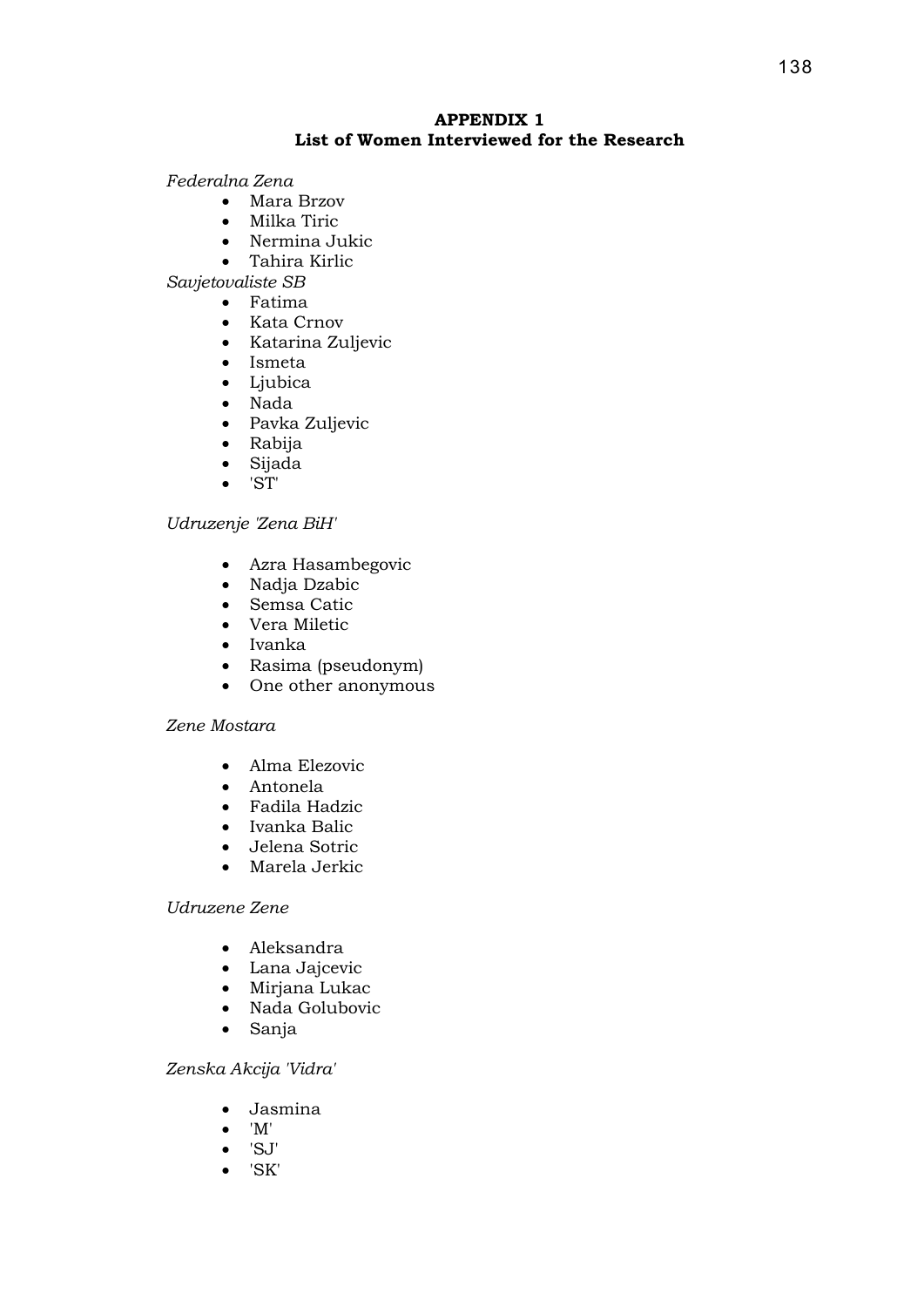• One other anonymous

# *'Dolina Ostaje Moja' (DOM)*

• Marija Belovic

# *Contextual interviews:*

- Aleksandra Petric, Helsinki Citizens' Assembly, Banja Luka
- Anja Simic, Malteser Hilfdienst, Mostar
- Camila Hodzic, returnee, Banja Luka
- Jadranka Milicevic, Memnuna Zvizdic and Selma Hadzihalilovic, Zena Zenama, Sarajevo
- Jasminka Drino Kirlic, Youth Centre, Gornji Vakuf/Uskoplje
- Madeleine Rees, Office of the UN High Commissioner for Human Rights, Sarajevo
- Maryann Rukavina, Organization for Security and Co-operation in Europe, Sarajevo
- Mira Hacam, Vrelo, Mostar
- Nada Ler Sofronic, Open Society Institute, Sarajevo
- Sevima Sali-Terzic, International Human Rights Law Group, Sarajevo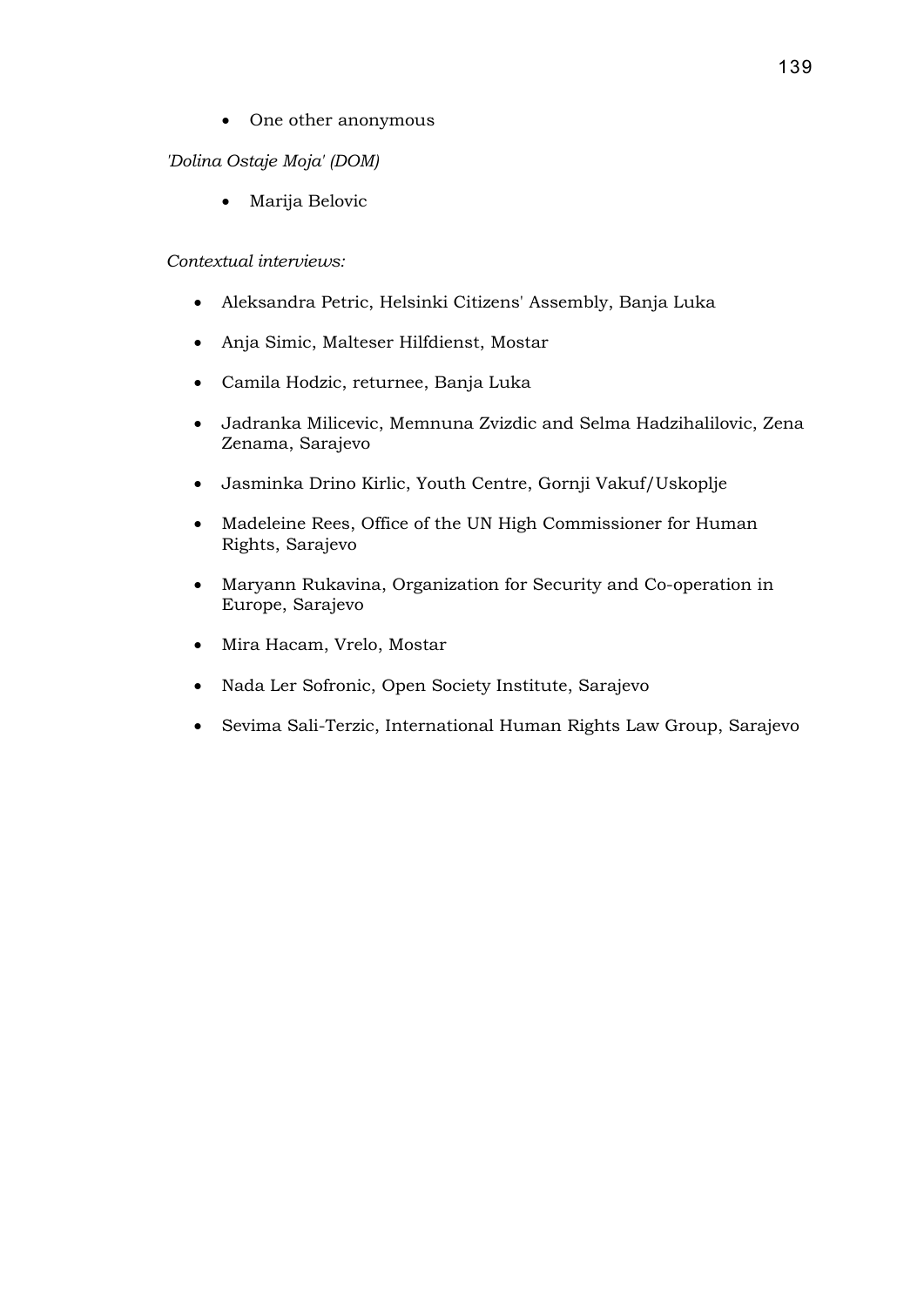#### **NOTES**

1. The term *ethno-national* is used to suggest that identities in Bosnia are a product both of cultures that have gained specificity over historical time (ethnicity) and their conscious deployment in nationalist political movements (nationalism). We follow Pieterse (1997) in use of the terms *ethnicity* and *nation/nationality*. Ethnicity, as a collective identity deriving from a historical process of linguistic and cultural differentiation, may be relatively unemphasized, optional or dormant. It may become competitive, politicized and militant. In such times ethnic groups may imagine their community as a nation, mobilize politically around the concept and seek nation-statehood. Central to the political project of nationhood is the generation of a *collective identity,* defined in exclusion of and opposition to a certain 'other' or 'others'. Nationalist discourse invites those it designates as belonging to 'identify' with the collective name. Each of us however retains a measure of agency in the constitution of our *sense of self* - we may take, reject or ascribe new meaning to offered identities (Hall 1996).

2. The 'national tolerance index' results from research carried out by the Consortium of Yugoslav Sociological Institutes on a sample of 13,500 cases from all republics and provinces of the former Yugoslavia. See Footnote 1, page 24, of UNDP 1998.

3. Please see our comment in the Introduction in the section subtitled 'On dates and developments' where we comment on our handling of events occurring subsequent to this research.

4. We draw here on two undated government documents *The Constitution of Bosnia-Herzegovina*, and *Federation of Bosnia-Herzegovina: Facts*.

5. The term 'civil society' has been used in many ways, at different periods and with different political intentions. See discussions in Fine and Rai (1997), and Keane (1998). We choose here to exclude from its scope the family, business organizations and political parties. The latter, following Linz and Stepan (1996) we term 'political society'.

6. The usage of the term 'patriarchy' has been keenly debated in the context of the feminist movement since the late 1960s (Eisenstein 1979, Sargent 1981). A particularly useful formulation has been that of Pateman (1988), stressing its historical variations. Here, as elsewhere, we use it to mean a long-lived, but adaptive, form of sex/gender system (Rubin 1975) characterized by a hierarchy among men, and of men over women, that structures and is structured by other hierarchical systems, notably those of class and ethnicity (see Cockburn 1983, 1985 and 1991). R.W.Connell has usefully introduced the term 'gender regime' to mean the power relations between men and women that characterize a given society at any one moment (Connell 1987).

7. There are differences however between the two Entities. The Federation Constitution (in its Annex) directly incorporates the Convention. 'Though the Constitution of the Republika Srpska makes no direct reference to the Women's Convention, it does contain several key provisions impacting the rights of women' (IHRLG 1999:137).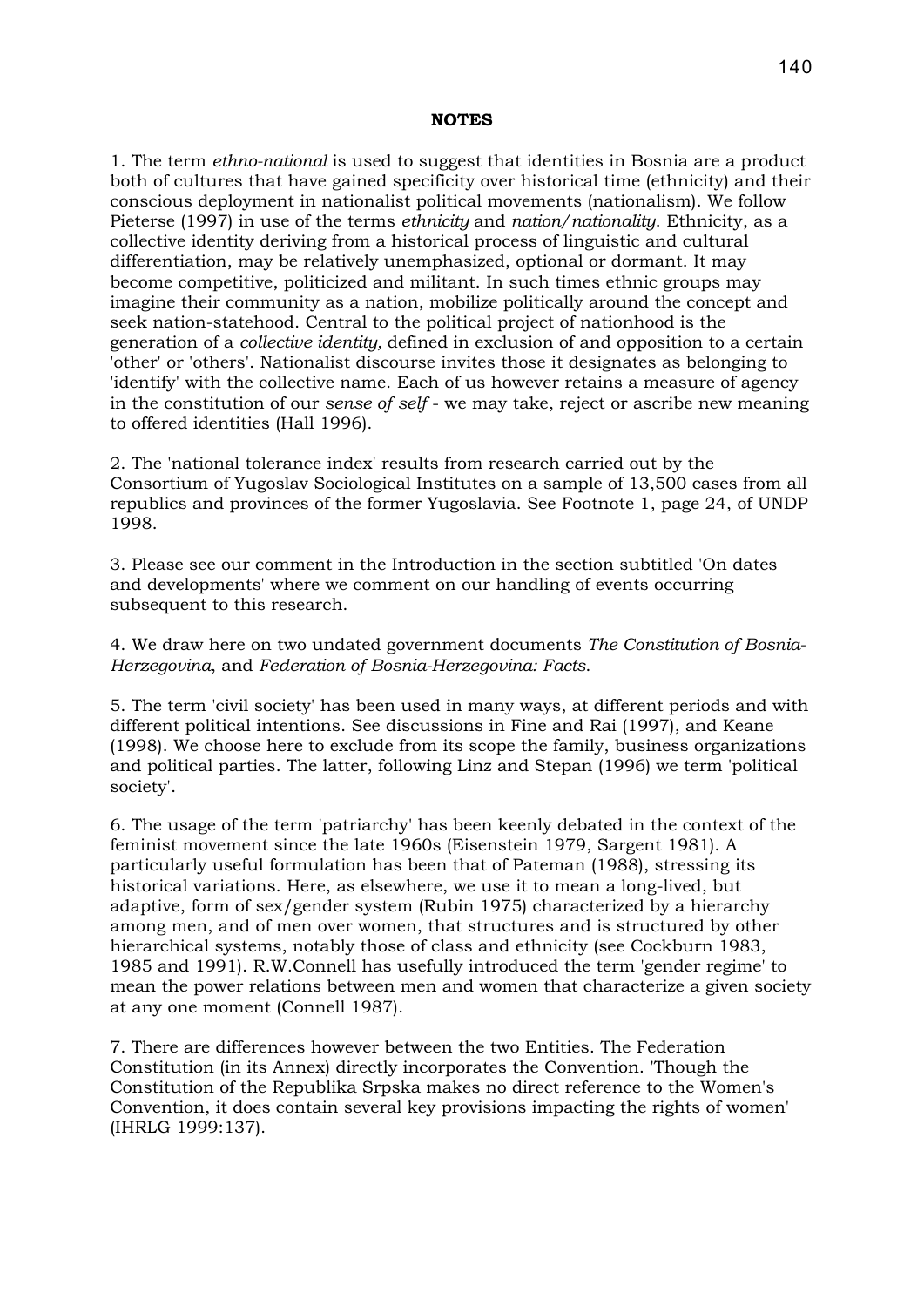#### **REFERENCES**

Anderson, Benedict (1983) *Imagined Communities*. London and New York: Verso.

- Bojicic, Vesna and Kaldor, Mary (1999) 'The 'abnormal' economy of Bosnia-Herzegovina', in Schierup, Carl-Ulrik (ed) *Scramble for the Balkans: Nationalism, Globalism and the Pollitical Economy of Reconstruction.* London: Macmillan Press with University of Warwick.
- Boric, Rada and Desnica, Mica Mladineo (1996) 'Croatia: three years after' in Corrin, Chris (ed) *Women in a Violent World*. Edinburgh: Edinburgh University Press.
- Bosnian Institute (1996) 'Overview of the Dayton Peace Agreement', *Bosnia Report*, Issue 13, January. London.
- Bougarel, Xavier (1996 ) 'Bosnia and Hercegovina state and communitarianism' in Dyker, David A. and Vejvoda, Ivan (eds) *Yugoslavia and After*. [Publisher??\*\*\*]
- Bozinovic, Neda (1994) 'Key points in the history of the women's movement in former Yugoslavia', in Centre for Women's Studies, *What Can We Do For Ourselves*. Report of the East European Feminist Conference, Belgrade 1994.
- Castells, Manuel (1997) *The Power of Identity*. Oxford: Blackwells.
- Central Europe Online (1999) *Central Europe Report*, 'Nationalist parties dominate Bosnia local vote'. Website: www.centraleurope.com/news. April 24.
- Centre for Women's Studies (1997) *Women and the Politics of Peace: Contributions to a Culture of Women's Resistance.* Zagreb.
- Chandler, David (1999) *Bosnia: Faking Democracy after Dayton.* London: Pluto Press.
- Clark, Fiona and Moser, Caroline (forthcoming) *Actors or victims? Gender, armed conflict and political violence*. London and New York: Zed Books.
- Cockburn, Cynthia (1977) *The Local State: Management of Cities and People.* London: Pluto Press.
	- (1991) *In the Way of Women: Men's Resistance to Sex Equality in Organizations*. London: Macmillan.
	- (1998) *The Space Between Us: Negotiating Gender and National Identities in Conflict*. London and New York: Zed Books.
- Cockburn, Cynthia and Mulholland, Marie (forthcoming) 'Analytical action, committed research: what does a feminist action/research partnership mean in practice?' in Burne, Anne and Lentin, Ronit (eds) *(Re)searching Women:*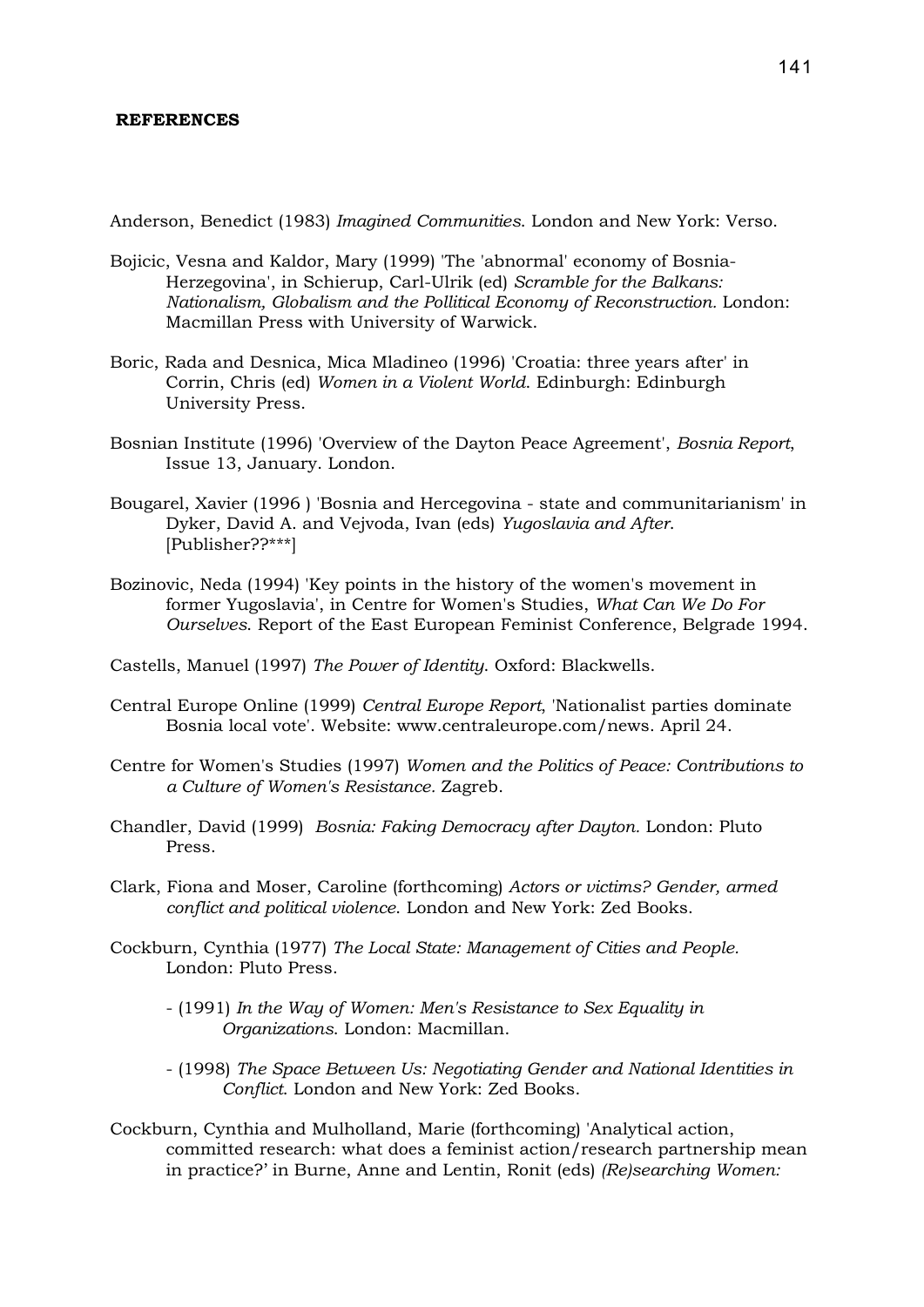*Feminist Research Methodologies in the Social Sciences in Ireland.* Dublin: Institute of Public Administration.

- Cohen, Robin and Rai, Shirin M. (2000) 'Global social movements: towards a cosmopolitan politics' in Cohen, Robin and Rai, Shirin M. (eds) *Global Social Movements*. London and New Brunswick: The Athlone Press.
- Commission of the European Union (EU) and the World Bank (1998) *Bosnia and Herzegovina: The Priority Reconstruction Programme: Achievements and 1998 Needs.* April. Washington DC.

- (1999) *Bosnia and Herzegovina: '1996-98 Lessons and Accomplishments: Review of the Priority Reconstruction Programme'; and 'Looking Ahead: Towards Sustainable Economic Development'.* A report prepared for the May 1999 Donors Conference. Sarajevo.

Connell, R.W. (1987) *Gender and Power*. Cambridge: Polity Press.

- Coote, Anna and Campbell, Beatrix (1982) *Sweet Freedom: The Struggle for Women's Liberation*. London: Picador.
- Diamandouros, P. Nikiforos and Larrabee, F.Stephen (2000) 'Democratization in South-Eastern Europe: theoretical considerations and evolving trends' in Pridham, Geoffrey and Gallagher, Tom (eds) *Experimenting with Democracy: Regime Change in the Balkans.* London and New York: Routledge.
- Djuric, Tatjana (1995) 'From national economies to nationalist hysteria consequences for women' in Lutz, Helma, Phoenix, Ann and Yuval-Davis, Nira (eds*) Crossfires: Nationalism, Racism and Gender in Europe.* London: Pluto Press.
- Drakulic, Slavenka (1993) 'Women and the new democracy in the former Yugoslavia' in Funk, Nanette and Mueller, Magda (eds) *Gender Politics and Post-Communism: Reflections from Eastern Europe and the Former Soviet Union*. New York and London: Routledge.
- Eisenstein, Zillah (1979) *Capitalist Patriarchy and the Case for Socialist Feminism*. New York: Monthly Review Press.
- Elwert, G. (2000) 'Markets of violence', in Elwert, G., Feuchtwang, S. and Neubert, D. (eds) *Dynamics of Violence: Processes of Escalation and De-escalation in Violent Group Conflict*, Supplement No.1, *Sociologus,* Berlin.
- Enloe, Cynthia (2000) *Maneuvers: The International Politics of Militarizing Women's Lives*. Berkeley, Los Angeles, London: University of California Press.

Faludi, Susan (1992) *Backlash*. London: Chatto and Windus.

Fine, Robert and Rai, Shirin (eds) (1997) *Civil Society: Democratic Perspectives.*  London and Portland, Or: Frank Cass.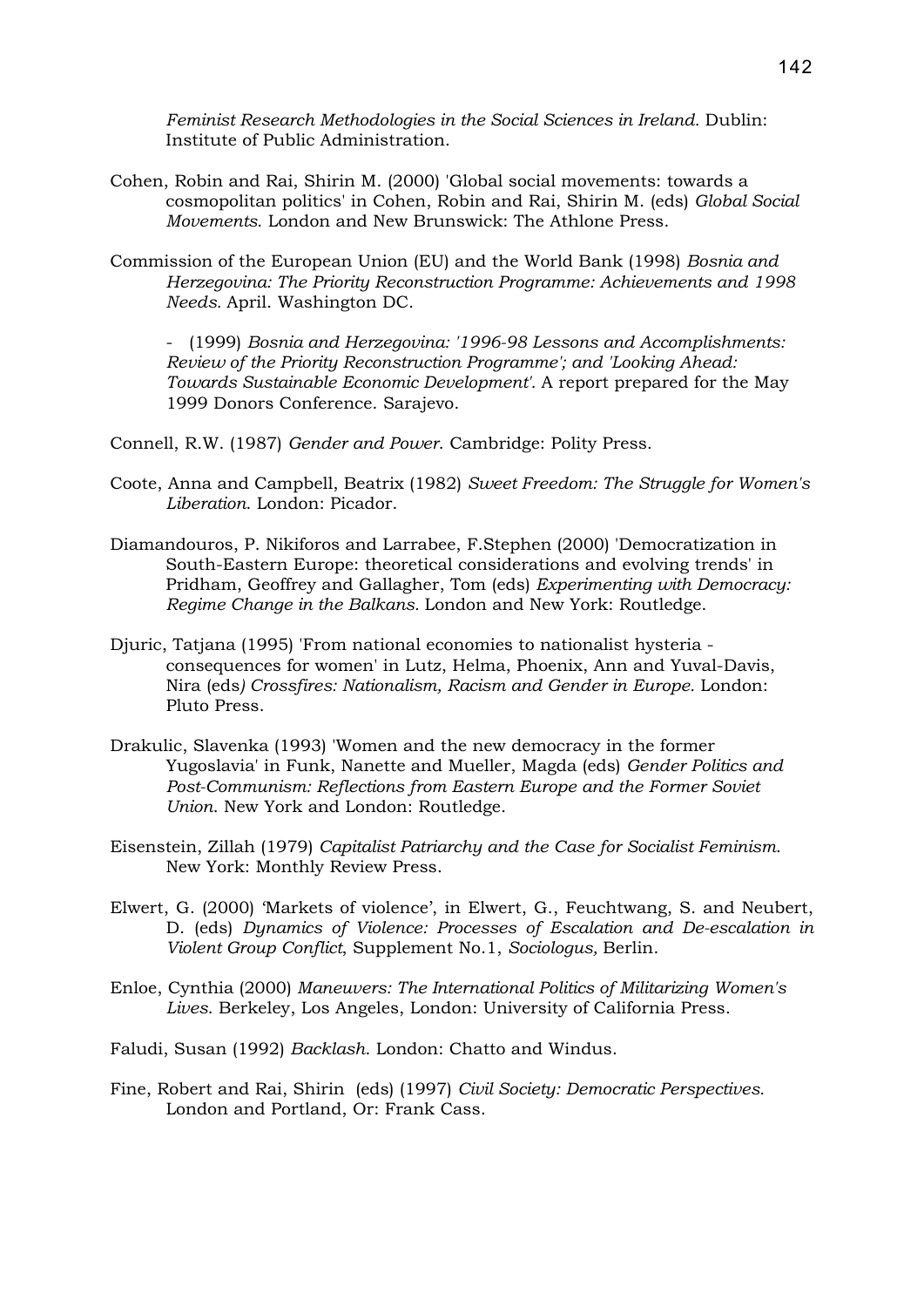- Friedman, Marilyn (1992) 'Feminism and Modern Friendship: Dislocating the Community' in Avineri, Shlomo and de-Shalit, Avner (eds) *Communitarianism and Individualism*. Oxford: Oxford University Press.
- Frazer, Elizabeth (1999) *The Problems of Communitarian Politics.* Oxford: Oxford University Press.
- Gal, Susan and Kligman, Gail (2000) *The Poliltics of Gender after Socialism.*  Princeton New Jersey: Princeton University Press.
- Gallagher, Tom (2000) 'Nationalism and democracy in South-East Europe' in Pridham, Geoffrey and Gallagher, Tom (eds) *Experimenting with Democracy: Regime Change in the Balkans.* London and New York: Routledge.
- Gatenby, Bev and Humphries, Maria (2000) 'Feminist participatory action research: methodological and ethical issues', *Women's Studies International Forum*, Vol.23, No.1:89-105.
- Gowan, Peter (1999) 'The NATO powers and the Balkan tragedy', *New Left Review*, No. 234. March/April.
- Hall, Stuart (1996) 'Introduction: who needs identity?' in Hall, Stuart and du Gay, Paul (eds) *Questions of Cultural Identity*. London and Berkeley, CA: Sage Publications.
- Held, David (1987) *Models of Democracy.* Cambridge: Polity Press.
- Helsinki Citizens Assembly (1997) *Dayton Continued in Bosnia-Herzegovina.*  Publications Series No.11. January. Sarajevo.
- Hirst, Paul (1994) Associative Democracy: New Forms of Economic and Social Governance. Cambridge: Polity Press.
- Honig, Bonnie (1993) *Political Theory and the Displacement of Politic*. Ithaca NY: Cornell University Press.
- hooks, bell (1984) *Feminist Theory: From Margin to Centre*. Boston: South End Press.
- Independent Bureau for Humanitarian Issues (IBHI) (1998) 'The Local NGO Sector within Bosnia-Herzegovina: Problems, Analysis and Recommendations'. October. Sarajevo.

- (1999a) 'Voluntary Work and Voluntary Giving: Case study of the NGO Sector of Bosnia and Herzegovina'. April. Sarajevo.

- (1999b) 'Regulations of Non-Governmental Organizations in the Republika Srpska and a Proposal of Modification for the Existing Regulations'. Discussion Paper. March. Banja Luka.

Independent Human Rights Law Group (IHRLG) (1999) *Izvjestaj NVO-a o zenskim ljudskim pravima u Bosni i Hercegovini/A National NGO Report on Women's Human Rights in Bosnia and Herzegovina.* Sarajevo.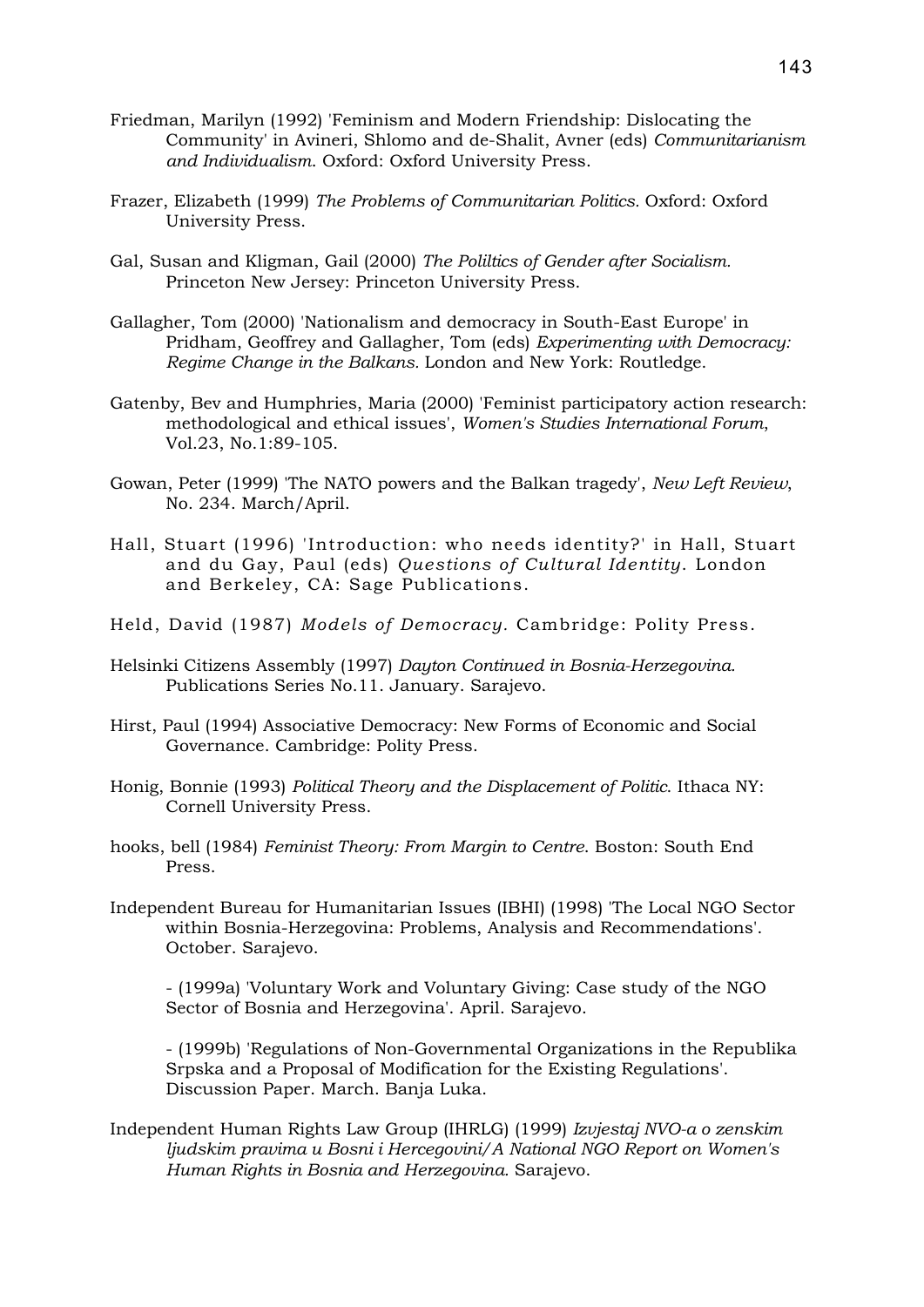International Council of Voluntary Agencies (ICVA) (1999a) *The ICVA Directory of Humanitarian and Development Agencies in Bosnia and Herzegovina*. April. Sarajevo.

- (1999b) 'ICVA in Bosnia-Herzegovina 1999'. Sarajevo.

- Jancar, Barbara (1985) 'The new feminism in Yugoslavia' in Ramet, Pedro (ed) *Yugoslavia in the 1980s*. Boulder and London: Westview Press.
- Joint Trafficking Project of the UN Mission in Bosnia-Herzegovina and the Office of the High Commissioner for Human Rights (2000) 'Trafficking in human beings in Bosnia and Herzegovina'. Typescript report. May.
- Kandiyoti, Deniz (1993) 'Identity and its discontents: women and the nation', in Williams, Patrick and Chrisman, Laura (eds) *Colonial Discourse and Post-Colonial Theory*. New York and London: Harvester Wheatsheaf.
- Keane, John (1998) *Civil Society: Old Images, New Visions.* Cambridge: Polity Press.
- Kvinna till Kvinna (2000) *Engendering the Peace Process: A Gender Approach to Dayton - and Beyond*. Stockholm.
- Korac, Maja (1991) 'Prisoners of their sex'. Belgrade Institute of Sociology, Faculty of Philosophy, University of Belgrade. Master's thesis. [get SC title?]
- Linz, Juan L. and Stepan, Alfred (1996) *Problems of Democratic Transition and Consolidation.* Baltimore and London: John Hopkins University Press.
- Mansbridge, Jane J. (1976) 'The limits of frienship' in Pennock, J.R. and Chapman, J.W. (eds) *Participation in Politics*. NOMOS XVI, Lieber-Atherton.
- Mayer, Tamar (ed) (1994) *Women and the Israeli Occupation: The Politics of Change*. London and New York: Routledge.
- Medica Women's Association (1998), *Drugi Pogled: Zbornik tekstova objavljenih u "Odrabrale smo za Vas" tokom 1996. i 1997.godine.* Zenica, July.
- Melucci, Alberto (1996) *Challenging Codes: Collective Action in the Information Age*. Cambridge: Cambridge University Press.
- Meznaric, Silva (1994) 'Gender as an ethno-marker: rape, war and identity politics in the former Yugoslavia' in Moghadam, Valentine (ed) *Identity Politics and Women: Cultural Reassertions and Feminisms in International Perspective*. Oxford: Westview Press.
- Miles, Angela (1996) *Integrative Feminisms: Building Global Visions 1960s-1990s.* New York and London: Routledge.
- Milic, Andjelka (1993) 'Women and nationalism in former Yugoslavia' in Funk, Nanette and Mueller, Magda (eds) *Gender Politics and Post-Communism*. London: Routledge.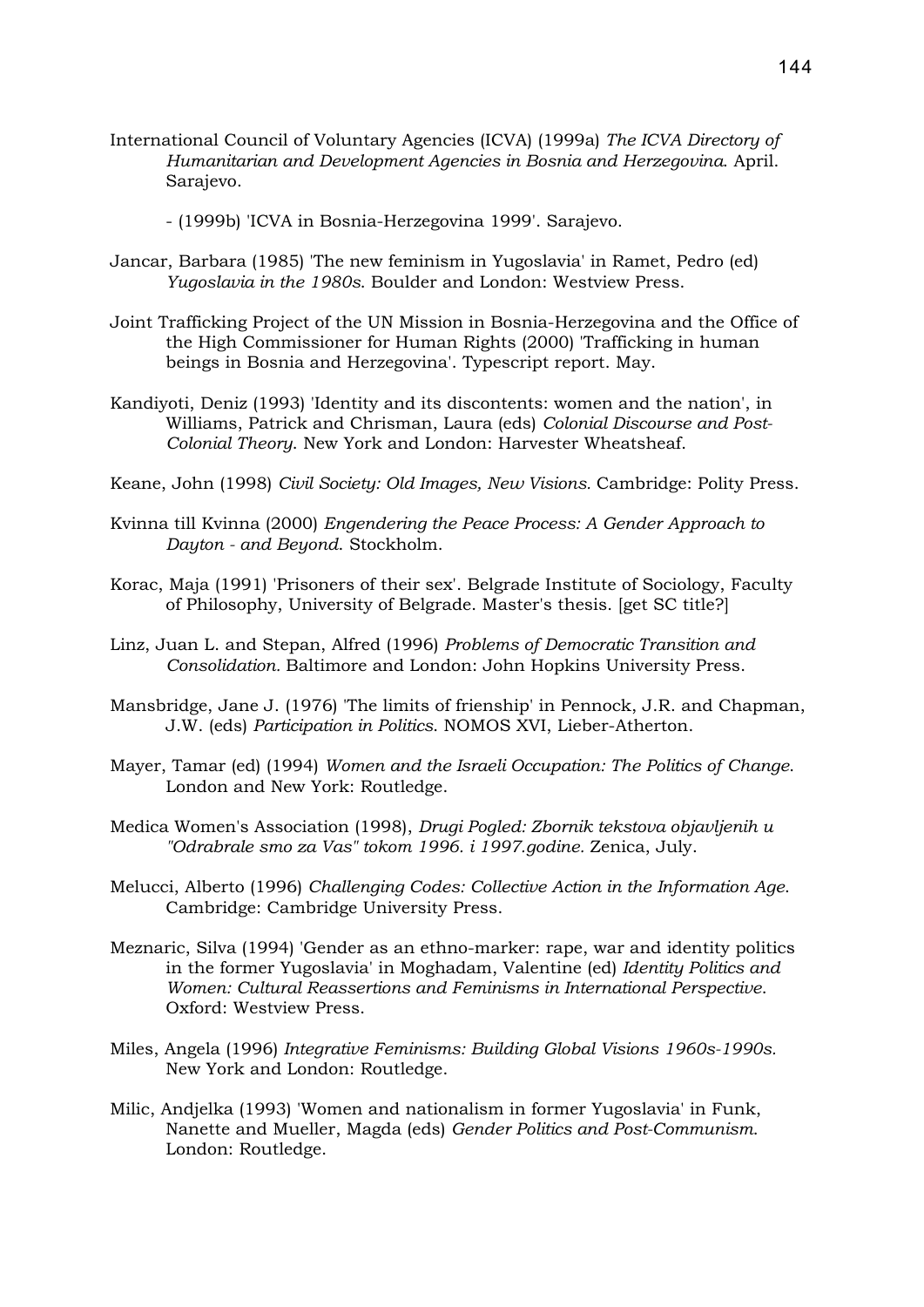- Ministry of Foreign Affairs, Republic of Finland, and Ministry of Foreign Affairs, Bosnia and Herzegovina (2000) 'Gender Equity and Equality Project, Bosnia and Herzegovina: Project Document'. January.
- Mladjenovic, Lepa and Litricin, Vera (1993) 'Belgrade feminists 1992: separation, guilt and identity crisis', *Feminist Review*, No.45, Autumn.
- Mladjenovic, Lepa and Matijasevic, Divna (1996) 'SOS Belgrade July 1993-1995: Dirty Streets', in Corrin, Chris, (ed) *Women in a Violent World*. Edinburgh: Edinburgh University Press.
- Molyneux, Maxine (1996) 'Women's rights and the international context in the postcommunist states' in Threlfall, Monica (ed) *Mapping the Women's Movement*. London and New York: Verso.
- Morokvasic, Mirjana (1986) 'Being a woman in Yutoslavia: past, present and institutional equality' in Godout, Monique (ed) *Women of the Mediterranean.* London: Zed Books.

- (1997) 'The logics of exclusion: nationalism, sexism and the Yugoslav war' in Charles, Nickie and Hintjens, Helen (eds) *Gender, Ethnicity and Political Ideologies*. London: Routledge.

Organization for Security and Co-operation in Europe (OSCE) (1998) *Women's Representation in Elections in Bosnia and Herzegovina: A Statistical Overview 1986, 1990, 1996, 1997.* Democratization Branch, Political Party Development Program. January. Sarajevo.

- (1999a) Typescript. 'Recite Jasno Sta Vizelite u Izbornom Sistemu. Kros tabulacije za zene glasace'.

- (1999b) Website: www.osce.org/e/overview.htm

- Oxfam (1999) 'Bosnia and Hercegovina: country report'. Internal paper on women and vioence. Sarajevo.
- Papic, Zarana (1994) 'Women's movement in former Yugoslavia, 1970s and 1980s' in Centre for Women's Studies, *What Can We Do For Ourselves*. Report of the East European Feminist Conference, Belgrade 1994.
- Pateman, Carole (1970) *Participation and Democratic Theory.* Cambridge, Cambridge University Press.

- (1988) *The Sexual Contract.* Cambridge: Polity Press.

- Phillips, Anne (1991) *Engendering Democracy.* Cambridge: Polity Press.
- Pieterse, Jan Nederveen (1997) `Desconstructing/ reconstructing ethnicity', *Nations and Nationalism*, Vol.3, No.3:365-95.
- Posadskaya, Anastasya (ed) (1994) *Women in Russia: A new Era in Russian Feminism.* London and New York: Verso.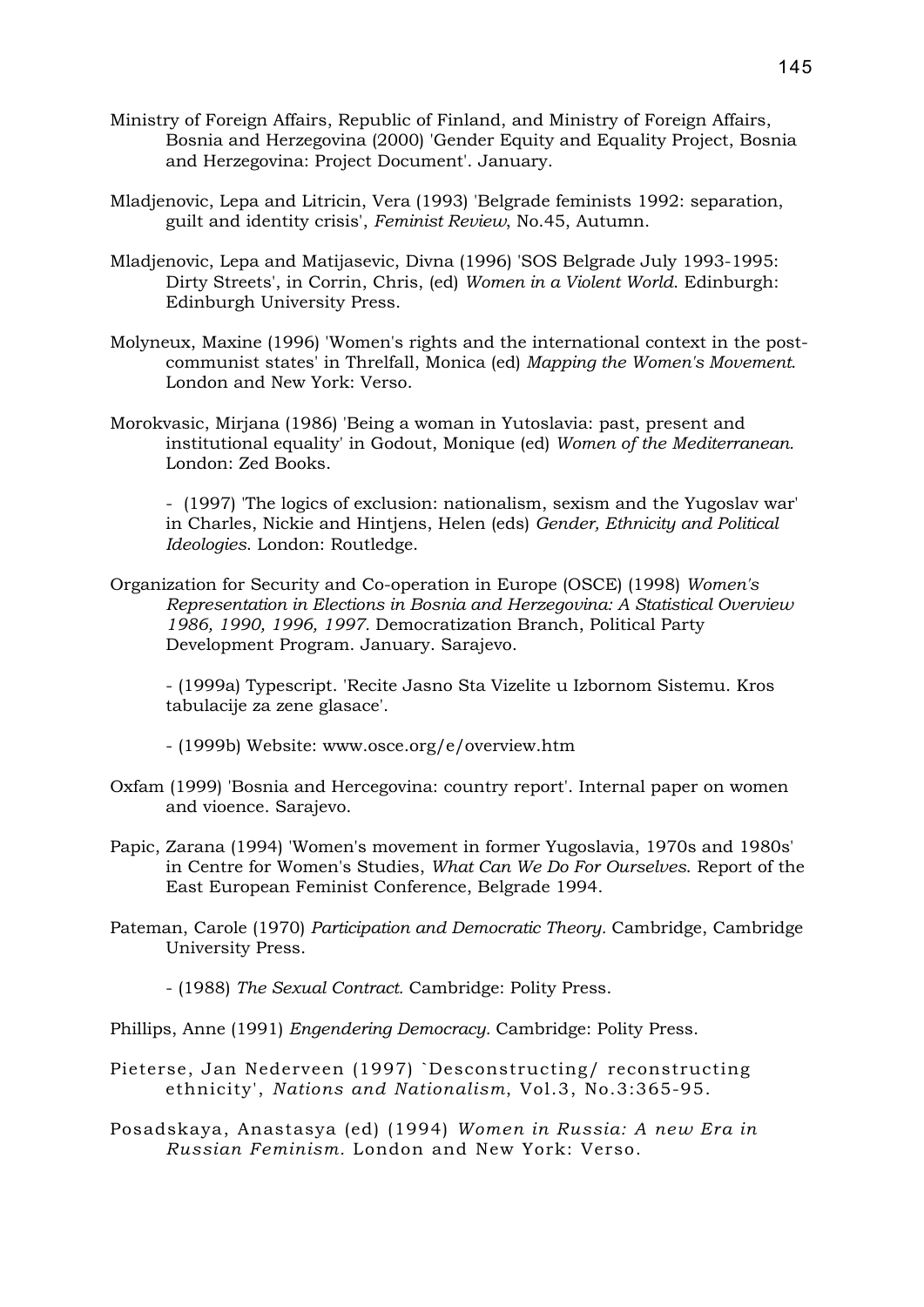- Praso, Murat (1996) 'Demographic consequences of the 1992-95 war', *Bosnia Report*, Issue 16, July-October. London: The Bosnian Institute.
- Prism Research (1998) *Women in the B-H Economy: Current Status and Future Strategies, the Socio-Economic Status of Women in B-H*. Final Report of Survey Findings. December. Sarajevo.
- Reichel, Sarah (1996) *The European Administsration of Mostar: Objectives and Achievements July 1994-July 1996.* EU Mostar, December.
- Roberts, Helen (ed) (1981) *Doing Feminist Research*. London: Routledge and Kegan Paul.
- Rowbotham, Sheila (1973) *Hidden from History: 300 Years of Women's Oppression and the Fight Against It.* London: Pluto Press.
- Rowbotham, Sheila (1989) *The Past Is Before Us: Feminism in Action since the 1960s.* London: Pandora Press.
- Rubin, Gayle (1979) 'The traffic in women: notes on the political economy of sex' in Reiter, R. (ed) *Towards an Anthropology of Women.* New York: Monthly Review Press.
- Sales, Rosemary (1997) *Women Divided: Gender, Religion and Politics in Northern Ireland.* London and New York: Routledge.
- Sargent, Lydia (ed) (1981) *The Unhappy Marriage of Marxism and Feminism: A Debate on Class and Patriarchy*. London: Pluto Press.
- Schierup, Carl-Ulrik (1999) 'Memorandum for modernity? Socialist modernisers, retraditionalisation and the rice of ethnic nationalism' in Schierup, Carl-Ulrik (ed) (1999) *Scramble for the Balkans: Nationalism, Globalism and the Political Economy of Reconstruction*. London: The Macmillan Press with the University of Warwick.
- Sharoni, Simona (1995) *Gender and the Israeli-Palestinian Conflict: The Politics of Women's Resistance*. Syracuse, New York: Syracuse University Press.
- Silverman, David (1985) *Qualitative Methodology and Sociology.* Aldershot: Gower.
- Smillie, Ian (1996) 'Service delivery or civil society? Non-governmental Organizations in Bosnia-Herzegovina'. December. CARE Canada.
- Stienstra, Deborah (2000) 'Making global connections among women, 1970-99' in Cohen, Robin and Rai, Shirin M. (eds) *Global Social Movements*. London: The Athlone Press.
- Strauss, Anselm and Corbin, Juliet (1990) *Basics of Qualitative Research: Grounded Theory, Procedures and Techniques.* Newbury Park, London, New Delhi: Sage Publications.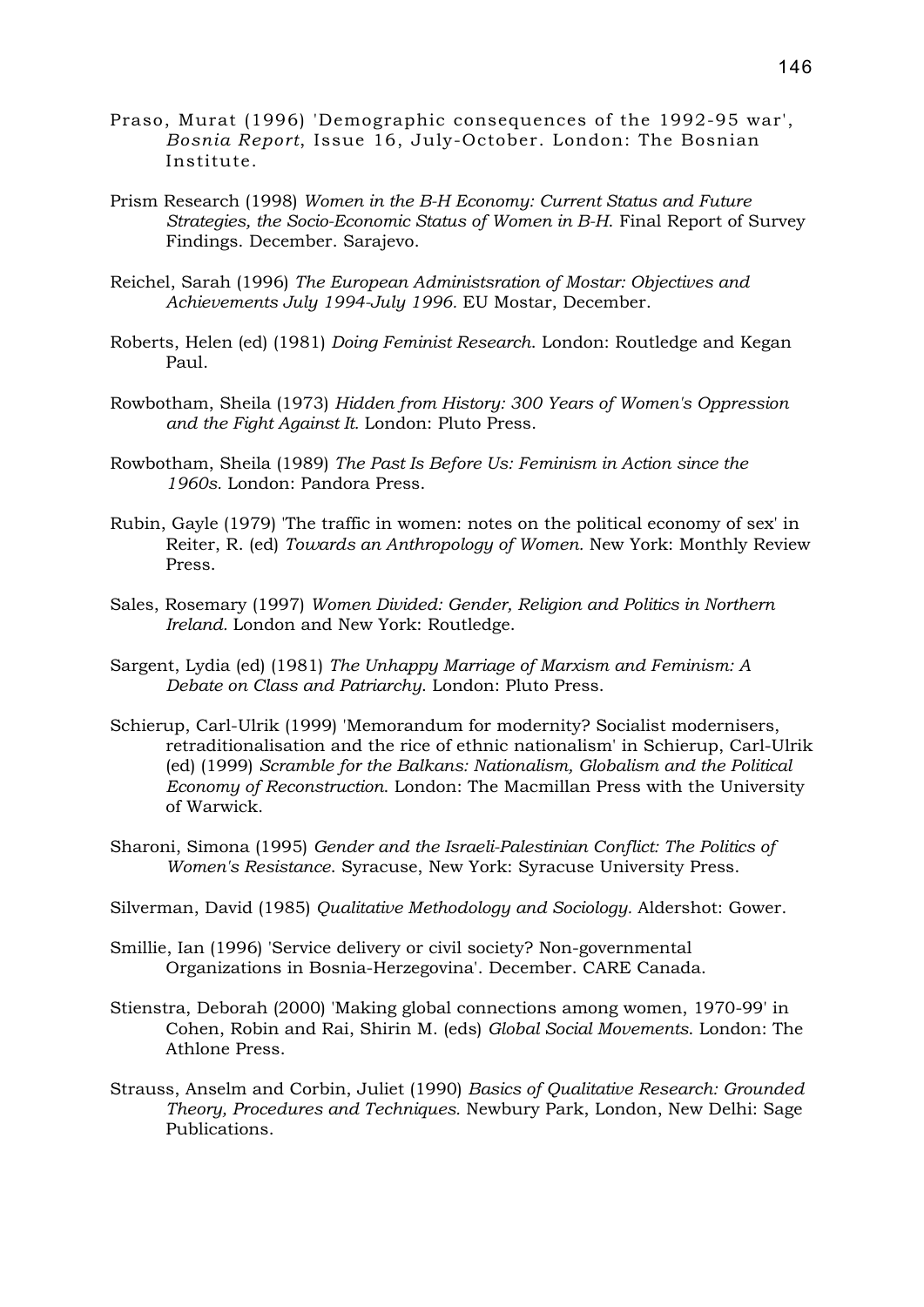- Turshen, Meredeth and Twagiramariya, Clotilde (eds) *What Women Do in Wartime: Gender and Conflict in Africa*. London and New York: Zed Books.
- United Nations Children's Fund (UNICEF) (1998) *Bosnia and Herzegovina: Women and Children - Situation Analysis 1998*. Place?

- (1999) *Women in Transition.* The MONEE Project Regional Monitoring Report, No.6. Florence: UNICEF.

- United Nations Development Programme (UNDP) (1998) *Human Development Report: Bosnia and Herzegovina.* Report prepared by the Independent Bureau for Humanitarian Issues. Sarajevo.
- United Nations High Commissioner for Refugees, Reconstruction and Return Task Force (UNHCR) (1997) *Return, Reconcile, Rebuild*. External Relations Unit, Office of the Chief of Mission, UNHCR, Sarajevo.
	- (1998) *An Action Plan in Support of the Return of Refugees and Displaced Persons in Bosnia and Herzegovina*. March.
	- (1999). *Statistics Package.* October 1. UNHCR Operations Unit, Sarajevo.
- United Nations Office of the High Commissioner for Human Rights (UN OHCHR) (1999) Internal documents. 'Submission for the OHHRR Global Appeal for 2000' and 'Terms of reference for the Gender Co-ordinating Group'. Sarajevo.
- Walsh, Martha (1998) 'Mind the gap: where feminist theory failed to meet development practice. A case study from Bosnia' [full reference??]
- Walsh, Martha (1999) 'Rising to the challenge: gendered impacts of conflict and the role of women's organizations in post-conflict Bosnia and Herzegovina.' Draft of forthcoming report to USAID.
- Watson, Peggy (1996) 'The rise of masculinism in Eastern Europe', in Threlfall, Monica (ed) *Mapping the Women's Movement*. London and New York: Verso.
- Wilson, John (1973) *Introduction to Social Movements*. New York: Basic Books.
- Women in Black (1994-1999) *Women and Peace*. Annual series of volumes.
- Woodward, Susan L. (1995) *Balkan Tragedy: Chaos and Dissolution After the Cold War*. Washington DC: The Brookings Institution.
- World Bank (1999) *Bosnia and Herzegovina: Priority Reconstruction Projects Update.*  Washington DC. September.
- Yuval-Davis, Nira (1994) 'Women, ethnicity and empowerment' in B-Havnani, Kum-Kum and Phoenix, Ann (eds) *Shifting Identities, Shifting Racisms.* A 'Feminism and Psychology' Reader. London, Thousand Oaks, New Delhi: Sage Publications.